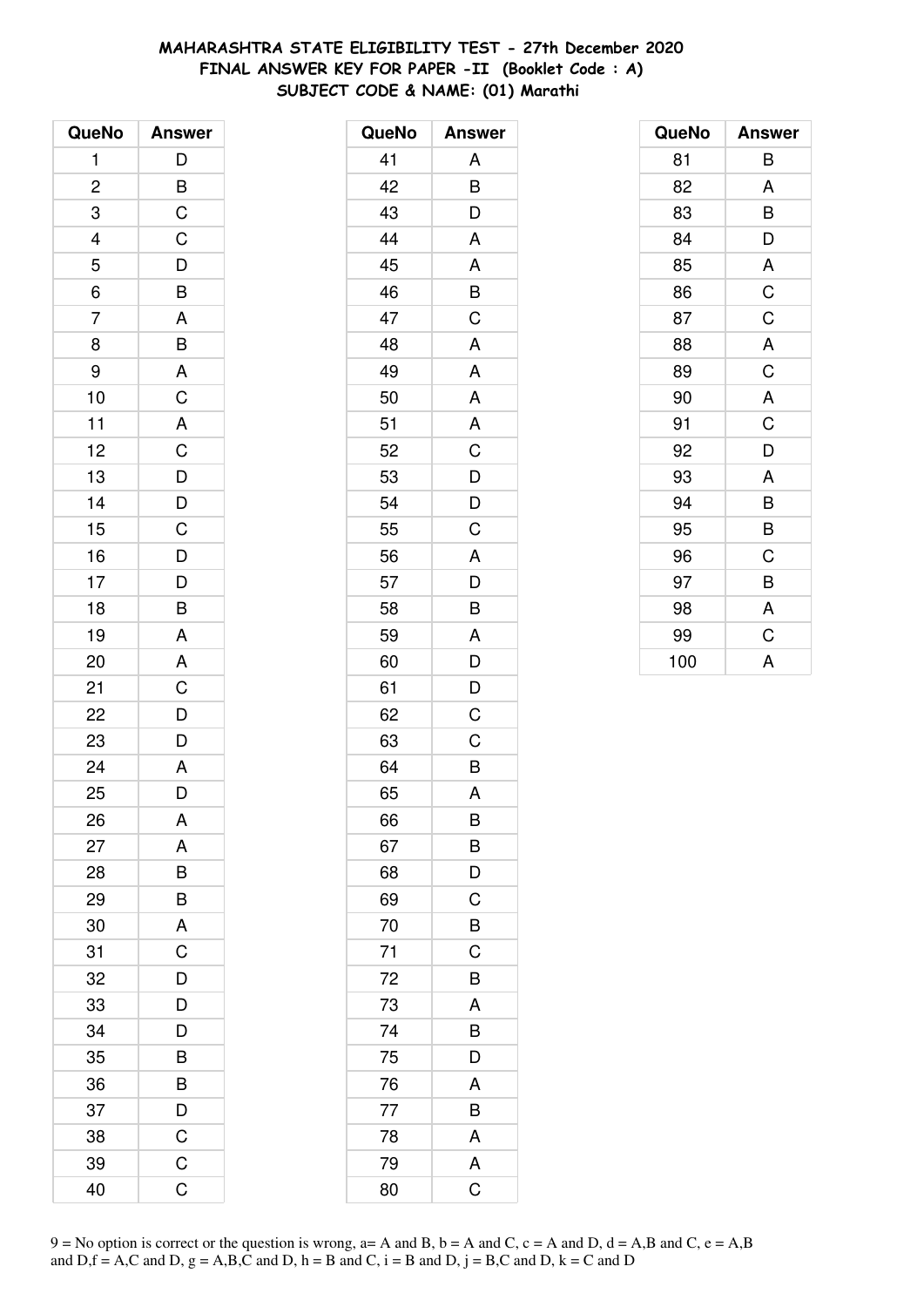# **MAHARASHTRA STATE ELIGIBILITY TEST - 27th December 2020 FINAL ANSWER KEY FOR PAPER -II (Booklet Code : B) SUBJECT CODE & NAME: (01) Marathi**

| QueNo          | <b>Answer</b>                                                                             |
|----------------|-------------------------------------------------------------------------------------------|
| 1              | $\mathsf C$                                                                               |
| $\overline{c}$ |                                                                                           |
| 3              |                                                                                           |
|                |                                                                                           |
| $\frac{4}{5}$  | $\begin{array}{c} \mathsf{D}\ \mathsf{D}\ \mathsf{A}\ \mathsf{D}\ \mathsf{A} \end{array}$ |
| $\frac{6}{5}$  |                                                                                           |
| $\overline{7}$ |                                                                                           |
| 8              |                                                                                           |
| 9              |                                                                                           |
| 10             |                                                                                           |
| 11             |                                                                                           |
| 12             |                                                                                           |
| 13             | A B B A C D D                                                                             |
| 14             |                                                                                           |
| 15             | $\begin{array}{c c} D & B & B \\ \hline B & D & C \\ \hline C & C \end{array}$            |
| 16             |                                                                                           |
| 17             |                                                                                           |
| 18             |                                                                                           |
| 19             |                                                                                           |
| 20             |                                                                                           |
| 21             |                                                                                           |
| 22             | $\frac{A}{B}$ $\frac{B}{D}$                                                               |
| 23             |                                                                                           |
| 24             | $\overline{A}$                                                                            |
| 25             | A                                                                                         |
| 26             | B                                                                                         |
| 27             | $\mathsf C$                                                                               |
| 28             | A                                                                                         |
| 29             | A                                                                                         |
| 30             | A                                                                                         |
| 31             | A                                                                                         |
| 32             | $\overline{\text{c}}$                                                                     |
| 33             | D                                                                                         |
| 34             | D                                                                                         |
| 35             | $\overline{\text{c}}$                                                                     |
| 36             | A                                                                                         |
| 37             | D                                                                                         |
| 38             | B                                                                                         |
| 39             | A                                                                                         |
| 40             | D                                                                                         |

| QueNo | <b>Answer</b>  |
|-------|----------------|
| 41    | D              |
| 42    | C              |
| 43    | C              |
| 44    | B              |
| 45    | A              |
| 46    | B              |
| 47    | B              |
| 48    | D              |
| 49    | C              |
| 50    | B              |
| 51    | C              |
| 52    | B              |
| 53    | A              |
| 54    | B              |
| 55    | D              |
| 56    | A              |
| 57    | B              |
| 58    | A              |
| 59    | A              |
| 60    | C              |
| 61    | B              |
| 62    | A              |
| 63    | B              |
| 64    | D              |
| 65    | A              |
| 66    | $\mathsf C$    |
| 67    | $\mathsf C$    |
| 68    | A              |
| 69    | $\mathsf C$    |
| 70    | A              |
| 71    | $\overline{C}$ |
| 72    | D              |
| 73    | A              |
| 74    | B              |
| 75    | B              |
| 76    | $\mathsf C$    |
| 77    | $\overline{B}$ |
| 78    | A              |
| 79    | $\mathsf C$    |
| 80    | A              |

| QueNo | <b>Answer</b> |
|-------|---------------|
| 81    | D             |
| 82    | B             |
| 83    | C             |
| 84    | C             |
| 85    | D             |
| 86    | B             |
| 87    | A             |
| 88    | B             |
| 89    | A             |
| 90    | $\mathsf C$   |
| 91    | A             |
| 92    | C             |
| 93    | D             |
| 94    | D             |
| 95    | C             |
| 96    | D             |
| 97    | D             |
| 98    | B             |
| 99    | A             |
| 100   | A             |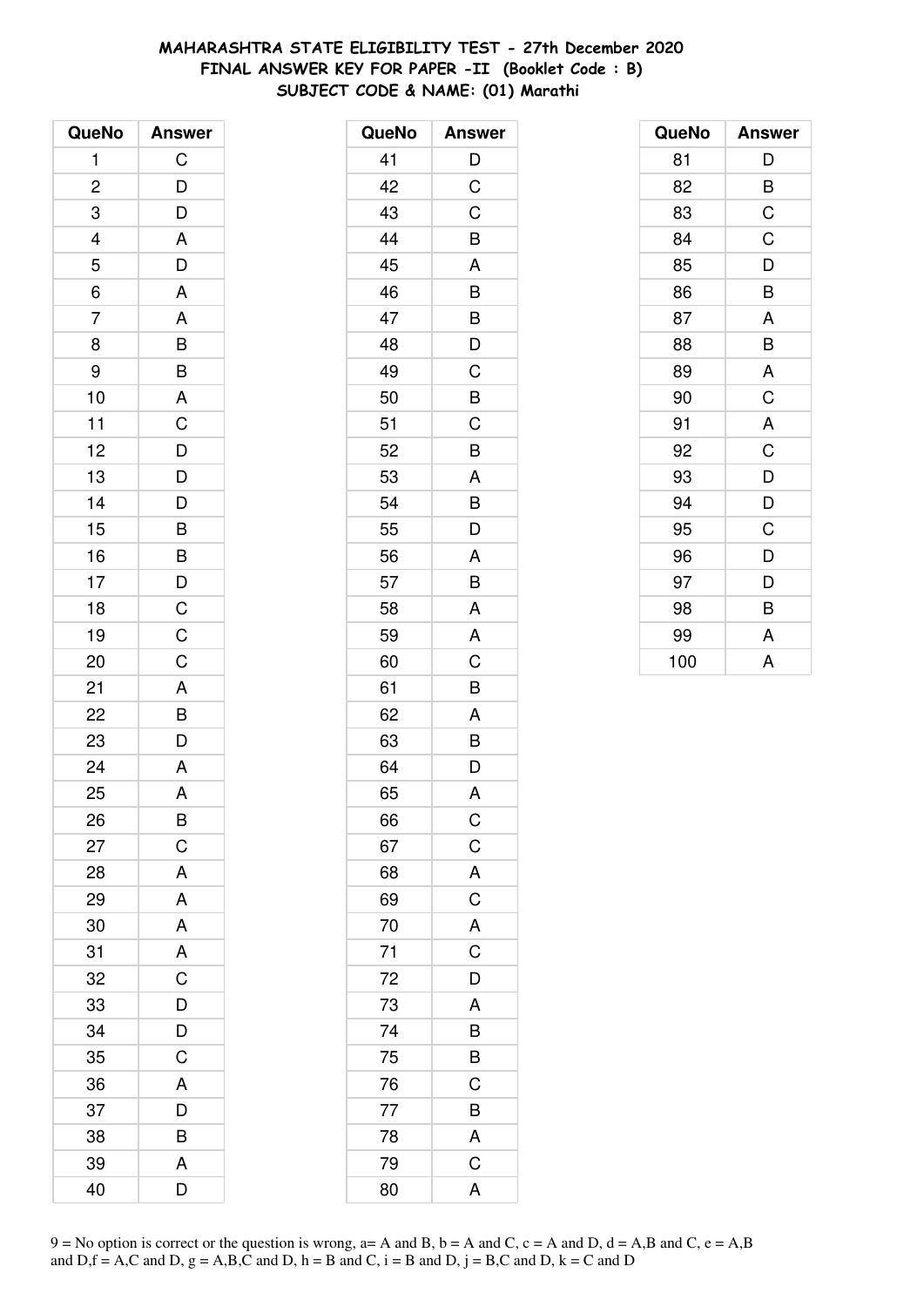# **MAHARASHTRA STATE ELIGIBILITY TEST - 27th December 2020 FINAL ANSWER KEY FOR PAPER -II (Booklet Code : C) SUBJECT CODE & NAME: (01) Marathi**

| QueNo                    | <b>Answer</b>                                |
|--------------------------|----------------------------------------------|
| 1                        | A                                            |
| $\overline{c}$           |                                              |
| 3                        | $\frac{B}{D}$                                |
| $\overline{\mathcal{L}}$ | $\overline{A}$                               |
| 5                        |                                              |
| $\overline{6}$           |                                              |
| $\overline{7}$           | $\frac{A}{B}$                                |
| 8                        | A                                            |
| 9                        | A                                            |
| 10                       | $\overline{A}$                               |
| 11                       | $\overline{A}$                               |
| 12                       |                                              |
| 13                       | $\frac{C}{D}$                                |
| 14                       |                                              |
| 15                       | $\frac{D}{C}$                                |
| 16                       |                                              |
| 17                       |                                              |
| 18                       | $\begin{array}{c}\nA \\ D \\ B\n\end{array}$ |
| 19                       |                                              |
| 20                       | $rac{A}{D}$                                  |
| 21                       |                                              |
| 22                       | $\frac{D}{C}$                                |
| 23                       | $\overline{C}$                               |
| 24                       | $\overline{B}$                               |
| 25                       | A                                            |
| 26                       | B                                            |
| 27                       | B                                            |
| 28                       | D                                            |
| 29                       | $\mathsf C$                                  |
| 30                       | B                                            |
| 31                       | C                                            |
| 32                       | B                                            |
| 33                       | A                                            |
| 34                       | B                                            |
| 35                       | D                                            |
| 36                       | A                                            |
| 37                       | B                                            |
| 38                       | A                                            |
| 39                       | A                                            |
| 40                       | Ć                                            |

| QueNo | <b>Answer</b>           |
|-------|-------------------------|
| 41    | B                       |
| 42    | A                       |
| 43    | B                       |
| 44    | $\overline{\mathsf{D}}$ |
| 45    | $\overline{A}$          |
| 46    | $\frac{1}{C}$           |
| 47    | $\mathsf C$             |
| 48    | A                       |
| 49    | $\mathsf C$             |
| 50    | $\overline{A}$          |
| 51    | $\frac{1}{C}$           |
| 52    | D                       |
| 53    | A                       |
| 54    | B                       |
| 55    | B                       |
| 56    | $\mathsf C$             |
| 57    | $\overline{B}$          |
| 58    | A                       |
| 59    | C                       |
| 60    | A                       |
| 61    | $\overline{D}$          |
| 62    | $\overline{B}$          |
| 63    | C                       |
| 64    | $\overline{C}$          |
| 65    | D                       |
| 66    | Β                       |
| 67    | A                       |
| 68    | $rac{B}{A}$             |
| 69    |                         |
| 70    | $\overline{C}$          |
| 71    | $rac{A}{C}$             |
| 72    |                         |
| 73    | $\overline{D}$          |
| 74    | $\frac{D}{C}$           |
| 75    |                         |
| 76    | $\overline{D}$          |
| 77    | D                       |
| 78    | B                       |
| 79    | Α                       |
| 80    | A                       |

| QueNo | <b>Answer</b> |
|-------|---------------|
| 81    | C             |
| 82    | D             |
| 83    | D             |
| 84    | A             |
| 85    | D             |
| 86    | A             |
| 87    | A             |
| 88    | B             |
| 89    | B             |
| 90    | A             |
| 91    | C             |
| 92    | D             |
| 93    | D             |
| 94    | D             |
| 95    | B             |
| 96    | B             |
| 97    | D             |
| 98    | $\mathsf C$   |
| 99    | C             |
| 100   | Ċ             |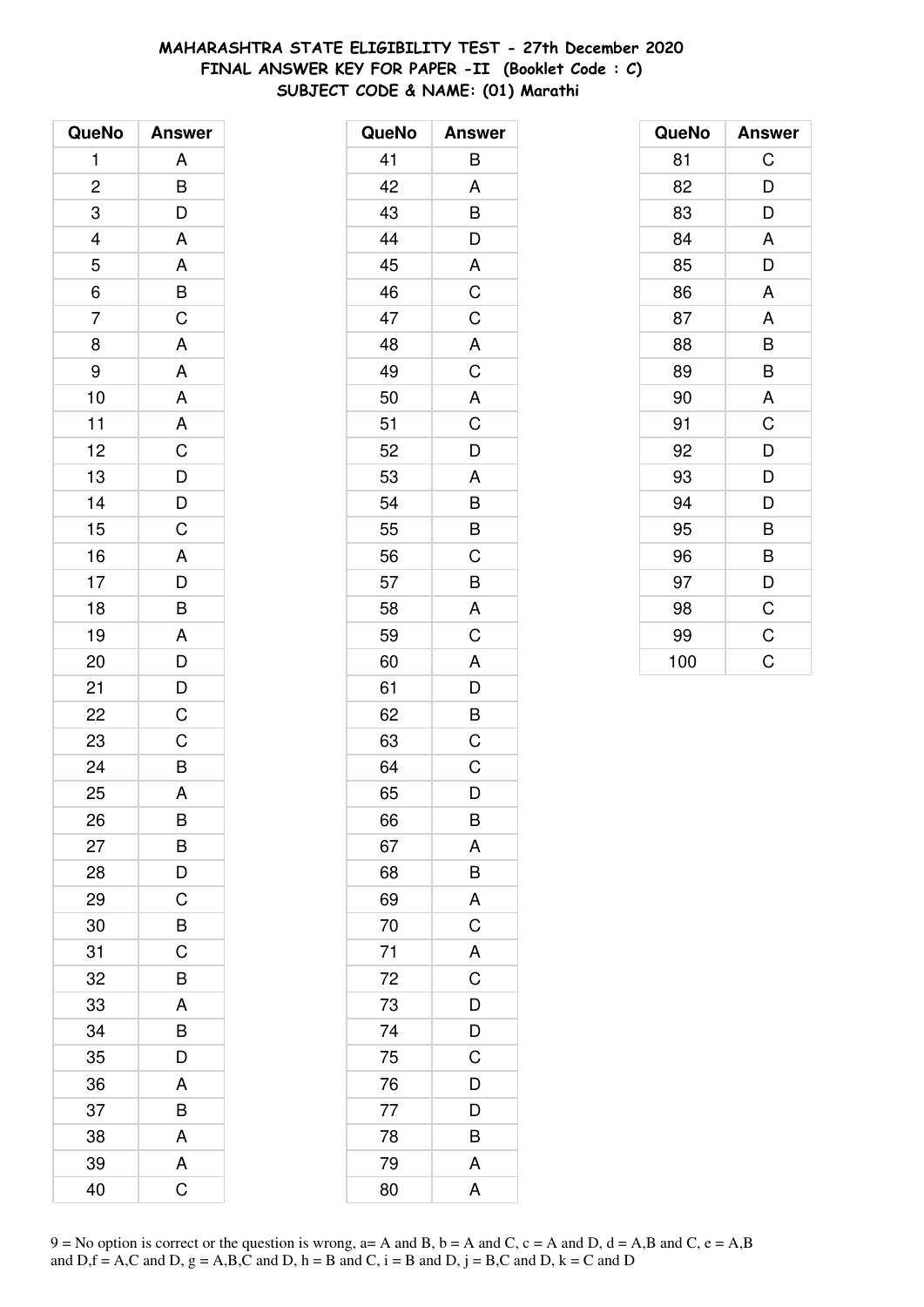# **MAHARASHTRA STATE ELIGIBILITY TEST - 27th December 2020 FINAL ANSWER KEY FOR PAPER -II (Booklet Code : D) SUBJECT CODE & NAME: (01) Marathi**

| QueNo                    | <b>Answer</b>                                                                         |
|--------------------------|---------------------------------------------------------------------------------------|
| $\mathbf{1}$             | D                                                                                     |
| $\overline{\mathbf{c}}$  | $\mathsf C$                                                                           |
| 3                        | $\overline{C}$                                                                        |
| $\overline{\mathcal{L}}$ | B                                                                                     |
| $\overline{5}$           | A                                                                                     |
| $\overline{6}$           | $\overline{B}$                                                                        |
| $\overline{7}$           |                                                                                       |
| 8                        | $\begin{array}{c}\n\mathbf{B} \\ \mathbf{D} \\ \mathbf{C} \\ \mathbf{B}\n\end{array}$ |
| 9                        |                                                                                       |
| 10                       |                                                                                       |
| 11                       | $\frac{1}{C}$                                                                         |
| 12                       | $\frac{1}{B}$                                                                         |
| 13                       |                                                                                       |
| 14                       | $\overline{AB}$<br>$\overline{B}$<br>$\overline{D}$                                   |
| 15                       |                                                                                       |
| 16                       |                                                                                       |
| 17                       | $rac{A}{B}$                                                                           |
| 18                       | A                                                                                     |
| 19                       | $rac{A}{C}$                                                                           |
| 20                       |                                                                                       |
| 21                       | B                                                                                     |
| 22                       | A                                                                                     |
| 23                       | $\frac{B}{D}$                                                                         |
| 24                       |                                                                                       |
| 25                       | A                                                                                     |
| 26                       | C                                                                                     |
| 27                       | $\mathsf C$                                                                           |
| 28                       | A                                                                                     |
| 29                       | $\overline{C}$                                                                        |
| 30                       | $\overline{A}$                                                                        |
| 31                       | $\overline{\mathrm{C}}$                                                               |
| 32                       | D                                                                                     |
| 33                       | A                                                                                     |
| 34                       | B                                                                                     |
| 35                       | $\frac{1}{B}$                                                                         |
| 36                       | C                                                                                     |
| 37                       | B                                                                                     |
| 38                       | A                                                                                     |
| 39                       | C                                                                                     |
| 40                       | A                                                                                     |

| QueNo | <b>Answer</b>           |
|-------|-------------------------|
| 41    | D                       |
| 42    | B                       |
| 43    | $\overline{C}$          |
| 44    | $\mathsf C$             |
| 45    | D                       |
| 46    | B                       |
| 47    | A                       |
| 48    | B                       |
| 49    | A                       |
| 50    | C                       |
| 51    | A                       |
| 52    | $\overline{\mathrm{C}}$ |
| 53    | $\overline{D}$          |
| 54    | D                       |
| 55    | C                       |
| 56    | D                       |
| 57    | $\overline{D}$          |
| 58    | $\overline{\mathsf{B}}$ |
| 59    | A                       |
| 60    | A                       |
| 61    | C                       |
| 62    | D                       |
| 63    | D                       |
| 64    | A                       |
| 65    | D                       |
| 66    | Α                       |
| 67    | A                       |
| 68    | B                       |
| 69    | B                       |
| 70    | $\overline{A}$          |
| 71    | $\overline{C}$          |
| 72    | $\frac{D}{D}$           |
| 73    |                         |
| 74    | D                       |
| 75    | $\overline{B}$          |
| 76    | $\overline{B}$          |
| 77    | $\frac{D}{C}$           |
| 78    |                         |
| 79    | $\mathsf C$             |
| 80    | $\overline{C}$          |

| QueNo | <b>Answer</b> |
|-------|---------------|
| 81    | A             |
| 82    | B             |
| 83    | D             |
| 84    | A             |
| 85    | A             |
| 86    | B             |
| 87    | C             |
| 88    | A             |
| 89    | A             |
| 90    | A             |
| 91    | A             |
| 92    | C             |
| 93    | D             |
| 94    | D             |
| 95    | C             |
| 96    | A             |
| 97    | D             |
| 98    | B             |
| 99    | A             |
| 100   | D             |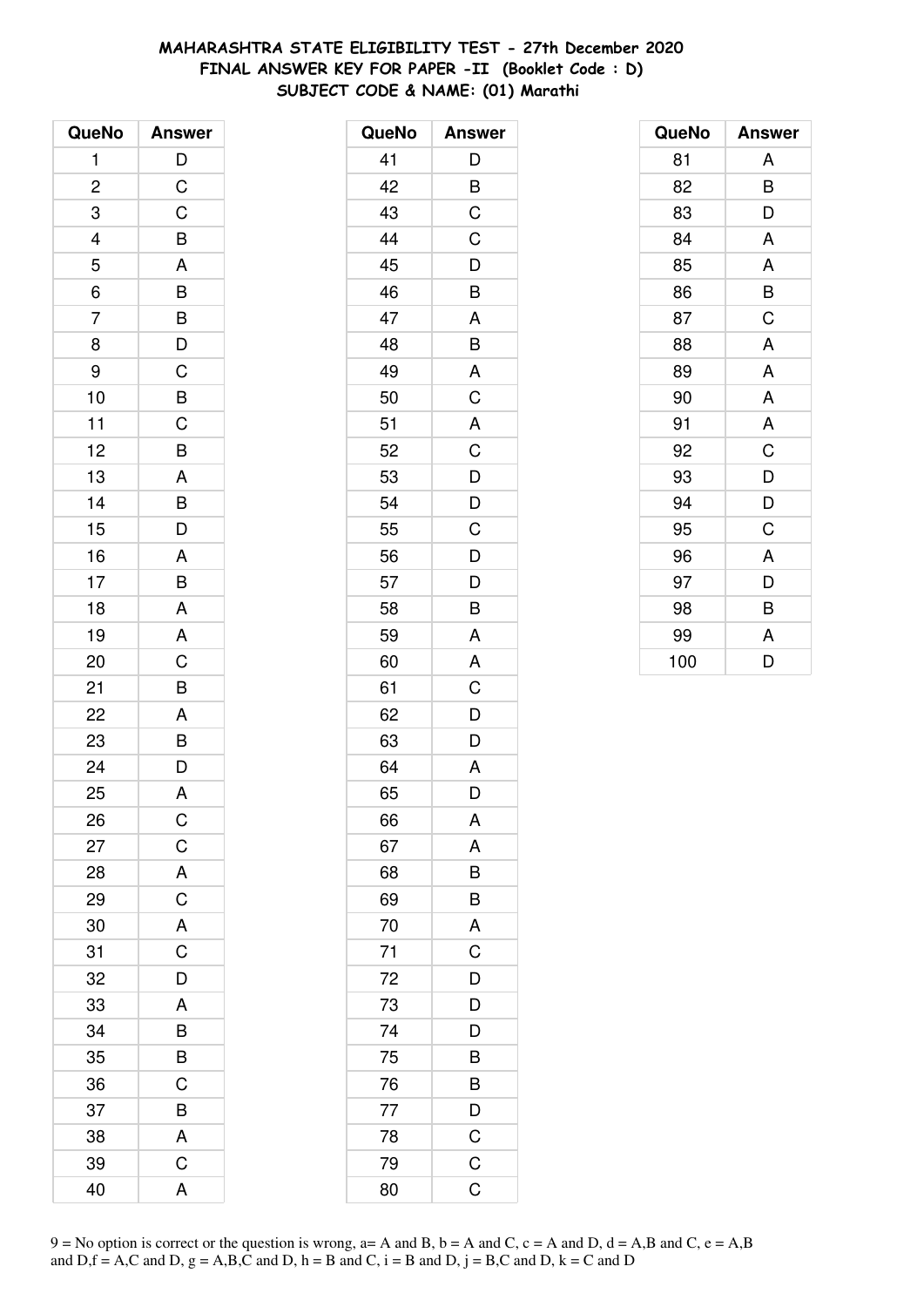# **MAHARASHTRA STATE ELIGIBILITY TEST - 27th December 2020 FINAL ANSWER KEY FOR PAPER -II (Booklet Code : A) SUBJECT CODE & NAME: (02) Hindi**

| QueNo                   | <b>Answer</b>  |
|-------------------------|----------------|
| 1                       | A              |
| $\overline{\mathbf{c}}$ | B              |
| 3                       | D              |
|                         | $\overline{B}$ |
| $\frac{4}{5}$           | $\overline{C}$ |
| 6                       | $\overline{B}$ |
| $\overline{7}$          | $\overline{C}$ |
| 8                       | A              |
| 9                       | A              |
| 10                      | A              |
| 11                      | A              |
| 12                      | $\overline{D}$ |
| 13                      | B              |
| 14                      | C              |
| 15                      | B              |
| 16                      | $rac{A}{B}$    |
| 17                      |                |
| 18                      | $\overline{C}$ |
| 19                      | B              |
| 20                      | B              |
| 21                      | B              |
| 22                      | $\bar{B}$      |
| 23                      | A              |
| 24                      | $\overline{B}$ |
| 25                      | A              |
| 26                      | C              |
| 27                      | $\mathsf C$    |
| 28                      | C              |
| 29                      | B              |
| 30                      | A              |
| 31                      | D              |
| 32                      | B              |
| 33                      | C              |
| 34                      | B              |
| 35                      | A              |
| 36                      | D              |
| 37                      | $\mathsf C$    |
| 38                      | C              |
| 39                      | В              |
| 40                      | B              |

| QueNo | <b>Answer</b> |
|-------|---------------|
| 41    | B             |
| 42    | D             |
| 43    | C             |
| 44    | A             |
| 45    | A             |
| 46    | A             |
| 47    | A             |
| 48    | D             |
| 49    | A             |
| 50    | D             |
| 51    | A             |
| 52    | C             |
| 53    | B             |
| 54    | D             |
| 55    | B             |
| 56    | A             |
| 57    | D             |
| 58    | A             |
| 59    | A             |
| 60    | C             |
| 61    | B             |
| 62    | B             |
| 63    | A             |
| 64    | B             |
| 65    | A             |
| 66    | A             |
| 67    | B             |
| 68    | C             |
| 69    | B             |
| 70    | B             |
| 71    | A             |
| 72    | A             |
| 73    | A             |
| 74    | C             |
| 75    | B             |
| 76    | B             |
| 77    | B             |
| 78    | A             |
| 79    | B             |
| 80    | C             |

| QueNo | <b>Answer</b> |
|-------|---------------|
| 81    | B             |
| 82    | A             |
| 83    | B             |
| 84    | D             |
| 85    | C             |
| 86    | D             |
| 87    | D             |
| 88    | D             |
| 89    | B             |
| 90    | B             |
| 91    | A             |
| 92    | A             |
| 93    | B             |
| 94    | A             |
| 95    | B             |
| 96    | C             |
| 97    | C             |
| 98    | B             |
| 99    | A             |
| 100   | B             |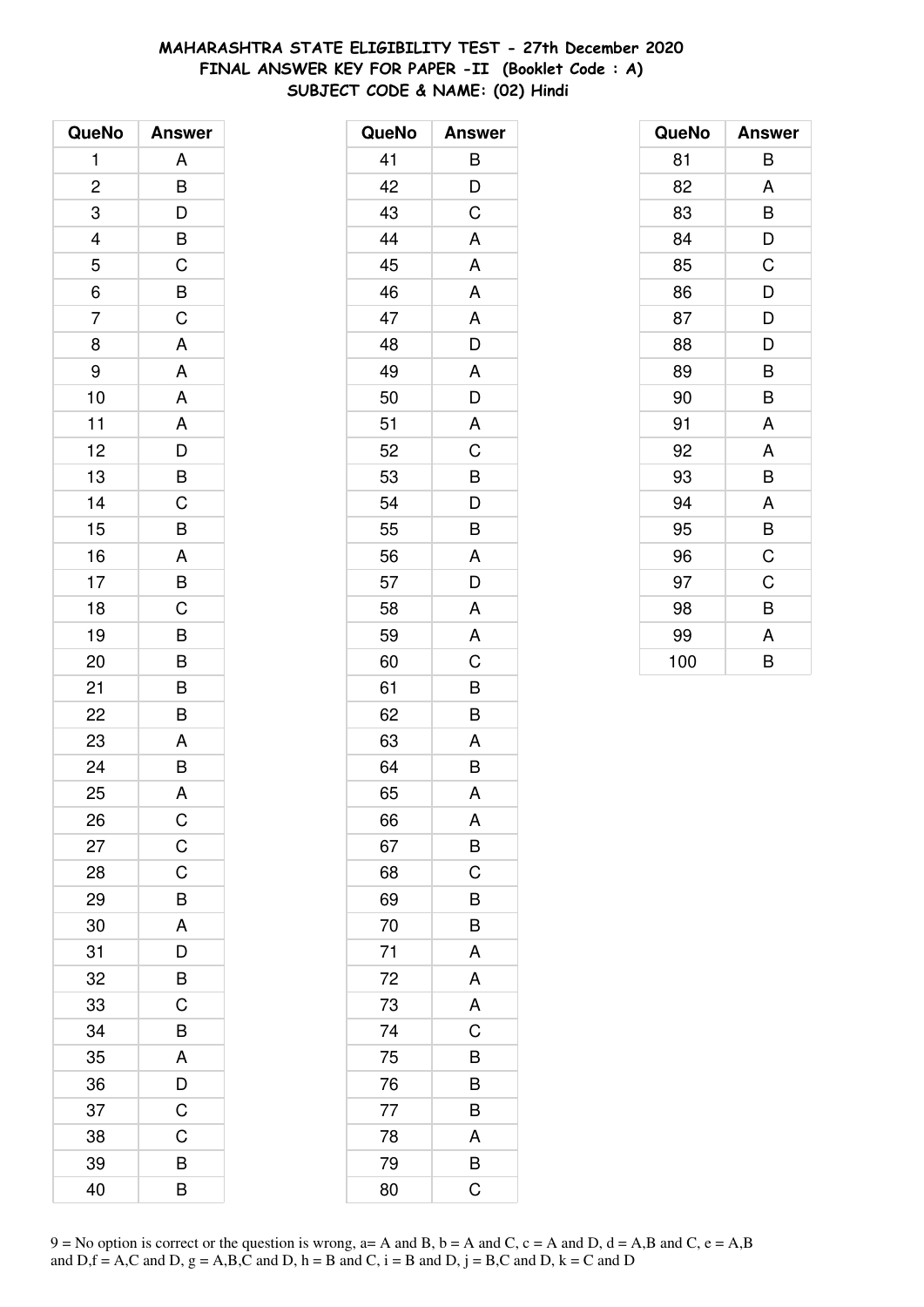# **MAHARASHTRA STATE ELIGIBILITY TEST - 27th December 2020 FINAL ANSWER KEY FOR PAPER -II (Booklet Code : B) SUBJECT CODE & NAME: (02) Hindi**

| QueNo                   | <b>Answer</b>                                               |
|-------------------------|-------------------------------------------------------------|
| 1                       | B                                                           |
| $\overline{\mathbf{c}}$ | B                                                           |
| 3                       | A                                                           |
|                         |                                                             |
| $\frac{4}{5}$           | $\overline{B}$ $\overline{A}$ $\overline{C}$ $\overline{C}$ |
| $\overline{6}$          |                                                             |
| 7                       |                                                             |
| 8                       | $\overline{C}$                                              |
| 9                       |                                                             |
| 10                      | B A D B C                                                   |
| 11                      |                                                             |
| 12                      |                                                             |
| 13                      |                                                             |
| 14                      | B                                                           |
| 15                      | A                                                           |
| 16                      | $\frac{D}{C}$                                               |
| 17                      |                                                             |
| 18                      | $\frac{1}{C}$                                               |
| 19                      |                                                             |
| 20                      | $\overline{B}$ $\overline{B}$ $\overline{D}$                |
| 21                      |                                                             |
| 22                      |                                                             |
| 23                      | C                                                           |
| 24                      | A                                                           |
| 25                      | A                                                           |
| 26                      | A                                                           |
| 27                      | A                                                           |
| 28                      | D                                                           |
| 29                      | A                                                           |
| 30                      | D                                                           |
| 31                      | A                                                           |
| 32                      | C                                                           |
| 33                      | B                                                           |
| 34                      | D                                                           |
| 35                      | B                                                           |
| 36                      | A                                                           |
| 37                      | D                                                           |
| 38                      | A                                                           |
| 39                      | Α                                                           |
| 40                      | Ć                                                           |

| QueNo | <b>Answer</b> |
|-------|---------------|
| 41    | B             |
| 42    | B             |
| 43    | A             |
| 44    | B             |
| 45    | A             |
| 46    | A             |
| 47    | B             |
| 48    | C             |
| 49    | B             |
| 50    | B             |
| 51    | A             |
| 52    | A             |
| 53    | A             |
| 54    | C             |
| 55    | B             |
| 56    | B             |
| 57    | B             |
| 58    | A             |
| 59    | B             |
| 60    | C             |
| 61    | B             |
| 62    | A             |
| 63    | B             |
| 64    | D             |
| 65    | Ć             |
| 66    | D             |
| 67    | D             |
| 68    | D             |
| 69    | B             |
| 70    | B             |
| 71    | A             |
| 72    | A             |
| 73    | B             |
| 74    | A             |
| 75    | B             |
| 76    | C             |
| 77    | C             |
| 78    | B             |
| 79    | A             |
| 80    | B             |

| QueNo | <b>Answer</b> |
|-------|---------------|
| 81    | A             |
| 82    | B             |
| 83    | D             |
| 84    | B             |
| 85    | C             |
| 86    | B             |
| 87    | C             |
| 88    | A             |
| 89    | A             |
| 90    | A             |
| 91    | A             |
| 92    | D             |
| 93    | B             |
| 94    | C             |
| 95    | B             |
| 96    | A             |
| 97    | B             |
| 98    | C             |
| 99    | B             |
| 100   | B             |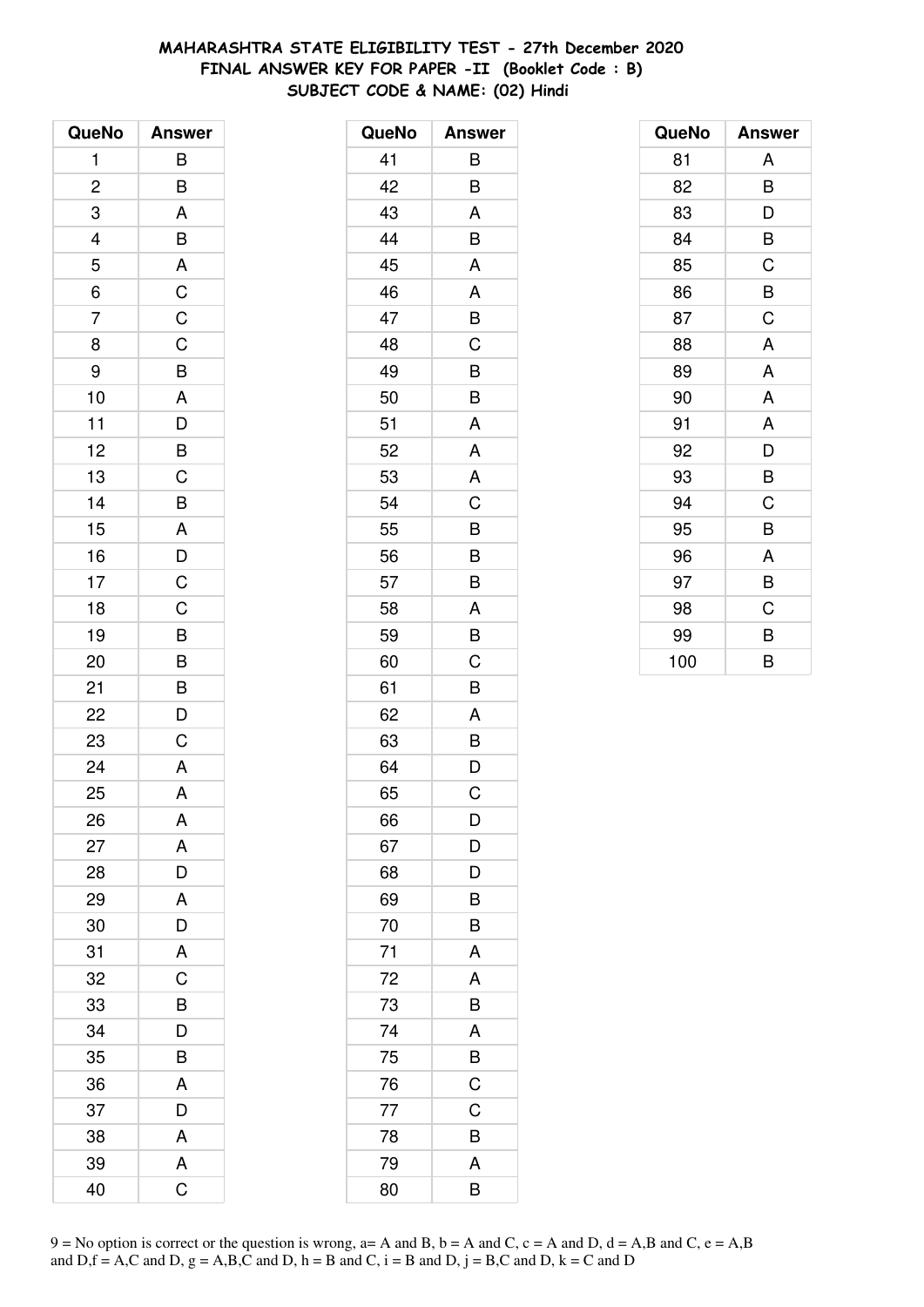# **MAHARASHTRA STATE ELIGIBILITY TEST - 27th December 2020 FINAL ANSWER KEY FOR PAPER -II (Booklet Code : C) SUBJECT CODE & NAME: (02) Hindi**

| QueNo          | <b>Answer</b>  |
|----------------|----------------|
| 1              | $\overline{B}$ |
| $\overline{c}$ | $\frac{D}{C}$  |
| 3              |                |
|                | $\overline{A}$ |
| $\frac{4}{5}$  | A              |
| $\overline{6}$ | A              |
| $\overline{7}$ | A              |
| 8              | $\overline{D}$ |
| 9              | A              |
| 10             | $\overline{D}$ |
| 11             | $\overline{A}$ |
| 12             | $\overline{C}$ |
| 13             | $\frac{1}{B}$  |
| 14             | $\overline{D}$ |
| 15             | B              |
| 16             | A              |
| 17             | $\frac{1}{D}$  |
| 18             | A              |
| 19             | A              |
| 20             | $\overline{C}$ |
| 21             | $\frac{B}{B}$  |
| 22             |                |
| 23             | A              |
| 24             | $\overline{B}$ |
| 25             | A              |
| 26             | A              |
| 27             | B              |
| 28             | C              |
| 29             | B              |
| 30             | B              |
| 31             | A              |
| 32             | A              |
| 33             | A              |
| 34             | C              |
| 35             | B              |
| 36             | B              |
| 37             | B              |
| 38             | A              |
| 39             | B              |
| 40             | Ć              |

| QueNo | <b>Answer</b>           |
|-------|-------------------------|
| 41    | B                       |
| 42    | A                       |
| 43    | B                       |
| 44    | D                       |
| 45    | C                       |
| 46    | D                       |
| 47    | D                       |
| 48    | D                       |
| 49    | B                       |
| 50    | B                       |
| 51    | A                       |
| 52    | A                       |
| 53    | B                       |
| 54    | A                       |
| 55    | B                       |
| 56    | C                       |
| 57    | C                       |
| 58    | B                       |
| 59    | A                       |
| 60    | B                       |
| 61    | A                       |
| 62    | B                       |
| 63    | D                       |
| 64    | B                       |
| 65    | Ć                       |
| 66    | B                       |
| 67    | $\mathsf C$             |
| 68    | A                       |
| 69    | A                       |
| 70    | $\overline{\mathsf{A}}$ |
| 71    | A                       |
| 72    | D                       |
| 73    | B                       |
| 74    | C                       |
| 75    | B                       |
| 76    | A                       |
| 77    | B                       |
| 78    | C                       |
| 79    | B                       |
| 80    | B                       |

| QueNo | <b>Answer</b> |
|-------|---------------|
| 81    | В             |
| 82    | B             |
| 83    | A             |
| 84    | B             |
| 85    | A             |
| 86    | $\mathsf C$   |
| 87    | C             |
| 88    | C             |
| 89    | B             |
| 90    | A             |
| 91    | D             |
| 92    | B             |
| 93    | C             |
| 94    | B             |
| 95    | A             |
| 96    | D             |
| 97    | C             |
| 98    | C             |
| 99    | B             |
| 100   | B             |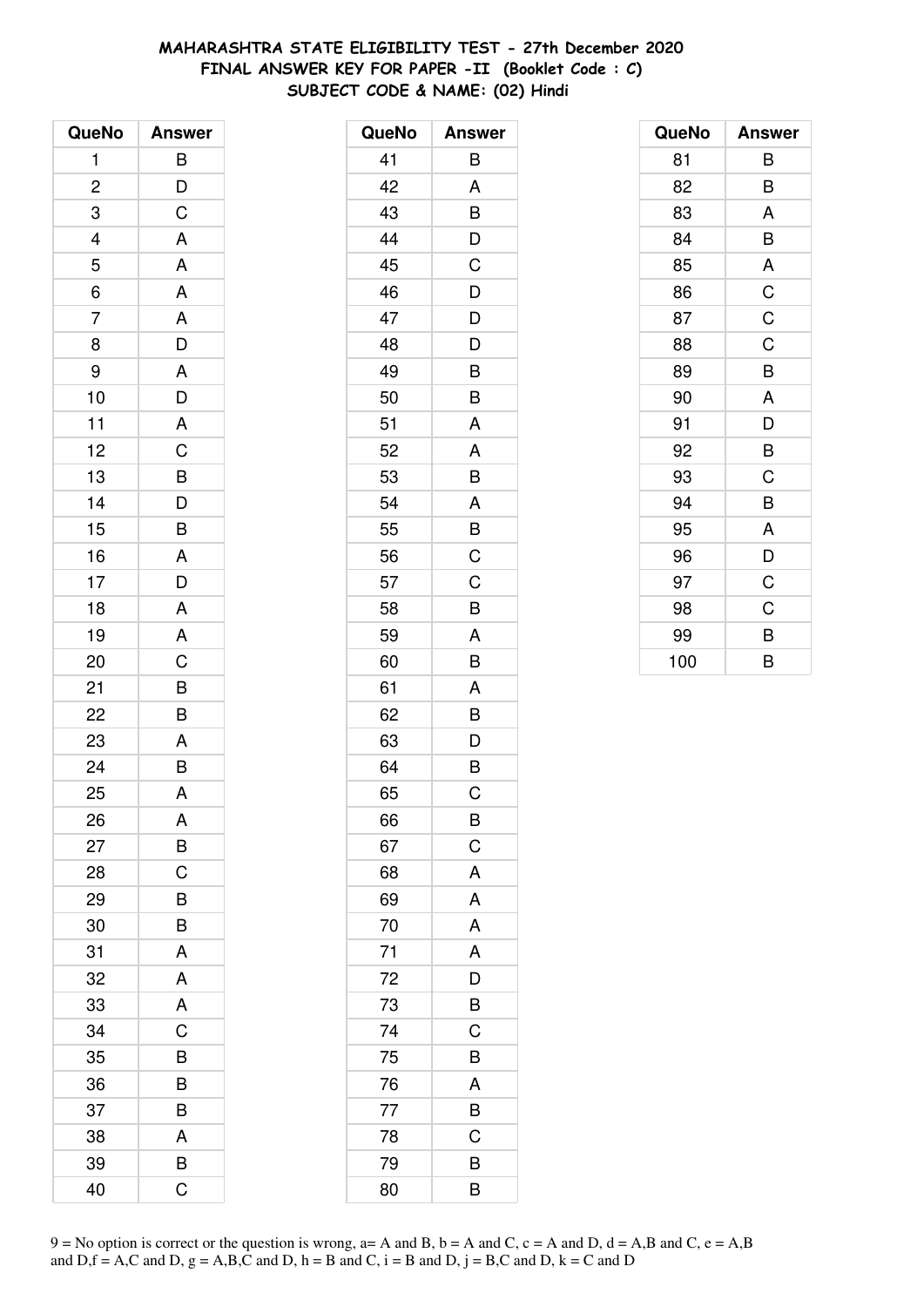# **MAHARASHTRA STATE ELIGIBILITY TEST - 27th December 2020 FINAL ANSWER KEY FOR PAPER -II (Booklet Code : D) SUBJECT CODE & NAME: (02) Hindi**

| QueNo          | <b>Answer</b>           |
|----------------|-------------------------|
| 1              | B                       |
| $\overline{c}$ | B                       |
| 3              | A                       |
|                | B                       |
| $\frac{4}{5}$  | $\overline{\mathsf{A}}$ |
| $\overline{6}$ | A                       |
| $\overline{7}$ | $\frac{B}{C}$           |
| 8              |                         |
| 9              | B                       |
| 10             | $\overline{B}$          |
| 11             | A                       |
| 12             | A                       |
| 13             | $rac{A}{C}$             |
| 14             |                         |
| 15             |                         |
| 16             | $\frac{B}{B}$           |
| 17             |                         |
| 18             | A                       |
| 19             | $\overline{B}$          |
| 20             | C                       |
| 21             | B                       |
| 22             | A                       |
| 23             | $\overline{B}$          |
| 24             | $\overline{D}$          |
| 25             | C                       |
| 26             | D                       |
| 27             | D                       |
| 28             | D                       |
| 29             | B                       |
| 30             | B                       |
| 31             | A                       |
| 32             | A                       |
| 33             | B                       |
| 34             | A                       |
| 35             | B                       |
| 36             | C                       |
| 37             | C                       |
| 38             | B                       |
| 39             | A                       |
| 40             | B                       |

| QueNo | <b>Answer</b>           |
|-------|-------------------------|
| 41    | A                       |
| 42    | B                       |
| 43    | D                       |
| 44    | B                       |
| 45    | C                       |
| 46    | B                       |
| 47    | C                       |
| 48    | A                       |
| 49    | A                       |
| 50    | A                       |
| 51    | A                       |
| 52    | D                       |
| 53    | B                       |
| 54    | C                       |
| 55    | B                       |
| 56    | A                       |
| 57    | B                       |
| 58    | C                       |
| 59    | B                       |
| 60    | B                       |
| 61    | B                       |
| 62    | B                       |
| 63    | A                       |
| 64    | B                       |
| 65    | A                       |
| 66    | $\mathsf C$             |
| 67    | $\mathsf C$             |
| 68    | C                       |
| 69    | B                       |
| 70    | A                       |
| 71    | $\overline{\mathsf{D}}$ |
| 72    | B                       |
| 73    | C                       |
| 74    | B                       |
| 75    | A                       |
| 76    | $\frac{D}{C}$           |
| 77    |                         |
| 78    | C                       |
| 79    | B                       |
| 80    | B                       |

| QueNo | <b>Answer</b> |
|-------|---------------|
| 81    | В             |
| 82    | D             |
| 83    | C             |
| 84    | A             |
| 85    | A             |
| 86    | A             |
| 87    | A             |
| 88    | D             |
| 89    | A             |
| 90    | D             |
| 91    | A             |
| 92    | C             |
| 93    | B             |
| 94    | D             |
| 95    | B             |
| 96    | A             |
| 97    | D             |
| 98    | A             |
| 99    | A             |
| 100   | Ć             |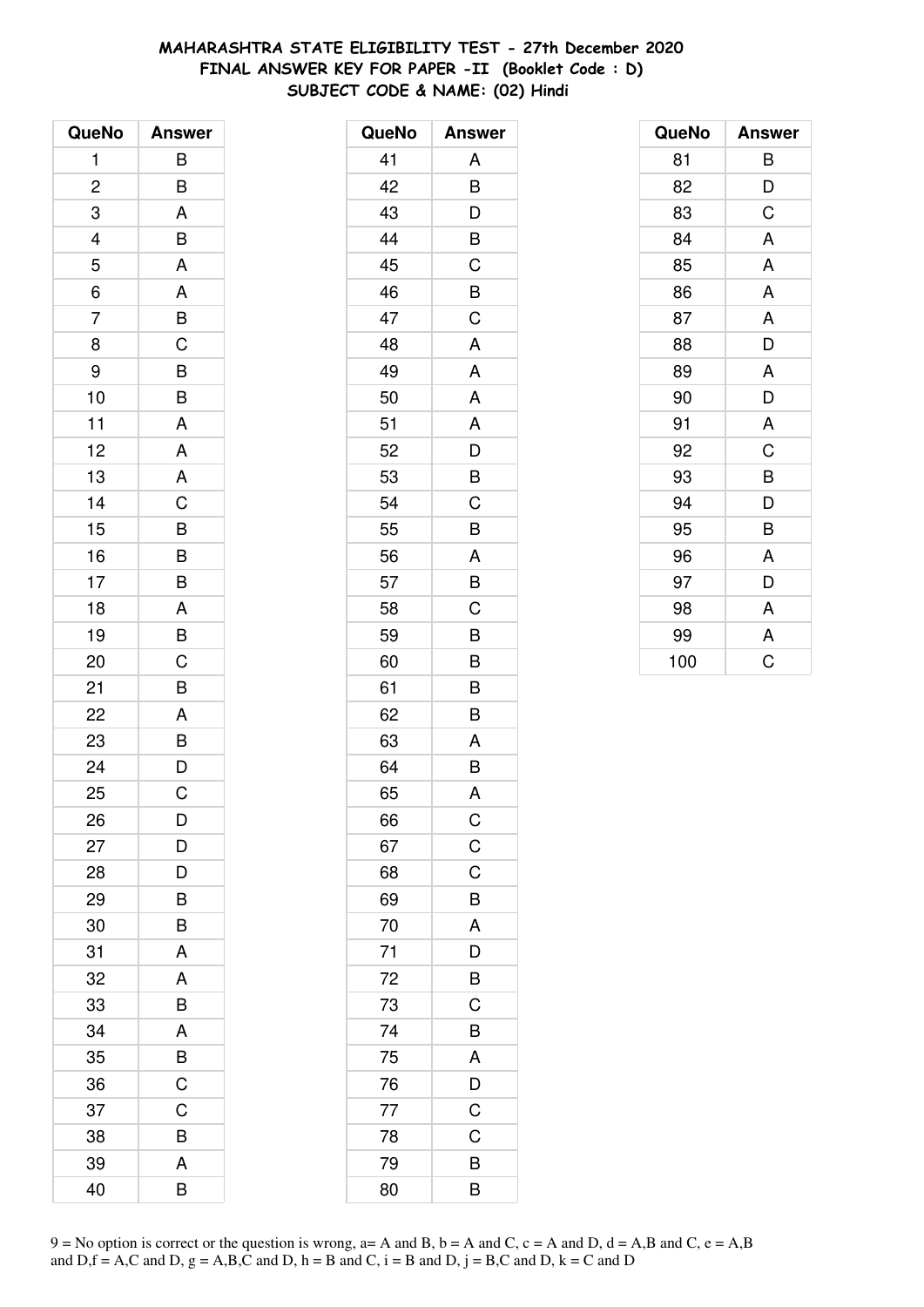# **MAHARASHTRA STATE ELIGIBILITY TEST - 27th December 2020 FINAL ANSWER KEY FOR PAPER -II (Booklet Code : A) SUBJECT CODE & NAME: (03) English**

| QueNo                          | <b>Answer</b>                                                                                              |
|--------------------------------|------------------------------------------------------------------------------------------------------------|
| 1                              | C                                                                                                          |
| $\overline{\mathbf{c}}$        |                                                                                                            |
| 3                              |                                                                                                            |
|                                |                                                                                                            |
| $\frac{4}{5}$<br>$\frac{1}{6}$ |                                                                                                            |
|                                |                                                                                                            |
| $\overline{7}$                 | $\begin{array}{c} \mathsf{D} \ \mathsf{B} \ \mathsf{D} \ \mathsf{B} \ \mathsf{A} \ \mathsf{C} \end{array}$ |
| 8                              | $\overline{\mathsf{A}}$                                                                                    |
| 9                              | $\overline{A}$                                                                                             |
| 10                             |                                                                                                            |
| 11                             |                                                                                                            |
| 12                             |                                                                                                            |
| 13                             | BBCBBD                                                                                                     |
| 14                             |                                                                                                            |
| 15                             |                                                                                                            |
| 16                             |                                                                                                            |
| 17                             |                                                                                                            |
| 18                             |                                                                                                            |
| 19                             |                                                                                                            |
| 20                             | $A$ $B$ $C$ $C$ $C$                                                                                        |
| 21                             |                                                                                                            |
| 22                             | $C$<br>$A$<br>$D$                                                                                          |
| 23                             |                                                                                                            |
| 24                             |                                                                                                            |
| 25                             | D                                                                                                          |
| 26                             | D                                                                                                          |
| 27                             | C                                                                                                          |
| 28                             | B                                                                                                          |
| 29                             | $\frac{D}{C}$                                                                                              |
| 30                             |                                                                                                            |
| 31                             | $\overline{C}$                                                                                             |
| 32                             | A                                                                                                          |
| 33                             | B                                                                                                          |
| 34                             | D                                                                                                          |
| 35                             | $\overline{C}$                                                                                             |
| 36                             | $\mathsf{A}$                                                                                               |
| 37                             | $\overline{C}$                                                                                             |
| 38                             | C                                                                                                          |
| 39                             | B                                                                                                          |
| 40                             | B                                                                                                          |

| QueNo | <b>Answer</b>           |
|-------|-------------------------|
| 41    | A                       |
| 42    | A                       |
| 43    | D                       |
| 44    | A                       |
| 45    | $\overline{C}$          |
| 46    | A                       |
| 47    | C                       |
| 48    | D                       |
| 49    | A                       |
| 50    | B                       |
| 51    | A                       |
| 52    | D                       |
| 53    | D                       |
| 54    | A                       |
| 55    | A                       |
| 56    | D                       |
| 57    | A                       |
| 58    | B                       |
| 59    | D                       |
| 60    | B                       |
| 61    | A                       |
| 62    | D                       |
| 63    | D                       |
| 64    | B                       |
| 65    | B                       |
| 66    | $\mathsf{C}$            |
| 67    | B                       |
| 68    | $\overline{D}$          |
| 69    | $\overline{\text{C}}$   |
| 70    | $\overline{D}$          |
| 71    | $\overline{\mathsf{A}}$ |
| 72    | $\overline{\mathsf{C}}$ |
| 73    | B                       |
| 74    | A                       |
| 75    | $\overline{C}$          |
| 76    | $\frac{1}{\sqrt{2}}$    |
| 77    | $\overline{C}$          |
| 78    | A                       |
| 79    | D                       |
| 80    | $\overline{\mathsf{C}}$ |

| QueNo | <b>Answer</b> |
|-------|---------------|
| 81    | A             |
| 82    | A             |
| 83    | A             |
| 84    | A             |
| 85    | B             |
| 86    | B             |
| 87    | D             |
| 88    | A             |
| 89    | D             |
| 90    | C             |
| 91    | B             |
| 92    | B             |
| 93    | A             |
| 94    | C             |
| 95    | D             |
| 96    | C             |
| 97    | C             |
| 98    | D             |
| 99    | B             |
| 100   | D             |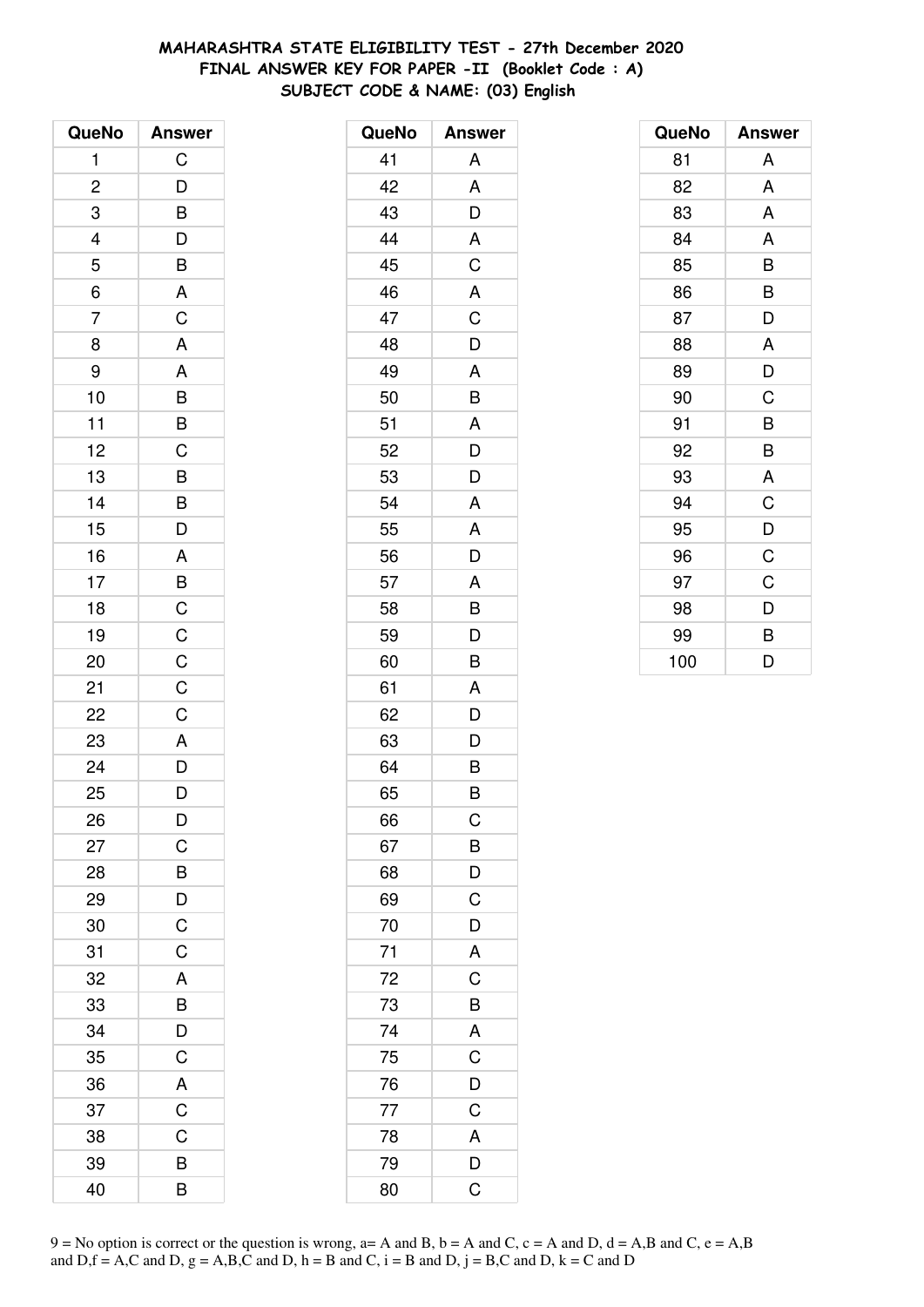# **MAHARASHTRA STATE ELIGIBILITY TEST - 27th December 2020 FINAL ANSWER KEY FOR PAPER -II (Booklet Code : B) SUBJECT CODE & NAME: (03) English**

| QueNo                          | <b>Answer</b>                     |
|--------------------------------|-----------------------------------|
| 1                              | $\overline{C}$                    |
| $\overline{\mathbf{c}}$        | $\overline{C}$                    |
| 3                              |                                   |
|                                |                                   |
|                                |                                   |
| $\frac{4}{5}$<br>$\frac{1}{6}$ |                                   |
| $\overline{7}$                 |                                   |
| 8                              |                                   |
| 9                              |                                   |
| 10                             | ADDDCBDCC                         |
| 11                             |                                   |
| 12                             |                                   |
| 13                             |                                   |
| 14                             | $\frac{A}{B}$<br>$\frac{B}{C}$    |
| 15                             |                                   |
| 16                             |                                   |
| 17                             |                                   |
| 18                             | $\overline{AC}$<br>$\overline{C}$ |
| 19                             | $\frac{B}{B}$                     |
| 20                             |                                   |
| 21                             | A                                 |
| 22                             | A                                 |
| 23                             | $\bar{D}$                         |
| 24                             | $\overline{A}$                    |
| 25                             | $\overline{\text{c}}$             |
| 26                             | A                                 |
| 27                             | C                                 |
| 28                             | D                                 |
| 29                             | A                                 |
| 30                             | B                                 |
| 31                             | A                                 |
| 32                             | D                                 |
| 33                             | D                                 |
| 34                             | Α                                 |
| 35                             | A                                 |
| 36                             | D                                 |
| 37                             | A                                 |
| 38                             | B                                 |
| 39                             | D                                 |
| 40                             | B                                 |

| QueNo | <b>Answer</b> |
|-------|---------------|
| 41    | A             |
| 42    | D             |
| 43    | D             |
| 44    | B             |
| 45    | B             |
| 46    | C             |
| 47    | B             |
| 48    | D             |
| 49    | C             |
| 50    | D             |
| 51    | A             |
| 52    | C             |
| 53    | B             |
| 54    | A             |
| 55    | C             |
| 56    | D             |
| 57    | C             |
| 58    | A             |
| 59    | D             |
| 60    | C             |
| 61    | A             |
| 62    | A             |
| 63    | A             |
| 64    | A             |
| 65    | B             |
| 66    | B             |
| 67    | D             |
| 68    | A             |
| 69    | D             |
| 70    | C             |
| 71    | B             |
| 72    | B             |
| 73    | A             |
| 74    | C             |
| 75    | D             |
| 76    | C             |
| 77    | $\mathsf C$   |
| 78    | D             |
| 79    | B             |
| 80    | D             |

| QueNo | <b>Answer</b> |
|-------|---------------|
| 81    | C             |
| 82    | D             |
| 83    | B             |
| 84    | D             |
| 85    | B             |
| 86    | A             |
| 87    | C             |
| 88    | A             |
| 89    | A             |
| 90    | B             |
| 91    | B             |
| 92    | C             |
| 93    | B             |
| 94    | B             |
| 95    | D             |
| 96    | A             |
| 97    | B             |
| 98    | $\mathsf C$   |
| 99    | C             |
| 100   | C             |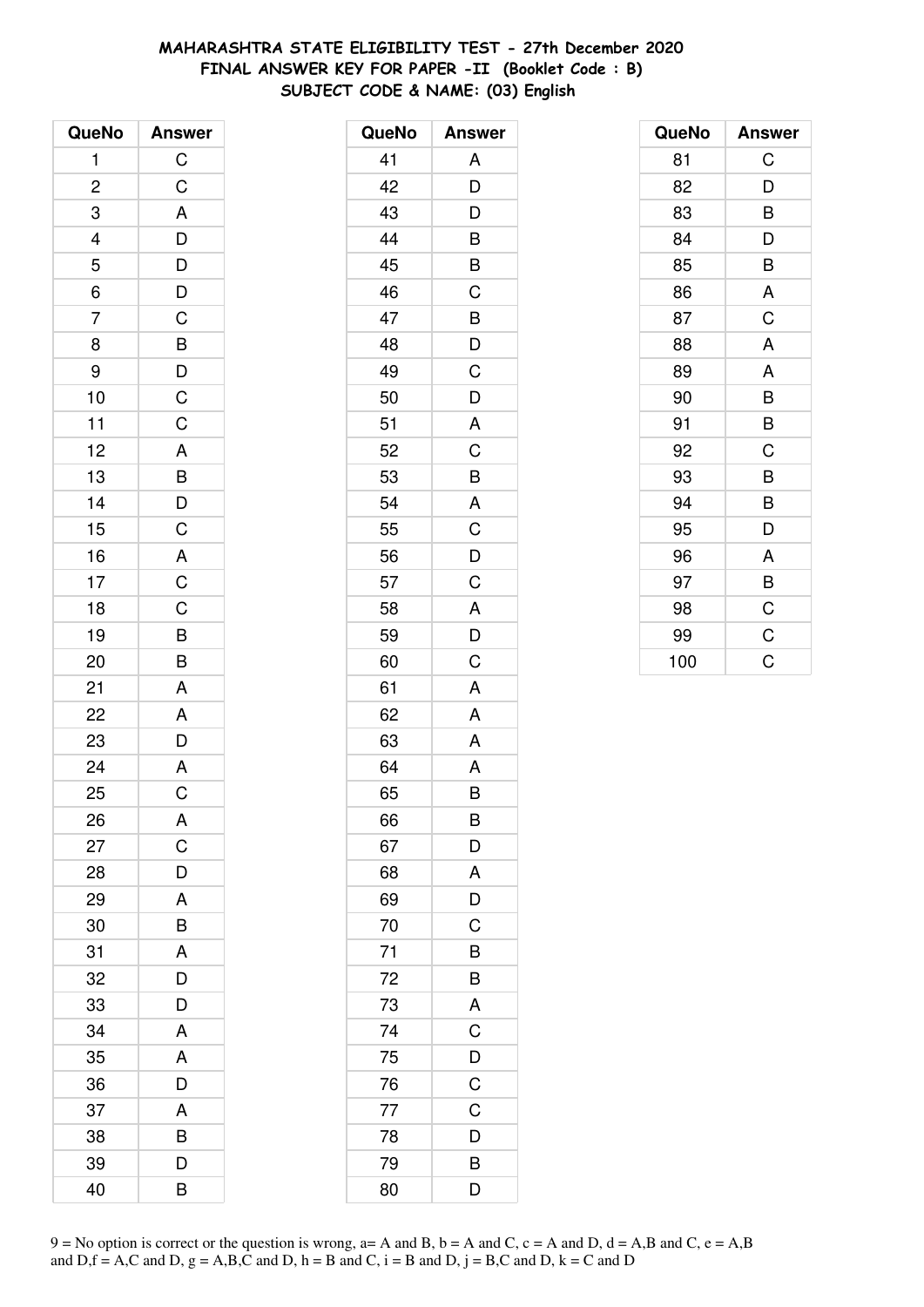# **MAHARASHTRA STATE ELIGIBILITY TEST - 27th December 2020 FINAL ANSWER KEY FOR PAPER -II (Booklet Code : C) SUBJECT CODE & NAME: (03) English**

| QueNo                   | <b>Answer</b>         |
|-------------------------|-----------------------|
| 1                       | A                     |
| $\overline{\mathbf{c}}$ | A                     |
| 3                       | $\bar{D}$             |
| $\overline{a}$          |                       |
| 5                       | $rac{A}{C}$           |
| $\overline{6}$          | $rac{A}{C}$           |
| $\overline{7}$          |                       |
| 8                       | $\overline{D}$        |
| 9                       |                       |
| 10                      | $rac{A}{B}$           |
| 11                      | $\overline{A}$        |
| 12                      | $\frac{D}{D}$         |
| 13                      |                       |
| 14                      | A                     |
| 15                      | A                     |
| 16                      | D                     |
| 17                      |                       |
| 18                      | $\frac{A}{B}$         |
| 19                      | $\overline{D}$        |
| 20                      | B                     |
| 21                      | A                     |
| 22                      | D                     |
| 23                      | $\frac{D}{B}$         |
| 24                      |                       |
| 25                      | B                     |
| 26                      | С                     |
| 27                      | $\overline{B}$        |
| 28                      | $\frac{D}{C}$         |
| 29                      |                       |
| 30                      | $\overline{D}$        |
| 31                      | A                     |
| 32                      | $\overline{\text{c}}$ |
| 33                      | B                     |
| 34                      | A                     |
| 35                      | $\overline{C}$        |
| 36                      | $\overline{D}$        |
| 37                      | C                     |
| 38                      | A                     |
| 39                      | D                     |
| 40                      | Ć                     |

| QueNo | <b>Answer</b>           |
|-------|-------------------------|
| 41    | A                       |
| 42    | A                       |
| 43    | A                       |
| 44    | A                       |
| 45    | B                       |
| 46    | B                       |
| 47    | D                       |
| 48    | A                       |
| 49    | D                       |
| 50    | C                       |
| 51    | $\overline{B}$          |
| 52    | $\overline{B}$          |
| 53    | A                       |
| 54    | C                       |
| 55    | D                       |
| 56    | $\mathsf C$             |
| 57    | $\mathsf C$             |
| 58    | D                       |
| 59    | B                       |
| 60    | D                       |
| 61    | C                       |
| 62    | D                       |
| 63    | B                       |
| 64    | D                       |
| 65    | B                       |
| 66    | A                       |
| 67    | $\mathsf C$             |
| 68    | A                       |
| 69    | A                       |
| 70    | B                       |
| 71    | B                       |
| 72    | C                       |
| 73    | B                       |
| 74    | B                       |
| 75    | $\overline{\mathsf{D}}$ |
| 76    | A                       |
| 77    | $rac{B}{C}$             |
| 78    |                         |
| 79    | $\mathsf C$             |
| 80    | C                       |

| QueNo | <b>Answer</b> |
|-------|---------------|
| 81    | $\mathsf C$   |
| 82    | C             |
| 83    | A             |
| 84    | D             |
| 85    | D             |
| 86    | D             |
| 87    | C             |
| 88    | B             |
| 89    | D             |
| 90    | C             |
| 91    | C             |
| 92    | A             |
| 93    | B             |
| 94    | D             |
| 95    | C             |
| 96    | A             |
| 97    | C             |
| 98    | C             |
| 99    | B             |
| 100   | B             |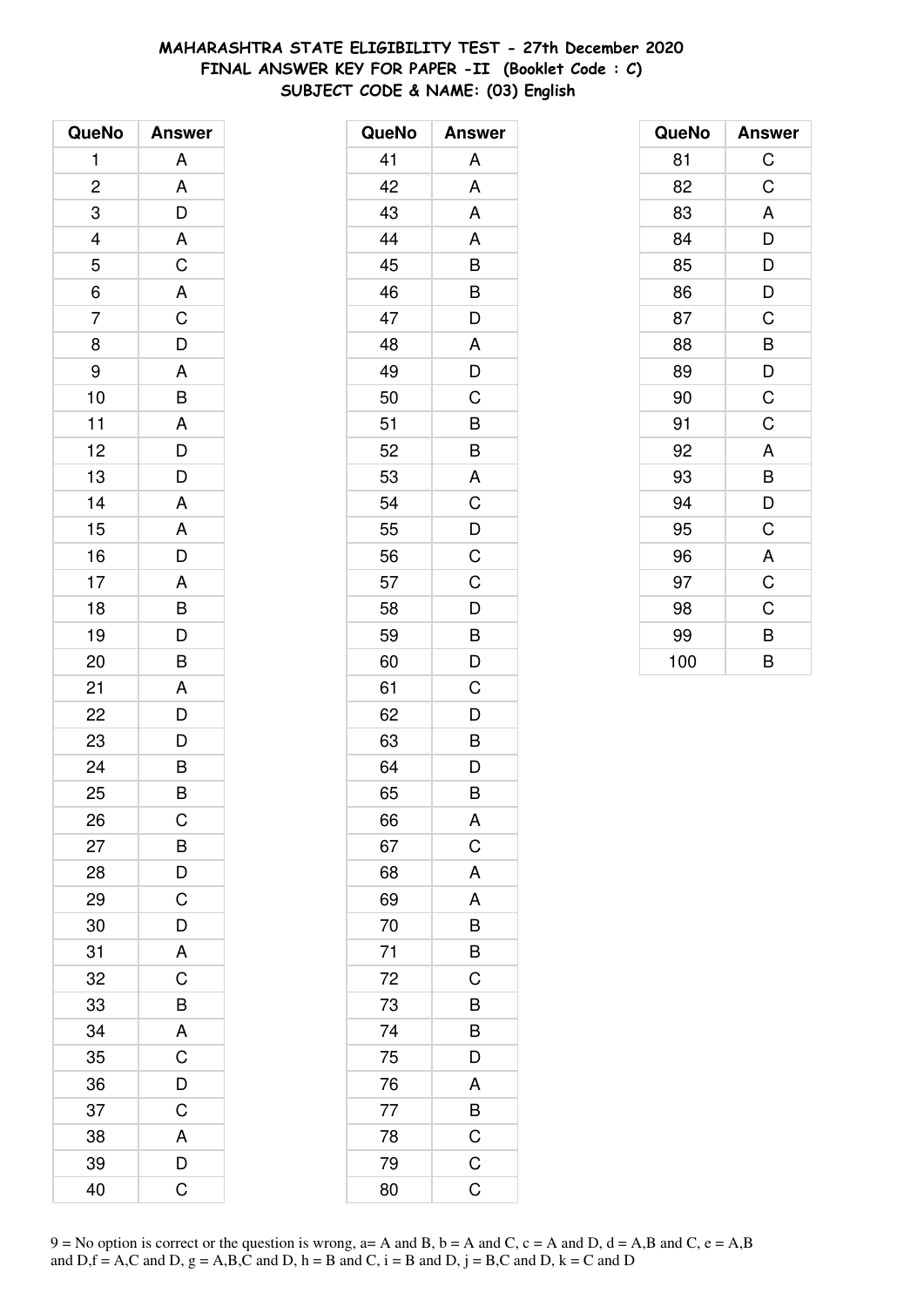# **MAHARASHTRA STATE ELIGIBILITY TEST - 27th December 2020 FINAL ANSWER KEY FOR PAPER -II (Booklet Code : D) SUBJECT CODE & NAME: (03) English**

| QueNo          | <b>Answer</b>           |
|----------------|-------------------------|
| 1              | A                       |
| $\overline{c}$ | D                       |
| 3              | D                       |
|                |                         |
| $\frac{4}{5}$  | $\frac{B}{C}$           |
| $\overline{6}$ |                         |
| $\overline{7}$ |                         |
| 8              | $\frac{B}{D}$           |
| 9              | $\mathsf C$             |
| 10             | $\overline{D}$          |
| 11             | A                       |
| 12             | $\overline{C}$          |
| 13             | B                       |
| 14             | $\overline{A}$          |
| 15             | $\overline{C}$          |
| 16             |                         |
| 17             | $\frac{D}{C}$           |
| 18             | $\overline{\mathsf{A}}$ |
| 19             | $\overline{D}$<br>C     |
| 20             |                         |
| 21             | A                       |
| 22             | A                       |
| 23             | A                       |
| 24             | A                       |
| 25             | B                       |
| 26             | B                       |
| 27             | D                       |
| 28             | A                       |
| 29             | D                       |
| 30             | $\overline{C}$          |
| 31             | B                       |
| 32             | B                       |
| 33             | A                       |
| 34             | C                       |
| 35             | D                       |
| 36             | C                       |
| 37             | C                       |
| 38             | D                       |
| 39             | В                       |
| 40             | D                       |

| QueNo | <b>Answer</b>  |
|-------|----------------|
| 41    | C              |
| 42    | D              |
| 43    | B              |
| 44    | D              |
| 45    | B              |
| 46    | A              |
| 47    | C              |
| 48    | A              |
| 49    | A              |
| 50    | B              |
| 51    | B              |
| 52    | C              |
| 53    | B              |
| 54    | B              |
| 55    | D              |
| 56    | A              |
| 57    | B              |
| 58    | C              |
| 59    | $\mathsf C$    |
| 60    | $\mathsf{C}$   |
| 61    | C              |
| 62    | C              |
| 63    | A              |
| 64    | D              |
| 65    | D              |
| 66    | D              |
| 67    | $\overline{C}$ |
| 68    | B              |
| 69    | D              |
| 70    | $\overline{C}$ |
| 71    | C              |
| 72    | A              |
| 73    | B              |
| 74    | D              |
| 75    | C              |
| 76    | A              |
| 77    | $\mathsf C$    |
| 78    | C              |
| 79    | B              |
| 80    | B              |

| QueNo | <b>Answer</b> |
|-------|---------------|
| 81    | A             |
| 82    | A             |
| 83    | D             |
| 84    | A             |
| 85    | C             |
| 86    | A             |
| 87    | C             |
| 88    | D             |
| 89    | A             |
| 90    | B             |
| 91    | A             |
| 92    | D             |
| 93    | D             |
| 94    | A             |
| 95    | A             |
| 96    | D             |
| 97    | A             |
| 98    | B             |
| 99    | D             |
| 100   | B             |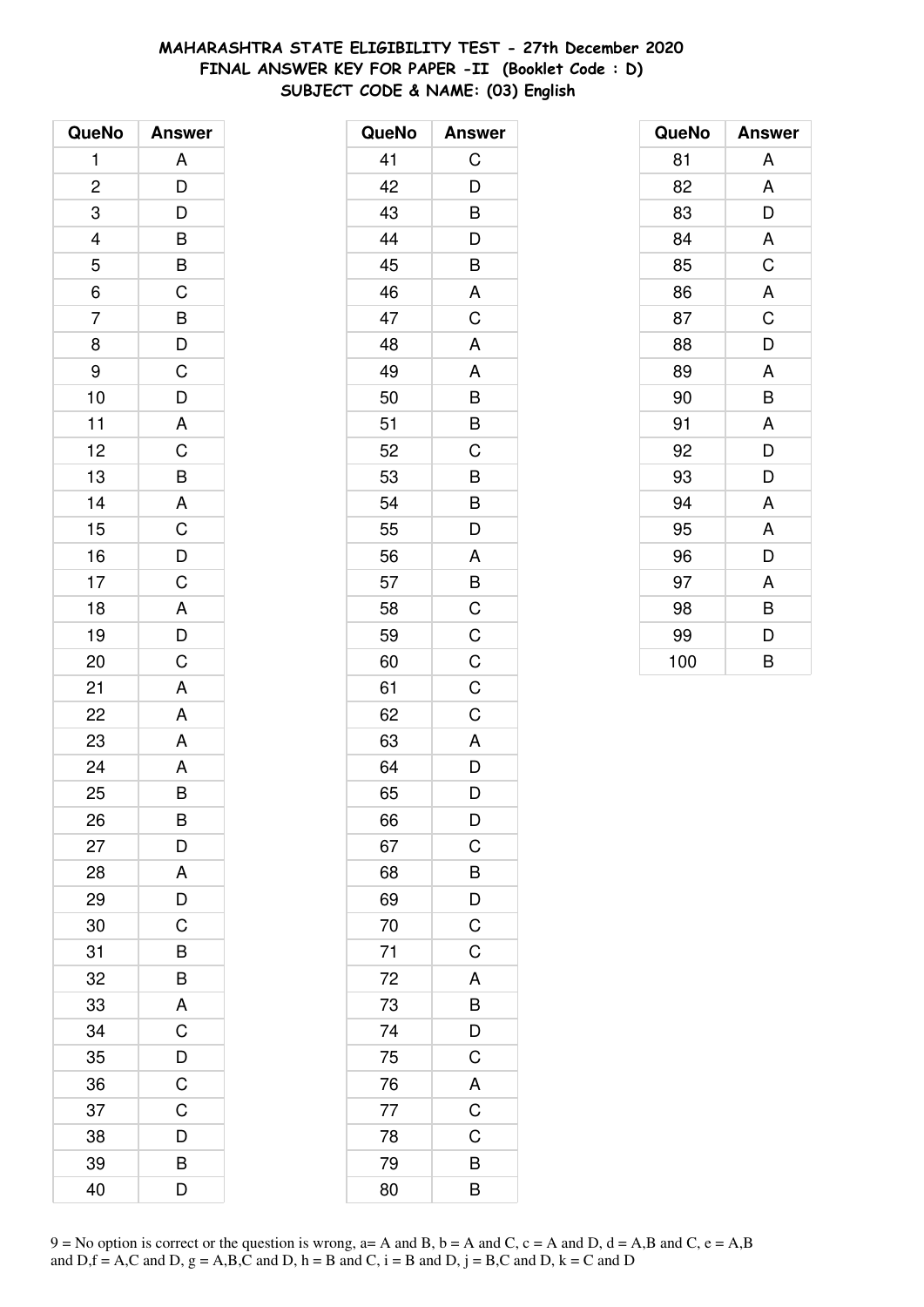# **MAHARASHTRA STATE ELIGIBILITY TEST - 27th December 2020 FINAL ANSWER KEY FOR PAPER -II (Booklet Code : A) SUBJECT CODE & NAME: (04) Sanskrit**

| QueNo                    | <b>Answer</b>           |
|--------------------------|-------------------------|
| 1                        | B                       |
| $\overline{c}$           | A                       |
| 3                        |                         |
| $\overline{\mathcal{L}}$ | $\frac{D}{C}$           |
| 5                        | $\frac{D}{A}$           |
| $\overline{6}$           |                         |
| $\overline{7}$           | $\frac{D}{C}$           |
| 8                        |                         |
| 9                        |                         |
| 10                       |                         |
| 11                       |                         |
| 12                       |                         |
| 13                       | $A$ $B$ $B$ $B$ $A$ $C$ |
| 14                       |                         |
| 15                       |                         |
| 16                       | $\frac{A}{B}$           |
| 17                       |                         |
| 18                       | $\overline{A}$          |
| 19                       | $\frac{B}{D}$           |
| 20                       |                         |
| 21                       | A                       |
| 22                       |                         |
| 23                       | $\frac{A}{B}$           |
| 24                       |                         |
| 25                       | A                       |
| 26                       | B                       |
| 27                       | $\mathsf C$             |
| 28                       | A                       |
| 29                       | $\frac{D}{C}$           |
| 30                       |                         |
| 31                       | C                       |
| 32                       | D                       |
| 33                       | B                       |
| 34                       | B                       |
| 35                       | $\overline{C}$          |
| 36                       | B                       |
| 37                       | B                       |
| 38                       | D                       |
| 39                       | D                       |
| 40                       | D                       |

| QueNo | <b>Answer</b>           |
|-------|-------------------------|
| 41    | B                       |
| 42    | C                       |
| 43    | D                       |
| 44    | A                       |
| 45    | A                       |
| 46    | B                       |
| 47    | A                       |
| 48    | D                       |
| 49    | D                       |
| 50    | A                       |
| 51    | $\overline{B}$          |
| 52    | $\overline{\mathrm{C}}$ |
| 53    | A                       |
| 54    | B                       |
| 55    | A                       |
| 56    | $\mathsf{D}$            |
| 57    | $\frac{D}{D}$           |
| 58    |                         |
| 59    | C                       |
| 60    | A                       |
| 61    | Α                       |
| 62    | C                       |
| 63    | $\overline{B}$          |
| 64    | $\overline{\mathsf{D}}$ |
| 65    | D                       |
| 66    | A                       |
| 67    | B                       |
| 68    | $\overline{B}$          |
| 69    | $\overline{\mathsf{C}}$ |
| 70    | $\mathsf C$             |
| 71    | $\overline{B}$          |
| 72    | $\mathsf C$             |
| 73    | D                       |
| 74    | B                       |
| 75    | B                       |
| 76    | B                       |
| 77    | C                       |
| 78    | B                       |
| 79    | B                       |
| 80    | B                       |

| QueNo | <b>Answer</b> |
|-------|---------------|
| 81    | A             |
| 82    | C             |
| 83    | A             |
| 84    | $\mathsf C$   |
| 85    | C             |
| 86    | D             |
| 87    | B             |
| 88    | D             |
| 89    | B             |
| 90    | C             |
| 91    | B             |
| 92    | D             |
| 93    | B             |
| 94    | D             |
| 95    | A             |
| 96    | B             |
| 97    | A             |
| 98    | B             |
| 99    | A             |
| 100   | Ć             |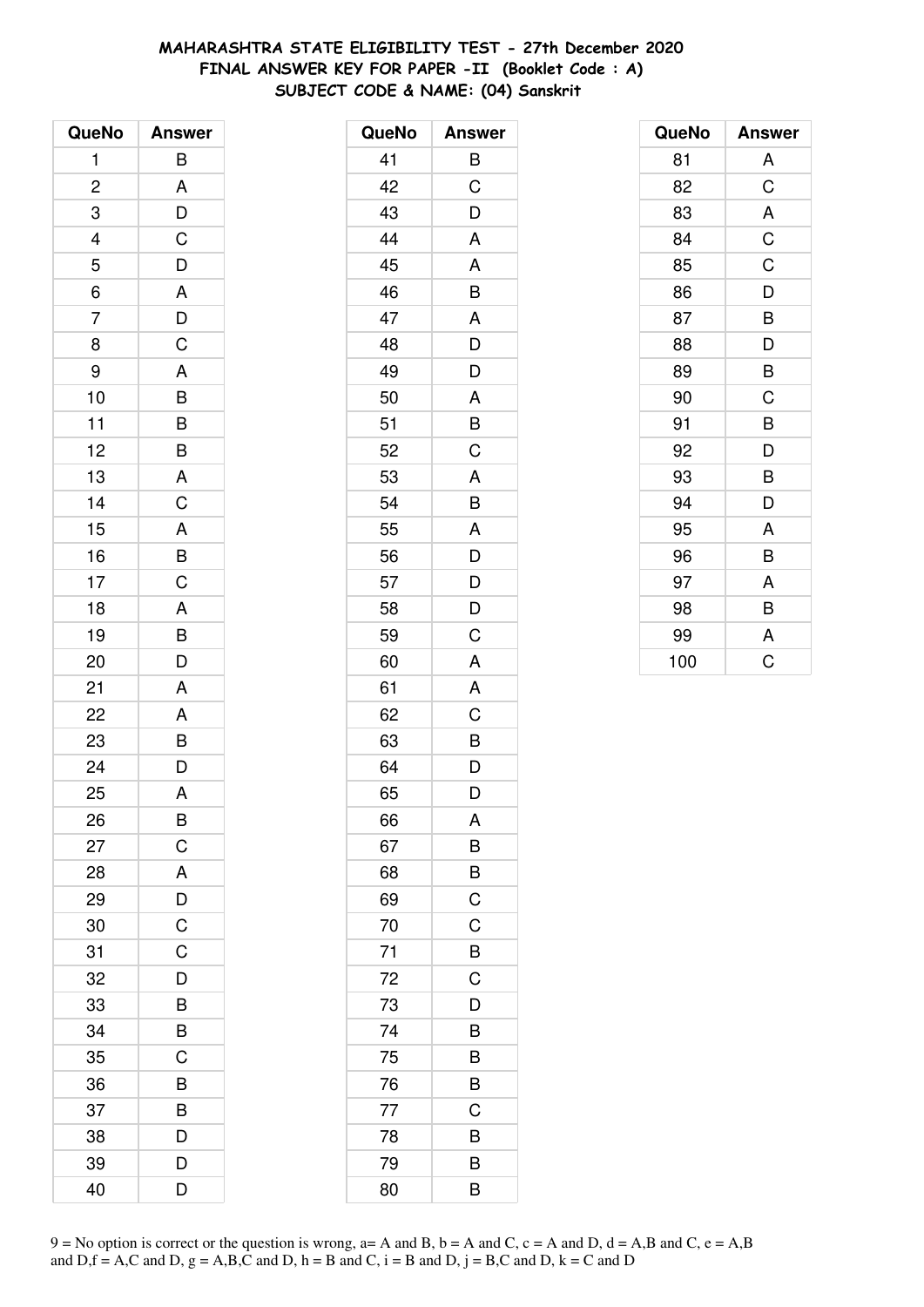# **MAHARASHTRA STATE ELIGIBILITY TEST - 27th December 2020 FINAL ANSWER KEY FOR PAPER -II (Booklet Code : B) SUBJECT CODE & NAME: (04) Sanskrit**

| QueNo          | <b>Answer</b>                    |
|----------------|----------------------------------|
| 1              | A                                |
| $\overline{c}$ | A                                |
| 3              | B                                |
|                | D                                |
| $\frac{4}{5}$  | A                                |
| $\overline{6}$ | $\overline{B}$                   |
| $\overline{7}$ | $\mathsf C$                      |
| 8              | A                                |
| 9              | $\frac{D}{C}$                    |
| 10             |                                  |
| 11             | $\overline{C}$                   |
| 12             | $\overline{D}$                   |
| 13             | $\overline{B}$                   |
| 14             | $\overline{B}$                   |
| 15             | C                                |
| 16             |                                  |
| 17             |                                  |
| 18             | $\overline{B}$<br>$\overline{D}$ |
| 19             | $\overline{D}$                   |
| 20             | D                                |
| 21             | $\mathsf{B}$                     |
| 22             | C                                |
| 23             | D                                |
| 24             | A                                |
| 25             | A                                |
| 26             | B                                |
| 27             | A                                |
| 28             | D                                |
| 29             | D                                |
| 30             | A                                |
| 31             | B                                |
| 32             | C                                |
| 33             | A                                |
| 34             | B                                |
| 35             | A                                |
| 36             | D                                |
| 37             | D                                |
| 38             | D                                |
| 39             | C                                |
| 40             | Α                                |

| QueNo | <b>Answer</b> |
|-------|---------------|
| 41    | A             |
| 42    | C             |
| 43    | B             |
| 44    | D             |
| 45    | D             |
| 46    | A             |
| 47    | B             |
| 48    | B             |
| 49    | C             |
| 50    | C             |
| 51    | B             |
| 52    | C             |
| 53    | D             |
| 54    | B             |
| 55    | B             |
| 56    | B             |
| 57    | C             |
| 58    | B             |
| 59    | B             |
| 60    | B             |
| 61    | A             |
| 62    | C             |
| 63    | A             |
| 64    | C             |
| 65    | C             |
| 66    | D             |
| 67    | B             |
| 68    | D             |
| 69    | B             |
| 70    | C             |
| 71    | B             |
| 72    | D             |
| 73    | B             |
| 74    | D             |
| 75    | A             |
| 76    | B             |
| 77    | A             |
| 78    | B             |
| 79    | A             |
| 80    | $\mathsf C$   |

| QueNo | <b>Answer</b> |
|-------|---------------|
| 81    | B             |
| 82    | A             |
| 83    | D             |
| 84    | C             |
| 85    | D             |
| 86    | A             |
| 87    | D             |
| 88    | C             |
| 89    | A             |
| 90    | B             |
| 91    | B             |
| 92    | B             |
| 93    | A             |
| 94    | C             |
| 95    | A             |
| 96    | B             |
| 97    | C             |
| 98    | A             |
| 99    | B             |
| 100   | D             |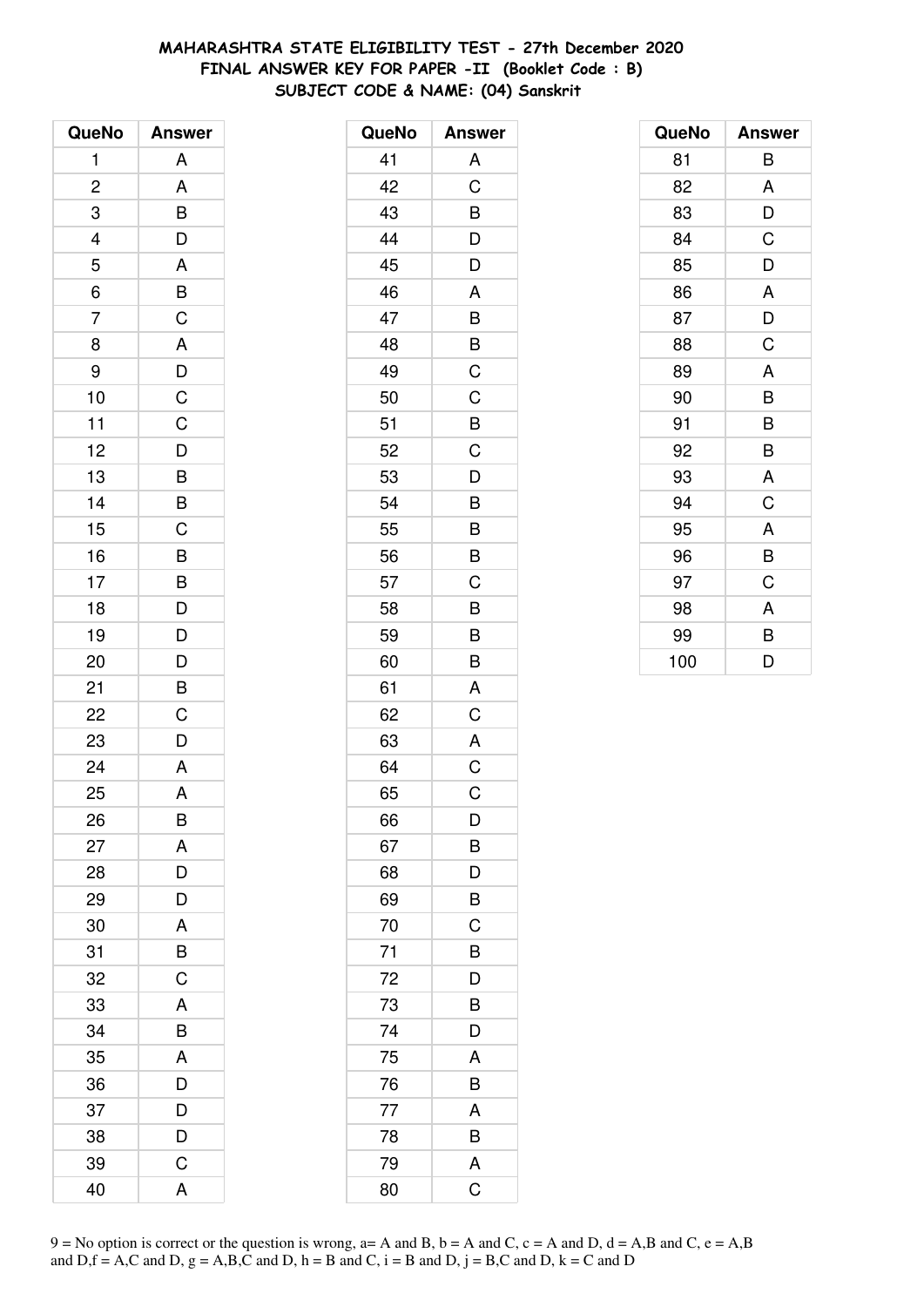# **MAHARASHTRA STATE ELIGIBILITY TEST - 27th December 2020 FINAL ANSWER KEY FOR PAPER -II (Booklet Code : C) SUBJECT CODE & NAME: (04) Sanskrit**

| QueNo                   | <b>Answer</b>                              |
|-------------------------|--------------------------------------------|
| 1                       | B                                          |
| $\overline{\mathbf{c}}$ | $\mathsf C$                                |
| 3                       | D                                          |
|                         | $\overline{\mathsf{A}}$                    |
| $\frac{4}{5}$           | A                                          |
| $\overline{6}$          | $\overline{B}$                             |
| $\overline{7}$          |                                            |
| 8                       | $rac{A}{D}$                                |
| 9                       | D                                          |
| 10                      |                                            |
| 11                      | $\frac{A}{B}$                              |
| 12                      |                                            |
| 13                      |                                            |
| 14                      | $rac{A}{B}$                                |
| 15                      | A                                          |
| 16                      |                                            |
| 17                      |                                            |
| 18                      | $\begin{array}{c} D \\ D \\ D \end{array}$ |
| 19                      | $\overline{C}$                             |
| 20                      | A                                          |
| 21                      | A                                          |
| 22                      | C                                          |
| 23                      | B<br>D                                     |
| 24                      |                                            |
| 25                      | D                                          |
| 26                      | A                                          |
| 27                      | B                                          |
| 28                      | B                                          |
| 29                      | $\mathsf C$                                |
| 30                      | $\mathsf C$                                |
| 31                      | B                                          |
| 32                      | C                                          |
| 33                      | D                                          |
| 34                      | B                                          |
| 35                      | B                                          |
| 36                      | B                                          |
| 37                      | C                                          |
| 38                      | B                                          |
| 39                      | B                                          |
| 40                      | B                                          |

| QueNo | <b>Answer</b> |
|-------|---------------|
| 41    | Α             |
| 42    | C             |
| 43    | A             |
| 44    | $\mathsf C$   |
| 45    | $\mathsf C$   |
| 46    | D             |
| 47    | B             |
| 48    | D             |
| 49    | B             |
| 50    | C             |
| 51    | B             |
| 52    | D             |
| 53    | B             |
| 54    | D             |
| 55    | A             |
| 56    | B             |
| 57    | A             |
| 58    | B             |
| 59    | A             |
| 60    | C             |
| 61    | B             |
| 62    | A             |
| 63    | D             |
| 64    | C             |
| 65    | D             |
| 66    | Α             |
| 67    | D             |
| 68    | C             |
| 69    | A             |
| 70    | B             |
| 71    | B             |
| 72    | B             |
| 73    | A             |
| 74    | C             |
| 75    | A             |
| 76    | B             |
| 77    | C             |
| 78    | A             |
| 79    | B             |
| 80    | D             |

| QueNo | <b>Answer</b> |
|-------|---------------|
| 81    | A             |
| 82    | A             |
| 83    | B             |
| 84    | D             |
| 85    | A             |
| 86    | B             |
| 87    | C             |
| 88    | A             |
| 89    | D             |
| 90    | C             |
| 91    | C             |
| 92    | D             |
| 93    | B             |
| 94    | B             |
| 95    | C             |
| 96    | B             |
| 97    | B             |
| 98    | D             |
| 99    | D             |
| 100   | D             |

 $9 = No$  option is correct or the question is wrong,  $a = A$  and B,  $b = A$  and C,  $c = A$  and D,  $d = A$ ,B and C,  $e = A$ ,B and  $D,f = A,C$  and  $D, g = A,B,C$  and  $D, h = B$  and  $C, i = B$  and  $D, j = B,C$  and  $D, k = C$  and  $D$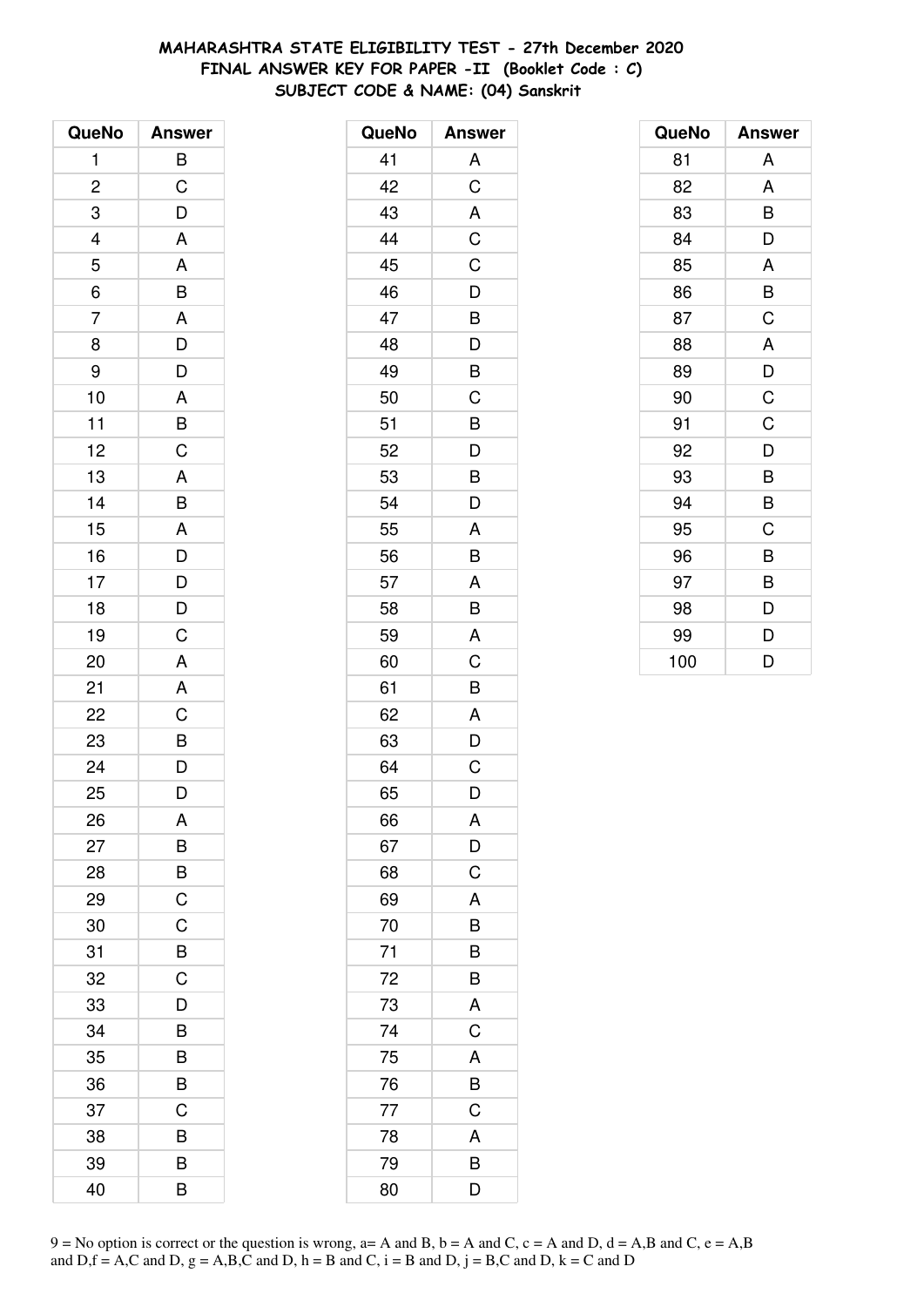# **MAHARASHTRA STATE ELIGIBILITY TEST - 27th December 2020 FINAL ANSWER KEY FOR PAPER -II (Booklet Code : D) SUBJECT CODE & NAME: (04) Sanskrit**

| QueNo          | <b>Answer</b>           |
|----------------|-------------------------|
| 1              | A                       |
| $\overline{c}$ | $\overline{C}$          |
| 3              | B                       |
|                |                         |
| $\frac{4}{5}$  | $\frac{D}{D}$           |
| $\overline{6}$ | A                       |
| $\overline{7}$ | B                       |
| 8              | B                       |
| 9              | $\mathsf C$             |
| 10             | $\overline{C}$          |
| 11             |                         |
| 12             | $rac{B}{C}$             |
| 13             | $\overline{\mathsf{D}}$ |
| 14             | $\overline{B}$          |
| 15             |                         |
| 16             | $\frac{B}{B}$           |
| 17             | $\mathsf C$             |
| 18             |                         |
| 19             | $\frac{B}{B}$           |
| 20             | B                       |
| 21             | A                       |
| 22             | $\overline{C}$          |
| 23             | A                       |
| 24             | $\overline{C}$          |
| 25             | C                       |
| 26             | D                       |
| 27             | В                       |
| 28             | D                       |
| 29             | B                       |
| 30             | C                       |
| 31             | B                       |
| 32             | D                       |
| 33             | B                       |
| 34             | D                       |
| 35             | A                       |
| 36             | B                       |
| 37             | A                       |
| 38             | B                       |
| 39             | A                       |
| 40             | Ć                       |

| QueNo           | <b>Answer</b>  |
|-----------------|----------------|
| 41              | B              |
| 42              | A              |
| 43              | D              |
| 44              | C              |
| 45              | D              |
| 46              | A              |
| 47              | D              |
| 48              | C              |
| 49              | A              |
| 50              | B              |
| 51              | B              |
| 52              | B              |
| 53              | A              |
| 54              | C              |
| 55              | A              |
| 56              | B              |
| 57              | C              |
| 58              | A              |
| 59              | B              |
| 60              | D              |
| 61              | A              |
| 62              | A              |
| 63              | B              |
| 64              | D              |
| 65              | A              |
| 66              | B              |
| 67              | $\mathsf C$    |
| 68              | A              |
| 69              | D              |
| 70              | $\mathsf C$    |
| $\overline{71}$ | $\overline{C}$ |
| 72              | D              |
| 73              | B              |
| 74              | B              |
| 75              | C              |
| 76              | B              |
| 77              | B              |
| 78              | D              |
| 79              | D              |
| 80              | D              |

| QueNo | <b>Answer</b> |
|-------|---------------|
| 81    | В             |
| 82    | C             |
| 83    | D             |
| 84    | A             |
| 85    | A             |
| 86    | B             |
| 87    | A             |
| 88    | D             |
| 89    | D             |
| 90    | A             |
| 91    | B             |
| 92    | C             |
| 93    | A             |
| 94    | B             |
| 95    | A             |
| 96    | D             |
| 97    | D             |
| 98    | D             |
| 99    | C             |
| 100   | A             |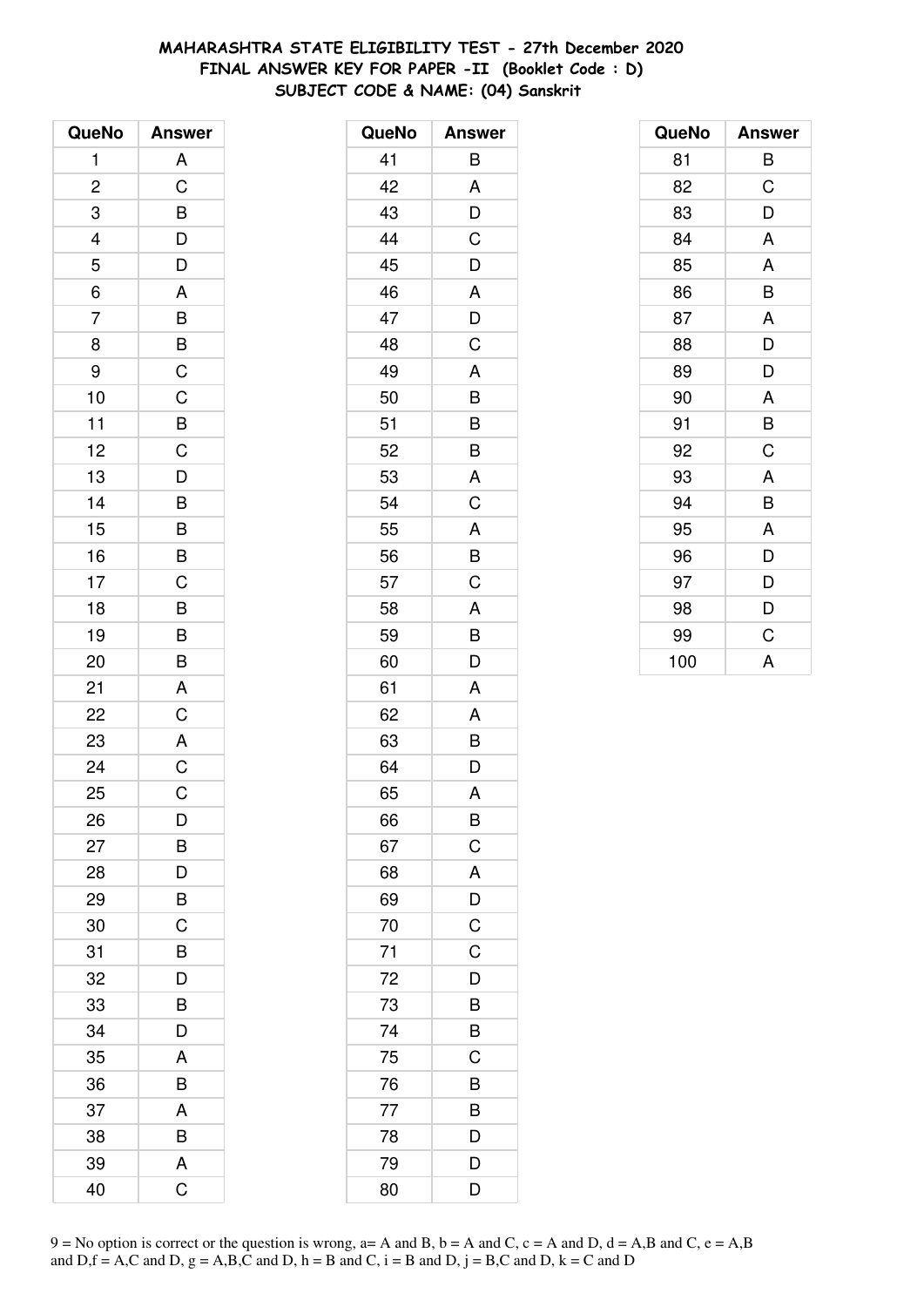# **MAHARASHTRA STATE ELIGIBILITY TEST - 27th December 2020 FINAL ANSWER KEY FOR PAPER -II (Booklet Code : A) SUBJECT CODE & NAME: (05) Urdu**

| QueNo          | <b>Answer</b>  |
|----------------|----------------|
| 1              | A              |
| $\overline{c}$ | B              |
| 3              | A              |
|                | A              |
| $\frac{4}{5}$  | $\frac{1}{D}$  |
| $\overline{6}$ | $\overline{B}$ |
| $\overline{7}$ | B              |
| 8              | A              |
| 9              | $\mathsf C$    |
| 10             | $\overline{B}$ |
| 11             | $\overline{C}$ |
| 12             | $\overline{A}$ |
| 13             | $\overline{C}$ |
| 14             |                |
| 15             | $\frac{D}{C}$  |
| 16             |                |
| 17             | $\frac{C}{D}$  |
| 18             | $\overline{C}$ |
| 19             | $\overline{B}$ |
| 20             | B              |
| 21             | C              |
| 22             | B              |
| 23             | B              |
| 24             | A              |
| 25             | B              |
| 26             | B              |
| 27             | B              |
| 28             | C              |
| 29             | B              |
| 30             | D              |
| 31             | A              |
| 32             | B              |
| 33             | C              |
| 34             | B              |
| 35             | B              |
| 36             | B              |
| 37             | C              |
| 38             | C              |
| 39             | B              |
| 40             | B              |

| QueNo | <b>Answer</b> |
|-------|---------------|
| 41    | В             |
| 42    | A             |
| 43    | C             |
| 44    | B             |
| 45    | D             |
| 46    | D             |
| 47    | C             |
| 48    | C             |
| 49    | A             |
| 50    | A             |
| 51    | D             |
| 52    | C             |
| 53    | B             |
| 54    | D             |
| 55    | A             |
| 56    | C             |
| 57    | D             |
| 58    | B             |
| 59    | D             |
| 60    | C             |
| 61    | D             |
| 62    | D             |
| 63    | C             |
| 64    | B             |
| 65    | C             |
| 66    | D             |
| 67    | B             |
| 68    | B             |
| 69    | B             |
| 70    | B             |
| 71    | B             |
| 72    | C             |
| 73    | B             |
| 74    | B             |
| 75    | B             |
| 76    | B             |
| 77    | B             |
| 78    | $\mathsf C$   |
| 79    | C             |
| 80    | B             |

| QueNo | <b>Answer</b> |
|-------|---------------|
| 81    | C             |
| 82    | A             |
| 83    | В             |
| 84    | D             |
| 85    | A             |
| 86    | C             |
| 87    | B             |
| 88    | D             |
| 89    | B             |
| 90    | B             |
| 91    | B             |
| 92    | A             |
| 93    | A             |
| 94    | $\mathsf C$   |
| 95    | A             |
| 96    | B             |
| 97    | A             |
| 98    | C             |
| 99    | B             |
| 100   | B             |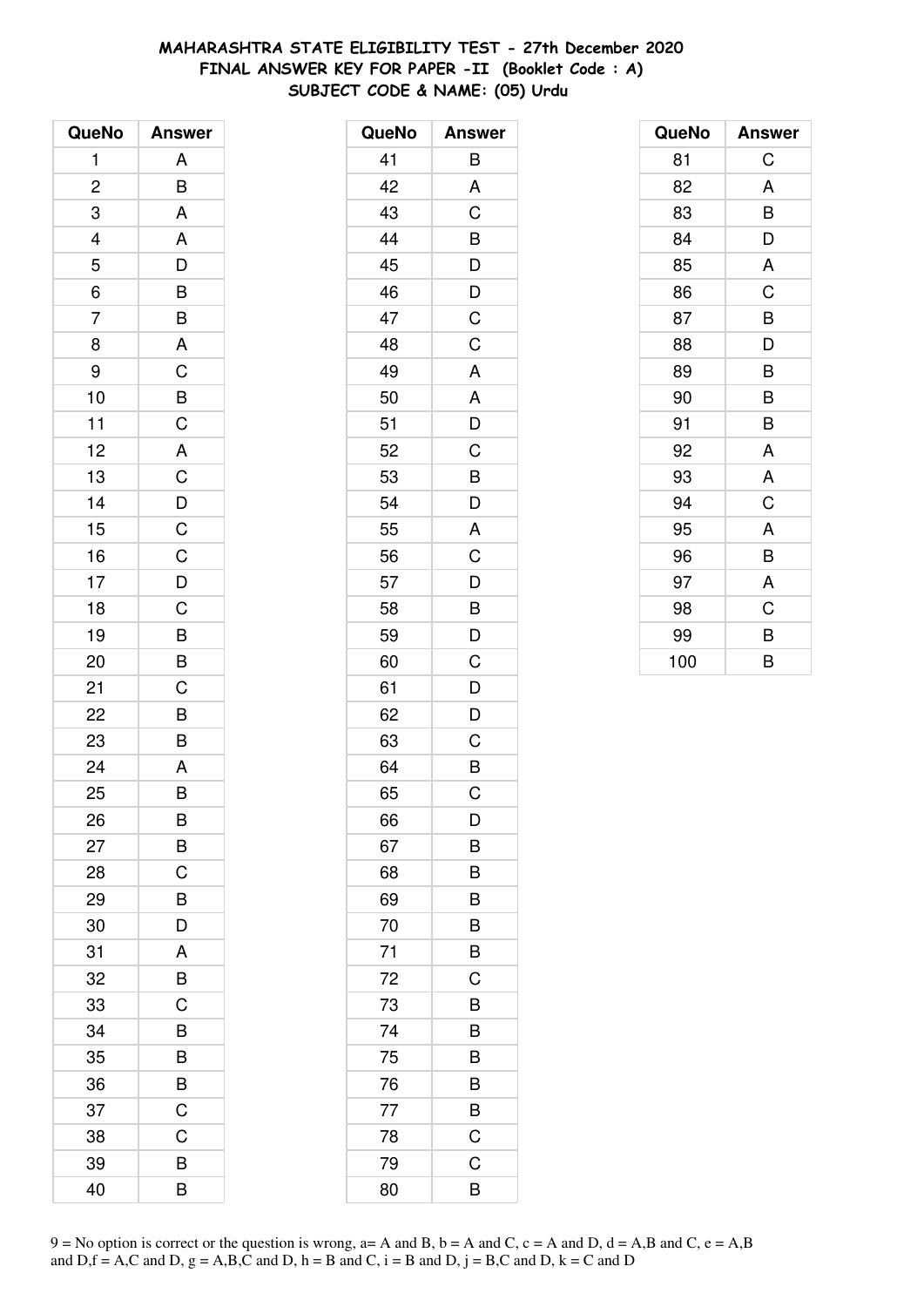# **MAHARASHTRA STATE ELIGIBILITY TEST - 27th December 2020 FINAL ANSWER KEY FOR PAPER -II (Booklet Code : B) SUBJECT CODE & NAME: (05) Urdu**

| QueNo                   | <b>Answer</b>            |
|-------------------------|--------------------------|
| 1                       | $\mathsf C$              |
| $\overline{\mathbf{c}}$ | B                        |
| 3                       | $\overline{\mathsf{B}}$  |
|                         | $\mathsf{A}$             |
| $\frac{4}{5}$           |                          |
| $\overline{6}$          | $\overline{B}$<br>$B$    |
| $\overline{7}$          | $rac{B}{C}$              |
| 8                       |                          |
| 9                       |                          |
| 10                      | B<br>D                   |
| 11                      | $\overline{A}$           |
| 12                      | $\frac{1}{\overline{B}}$ |
| 13                      | $\overline{\text{c}}$    |
| 14                      | B                        |
| 15                      | $\overline{B}$           |
| 16                      | $\frac{B}{C}$            |
| 17                      |                          |
| 18                      | $\overline{C}$           |
| 19                      | B                        |
| 20                      | B                        |
| 21                      | B                        |
| 22                      | A                        |
| 23                      | $\mathsf C$              |
| 24                      | B                        |
| 25                      | D                        |
| 26                      | D                        |
| 27                      | $\mathsf C$              |
| 28                      | C                        |
| 29                      | A                        |
| 30                      | A                        |
| 31                      | D                        |
| 32                      | C                        |
| 33                      | B                        |
| 34                      | D                        |
| 35                      | A                        |
| 36                      | C                        |
| 37                      | D                        |
| 38                      | B                        |
| 39                      | D                        |
| 40                      | Ć                        |

| QueNo | <b>Answer</b> |
|-------|---------------|
| 41    | D             |
| 42    | D             |
| 43    | C             |
| 44    | B             |
| 45    | C             |
| 46    | D             |
| 47    | B             |
| 48    | B             |
| 49    | B             |
| 50    | B             |
| 51    | B             |
| 52    | C             |
| 53    | B             |
| 54    | B             |
| 55    | B             |
| 56    | B             |
| 57    | B             |
| 58    | C             |
| 59    | C             |
| 60    | B             |
| 61    | C             |
| 62    | A             |
| 63    | B             |
| 64    | D             |
| 65    | A             |
| 66    | C             |
| 67    | B             |
| 68    | D             |
| 69    | B             |
| 70    | B             |
| 71    | B             |
| 72    | A             |
| 73    | A             |
| 74    | $\mathsf C$   |
| 75    | A             |
| 76    | B             |
| 77    | $\mathsf{A}$  |
| 78    | C             |
| 79    | B             |
| 80    | B             |

| QueNo | <b>Answer</b> |
|-------|---------------|
| 81    | A             |
| 82    | B             |
| 83    | A             |
| 84    | A             |
| 85    | D             |
| 86    | B             |
| 87    | B             |
| 88    | A             |
| 89    | C             |
| 90    | B             |
| 91    | C             |
| 92    | A             |
| 93    | C             |
| 94    | D             |
| 95    | C             |
| 96    | C             |
| 97    | D             |
| 98    | C             |
| 99    | B             |
| 100   | B             |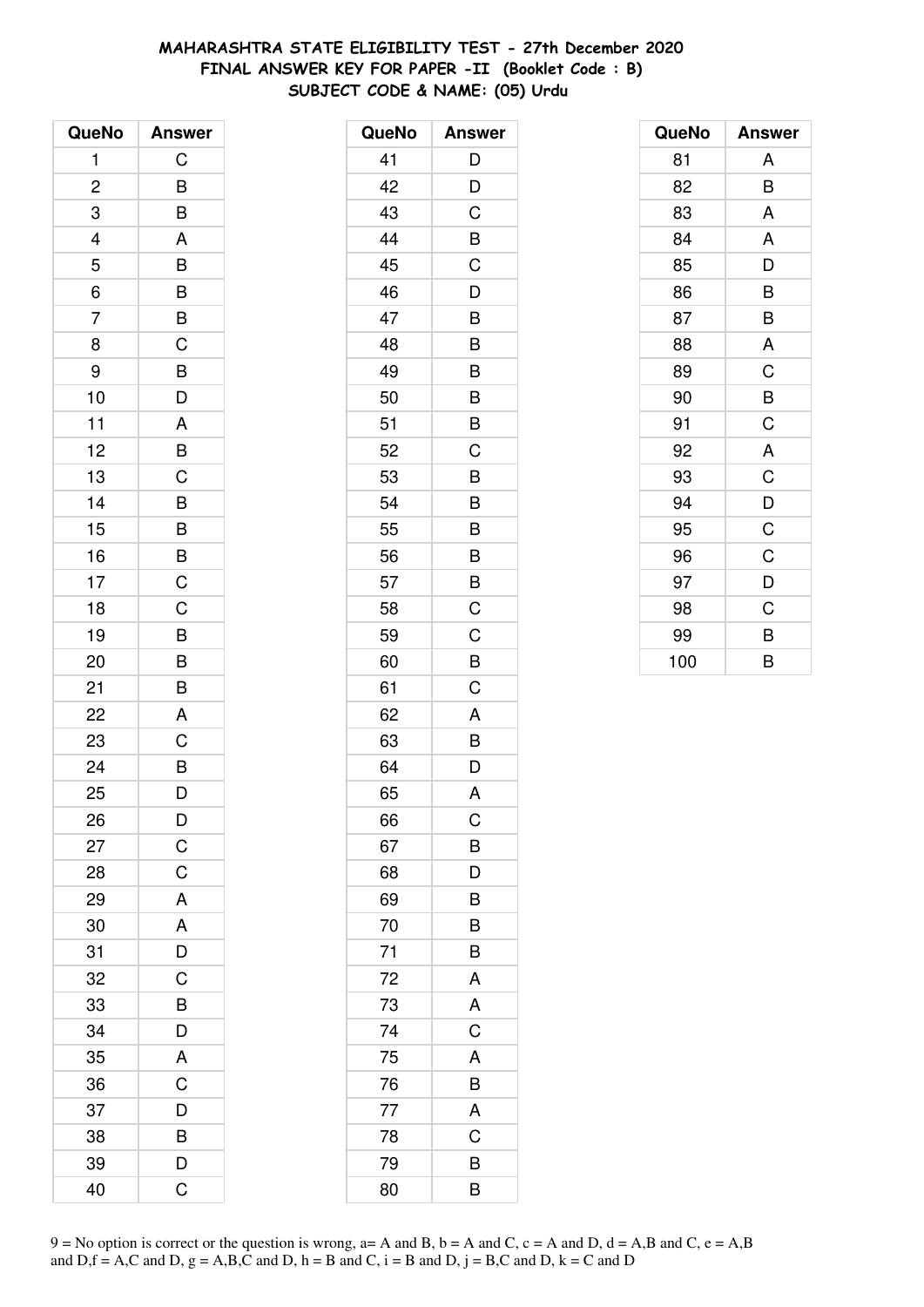# **MAHARASHTRA STATE ELIGIBILITY TEST - 27th December 2020 FINAL ANSWER KEY FOR PAPER -II (Booklet Code : C) SUBJECT CODE & NAME: (05) Urdu**

| QueNo          | <b>Answer</b>                                                                                                 |
|----------------|---------------------------------------------------------------------------------------------------------------|
| 1              | B                                                                                                             |
| $\overline{c}$ | A                                                                                                             |
| 3              | C                                                                                                             |
|                |                                                                                                               |
| $\frac{4}{5}$  |                                                                                                               |
| $\overline{6}$ |                                                                                                               |
| $\overline{7}$ | $\begin{array}{c}\n\mathbf{B} \\ \hline\n\mathbf{D} \\ \hline\n\mathbf{C} \\ \hline\n\mathbf{C}\n\end{array}$ |
| 8              |                                                                                                               |
| 9              | A                                                                                                             |
| 10             |                                                                                                               |
| 11             | $\frac{A}{D}$                                                                                                 |
| 12             |                                                                                                               |
| 13             | $\overline{B}$                                                                                                |
| 14             | D                                                                                                             |
| 15             | A                                                                                                             |
| 16             | $\mathsf C$                                                                                                   |
| 17             |                                                                                                               |
| 18             | $\overline{D}$<br>B                                                                                           |
| 19             |                                                                                                               |
| 20             | $\overline{D}$<br>C                                                                                           |
| 21             | D                                                                                                             |
| 22             | $\overline{D}$                                                                                                |
| 23             | $\mathsf C$                                                                                                   |
| 24             | $\overline{B}$                                                                                                |
| 25             | C                                                                                                             |
| 26             | D                                                                                                             |
| 27             | B                                                                                                             |
| 28             | B                                                                                                             |
| 29             | B                                                                                                             |
| 30             | B                                                                                                             |
| 31             | B                                                                                                             |
| 32             | C                                                                                                             |
| 33             | B                                                                                                             |
| 34             | B                                                                                                             |
| 35             | B                                                                                                             |
| 36             | B                                                                                                             |
| 37             | B                                                                                                             |
| 38             | C                                                                                                             |
| 39             | C                                                                                                             |
| 40             | B                                                                                                             |

| QueNo | <b>Answer</b>  |
|-------|----------------|
| 41    | C              |
| 42    | A              |
| 43    | B              |
| 44    | D              |
| 45    | A              |
| 46    | C              |
| 47    | B              |
| 48    | D              |
| 49    | B              |
| 50    | B              |
| 51    | B              |
| 52    | A              |
| 53    | A              |
| 54    | C              |
| 55    | A              |
| 56    | B              |
| 57    | A              |
| 58    | C              |
| 59    | B              |
| 60    | B              |
| 61    | A              |
| 62    | B              |
| 63    | A              |
| 64    | A              |
| 65    | D              |
| 66    | B              |
| 67    | B              |
| 68    | A              |
| 69    | C              |
| 70    | B              |
| 71    | $\mathsf C$    |
| 72    | $\overline{A}$ |
| 73    | $\overline{C}$ |
| 74    | $\mathsf{D}$   |
| 75    | C              |
| 76    | $\mathsf C$    |
| 77    | D              |
| 78    | C              |
| 79    | B              |
| 80    | B              |

| QueNo | <b>Answer</b> |
|-------|---------------|
| 81    | C             |
| 82    | B             |
| 83    | B             |
| 84    | A             |
| 85    | B             |
| 86    | B             |
| 87    | B             |
| 88    | C             |
| 89    | B             |
| 90    | D             |
| 91    | A             |
| 92    | B             |
| 93    | C             |
| 94    | B             |
| 95    | B             |
| 96    | B             |
| 97    | C             |
| 98    | C             |
| 99    | B             |
| 100   | B             |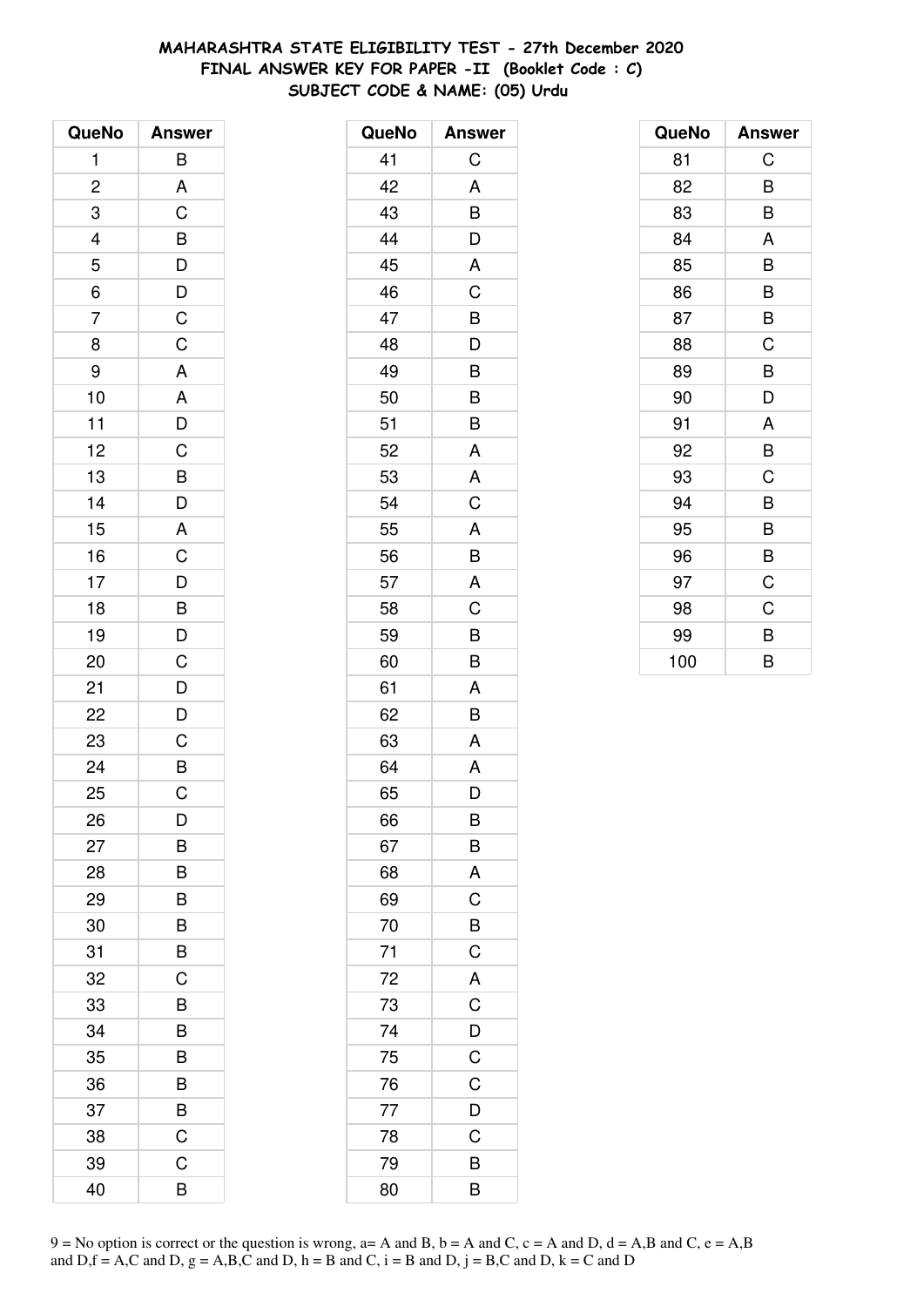# **MAHARASHTRA STATE ELIGIBILITY TEST - 27th December 2020 FINAL ANSWER KEY FOR PAPER -II (Booklet Code : D) SUBJECT CODE & NAME: (05) Urdu**

| QueNo          | <b>Answer</b>  |
|----------------|----------------|
| 1              | D              |
| $\overline{c}$ | D              |
| 3              | C              |
|                |                |
| $\frac{4}{5}$  | $rac{B}{C}$    |
| $\overline{6}$ | $\overline{D}$ |
| $\overline{7}$ | B              |
| 8              | B              |
| 9              | B              |
| 10             | B              |
| 11             | $\overline{B}$ |
| 12             | $\overline{C}$ |
| 13             | B              |
| 14             | B              |
| 15             | B              |
| 16             |                |
| 17             | $\frac{B}{B}$  |
| 18             | $\overline{C}$ |
| 19             | C              |
| 20             | B              |
| 21             | C              |
| 22             | A              |
| 23             | B              |
| 24             | $\overline{D}$ |
| 25             | A              |
| 26             | C              |
| 27             | B              |
| 28             | D              |
| 29             | B              |
| 30             | B              |
| 31             | B              |
| 32             | A              |
| 33             | A              |
| 34             | C              |
| 35             | A              |
| 36             | B              |
| 37             | A              |
| 38             | C              |
| 39             | B              |
| 40             | В              |

| QueNo | <b>Answer</b>  |
|-------|----------------|
| 41    | A              |
| 42    | B              |
| 43    | A              |
| 44    | A              |
| 45    | D              |
| 46    | B              |
| 47    | B              |
| 48    | A              |
| 49    | C              |
| 50    | B              |
| 51    | C              |
| 52    | A              |
| 53    | $\mathsf C$    |
| 54    | $\overline{D}$ |
| 55    | C              |
| 56    | C              |
| 57    | D              |
| 58    | C              |
| 59    | B              |
| 60    | B              |
| 61    | C              |
| 62    | B              |
| 63    | B              |
| 64    | A              |
| 65    | B              |
| 66    | B              |
| 67    | B              |
| 68    | C              |
| 69    | B              |
| 70    | D              |
| 71    | A              |
| 72    | B              |
| 73    | C              |
| 74    | B              |
| 75    | B              |
| 76    | B              |
| 77    | $\overline{C}$ |
| 78    | C              |
| 79    | B              |
| 80    | B              |

| QueNo | <b>Answer</b> |
|-------|---------------|
| 81    | В             |
| 82    | A             |
| 83    | C             |
| 84    | B             |
| 85    | D             |
| 86    | D             |
| 87    | C             |
| 88    | C             |
| 89    | A             |
| 90    | A             |
| 91    | D             |
| 92    | C             |
| 93    | B             |
| 94    | D             |
| 95    | A             |
| 96    | C             |
| 97    | D             |
| 98    | B             |
| 99    | D             |
| 100   | C             |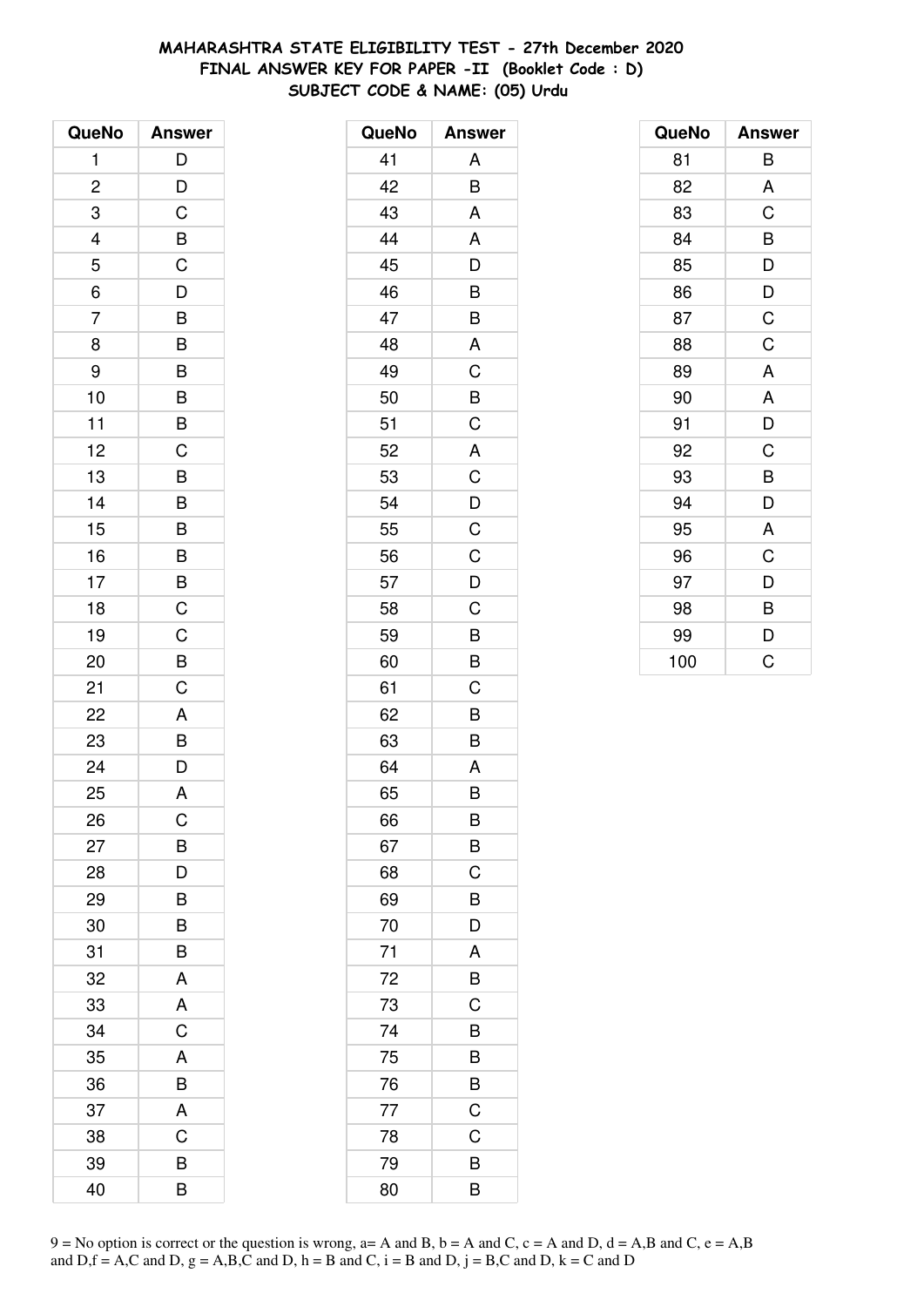# **MAHARASHTRA STATE ELIGIBILITY TEST - 27th December 2020 FINAL ANSWER KEY FOR PAPER -II (Booklet Code : A) SUBJECT CODE & NAME: (10) History**

| QueNo                   | <b>Answer</b>  |
|-------------------------|----------------|
| 1                       | D              |
| $\overline{\mathbf{c}}$ | B              |
| 3                       | B              |
| $\overline{a}$          | B              |
| $\overline{5}$          | A              |
| 6                       | $\overline{D}$ |
| $\overline{7}$          | D              |
| 8                       |                |
| 9                       | $\frac{B}{D}$  |
| 10                      | $\overline{D}$ |
| 11                      | B              |
| 12                      | $\overline{D}$ |
| 13                      | B              |
| 14                      | B              |
| 15                      | C              |
| 16                      | $\overline{D}$ |
| 17                      |                |
| 18                      | $\frac{D}{D}$  |
| 19                      | D              |
| 20                      | C              |
| 21                      | D              |
| 22                      | B              |
| 23                      | A              |
| 24                      | $\overline{D}$ |
| 25                      | C              |
| 26                      | A              |
| 27                      | A              |
| 28                      | D              |
| 29                      | B              |
| 30                      | B              |
| 31                      | D              |
| 32                      | D              |
| 33                      | B              |
| 34                      | A              |
| 35                      | B              |
| 36                      | B              |
| 37                      | B              |
| 38                      | D              |
| 39                      | C              |
| 40                      | Α              |

| QueNo | <b>Answer</b>  |
|-------|----------------|
| 41    | B              |
| 42    | D              |
| 43    | D              |
| 44    | C              |
| 45    | D              |
| 46    | C              |
| 47    | A              |
| 48    | B              |
| 49    | C              |
| 50    | D              |
| 51    | A              |
| 52    | C              |
| 53    | A              |
| 54    | D              |
| 55    | B              |
| 56    | C              |
| 57    | B              |
| 58    | B              |
| 59    | C              |
| 60    | A              |
| 61    | D              |
| 62    | D              |
| 63    | B              |
| 64    | A              |
| 65    | B              |
| 66    | D              |
| 67    | B              |
| 68    | C              |
| 69    | B              |
| 70    | A              |
| 71    | B              |
| 72    | B              |
| 73    | B              |
| 74    | C              |
| 75    | A              |
| 76    | B              |
| 77    | D              |
| 78    | A              |
| 79    | $\overline{C}$ |
| 80    | A              |

| QueNo | <b>Answer</b> |
|-------|---------------|
| 81    | $\mathsf C$   |
| 82    | C             |
| 83    | C             |
| 84    | A             |
| 85    | C             |
| 86    | B             |
| 87    | B             |
| 88    | B             |
| 89    | B             |
| 90    | C             |
| 91    | C             |
| 92    | C             |
| 93    | D             |
| 94    | C             |
| 95    | D             |
| 96    | B             |
| 97    | B             |
| 98    | A             |
| 99    | B             |
| 100   | D             |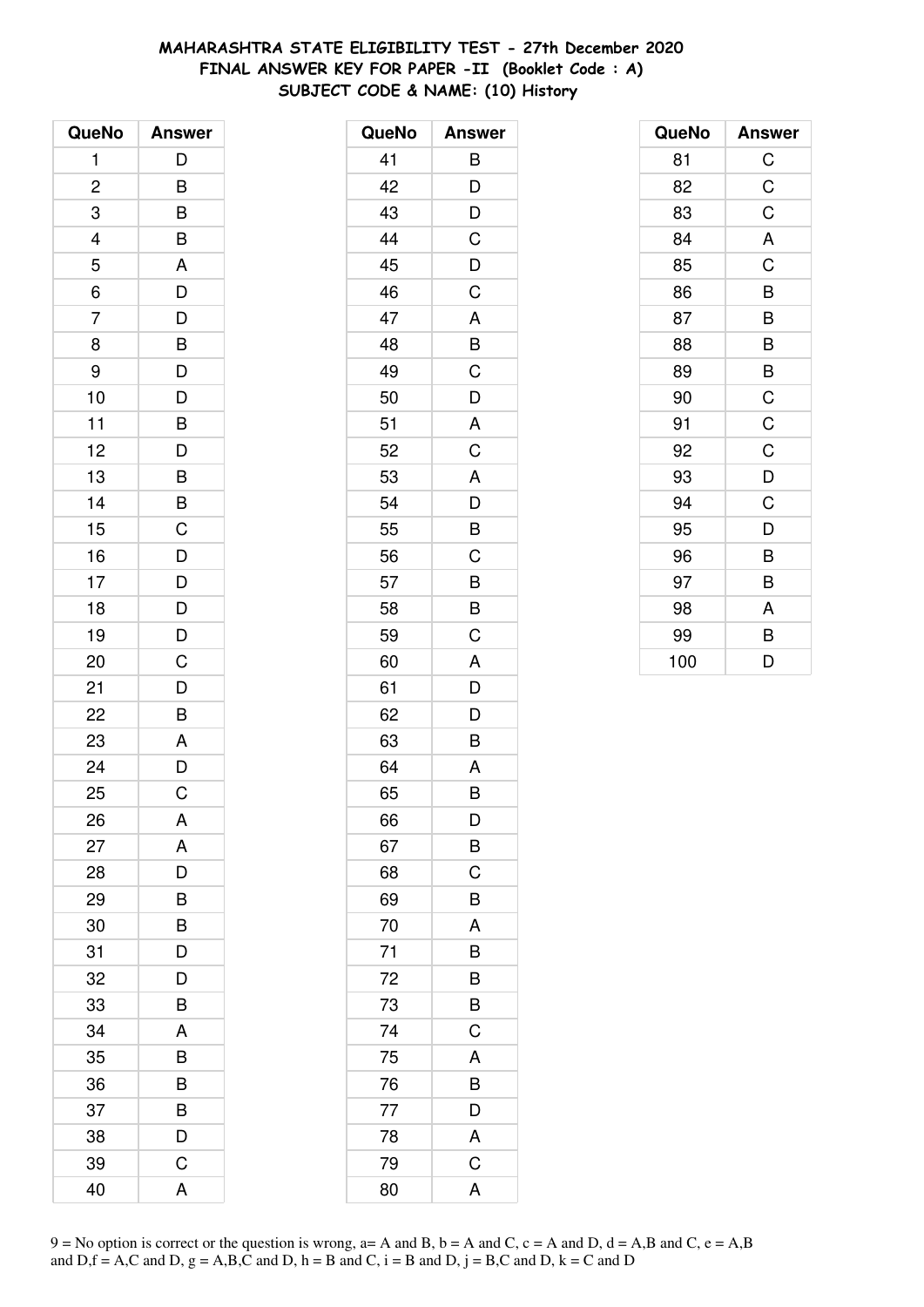# **MAHARASHTRA STATE ELIGIBILITY TEST - 27th December 2020 FINAL ANSWER KEY FOR PAPER -II (Booklet Code : B) SUBJECT CODE & NAME: (10) History**

| QueNo                   | <b>Answer</b>                                      |
|-------------------------|----------------------------------------------------|
| 1                       | D                                                  |
| $\overline{\mathbf{c}}$ | B                                                  |
| 3                       | A                                                  |
|                         |                                                    |
| $\frac{4}{5}$           | $\frac{D}{C}$                                      |
| $\overline{6}$          | A                                                  |
| $\overline{7}$          |                                                    |
| 8                       | $\frac{A}{D}$                                      |
| 9                       | $\overline{B}$                                     |
| 10                      |                                                    |
| 11                      | $\overline{B}$<br>$\overline{D}$<br>$\overline{D}$ |
| 12                      |                                                    |
| 13                      | B                                                  |
| 14                      | A                                                  |
| 15                      | B                                                  |
| 16                      |                                                    |
| 17                      | $\begin{array}{c}\nB \\ B \\ D\n\end{array}$       |
| 18                      |                                                    |
| 19                      | $\overline{C}$                                     |
| 20                      | A                                                  |
| 21                      |                                                    |
| 22                      | B<br>D<br>D<br>C                                   |
| 23                      |                                                    |
| 24                      |                                                    |
| 25                      | D                                                  |
| 26                      | $\mathsf C$                                        |
| 27                      | A                                                  |
| 28                      | B                                                  |
| 29                      | $\overline{C}$                                     |
| 30                      | D                                                  |
| 31                      | A                                                  |
| 32                      | $\overline{C}$                                     |
| 33                      | A                                                  |
| 34                      | D                                                  |
| 35                      | $\overline{\mathsf{B}}$                            |
| 36                      | C                                                  |
| 37                      | B                                                  |
| 38                      | B                                                  |
| 39                      | C                                                  |
| 40                      | A                                                  |

| QueNo | <b>Answer</b>           |
|-------|-------------------------|
| 41    | D                       |
| 42    | D                       |
| 43    | B                       |
| 44    | A                       |
| 45    | B                       |
| 46    | D                       |
| 47    | B                       |
| 48    | C                       |
| 49    | B                       |
| 50    | A                       |
| 51    | B                       |
| 52    | B                       |
| 53    | B                       |
| 54    | C                       |
| 55    | A                       |
| 56    | B                       |
| 57    | $\overline{\mathsf{D}}$ |
| 58    | A                       |
| 59    | C                       |
| 60    | A                       |
| 61    | C                       |
| 62    | C                       |
| 63    | C                       |
| 64    | A                       |
| 65    | C                       |
| 66    | B                       |
| 67    | B                       |
| 68    | B                       |
| 69    | B                       |
| 70    | $\overline{C}$          |
| 71    | $\overline{C}$          |
| 72    | C                       |
| 73    | D                       |
| 74    | C                       |
| 75    | D                       |
| 76    | B                       |
| 77    | B                       |
| 78    | A                       |
| 79    | B                       |
| 80    | D                       |

| QueNo | <b>Answer</b> |
|-------|---------------|
| 81    | D             |
| 82    | B             |
| 83    | B             |
| 84    | B             |
| 85    | A             |
| 86    | D             |
| 87    | D             |
| 88    | B             |
| 89    | D             |
| 90    | D             |
| 91    | B             |
| 92    | D             |
| 93    | B             |
| 94    | B             |
| 95    | C             |
| 96    | D             |
| 97    | D             |
| 98    | D             |
| 99    | D             |
| 100   | Ć             |

 $9 = No$  option is correct or the question is wrong,  $a = A$  and B,  $b = A$  and C,  $c = A$  and D,  $d = A$ ,B and C,  $e = A$ ,B and  $D,f = A,C$  and  $D, g = A,B,C$  and  $D, h = B$  and  $C, i = B$  and  $D, j = B,C$  and  $D, k = C$  and  $D$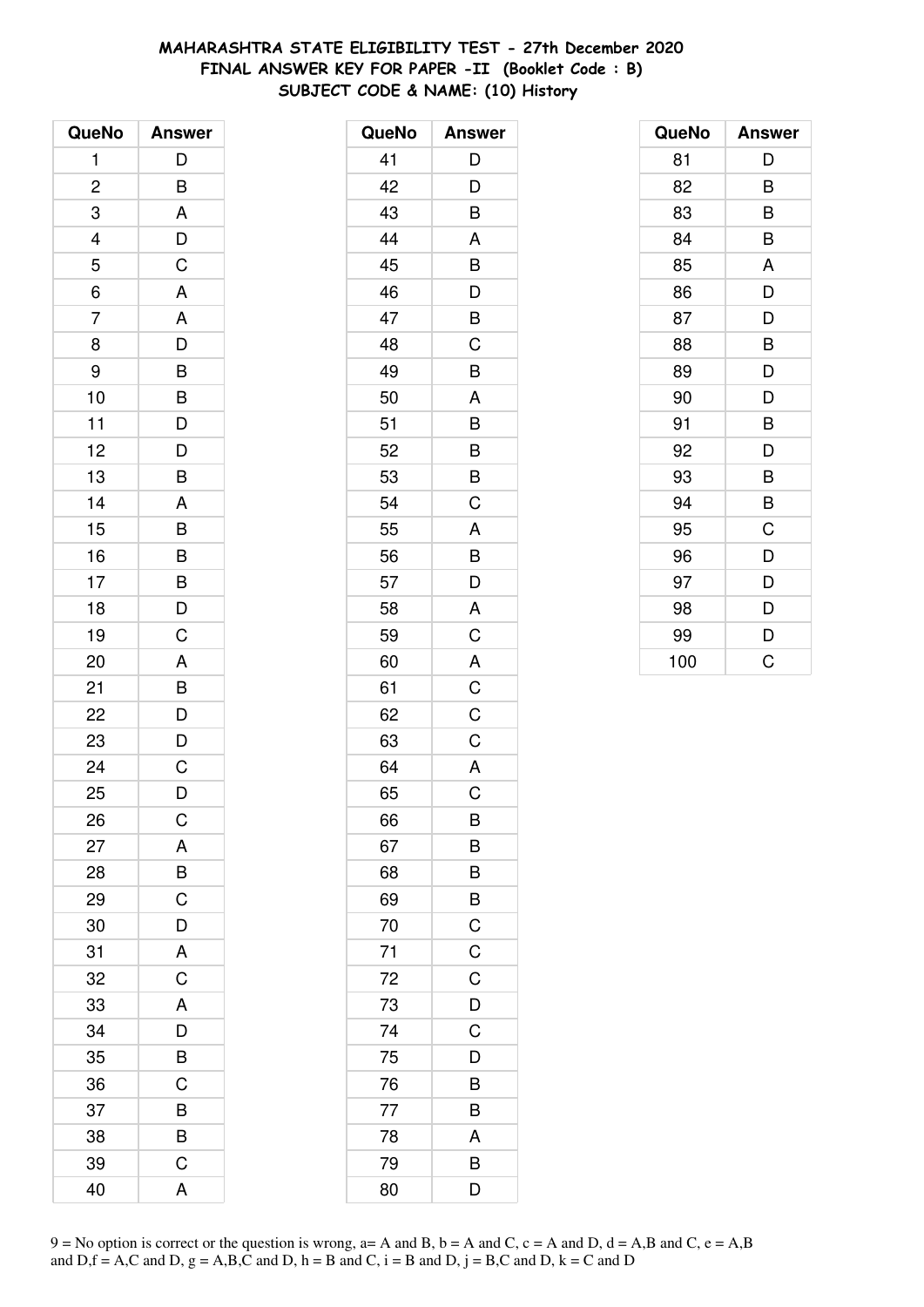# **MAHARASHTRA STATE ELIGIBILITY TEST - 27th December 2020 FINAL ANSWER KEY FOR PAPER -II (Booklet Code : C) SUBJECT CODE & NAME: (10) History**

| QueNo                   | <b>Answer</b>                                      |
|-------------------------|----------------------------------------------------|
| 1                       | B                                                  |
| $\overline{\mathbf{c}}$ |                                                    |
| 3                       | $\frac{D}{D}$                                      |
|                         |                                                    |
| $\frac{4}{5}$           | $\overline{C}$<br>$\overline{D}$<br>$\overline{C}$ |
| $\overline{6}$          |                                                    |
| $\overline{7}$          |                                                    |
| 8                       | $rac{A}{B}$                                        |
| 9                       | $\mathsf C$                                        |
| 10                      | $\overline{D}$                                     |
| 11                      | $rac{A}{C}$                                        |
| 12                      |                                                    |
| 13                      |                                                    |
| 14                      |                                                    |
| 15                      | $\begin{array}{c}\nA \\ D \\ B\n\end{array}$       |
| 16                      |                                                    |
| 17                      |                                                    |
| 18                      | $\overline{B}$<br>$\overline{B}$                   |
| 19                      | $\overline{C}$                                     |
| 20                      | A                                                  |
| 21                      | D                                                  |
| 22                      | $\overline{D}$                                     |
| 23                      | B                                                  |
| 24                      | $\overline{A}$                                     |
| 25                      | B                                                  |
| 26                      | D                                                  |
| 27                      | Β                                                  |
| 28                      | C                                                  |
| 29                      | B                                                  |
| 30                      | A                                                  |
| 31                      | B                                                  |
| 32                      | B                                                  |
| 33                      | B                                                  |
| 34                      | C                                                  |
| 35                      | A                                                  |
| 36                      | B                                                  |
| 37                      | D                                                  |
| 38                      | A                                                  |
| 39                      | $\mathsf C$                                        |
| 40                      | A                                                  |

| QueNo | <b>Answer</b>  |
|-------|----------------|
| 41    | C              |
| 42    | $\mathsf{C}$   |
| 43    | C              |
| 44    | A              |
| 45    | $\overline{C}$ |
| 46    | B              |
| 47    | B              |
| 48    | B              |
| 49    | B              |
| 50    | C              |
| 51    | $\mathsf C$    |
| 52    | $\mathsf C$    |
| 53    | D              |
| 54    | C              |
| 55    | D              |
| 56    | B              |
| 57    | B              |
| 58    | A              |
| 59    | B              |
| 60    | D              |
| 61    | D              |
| 62    | B              |
| 63    | B              |
| 64    | B              |
| 65    | A              |
| 66    | D              |
| 67    | D              |
| 68    | B              |
| 69    | D              |
| 70    | D              |
| 71    | $\bar{B}$      |
| 72    | D              |
| 73    | B              |
| 74    | B              |
| 75    | C              |
| 76    | D              |
| 77    | D              |
| 78    | D              |
| 79    | D              |
| 80    | C              |

| QueNo | <b>Answer</b> |
|-------|---------------|
| 81    | D             |
| 82    | B             |
| 83    | A             |
| 84    | D             |
| 85    | C             |
| 86    | A             |
| 87    | A             |
| 88    | D             |
| 89    | B             |
| 90    | B             |
| 91    | D             |
| 92    | D             |
| 93    | B             |
| 94    | A             |
| 95    | B             |
| 96    | B             |
| 97    | B             |
| 98    | D             |
| 99    | C             |
| 100   | A             |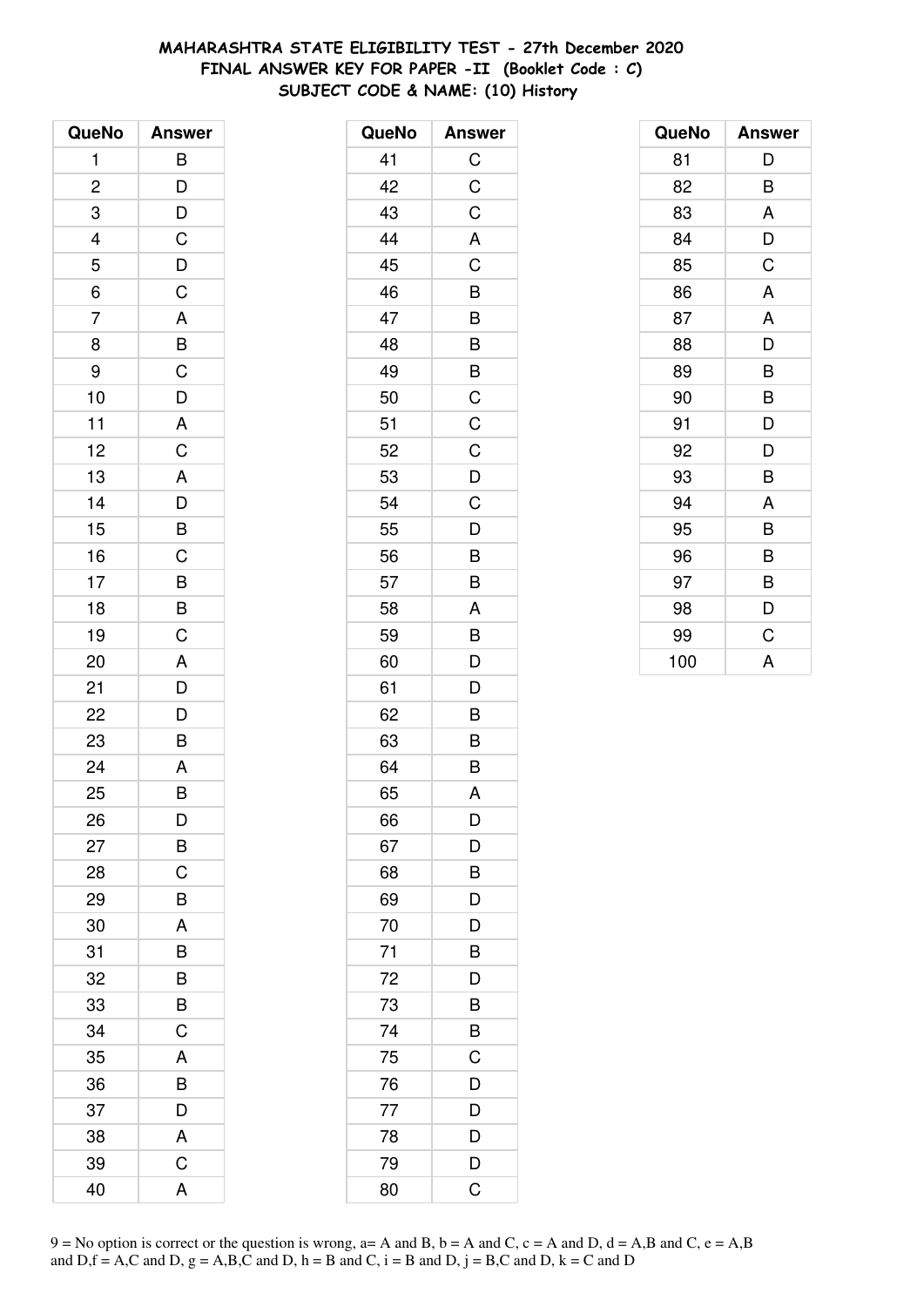# **MAHARASHTRA STATE ELIGIBILITY TEST - 27th December 2020 FINAL ANSWER KEY FOR PAPER -II (Booklet Code : D) SUBJECT CODE & NAME: (10) History**

| QueNo          | <b>Answer</b>                                      |
|----------------|----------------------------------------------------|
| 1              | D                                                  |
| $\overline{c}$ |                                                    |
| 3              | $\frac{D}{B}$                                      |
|                |                                                    |
| $\frac{4}{5}$  | $\frac{A}{B}$                                      |
| $\overline{6}$ |                                                    |
| $\overline{7}$ |                                                    |
| 8              | $\frac{B}{C}$                                      |
| 9              | $\overline{B}$                                     |
| 10             | A                                                  |
| 11             |                                                    |
| 12             | $\overline{B}$<br>$B$                              |
| 13             | $\frac{1}{\overline{B}}$                           |
| 14             | $\overline{c}$                                     |
| 15             | $\mathsf{A}$                                       |
| 16             |                                                    |
| 17             |                                                    |
| 18             | $\overline{D}$<br>$\overline{A}$<br>$\overline{C}$ |
| 19             |                                                    |
| 20             | $\overline{A}$                                     |
| 21             | $\overline{C}$                                     |
| 22             | $\overline{C}$                                     |
| 23             | $\overline{C}$                                     |
| 24             | $\overline{A}$                                     |
| 25             | $\overline{\text{c}}$                              |
| 26             | В                                                  |
| 27             | B                                                  |
| 28             | B                                                  |
| 29             | B                                                  |
| 30             | $\mathsf C$                                        |
| 31             | C                                                  |
| 32             | C                                                  |
| 33             | D                                                  |
| 34             | C                                                  |
| 35             | D                                                  |
| 36             | B                                                  |
| 37             | B                                                  |
| 38             | A                                                  |
| 39             | B                                                  |
| 40             | D                                                  |

| QueNo | <b>Answer</b> |
|-------|---------------|
| 41    | D             |
| 42    | B             |
| 43    | B             |
| 44    | B             |
| 45    | A             |
| 46    | D             |
| 47    | D             |
| 48    | B             |
| 49    | D             |
| 50    | D             |
| 51    | B             |
| 52    | D             |
| 53    | B             |
| 54    | B             |
| 55    | C             |
| 56    | D             |
| 57    | D             |
| 58    | D             |
| 59    | D             |
| 60    | Ċ             |
| 61    | D             |
| 62    | B             |
| 63    | A             |
| 64    | D             |
| 65    | C             |
| 66    | A             |
| 67    | A             |
| 68    | D             |
| 69    | B             |
| 70    | B             |
| 71    | D             |
| 72    | D             |
| 73    | B             |
| 74    | A             |
| 75    | B             |
| 76    | B             |
| 77    | B             |
| 78    | D             |
| 79    | C             |
| 80    | A             |

| QueNo | <b>Answer</b> |
|-------|---------------|
| 81    | В             |
| 82    | D             |
| 83    | D             |
| 84    | C             |
| 85    | D             |
| 86    | C             |
| 87    | A             |
| 88    | B             |
| 89    | C             |
| 90    | D             |
| 91    | A             |
| 92    | C             |
| 93    | A             |
| 94    | D             |
| 95    | B             |
| 96    | C             |
| 97    | B             |
| 98    | B             |
| 99    | C             |
| 100   | A             |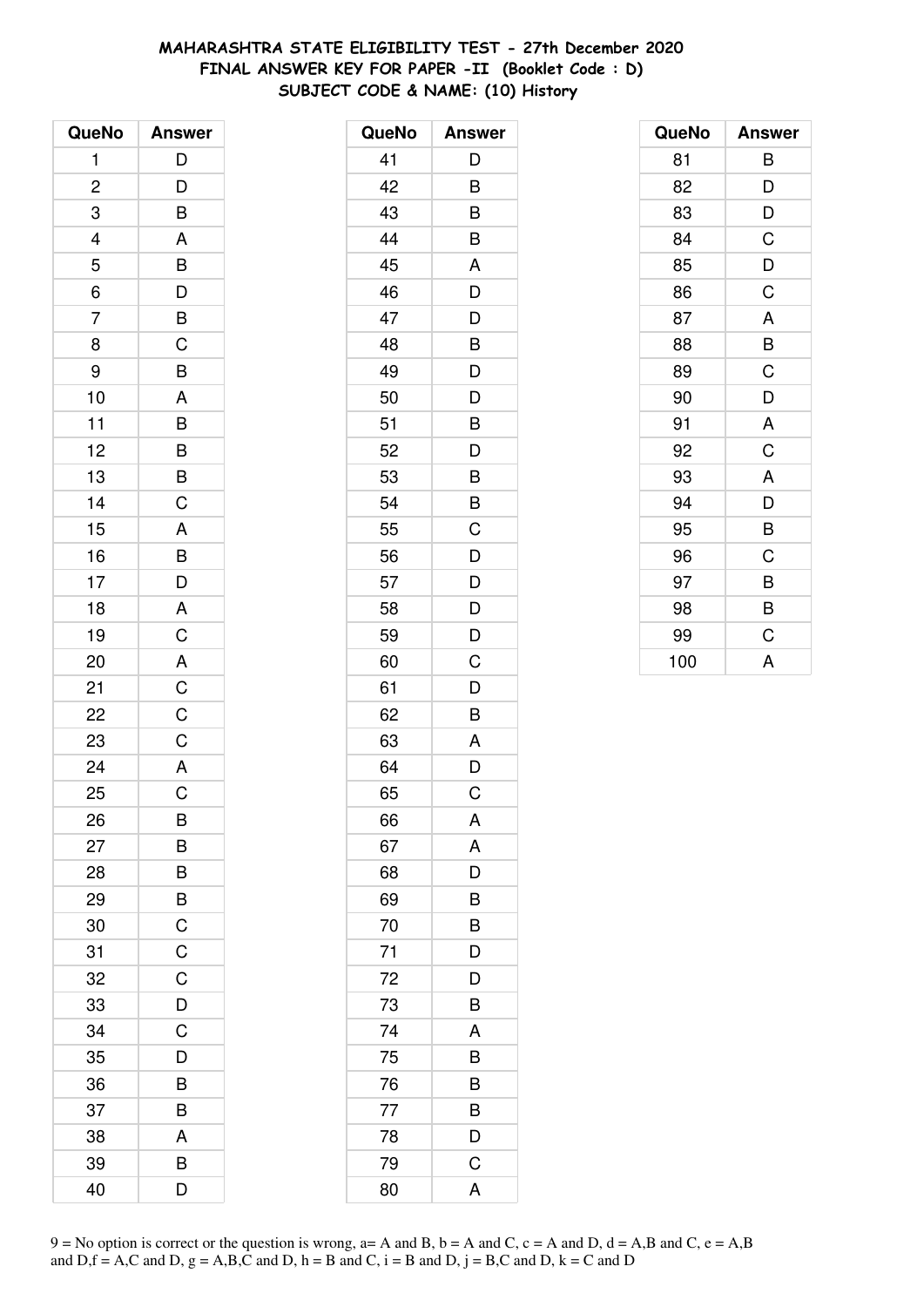# **MAHARASHTRA STATE ELIGIBILITY TEST - 27th December 2020 FINAL ANSWER KEY FOR PAPER -II (Booklet Code : A) SUBJECT CODE & NAME: (11) Economics**

| QueNo          | <b>Answer</b>                                      |
|----------------|----------------------------------------------------|
| 1              | $\mathsf C$                                        |
| $\overline{c}$ | $\mathsf C$                                        |
| 3              | $\overline{B}$                                     |
|                | $\overline{B}$                                     |
| $\frac{4}{5}$  |                                                    |
| $\overline{6}$ | $\overline{D}$                                     |
| $\overline{7}$ | $\overline{A}$                                     |
| 8              | $\overline{\mathsf{A}}$                            |
| 9              |                                                    |
| 10             | $\overline{C}$<br>$\overline{D}$<br>$\overline{D}$ |
| 11             |                                                    |
| 12             |                                                    |
| 13             | B                                                  |
| 14             | A                                                  |
| 15             | $\overline{D}$                                     |
| 16             | $\overline{B}$                                     |
| 17             |                                                    |
| 18             | $rac{C}{B}$                                        |
| 19             |                                                    |
| 20             | B                                                  |
| 21             | A                                                  |
| 22             | B                                                  |
| 23             | A                                                  |
| 24             | $\overline{A}$                                     |
| 25             | $\overline{C}$                                     |
| 26             | C                                                  |
| 27             | $\mathsf C$                                        |
| 28             | A                                                  |
| 29             | A                                                  |
| 30             | B                                                  |
| 31             | B                                                  |
| 32             | B                                                  |
| 33             | A                                                  |
| 34             | B                                                  |
| 35             | A                                                  |
| 36             | B                                                  |
| 37             | B                                                  |
| 38             | A                                                  |
| 39             | C                                                  |
| 40             | A                                                  |

| QueNo | <b>Answer</b>  |
|-------|----------------|
| 41    | A              |
| 42    | B              |
| 43    | A              |
| 44    | D              |
| 45    | C              |
| 46    | A              |
| 47    | $\mathsf C$    |
| 48    | A              |
| 49    | A              |
| 50    | D              |
| 51    | A              |
| 52    | D              |
| 53    | B              |
| 54    | $\overline{C}$ |
| 55    | D              |
| 56    | A              |
| 57    | B              |
| 58    | C              |
| 59    | $\mathsf C$    |
| 60    | B              |
| 61    | D              |
| 62    | C              |
| 63    | A              |
| 64    | C              |
| 65    | D              |
| 66    | C              |
| 67    | B              |
| 68    | B              |
| 69    | $\mathsf C$    |
| 70    | D              |
| 71    | A              |
| 72    | D              |
| 73    | A              |
| 74    | B              |
| 75    | D              |
| 76    | C              |
| 77    | A              |
| 78    | C              |
| 79    | B              |
| 80    | B              |

| QueNo | <b>Answer</b> |
|-------|---------------|
| 81    | D             |
| 82    | D             |
| 83    | C             |
| 84    | B             |
| 85    | A             |
| 86    | D             |
| 87    | C             |
| 88    | A             |
| 89    | D             |
| 90    | D             |
| 91    | A             |
| 92    | A             |
| 93    | C             |
| 94    | C             |
| 95    | B             |
| 96    | B             |
| 97    | B             |
| 98    | A             |
| 99    | A             |
| 100   | D             |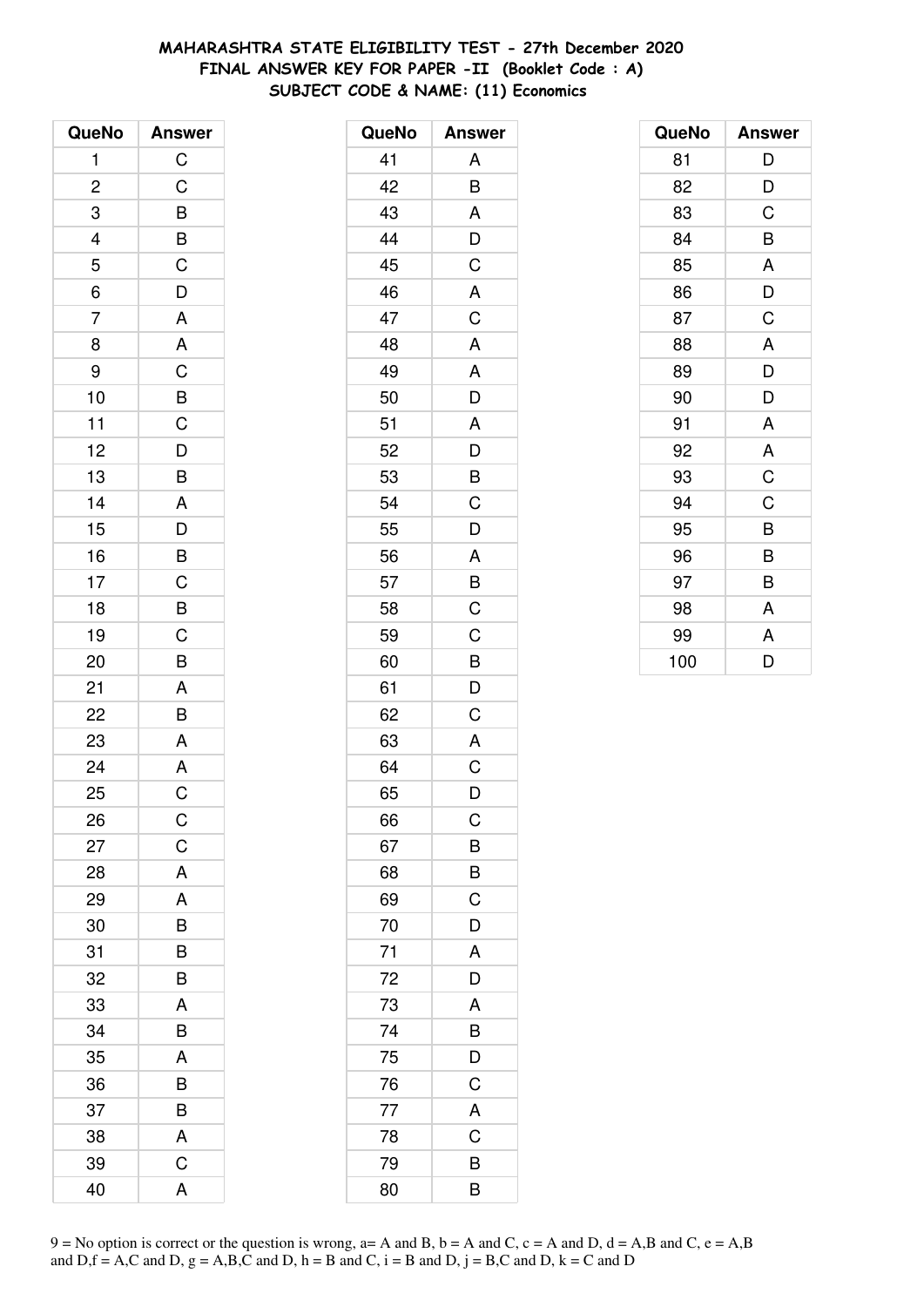# **MAHARASHTRA STATE ELIGIBILITY TEST - 27th December 2020 FINAL ANSWER KEY FOR PAPER -II (Booklet Code : B) SUBJECT CODE & NAME: (11) Economics**

| QueNo                    | <b>Answer</b>  |
|--------------------------|----------------|
| 1                        | A              |
| $\overline{c}$           | B              |
| 3                        | A              |
| $\overline{\mathcal{L}}$ | A              |
| 5                        | $\mathsf C$    |
| $\overline{6}$           | $\overline{C}$ |
| $\overline{7}$           | $\overline{C}$ |
| 8                        | $\overline{A}$ |
| 9                        | A              |
| 10                       | B              |
| 11                       | $\frac{B}{B}$  |
| 12                       |                |
| 13                       | A              |
| 14                       | B              |
| 15                       | A              |
| 16                       | B              |
| 17                       | $\overline{B}$ |
| 18                       | A              |
| 19                       | $\overline{C}$ |
| 20                       | A              |
| 21                       | A              |
| 22                       | $\frac{1}{B}$  |
| 23                       | A              |
| 24                       | $\overline{D}$ |
| 25                       | C              |
| 26                       | A              |
| 27                       | $\mathsf C$    |
| 28                       | A              |
| 29                       | A              |
| 30                       | $\overline{D}$ |
| 31                       | A              |
| 32                       | D              |
| 33                       | B              |
| 34                       | C              |
| 35                       | D              |
| 36                       | A              |
| 37                       | $\overline{B}$ |
| 38                       | $\overline{C}$ |
| 39                       | C              |
| 40                       | B              |

| QueNo | <b>Answer</b>  |
|-------|----------------|
| 41    | D              |
| 42    | $\mathsf C$    |
| 43    | A              |
| 44    | C              |
| 45    | D              |
| 46    | C              |
| 47    | B              |
| 48    | B              |
| 49    | C              |
| 50    | D              |
| 51    | A              |
| 52    | D              |
| 53    | A              |
| 54    | B              |
| 55    | D              |
| 56    | C              |
| 57    | A              |
| 58    | C              |
| 59    | B              |
| 60    | B              |
| 61    | D              |
| 62    | D              |
| 63    | C              |
| 64    | B              |
| 65    | A              |
| 66    | D              |
| 67    | $\mathsf C$    |
| 68    | A              |
| 69    | D              |
| 70    | D              |
| 71    | A              |
| 72    | A              |
| 73    | $\overline{C}$ |
| 74    | C              |
| 75    | B              |
| 76    | B              |
| 77    | B              |
| 78    | A              |
| 79    | A              |
| 80    | D              |

| QueNo | <b>Answer</b> |
|-------|---------------|
| 81    | $\mathsf C$   |
| 82    | C             |
| 83    | B             |
| 84    | B             |
| 85    | C             |
| 86    | D             |
| 87    | A             |
| 88    | A             |
| 89    | C             |
| 90    | B             |
| 91    | C             |
| 92    | D             |
| 93    | B             |
| 94    | A             |
| 95    | D             |
| 96    | B             |
| 97    | C             |
| 98    | B             |
| 99    | C             |
| 100   | B             |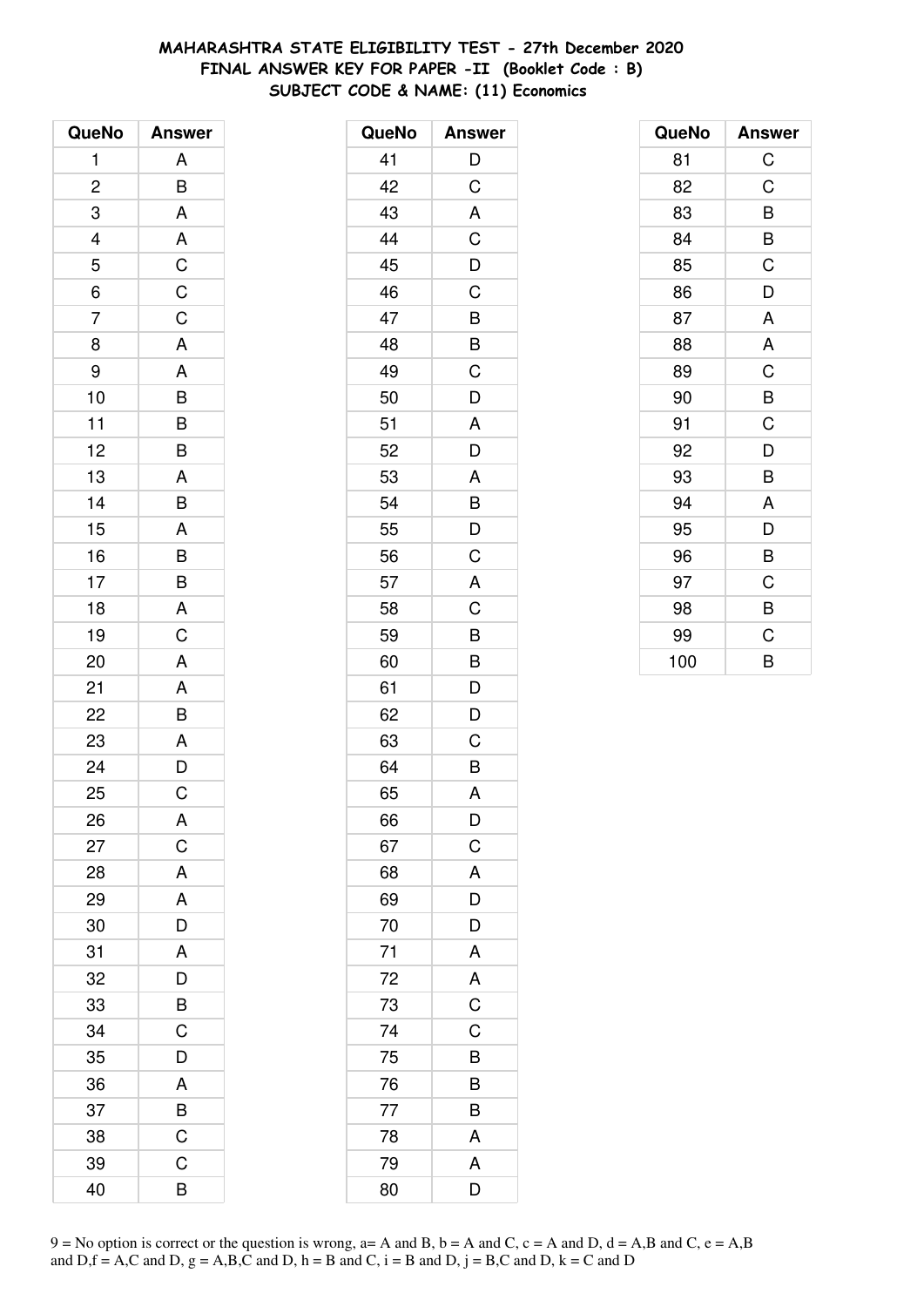# **MAHARASHTRA STATE ELIGIBILITY TEST - 27th December 2020 FINAL ANSWER KEY FOR PAPER -II (Booklet Code : C) SUBJECT CODE & NAME: (11) Economics**

| QueNo          | <b>Answer</b>                                     |
|----------------|---------------------------------------------------|
| 1              | A                                                 |
| $\overline{c}$ | B                                                 |
| 3              | $\overline{\mathsf{A}}$                           |
|                |                                                   |
| $\frac{4}{5}$  | $\frac{D}{C}$                                     |
| $\overline{6}$ |                                                   |
| $\overline{7}$ | A C A A D                                         |
| 8              |                                                   |
| 9              |                                                   |
| 10             |                                                   |
| 11             |                                                   |
| 12             |                                                   |
| 13             | $\begin{array}{c}\nA \\ D \\ B \\ C\n\end{array}$ |
| 14             |                                                   |
| 15             | $\overline{D}$                                    |
| 16             |                                                   |
| 17             |                                                   |
| 18             | $\frac{A}{B}$                                     |
| 19             | $\frac{1}{C}$                                     |
| 20             |                                                   |
| 21             | $\frac{B}{D}$                                     |
| 22             |                                                   |
| 23             | A                                                 |
| 24             | $\overline{C}$                                    |
| 25             | D                                                 |
| 26             | $\mathsf C$                                       |
| 27             | B                                                 |
| 28             | B                                                 |
| 29             | $\mathsf C$                                       |
| 30             | D                                                 |
| 31             | A                                                 |
| 32             | D                                                 |
| 33             | A                                                 |
| 34             | B                                                 |
| 35             | D                                                 |
| 36             | $\mathsf C$                                       |
| 37             | A                                                 |
| 38             | C                                                 |
| 39             | B                                                 |
| 40             | B                                                 |

| QueNo | <b>Answer</b>  |
|-------|----------------|
| 41    | D              |
| 42    | D              |
| 43    | C              |
| 44    | B              |
| 45    | A              |
| 46    | D              |
| 47    | C              |
| 48    | A              |
| 49    | D              |
| 50    | D              |
| 51    | A              |
| 52    | A              |
| 53    | C              |
| 54    | C              |
| 55    | B              |
| 56    | B              |
| 57    | B              |
| 58    | A              |
| 59    | A              |
| 60    | D              |
| 61    | C              |
| 62    | C              |
| 63    |                |
| 64    | $\frac{B}{B}$  |
| 65    | C              |
| 66    | D              |
| 67    | A              |
| 68    | A              |
| 69    | $\overline{C}$ |
| 70    | $\overline{B}$ |
| 71    | $\overline{C}$ |
| 72    | D              |
| 73    | B              |
| 74    | A              |
| 75    | D              |
| 76    | B              |
| 77    | C              |
| 78    | B              |
| 79    | C              |
| 80    | В              |

| QueNo | <b>Answer</b> |
|-------|---------------|
| 81    | A             |
| 82    | B             |
| 83    | A             |
| 84    | A             |
| 85    | C             |
| 86    | C             |
| 87    | C             |
| 88    | A             |
| 89    | A             |
| 90    | B             |
| 91    | B             |
| 92    | B             |
| 93    | A             |
| 94    | B             |
| 95    | A             |
| 96    | B             |
| 97    | B             |
| 98    | A             |
| 99    | C             |
| 100   | A             |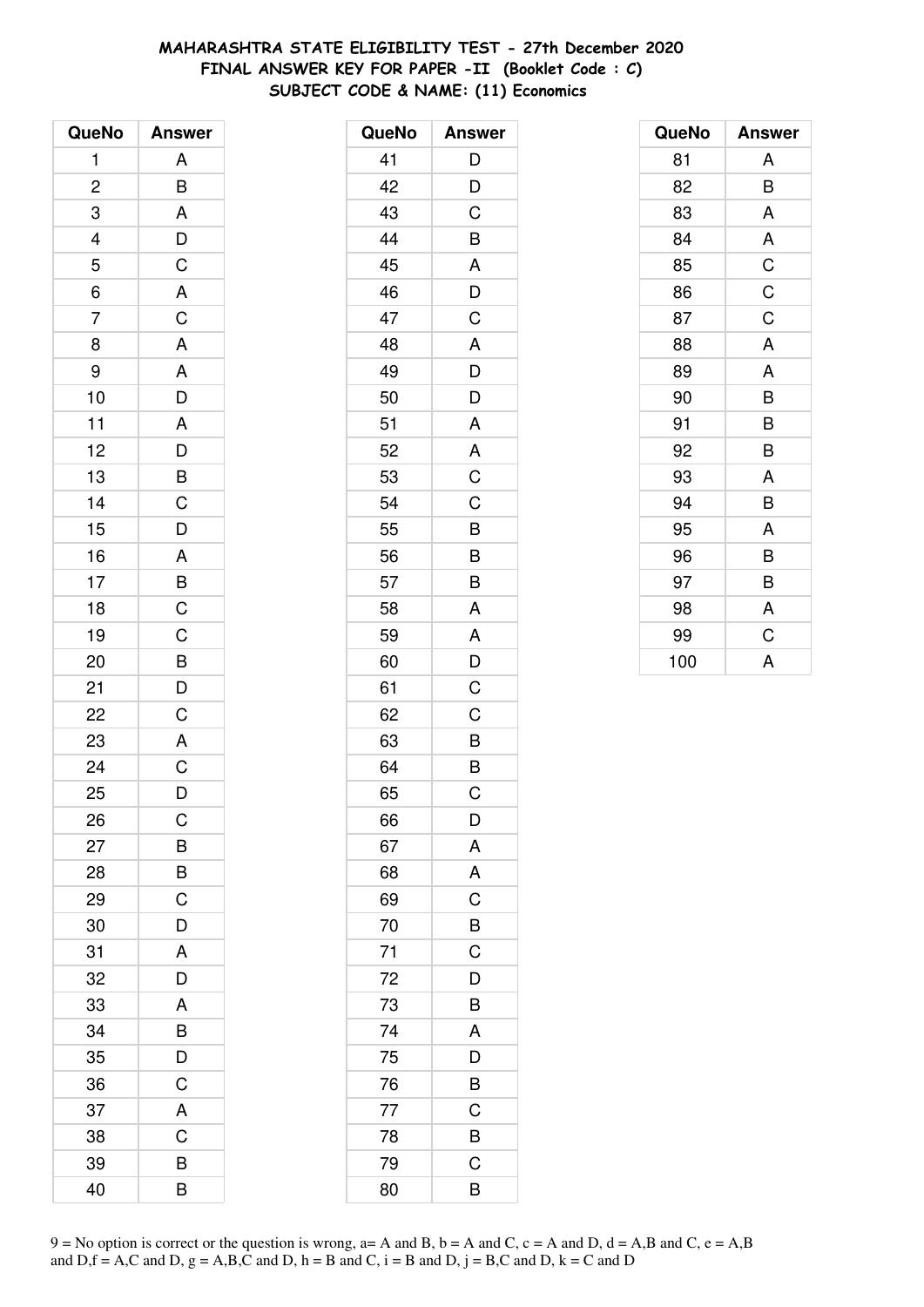# **MAHARASHTRA STATE ELIGIBILITY TEST - 27th December 2020 FINAL ANSWER KEY FOR PAPER -II (Booklet Code : D) SUBJECT CODE & NAME: (11) Economics**

| QueNo          | <b>Answer</b>           |
|----------------|-------------------------|
| 1              | $\mathsf{D}$            |
| $\overline{c}$ | $\mathsf C$             |
| 3              | $\overline{\mathsf{A}}$ |
| 4              | $\mathsf C$             |
| 5              | $\overline{D}$          |
| $\overline{6}$ | $\overline{C}$          |
| $\overline{7}$ | $\overline{B}$          |
| 8              | $\overline{B}$          |
| 9              | $\mathsf C$             |
| 10             | D                       |
| 11             | $\mathsf{A}$            |
| 12             | $\overline{D}$          |
| 13             | A                       |
| 14             | $\overline{B}$          |
| 15             | $\overline{D}$          |
| 16             | $\mathsf C$             |
| 17             | A                       |
| 18             | $\overline{C}$          |
| 19             | B                       |
| 20             | $\overline{B}$          |
| 21             | D                       |
| 22             | $\overline{D}$          |
| 23             | C                       |
| 24             | $\overline{\mathsf{B}}$ |
| 25             | A                       |
| 26             | D                       |
| 27             | C                       |
| 28             | A                       |
| 29             | D                       |
| 30             | $\overline{D}$          |
| 31             | A                       |
| 32             | A                       |
| 33             | $\overline{C}$          |
| 34             | C                       |
| 35             | B                       |
| 36             | B                       |
| 37             | B                       |
| 38             | A                       |
| 39             | A                       |
| 40             | D                       |

| QueNo | <b>Answer</b>  |
|-------|----------------|
| 41    | $\mathsf C$    |
| 42    | C              |
| 43    | B              |
| 44    | B              |
| 45    | C              |
| 46    | D              |
| 47    | A              |
| 48    | A              |
| 49    | C              |
| 50    | B              |
| 51    | C              |
| 52    | D              |
| 53    | B              |
| 54    | A              |
| 55    | D              |
| 56    | B              |
| 57    | C              |
| 58    | B              |
| 59    | C              |
| 60    | B              |
| 61    | A              |
| 62    | B              |
| 63    | A              |
| 64    | A              |
| 65    | C              |
| 66    | $\mathsf C$    |
| 67    | $\mathsf{C}$   |
| 68    | A              |
| 69    | A              |
| 70    | B              |
| 71    | B              |
| 72    | B              |
| 73    | A              |
| 74    | B              |
| 75    | A              |
| 76    | B              |
| 77    | B              |
| 78    | A              |
| 79    | $\overline{C}$ |
| 80    | A              |

| QueNo | <b>Answer</b> |
|-------|---------------|
| 81    | A             |
| 82    | B             |
| 83    | A             |
| 84    | D             |
| 85    | C             |
| 86    | A             |
| 87    | C             |
| 88    | A             |
| 89    | A             |
| 90    | D             |
| 91    | A             |
| 92    | D             |
| 93    | B             |
| 94    | C             |
| 95    | D             |
| 96    | A             |
| 97    | B             |
| 98    | C             |
| 99    | C             |
| 100   | B             |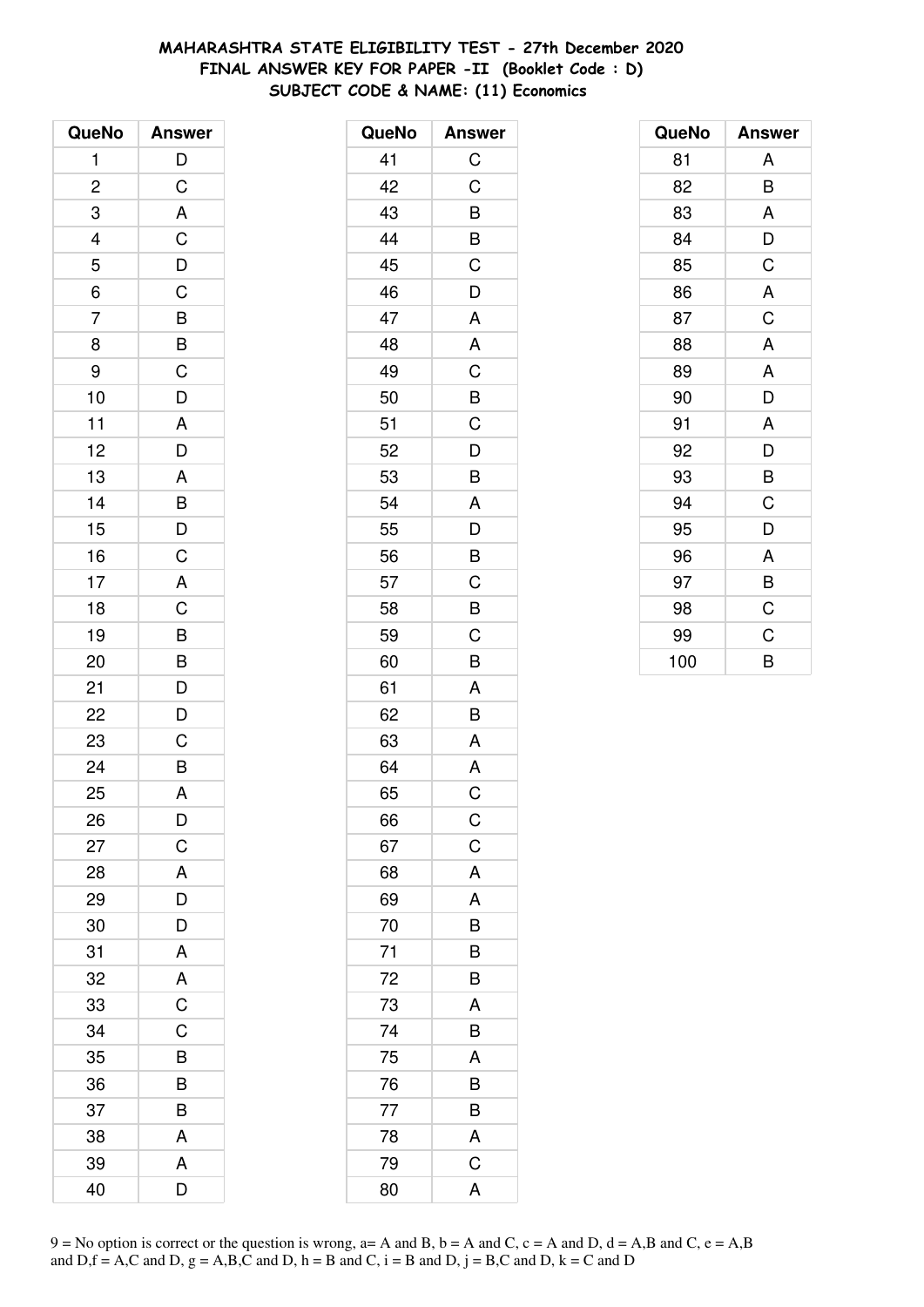# **MAHARASHTRA STATE ELIGIBILITY TEST - 27th December 2020 FINAL ANSWER KEY FOR PAPER -II (Booklet Code : A) SUBJECT CODE & NAME: (12) Philosophy**

| QueNo          | <b>Answer</b>           |
|----------------|-------------------------|
| 1              | D                       |
| $\overline{c}$ |                         |
| 3              | $\frac{D}{B}$           |
|                | $\frac{1}{D}$           |
| $\frac{4}{5}$  | A                       |
| $\frac{1}{6}$  | A                       |
| $\overline{7}$ |                         |
| 8              | $\frac{B}{C}$           |
| 9              |                         |
| 10             | $\overline{\mathsf{B}}$ |
| 11             | A                       |
| 12             | $\overline{D}$          |
| 13             | A                       |
| 14             | $\frac{D}{C}$           |
| 15             |                         |
| 16             |                         |
| 17             | $\frac{D}{D}$           |
| 18             |                         |
| 19             | $\overline{C}$          |
| 20             | B                       |
| 21             | A                       |
| 22             | $\bar{B}$               |
| 23             | D                       |
| 24             | $\overline{A}$          |
| 25             | B                       |
| 26             | $\mathsf C$             |
| 27             | A                       |
| 28             | D                       |
| 29             | $\mathsf C$             |
| 30             | $\overline{C}$          |
| 31             | D                       |
| 32             | B                       |
| 33             | B                       |
| 34             | C                       |
| 35             | D                       |
| 36             | $\overline{D}$          |
| 37             | $\overline{D}$          |
| 38             | C                       |
| 39             | D                       |
| 40             | A                       |

| QueNo | <b>Answer</b>  |
|-------|----------------|
| 41    | D              |
| 42    | $\overline{C}$ |
| 43    | A              |
| 44    | A              |
| 45    | D              |
| 46    | B              |
| 47    | B              |
| 48    | A              |
| 49    | D              |
| 50    | B              |
| 51    | D              |
| 52    | A              |
| 53    | A              |
| 54    | B              |
| 55    | B              |
| 56    | D              |
| 57    | B              |
| 58    | D              |
| 59    | A              |
| 60    | A              |
| 61    | A              |
| 62    | D              |
| 63    | B              |
| 64    | A              |
| 65    | A              |
| 66    | D              |
| 67    | A              |
| 68    | A              |
| 69    | A              |
| 70    | B              |
| 71    | $\mathsf C$    |
| 72    | A              |
| 73    | $\overline{D}$ |
| 74    | $\overline{D}$ |
| 75    | C              |
| 76    | A              |
| 77    | $\overline{B}$ |
| 78    | A              |
| 79    | $\overline{C}$ |
| 80    | D              |

| QueNo | <b>Answer</b> |
|-------|---------------|
| 81    | B             |
| 82    | A             |
| 83    | A             |
| 84    | B             |
| 85    | C             |
| 86    | D             |
| 87    | B             |
| 88    | D             |
| 89    | C             |
| 90    | B             |
| 91    | B             |
| 92    | C             |
| 93    | C             |
| 94    | D             |
| 95    | C             |
| 96    | D             |
| 97    | C             |
| 98    | A             |
| 99    | D             |
| 100   | B             |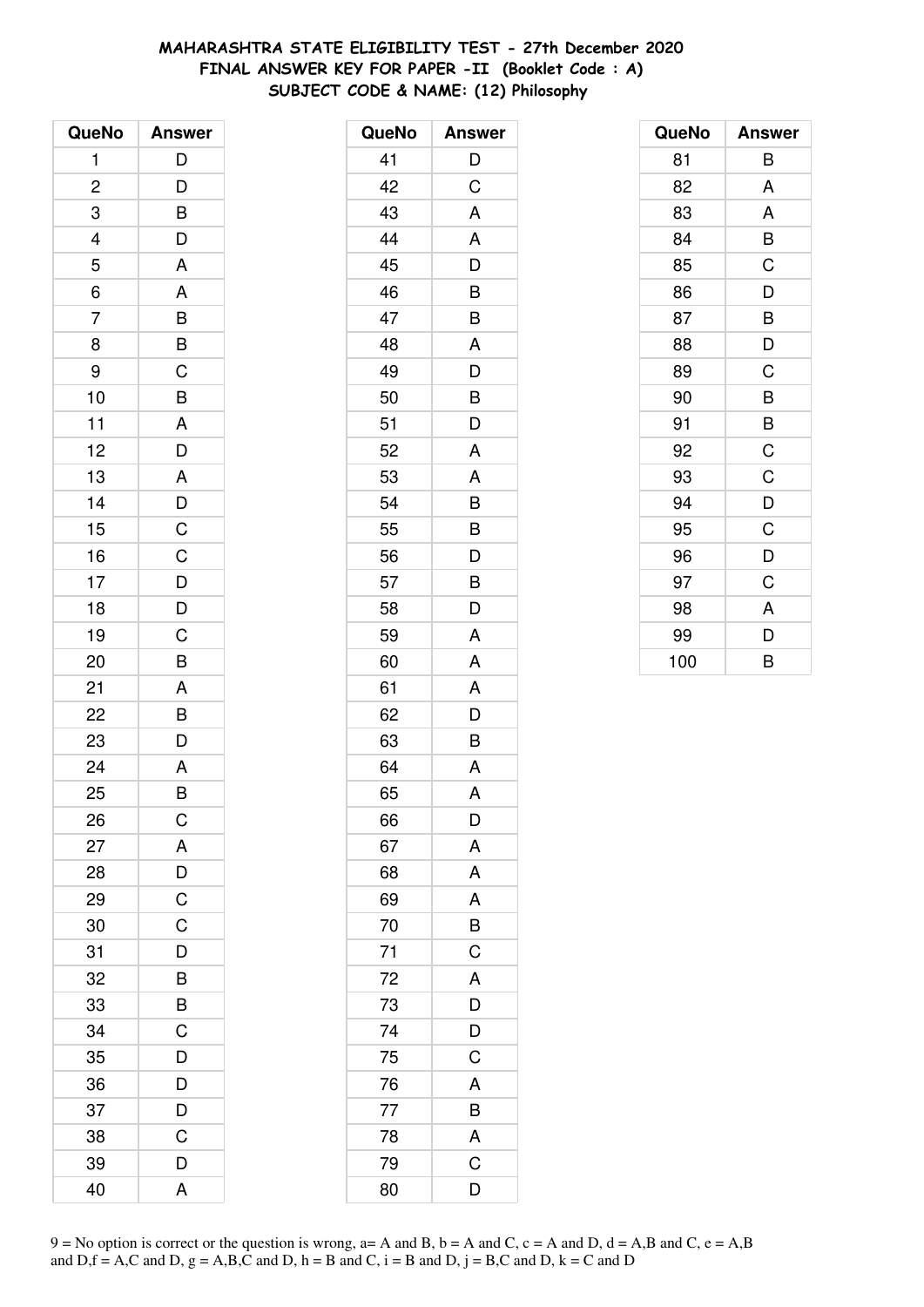# **MAHARASHTRA STATE ELIGIBILITY TEST - 27th December 2020 FINAL ANSWER KEY FOR PAPER -II (Booklet Code : B) SUBJECT CODE & NAME: (12) Philosophy**

| QueNo          | <b>Answer</b>                                         |
|----------------|-------------------------------------------------------|
| 1              | A                                                     |
| $\overline{c}$ |                                                       |
| 3              | $\frac{B}{D}$                                         |
|                |                                                       |
| $\frac{4}{5}$  |                                                       |
| 6              |                                                       |
| $\overline{7}$ | $\frac{A}{B}$ $\frac{B}{C}$ $\frac{C}{A}$ $D$ $C$ $C$ |
| 8              |                                                       |
| 9              |                                                       |
| 10             |                                                       |
| 11             |                                                       |
| 12             |                                                       |
| 13             | $\overline{D}$<br>$\overline{B}$<br>$\overline{B}$    |
| 14             | $\mathsf C$                                           |
| 15             | $\overline{D}$                                        |
| 16             |                                                       |
| 17             |                                                       |
| 18             | $\overline{D}$<br>$\overline{D}$<br>$\overline{C}$    |
| 19             | D                                                     |
| 20             | A                                                     |
| 21             | D                                                     |
| 22             | $\overline{C}$                                        |
| 23             | A                                                     |
| 24             | A                                                     |
| 25             | D                                                     |
| 26             | В                                                     |
| 27             | B                                                     |
| 28             | A                                                     |
| 29             | D                                                     |
| 30             | B                                                     |
| 31             | D                                                     |
| 32             | A                                                     |
| 33             | A                                                     |
| 34             | B                                                     |
| 35             | B                                                     |
| 36             | D                                                     |
| 37             | B                                                     |
| 38             | D                                                     |
| 39             | Α                                                     |
| 40             | Α                                                     |

| QueNo | <b>Answer</b>      |
|-------|--------------------|
| 41    | A                  |
| 42    | D                  |
| 43    | B                  |
| 44    | A                  |
| 45    | A                  |
| 46    | D                  |
| 47    | A                  |
| 48    | A                  |
| 49    | A                  |
| 50    | B                  |
| 51    | C                  |
| 52    | A                  |
| 53    | D                  |
| 54    | D                  |
| 55    | C                  |
| 56    | A                  |
| 57    | B                  |
| 58    | A                  |
| 59    | C                  |
| 60    | $\bar{\mathsf{D}}$ |
| 61    | B                  |
| 62    | A                  |
| 63    | A                  |
| 64    | B                  |
| 65    | C                  |
| 66    | D                  |
| 67    | B                  |
| 68    | D                  |
| 69    | C                  |
| 70    | B                  |
| 71    | B                  |
| 72    | $\overline{C}$     |
| 73    | C                  |
| 74    | D                  |
| 75    | C                  |
| 76    | D                  |
| 77    | $\mathsf C$        |
| 78    | A                  |
| 79    | D                  |
| 80    | B                  |

| QueNo | <b>Answer</b> |
|-------|---------------|
| 81    | D             |
| 82    | D             |
| 83    | B             |
| 84    | D             |
| 85    | A             |
| 86    | A             |
| 87    | B             |
| 88    | B             |
| 89    | C             |
| 90    | B             |
| 91    | A             |
| 92    | D             |
| 93    | A             |
| 94    | D             |
| 95    | $\mathsf C$   |
| 96    | C             |
| 97    | D             |
| 98    | D             |
| 99    | C             |
| 100   | B             |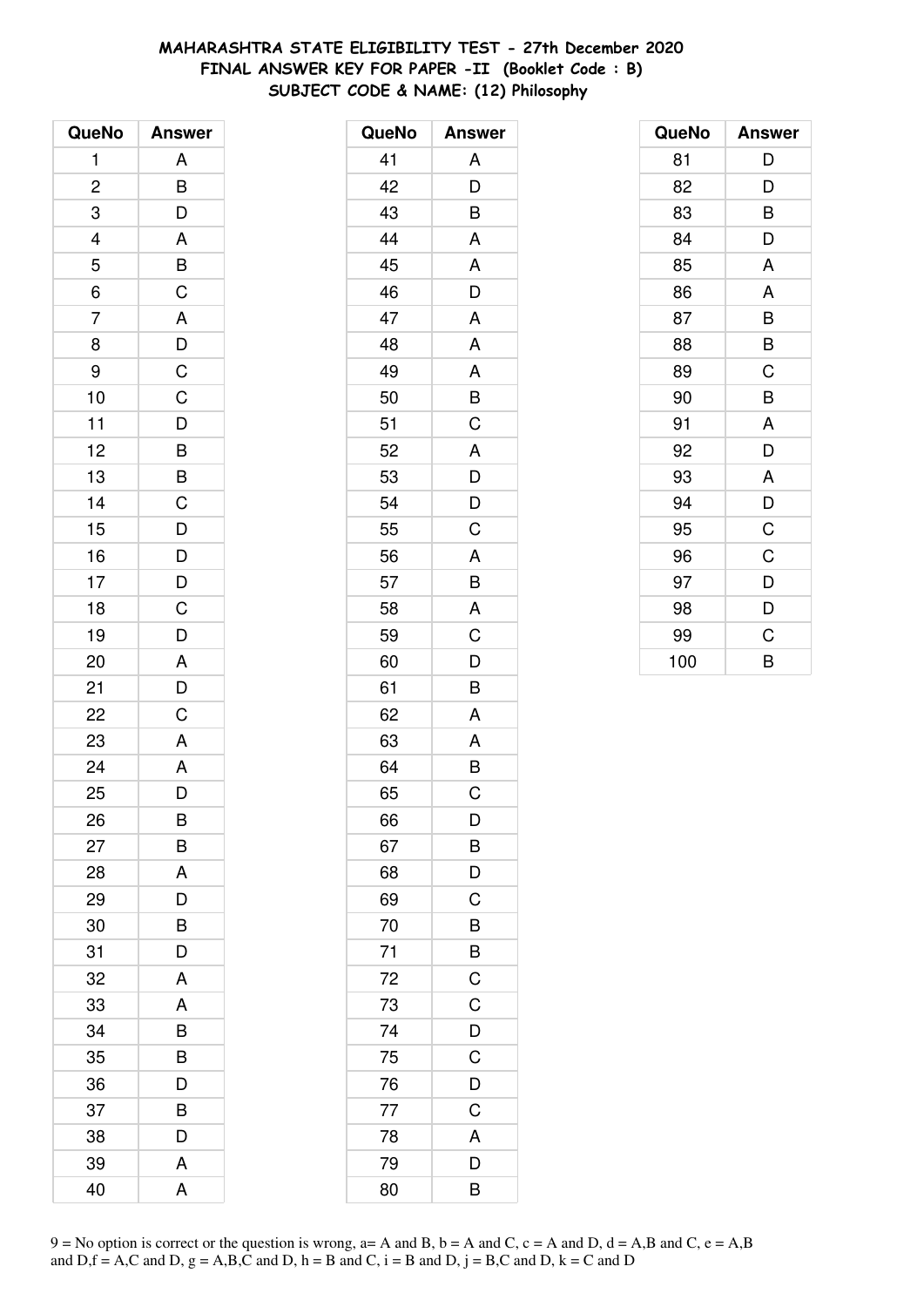# **MAHARASHTRA STATE ELIGIBILITY TEST - 27th December 2020 FINAL ANSWER KEY FOR PAPER -II (Booklet Code : C) SUBJECT CODE & NAME: (12) Philosophy**

| QueNo                   | <b>Answer</b>                                      |
|-------------------------|----------------------------------------------------|
| 1                       | D                                                  |
| $\overline{\mathbf{c}}$ | $\mathsf C$                                        |
| 3                       | $\mathsf{A}$                                       |
| $\overline{a}$          | A                                                  |
| 5                       |                                                    |
| $\overline{6}$          | $\frac{D}{B}$                                      |
| $\overline{7}$          | B                                                  |
| 8                       | A                                                  |
| 9                       | D                                                  |
| 10                      | B                                                  |
| 11                      | $\overline{\mathsf{D}}$                            |
| 12                      | A                                                  |
| 13                      | A                                                  |
| 14                      | B                                                  |
| 15                      | B                                                  |
| 16                      |                                                    |
| 17                      | $\overline{D}$<br>$\overline{B}$<br>$\overline{D}$ |
| 18                      |                                                    |
| 19                      | A                                                  |
| 20                      | A                                                  |
| 21                      | A                                                  |
| 22                      | D                                                  |
| 23                      | B                                                  |
| 24                      | A                                                  |
| 25                      | A                                                  |
| 26                      | D                                                  |
| 27                      | A                                                  |
| 28                      | A                                                  |
| 29                      | A                                                  |
| 30                      | B                                                  |
| 31                      | $\overline{\text{c}}$                              |
| 32                      | A                                                  |
| 33                      | D                                                  |
| 34                      | D                                                  |
| 35                      | $\mathsf C$                                        |
| 36                      | A                                                  |
| 37                      | B                                                  |
| 38                      | A                                                  |
| 39                      | C                                                  |
| 40                      | D                                                  |

| QueNo | <b>Answer</b>  |
|-------|----------------|
| 41    | B              |
| 42    | A              |
| 43    | A              |
| 44    | B              |
| 45    | $\overline{C}$ |
| 46    | D              |
| 47    | B              |
| 48    | D              |
| 49    | C              |
| 50    | B              |
| 51    |                |
| 52    | $\frac{B}{C}$  |
| 53    | C              |
| 54    | D              |
| 55    | C              |
| 56    | D              |
| 57    | $\overline{C}$ |
| 58    | A              |
| 59    | D              |
| 60    | B              |
| 61    | D              |
| 62    | D              |
| 63    | $\overline{B}$ |
| 64    | D              |
| 65    | A              |
| 66    | A              |
| 67    | B              |
| 68    | $\overline{B}$ |
| 69    | $\overline{C}$ |
| 70    | $\overline{B}$ |
| 71    | A              |
| 72    | D              |
| 73    | A              |
| 74    | $\frac{D}{C}$  |
| 75    |                |
| 76    | $\overline{C}$ |
| 77    | $\overline{D}$ |
| 78    | D              |
| 79    | C              |
| 80    | B              |

| QueNo | <b>Answer</b> |
|-------|---------------|
| 81    | A             |
| 82    | B             |
| 83    | D             |
| 84    | A             |
| 85    | B             |
| 86    | C             |
| 87    | A             |
| 88    | D             |
| 89    | C             |
| 90    | C             |
| 91    | D             |
| 92    | B             |
| 93    | B             |
| 94    | C             |
| 95    | D             |
| 96    | D             |
| 97    | D             |
| 98    | C             |
| 99    | D             |
| 100   | A             |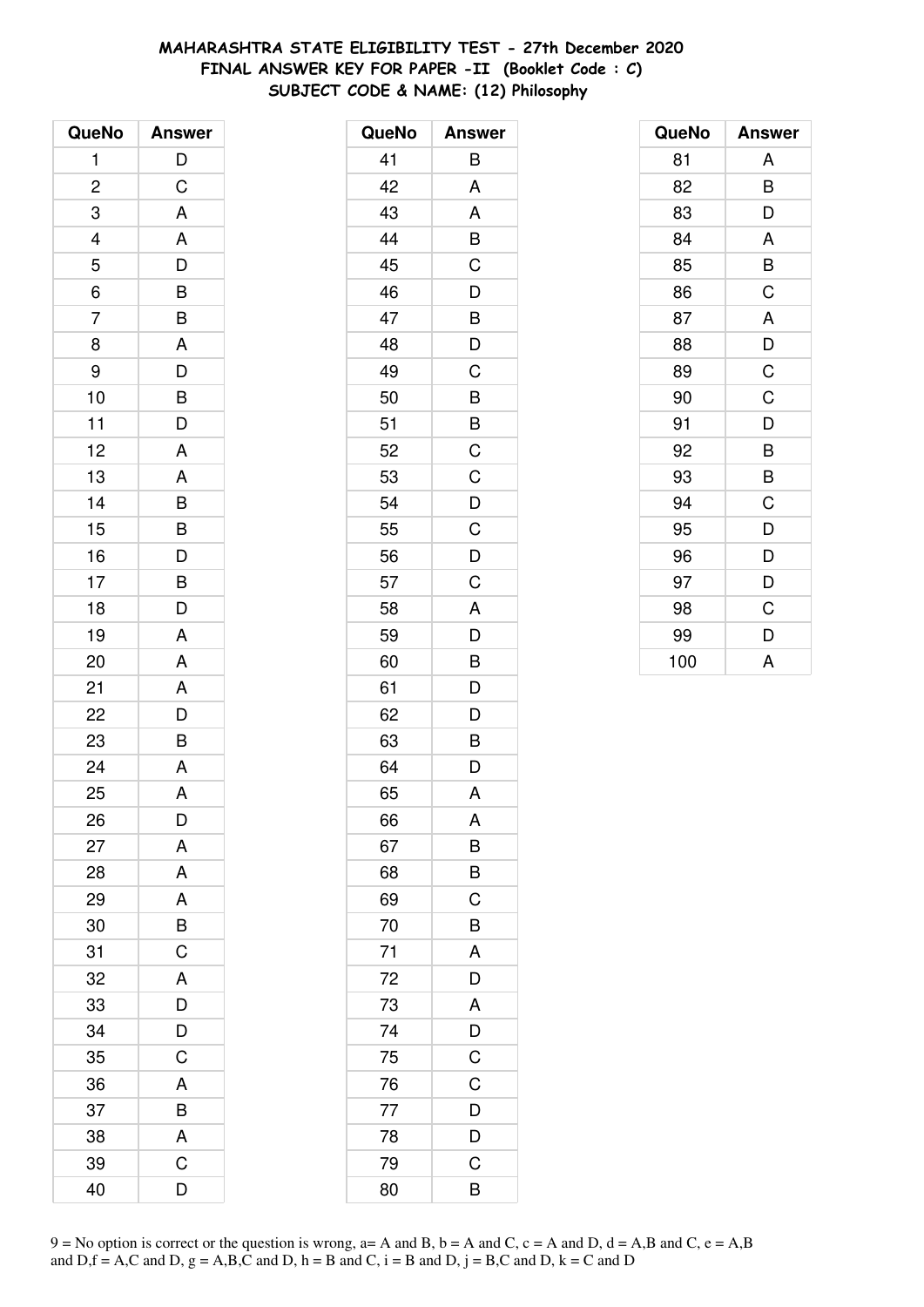# **MAHARASHTRA STATE ELIGIBILITY TEST - 27th December 2020 FINAL ANSWER KEY FOR PAPER -II (Booklet Code : D) SUBJECT CODE & NAME: (12) Philosophy**

| QueNo          | <b>Answer</b>                                     |
|----------------|---------------------------------------------------|
| 1              | A                                                 |
| $\overline{c}$ | $\overline{D}$                                    |
| 3              | B                                                 |
|                | A                                                 |
| $\frac{4}{5}$  |                                                   |
| $\overline{6}$ | $rac{A}{D}$                                       |
| $\overline{7}$ | A                                                 |
| 8              | A                                                 |
| 9              | $\overline{A}$                                    |
| 10             | $\frac{B}{C}$                                     |
| 11             |                                                   |
| 12             |                                                   |
| 13             |                                                   |
| 14             | $\begin{array}{c}\nA \\ D \\ D \\ C\n\end{array}$ |
| 15             |                                                   |
| 16             |                                                   |
| 17             | $\frac{A}{B}$                                     |
| 18             |                                                   |
| 19             |                                                   |
| 20             | $\frac{C}{D}$                                     |
| 21             | B                                                 |
| 22             | A                                                 |
| 23             |                                                   |
| 24             | $rac{A}{B}$                                       |
| 25             | $\overline{C}$                                    |
| 26             | D                                                 |
| 27             | B                                                 |
| 28             | D                                                 |
| 29             | $\mathsf C$                                       |
| 30             | $\overline{B}$                                    |
| 31             | $\overline{B}$                                    |
| 32             | $\mathsf{C}$                                      |
| 33             | $\overline{C}$                                    |
| 34             | D                                                 |
| 35             | C                                                 |
| 36             | D                                                 |
| 37             | C                                                 |
| 38             | A                                                 |
| 39             | D                                                 |
| 40             | B                                                 |

| QueNo | <b>Answer</b>           |
|-------|-------------------------|
| 41    | D                       |
| 42    | D                       |
| 43    | B                       |
| 44    | D                       |
| 45    | A                       |
| 46    | A                       |
| 47    | B                       |
| 48    | B                       |
| 49    | C                       |
| 50    | B                       |
| 51    | A                       |
| 52    | D                       |
| 53    | A                       |
| 54    | D                       |
| 55    | C                       |
| 56    | $\mathsf C$             |
| 57    | $\frac{D}{D}$           |
| 58    |                         |
| 59    | C                       |
| 60    | B                       |
| 61    | A                       |
| 62    | B                       |
| 63    | D                       |
| 64    | A                       |
| 65    | B                       |
| 66    | $\mathsf C$             |
| 67    | A                       |
| 68    | $\frac{D}{C}$           |
| 69    |                         |
| 70    | $\overline{C}$          |
| 71    | D                       |
| 72    | B                       |
| 73    | B                       |
| 74    | $\mathsf C$             |
| 75    | $\frac{1}{D}$           |
| 76    | $\overline{D}$          |
| 77    | $\frac{D}{C}$           |
| 78    |                         |
| 79    | D                       |
| 80    | $\overline{\mathsf{A}}$ |

| QueNo | <b>Answer</b> |
|-------|---------------|
| 81    | D             |
| 82    | C             |
| 83    | A             |
| 84    | A             |
| 85    | D             |
| 86    | B             |
| 87    | B             |
| 88    | A             |
| 89    | D             |
| 90    | B             |
| 91    | D             |
| 92    | A             |
| 93    | A             |
| 94    | B             |
| 95    | B             |
| 96    | D             |
| 97    | B             |
| 98    | D             |
| 99    | A             |
| 100   | A             |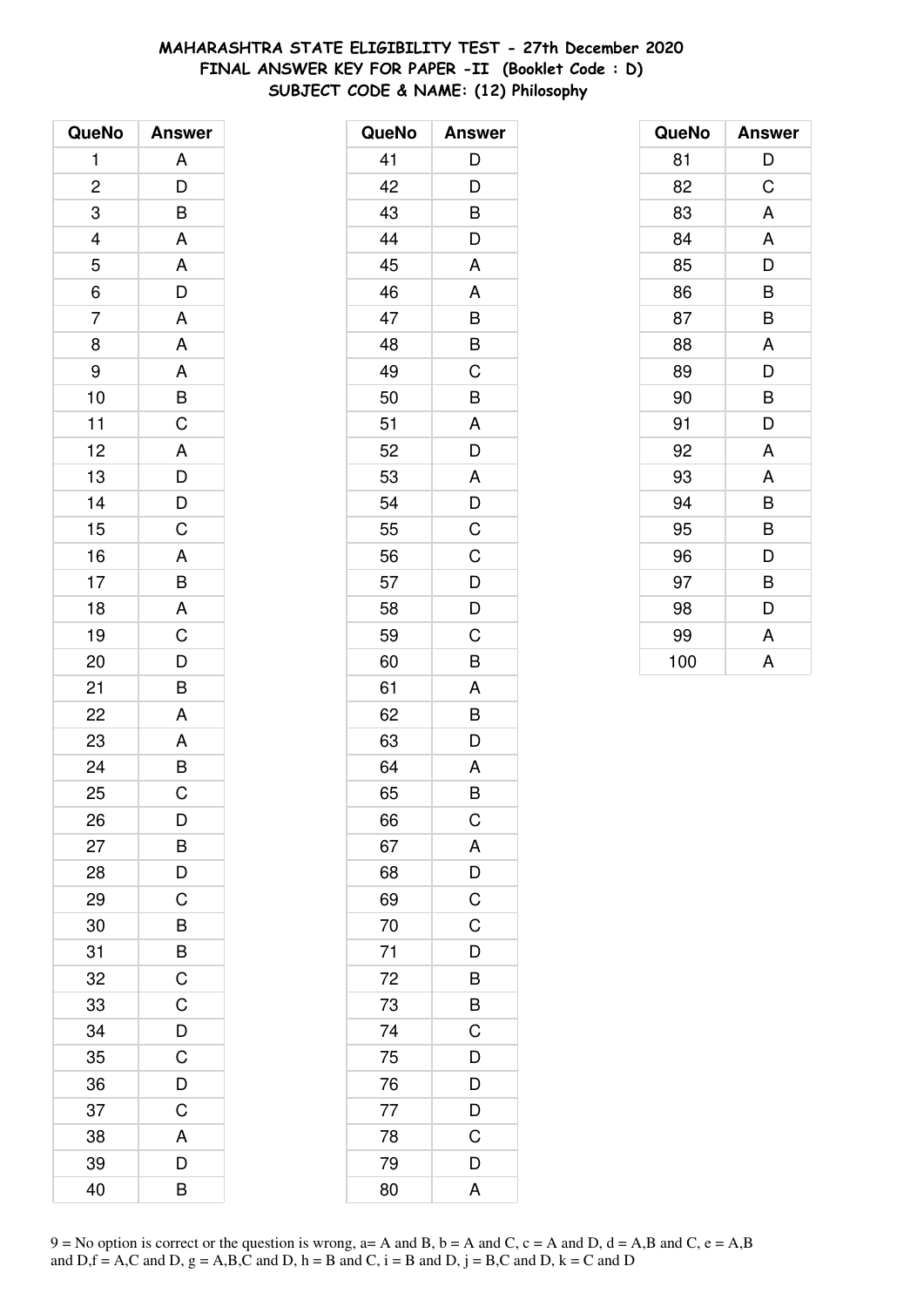# **MAHARASHTRA STATE ELIGIBILITY TEST - 27th December 2020 FINAL ANSWER KEY FOR PAPER -II (Booklet Code : A) SUBJECT CODE & NAME: (13) Psychology**

| QueNo          | <b>Answer</b>                                      |
|----------------|----------------------------------------------------|
| 1              | B                                                  |
| $\overline{c}$ | A                                                  |
| 3              | A                                                  |
|                | $\mathsf{C}$                                       |
| $\frac{4}{5}$  | $\frac{1}{D}$                                      |
| $\frac{1}{6}$  | $\overline{A}$                                     |
| $\overline{7}$ |                                                    |
| 8              | $\frac{B}{A}$                                      |
| 9              | D                                                  |
| 10             |                                                    |
| 11             | $\overline{D}$<br>$\overline{B}$<br>$\overline{C}$ |
| 12             |                                                    |
| 13             |                                                    |
| 14             | $\frac{A}{D}$                                      |
| 15             |                                                    |
| 16             |                                                    |
| 17             |                                                    |
| 18             | $\overline{B}$<br>$\overline{D}$<br>$\overline{C}$ |
| 19             | $\overline{C}$                                     |
| 20             | B                                                  |
| 21             | B                                                  |
| 22             | A                                                  |
| 23             | $\mathsf C$                                        |
| 24             | $\overline{C}$                                     |
| 25             | B                                                  |
| 26             | B                                                  |
| 27             | D                                                  |
| 28             | A                                                  |
| 29             | $\mathsf C$                                        |
| 30             | $\overline{B}$                                     |
| 31             | $\overline{\mathsf{A}}$                            |
| 32             | $\mathsf C$                                        |
| 33             | A                                                  |
| 34             | B                                                  |
| 35             | B                                                  |
| 36             | D                                                  |
| 37             | A                                                  |
| 38             | A                                                  |
| 39             | A                                                  |
| 40             | Ć                                                  |

| QueNo | <b>Answer</b>  |
|-------|----------------|
| 41    | B              |
| 42    | D              |
| 43    | В              |
| 44    | D              |
| 45    | $\overline{B}$ |
| 46    | C              |
| 47    | $\mathsf C$    |
| 48    | A              |
| 49    | B              |
| 50    | B              |
| 51    | B              |
| 52    | A              |
| 53    | B              |
| 54    | D              |
| 55    | D              |
| 56    | A              |
| 57    | $\overline{B}$ |
| 58    | $\mathsf C$    |
| 59    | C              |
| 60    | B              |
| 61    | C              |
| 62    | A              |
| 63    | A              |
| 64    | C              |
| 65    | A              |
| 66    | C              |
| 67    | D              |
| 68    | B              |
| 69    | $\overline{A}$ |
| 70    | D              |
| 71    | A              |
| 72    | D              |
| 73    | A              |
| 74    | A              |
| 75    | A              |
| 76    | B              |
| 77    | B              |
| 78    | D              |
| 79    | C              |
| 80    | D              |

| QueNo | <b>Answer</b> |
|-------|---------------|
| 81    | C             |
| 82    | D             |
| 83    | B             |
| 84    | A             |
| 85    | B             |
| 86    | D             |
| 87    | D             |
| 88    | C             |
| 89    | B             |
| 90    | B             |
| 91    | A             |
| 92    | B             |
| 93    | D             |
| 94    | A             |
| 95    | C             |
| 96    | C             |
| 97    | B             |
| 98    | C             |
| 99    | B             |
| 100   | A             |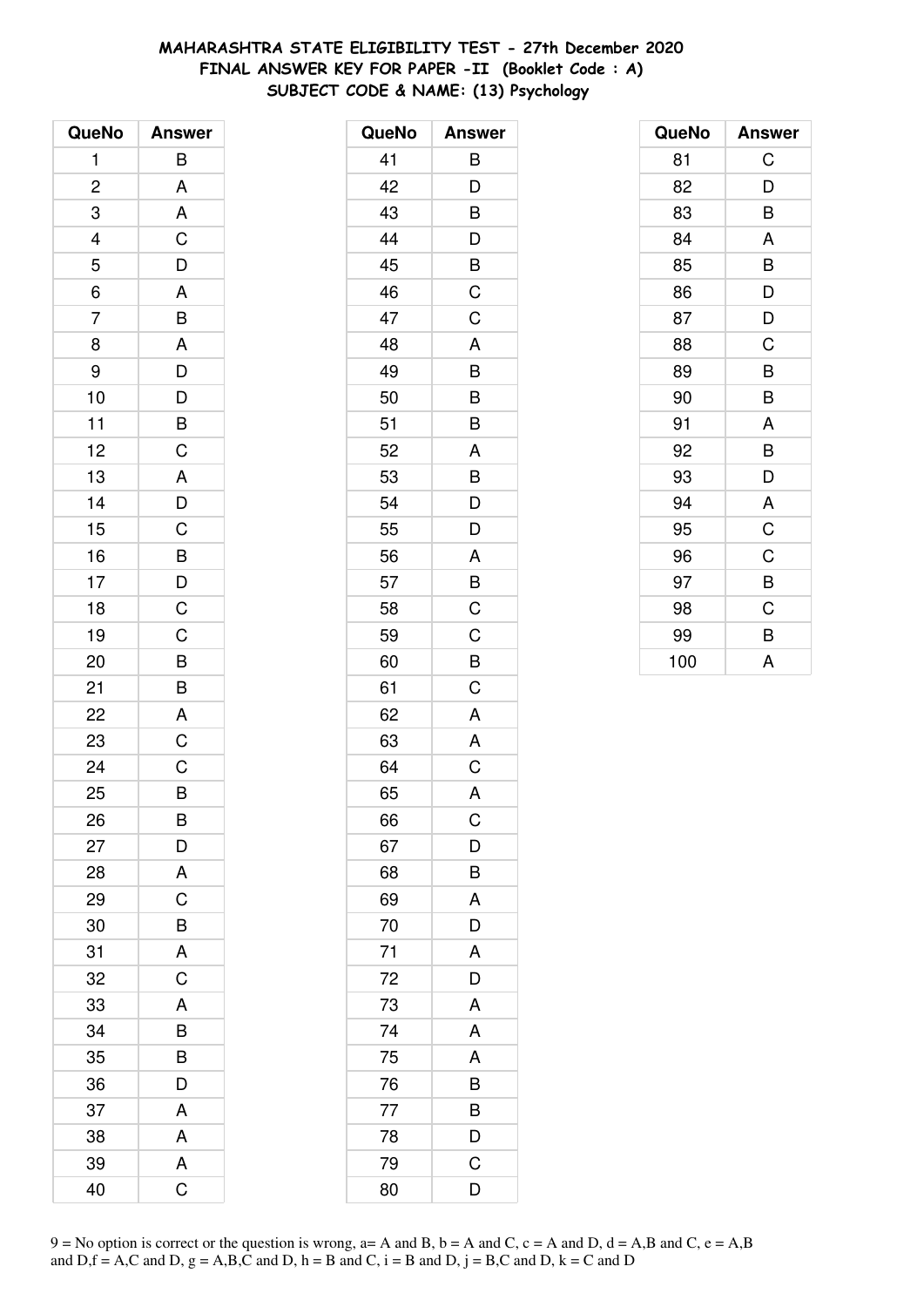# **MAHARASHTRA STATE ELIGIBILITY TEST - 27th December 2020 FINAL ANSWER KEY FOR PAPER -II (Booklet Code : B) SUBJECT CODE & NAME: (13) Psychology**

| QueNo                    | <b>Answer</b>                                      |
|--------------------------|----------------------------------------------------|
| 1                        | B                                                  |
| $\overline{\mathbf{c}}$  | A                                                  |
| 3                        | $\overline{C}$                                     |
| $\overline{\mathcal{L}}$ | $\mathsf{C}$                                       |
| 5                        |                                                    |
| $\overline{6}$           | $\overline{B}$<br>$\overline{B}$                   |
| $\overline{7}$           | $\overline{D}$                                     |
| 8                        | $\overline{\mathsf{A}}$                            |
| 9                        | $\mathsf C$                                        |
| 10                       | B                                                  |
| 11                       | $\overline{A}$                                     |
| 12                       | $\overline{C}$                                     |
| 13                       | $\overline{A}$                                     |
| 14                       | $\frac{1}{P}$                                      |
| 15                       | B                                                  |
| 16                       | $\overline{D}$                                     |
| 17                       | A                                                  |
| 18                       | A                                                  |
| 19                       |                                                    |
| 20                       | $rac{A}{C}$                                        |
| 21                       | B                                                  |
| 22                       |                                                    |
| 23                       | $\overline{D}$<br>$\overline{B}$<br>$\overline{D}$ |
| 24                       |                                                    |
| 25                       | B                                                  |
| 26                       | $\mathsf C$                                        |
| 27                       | C                                                  |
| 28                       | A                                                  |
| 29                       | B                                                  |
| 30                       | B                                                  |
| 31                       | B                                                  |
| 32                       | A                                                  |
| 33                       | B                                                  |
| 34                       | D                                                  |
| 35                       | D                                                  |
| 36                       | A                                                  |
| 37                       | $\overline{B}$                                     |
| 38                       | C                                                  |
| 39                       | C                                                  |
| 40                       | B                                                  |

| QueNo | <b>Answer</b>                                                     |
|-------|-------------------------------------------------------------------|
| 41    | C                                                                 |
| 42    | A                                                                 |
| 43    | A                                                                 |
| 44    | $\mathsf C$                                                       |
| 45    | $\overline{\mathsf{A}}$                                           |
| 46    | $\overline{\mathrm{C}}$                                           |
| 47    | D                                                                 |
| 48    | B                                                                 |
| 49    | A                                                                 |
| 50    | D                                                                 |
| 51    | A                                                                 |
| 52    | D                                                                 |
| 53    | A                                                                 |
| 54    | A                                                                 |
| 55    | A                                                                 |
| 56    |                                                                   |
| 57    | $\begin{array}{c} \mathsf{B}\ \mathsf{B}\ \mathsf{D} \end{array}$ |
| 58    |                                                                   |
| 59    | C                                                                 |
| 60    | D                                                                 |
| 61    | C                                                                 |
| 62    | D                                                                 |
| 63    | B                                                                 |
| 64    | A                                                                 |
| 65    | B                                                                 |
| 66    | D                                                                 |
| 67    | D                                                                 |
| 68    | C                                                                 |
| 69    | $\frac{1}{B}$                                                     |
| 70    | $\overline{B}$                                                    |
| 71    | A                                                                 |
| 72    | B                                                                 |
| 73    | $\overline{D}$                                                    |
| 74    | A                                                                 |
| 75    | $\overline{C}$                                                    |
| 76    | $\overline{C}$                                                    |
| 77    | $rac{B}{C}$                                                       |
| 78    |                                                                   |
| 79    | B                                                                 |
| 80    | A                                                                 |

| QueNo | <b>Answer</b> |
|-------|---------------|
| 81    | B             |
| 82    | A             |
| 83    | A             |
| 84    | C             |
| 85    | D             |
| 86    | A             |
| 87    | B             |
| 88    | A             |
| 89    | D             |
| 90    | D             |
| 91    | B             |
| 92    | C             |
| 93    | A             |
| 94    | D             |
| 95    | C             |
| 96    | B             |
| 97    | D             |
| 98    | C             |
| 99    | C             |
| 100   | B             |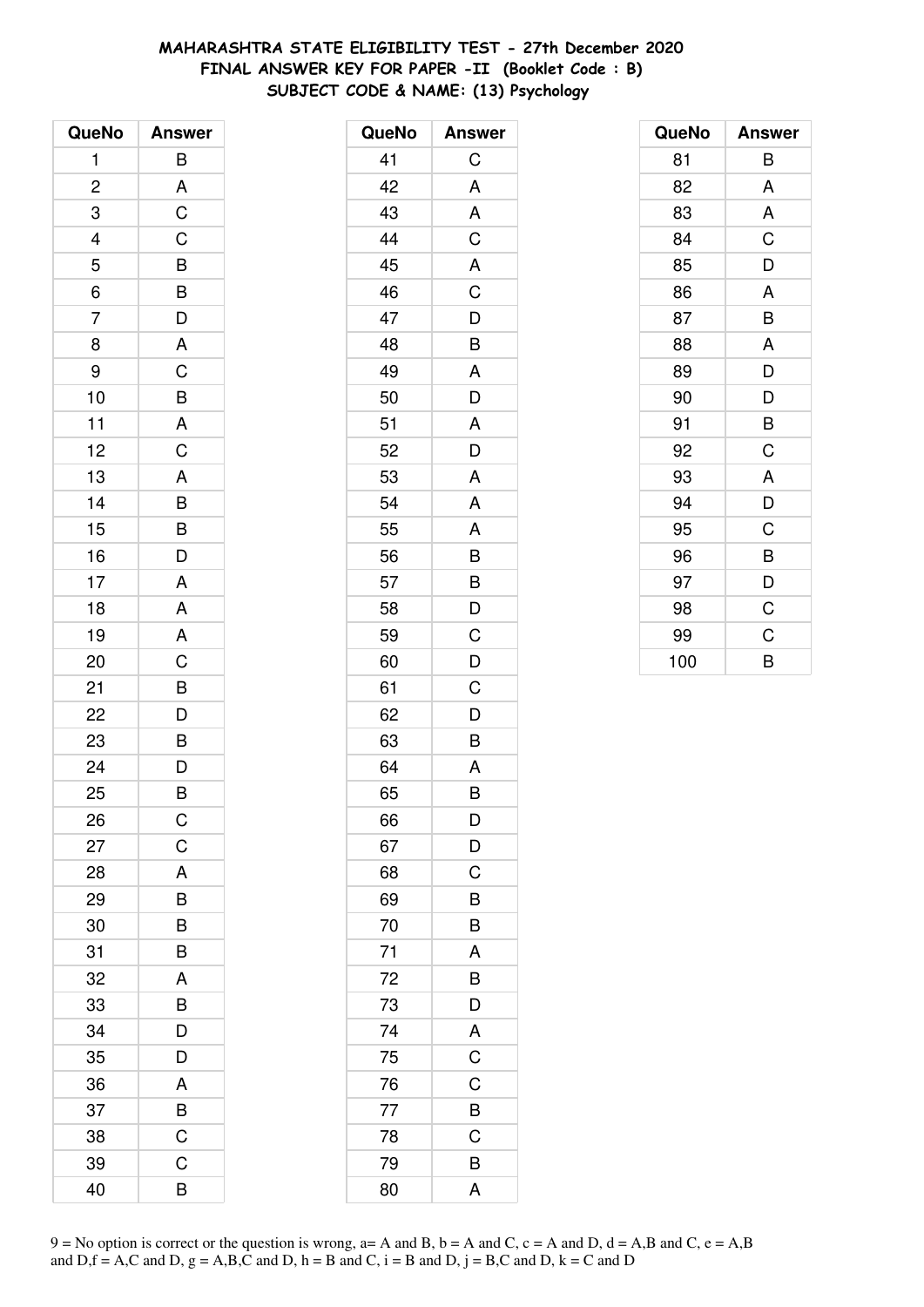# **MAHARASHTRA STATE ELIGIBILITY TEST - 27th December 2020 FINAL ANSWER KEY FOR PAPER -II (Booklet Code : C) SUBJECT CODE & NAME: (13) Psychology**

| QueNo                    | <b>Answer</b>            |
|--------------------------|--------------------------|
| 1                        | B                        |
| $\overline{c}$           | $\overline{D}$           |
| 3                        | B                        |
| $\overline{\mathcal{L}}$ |                          |
| 5                        | $\frac{D}{B}$            |
| $\overline{6}$           | $\overline{C}$           |
| $\overline{7}$           | $\overline{C}$           |
| 8                        | $\overline{A}$           |
| 9                        | $\frac{1}{\overline{B}}$ |
| 10                       | B                        |
| 11                       | B                        |
| 12                       | A                        |
| 13                       | $\overline{B}$           |
| 14                       | D                        |
| 15                       | D                        |
| 16                       | A                        |
| 17                       | B                        |
| 18                       | $\overline{C}$           |
| 19                       | $\overline{C}$           |
| 20                       | $\overline{B}$           |
| 21                       | $\mathsf C$              |
| 22                       | $\mathsf{A}$             |
| 23                       | A                        |
| 24                       | $\overline{C}$           |
| 25                       | A                        |
| 26                       | C                        |
| 27                       | D                        |
| 28                       | B                        |
| 29                       | A                        |
| 30                       | D                        |
| 31                       | A                        |
| 32                       | D                        |
| 33                       | A                        |
| 34                       | A                        |
| 35                       | A                        |
| 36                       | B                        |
| 37                       | B                        |
| 38                       | D                        |
| 39                       | C                        |
| 40                       | D                        |

| QueNo | <b>Answer</b> |
|-------|---------------|
| 41    | C             |
| 42    | D             |
| 43    | B             |
| 44    | A             |
| 45    | B             |
| 46    | D             |
| 47    | D             |
| 48    | C             |
| 49    | B             |
| 50    | B             |
| 51    | A             |
| 52    | B             |
| 53    | D             |
| 54    | A             |
| 55    | C             |
| 56    | $\mathsf C$   |
| 57    | B             |
| 58    | C             |
| 59    | B             |
| 60    | A             |
| 61    | B             |
| 62    | A             |
| 63    | A             |
| 64    | C             |
| 65    | D             |
| 66    | A             |
| 67    | B             |
| 68    | A             |
| 69    | D             |
| 70    | D             |
| 71    | B             |
| 72    | $\mathsf C$   |
| 73    | A             |
| 74    | D             |
| 75    | C             |
| 76    | B             |
| 77    | D             |
| 78    | $\mathsf C$   |
| 79    | C             |
| 80    | B             |

| QueNo | <b>Answer</b> |
|-------|---------------|
| 81    | В             |
| 82    | A             |
| 83    | C             |
| 84    | C             |
| 85    | B             |
| 86    | B             |
| 87    | D             |
| 88    | A             |
| 89    | C             |
| 90    | B             |
| 91    | A             |
| 92    | C             |
| 93    | A             |
| 94    | B             |
| 95    | B             |
| 96    | D             |
| 97    | A             |
| 98    | A             |
| 99    | A             |
| 100   | C             |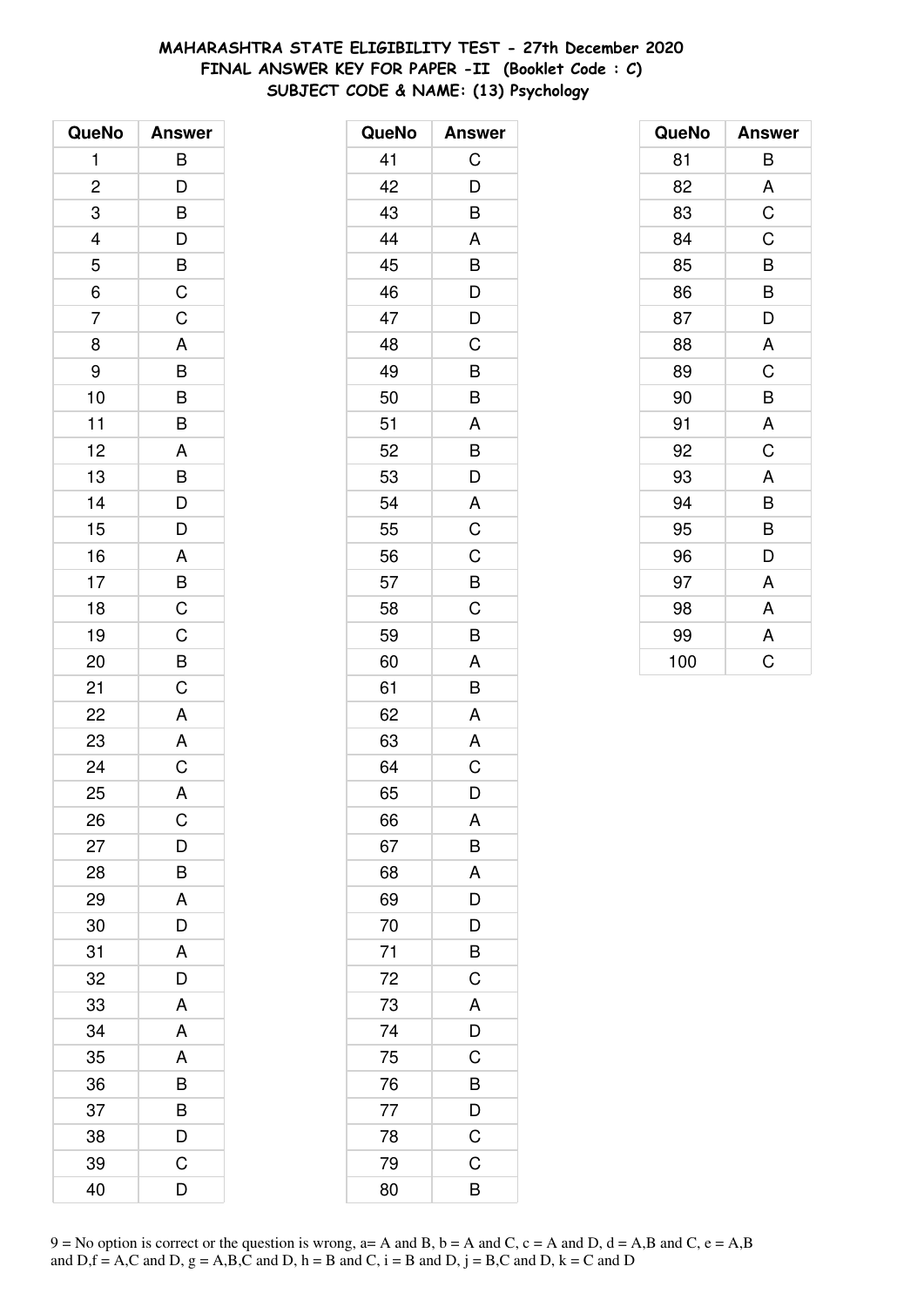# **MAHARASHTRA STATE ELIGIBILITY TEST - 27th December 2020 FINAL ANSWER KEY FOR PAPER -II (Booklet Code : D) SUBJECT CODE & NAME: (13) Psychology**

| QueNo                   | <b>Answer</b>           |
|-------------------------|-------------------------|
| 1                       | C                       |
| $\overline{\mathbf{c}}$ | A                       |
| 3                       | A                       |
| 4                       | C                       |
| 5                       | A                       |
| $\overline{6}$          |                         |
| $\overline{7}$          | $rac{C}{D}$             |
| 8                       | B                       |
| 9                       | A                       |
| 10                      | $\overline{\mathsf{D}}$ |
| 11                      | A                       |
| 12                      | $\overline{D}$          |
| 13                      | A                       |
| 14                      | A                       |
| 15                      | A                       |
| 16                      | $\overline{B}$          |
| 17                      |                         |
| 18                      |                         |
| 19                      |                         |
| 20                      | B<br>D<br>C<br>D<br>D   |
| 21                      | $\overline{C}$          |
| 22                      | $\overline{\mathsf{D}}$ |
| 23                      | B                       |
| 24                      | A                       |
| 25                      | B                       |
| 26                      | D                       |
| 27                      | D                       |
| 28                      | C                       |
| 29                      | B                       |
| 30                      | B                       |
| 31                      | A                       |
| 32                      | B                       |
| 33                      | D                       |
| 34                      | A                       |
| 35                      | $\overline{C}$          |
| 36                      | $\mathsf C$             |
| 37                      | $\overline{B}$          |
| 38                      | $\overline{C}$          |
| 39                      | B                       |
| 40                      | A                       |

| QueNo          | <b>Answer</b>           |
|----------------|-------------------------|
| 41             | Β                       |
| 42             | A                       |
| 43             | A                       |
| 44             | C                       |
| 45             | D                       |
| 46             | A                       |
| 47             | B                       |
| 48             | A                       |
| 49             | $\overline{\mathsf{D}}$ |
| 50             | D                       |
| 51             | B                       |
| 52             | C                       |
| 53             | A                       |
| 54             | D                       |
| 55             | $\mathsf C$             |
| 56             | B                       |
| 57             | D                       |
| 58             | C                       |
| 59             | C                       |
| 60             | B                       |
| 61             | B                       |
| 62             | A                       |
| 63             | $\overline{C}$          |
| 64             | C                       |
| 65             | B                       |
| 66             | В                       |
| 67             | $\overline{D}$          |
| 68             | $\overline{A}$          |
| 69             | $\frac{1}{C}$           |
| 70             | $\overline{B}$          |
| 71             | A                       |
| $\frac{72}{ }$ | $\mathsf C$             |
| 73             | A                       |
| 74             | $\frac{1}{B}$           |
| 75             | $\overline{B}$          |
| 76             | D                       |
| 77             | A                       |
| 78             | $rac{A}{C}$             |
| 79             |                         |
| 80             |                         |

| QueNo | <b>Answer</b> |
|-------|---------------|
| 81    | B             |
| 82    | D             |
| 83    | B             |
| 84    | D             |
| 85    | B             |
| 86    | C             |
| 87    | C             |
| 88    | A             |
| 89    | B             |
| 90    | B             |
| 91    | B             |
| 92    | A             |
| 93    | B             |
| 94    | D             |
| 95    | D             |
| 96    | A             |
| 97    | B             |
| 98    | C             |
| 99    | C             |
| 100   | B             |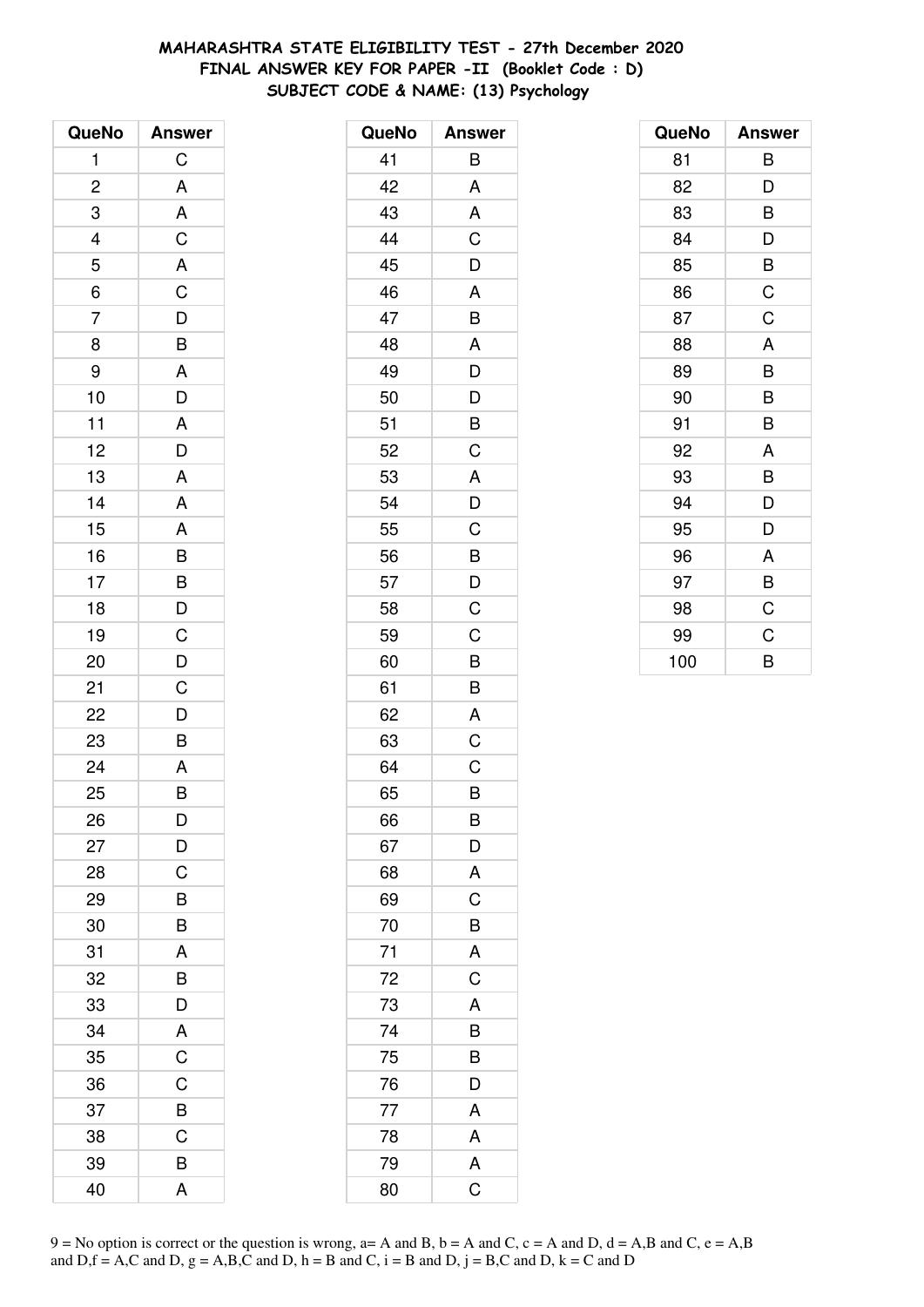# **MAHARASHTRA STATE ELIGIBILITY TEST - 27th December 2020 FINAL ANSWER KEY FOR PAPER -II (Booklet Code : A) SUBJECT CODE & NAME: (14) Sociology**

| QueNo                   | <b>Answer</b>                                |
|-------------------------|----------------------------------------------|
| $\mathbf{1}$            | D                                            |
| $\overline{\mathbf{c}}$ | $\overline{B}$                               |
| 3                       | C                                            |
|                         | $\overline{D}$                               |
| $\frac{4}{5}$           | $\overline{B}$                               |
| $\overline{6}$          | $\mathsf{A}$                                 |
| $\overline{7}$          | $\overline{D}$                               |
| 8                       | A                                            |
| 9                       | A                                            |
| 10                      | B                                            |
| 11                      | $\overline{A}$                               |
| 12                      |                                              |
| 13                      | $rac{A}{C}$                                  |
| 14                      |                                              |
| 15                      | $rac{A}{C}$                                  |
| 16                      |                                              |
| 17                      | $\overline{B}$ $\overline{B}$ $\overline{C}$ |
| 18                      |                                              |
| 19                      |                                              |
| 20                      | $\overline{B}$                               |
| 21                      | $\frac{B}{D}$                                |
| 22                      |                                              |
| 23                      | A                                            |
| 24                      | $\overline{\mathsf{B}}$                      |
| 25                      | A                                            |
| 26                      | C                                            |
| 27                      | B                                            |
| 28                      | D                                            |
| 29                      | B                                            |
| 30                      | D                                            |
| 31                      | B                                            |
| 32                      | A                                            |
| 33                      | B                                            |
| 34                      | B                                            |
| 35                      | C                                            |
| 36                      | A                                            |
| 37                      | B                                            |
| 38                      | C                                            |
| 39                      | B                                            |
| 40                      | B                                            |

| QueNo | <b>Answer</b>           |
|-------|-------------------------|
| 41    | B                       |
| 42    | A                       |
| 43    | C                       |
| 44    | A                       |
| 45    | A                       |
| 46    | B                       |
| 47    | A                       |
| 48    | D                       |
| 49    | C                       |
| 50    | C                       |
| 51    | B                       |
| 52    | A                       |
| 53    | $\overline{C}$          |
| 54    | B                       |
| 55    | B                       |
| 56    | C                       |
| 57    | B                       |
| 58    | B                       |
| 59    | $\overline{C}$          |
| 60    | A                       |
| 61    | D                       |
| 62    | A                       |
| 63    | C                       |
| 64    | A                       |
| 65    | D                       |
| 66    | B                       |
| 67    | $\overline{D}$          |
| 68    | $\mathsf C$             |
| 69    | D                       |
| 70    | A                       |
| 71    | $\overline{C}$          |
| 72    | $\frac{1}{B}$           |
| 73    | $\overline{\mathsf{A}}$ |
| 74    | $\overline{D}$          |
| 75    | D                       |
| 76    | $\mathsf C$             |
| 77    | $\mathsf C$             |
| 78    | $\overline{B}$          |
| 79    | $\overline{C}$          |
| 80    | A                       |

| QueNo | <b>Answer</b> |
|-------|---------------|
| 81    | A             |
| 82    | C             |
| 83    | B             |
| 84    | C             |
| 85    | A             |
| 86    | D             |
| 87    | A             |
| 88    | D             |
| 89    | D             |
| 90    | A             |
| 91    | D             |
| 92    | C             |
| 93    | D             |
| 94    | A             |
| 95    | B             |
| 96    | D             |
| 97    | D             |
| 98    | D             |
| 99    | B             |
| 100   | C             |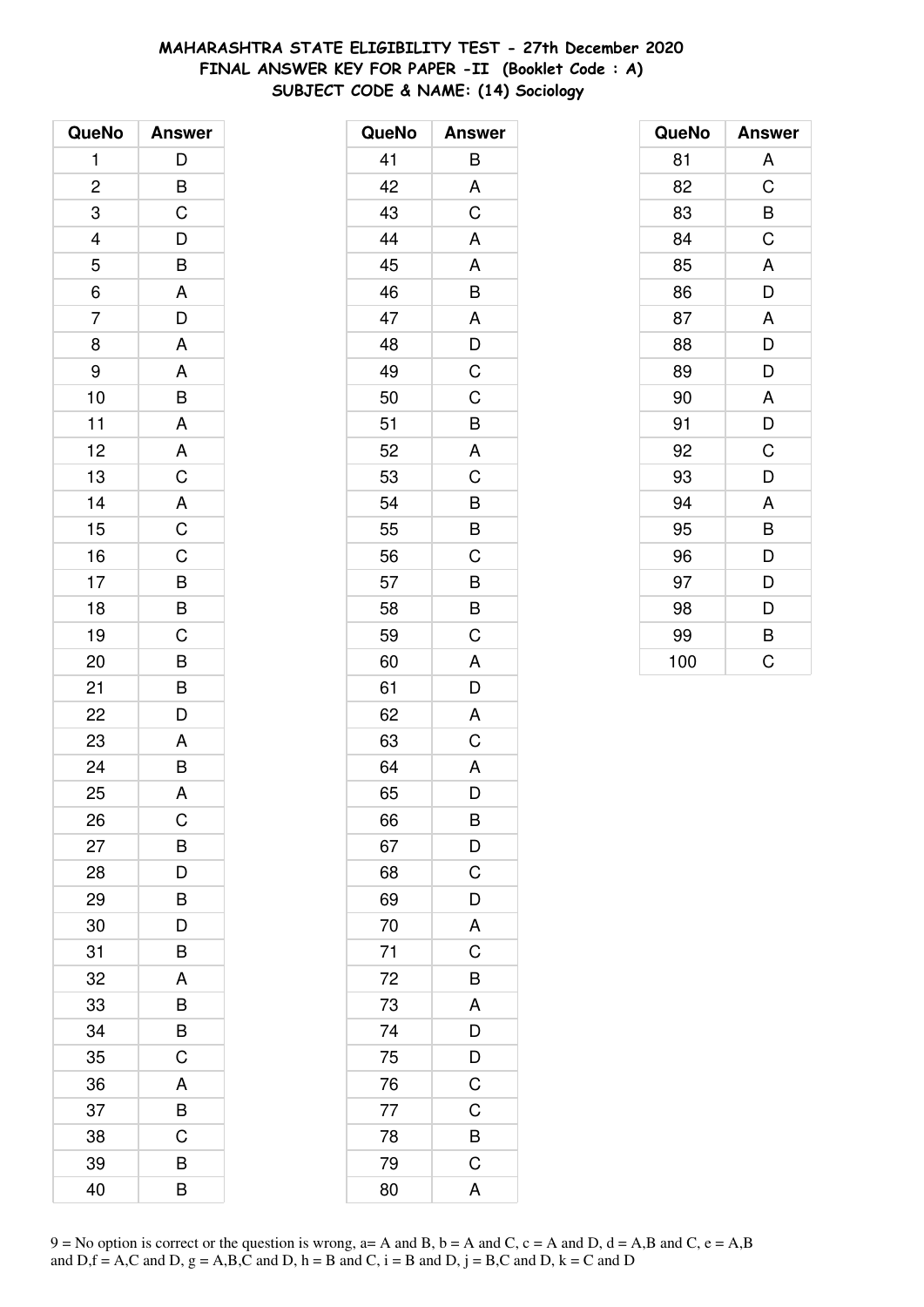# **MAHARASHTRA STATE ELIGIBILITY TEST - 27th December 2020 FINAL ANSWER KEY FOR PAPER -II (Booklet Code : B) SUBJECT CODE & NAME: (14) Sociology**

| QueNo          | <b>Answer</b>           |
|----------------|-------------------------|
| 1              | B                       |
| $\overline{c}$ | D                       |
| 3              | A                       |
| 4              | B                       |
| 5              | A                       |
| $\overline{6}$ | $\overline{C}$          |
| $\overline{7}$ | $\overline{B}$          |
| 8              | $\overline{D}$          |
| 9              | B                       |
| 10             | $\overline{D}$          |
| 11             | B                       |
| 12             | A                       |
| 13             | $\overline{B}$          |
| 14             | B                       |
| 15             | $\overline{C}$          |
| 16             | A                       |
| 17             | B                       |
| 18             | $\overline{C}$          |
| 19             | $\overline{B}$          |
| 20             | B                       |
| 21             | B                       |
| 22             | A                       |
| 23             | C                       |
| 24             | $\overline{\mathsf{A}}$ |
| 25             | A                       |
| 26             | B                       |
| 27             | A                       |
| 28             | D                       |
| 29             | C                       |
| 30             | $\mathsf C$             |
| 31             | B                       |
| 32             | A                       |
| 33             | C                       |
| 34             | B                       |
| 35             | B                       |
| 36             | C                       |
| 37             | B                       |
| 38             | B                       |
| 39             | C                       |
| 40             | A                       |

| QueNo | <b>Answer</b>           |
|-------|-------------------------|
| 41    | D                       |
| 42    | A                       |
| 43    | C                       |
| 44    | A                       |
| 45    | D                       |
| 46    | $\overline{B}$          |
| 47    | $\overline{D}$          |
| 48    | C                       |
| 49    | D                       |
| 50    | A                       |
| 51    | C                       |
| 52    | B                       |
| 53    | A                       |
| 54    | D                       |
| 55    | D                       |
| 56    | C                       |
| 57    | C                       |
| 58    | B                       |
| 59    | C                       |
| 60    | A                       |
| 61    | A                       |
| 62    | C                       |
| 63    | B                       |
| 64    | C                       |
| 65    | A                       |
| 66    | D                       |
| 67    | A                       |
| 68    | D                       |
| 69    | D                       |
| 70    | A                       |
| 71    | $\overline{D}$          |
| 72    | $\overline{\mathrm{C}}$ |
| 73    | D                       |
| 74    | A                       |
| 75    | B                       |
| 76    | D                       |
| 77    | D                       |
| 78    | D                       |
| 79    | B                       |
| 80    | C                       |

| QueNo | <b>Answer</b> |
|-------|---------------|
| 81    | D             |
| 82    | B             |
| 83    | C             |
| 84    | D             |
| 85    | B             |
| 86    | A             |
| 87    | D             |
| 88    | A             |
| 89    | A             |
| 90    | B             |
| 91    | A             |
| 92    | A             |
| 93    | C             |
| 94    | A             |
| 95    | C             |
| 96    | C             |
| 97    | B             |
| 98    | B             |
| 99    | C             |
| 100   | B             |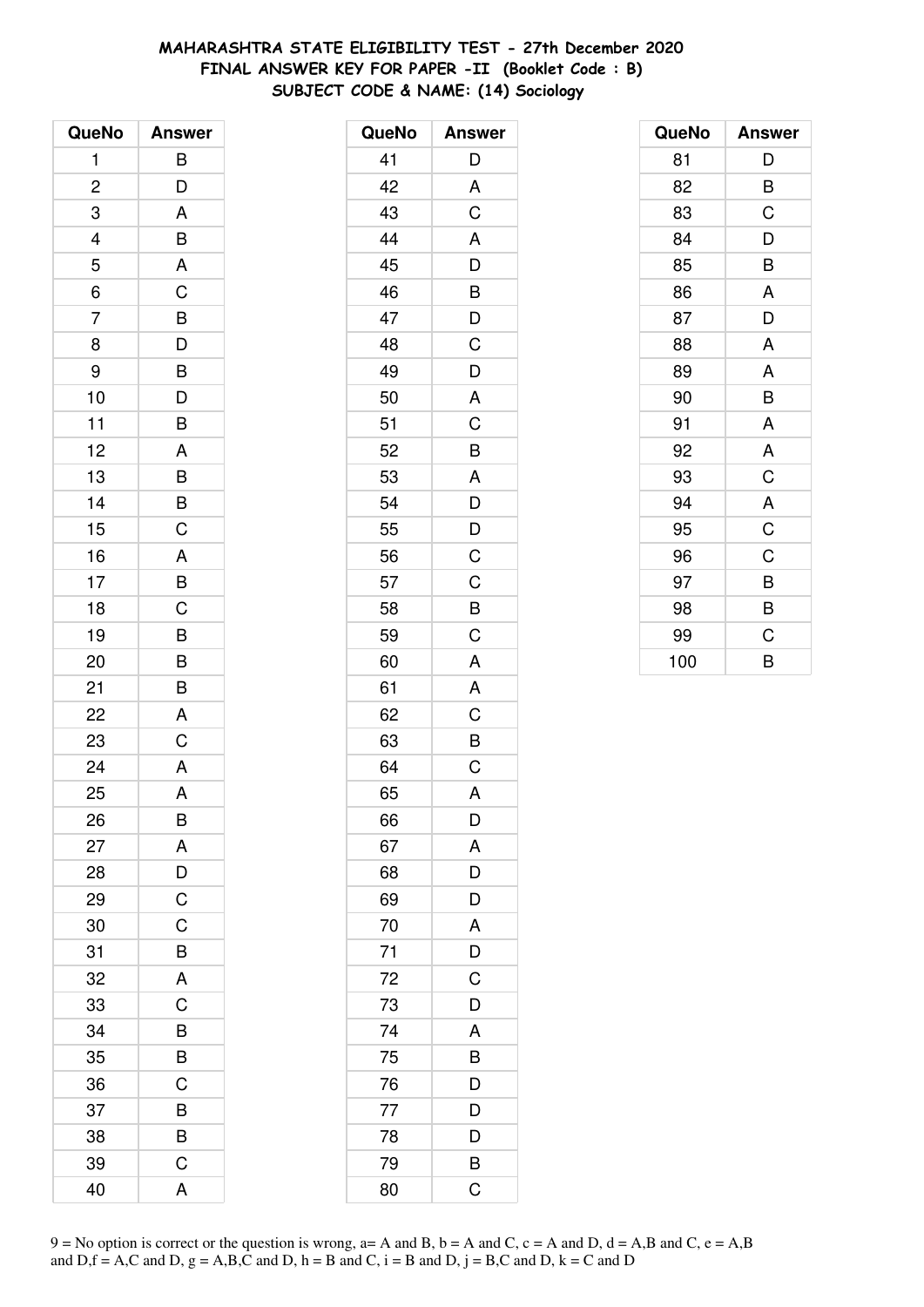# **MAHARASHTRA STATE ELIGIBILITY TEST - 27th December 2020 FINAL ANSWER KEY FOR PAPER -II (Booklet Code : C) SUBJECT CODE & NAME: (14) Sociology**

| QueNo          | <b>Answer</b>           |
|----------------|-------------------------|
| 1              | B                       |
| $\overline{c}$ | A                       |
| 3              | $\overline{c}$          |
|                | A                       |
| $\frac{4}{5}$  | $\overline{A}$          |
| $\frac{1}{6}$  | $\overline{B}$          |
| $\overline{7}$ | $\overline{\mathsf{A}}$ |
| 8              | $\frac{D}{C}$           |
| 9              |                         |
| 10             | $\overline{C}$          |
| 11             | $\overline{\mathsf{B}}$ |
| 12             |                         |
| 13             | $rac{A}{C}$             |
| 14             | BBCBBC                  |
| 15             |                         |
| 16             |                         |
| 17             |                         |
| 18             |                         |
| 19             |                         |
| 20             | A                       |
| 21             | D                       |
| 22             | $\overline{A}$          |
| 23             | $\mathsf C$             |
| 24             | $\overline{A}$          |
| 25             | D                       |
| 26             | B                       |
| 27             | D                       |
| 28             | C                       |
| 29             | D                       |
| 30             | A                       |
| 31             | C                       |
| 32             | B                       |
| 33             | A                       |
| 34             | D                       |
| 35             | D                       |
| 36             | $\mathsf C$             |
| 37             | $\mathsf C$             |
| 38             | B                       |
| 39             | $\mathsf C$             |
| 40             | A                       |

| QueNo | <b>Answer</b>  |
|-------|----------------|
| 41    | A              |
| 42    | C              |
| 43    | B              |
| 44    | $\mathsf C$    |
| 45    | A              |
| 46    | D              |
| 47    | A              |
| 48    | D              |
| 49    | D              |
| 50    | A              |
| 51    | D              |
| 52    | C              |
| 53    | D              |
| 54    | A              |
| 55    | B              |
| 56    | $\frac{D}{D}$  |
| 57    |                |
| 58    | D              |
| 59    | B              |
| 60    | C              |
| 61    | D              |
| 62    | B              |
| 63    | C              |
| 64    | D              |
| 65    | B              |
| 66    | A              |
| 67    | D              |
| 68    | A              |
| 69    | A              |
| 70    | $\overline{B}$ |
| 71    | A              |
| 72    | A              |
| 73    | $\overline{C}$ |
| 74    | $rac{A}{C}$    |
| 75    |                |
| 76    | $\overline{C}$ |
| 77    | $\overline{B}$ |
| 78    | B              |
| 79    | C              |
| 80    | B              |

| QueNo | <b>Answer</b> |
|-------|---------------|
| 81    | B             |
| 82    | D             |
| 83    | A             |
| 84    | B             |
| 85    | A             |
| 86    | C             |
| 87    | B             |
| 88    | D             |
| 89    | B             |
| 90    | D             |
| 91    | B             |
| 92    | A             |
| 93    | B             |
| 94    | B             |
| 95    | C             |
| 96    | A             |
| 97    | B             |
| 98    | C             |
| 99    | B             |
| 100   | B             |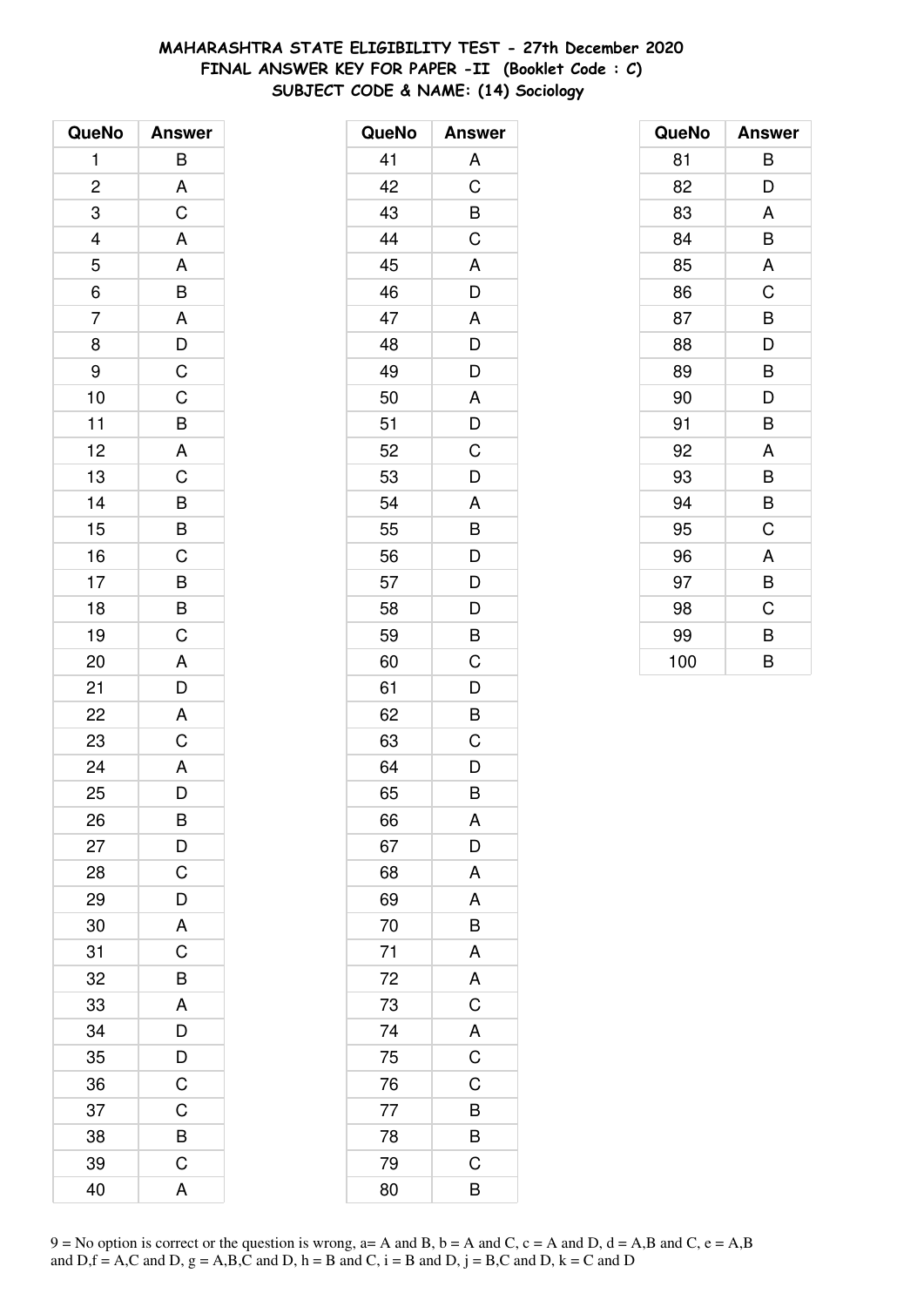# **MAHARASHTRA STATE ELIGIBILITY TEST - 27th December 2020 FINAL ANSWER KEY FOR PAPER -II (Booklet Code : D) SUBJECT CODE & NAME: (14) Sociology**

| QueNo          | <b>Answer</b>           |
|----------------|-------------------------|
| 1              | D                       |
| $\overline{c}$ |                         |
| 3              | $rac{A}{C}$             |
| $\overline{4}$ |                         |
| 5              |                         |
| $\overline{6}$ |                         |
| $\overline{7}$ | A D B D C               |
| 8              |                         |
| 9              | D                       |
| 10             | $\overline{\mathsf{A}}$ |
| 11             |                         |
| 12             |                         |
| 13             | $rac{C}{A}$             |
| 14             | $\frac{D}{D}$           |
| 15             |                         |
| 16             | $\overline{C}$          |
| 17             |                         |
| 18             | $rac{C}{B}$             |
| 19             |                         |
| 20             | A                       |
| 21             | A                       |
| 22             | $\overline{\text{c}}$   |
| 23             |                         |
| 24             | $rac{B}{C}$             |
| 25             | A                       |
| 26             | D                       |
| 27             | A                       |
| 28             | D                       |
| 29             | D                       |
| 30             | A                       |
| 31             | D                       |
| 32             | C                       |
| 33             | D                       |
| 34             | A                       |
| 35             | B                       |
| 36             | D                       |
| 37             | D                       |
| 38             | D                       |
| 39             | B                       |
| 40             | Ć                       |

| QueNo | <b>Answer</b>  |
|-------|----------------|
| 41    | D              |
| 42    | B              |
| 43    | C              |
| 44    | D              |
| 45    | B              |
| 46    | A              |
| 47    | D              |
| 48    | A              |
| 49    | A              |
| 50    | B              |
| 51    | A              |
| 52    | A              |
| 53    | $\mathsf C$    |
| 54    | $\overline{A}$ |
| 55    | $\overline{C}$ |
| 56    | C              |
| 57    | B              |
| 58    | B              |
| 59    | C              |
| 60    | B              |
| 61    | B              |
| 62    | D              |
| 63    | A              |
| 64    | B              |
| 65    | A              |
| 66    | $\mathsf C$    |
| 67    | B              |
| 68    | D              |
| 69    | B              |
| 70    | D              |
| 71    | B              |
| 72    | A              |
| 73    | B              |
| 74    | B              |
| 75    | C              |
| 76    | A              |
| 77    | B              |
| 78    | C              |
| 79    | $\overline{B}$ |
| 80    | B              |

| QueNo | <b>Answer</b> |
|-------|---------------|
| 81    | В             |
| 82    | A             |
| 83    | C             |
| 84    | A             |
| 85    | A             |
| 86    | B             |
| 87    | A             |
| 88    | D             |
| 89    | $\mathsf C$   |
| 90    | C             |
| 91    | B             |
| 92    | A             |
| 93    | C             |
| 94    | B             |
| 95    | B             |
| 96    | C             |
| 97    | В             |
| 98    | B             |
| 99    | C             |
| 100   | A             |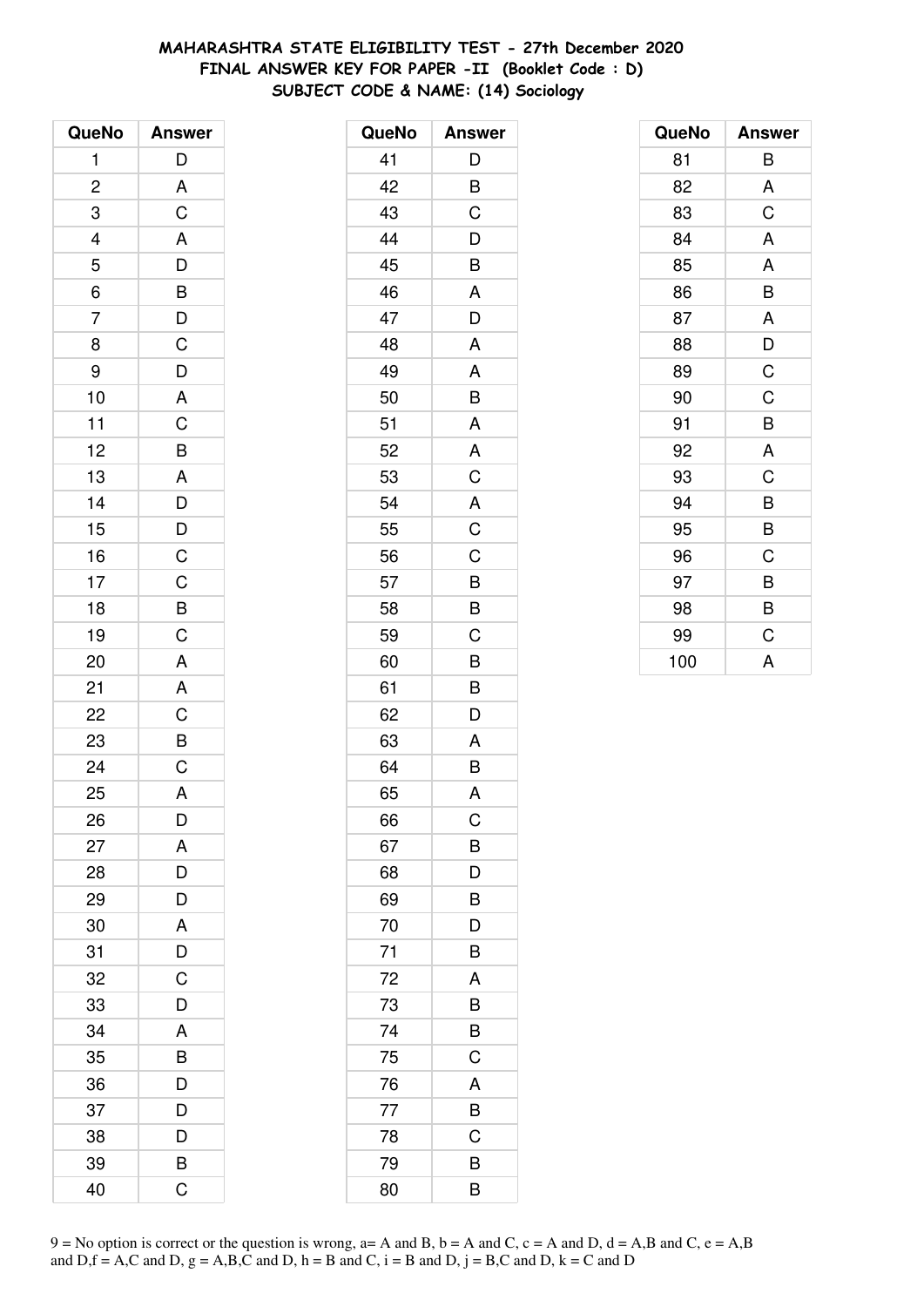# **MAHARASHTRA STATE ELIGIBILITY TEST - 27th December 2020 FINAL ANSWER KEY FOR PAPER -II (Booklet Code : A) SUBJECT CODE & NAME: (15) Political Science**

| QueNo          | <b>Answer</b>             |
|----------------|---------------------------|
| 1              | Α                         |
| $\overline{c}$ | B                         |
| 3              | B                         |
| 4              | A                         |
| 5              | A                         |
| $\overline{6}$ | $\overline{\overline{C}}$ |
| $\overline{7}$ | $\overline{D}$            |
| 8              | $\overline{\mathsf{A}}$   |
| 9              | C                         |
| 10             | B                         |
| 11             | $\overline{\mathsf{D}}$   |
| 12             | $\overline{D}$            |
| 13             | $\overline{B}$            |
| 14             | D                         |
| 15             | B                         |
| 16             | B                         |
| 17             | B                         |
| 18             | B                         |
| 19             | A                         |
| 20             | B                         |
| 21             | D                         |
| 22             | C                         |
| 23             | C                         |
| 24             | A                         |
| 25             | B                         |
| 26             | D                         |
| 27             | D                         |
| 28             | A                         |
| 29             | B                         |
| 30             | C                         |
| 31             | A                         |
| 32             | B                         |
| 33             | B                         |
| 34             | A                         |
| 35             | C                         |
| 36             | B                         |
| 37             | B                         |
| 38             | B                         |
| 39             | D                         |
| 40             | C                         |

| QueNo | <b>Answer</b>           |
|-------|-------------------------|
| 41    | D                       |
| 42    | A                       |
| 43    | D                       |
| 44    | B                       |
| 45    | A                       |
| 46    | D                       |
| 47    | B                       |
| 48    | B                       |
| 49    | C                       |
| 50    | D                       |
| 51    | D                       |
| 52    | D                       |
| 53    | D                       |
| 54    | $\overline{B}$          |
| 55    | C                       |
| 56    | A                       |
| 57    | A                       |
| 58    | B                       |
| 59    | D                       |
| 60    | Ċ                       |
| 61    | A                       |
| 62    | B                       |
| 63    | D                       |
| 64    | D                       |
| 65    | D                       |
| 66    | D                       |
| 67    | B                       |
| 68    | A                       |
| 69    | D                       |
| 70    | C                       |
| 71    | B                       |
| 72    | A                       |
| 73    | C                       |
| 74    | B                       |
| 75    | B                       |
| 76    | D                       |
| 77    | B                       |
| 78    | B                       |
| 79    | A                       |
| 80    | $\overline{\mathrm{C}}$ |

| QueNo | <b>Answer</b> |
|-------|---------------|
| 81    | A             |
| 82    | D             |
| 83    | C             |
| 84    | $\mathsf C$   |
| 85    | C             |
| 86    | B             |
| 87    | A             |
| 88    | D             |
| 89    | D             |
| 90    | C             |
| 91    | B             |
| 92    | B             |
| 93    | C             |
| 94    | D             |
| 95    | A             |
| 96    | D             |
| 97    | A             |
| 98    | B             |
| 99    | C             |
| 100   | D             |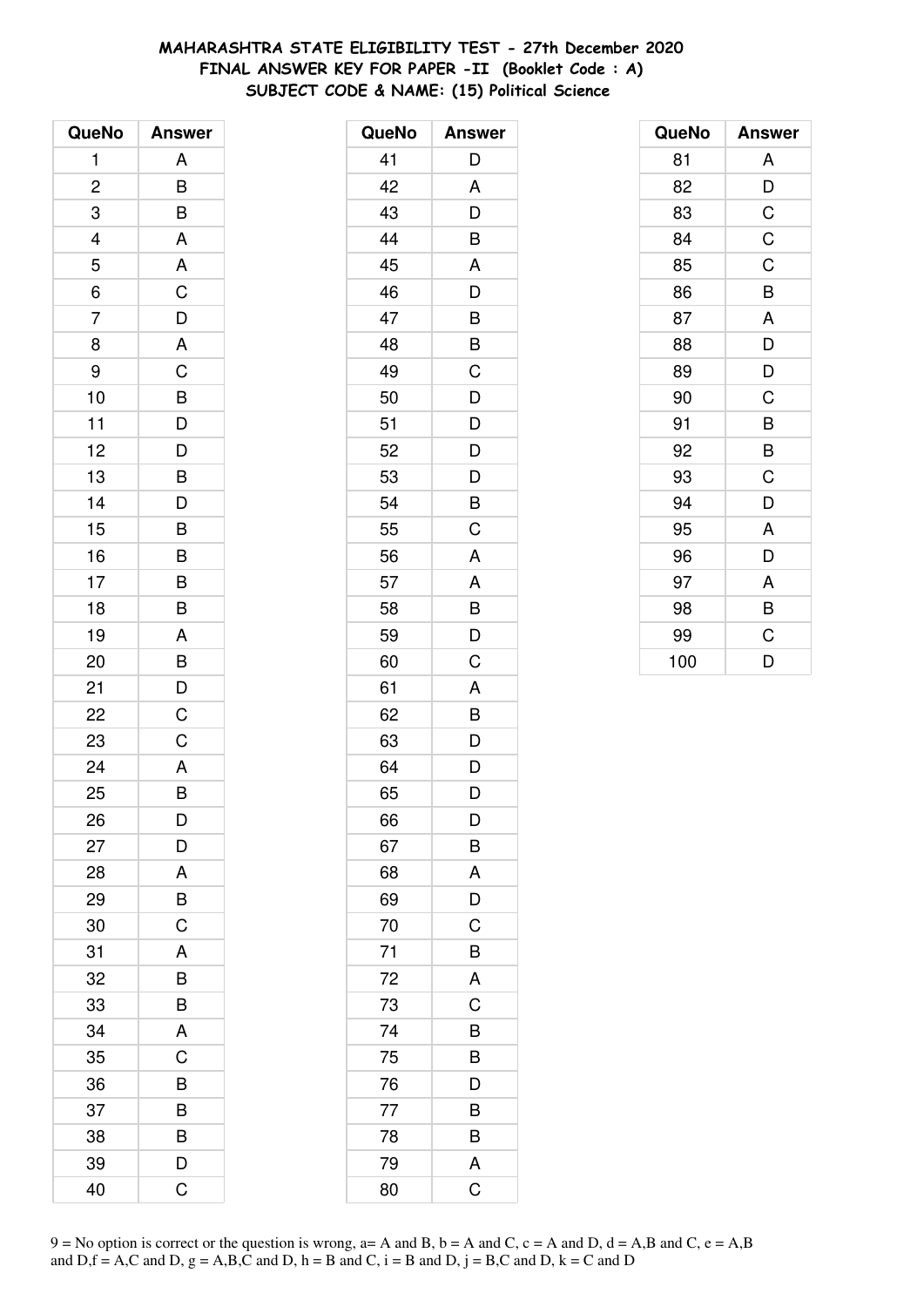# **MAHARASHTRA STATE ELIGIBILITY TEST - 27th December 2020 FINAL ANSWER KEY FOR PAPER -II (Booklet Code : B) SUBJECT CODE & NAME: (15) Political Science**

| QueNo          | <b>Answer</b>           |
|----------------|-------------------------|
| 1              | $\mathsf{D}$            |
| $\overline{c}$ | $\mathsf C$             |
| 3              | C                       |
| 4              | A                       |
| 5              | $\overline{B}$          |
| $\overline{6}$ |                         |
| $\overline{7}$ | $\overline{D}$<br>$D$   |
| 8              | $\overline{\mathsf{A}}$ |
| 9              | $rac{B}{C}$             |
| 10             |                         |
| 11             | A                       |
| 12             |                         |
| 13             | $\frac{B}{B}$           |
| 14             | $\overline{\mathsf{A}}$ |
| 15             | $\overline{C}$          |
| 16             | B                       |
| 17             | B                       |
| 18             | $\frac{B}{D}$           |
| 19             |                         |
| 20             | $\overline{C}$          |
| 21             | D                       |
| 22             | A                       |
| 23             | $\overline{D}$          |
| 24             | $\overline{B}$          |
| 25             | A                       |
| 26             | D                       |
| 27             | В                       |
| 28             | B                       |
| 29             | C                       |
| 30             | D                       |
| 31             | D                       |
| 32             | D                       |
| 33             | D                       |
| 34             | B                       |
| 35             | C                       |
| 36             | $\overline{\mathsf{A}}$ |
| 37             | A                       |
| 38             | B                       |
| 39             | D                       |
| 40             | C                       |

| QueNo | <b>Answer</b> |
|-------|---------------|
| 41    | A             |
| 42    | B             |
| 43    | D             |
| 44    | D             |
| 45    | D             |
| 46    | D             |
| 47    | B             |
| 48    | A             |
| 49    | D             |
| 50    | C             |
| 51    | B             |
| 52    | A             |
| 53    | C             |
| 54    | B             |
| 55    | B             |
| 56    | D             |
| 57    | B             |
| 58    | B             |
| 59    | A             |
| 60    | C             |
| 61    | A             |
| 62    | D             |
| 63    | C             |
| 64    | C             |
| 65    | $\mathsf C$   |
| 66    | B             |
| 67    | A             |
| 68    | D             |
| 69    | D             |
| 70    | C             |
| 71    | B             |
| 72    | B             |
| 73    | C             |
| 74    | D             |
| 75    | A             |
| 76    | D             |
| 77    | A             |
| 78    | B             |
| 79    | C             |
| 80    | D             |

| QueNo | <b>Answer</b> |
|-------|---------------|
| 81    | A             |
| 82    | B             |
| 83    | B             |
| 84    | A             |
| 85    | A             |
| 86    | C             |
| 87    | D             |
| 88    | A             |
| 89    | C             |
| 90    | B             |
| 91    | D             |
| 92    | D             |
| 93    | B             |
| 94    | D             |
| 95    | B             |
| 96    | B             |
| 97    | В             |
| 98    | B             |
| 99    | A             |
| 100   | B             |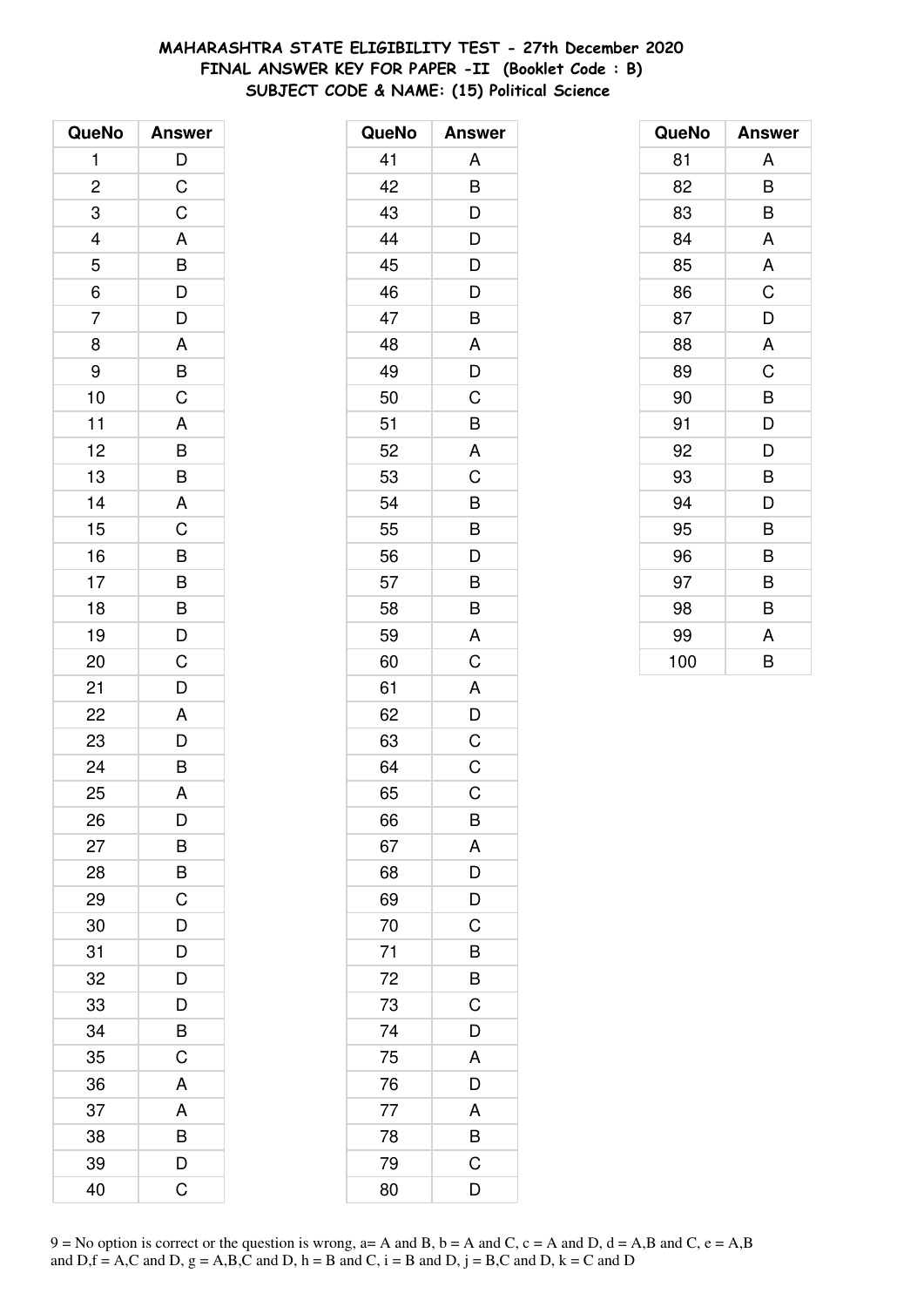# **MAHARASHTRA STATE ELIGIBILITY TEST - 27th December 2020 FINAL ANSWER KEY FOR PAPER -II (Booklet Code : C) SUBJECT CODE & NAME: (15) Political Science**

| QueNo          | <b>Answer</b>  |
|----------------|----------------|
| 1              | D              |
| $\overline{c}$ | A              |
| 3              | D              |
| 4              | B              |
| 5              | A              |
| $\overline{6}$ | $\overline{D}$ |
| $\overline{7}$ | $\overline{B}$ |
| 8              | B              |
| 9              | C              |
| 10             | D              |
| 11             | $\overline{D}$ |
| 12             |                |
| 13             | $\frac{D}{D}$  |
| 14             | B              |
| 15             | $\overline{C}$ |
| 16             | A              |
| 17             | A              |
| 18             | $\frac{B}{D}$  |
| 19             |                |
| 20             | $\overline{C}$ |
| 21             | A              |
| 22             | $\overline{B}$ |
| 23             | $\frac{D}{D}$  |
| 24             |                |
| 25             | D              |
| 26             | D              |
| 27             | В              |
| 28             | A              |
| 29             | D              |
| 30             | $\overline{C}$ |
| 31             | B              |
| 32             | A              |
| 33             | C              |
| 34             | B              |
| 35             | B              |
| 36             | D              |
| 37             | B              |
| 38             | B              |
| 39             | A              |
| 40             | C              |

| QueNo | <b>Answer</b>  |
|-------|----------------|
| 41    | Α              |
| 42    | $\overline{D}$ |
| 43    | $\overline{C}$ |
| 44    | $\mathsf C$    |
| 45    | C              |
| 46    | B              |
| 47    | A              |
| 48    | D              |
| 49    | D              |
| 50    | C              |
| 51    | B              |
| 52    | B              |
| 53    | C              |
| 54    | D              |
| 55    | A              |
| 56    | D              |
| 57    | A              |
| 58    | B              |
| 59    | C              |
| 60    | D              |
| 61    | A              |
| 62    | B              |
| 63    | B              |
| 64    | A              |
| 65    | A              |
| 66    | Ç              |
| 67    | D              |
| 68    | A              |
| 69    | C              |
| 70    | B              |
| 71    | D              |
| 72    | D              |
| 73    | B              |
| 74    | D              |
| 75    | B              |
| 76    | B              |
| 77    | B              |
| 78    | B              |
| 79    | A              |
| 80    | B              |
|       |                |

| QueNo | <b>Answer</b> |
|-------|---------------|
| 81    | D             |
| 82    | C             |
| 83    | C             |
| 84    | A             |
| 85    | B             |
| 86    | D             |
| 87    | D             |
| 88    | A             |
| 89    | B             |
| 90    | C             |
| 91    | A             |
| 92    | B             |
| 93    | B             |
| 94    | A             |
| 95    | C             |
| 96    | B             |
| 97    | B             |
| 98    | B             |
| 99    | D             |
| 100   | Ć             |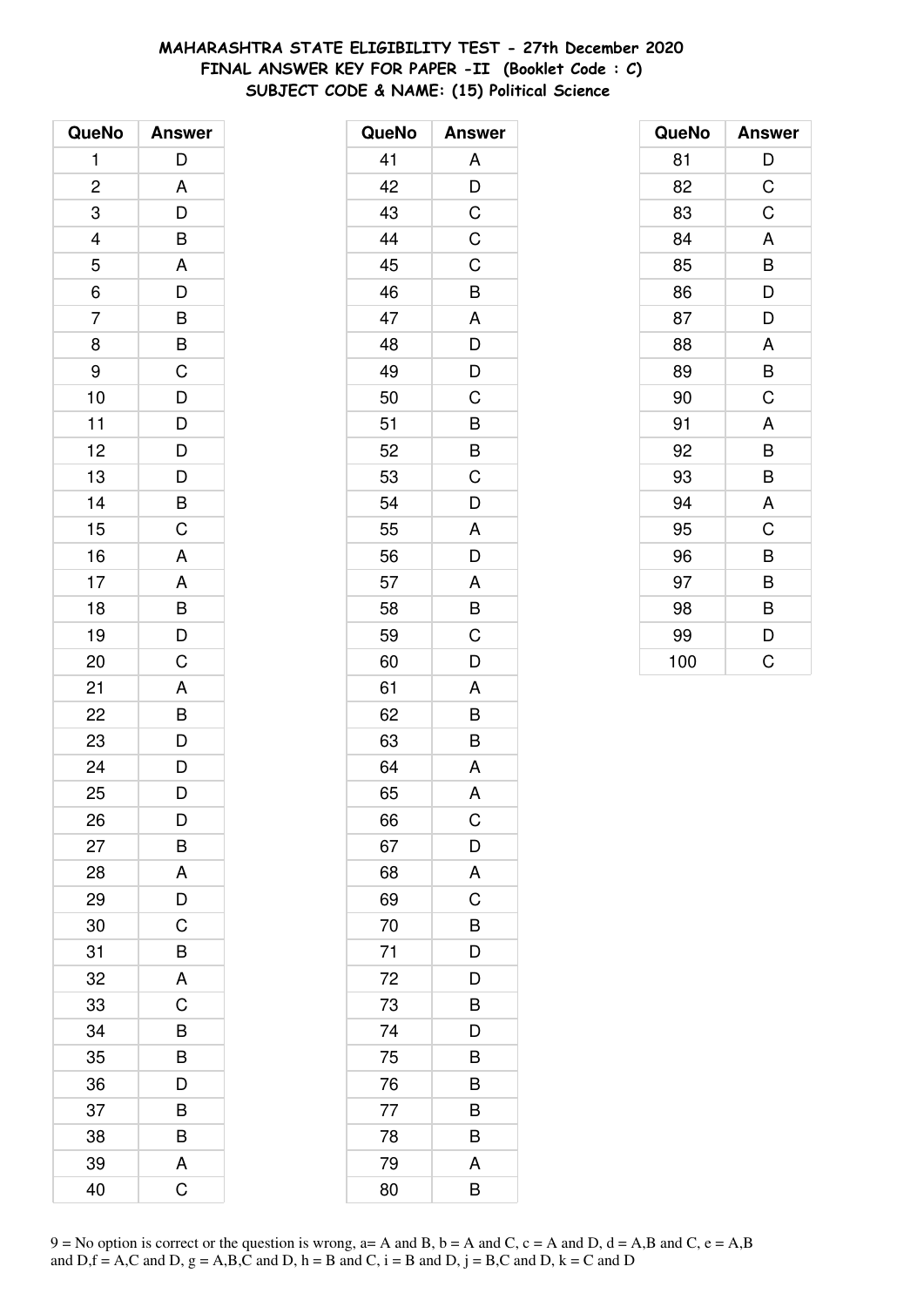# **MAHARASHTRA STATE ELIGIBILITY TEST - 27th December 2020 FINAL ANSWER KEY FOR PAPER -II (Booklet Code : D) SUBJECT CODE & NAME: (15) Political Science**

| QueNo                   | <b>Answer</b>  |
|-------------------------|----------------|
| 1                       | A              |
| $\overline{\mathbf{c}}$ | B              |
| 3                       | D              |
|                         | $\overline{D}$ |
| $\frac{4}{5}$           | $\frac{1}{D}$  |
| $\overline{6}$          | $\overline{D}$ |
| $\overline{7}$          | B              |
| 8                       | A              |
| 9                       | D              |
| 10                      | C              |
| 11                      | $\overline{B}$ |
| 12                      | A              |
| 13                      | C              |
| 14                      | $\overline{B}$ |
| 15                      | B              |
| 16                      | $\overline{D}$ |
| 17                      | $\overline{B}$ |
| 18                      | $\overline{B}$ |
| 19                      | A              |
| 20                      | $\overline{C}$ |
| 21                      | A              |
| 22                      | $\overline{D}$ |
| 23                      | $\overline{C}$ |
| 24                      | $\mathsf C$    |
| 25                      | C              |
| 26                      | B              |
| 27                      | A              |
| 28                      | D              |
| 29                      | D              |
| 30                      | C              |
| 31                      | B              |
| 32                      | B              |
| 33                      | C              |
| 34                      | D              |
| 35                      | A              |
| 36                      | D              |
| 37                      | A              |
| 38                      | B              |
| 39                      | C              |
| 40                      | D              |

| QueNo | <b>Answer</b> |
|-------|---------------|
| 41    | A             |
| 42    | B             |
| 43    | B             |
| 44    | A             |
| 45    | A             |
| 46    | C             |
| 47    | D             |
| 48    | A             |
| 49    | C             |
| 50    | B             |
| 51    | D             |
| 52    | D             |
| 53    | B             |
| 54    | D             |
| 55    | B             |
| 56    | В             |
| 57    | B             |
| 58    | B             |
| 59    | A             |
| 60    | B             |
| 61    | D             |
| 62    | C             |
| 63    | C             |
| 64    | A             |
| 65    | B             |
| 66    | D             |
| 67    | D             |
| 68    | A             |
| 69    | B             |
| 70    | $\mathsf C$   |
| 71    | A             |
| 72    | B             |
| 73    | B             |
| 74    | A             |
| 75    | C             |
| 76    | B             |
| 77    | B             |
| 78    | B             |
| 79    | D             |
| 80    | C             |

| QueNo | <b>Answer</b> |
|-------|---------------|
| 81    | D             |
| 82    | A             |
| 83    | D             |
| 84    | B             |
| 85    | A             |
| 86    | D             |
| 87    | B             |
| 88    | B             |
| 89    | C             |
| 90    | D             |
| 91    | D             |
| 92    | D             |
| 93    | D             |
| 94    | B             |
| 95    | C             |
| 96    | A             |
| 97    | A             |
| 98    | B             |
| 99    | D             |
| 100   | Ć             |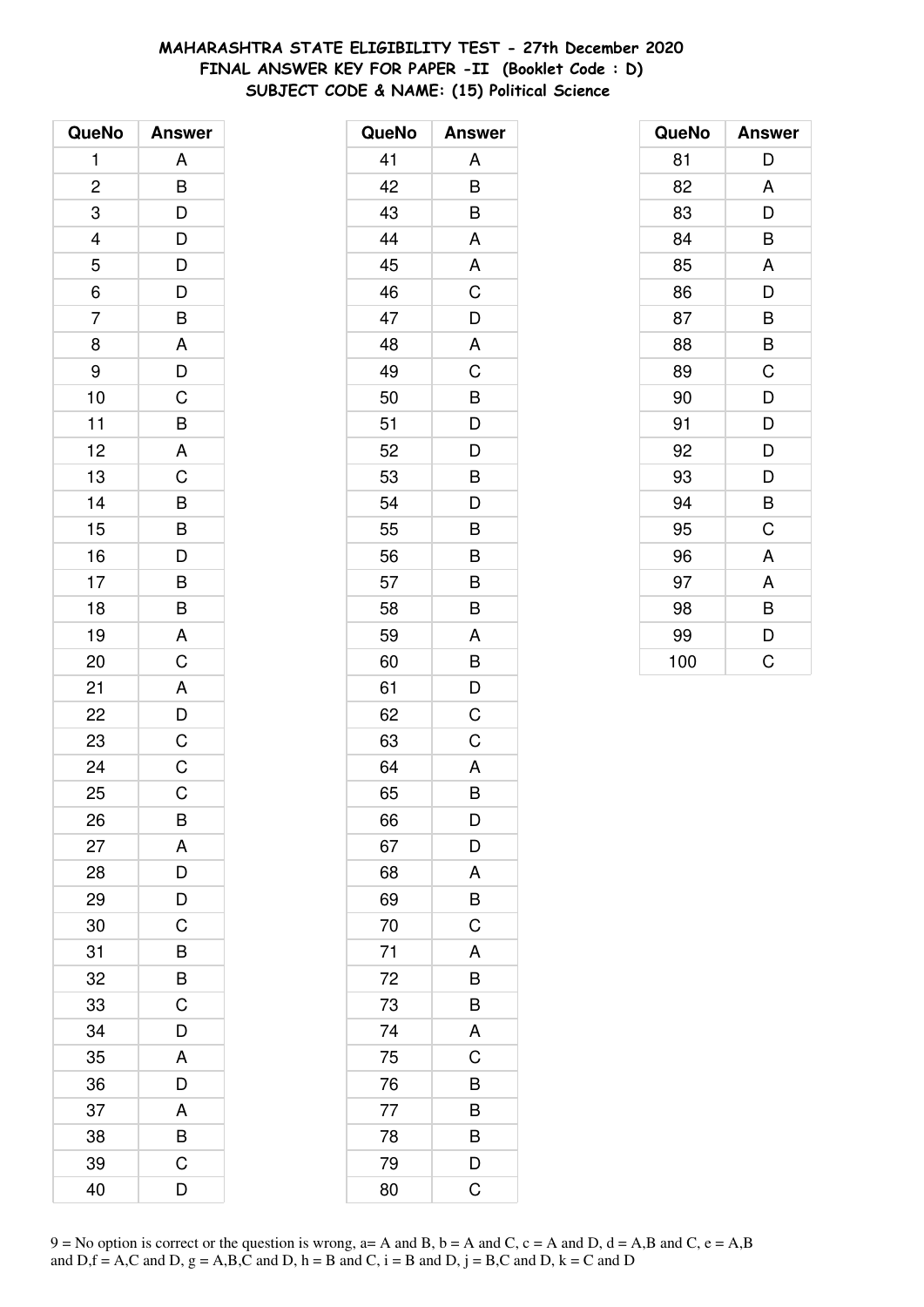# **MAHARASHTRA STATE ELIGIBILITY TEST - 27th December 2020 FINAL ANSWER KEY FOR PAPER -II (Booklet Code : A) SUBJECT CODE & NAME: (16) Defence & Strategic Studies**

| QueNo                   | <b>Answer</b>                                                        |
|-------------------------|----------------------------------------------------------------------|
| 1                       | C                                                                    |
| $\overline{\mathbf{c}}$ | $\overline{B}$                                                       |
| 3                       | $\frac{B}{C}$                                                        |
| $\overline{4}$          |                                                                      |
| 5                       |                                                                      |
| 6                       | $\frac{A}{D}$                                                        |
| $\overline{7}$          |                                                                      |
| 8                       |                                                                      |
| 9                       | $\overline{B}$<br>$\overline{D}$<br>$\overline{C}$<br>$\overline{A}$ |
| 10                      |                                                                      |
| 11                      |                                                                      |
| 12                      | $\frac{D}{A}$                                                        |
| 13                      |                                                                      |
| 14                      | $\overline{D}$                                                       |
| 15                      | A D C A C A                                                          |
| 16                      |                                                                      |
| 17                      |                                                                      |
| 18                      |                                                                      |
| 19                      |                                                                      |
| 20                      |                                                                      |
| 21                      | $\begin{array}{c}\nC \\ D \\ D\n\end{array}$                         |
| 22                      |                                                                      |
| 23                      |                                                                      |
| 24                      | $\overline{C}$                                                       |
| 25                      | C                                                                    |
| 26                      | $\mathsf{D}$                                                         |
| 27                      |                                                                      |
| 28                      | $\frac{C}{C}$                                                        |
| 29                      |                                                                      |
| 30                      |                                                                      |
| 31                      | $A$ $C$ $C$ $C$                                                      |
| 32                      |                                                                      |
| 33                      |                                                                      |
| 34                      | $\frac{1}{D}$                                                        |
| 35                      | B                                                                    |
| 36                      | $\overline{C}$                                                       |
| 37                      | $\frac{C}{C}$                                                        |
| 38                      |                                                                      |
| 39                      | C                                                                    |
| 40                      | B                                                                    |

| QueNo | <b>Answer</b>           |
|-------|-------------------------|
| 41    | A                       |
| 42    | D                       |
| 43    | B                       |
| 44    | B                       |
| 45    | A                       |
| 46    | D                       |
| 47    | A                       |
| 48    | A                       |
| 49    | A                       |
| 50    | C                       |
| 51    | B                       |
| 52    | C                       |
| 53    | $\overline{D}$          |
| 54    | $\overline{C}$          |
| 55    | B                       |
| 56    | C                       |
| 57    | A                       |
| 58    | A                       |
| 59    | $\overline{\mathsf{B}}$ |
| 60    | C                       |
| 61    | A                       |
| 62    | D                       |
| 63    | D                       |
| 64    | C                       |
| 65    | A                       |
| 66    | $\mathsf C$             |
| 67    | A                       |
| 68    | A                       |
| 69    | B                       |
| 70    | B                       |
| 71    | A                       |
| 72    | B                       |
| 73    | B                       |
| 74    | D                       |
| 75    | A                       |
| 76    | B                       |
| 77    | $\mathsf C$             |
| 78    | B                       |
| 79    | B                       |
| 80    | D                       |

| QueNo | <b>Answer</b> |
|-------|---------------|
| 81    | В             |
| 82    | B             |
| 83    | B             |
| 84    | B             |
| 85    | B             |
| 86    | D             |
| 87    | D             |
| 88    | D             |
| 89    | C             |
| 90    | A             |
| 91    | D             |
| 92    | C             |
| 93    | B             |
| 94    | B             |
| 95    | A             |
| 96    | A             |
| 97    | D             |
| 98    | A             |
| 99    | C             |
| 100   | A             |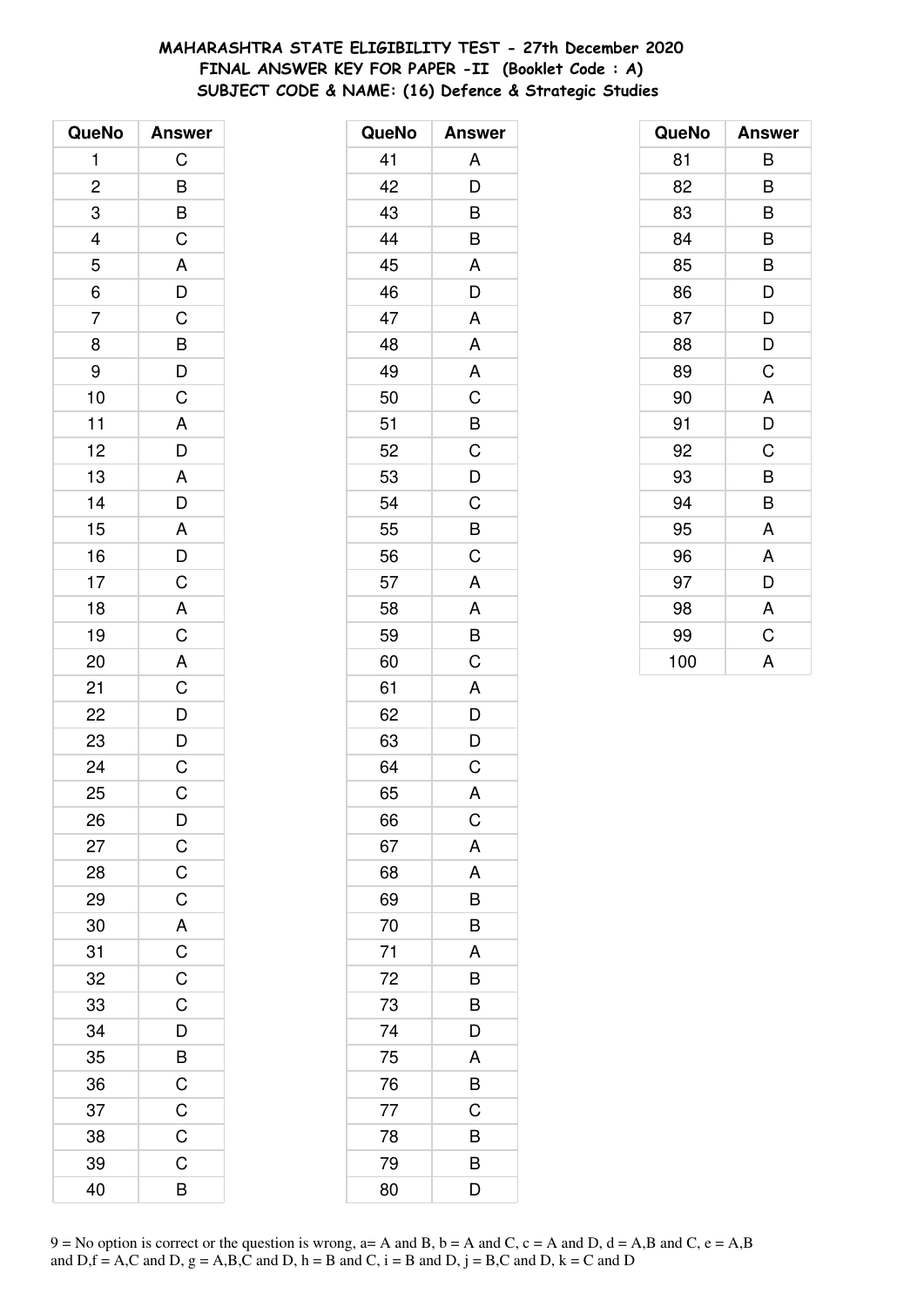# MAHARASHTRA STATE ELIGIBILITY TEST - 27th December 2020 FINAL ANSWER KEY FOR PAPER -II (Booklet Code: B) SUBJECT CODE & NAME: (16) Defence & Strategic Studies

| QueNo                   | <b>Answer</b>                                |
|-------------------------|----------------------------------------------|
| 1                       | $\overline{C}$                               |
| $\overline{\mathbf{c}}$ |                                              |
| $\overline{3}$          |                                              |
|                         |                                              |
| $\frac{4}{5}$           |                                              |
|                         |                                              |
| $\frac{6}{7}$           |                                              |
| 8                       |                                              |
| 9                       |                                              |
| 10                      |                                              |
| 11                      |                                              |
| 12                      |                                              |
| 13                      |                                              |
| 14                      |                                              |
| 15                      | DDCCDCCCACCDBCCCB                            |
| 16                      |                                              |
| 17                      |                                              |
| 18                      |                                              |
| 19                      |                                              |
| 20                      |                                              |
| 21                      |                                              |
| 22                      |                                              |
| 23                      | $\begin{array}{c}\nA \\ D \\ B\n\end{array}$ |
| 24                      |                                              |
| 25                      | A                                            |
| 26                      | D                                            |
| 27                      | A                                            |
| 28                      | A                                            |
| 29                      | A                                            |
| 30                      | $\overline{C}$                               |
| 31                      | B                                            |
| 32                      | $\mathsf C$                                  |
| 33                      | $\overline{\mathsf{D}}$                      |
| 34                      | $\mathsf{C}$                                 |
| 35                      | $\overline{B}$                               |
| 36                      | C                                            |
| 37                      | A                                            |
| 38                      | A                                            |
| 39                      | B                                            |
| 40                      | Ć                                            |

| QueNo | <b>Answer</b>           |
|-------|-------------------------|
| 41    | A                       |
| 42    | D                       |
| 43    | D                       |
| 44    | C                       |
| 45    | A                       |
| 46    | C                       |
| 47    | A                       |
| 48    | A                       |
| 49    | B                       |
| 50    | B                       |
| 51    | A                       |
| 52    | B                       |
| 53    | B                       |
| 54    | D                       |
| 55    | A                       |
| 56    | B                       |
| 57    | C                       |
| 58    | B                       |
| 59    | B                       |
| 60    | D                       |
| 61    | B                       |
| 62    | B                       |
| 63    | B                       |
| 64    | B                       |
| 65    | B                       |
| 66    | D                       |
| 67    | D                       |
| 68    | D                       |
| 69    | C                       |
| 70    | A                       |
| 71    | D                       |
| 72    | C                       |
| 73    | B                       |
| 74    | B                       |
| 75    | A                       |
| 76    | A                       |
| 77    | $\overline{D}$          |
| 78    | $\overline{\mathsf{A}}$ |
| 79    | $\overline{\mathsf{C}}$ |
| 80    | A                       |

| QueNo | <b>Answer</b> |
|-------|---------------|
| 81    | C             |
| 82    | B             |
| 83    | B             |
| 84    | C             |
| 85    | A             |
| 86    | D             |
| 87    | C             |
| 88    | B             |
| 89    | D             |
| 90    | C             |
| 91    | A             |
| 92    | D             |
| 93    | A             |
| 94    | D             |
| 95    | A             |
| 96    | D             |
| 97    | C             |
| 98    | A             |
| 99    | C             |
| 100   | A             |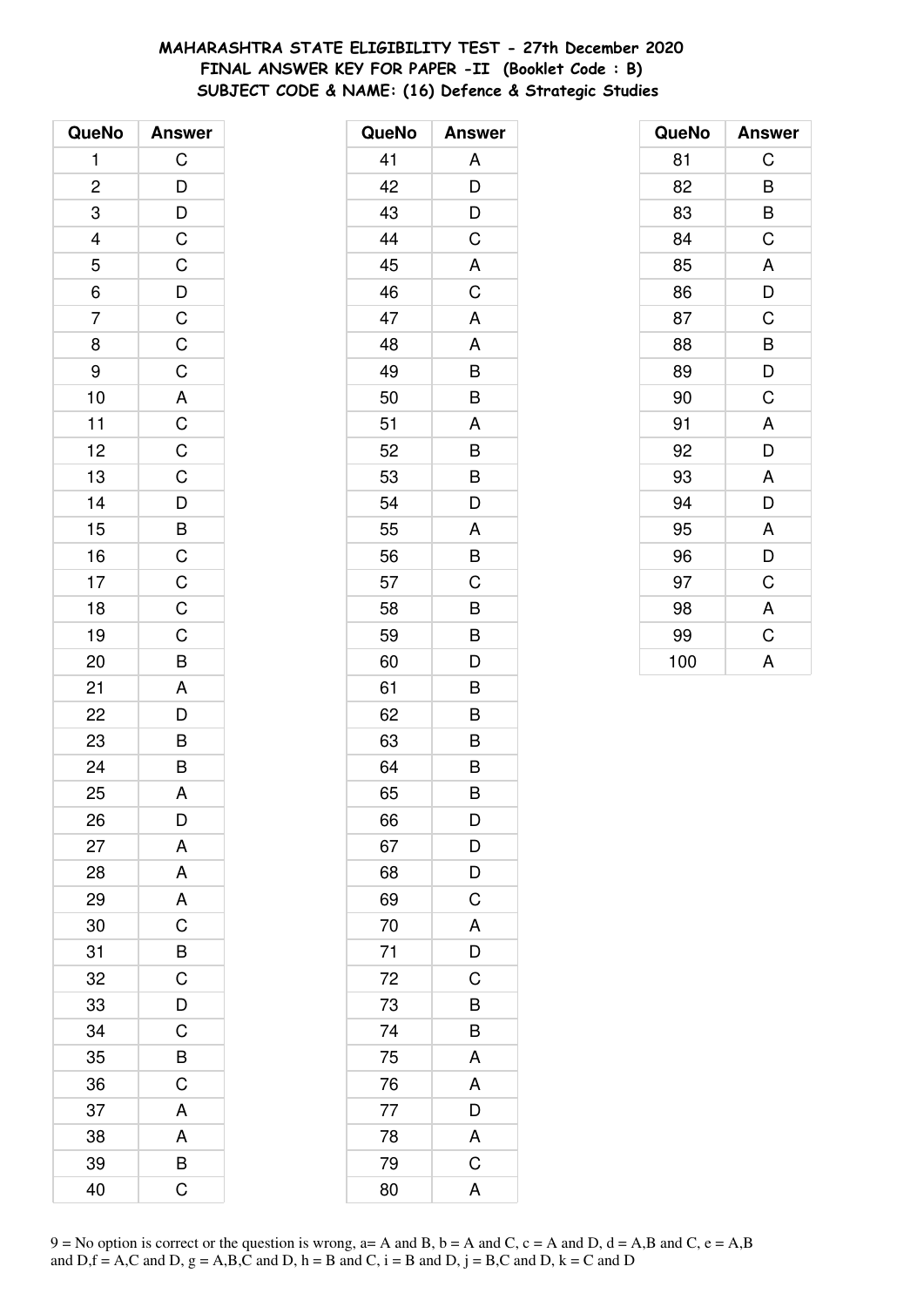# MAHARASHTRA STATE ELIGIBILITY TEST - 27th December 2020 FINAL ANSWER KEY FOR PAPER -II (Booklet Code : C) SUBJECT CODE & NAME: (16) Defence & Strategic Studies

| QueNo                   | <b>Answer</b>                                       |
|-------------------------|-----------------------------------------------------|
| 1                       | Α                                                   |
| $\overline{\mathbf{c}}$ | D                                                   |
| 3                       | B                                                   |
| $\frac{4}{1}$           | $\overline{B}$                                      |
| 5                       | $\overline{A}$                                      |
| 6                       | $\overline{D}$                                      |
| $\overline{7}$          | A                                                   |
| 8                       | A                                                   |
| 9                       |                                                     |
| 10                      |                                                     |
| 11                      |                                                     |
| 12                      |                                                     |
| 13                      | $\begin{array}{c}\nA \\ C\nB\nC\nD\nC\n\end{array}$ |
| 14                      |                                                     |
| 15                      | $\frac{B}{C}$                                       |
| 16                      |                                                     |
| 17                      | A                                                   |
| 18                      | $\overline{A}$                                      |
| 19                      | $\frac{B}{C}$                                       |
| 20                      |                                                     |
| 21                      |                                                     |
| 22                      | $\begin{array}{c}\nA \\ D \\ D\n\end{array}$        |
| 23                      |                                                     |
| 24                      | $\overline{C}$                                      |
| 25                      | A                                                   |
| 26                      | C                                                   |
| 27                      | A                                                   |
| 28                      | A                                                   |
| 29                      | B                                                   |
| 30                      | B                                                   |
| 31                      | A                                                   |
| 32                      | B                                                   |
| 33                      | B                                                   |
| 34                      | D                                                   |
| 35                      | A                                                   |
| 36                      | B                                                   |
| 37                      | C                                                   |
| 38                      | B                                                   |
| 39                      | B                                                   |
| 40                      | D                                                   |

| QueNo | <b>Answer</b>  |
|-------|----------------|
| 41    | В              |
| 42    | B              |
| 43    | B              |
| 44    | B              |
| 45    | B              |
| 46    | D              |
| 47    | D              |
| 48    | D              |
| 49    | C              |
| 50    | A              |
| 51    | D              |
| 52    | C              |
| 53    | B              |
| 54    | B              |
| 55    | A              |
| 56    | A              |
| 57    | D              |
| 58    | A              |
| 59    | C              |
| 60    | A              |
| 61    | C              |
| 62    | B              |
| 63    | B              |
| 64    | C              |
| 65    | A              |
| 66    | D              |
| 67    | $\overline{C}$ |
| 68    | $\frac{1}{B}$  |
| 69    | $\overline{D}$ |
| 70    | $\mathsf C$    |
| 71    | A              |
| 72    | D              |
| 73    | A              |
| 74    | $\overline{D}$ |
| 75    | $\overline{A}$ |
| 76    | $\bar{D}$      |
| 77    | $\mathsf C$    |
| 78    | A              |
| 79    | $\overline{C}$ |
| 80    | A              |

| QueNo | <b>Answer</b> |
|-------|---------------|
| 81    | C             |
| 82    | D             |
| 83    | D             |
| 84    | C             |
| 85    | C             |
| 86    | D             |
| 87    | C             |
| 88    | $\mathsf C$   |
| 89    | C             |
| 90    | A             |
| 91    | $\mathsf C$   |
| 92    | C             |
| 93    | C             |
| 94    | D             |
| 95    | B             |
| 96    | C             |
| 97    | C             |
| 98    | $\mathsf C$   |
| 99    | C             |
| 100   | B             |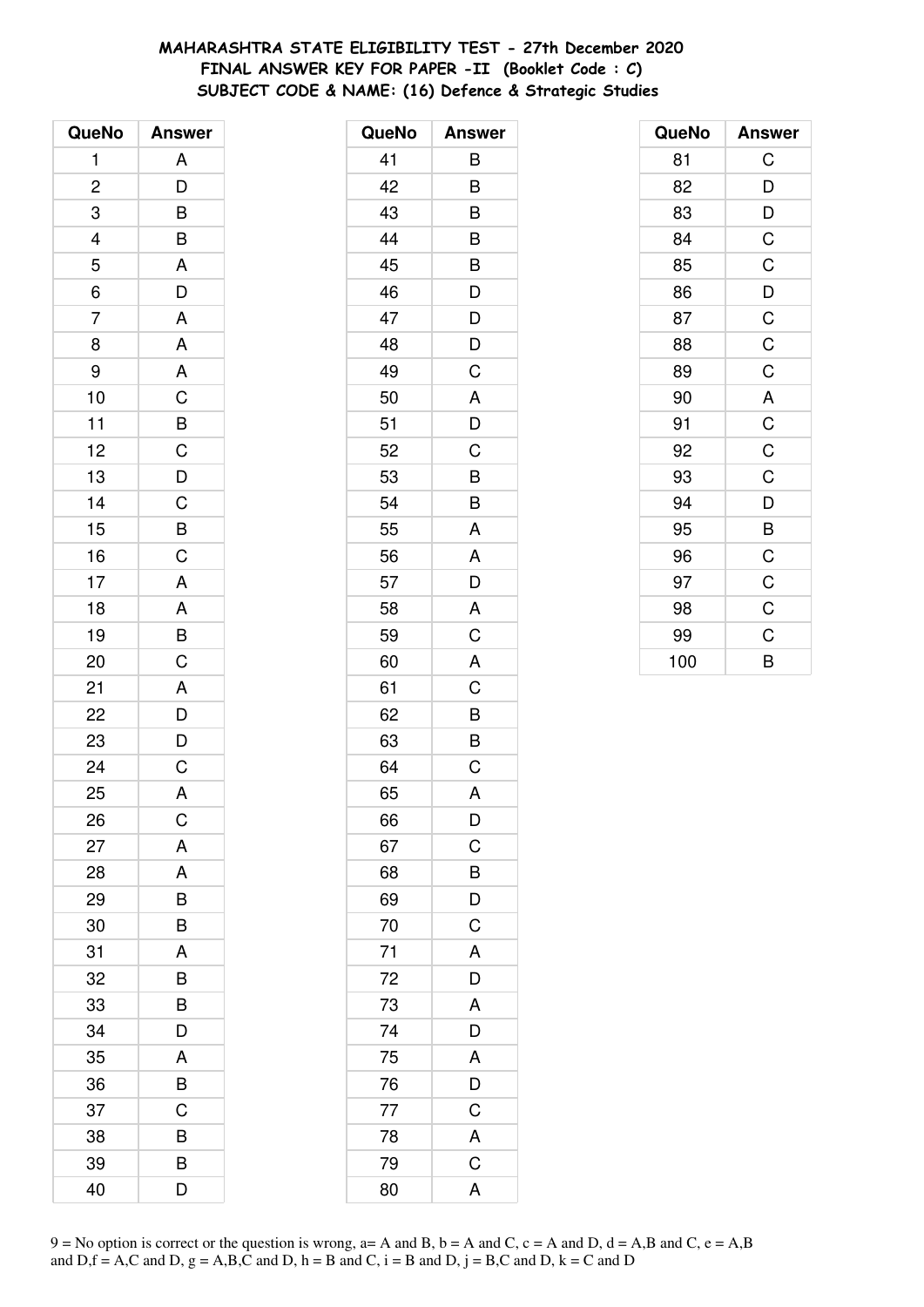# **MAHARASHTRA STATE ELIGIBILITY TEST - 27th December 2020 FINAL ANSWER KEY FOR PAPER -II (Booklet Code : D) SUBJECT CODE & NAME: (16) Defence & Strategic Studies**

| QueNo                   | <b>Answer</b>           |
|-------------------------|-------------------------|
| 1                       | Α                       |
| $\overline{\mathbf{c}}$ |                         |
| 3                       |                         |
| 4                       | $\frac{D}{D}$           |
| 5                       | $\overline{A}$          |
| 6                       | $\overline{C}$          |
| 7                       | A                       |
| 8                       | A                       |
| 9                       |                         |
| 10                      | $\frac{B}{B}$           |
| 11                      | A                       |
| 12                      | B                       |
| 13                      | B                       |
| 14                      | D                       |
| 15                      | A                       |
| 16                      | $\overline{B}$ C        |
| 17                      |                         |
| 18                      | B                       |
| 19                      | B                       |
| 20                      | D                       |
| 21                      | B                       |
| 22                      | $\overline{\mathsf{B}}$ |
| 23                      | $\overline{B}$          |
| 24                      | B                       |
| 25                      | B                       |
| 26                      | D                       |
| 27                      |                         |
| 28                      | $\frac{D}{C}$           |
| 29                      |                         |
| 30                      | $rac{A}{D}$             |
| 31                      |                         |
| 32                      | C                       |
| 33                      | B                       |
| 34                      | B                       |
| 35                      | A                       |
| 36                      | A                       |
| 37                      | D                       |
| 38                      | A                       |
| 39                      | $\mathsf C$             |
| 40                      | A                       |

| QueNo           | <b>Answer</b>                                      |
|-----------------|----------------------------------------------------|
| 41              | С                                                  |
| 42              | B                                                  |
| 43              | $\overline{B}$                                     |
| 44              | $\overline{\mathrm{C}}$                            |
| 45              | A                                                  |
| 46              | D                                                  |
| 47              | C                                                  |
| 48              | B                                                  |
| 49              | $\frac{1}{D}$                                      |
| 50              | C                                                  |
| 51              | A                                                  |
| 52              | D                                                  |
| 53              | A                                                  |
| 54              | D                                                  |
| 55              | A                                                  |
| 56              | $\overline{D}$                                     |
| 57              | C                                                  |
| 58              | A                                                  |
| 59              | C                                                  |
| 60              | A                                                  |
| 61              | $\overline{\overline{C}}$                          |
| 62              | $\overline{D}$                                     |
| 63              | D                                                  |
| 64              | $\mathsf C$                                        |
| 65              | C                                                  |
| 66              | $\mathsf{D}$                                       |
| 67              |                                                    |
| 68              | $rac{C}{C}$                                        |
| 69              | $\overline{C}$                                     |
| 70              |                                                    |
| $\overline{71}$ | $A$ $C$ $C$ $C$                                    |
|                 |                                                    |
| 72<br>73<br>74  |                                                    |
|                 | $\frac{1}{D}$                                      |
| 75              |                                                    |
| $\overline{76}$ |                                                    |
| 77              | $\overline{C}$<br>$\overline{C}$<br>$\overline{C}$ |
| 78              |                                                    |
| 79              | C                                                  |
| 80              | $\overline{\mathsf{B}}$                            |

| QueNo | <b>Answer</b> |
|-------|---------------|
| 81    | A             |
| 82    | D             |
| 83    | B             |
| 84    | B             |
| 85    | A             |
| 86    | D             |
| 87    | A             |
| 88    | A             |
| 89    | A             |
| 90    | C             |
| 91    | B             |
| 92    | C             |
| 93    | D             |
| 94    | C             |
| 95    | B             |
| 96    | C             |
| 97    | A             |
| 98    | A             |
| 99    | B             |
| 100   | C             |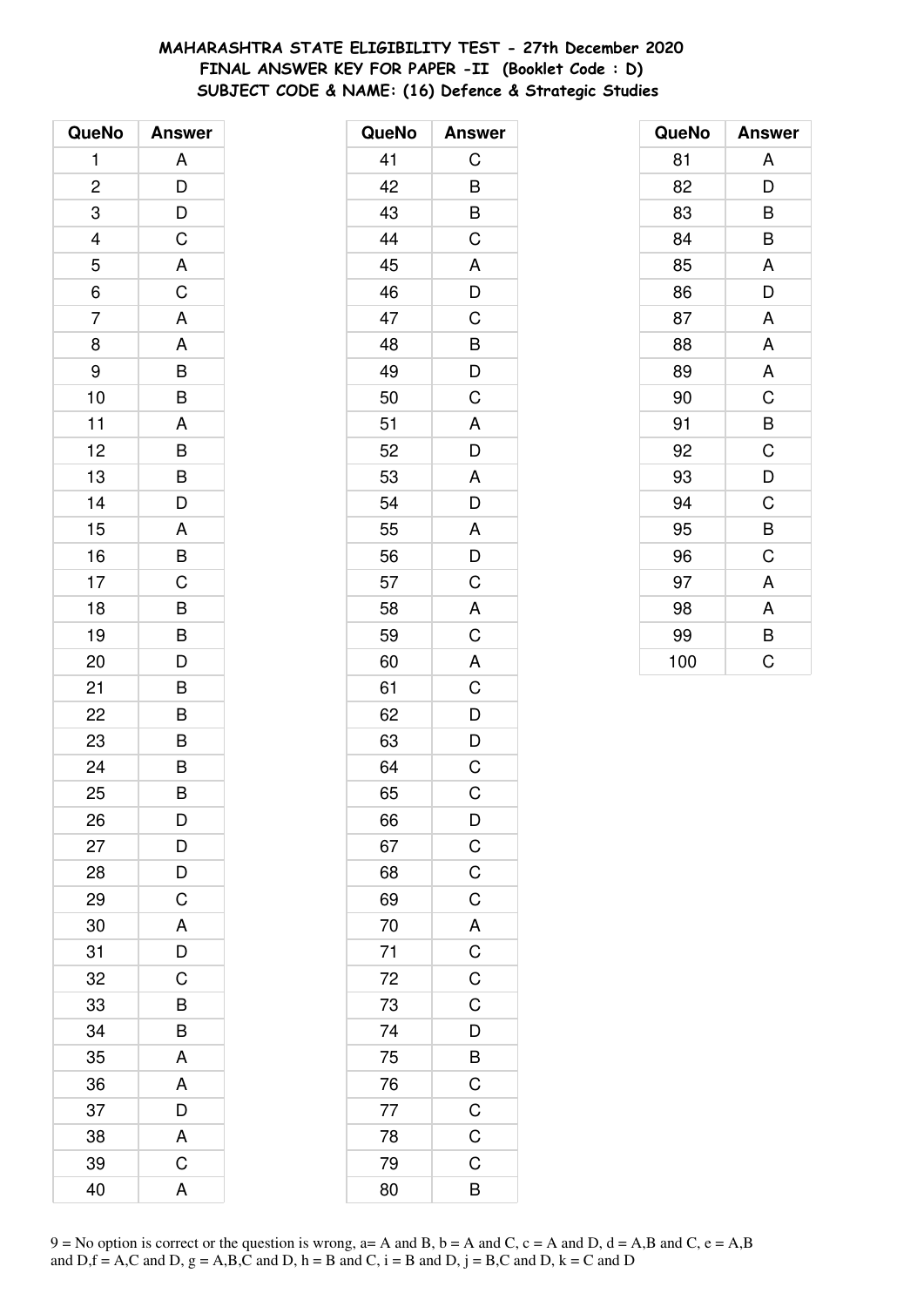# **MAHARASHTRA STATE ELIGIBILITY TEST - 27th December 2020 FINAL ANSWER KEY FOR PAPER -II (Booklet Code : A) SUBJECT CODE & NAME: (17) Home Science**

| QueNo                   | <b>Answer</b>           |
|-------------------------|-------------------------|
| 1                       | D                       |
| $\overline{\mathbf{c}}$ | A                       |
| 3                       | $\overline{C}$          |
| 4                       | B                       |
| 5                       | A                       |
| $\overline{6}$          | $\overline{B}$          |
| $\overline{7}$          | $\overline{C}$          |
| 8                       | $\overline{D}$          |
| 9                       | $\mathsf C$             |
| 10                      | A                       |
| 11                      | $\overline{D}$          |
| 12                      |                         |
| 13                      | $\frac{B}{D}$           |
| 14                      | B                       |
| 15                      | B                       |
| 16                      | B                       |
| 17                      | $\frac{D}{D}$           |
| 18                      |                         |
| 19                      | $\overline{C}$          |
| 20                      | A                       |
| 21                      | B                       |
| 22                      | C                       |
| 23                      | B                       |
| 24                      | $\overline{\mathsf{B}}$ |
| 25                      | D                       |
| 26                      | C                       |
| 27                      | B                       |
| 28                      | C                       |
| 29                      | D                       |
| 30                      | B                       |
| 31                      | A                       |
| 32                      | B                       |
| 33                      | C                       |
| 34                      | B                       |
| 35                      | B                       |
| 36                      | B                       |
| 37                      | C                       |
| 38                      | B                       |
| 39                      | B                       |
| 40                      | Ć                       |

| QueNo | <b>Answer</b>           |
|-------|-------------------------|
| 41    | A                       |
| 42    | C                       |
| 43    | D                       |
| 44    | C                       |
| 45    | A                       |
| 46    | B                       |
| 47    | D                       |
| 48    | A                       |
| 49    | C                       |
| 50    | B                       |
| 51    | C                       |
| 52    | D                       |
| 53    | D                       |
| 54    | B                       |
| 55    | C                       |
| 56    | B                       |
| 57    | D                       |
| 58    | B                       |
| 59    | A                       |
| 60    | D                       |
| 61    | A                       |
| 62    | C                       |
| 63    | C                       |
| 64    | C                       |
| 65    | B                       |
| 66    | A                       |
| 67    | $\overline{C}$          |
| 68    | C                       |
| 69    | D                       |
| 70    | A                       |
| 71    | $\overline{B}$          |
| 72    | $\overline{C}$          |
| 73    | A                       |
| 74    | A                       |
| 75    | A                       |
| 76    | $\overline{\mathbf{C}}$ |
| 77    | $\overline{A}$          |
| 78    | $\overline{B}$          |
| 79    | $\mathsf C$             |
| 80    | C                       |

| QueNo | <b>Answer</b> |
|-------|---------------|
| 81    | C             |
| 82    | B             |
| 83    | C             |
| 84    | $\mathsf C$   |
| 85    | C             |
| 86    | B             |
| 87    | D             |
| 88    | A             |
| 89    | A             |
| 90    | B             |
| 91    | B             |
| 92    | C             |
| 93    | B             |
| 94    | D             |
| 95    | A             |
| 96    | A             |
| 97    | B             |
| 98    | B             |
| 99    | D             |
| 100   | C             |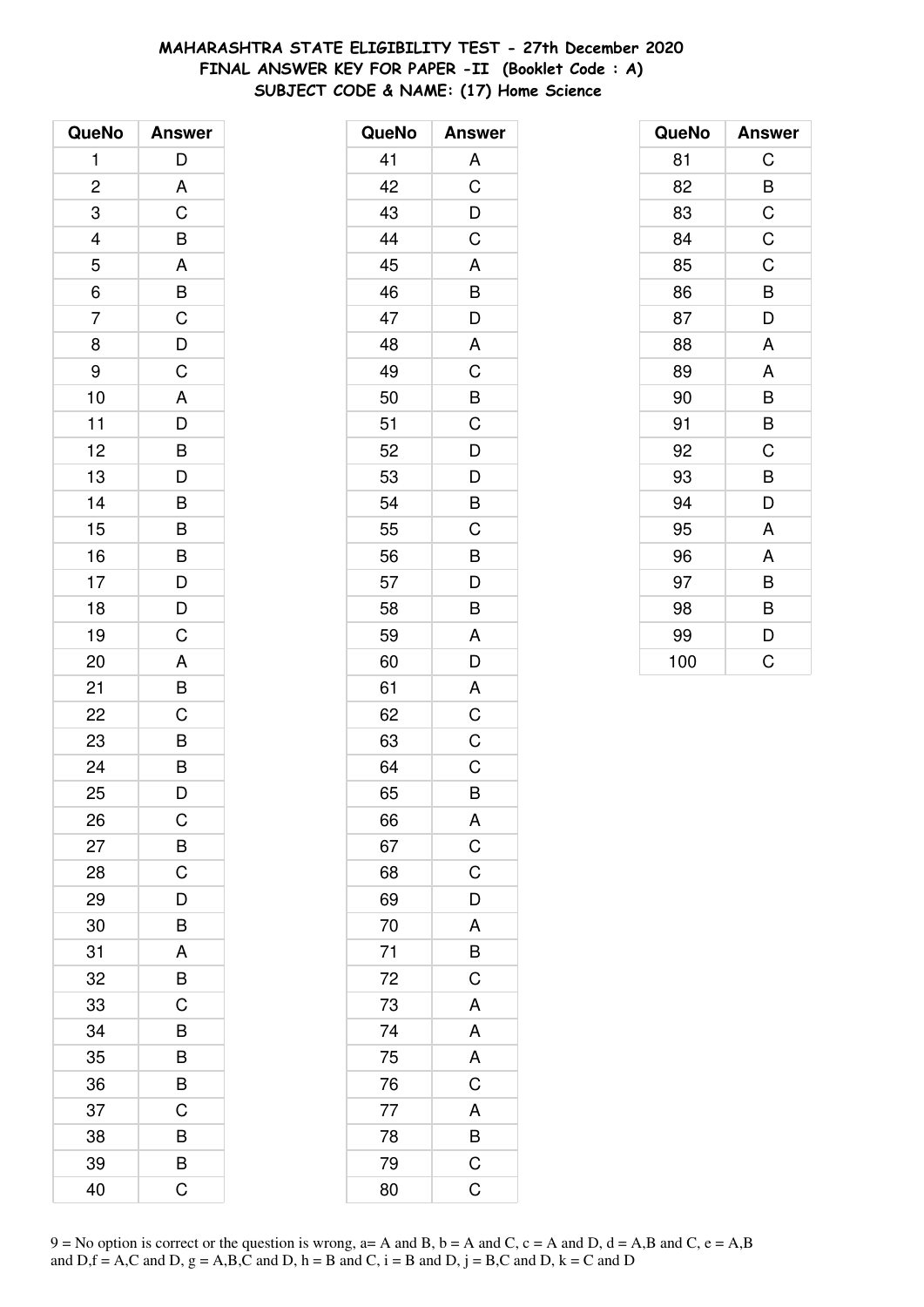# **MAHARASHTRA STATE ELIGIBILITY TEST - 27th December 2020 FINAL ANSWER KEY FOR PAPER -II (Booklet Code : B) SUBJECT CODE & NAME: (17) Home Science**

| QueNo                   | <b>Answer</b>           |
|-------------------------|-------------------------|
| 1                       | B                       |
| $\overline{\mathbf{c}}$ | C                       |
| 3                       | B                       |
|                         | $\overline{B}$          |
| $\frac{4}{5}$           |                         |
| $\overline{6}$          | $\frac{D}{C}$           |
| $\overline{7}$          | $\overline{B}$          |
| 8                       | $\overline{\mathsf{C}}$ |
| 9                       | $\overline{D}$          |
| 10                      | B                       |
| 11                      | $\overline{A}$          |
| 12                      | $\overline{B}$          |
| 13                      | $\overline{C}$          |
| 14                      | B                       |
| 15                      | $\overline{B}$          |
| 16                      | $\overline{B}$          |
| 17                      | $\overline{C}$          |
| 18                      | $\overline{B}$          |
| 19                      | $\overline{B}$          |
| 20                      | C                       |
| 21                      | A                       |
| 22                      | $\mathsf{C}$            |
| 23                      | $\frac{D}{C}$           |
| 24                      |                         |
| 25                      | A                       |
| 26                      | B                       |
| 27                      | D                       |
| 28                      | A                       |
| 29                      | $\mathsf C$             |
| 30                      | B                       |
| 31                      | C                       |
| 32                      | D                       |
| 33                      | D                       |
| 34                      | B                       |
| 35                      | C                       |
| 36                      | B                       |
| 37                      | D                       |
| 38                      | B                       |
| 39                      | A                       |
| 40                      | D                       |

| QueNo | <b>Answer</b>           |
|-------|-------------------------|
| 41    | A                       |
| 42    | $\overline{C}$          |
| 43    | $\mathsf C$             |
| 44    | $\overline{C}$          |
| 45    | B                       |
| 46    | A                       |
| 47    | $\overline{C}$          |
| 48    | C                       |
| 49    | D                       |
| 50    | A                       |
| 51    | B                       |
| 52    | C                       |
| 53    | $\overline{A}$          |
| 54    | A                       |
| 55    | A                       |
| 56    | $\overline{\mathrm{C}}$ |
| 57    | A                       |
| 58    |                         |
| 59    | $rac{B}{C}$             |
| 60    | $\mathsf C$             |
| 61    | $\mathsf C$             |
| 62    | B                       |
| 63    | $\mathsf C$             |
| 64    | C                       |
| 65    | C                       |
| 66    | B                       |
| 67    | D                       |
| 68    | A                       |
| 69    | A                       |
| 70    | B                       |
| 71    | B                       |
| 72    | $\mathsf C$             |
| 73    | B                       |
| 74    | D                       |
| 75    | A                       |
| 76    | A                       |
| 77    | B                       |
| 78    | B                       |
| 79    | D                       |
| 80    | C                       |

| QueNo | <b>Answer</b> |
|-------|---------------|
| 81    | D             |
| 82    | A             |
| 83    | C             |
| 84    | B             |
| 85    | A             |
| 86    | B             |
| 87    | C             |
| 88    | D             |
| 89    | C             |
| 90    | A             |
| 91    | D             |
| 92    | B             |
| 93    | D             |
| 94    | B             |
| 95    | B             |
| 96    | B             |
| 97    | D             |
| 98    | D             |
| 99    | C             |
| 100   | A             |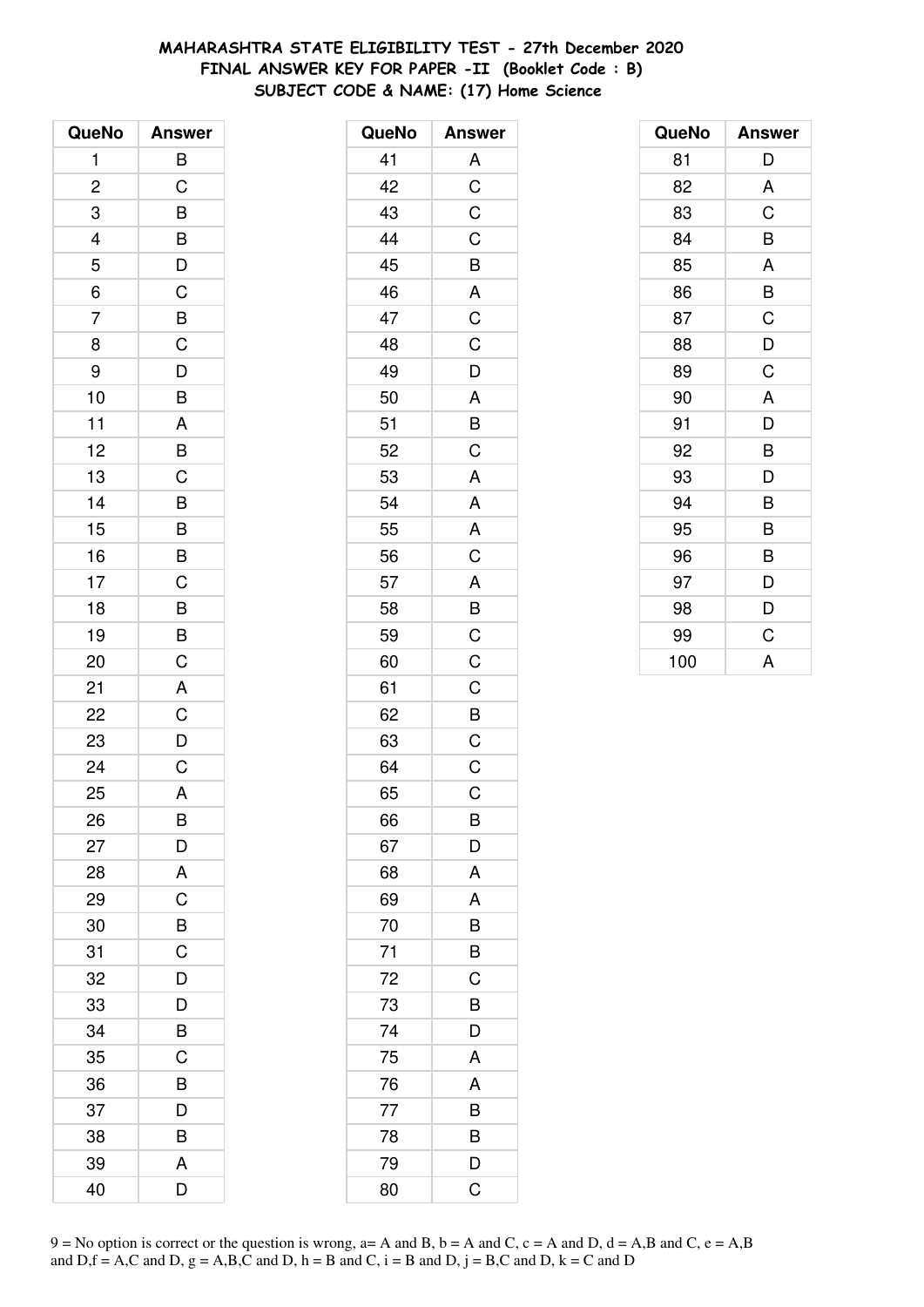# **MAHARASHTRA STATE ELIGIBILITY TEST - 27th December 2020 FINAL ANSWER KEY FOR PAPER -II (Booklet Code : C) SUBJECT CODE & NAME: (17) Home Science**

| QueNo          | <b>Answer</b>                                      |
|----------------|----------------------------------------------------|
| 1              | A                                                  |
| $\overline{c}$ | $\overline{\mathbf{C}}$                            |
| 3              | $\overline{D}$<br>C                                |
|                |                                                    |
| $\frac{4}{5}$  |                                                    |
| $\overline{6}$ |                                                    |
| $\overline{7}$ | A<br>B<br>D<br>A<br>C                              |
| 8              |                                                    |
| 9              |                                                    |
| 10             |                                                    |
| 11             |                                                    |
| 12             |                                                    |
| 13             | BCDDBC                                             |
| 14             |                                                    |
| 15             |                                                    |
| 16             |                                                    |
| 17             | $\overline{B}$<br>$\overline{D}$<br>$\overline{B}$ |
| 18             |                                                    |
| 19             | A                                                  |
| 20             | $\overline{D}$                                     |
| 21             | A                                                  |
| 22             | $\overline{\text{c}}$                              |
| 23             | $\mathsf C$                                        |
| 24             | $\overline{C}$                                     |
| 25             | B                                                  |
| 26             | A                                                  |
| 27             | $\overline{C}$                                     |
| 28             | $\mathsf C$                                        |
| 29             | D                                                  |
| 30             | A                                                  |
| 31             | $\overline{B}$                                     |
| 32             | C                                                  |
| 33             | A                                                  |
| 34             | A                                                  |
| 35             | A                                                  |
| 36             | $\overline{C}$                                     |
| 37             | A                                                  |
| 38             | B                                                  |
| 39             | C                                                  |
| 40             | Ć                                                  |

| QueNo | <b>Answer</b>           |
|-------|-------------------------|
| 41    | С                       |
| 42    | B                       |
| 43    | $\overline{C}$          |
| 44    | $\mathsf C$             |
| 45    | C                       |
| 46    | B                       |
| 47    | D                       |
| 48    | A                       |
| 49    | A                       |
| 50    | B                       |
| 51    | B                       |
| 52    | C                       |
| 53    | B                       |
| 54    | D                       |
| 55    | A                       |
| 56    | A                       |
| 57    | B                       |
| 58    | B                       |
| 59    | D                       |
| 60    | C                       |
| 61    | D                       |
| 62    | A                       |
| 63    | C                       |
| 64    | B                       |
| 65    | A                       |
| 66    | B                       |
| 67    |                         |
| 68    | $\frac{C}{D}$           |
| 69    | $\overline{C}$          |
| 70    | A                       |
| 71    | D                       |
| 72    | B                       |
| 73    | $\overline{\mathsf{D}}$ |
| 74    | B                       |
| 75    | B                       |
| 76    | B                       |
| 77    | D                       |
| 78    | $\overline{\mathsf{D}}$ |
| 79    | $\overline{C}$          |
| 80    | A                       |

| QueNo | <b>Answer</b> |
|-------|---------------|
| 81    | В             |
| 82    | C             |
| 83    | B             |
| 84    | B             |
| 85    | D             |
| 86    | C             |
| 87    | B             |
| 88    | C             |
| 89    | D             |
| 90    | B             |
| 91    | A             |
| 92    | B             |
| 93    | C             |
| 94    | B             |
| 95    | B             |
| 96    | B             |
| 97    | C             |
| 98    | B             |
| 99    | B             |
| 100   | Ć             |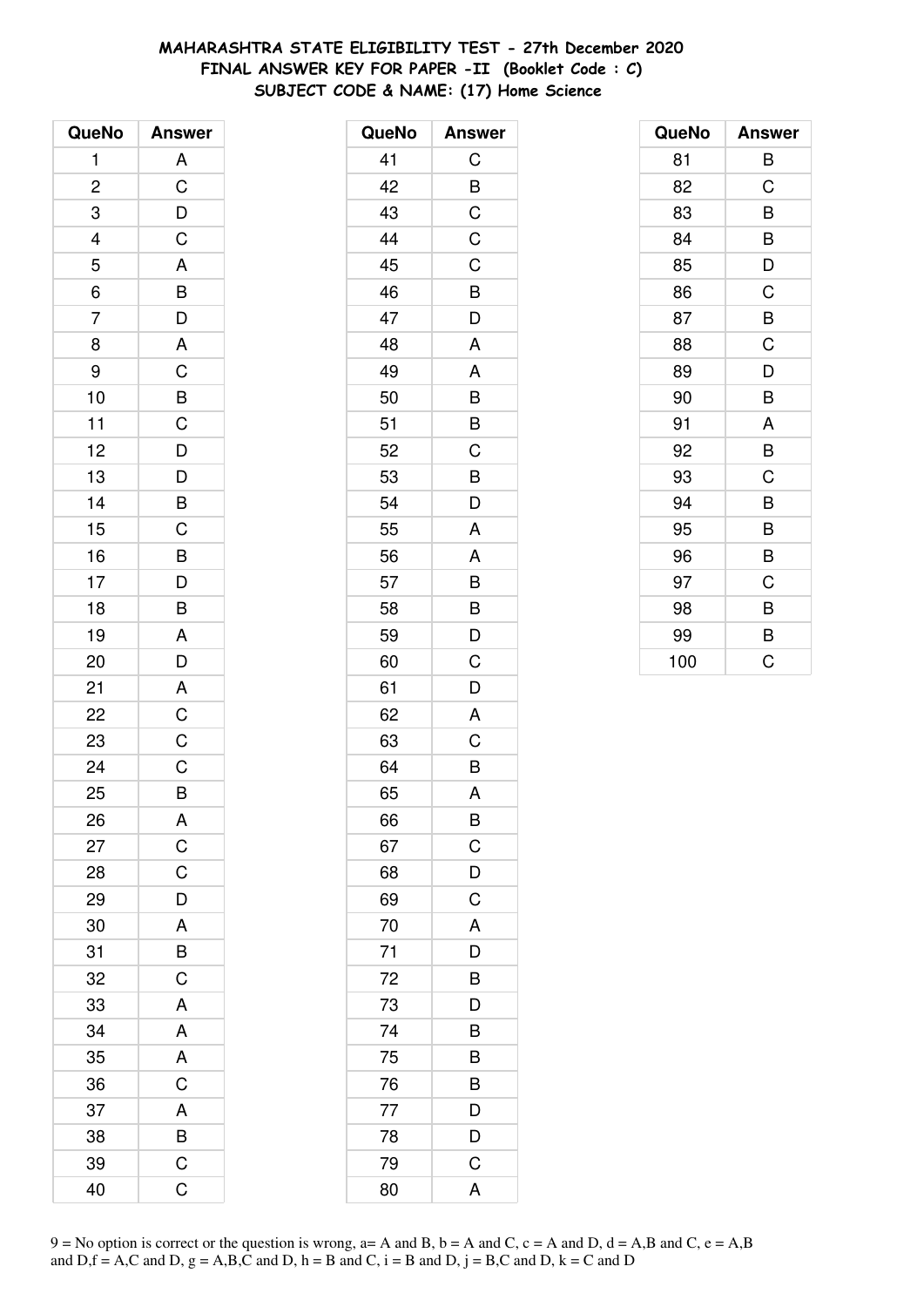# **MAHARASHTRA STATE ELIGIBILITY TEST - 27th December 2020 FINAL ANSWER KEY FOR PAPER -II (Booklet Code : D) SUBJECT CODE & NAME: (17) Home Science**

| QueNo          | <b>Answer</b>    |
|----------------|------------------|
| $\mathbf{1}$   |                  |
| $\overline{c}$ | ACCCBACCDA       |
| 3              |                  |
|                |                  |
| $\frac{4}{5}$  |                  |
| $\frac{1}{6}$  |                  |
| $\overline{7}$ |                  |
| 8              |                  |
| 9              |                  |
| 10             |                  |
| 11             | $\overline{B}$ C |
| 12             |                  |
| 13             | $\overline{A}$   |
| 14             | $rac{A}{A}$      |
| 15             |                  |
| 16             | $\mathsf C$      |
| 17             |                  |
| 18             |                  |
| 19             |                  |
| 20             | A B C C C B C    |
| 21             |                  |
| 22             |                  |
| 23             |                  |
| 24             | $\overline{C}$   |
| 25             | $\mathsf C$      |
| 26             | B                |
| 27             | D                |
| 28             | A                |
| 29             | A                |
| 30             | B                |
| 31             | B                |
| 32             | C                |
| 33             | B                |
| 34             | D                |
| 35             | A                |
| 36             | A                |
| 37             | B                |
| 38             | B                |
| 39             | D                |
| 40             | Ć                |

| QueNo | <b>Answer</b>  |
|-------|----------------|
| 41    | D              |
| 42    | A              |
| 43    | C              |
| 44    | B              |
| 45    | A              |
| 46    | B              |
| 47    | C              |
| 48    | D              |
| 49    | C              |
| 50    | A              |
| 51    | D              |
| 52    | B              |
| 53    | D              |
| 54    | B              |
| 55    | B              |
| 56    | B              |
| 57    | D              |
| 58    | D              |
| 59    | C              |
| 60    | A              |
| 61    | B              |
| 62    | C              |
| 63    | B              |
| 64    | B              |
| 65    | D              |
| 66    | C              |
| 67    | $\overline{B}$ |
| 68    | C              |
| 69    | D              |
| 70    | B              |
| 71    | A              |
| 72    | B              |
| 73    | C              |
| 74    | B              |
| 75    | B              |
| 76    | B              |
| 77    | C              |
| 78    | B              |
| 79    | B              |
| 80    | C              |

| QueNo | <b>Answer</b> |
|-------|---------------|
| 81    | A             |
| 82    | C             |
| 83    | D             |
| 84    | C             |
| 85    | A             |
| 86    | B             |
| 87    | D             |
| 88    | A             |
| 89    | C             |
| 90    | B             |
| 91    | C             |
| 92    | D             |
| 93    | D             |
| 94    | B             |
| 95    | C             |
| 96    | B             |
| 97    | D             |
| 98    | B             |
| 99    | A             |
| 100   | D             |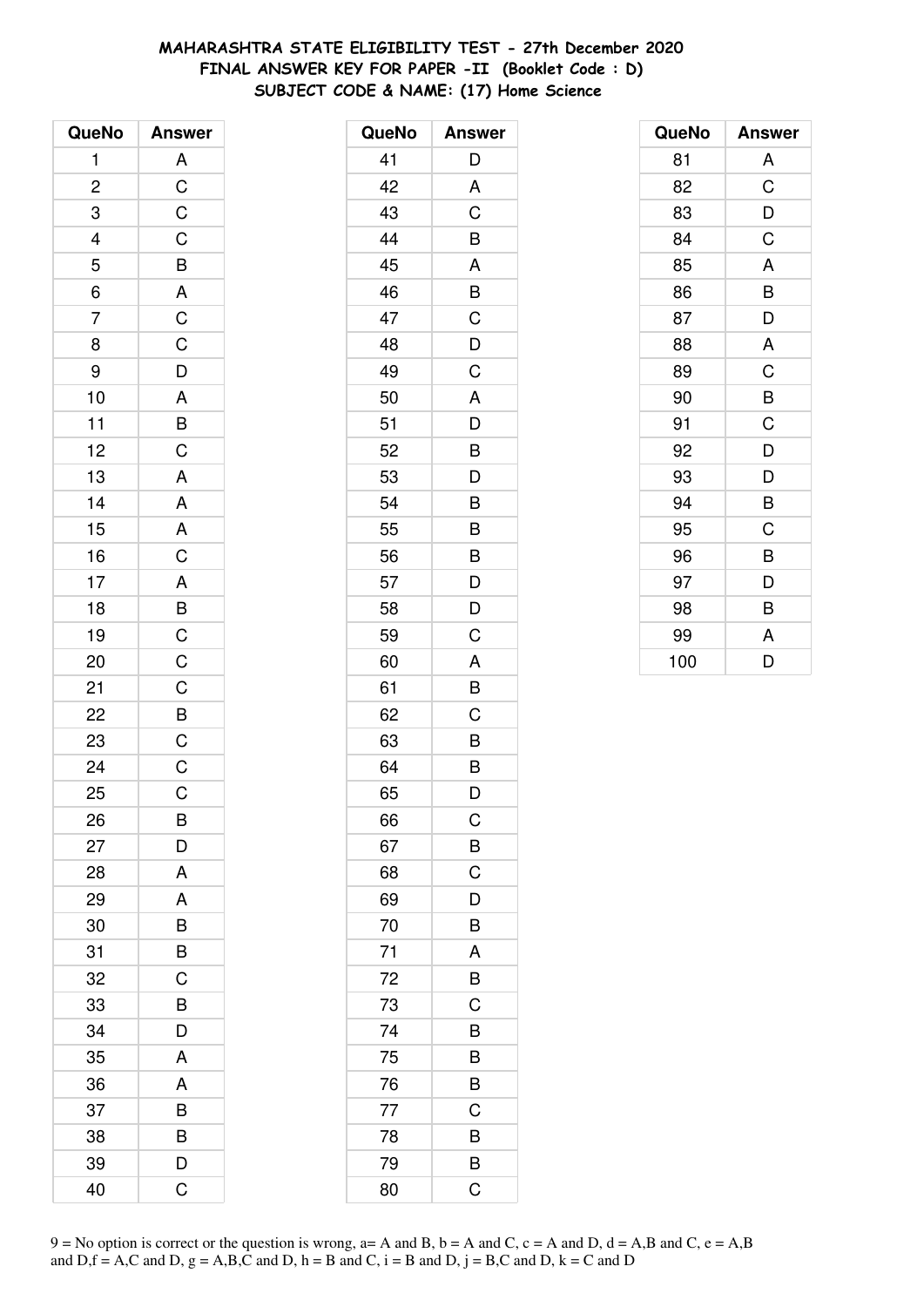# MAHARASHTRA STATE ELIGIBILITY TEST - 27th December 2020 FINAL ANSWER KEY FOR PAPER -II (Booklet Code: A) SUBJECT CODE & NAME: (18) Library & Information Science

| QueNo          | <b>Answer</b>                                      |
|----------------|----------------------------------------------------|
| 1              | B                                                  |
| $\overline{c}$ |                                                    |
| 3              | $\frac{D}{D}$                                      |
|                |                                                    |
| $\frac{4}{5}$  |                                                    |
| $\overline{6}$ |                                                    |
| 7              |                                                    |
| 8              |                                                    |
| 9              |                                                    |
| 10             |                                                    |
| 11             |                                                    |
| 12             |                                                    |
| 13             | A C C C A C D A D D B C                            |
| 14             |                                                    |
| 15             |                                                    |
| 16             | $\overline{B}$<br>$\overline{C}$<br>$\overline{B}$ |
| 17             |                                                    |
| 18             |                                                    |
| 19             | $\frac{A}{B}$                                      |
| 20             |                                                    |
| 21             | D                                                  |
| 22             | A                                                  |
| 23             | A                                                  |
| 24             | $\overline{A}$                                     |
| 25             | $\overline{\text{c}}$                              |
| 26             | Α                                                  |
| 27             | $\mathsf C$                                        |
| 28             | A                                                  |
| 29             | $\overline{C}$                                     |
| 30             | A                                                  |
| 31             | $\overline{C}$                                     |
| 32             | A                                                  |
| 33             | $\overline{D}$                                     |
| 34             | A                                                  |
| 35             | $\overline{C}$                                     |
| 36             | $\overline{A}$                                     |
| 37             | $\overline{\mathrm{C}}$                            |
| 38             | B                                                  |
| 39             | B                                                  |
| 40             | Ć                                                  |

| QueNo | <b>Answer</b>  |
|-------|----------------|
| 41    | C              |
| 42    | B              |
| 43    | B              |
| 44    | B              |
| 45    | B              |
| 46    | D              |
| 47    | C              |
| 48    | B              |
| 49    | B              |
| 50    | A              |
| 51    | C              |
| 52    | D              |
| 53    | C              |
| 54    | A              |
| 55    | A              |
| 56    | B              |
| 57    | D              |
| 58    | D              |
| 59    | A              |
| 60    | A              |
| 61    | C              |
| 62    | A              |
| 63    | D              |
| 64    | B              |
| 65    | $\mathsf C$    |
| 66    | A              |
| 67    | D              |
| 68    | D              |
| 69    | D              |
| 70    | B              |
| 71    | A              |
| 72    | B              |
| 73    | B              |
| 74    | C              |
| 75    | C              |
| 76    | B              |
| 77    | A              |
| 78    | B              |
| 79    | D              |
| 80    | $\overline{C}$ |

| QueNo | <b>Answer</b> |
|-------|---------------|
| 81    | Α             |
| 82    | D             |
| 83    | A             |
| 84    | D             |
| 85    | A             |
| 86    | A             |
| 87    | D             |
| 88    | $\mathsf C$   |
| 89    | C             |
| 90    | B             |
| 91    | A             |
| 92    | B             |
| 93    | C             |
| 94    | C             |
| 95    | A             |
| 96    | D             |
| 97    | A             |
| 98    | A             |
| 99    | A             |
| 100   | Ċ             |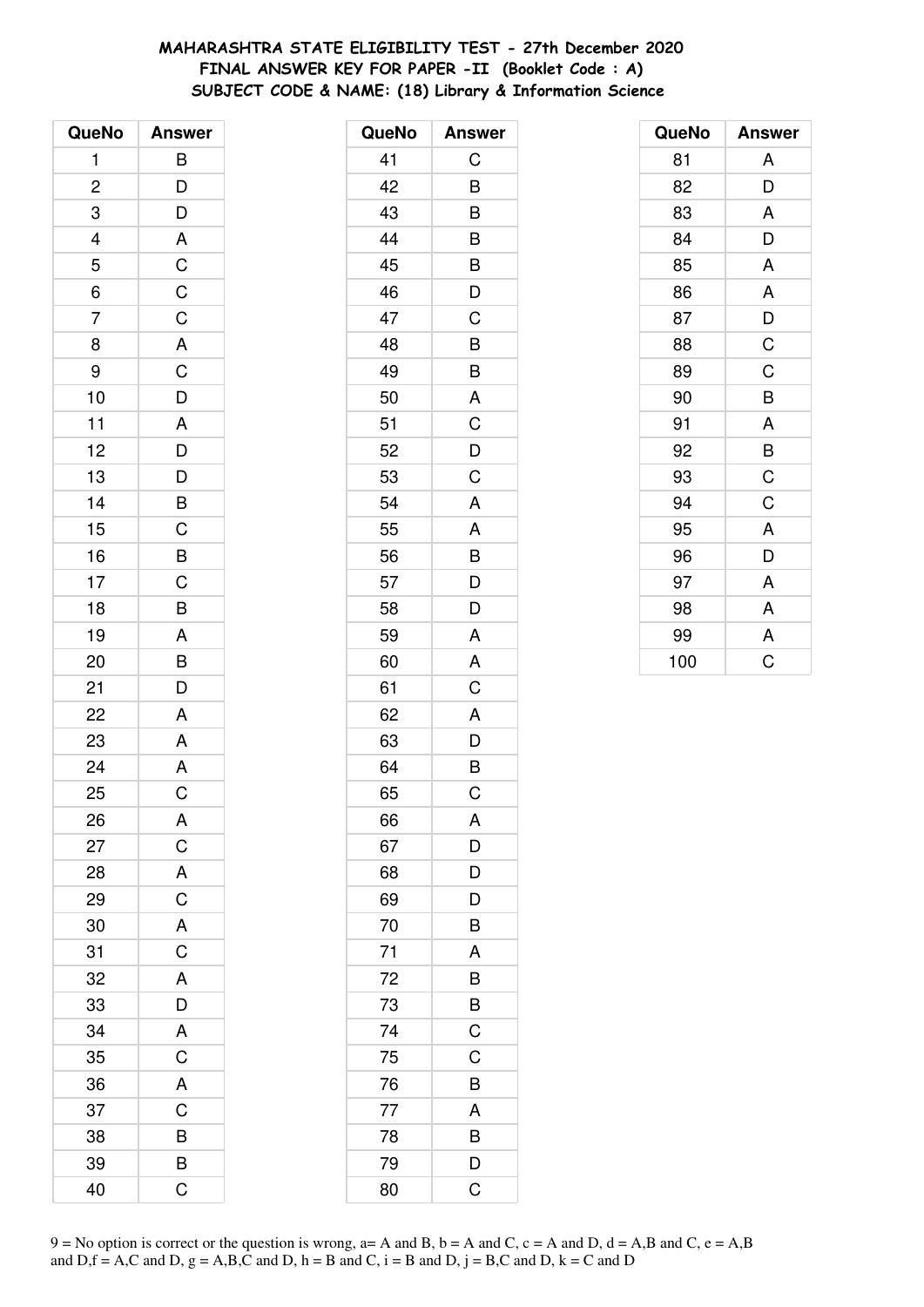# MAHARASHTRA STATE ELIGIBILITY TEST - 27th December 2020 FINAL ANSWER KEY FOR PAPER -II (Booklet Code: B) SUBJECT CODE & NAME: (18) Library & Information Science

| QueNo          | <b>Answer</b>                    |
|----------------|----------------------------------|
| 1              | D                                |
| $\overline{c}$ | A                                |
| 3              | A                                |
| $\frac{4}{5}$  |                                  |
|                |                                  |
| $\overline{6}$ | A C A C A C                      |
| $\overline{7}$ |                                  |
| 8              |                                  |
| 9              |                                  |
| 10             |                                  |
| 11             | $rac{A}{C}$                      |
| 12             |                                  |
| 13             | $\frac{A}{D}$                    |
| 14             |                                  |
| 15             | $rac{A}{C}$                      |
| 16             |                                  |
| 17             |                                  |
| 18             |                                  |
| 19             |                                  |
| 20             | A<br>C<br>B<br>B<br>C            |
| 21             | $\mathsf C$                      |
| 22             |                                  |
| 23             | $\overline{B}$<br>$\overline{B}$ |
| 24             |                                  |
| 25             | B                                |
| 26             | D                                |
| 27             | C                                |
| 28             | B                                |
| 29             | B                                |
| 30             | A                                |
| 31             | $\overline{C}$                   |
| 32             | D                                |
| 33             | C                                |
| 34             | A                                |
| 35             | A                                |
| 36             | $\overline{B}$                   |
| 37             | D                                |
| 38             | D                                |
| 39             | Α                                |
| 40             | A                                |

| QueNo | <b>Answer</b>           |
|-------|-------------------------|
| 41    | C                       |
| 42    | A                       |
| 43    | D                       |
| 44    | B                       |
| 45    | C                       |
| 46    | A                       |
| 47    | D                       |
| 48    | D                       |
| 49    | D                       |
| 50    | B                       |
| 51    | A                       |
| 52    | B                       |
| 53    | B                       |
| 54    | $\overline{C}$          |
| 55    | C                       |
| 56    | B                       |
| 57    | A                       |
| 58    | B                       |
| 59    | D                       |
| 60    | C                       |
| 61    | A                       |
| 62    | D                       |
| 63    | Α                       |
| 64    | D                       |
| 65    | A                       |
| 66    | A                       |
| 67    | $\mathsf{D}$            |
| 68    | $\overline{C}$          |
| 69    | C                       |
| 70    | B                       |
| 71    | A                       |
| 72    | $\overline{B}$          |
| 73    | $\overline{C}$          |
| 74    | $\overline{\mathsf{C}}$ |
| 75    | A                       |
| 76    | D                       |
| 77    | $\overline{A}$          |
| 78    | A                       |
| 79    | A                       |
| 80    | $\overline{C}$          |

| QueNo | <b>Answer</b> |
|-------|---------------|
| 81    | В             |
| 82    | D             |
| 83    | D             |
| 84    | A             |
| 85    | C             |
| 86    | C             |
| 87    | C             |
| 88    | A             |
| 89    | C             |
| 90    | D             |
| 91    | A             |
| 92    | D             |
| 93    | D             |
| 94    | B             |
| 95    | C             |
| 96    | B             |
| 97    | C             |
| 98    | B             |
| 99    | A             |
| 100   | B             |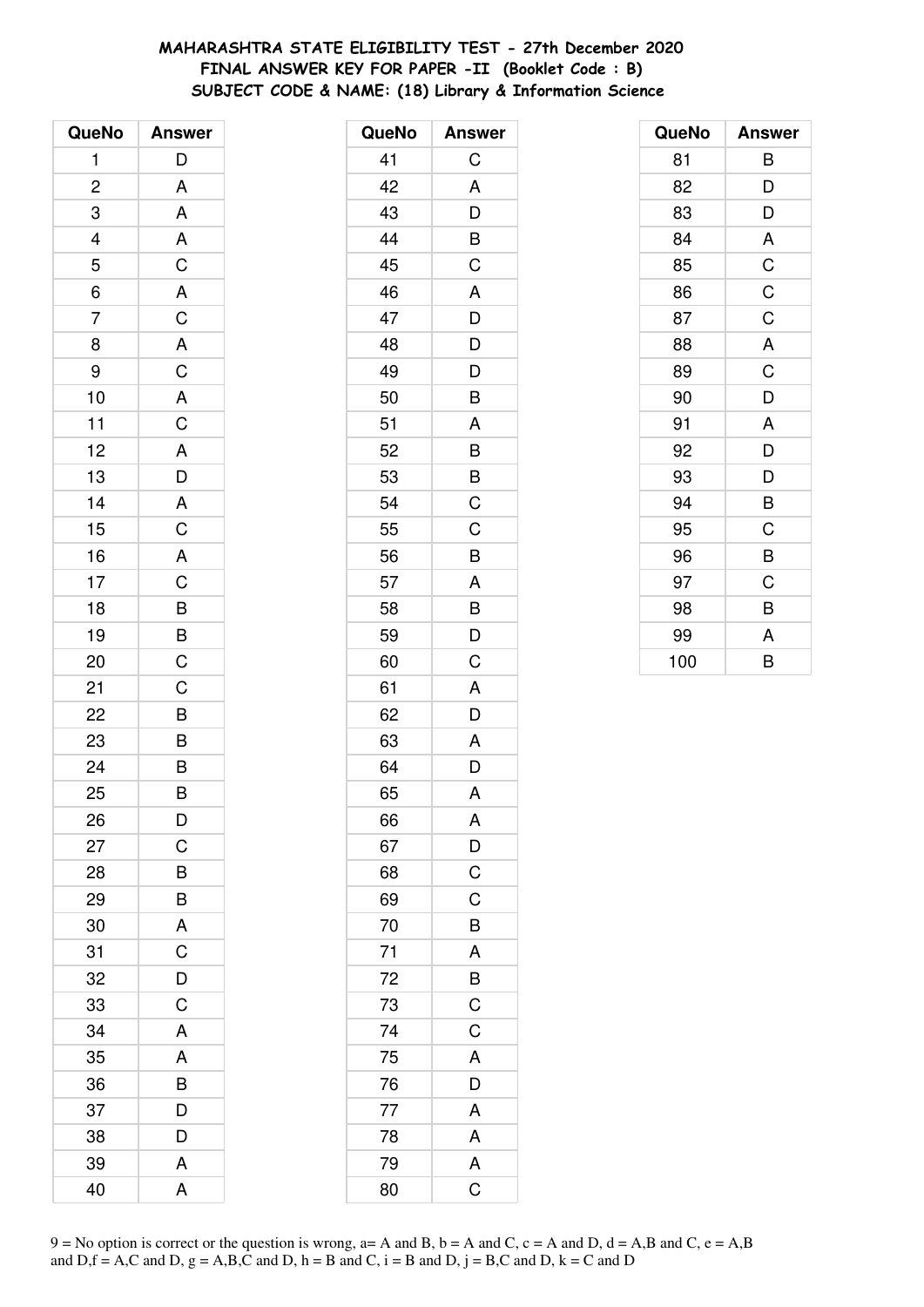# MAHARASHTRA STATE ELIGIBILITY TEST - 27th December 2020 FINAL ANSWER KEY FOR PAPER -II (Booklet Code : C) SUBJECT CODE & NAME: (18) Library & Information Science

| QueNo          | <b>Answer</b>                                |
|----------------|----------------------------------------------|
| 1              | C                                            |
| $\overline{c}$ |                                              |
| 3              | $\frac{B}{B}$                                |
|                |                                              |
| $\frac{4}{5}$  |                                              |
| $\overline{6}$ |                                              |
| 7              |                                              |
| 8              |                                              |
| 9              |                                              |
| 10             |                                              |
| 11             | BBDCBBACDC                                   |
| 12             |                                              |
| 13             |                                              |
| 14             | $\overline{A}$                               |
| 15             | $\overline{A}$                               |
| 16             |                                              |
| 17             | $\begin{array}{c}\nB \\ D \\ D\n\end{array}$ |
| 18             |                                              |
| 19             | $\overline{A}$                               |
| 20             | A                                            |
| 21             | C                                            |
| 22             |                                              |
| 23             | $\begin{array}{c}\nA \\ D \\ B\n\end{array}$ |
| 24             |                                              |
| 25             | $\overline{\text{c}}$                        |
| 26             | Α                                            |
| 27             | D                                            |
| 28             | D                                            |
| 29             | D                                            |
| 30             | B                                            |
| 31             | A                                            |
| 32             | B                                            |
| 33             | B                                            |
| 34             | C                                            |
| 35             | C                                            |
| 36             | B                                            |
| 37             | A                                            |
| 38             | B                                            |
| 39             | D                                            |
| 40             | Ć                                            |

| QueNo | <b>Answer</b>           |
|-------|-------------------------|
| 41    | Α                       |
| 42    | D                       |
| 43    | A                       |
| 44    | D                       |
| 45    | A                       |
| 46    | A                       |
| 47    | $\overline{D}$          |
| 48    | $\overline{\mathrm{C}}$ |
| 49    | C                       |
| 50    | B                       |
| 51    |                         |
| 52    | $\frac{A}{B}$           |
| 53    | $\overline{C}$          |
| 54    | C                       |
| 55    | A                       |
| 56    | D                       |
| 57    | A                       |
| 58    | A                       |
| 59    | A                       |
| 60    | C                       |
| 61    | B                       |
| 62    | D                       |
| 63    | D                       |
| 64    | $\mathsf{A}$            |
| 65    | C                       |
| 66    | $\mathsf C$             |
| 67    | $\mathsf C$             |
| 68    | A                       |
| 69    | $\mathsf C$             |
| 70    | D                       |
| 71    | A                       |
| 72    | D                       |
| 73    | D                       |
| 74    | B                       |
| 75    | C                       |
| 76    | B                       |
| 77    | C                       |
| 78    | B                       |
| 79    | A                       |
| 80    | B                       |

| QueNo | <b>Answer</b> |
|-------|---------------|
| 81    | D             |
| 82    | A             |
| 83    | A             |
| 84    | A             |
| 85    | C             |
| 86    | A             |
| 87    | C             |
| 88    | A             |
| 89    | C             |
| 90    | A             |
| 91    | C             |
| 92    | A             |
| 93    | D             |
| 94    | A             |
| 95    | C             |
| 96    | A             |
| 97    | C             |
| 98    | B             |
| 99    | B             |
| 100   | C             |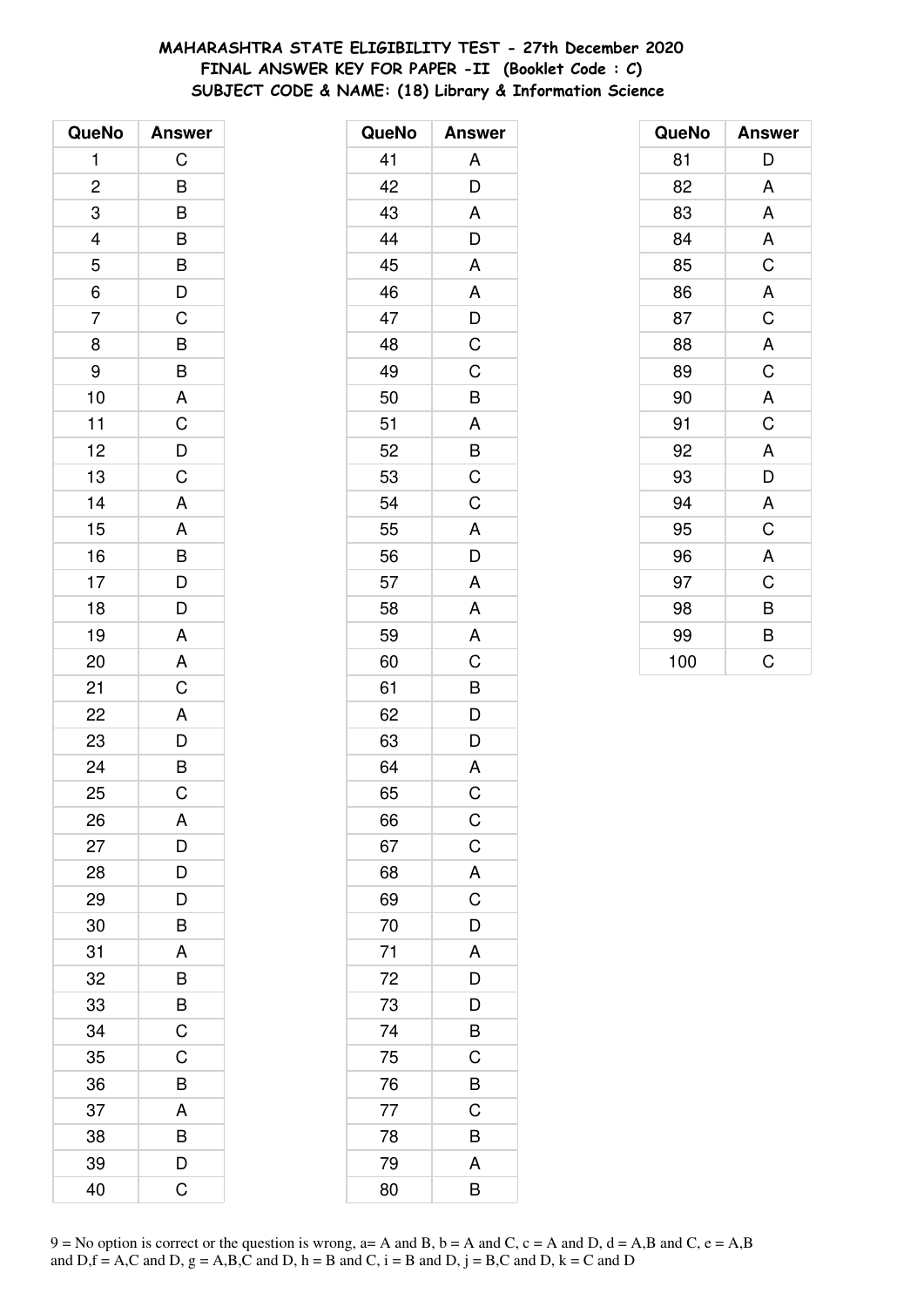# MAHARASHTRA STATE ELIGIBILITY TEST - 27th December 2020 FINAL ANSWER KEY FOR PAPER -II (Booklet Code: D) SUBJECT CODE & NAME: (18) Library & Information Science

| QueNo                   | <b>Answer</b>  |
|-------------------------|----------------|
| 1                       | $\mathsf C$    |
| $\overline{\mathbf{c}}$ | A              |
| 3                       | $\overline{D}$ |
| $\overline{a}$          |                |
| $\overline{5}$          | $rac{B}{C}$    |
| $\overline{6}$          | A              |
| $\overline{7}$          |                |
| 8                       | $\frac{D}{D}$  |
| 9                       | $\mathsf{D}$   |
| 10                      | B              |
| 11                      | A              |
| 12                      | $\overline{B}$ |
| 13                      | $\frac{B}{C}$  |
| 14                      |                |
| 15                      | C              |
| 16                      | B              |
| 17                      |                |
| 18                      | $\frac{A}{B}$  |
| 19                      | $\frac{1}{D}$  |
| 20                      | C              |
| 21                      | A              |
| 22                      | $\bar{D}$      |
| 23                      | A              |
| 24                      | $\overline{D}$ |
| 25                      | A              |
| 26                      | A              |
| 27                      | D              |
| 28                      | $\overline{C}$ |
| 29                      | $\mathsf C$    |
| 30                      | B              |
| 31                      | A              |
| 32                      | $rac{B}{C}$    |
| 33                      |                |
| 34                      | $\mathsf C$    |
| 35                      | A              |
| 36                      | D              |
| 37                      | A              |
| 38                      | A              |
| 39                      | A              |
| 40                      | Ć              |

| QueNo | <b>Answer</b>  |
|-------|----------------|
| 41    | B              |
| 42    | D              |
| 43    | D              |
| 44    | A              |
| 45    | $\overline{C}$ |
| 46    | $\mathsf C$    |
| 47    | $\mathsf C$    |
| 48    | A              |
| 49    | C              |
| 50    | D              |
| 51    | Α              |
| 52    | D              |
| 53    | D              |
| 54    | B              |
| 55    | C              |
| 56    | B              |
| 57    | C              |
| 58    | B              |
| 59    | A              |
| 60    | B              |
| 61    | D              |
| 62    | A              |
| 63    | A              |
| 64    | A              |
| 65    | C              |
| 66    | A              |
| 67    | $\mathsf C$    |
| 68    | A              |
| 69    | $\overline{C}$ |
| 70    | A              |
| 71    | $\overline{C}$ |
| 72    | A              |
| 73    | D              |
| 74    | A              |
| 75    | $\overline{C}$ |
| 76    | A              |
| 77    | $\overline{C}$ |
| 78    | B              |
| 79    | B              |
| 80    | C              |

| QueNo | <b>Answer</b> |
|-------|---------------|
| 81    | C             |
| 82    | B             |
| 83    | B             |
| 84    | B             |
| 85    | B             |
| 86    | D             |
| 87    | C             |
| 88    | B             |
| 89    | B             |
| 90    | A             |
| 91    | C             |
| 92    | D             |
| 93    | C             |
| 94    | A             |
| 95    | A             |
| 96    | B             |
| 97    | D             |
| 98    | D             |
| 99    | A             |
| 100   | A             |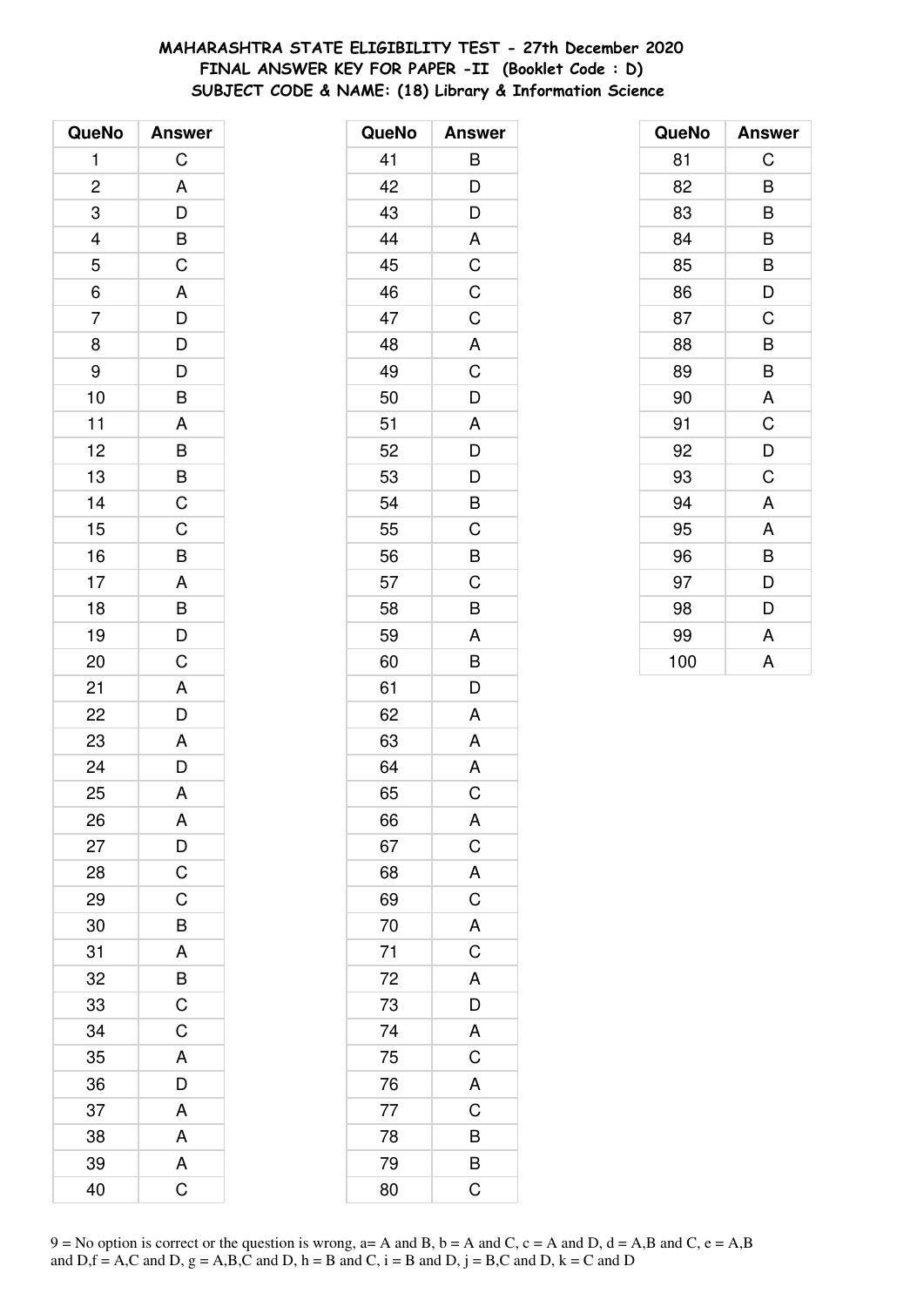# **MAHARASHTRA STATE ELIGIBILITY TEST - 27th December 2020 FINAL ANSWER KEY FOR PAPER -II (Booklet Code : A) SUBJECT CODE & NAME: (19) Journalism & Mass Communication**

| QueNo                    | <b>Answer</b>                                     |
|--------------------------|---------------------------------------------------|
| 1                        | A                                                 |
| $\overline{\mathbf{c}}$  | $\mathsf C$                                       |
| 3                        | $\overline{B}$                                    |
| $\overline{\mathcal{L}}$ | $\overline{D}$                                    |
| 5                        | A                                                 |
| $\overline{6}$           | $\overline{D}$                                    |
| $\overline{7}$           |                                                   |
| 8                        | $\frac{B}{B}$                                     |
| 9                        | B                                                 |
| 10                       |                                                   |
| 11                       |                                                   |
| 12                       |                                                   |
| 13                       | $\begin{array}{c}\nA \\ B \\ C \\ C\n\end{array}$ |
| 14                       | D                                                 |
| 15                       | $\overline{\mathsf{B}}$                           |
| 16                       | B                                                 |
| 17                       | A                                                 |
| 18                       | A                                                 |
| 19                       | B                                                 |
| 20                       | A                                                 |
| 21                       |                                                   |
| 22                       | $\frac{B}{D}$                                     |
| 23                       | $\overline{C}$                                    |
| 24                       | $\overline{D}$                                    |
| 25                       | A                                                 |
| 26                       | D                                                 |
| 27                       | $\mathsf C$                                       |
| 28                       | D                                                 |
| 29                       | B                                                 |
| 30                       | A                                                 |
| 31                       | $\overline{C}$                                    |
| 32                       | C                                                 |
| 33                       | A                                                 |
| 34                       | D                                                 |
| 35                       | $\overline{D}$                                    |
| 36                       | $\overline{\mathsf{B}}$                           |
| 37                       | A                                                 |
| 38                       | D                                                 |
| 39                       | Α                                                 |
| 40                       | A                                                 |

| QueNo | <b>Answer</b>  |
|-------|----------------|
| 41    | B              |
| 42    | D              |
| 43    | B              |
| 44    | A              |
| 45    | B              |
| 46    | A              |
| 47    | C              |
| 48    | C              |
| 49    | A              |
| 50    | B              |
| 51    | $\overline{B}$ |
| 52    | $\overline{D}$ |
| 53    | C              |
| 54    | C              |
| 55    | A              |
| 56    | B              |
| 57    | $\overline{C}$ |
| 58    | A              |
| 59    | B              |
| 60    | C              |
| 61    | B              |
| 62    | C              |
| 63    | A              |
| 64    | A              |
| 65    | A              |
| 66    | A              |
| 67    | C              |
| 68    | C              |
| 69    | B              |
| 70    | $\mathsf C$    |
| 71    | B              |
| 72    | D              |
| 73    | B              |
| 74    | C              |
| 75    | B              |
| 76    | C              |
| 77    | B              |
| 78    | A              |
| 79    | B              |
| 80    | B              |

| QueNo | <b>Answer</b> |
|-------|---------------|
| 81    | В             |
| 82    | C             |
| 83    | A             |
| 84    | B             |
| 85    | C             |
| 86    | B             |
| 87    | B             |
| 88    | A             |
| 89    | A             |
| 90    | A             |
| 91    | A             |
| 92    | $\mathsf C$   |
| 93    | A             |
| 94    | B             |
| 95    | A             |
| 96    | A             |
| 97    | A             |
| 98    | $\mathsf C$   |
| 99    | B             |
| 100   | C             |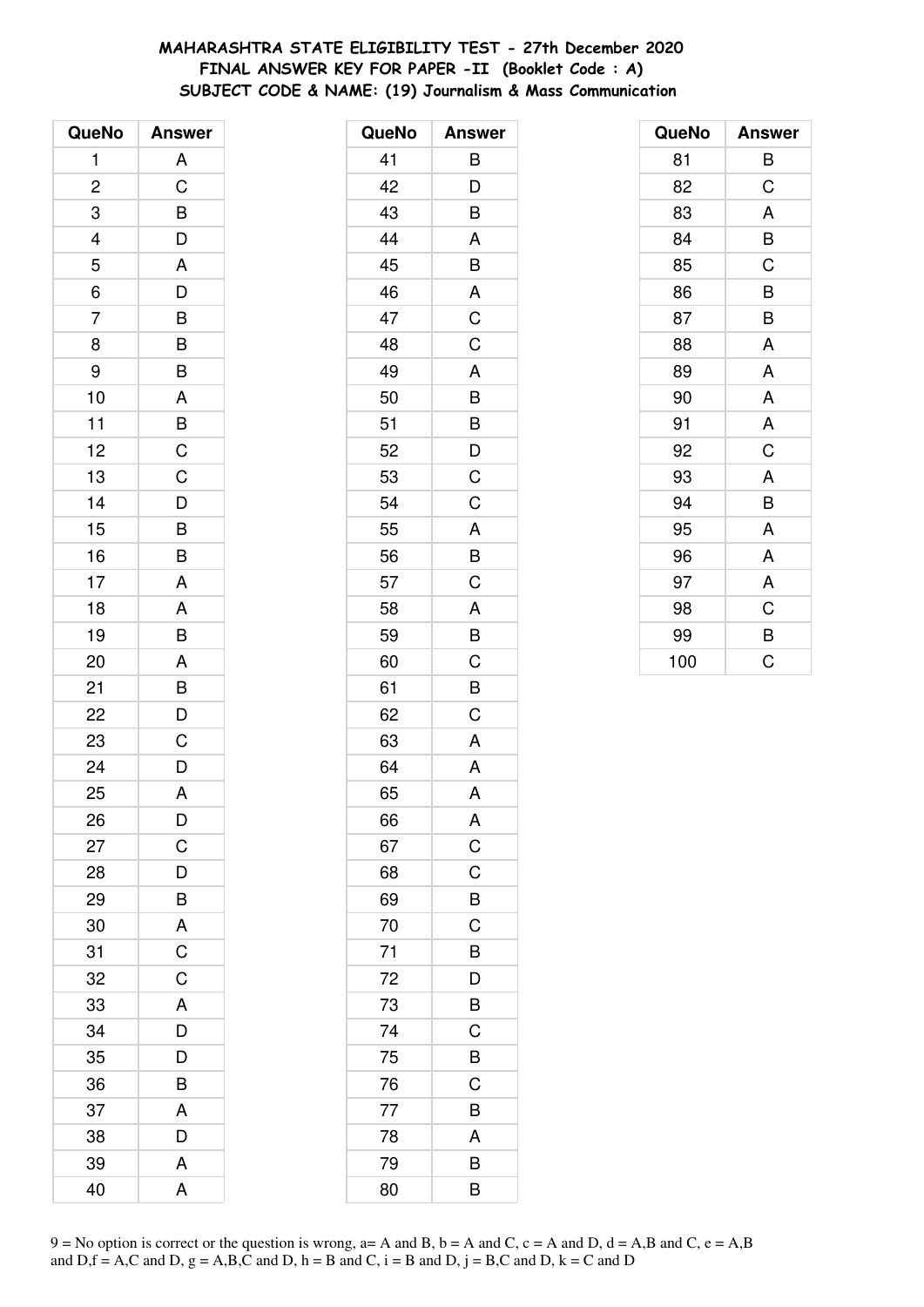# **MAHARASHTRA STATE ELIGIBILITY TEST - 27th December 2020 FINAL ANSWER KEY FOR PAPER -II (Booklet Code : B) SUBJECT CODE & NAME: (19) Journalism & Mass Communication**

| QueNo                   | <b>Answer</b>                                      |
|-------------------------|----------------------------------------------------|
| 1                       | B                                                  |
| $\overline{\mathbf{c}}$ |                                                    |
| 3                       | $\frac{D}{C}$                                      |
|                         | D                                                  |
| $\frac{4}{5}$           |                                                    |
| $\overline{6}$          | $\frac{A}{D}$                                      |
| $\overline{7}$          |                                                    |
| 8                       |                                                    |
| 9                       | $\overline{C}$<br>$\overline{D}$<br>$\overline{B}$ |
| 10                      |                                                    |
| 11                      | $\frac{A}{C}$                                      |
| 12                      |                                                    |
| 13                      |                                                    |
| 14                      |                                                    |
| 15                      | $\frac{A}{D}$                                      |
| 16                      | B                                                  |
| 17                      | A                                                  |
| 18                      | $\overline{D}$                                     |
| 19                      | A                                                  |
| 20                      | A                                                  |
| 21                      | B                                                  |
| 22                      | $\overline{\mathsf{D}}$                            |
| 23                      | B                                                  |
| 24                      | A                                                  |
| 25                      | B                                                  |
| 26                      | A                                                  |
| 27                      | $\mathsf C$                                        |
| 28                      | C                                                  |
| 29                      | A                                                  |
| 30                      | $\overline{B}$                                     |
| 31                      | $\overline{B}$                                     |
| 32                      | $\frac{D}{C}$                                      |
| 33                      |                                                    |
| 34                      | $\mathsf C$                                        |
| 35                      | A                                                  |
| 36                      | $\overline{B}$                                     |
| 37                      | $\overline{C}$                                     |
| 38                      | A                                                  |
| 39                      | B                                                  |
| 40                      | Ć                                                  |

| QueNo | <b>Answer</b>           |
|-------|-------------------------|
| 41    | B                       |
| 42    | C                       |
| 43    | A                       |
| 44    | A                       |
| 45    | A                       |
| 46    | A                       |
| 47    | $\overline{C}$          |
| 48    | C                       |
| 49    | B                       |
| 50    | $\mathsf C$             |
| 51    | B                       |
| 52    | D                       |
| 53    | B                       |
| 54    | C                       |
| 55    | B                       |
| 56    | C                       |
| 57    | B                       |
| 58    | A                       |
| 59    | B                       |
| 60    | B                       |
| 61    | B                       |
| 62    | C                       |
| 63    | A                       |
| 64    | B                       |
| 65    | C                       |
| 66    | в                       |
| 67    | B                       |
| 68    | A                       |
| 69    | A                       |
| 70    | A                       |
| 71    | A                       |
| 72    | $\mathsf C$             |
| 73    | A                       |
| 74    | B                       |
| 75    | A                       |
| 76    | A                       |
| 77    | A                       |
| 78    | C                       |
| 79    | B                       |
| 80    | $\overline{\mathrm{C}}$ |

| QueNo | <b>Answer</b> |
|-------|---------------|
| 81    | A             |
| 82    | C             |
| 83    | B             |
| 84    | D             |
| 85    | A             |
| 86    | D             |
| 87    | B             |
| 88    | B             |
| 89    | B             |
| 90    | A             |
| 91    | B             |
| 92    | C             |
| 93    | C             |
| 94    | D             |
| 95    | B             |
| 96    | B             |
| 97    | A             |
| 98    | A             |
| 99    | B             |
| 100   | A             |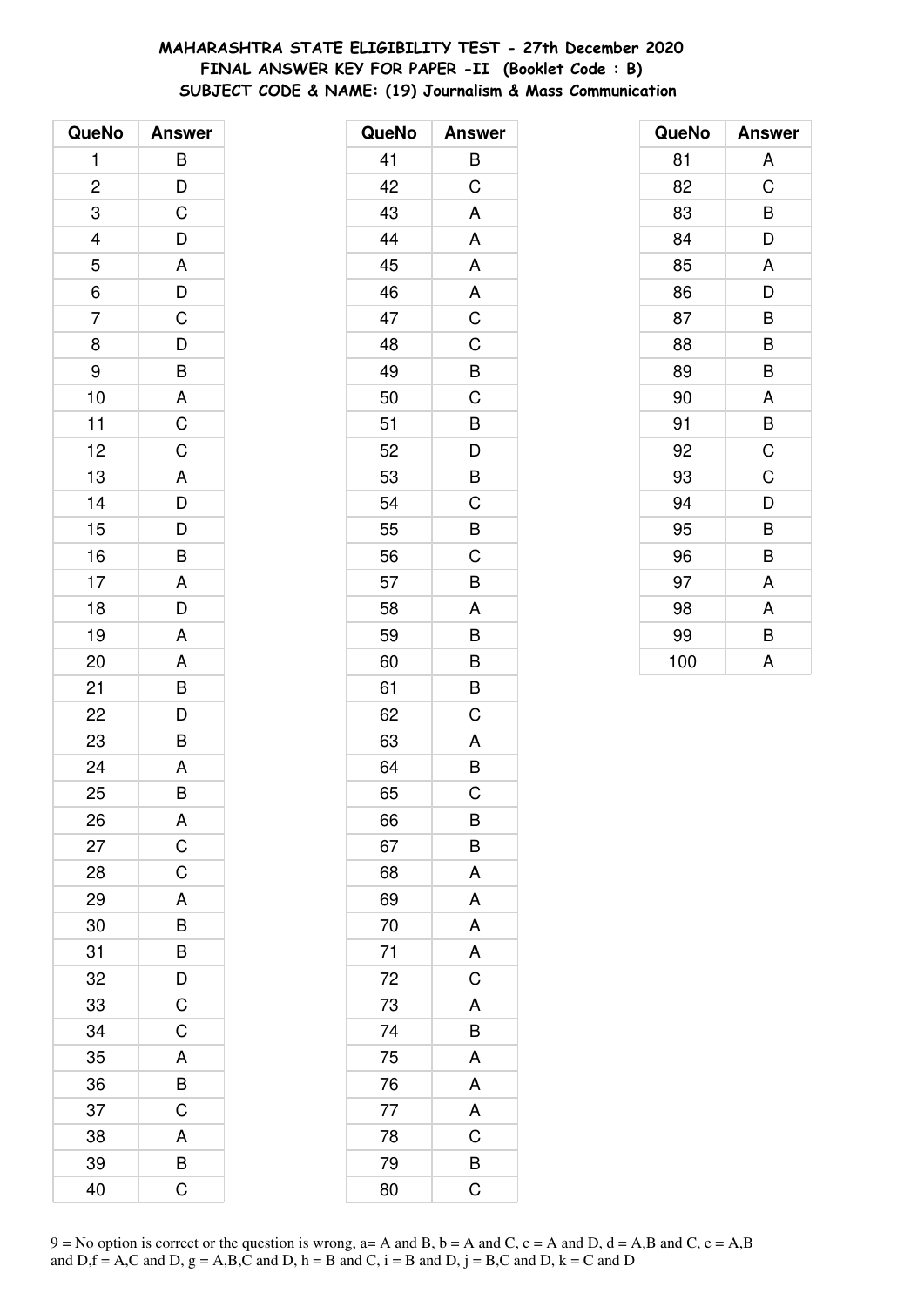# **MAHARASHTRA STATE ELIGIBILITY TEST - 27th December 2020 FINAL ANSWER KEY FOR PAPER -II (Booklet Code : C) SUBJECT CODE & NAME: (19) Journalism & Mass Communication**

| QueNo                   | <b>Answer</b>                                         |
|-------------------------|-------------------------------------------------------|
| 1                       | B                                                     |
| $\overline{\mathbf{c}}$ |                                                       |
| 3                       | $\frac{D}{B}$                                         |
|                         |                                                       |
| $\frac{4}{5}$           |                                                       |
| $\overline{6}$          | $\frac{A}{B}$                                         |
| $\overline{7}$          | $\frac{C}{C}$                                         |
| 8                       |                                                       |
| 9                       |                                                       |
| 10                      |                                                       |
| 11                      |                                                       |
| 12                      |                                                       |
| 13                      | $\begin{array}{c}\nA \\ B \\ B\nD\nC\nC\n\end{array}$ |
| 14                      |                                                       |
| 15                      | $\overline{A}$                                        |
| 16                      | $\frac{B}{C}$                                         |
| 17                      |                                                       |
| 18                      | $\overline{A}$                                        |
| 19                      | $rac{B}{C}$                                           |
| 20                      |                                                       |
| 21                      | B                                                     |
| 22                      | $\overline{\mathrm{c}}$                               |
| 23                      | A                                                     |
| 24                      | $\overline{A}$                                        |
| 25                      | A                                                     |
| 26                      | A                                                     |
| 27                      | $\mathsf C$                                           |
| 28                      | C                                                     |
| 29                      | B                                                     |
| 30                      | $\overline{C}$                                        |
| 31                      | B                                                     |
| 32                      | D                                                     |
| 33                      | B                                                     |
| 34                      | $\mathsf C$                                           |
| 35                      | B                                                     |
| 36                      | C                                                     |
| 37                      | B                                                     |
| 38                      | A                                                     |
| 39                      | B                                                     |
| 40                      | B                                                     |

| QueNo | <b>Answer</b>  |
|-------|----------------|
| 41    | B              |
| 42    | C              |
| 43    | A              |
| 44    | B              |
| 45    | $\overline{C}$ |
| 46    | B              |
| 47    | B              |
| 48    | A              |
| 49    | A              |
| 50    | A              |
| 51    | A              |
| 52    | C              |
| 53    | A              |
| 54    | B              |
| 55    | A              |
| 56    | A              |
| 57    | A              |
| 58    | C              |
| 59    | B              |
| 60    | C              |
| 61    | A              |
| 62    | $\mathsf C$    |
| 63    | B              |
| 64    | D              |
| 65    | A              |
| 66    | D              |
| 67    | B              |
| 68    | B              |
| 69    | B              |
| 70    | A              |
| 71    | B              |
| 72    | $\mathsf C$    |
| 73    | C              |
| 74    | D              |
| 75    | B              |
| 76    | B              |
| 77    | A              |
| 78    | A              |
| 79    | B              |
| 80    | A              |

| QueNo | <b>Answer</b> |
|-------|---------------|
| 81    | В             |
| 82    | D             |
| 83    | C             |
| 84    | D             |
| 85    | A             |
| 86    | D             |
| 87    | C             |
| 88    | D             |
| 89    | B             |
| 90    | A             |
| 91    | C             |
| 92    | C             |
| 93    | A             |
| 94    | D             |
| 95    | D             |
| 96    | B             |
| 97    | A             |
| 98    | D             |
| 99    | A             |
| 100   | A             |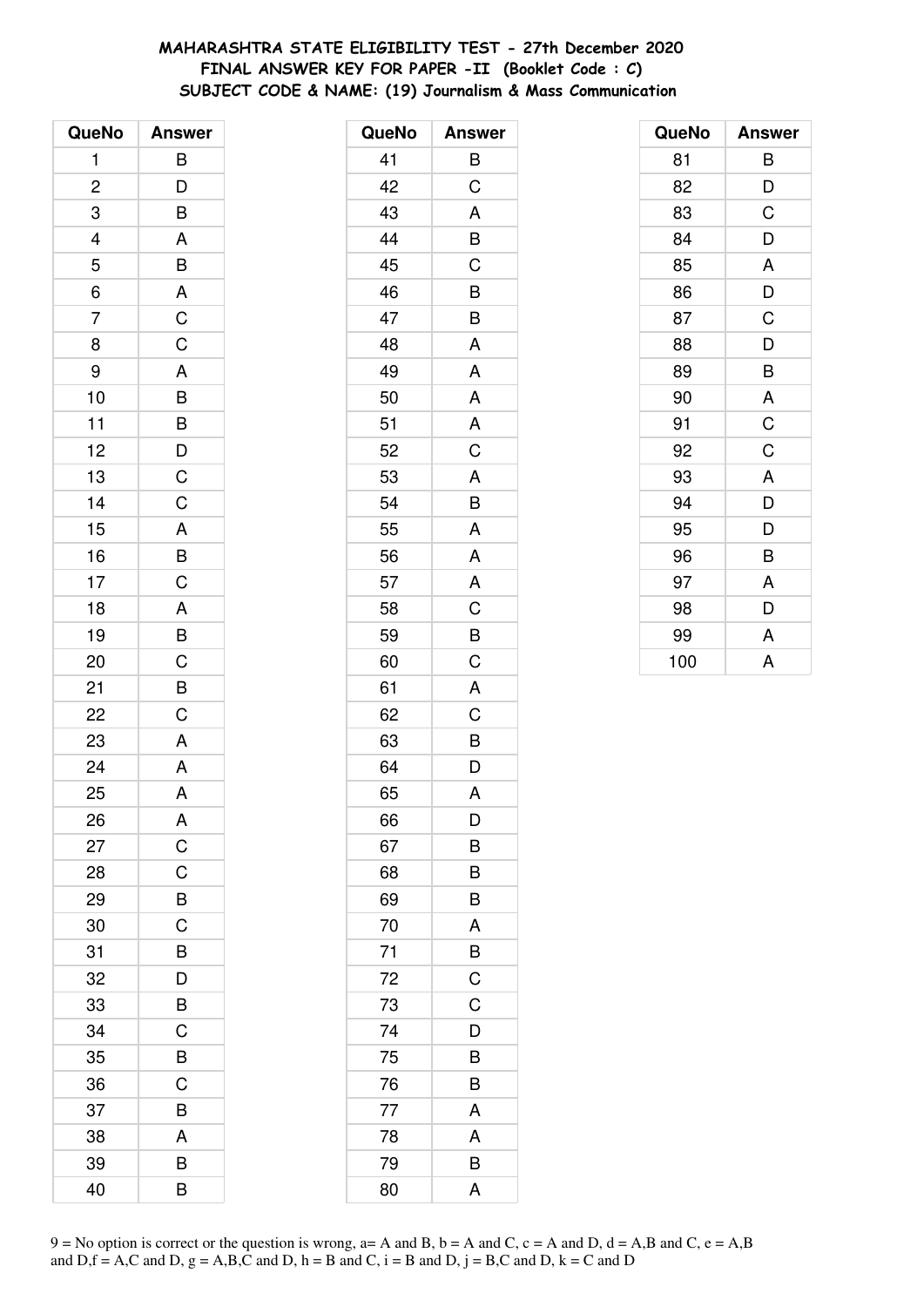# **MAHARASHTRA STATE ELIGIBILITY TEST - 27th December 2020 FINAL ANSWER KEY FOR PAPER -II (Booklet Code : D) SUBJECT CODE & NAME: (19) Journalism & Mass Communication**

| QueNo                    | <b>Answer</b>                                      |
|--------------------------|----------------------------------------------------|
| 1                        | B                                                  |
| $\overline{\mathbf{c}}$  | $\mathsf C$                                        |
| 3                        | A                                                  |
| $\overline{\mathcal{L}}$ | A                                                  |
| $\overline{5}$           | $\overline{A}$                                     |
| $\overline{6}$           | $rac{A}{C}$                                        |
| $\overline{7}$           |                                                    |
| 8                        | $\overline{C}$                                     |
| 9                        | $\overline{B}$ C                                   |
| 10                       |                                                    |
| 11                       | $\overline{B}$<br>$\overline{D}$<br>$\overline{B}$ |
| 12                       |                                                    |
| 13                       |                                                    |
| 14                       | $\mathsf C$                                        |
| 15                       | $\frac{1}{\overline{B}}$                           |
| 16                       | $\frac{C}{B}$                                      |
| 17                       |                                                    |
| 18                       | $\overline{\mathsf{A}}$                            |
| 19                       | B                                                  |
| 20                       | $\frac{B}{B}$                                      |
| 21                       |                                                    |
| 22                       | $\overline{C}$                                     |
| 23                       |                                                    |
| 24                       | $rac{A}{B}$                                        |
| 25                       | $\overline{C}$                                     |
| 26                       | В                                                  |
| 27                       | B                                                  |
| 28                       | A                                                  |
| 29                       | A                                                  |
| 30                       | A                                                  |
| 31                       | A                                                  |
| 32                       | $\overline{C}$                                     |
| 33                       | A                                                  |
| 34                       | B                                                  |
| 35                       | A                                                  |
| 36                       | A                                                  |
| 37                       | A                                                  |
| 38                       | $\overline{C}$                                     |
| 39                       | B                                                  |
| 40                       | Ć                                                  |

| QueNo | <b>Answer</b>  |
|-------|----------------|
| 41    | A              |
| 42    | C              |
| 43    | B              |
| 44    | D              |
| 45    | A              |
| 46    | D              |
| 47    | B              |
| 48    | B              |
| 49    | B              |
| 50    | A              |
| 51    | B              |
| 52    | $\overline{C}$ |
| 53    | C              |
| 54    | D              |
| 55    | B              |
| 56    | B              |
| 57    | A              |
| 58    | A              |
| 59    | B              |
| 60    | A              |
| 61    | B              |
| 62    | D              |
| 63    | C              |
| 64    | D              |
| 65    | A              |
| 66    | D              |
| 67    | C              |
| 68    | D              |
| 69    | B              |
| 70    | A              |
| 71    | $\overline{C}$ |
| 72    | $\mathsf C$    |
| 73    | A              |
| 74    | D              |
| 75    | D              |
| 76    | B              |
| 77    | A              |
| 78    | D              |
| 79    | A              |
| 80    | A              |

| QueNo | <b>Answer</b> |
|-------|---------------|
| 81    | В             |
| 82    | D             |
| 83    | B             |
| 84    | A             |
| 85    | B             |
| 86    | A             |
| 87    | C             |
| 88    | $\mathsf C$   |
| 89    | A             |
| 90    | B             |
| 91    | B             |
| 92    | D             |
| 93    | C             |
| 94    | C             |
| 95    | A             |
| 96    | B             |
| 97    | C             |
| 98    | A             |
| 99    | B             |
| 100   | C             |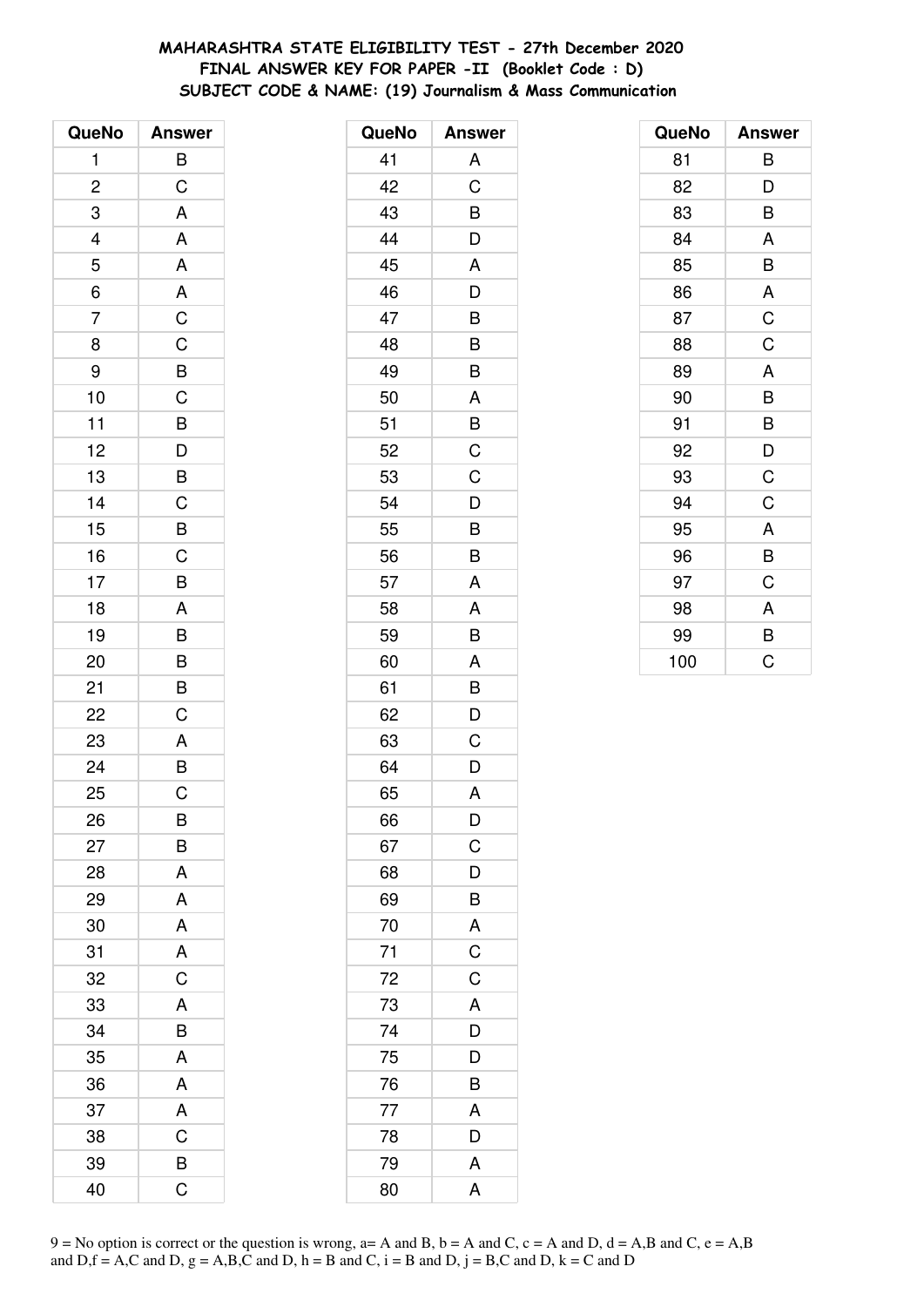# MAHARASHTRA STATE ELIGIBILITY TEST - 27th December 2020 FINAL ANSWER KEY FOR PAPER -II (Booklet Code: A) SUBJECT CODE & NAME: (20) Social Work

| QueNo          | <b>Answer</b>           |
|----------------|-------------------------|
| 1              | $\mathsf C$             |
| $\overline{c}$ | A                       |
| 3              |                         |
|                |                         |
| $\frac{4}{5}$  |                         |
| $\overline{6}$ |                         |
| $\overline{7}$ | B A C C D C             |
| 8              |                         |
| 9              |                         |
| 10             |                         |
| 11             |                         |
| 12             |                         |
| 13             |                         |
| 14             |                         |
| 15             | A D D B C B D C B C B D |
| 16             |                         |
| 17             |                         |
| 18             |                         |
| 19             |                         |
| 20             |                         |
| 21             |                         |
| 22             | $\frac{D}{D}$           |
| 23             | A                       |
| 24             | $\overline{C}$          |
| 25             | B                       |
| 26             | Α                       |
| 27             | A                       |
| 28             | C                       |
| 29             | B                       |
| 30             | A                       |
| 31             | $\overline{C}$          |
| 32             | $\mathsf C$             |
| 33             | B                       |
| 34             | $\frac{D}{C}$           |
| 35             |                         |
| 36             | A                       |
| 37             | $\overline{C}$          |
| 38             | C                       |
| 39             | B                       |
| 40             | D                       |

| QueNo | <b>Answer</b> |
|-------|---------------|
| 41    | C             |
| 42    | B             |
| 43    | A             |
| 44    | D             |
| 45    | C             |
| 46    | A             |
| 47    | A             |
| 48    | D             |
| 49    | D             |
| 50    | C             |
| 51    | A             |
| 52    | C             |
| 53    | A             |
| 54    | B             |
| 55    | B             |
| 56    | B             |
| 57    | D             |
| 58    | D             |
| 59    | A             |
| 60    | A             |
| 61    | B             |
| 62    | $\mathsf C$   |
| 63    | A             |
| 64    | C             |
| 65    | A             |
| 66    | B             |
| 67    | A             |
| 68    | D             |
| 69    | C             |
| 70    | A             |
| 71    | D             |
| 72    | D             |
| 73    | B             |
| 74    | D             |
| 75    | B             |
| 76    | A             |
| 77    | B             |
| 78    | A             |
| 79    | D             |
| 80    | B             |

| QueNo | <b>Answer</b> |
|-------|---------------|
| 81    | C             |
| 82    | A             |
| 83    | C             |
| 84    | B             |
| 85    | D             |
| 86    | C             |
| 87    | B             |
| 88    | D             |
| 89    | C             |
| 90    | D             |
| 91    | C             |
| 92    | D             |
| 93    | B             |
| 94    | $\mathsf C$   |
| 95    | C             |
| 96    | B             |
| 97    | D             |
| 98    | D             |
| 99    | C             |
| 100   | B             |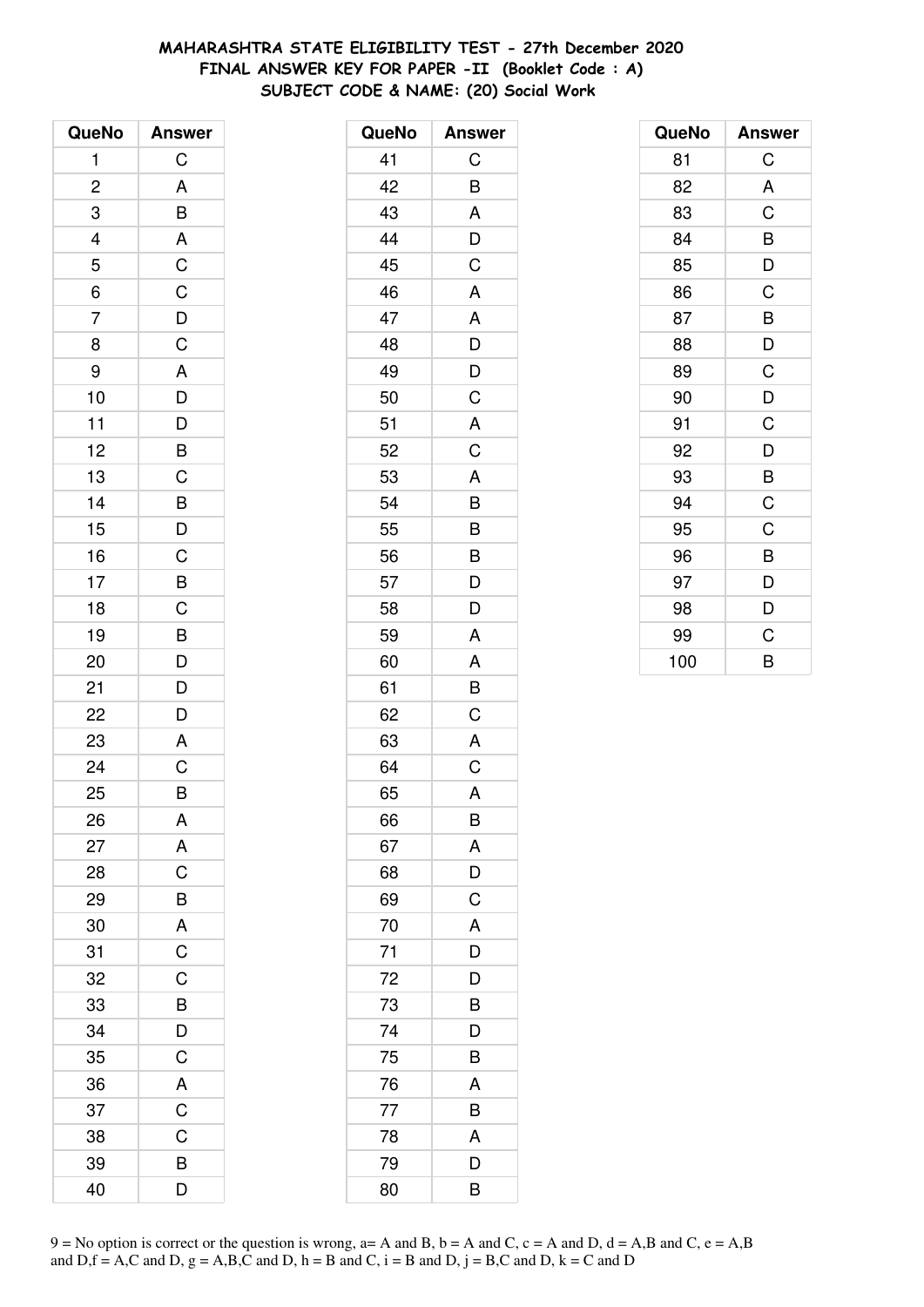# **MAHARASHTRA STATE ELIGIBILITY TEST - 27th December 2020 FINAL ANSWER KEY FOR PAPER -II (Booklet Code : B) SUBJECT CODE & NAME: (20) Social Work**

| QueNo                          | <b>Answer</b>  |
|--------------------------------|----------------|
| 1                              | $\overline{D}$ |
| $\overline{\mathbf{c}}$        | $\frac{D}{A}$  |
| 3                              |                |
|                                |                |
| $\frac{4}{5}$<br>$\frac{1}{6}$ | $rac{C}{A}$    |
|                                |                |
| $\overline{7}$                 |                |
| 8                              |                |
| 9                              |                |
| 10                             |                |
| 11                             |                |
| 12                             |                |
| 13                             |                |
| 14                             | ACBACCBDC      |
| 15                             |                |
| 16                             |                |
| 17                             |                |
| 18                             |                |
| 19                             |                |
| 20                             | A C C B D C    |
| 21                             |                |
| 22                             | $\frac{1}{B}$  |
| 23                             |                |
| 24                             | $rac{A}{D}$    |
| 25                             | $\overline{C}$ |
| 26                             | A              |
| 27                             | A              |
| 28                             | D              |
| 29                             | D              |
| 30                             | C              |
| 31                             | A              |
| 32                             | C              |
| 33                             | A              |
| 34                             | B              |
| 35                             | B              |
| 36                             | B              |
| 37                             | D              |
| 38                             | D              |
| 39                             | A              |
| 40                             | A              |

| QueNo | <b>Answer</b>  |
|-------|----------------|
| 41    | B              |
| 42    | C              |
| 43    | A              |
| 44    | C              |
| 45    | A              |
| 46    | B              |
| 47    | A              |
| 48    | D              |
| 49    | C              |
| 50    | A              |
| 51    | $\frac{1}{D}$  |
| 52    | $\overline{D}$ |
| 53    | B              |
| 54    | D              |
| 55    | B              |
| 56    | A              |
| 57    | $\overline{B}$ |
| 58    | A              |
| 59    | D              |
| 60    | B              |
| 61    | C              |
| 62    | A              |
| 63    | C              |
| 64    | B              |
| 65    | D              |
| 66    | C              |
| 67    | B              |
| 68    | $\frac{D}{C}$  |
| 69    |                |
| 70    | $\overline{D}$ |
| 71    | $\overline{C}$ |
| 72    | D              |
| 73    | B              |
| 74    | $\mathsf C$    |
| 75    | $\overline{C}$ |
| 76    | $\overline{B}$ |
| 77    | $\frac{D}{D}$  |
| 78    |                |
| 79    | C              |
| 80    | B              |

| QueNo | <b>Answer</b> |
|-------|---------------|
| 81    | C             |
| 82    | A             |
| 83    | B             |
| 84    | A             |
| 85    | C             |
| 86    | C             |
| 87    | D             |
| 88    | C             |
| 89    | A             |
| 90    | D             |
| 91    | D             |
| 92    | B             |
| 93    | C             |
| 94    | B             |
| 95    | D             |
| 96    | C             |
| 97    | B             |
| 98    | C             |
| 99    | B             |
| 100   | D             |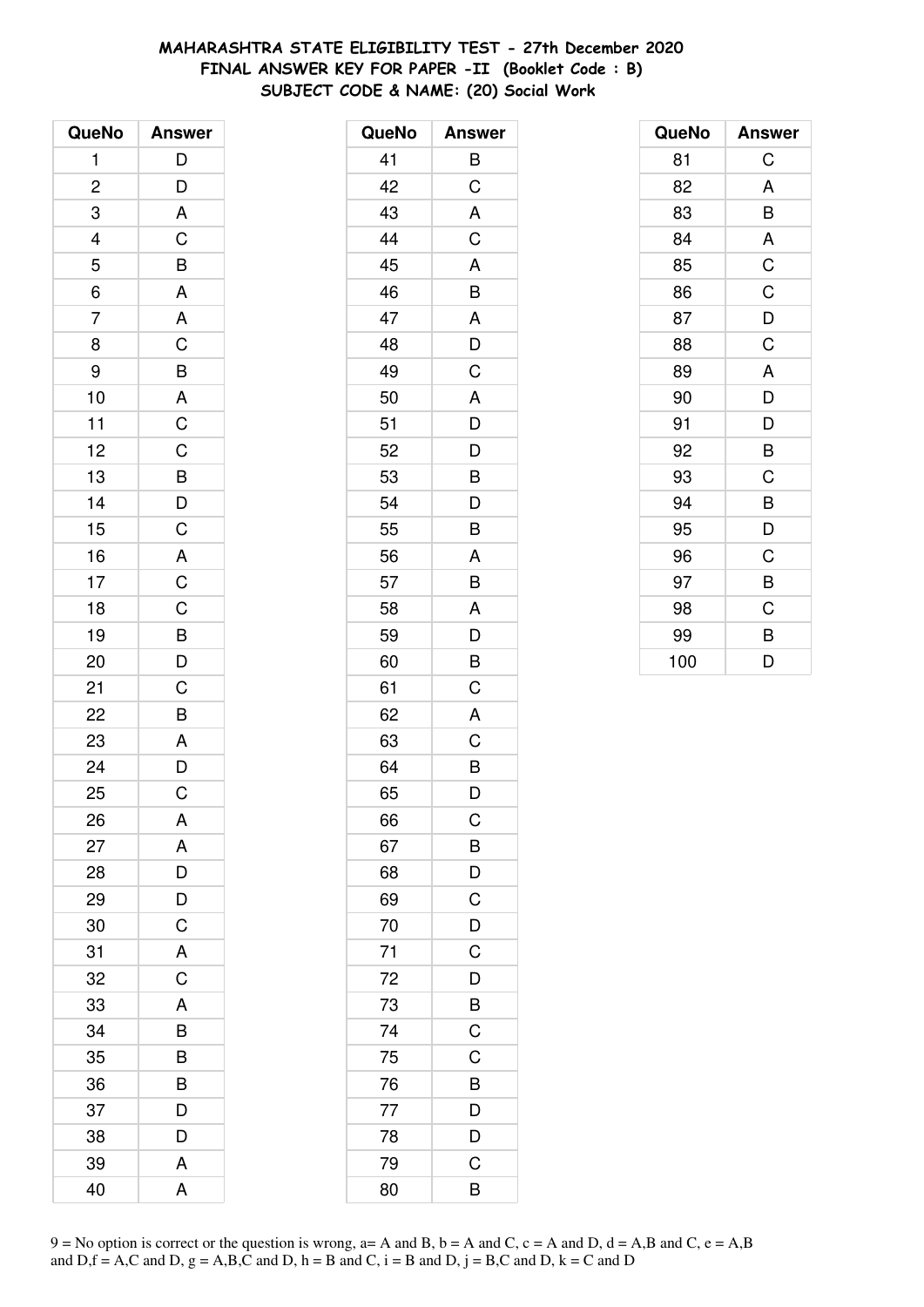# MAHARASHTRA STATE ELIGIBILITY TEST - 27th December 2020 FINAL ANSWER KEY FOR PAPER -II (Booklet Code : C) SUBJECT CODE & NAME: (20) Social Work

| QueNo                       | <b>Answer</b>             |
|-----------------------------|---------------------------|
| 1                           | C                         |
| $\overline{c}$              |                           |
| 3                           | $rac{B}{A}$               |
|                             |                           |
| $\frac{4}{5}$ $\frac{6}{7}$ | $\frac{D}{C}$             |
|                             |                           |
|                             |                           |
| 8                           |                           |
| 9                           |                           |
| 10                          |                           |
| 11                          |                           |
| 12                          |                           |
| 13                          | A A D D C A C A B B B D D |
| 14                          |                           |
| 15                          |                           |
| 16                          |                           |
| 17                          |                           |
| 18                          |                           |
| 19                          |                           |
| 20                          | $A$ $A$ $B$ $C$ $A$ $C$   |
| 21                          |                           |
| 22                          |                           |
| 23                          |                           |
| 24                          |                           |
| 25                          | A                         |
| 26                          | B                         |
| 27                          | A                         |
| 28                          | D                         |
| 29                          | C                         |
| 30                          | A                         |
| 31                          | D                         |
| 32                          | D                         |
| 33                          | B                         |
| 34                          | D                         |
| 35                          | B                         |
| 36                          | A                         |
| 37                          | B                         |
| 38                          | A                         |
| 39                          | D                         |
| 40                          | B                         |

| QueNo | <b>Answer</b>                                                           |
|-------|-------------------------------------------------------------------------|
| 41    | C                                                                       |
| 42    | A                                                                       |
| 43    | C                                                                       |
| 44    |                                                                         |
| 45    | $\frac{B}{D}$                                                           |
| 46    |                                                                         |
| 47    |                                                                         |
| 48    | $\frac{B}{D}$                                                           |
| 49    | $\mathsf C$                                                             |
| 50    | $\frac{1}{D}$                                                           |
| 51    | $\overline{C}$                                                          |
| 52    | $\overline{D}$                                                          |
| 53    | $\overline{B}$                                                          |
| 54    | C                                                                       |
| 55    | C                                                                       |
| 56    |                                                                         |
| 57    |                                                                         |
| 58    | $\begin{array}{c}\n\mathbf{B} \\ \mathbf{D} \\ \mathbf{D}\n\end{array}$ |
| 59    | $\mathsf C$                                                             |
| 60    | B                                                                       |
| 61    | C                                                                       |
| 62    | A                                                                       |
| 63    | B                                                                       |
| 64    | A                                                                       |
| 65    | C                                                                       |
| 66    | $\mathsf C$                                                             |
| 67    | $\mathsf{D}$                                                            |
| 68    | $\overline{C}$                                                          |
| 69    | A                                                                       |
| 70    | $\overline{D}$                                                          |
| 71    | D                                                                       |
| 72    | $\overline{B}$                                                          |
| 73    | C                                                                       |
| 74    |                                                                         |
| 75    | $\frac{B}{D}$                                                           |
| 76    | $\mathsf{C}$                                                            |
| 77    | $\overline{B}$                                                          |
| 78    | C                                                                       |
| 79    | B                                                                       |
| 80    | D                                                                       |

| QueNo | <b>Answer</b> |
|-------|---------------|
| 81    | D             |
| 82    | D             |
| 83    | A             |
| 84    | C             |
| 85    | B             |
| 86    | A             |
| 87    | A             |
| 88    | C             |
| 89    | B             |
| 90    | A             |
| 91    | C             |
| 92    | C             |
| 93    | B             |
| 94    | D             |
| 95    | C             |
| 96    | A             |
| 97    | C             |
| 98    | C             |
| 99    | B             |
| 100   | D             |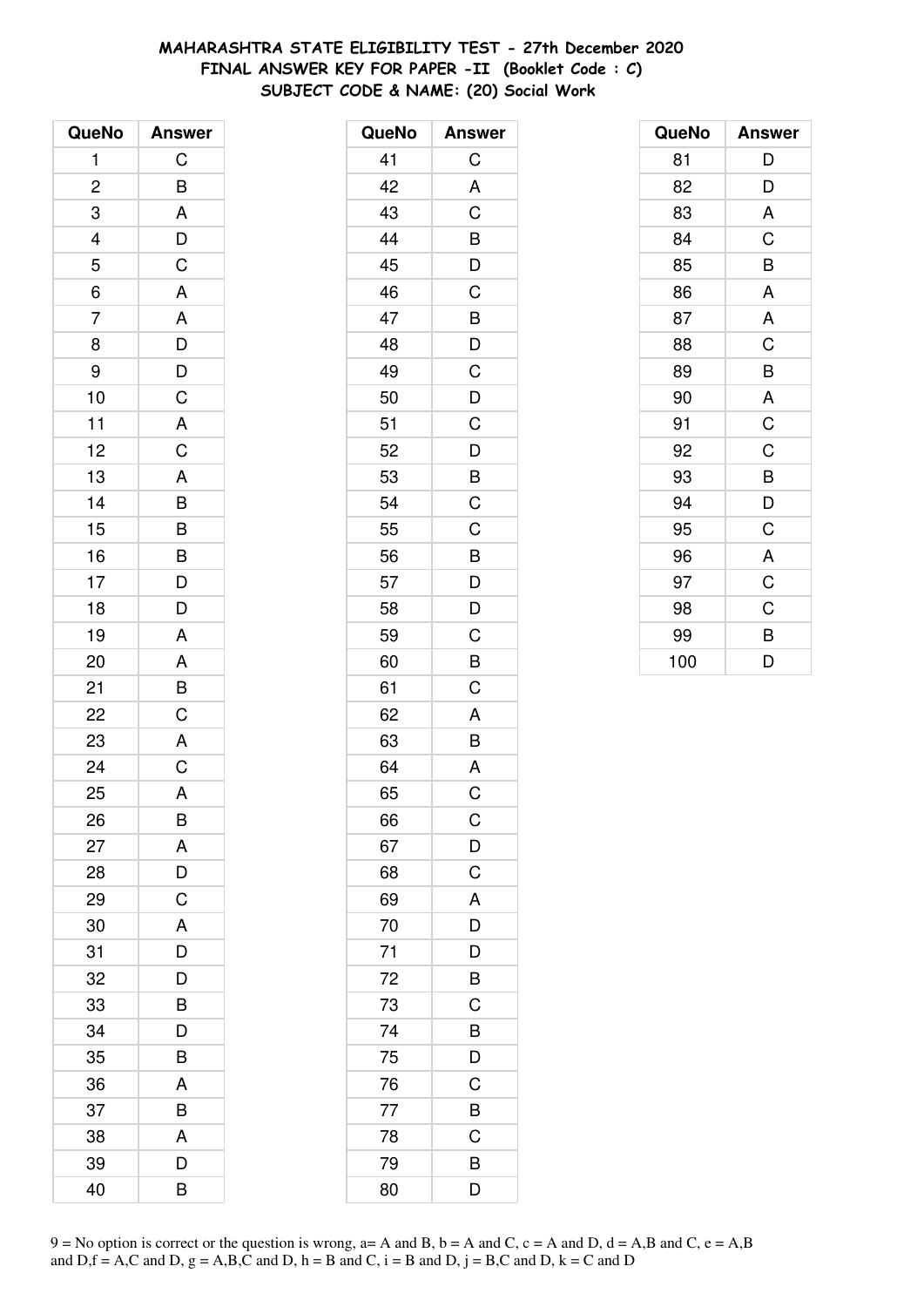# **MAHARASHTRA STATE ELIGIBILITY TEST - 27th December 2020 FINAL ANSWER KEY FOR PAPER -II (Booklet Code : D) SUBJECT CODE & NAME: (20) Social Work**

| QueNo          | <b>Answer</b>                                     |
|----------------|---------------------------------------------------|
| 1              | B                                                 |
| $\overline{c}$ | $\mathsf C$                                       |
| 3              | $\overline{\mathsf{A}}$                           |
|                | $\mathsf C$                                       |
| $\frac{4}{5}$  |                                                   |
| $\overline{6}$ |                                                   |
| $\overline{7}$ | A<br>B<br>A<br>D<br>C                             |
| 8              |                                                   |
| 9              |                                                   |
| 10             |                                                   |
| 11             |                                                   |
| 12             |                                                   |
| 13             | $\begin{array}{c}\nA \\ D \\ D \\ B\n\end{array}$ |
| 14             |                                                   |
| 15             | $\frac{D}{B}$                                     |
| 16             |                                                   |
| 17             | $\frac{A}{B}$                                     |
| 18             |                                                   |
| 19             | $\frac{1}{D}$                                     |
| 20             | $\overline{B}$                                    |
| 21             | $\mathsf C$                                       |
| 22             | A                                                 |
| 23             | $\overline{C}$                                    |
| 24             | $\frac{1}{B}$                                     |
| 25             | D                                                 |
| 26             | С                                                 |
| 27             | B                                                 |
| 28             | $\overline{D}$                                    |
| 29             | $\overline{C}$                                    |
| 30             | $\overline{D}$                                    |
| 31             | $\overline{\mathrm{C}}$                           |
| 32             | D                                                 |
| 33             | B                                                 |
| 34             | $\mathsf C$                                       |
| 35             | C                                                 |
| 36             | $\overline{B}$                                    |
| 37             | D                                                 |
| 38             | D                                                 |
| 39             | C                                                 |
| 40             | B                                                 |

| QueNo | <b>Answer</b>  |
|-------|----------------|
| 41    | $\mathsf C$    |
| 42    | A              |
| 43    | B              |
| 44    | A              |
| 45    | C              |
| 46    | $\mathsf C$    |
| 47    | $\overline{D}$ |
| 48    | C              |
| 49    | A              |
| 50    | D              |
| 51    | D              |
| 52    | B              |
| 53    | $\mathsf C$    |
| 54    | B              |
| 55    | D              |
| 56    | C              |
| 57    | B              |
| 58    | C              |
| 59    | B              |
| 60    | D              |
| 61    | D              |
| 62    | D              |
| 63    | A              |
| 64    | C              |
| 65    | B              |
| 66    | A              |
| 67    | $rac{A}{C}$    |
| 68    |                |
| 69    | B              |
| 70    | $\mathsf{A}$   |
| 71    | $\overline{C}$ |
| 72    | $\overline{C}$ |
| 73    | $\overline{B}$ |
| 74    | $\frac{D}{C}$  |
| 75    |                |
| 76    | $\mathsf{A}$   |
| 77    | $\overline{C}$ |
| 78    | $\overline{C}$ |
| 79    | $\overline{B}$ |
| 80    | D              |

| QueNo | <b>Answer</b> |
|-------|---------------|
| 81    | C             |
| 82    | B             |
| 83    | A             |
| 84    | D             |
| 85    | C             |
| 86    | A             |
| 87    | A             |
| 88    | D             |
| 89    | D             |
| 90    | C             |
| 91    | A             |
| 92    | C             |
| 93    | A             |
| 94    | B             |
| 95    | B             |
| 96    | B             |
| 97    | D             |
| 98    | D             |
| 99    | A             |
| 100   | A             |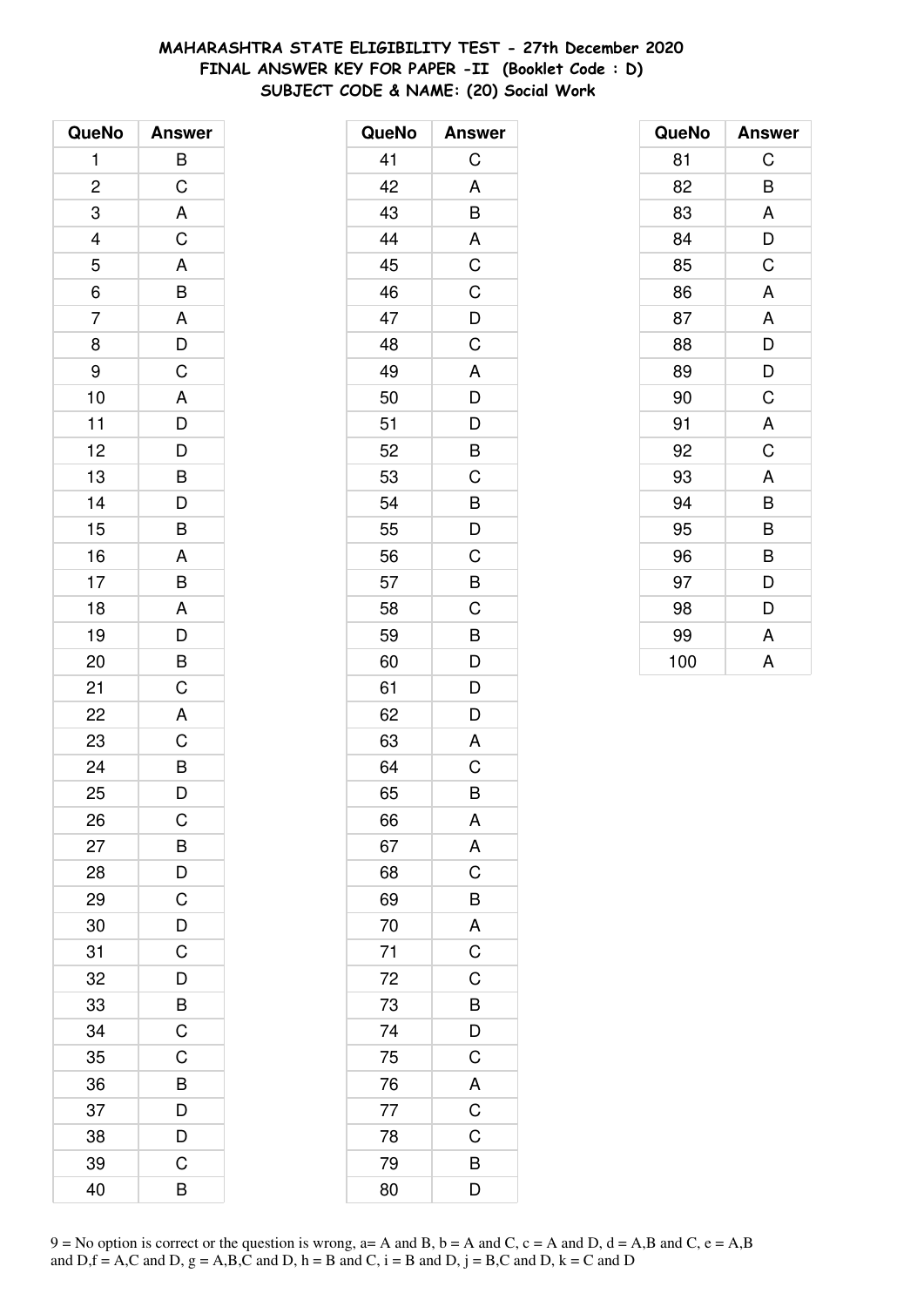# **MAHARASHTRA STATE ELIGIBILITY TEST - 27th December 2020 FINAL ANSWER KEY FOR PAPER -II (Booklet Code : A) SUBJECT CODE & NAME: (21) Public Administration**

| QueNo          | <b>Answer</b>                                      |
|----------------|----------------------------------------------------|
| 1              | $\mathsf C$                                        |
| $\overline{c}$ | D                                                  |
| 3              | A                                                  |
| $\overline{4}$ |                                                    |
| 5              |                                                    |
| $\overline{6}$ | $A$ D C B D                                        |
| $\overline{7}$ |                                                    |
| 8              |                                                    |
| 9              | $\mathsf C$                                        |
| 10             | $\overline{A}$                                     |
| 11             |                                                    |
| 12             | $\overline{D}$<br>$\overline{C}$<br>$\overline{D}$ |
| 13             |                                                    |
| 14             |                                                    |
| 15             | $rac{A}{C}$                                        |
| 16             | $\mathsf{A}$                                       |
| 17             |                                                    |
| 18             |                                                    |
| 19             |                                                    |
| 20             | $\begin{array}{c}\nA \\ D \\ B\n\end{array}$       |
| 21             | D                                                  |
| 22             | A                                                  |
| 23             | $\overline{B}$                                     |
| 24             | $\overline{\text{c}}$                              |
| 25             | D                                                  |
| 26             | B                                                  |
| 27             | $\mathsf C$                                        |
| 28             | $\mathsf C$                                        |
| 29             |                                                    |
| 30             | $\frac{D}{C}$                                      |
| 31             | $\overline{D}$                                     |
| 32             | $\overline{C}$                                     |
| 33             | C                                                  |
| 34             | A                                                  |
| 35             | C                                                  |
| 36             | A                                                  |
| 37             | D                                                  |
| 38             | D                                                  |
| 39             | D                                                  |
| 40             | Ć                                                  |

| QueNo | <b>Answer</b>  |
|-------|----------------|
| 41    | B              |
| 42    | B              |
| 43    | C              |
| 44    | D              |
| 45    | C              |
| 46    | C              |
| 47    | D              |
| 48    | A              |
| 49    | C              |
| 50    | A              |
| 51    | C              |
| 52    | B              |
| 53    | B              |
| 54    | A              |
| 55    | D              |
| 56    | B              |
| 57    | A              |
| 58    | B              |
| 59    | A              |
| 60    | C              |
| 61    | C              |
| 62    | D              |
| 63    | B              |
| 64    | A              |
| 65    | D              |
| 66    | D              |
| 67    | B              |
| 68    | C              |
| 69    | A              |
| 70    | A              |
| 71    | $\overline{C}$ |
| 72    | C              |
| 73    | B              |
| 74    | B              |
| 75    | B              |
| 76    | D              |
| 77    | A              |
| 78    | A              |
| 79    | A              |
| 80    | A              |

| QueNo | <b>Answer</b> |
|-------|---------------|
| 81    | D             |
| 82    | C             |
| 83    | D             |
| 84    | A             |
| 85    | A             |
| 86    | A             |
| 87    | A             |
| 88    | C             |
| 89    | B             |
| 90    | B             |
| 91    | C             |
| 92    | A             |
| 93    | D             |
| 94    | B             |
| 95    | D             |
| 96    | C             |
| 97    | B             |
| 98    | B             |
| 99    | D             |
| 100   | C             |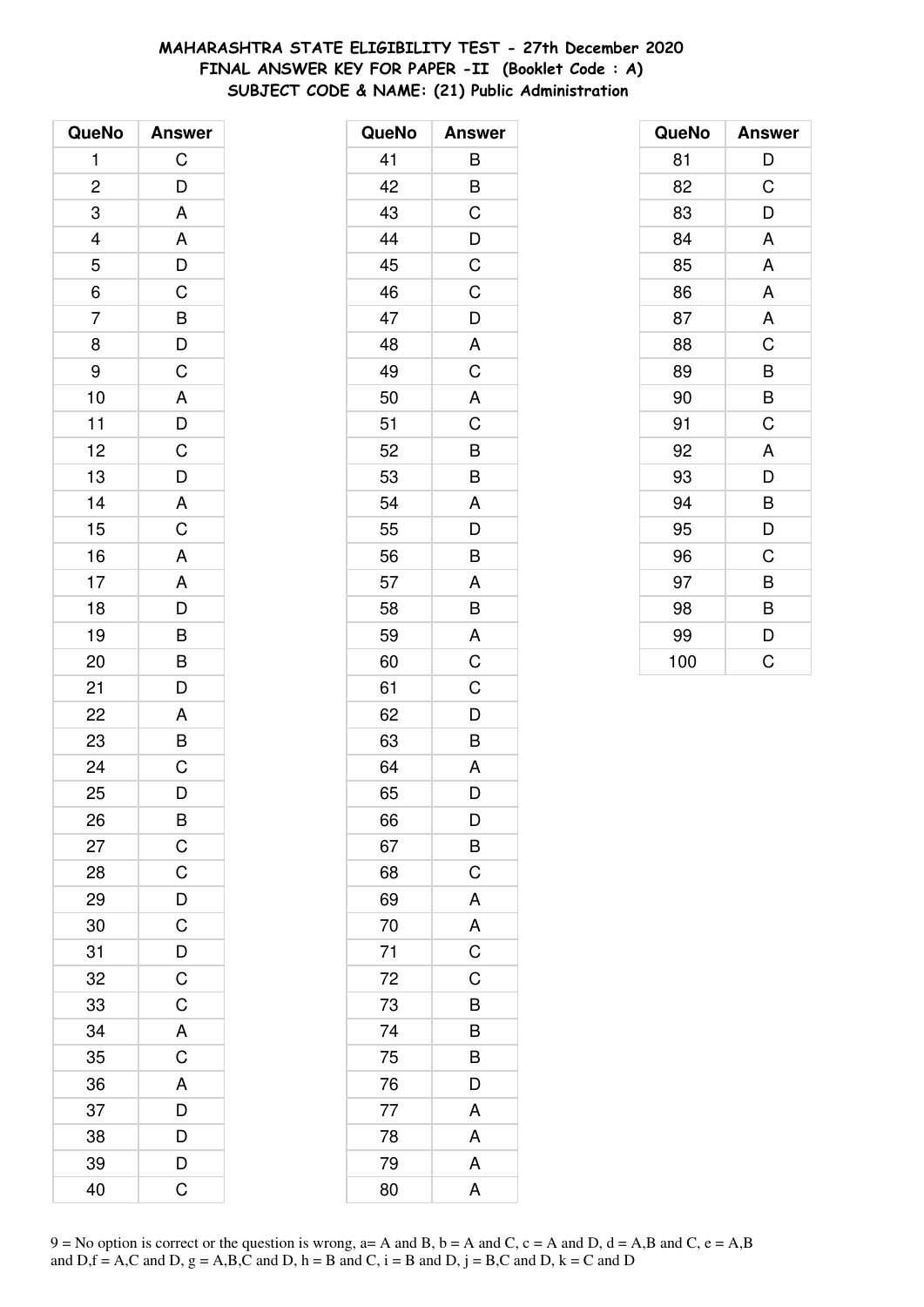# MAHARASHTRA STATE ELIGIBILITY TEST - 27th December 2020 FINAL ANSWER KEY FOR PAPER -II (Booklet Code: B) SUBJECT CODE & NAME: (21) Public Administration

| QueNo          | <b>Answer</b>                                                                        |
|----------------|--------------------------------------------------------------------------------------|
| $\mathbf{1}$   | D                                                                                    |
| $\overline{c}$ |                                                                                      |
| 3              | $\frac{A}{B}$                                                                        |
| $\frac{4}{5}$  |                                                                                      |
|                |                                                                                      |
| $\frac{1}{6}$  |                                                                                      |
| $\overline{7}$ |                                                                                      |
| 8              |                                                                                      |
| 9              |                                                                                      |
| 10             |                                                                                      |
| 11             |                                                                                      |
| 12             |                                                                                      |
| 13             | $\begin{array}{c c} D & B & C & D & C \\ \hline \end{array}$                         |
| 14             |                                                                                      |
| 15             | $rac{A}{C}$                                                                          |
| 16             |                                                                                      |
| 17             |                                                                                      |
| 18             |                                                                                      |
| 19             |                                                                                      |
| 20             | $\begin{array}{c c} A & D & D & C & B \\ \hline B & D & C & B \\ \hline \end{array}$ |
| 21             |                                                                                      |
| 22             |                                                                                      |
| 23             |                                                                                      |
| 24             | $rac{C}{D}$                                                                          |
| 25             | $\mathsf{C}$                                                                         |
| 26             | C                                                                                    |
| 27             | D                                                                                    |
| 28             | A                                                                                    |
| 29             | $\mathsf C$                                                                          |
| 30             | A                                                                                    |
| 31             | $\overline{C}$                                                                       |
| 32             | B                                                                                    |
| 33             | B                                                                                    |
| 34             | A                                                                                    |
| 35             | D                                                                                    |
| 36             | B                                                                                    |
| 37             | A                                                                                    |
| 38             | B                                                                                    |
| 39             | A                                                                                    |
| 40             | C                                                                                    |

| <b>Answer</b>  |
|----------------|
| C              |
| D              |
| B              |
| A              |
| D              |
| D              |
| B              |
| C              |
| A              |
| A              |
| C              |
| C              |
| B              |
| B              |
| B              |
| D              |
| A              |
| A              |
| A              |
| A              |
| D              |
| C              |
| D              |
| Α              |
| A              |
| A              |
| A              |
| $\overline{C}$ |
| B              |
| B              |
| C              |
| A              |
| D              |
| B              |
| D              |
| C              |
| B              |
| B              |
| D              |
| C              |
|                |

| QueNo | <b>Answer</b> |
|-------|---------------|
| 81    | C             |
| 82    | D             |
| 83    | A             |
| 84    | A             |
| 85    | D             |
| 86    | C             |
| 87    | B             |
| 88    | D             |
| 89    | C             |
| 90    | A             |
| 91    | D             |
| 92    | C             |
| 93    | D             |
| 94    | A             |
| 95    | C             |
| 96    | A             |
| 97    | A             |
| 98    | D             |
| 99    | B             |
| 100   | B             |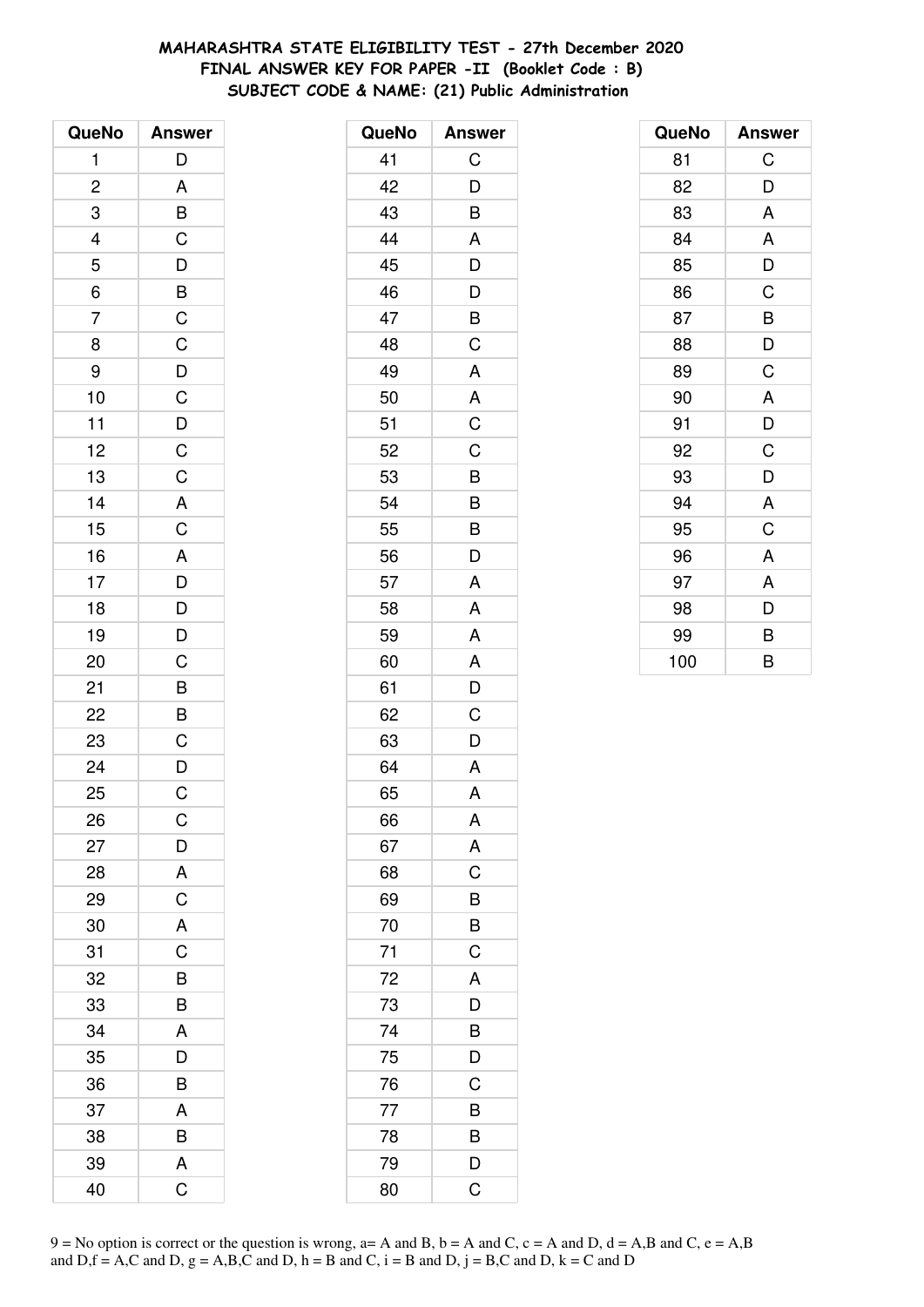# MAHARASHTRA STATE ELIGIBILITY TEST - 27th December 2020 FINAL ANSWER KEY FOR PAPER -II (Booklet Code : C) SUBJECT CODE & NAME: (21) Public Administration

| QueNo          | <b>Answer</b>                                      |
|----------------|----------------------------------------------------|
| 1              | B                                                  |
| $\overline{c}$ |                                                    |
| 3              | $rac{B}{C}$                                        |
|                |                                                    |
| $\frac{4}{5}$  |                                                    |
| $\frac{6}{6}$  | $\overline{D}$<br>$\overline{C}$<br>$\overline{C}$ |
| $\overline{7}$ |                                                    |
| 8              |                                                    |
| 9              | $\overline{D}$<br>$\overline{A}$<br>$\overline{C}$ |
| 10             | A                                                  |
| 11             |                                                    |
| 12             |                                                    |
| 13             |                                                    |
| 14             |                                                    |
| 15             |                                                    |
| 16             | CBBADB                                             |
| 17             |                                                    |
| 18             | $rac{A}{B}$                                        |
| 19             |                                                    |
| 20             | $rac{A}{C}$                                        |
| 21             | $\mathsf C$                                        |
| 22             | $\overline{D}$                                     |
| 23             | B                                                  |
| 24             | $\overline{A}$                                     |
| 25             | D                                                  |
| 26             | D                                                  |
| 27             | B                                                  |
| 28             | C                                                  |
| 29             | A                                                  |
| 30             | A                                                  |
| 31             | $\overline{C}$                                     |
| 32             | C                                                  |
| 33             | B                                                  |
| 34             | B                                                  |
| 35             | B                                                  |
| 36             | D                                                  |
| 37             | A                                                  |
| 38             | A                                                  |
| 39             | A                                                  |
| 40             | A                                                  |

| QueNo | <b>Answer</b>           |
|-------|-------------------------|
| 41    | D                       |
| 42    | C                       |
| 43    | D                       |
| 44    | A                       |
| 45    | A                       |
| 46    | A                       |
| 47    | A                       |
| 48    | C                       |
| 49    |                         |
| 50    | $\frac{B}{B}$           |
| 51    | $\overline{\text{C}}$   |
| 52    | A                       |
| 53    | D                       |
| 54    | B                       |
| 55    | D                       |
| 56    | C                       |
| 57    | B                       |
| 58    | B                       |
| 59    | D                       |
| 60    | C                       |
| 61    | C                       |
| 62    | D                       |
| 63    | A                       |
| 64    | A                       |
| 65    | D                       |
| 66    | C                       |
| 67    | $\overline{B}$          |
| 68    | $\overline{D}$          |
| 69    | $\overline{C}$          |
| 70    | A                       |
| 71    | D                       |
| 72    | $\mathsf C$             |
| 73    | D                       |
| 74    | A                       |
| 75    | $\overline{C}$          |
| 76    | A                       |
| 77    | A                       |
| 78    | D                       |
| 79    | B                       |
| 80    | $\overline{\mathsf{B}}$ |

| QueNo | <b>Answer</b>  |
|-------|----------------|
| 81    | D              |
| 82    | A              |
| 83    | B              |
| 84    | C              |
| 85    | D              |
| 86    | B              |
| 87    | $\mathsf C$    |
| 88    | $\mathsf C$    |
| 89    | $\overline{D}$ |
| 90    | $\mathsf C$    |
| 91    | D              |
| 92    | $\mathsf C$    |
| 93    | C              |
| 94    | A              |
| 95    | C              |
| 96    | A              |
| 97    | D              |
| 98    | D              |
| 99    | D              |
| 100   | Ć              |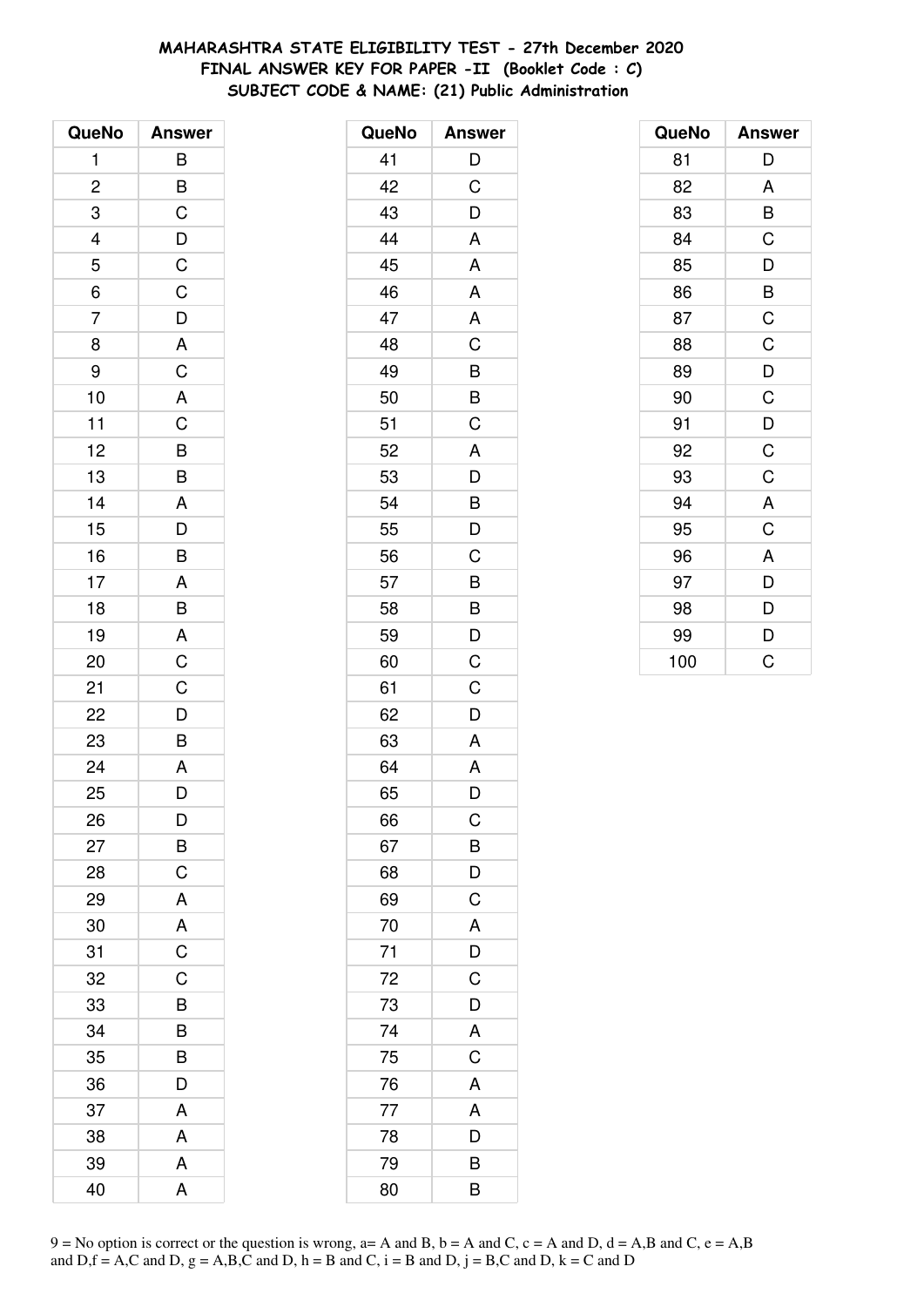# MAHARASHTRA STATE ELIGIBILITY TEST - 27th December 2020 FINAL ANSWER KEY FOR PAPER -II (Booklet Code : D) SUBJECT CODE & NAME: (21) Public Administration

| QueNo                   | <b>Answer</b>        |
|-------------------------|----------------------|
| $\mathbf{1}$            | $\mathsf C$          |
| $\overline{\mathbf{c}}$ | $\overline{D}$       |
| 3                       | B                    |
| $\frac{4}{1}$           |                      |
| 5                       |                      |
| $\overline{6}$          | $A$ $D$ $D$ $B$ $C$  |
| $\overline{7}$          |                      |
| 8                       |                      |
| 9                       | A                    |
| 10                      | A                    |
| 11                      | $\overline{C}$       |
| 12                      |                      |
| 13                      | $\frac{C}{B}$        |
| 14                      | $\frac{1}{B}$        |
| 15                      | $\frac{1}{\epsilon}$ |
| 16                      | D                    |
| 17                      | A                    |
| 18                      | A                    |
| 19                      | $\mathsf{A}$         |
| 20                      | $\overline{A}$       |
| 21                      | $\frac{1}{2}$        |
| 22                      | C                    |
| 23                      | D                    |
| 24                      | $\overline{A}$       |
| 25                      | A                    |
| 26                      | A                    |
| 27                      | A                    |
| 28                      | C                    |
| 29                      | B                    |
| 30                      | $\overline{B}$       |
| 31                      | $\overline{C}$       |
| 32                      | A                    |
| 33                      | D                    |
| 34                      | B                    |
| 35                      | $\overline{D}$       |
| 36                      | C                    |
| 37                      | B                    |
| 38                      | B                    |
| 39                      | D                    |
| 40                      | C                    |

| QueNo           | <b>Answer</b>           |
|-----------------|-------------------------|
| 41              | С                       |
| 42              | D                       |
| 43              | A                       |
| 44              | A                       |
| 45              | D                       |
| 46              | C                       |
| 47              | B                       |
| 48              | D                       |
| 49              | C                       |
| 50              | A                       |
| 51              | D                       |
| 52              | C                       |
| 53              | D                       |
| 54              | A                       |
| 55              | C                       |
| 56              | A                       |
| 57              | A                       |
| 58              | D                       |
| 59              | B                       |
| 60              | B                       |
| 61              | D                       |
| 62              | A                       |
| 63              | B                       |
| 64              | С                       |
| 65              | D                       |
| 66              | B                       |
| 67              |                         |
| 68              | $rac{C}{D}$             |
| 69              |                         |
| 70              | $\mathsf C$             |
| $\overline{71}$ | $\overline{D}$          |
| 72              | $\overline{C}$          |
| 73              | $\overline{C}$          |
| $\overline{74}$ | $rac{A}{C}$             |
| 75              |                         |
| 76              | A                       |
| 77              | $\overline{D}$          |
| 78              | $\frac{1}{D}$           |
| 79              | $\frac{1}{D}$           |
| 80              | $\overline{\mathrm{C}}$ |

| QueNo | <b>Answer</b> |
|-------|---------------|
| 81    | B             |
| 82    | B             |
| 83    | C             |
| 84    | D             |
| 85    | C             |
| 86    | C             |
| 87    | D             |
| 88    | A             |
| 89    | C             |
| 90    | A             |
| 91    | C             |
| 92    | B             |
| 93    | B             |
| 94    | A             |
| 95    | D             |
| 96    | B             |
| 97    | A             |
| 98    | B             |
| 99    | A             |
| 100   | Ċ             |

9 = No option is correct or the question is wrong, a= A and B, b = A and C, c = A and D, d = A,B and C, e = A,B and D, f = A,C and D, g = A,B,C and D, h = B and C, i = B and D, j = B,C and D, k = C and D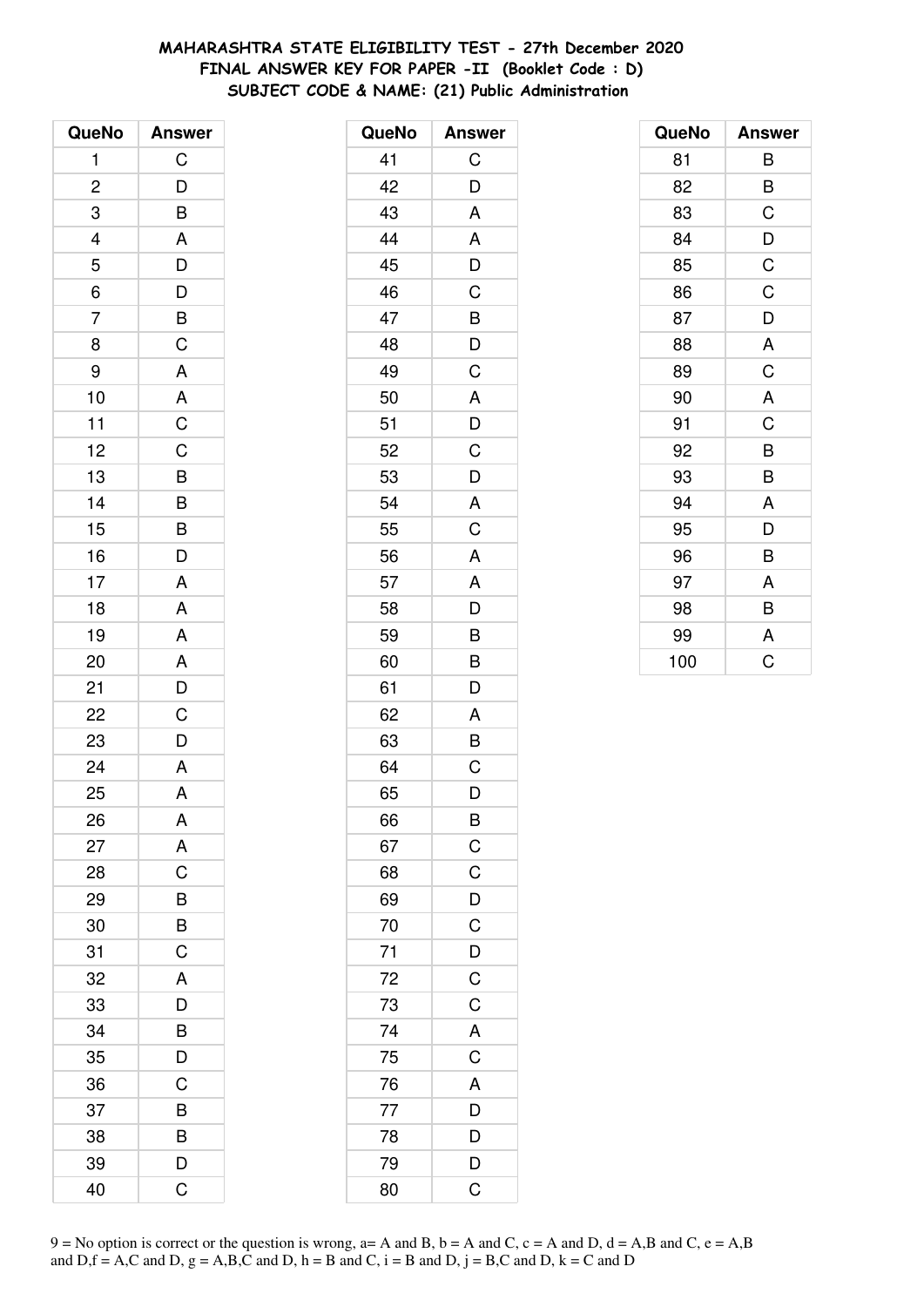# **MAHARASHTRA STATE ELIGIBILITY TEST - 27th December 2020 FINAL ANSWER KEY FOR PAPER -II (Booklet Code : A) SUBJECT CODE & NAME: (31) Environmental Sciences**

| QueNo          | <b>Answer</b>                                      |
|----------------|----------------------------------------------------|
| 1              | A                                                  |
| $\overline{c}$ | B                                                  |
| 3              | D                                                  |
| 4              |                                                    |
| 5              |                                                    |
| $\overline{6}$ | $\overline{B}$ $\overline{C}$ $\overline{B}$       |
| $\overline{7}$ |                                                    |
| 8              |                                                    |
| 9              | $\overline{C}$<br>$\overline{B}$<br>$\overline{C}$ |
| 10             | B                                                  |
| 11             | B                                                  |
| 12             | A                                                  |
| 13             | $\overline{D}$                                     |
| 14             | B                                                  |
| 15             | A                                                  |
| 16             | A                                                  |
| 17             | $\overline{A}$                                     |
| 18             | $\overline{\mathsf{A}}$                            |
| 19             | $\overline{C}$                                     |
| 20             | B                                                  |
| 21             | A                                                  |
| 22             | B                                                  |
| 23             | B                                                  |
| 24             | $\overline{C}$                                     |
| 25             | D                                                  |
| 26             | D                                                  |
| 27             | B                                                  |
| 28             | C                                                  |
| 29             | D                                                  |
| 30             | $\overline{B}$                                     |
| 31             | $\overline{B}$                                     |
| 32             | $\mathsf C$                                        |
| 33             | $\overline{C}$                                     |
| 34             | D                                                  |
| 35             | D                                                  |
| 36             | A                                                  |
| 37             | B                                                  |
| 38             | B                                                  |
| 39             | D                                                  |
| 40             | Ć                                                  |

| QueNo    | <b>Answer</b>  |
|----------|----------------|
| 41       | D              |
| 42       | B              |
| 43       | A              |
| 44       | A              |
| 45       | C              |
| 46       | B              |
| 47       | $\overline{B}$ |
| 48       | $\overline{C}$ |
| 49       | C              |
| 50       | D              |
| 51       | D              |
| 52       | B              |
| 53       | B              |
| 54       | $\mathsf C$    |
| 55       | B              |
| 56       | C              |
| 57       | B              |
| 58       | A              |
| 59       | $\overline{D}$ |
| 60       | $\overline{D}$ |
| 61       | D              |
| 62       | A              |
| 63       | A              |
| 64       | $\mathsf C$    |
| 65       | D              |
| 66       | $\mathsf{C}$   |
| 67       |                |
| 68       | $rac{C}{C}$    |
| 69       |                |
| 70       |                |
| 71<br>72 | A B A C C      |
|          |                |
| 73       |                |
| 74       |                |
| 75       | $\frac{B}{B}$  |
| 76       |                |
| 77       |                |
| 78       | $\frac{A}{B}$  |
| 79       |                |
| 80       | A              |

| QueNo | <b>Answer</b> |
|-------|---------------|
| 81    | С             |
| 82    | A             |
| 83    | A             |
| 84    | B             |
| 85    | B             |
| 86    | B             |
| 87    | D             |
| 88    | A             |
| 89    | D             |
| 90    | C             |
| 91    | B             |
| 92    | A             |
| 93    | C             |
| 94    | B             |
| 95    | A             |
| 96    | C             |
| 97    | B             |
| 98    | B             |
| 99    | A             |
| 100   | A             |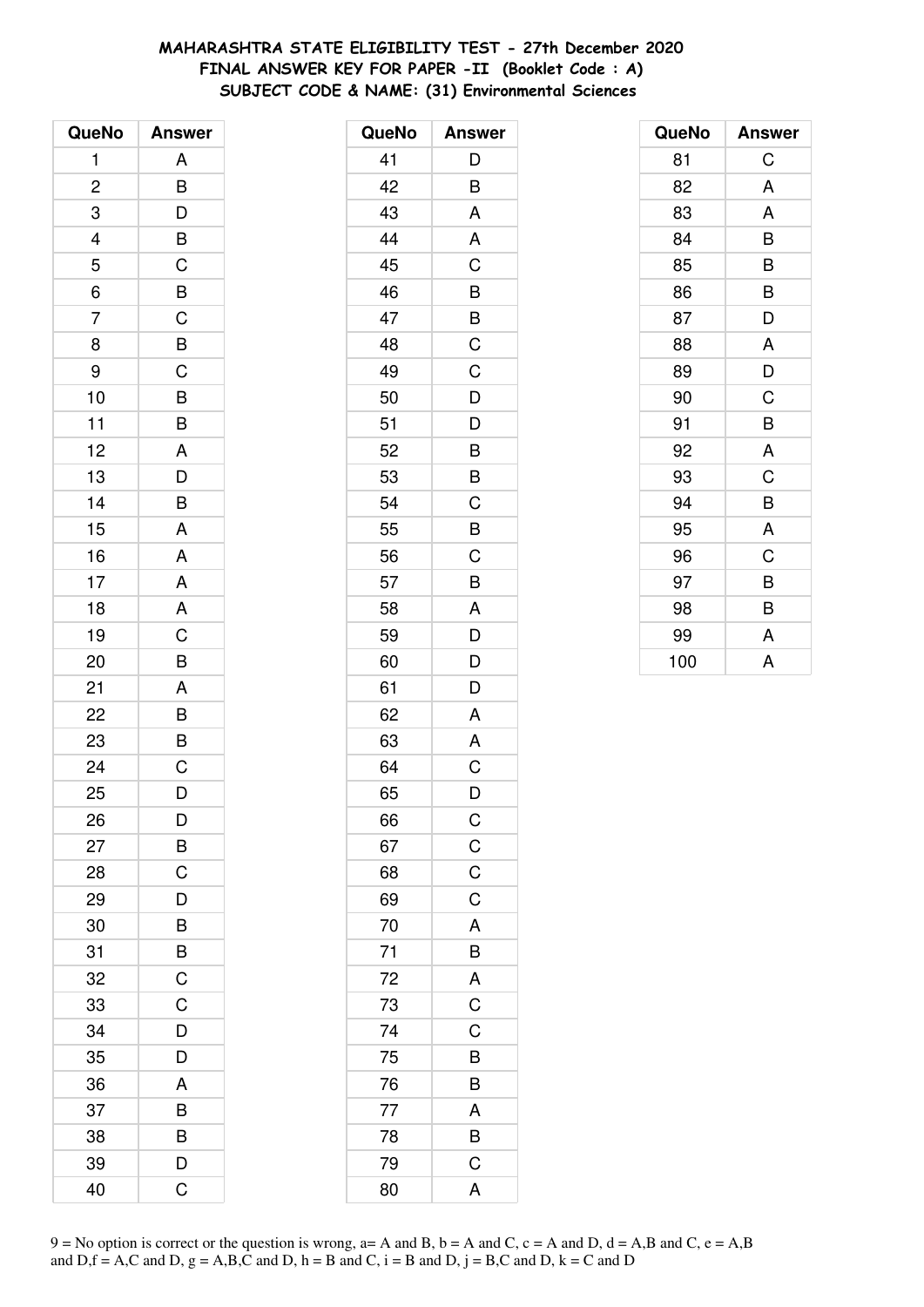# **MAHARASHTRA STATE ELIGIBILITY TEST - 27th December 2020 FINAL ANSWER KEY FOR PAPER -II (Booklet Code : B) SUBJECT CODE & NAME: (31) Environmental Sciences**

| QueNo                    | <b>Answer</b>                                                        |
|--------------------------|----------------------------------------------------------------------|
| 1                        | A                                                                    |
| $\overline{c}$           | B                                                                    |
| 3                        | $rac{B}{C}$                                                          |
| $\overline{\mathcal{L}}$ |                                                                      |
| 5                        |                                                                      |
| $\overline{6}$           | $\overline{D}$<br>$\overline{D}$<br>$\overline{B}$<br>$\overline{C}$ |
| $\overline{7}$           |                                                                      |
| 8                        |                                                                      |
| 9                        |                                                                      |
| 10                       |                                                                      |
| 11                       |                                                                      |
| 12                       |                                                                      |
| 13                       | $D$ B B $C$ C                                                        |
| 14                       |                                                                      |
| 15                       | $\frac{D}{D}$                                                        |
| 16                       | A                                                                    |
| 17                       |                                                                      |
| 18                       |                                                                      |
| 19                       | $\overline{B}$<br>$\overline{D}$                                     |
| 20                       | $\mathsf C$                                                          |
| 21                       |                                                                      |
| 22                       | $\frac{D}{B}$                                                        |
| 23                       | A                                                                    |
| 24                       | $\overline{A}$                                                       |
| 25                       | $\overline{C}$                                                       |
| 26                       | B                                                                    |
| 27                       | $\overline{B}$                                                       |
| 28                       | $\mathsf C$                                                          |
| 29                       | $\mathsf C$                                                          |
| 30                       | $\overline{D}$                                                       |
| 31                       | D                                                                    |
| 32                       | B                                                                    |
| 33                       | B                                                                    |
| 34                       | C                                                                    |
| 35                       | B                                                                    |
| 36                       | C                                                                    |
| 37                       | B                                                                    |
| 38                       | A                                                                    |
| 39                       | D                                                                    |
| 40                       | D                                                                    |

| QueNo | <b>Answer</b>  |
|-------|----------------|
| 41    | D              |
| 42    | A              |
| 43    | A              |
| 44    | C              |
| 45    | $\frac{1}{D}$  |
| 46    | $\frac{1}{C}$  |
| 47    | $\mathsf C$    |
| 48    | C              |
| 49    | C              |
| 50    | A              |
| 51    | B              |
| 52    | A              |
| 53    | $\overline{C}$ |
| 54    | C              |
| 55    | B              |
| 56    | B              |
| 57    | $\overline{A}$ |
| 58    | $\overline{B}$ |
| 59    | $\overline{C}$ |
| 60    | A              |
| 61    | C              |
| 62    | A              |
| 63    | A              |
| 64    | B              |
| 65    | B              |
| 66    | B              |
| 67    | D              |
| 68    | A              |
| 69    | D              |
| 70    | $\overline{C}$ |
| 71    | B              |
| 72    | A              |
| 73    | C              |
| 74    | B              |
| 75    | A              |
| 76    | $\mathsf C$    |
| 77    | B              |
| 78    | B              |
| 79    | A              |
| 80    | A              |

| QueNo | <b>Answer</b> |
|-------|---------------|
| 81    | A             |
| 82    | B             |
| 83    | D             |
| 84    | B             |
| 85    | C             |
| 86    | B             |
| 87    | C             |
| 88    | B             |
| 89    | C             |
| 90    | B             |
| 91    | B             |
| 92    | A             |
| 93    | D             |
| 94    | B             |
| 95    | A             |
| 96    | A             |
| 97    | A             |
| 98    | A             |
| 99    | C             |
| 100   | B             |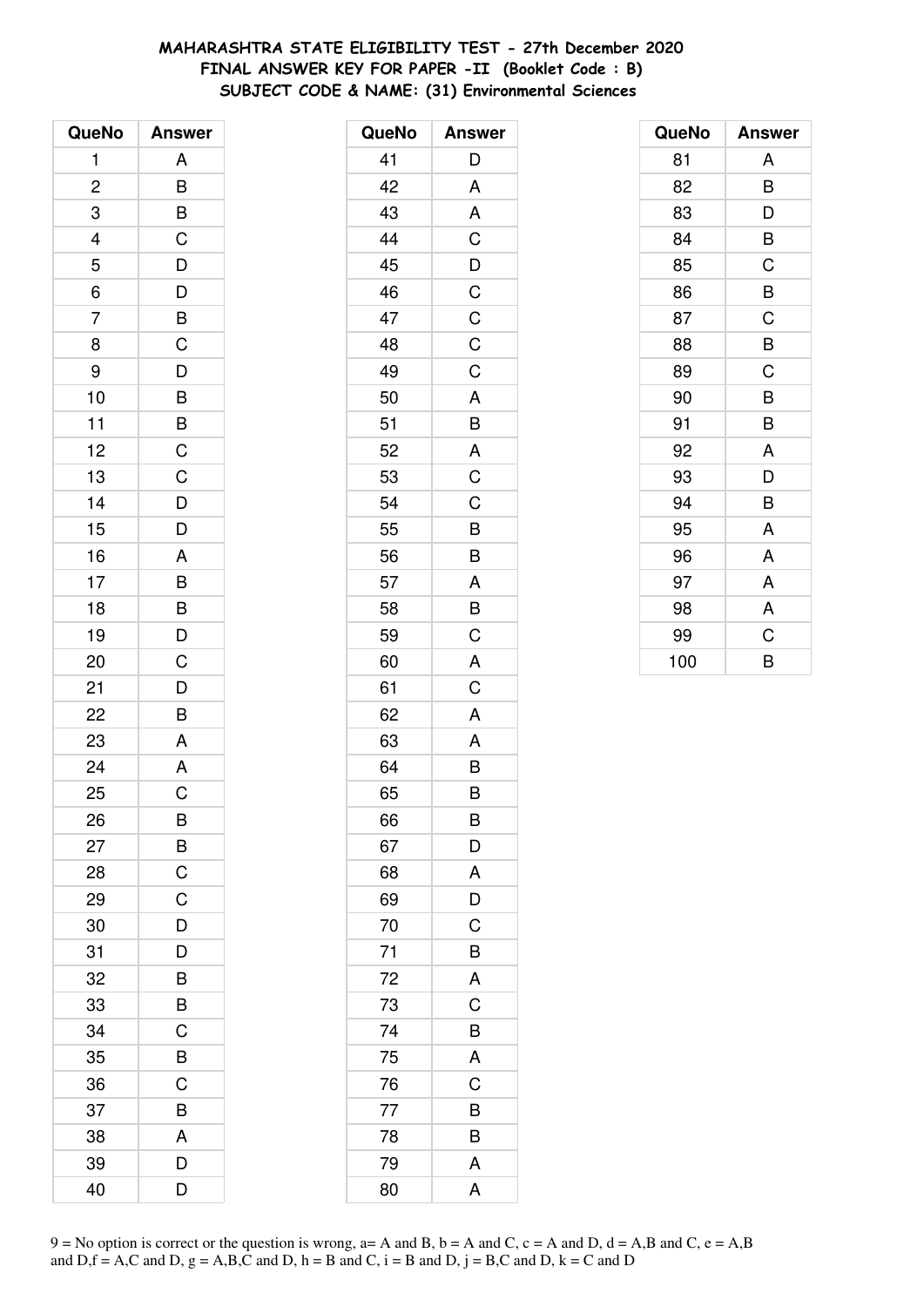# **MAHARASHTRA STATE ELIGIBILITY TEST - 27th December 2020 FINAL ANSWER KEY FOR PAPER -II (Booklet Code : C) SUBJECT CODE & NAME: (31) Environmental Sciences**

| QueNo                   | <b>Answer</b>                                                        |
|-------------------------|----------------------------------------------------------------------|
| $\mathbf{1}$            | D                                                                    |
| $\overline{\mathbf{c}}$ | B                                                                    |
| 3                       | A                                                                    |
| 4                       | A                                                                    |
| 5                       | $\mathsf C$                                                          |
| $\overline{6}$          |                                                                      |
| $\overline{7}$          | $\overline{B}$<br>$\overline{B}$<br>$\overline{C}$<br>$\overline{C}$ |
| 8                       |                                                                      |
| 9                       |                                                                      |
| 10                      | $\overline{D}$                                                       |
| 11                      | $\frac{1}{D}$                                                        |
| 12                      |                                                                      |
| 13                      | $\overline{B}$<br>$\overline{B}$                                     |
| 14                      | $\frac{C}{B}$                                                        |
| 15                      |                                                                      |
| 16                      | $\mathsf C$                                                          |
| 17                      | $\overline{B}$                                                       |
| 18                      | A                                                                    |
| 19                      | $\overline{D}$                                                       |
| 20                      | $\overline{D}$                                                       |
| 21                      | D                                                                    |
| 22                      | A                                                                    |
| 23                      | A                                                                    |
| 24                      | $\overline{C}$                                                       |
| 25                      | D                                                                    |
| 26                      | $\mathsf{C}$                                                         |
| 27                      | $\overline{C}$                                                       |
| 28                      | $\mathsf C$                                                          |
| 29                      | C                                                                    |
| 30                      | A                                                                    |
| 31                      | B                                                                    |
| 32                      |                                                                      |
| 33                      | $rac{A}{C}$                                                          |
| 34                      | C                                                                    |
| 35                      | B                                                                    |
| 36                      | B                                                                    |
| 37                      | A                                                                    |
| 38                      | B                                                                    |
| 39                      | C                                                                    |
| 40                      | A                                                                    |

| QueNo | <b>Answer</b>           |
|-------|-------------------------|
| 41    | C                       |
| 42    | A                       |
| 43    | A                       |
| 44    | B                       |
| 45    | B                       |
| 46    | B                       |
| 47    | D                       |
| 48    | A                       |
| 49    | D                       |
| 50    | C                       |
| 51    | B                       |
| 52    | A                       |
| 53    | C                       |
| 54    | B                       |
| 55    | A                       |
| 56    | C                       |
| 57    | B                       |
| 58    | B                       |
| 59    | A                       |
| 60    | A                       |
| 61    | Α                       |
| 62    | B                       |
| 63    | $\overline{D}$          |
| 64    | $\overline{\mathsf{B}}$ |
| 65    | C                       |
| 66    | B                       |
| 67    | $\mathsf C$             |
| 68    | B                       |
| 69    | $\mathsf C$             |
| 70    | B                       |
| 71    | B                       |
| 72    | A                       |
| 73    | D                       |
| 74    | B                       |
| 75    | A                       |
| 76    | A                       |
| 77    | A                       |
| 78    | A                       |
| 79    | C                       |
| 80    | В                       |

| QueNo | <b>Answer</b> |
|-------|---------------|
| 81    | Α             |
| 82    | B             |
| 83    | B             |
| 84    | C             |
| 85    | D             |
| 86    | D             |
| 87    | B             |
| 88    | C             |
| 89    | D             |
| 90    | B             |
| 91    | B             |
| 92    | C             |
| 93    | C             |
| 94    | D             |
| 95    | D             |
| 96    | A             |
| 97    | B             |
| 98    | B             |
| 99    | D             |
| 100   | Ć             |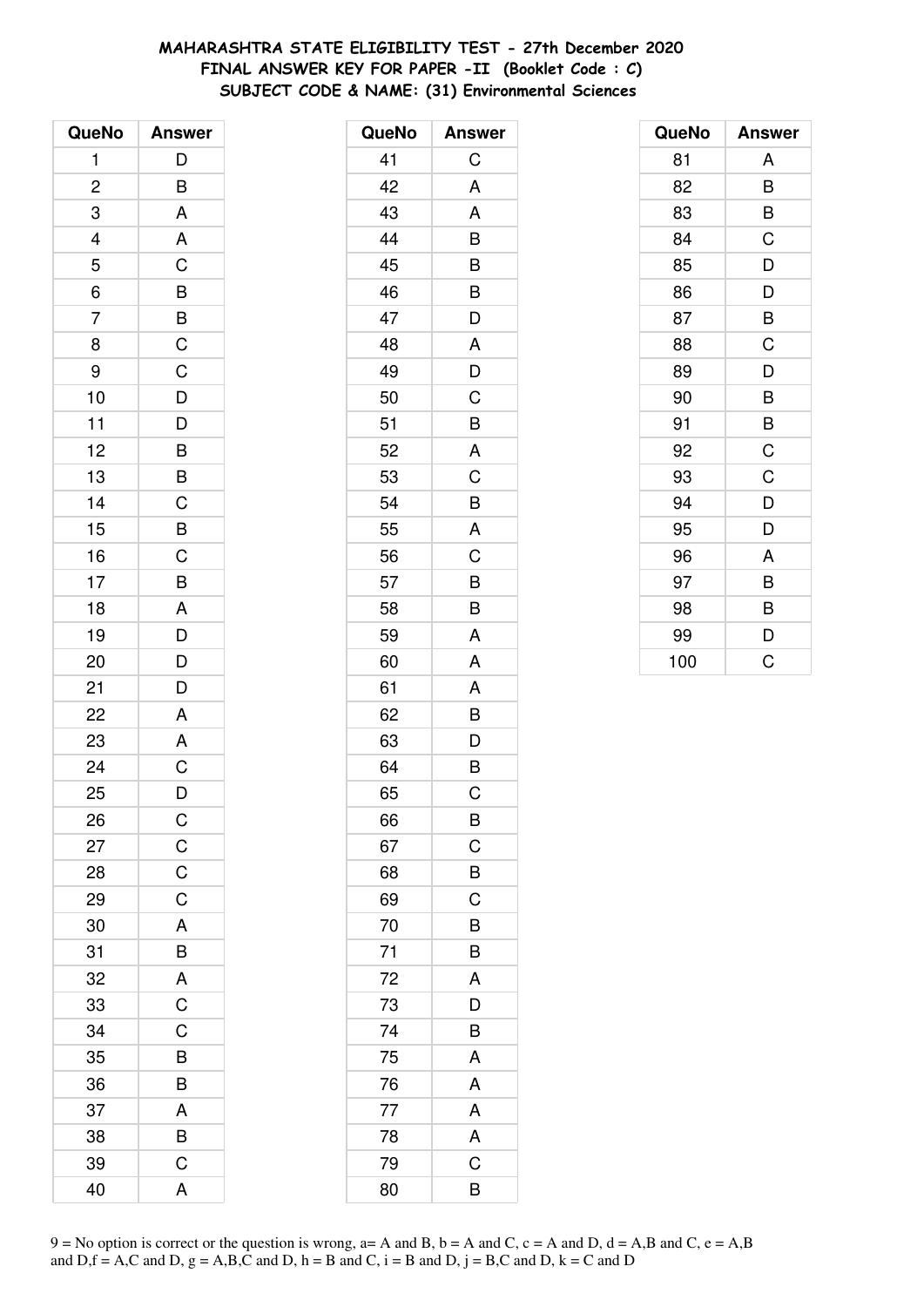# **MAHARASHTRA STATE ELIGIBILITY TEST - 27th December 2020 FINAL ANSWER KEY FOR PAPER -II (Booklet Code : D) SUBJECT CODE & NAME: (31) Environmental Sciences**

| QueNo          | <b>Answer</b>                                       |
|----------------|-----------------------------------------------------|
| $\mathbf{1}$   | D                                                   |
| $\overline{c}$ | A                                                   |
| 3              | A                                                   |
| $\frac{4}{5}$  |                                                     |
|                |                                                     |
| $\overline{6}$ |                                                     |
| $\overline{7}$ | CDCCCCCC                                            |
| 8              |                                                     |
| 9              |                                                     |
| 10             |                                                     |
| 11             | $rac{A}{B}$                                         |
| 12             |                                                     |
| 13             | $rac{A}{C}$                                         |
| 14             | $\frac{C}{B}$                                       |
| 15             |                                                     |
| 16             |                                                     |
| 17             | $\overline{AB}$<br>$\overline{B}$<br>$\overline{C}$ |
| 18             |                                                     |
| 19             |                                                     |
| 20             | $rac{A}{C}$                                         |
| 21             |                                                     |
| 22             | $\overline{A}$                                      |
| 23             |                                                     |
| 24             | $rac{A}{B}$                                         |
| 25             | B                                                   |
| 26             | B                                                   |
| 27             | D                                                   |
| 28             | A                                                   |
| 29             | D                                                   |
| 30             | $\overline{\text{c}}$                               |
| 31             | B                                                   |
| 32             | A                                                   |
| 33             | C                                                   |
| 34             | B                                                   |
| 35             | A                                                   |
| 36             | C                                                   |
| 37             | B                                                   |
| 38             | B                                                   |
| 39             | A                                                   |
| 40             | A                                                   |

| QueNo | <b>Answer</b>  |
|-------|----------------|
| 41    | A              |
| 42    | B              |
| 43    | D              |
| 44    | B              |
| 45    | C              |
| 46    | B              |
| 47    | $\mathsf C$    |
| 48    | B              |
| 49    | C              |
| 50    | B              |
| 51    | B              |
| 52    | A              |
| 53    | D              |
| 54    | B              |
| 55    | A              |
| 56    | A              |
| 57    | A              |
| 58    | A              |
| 59    | C              |
| 60    | B              |
| 61    | A              |
| 62    | B              |
| 63    | B              |
| 64    | C              |
| 65    | D              |
| 66    | D              |
| 67    | B              |
| 68    | C              |
| 69    | D              |
| 70    | B              |
| 71    | B              |
| 72    | $\overline{C}$ |
| 73    | $\overline{C}$ |
| 74    | D              |
| 75    | D              |
| 76    | A              |
| 77    | B              |
| 78    | B              |
| 79    | D              |
| 80    | C              |

| QueNo | <b>Answer</b> |
|-------|---------------|
| 81    | D             |
| 82    | B             |
| 83    | A             |
| 84    | A             |
| 85    | C             |
| 86    | B             |
| 87    | B             |
| 88    | $\mathsf C$   |
| 89    | C             |
| 90    | D             |
| 91    | D             |
| 92    | B             |
| 93    | B             |
| 94    | C             |
| 95    | B             |
| 96    | C             |
| 97    | B             |
| 98    | A             |
| 99    | D             |
| 100   | D             |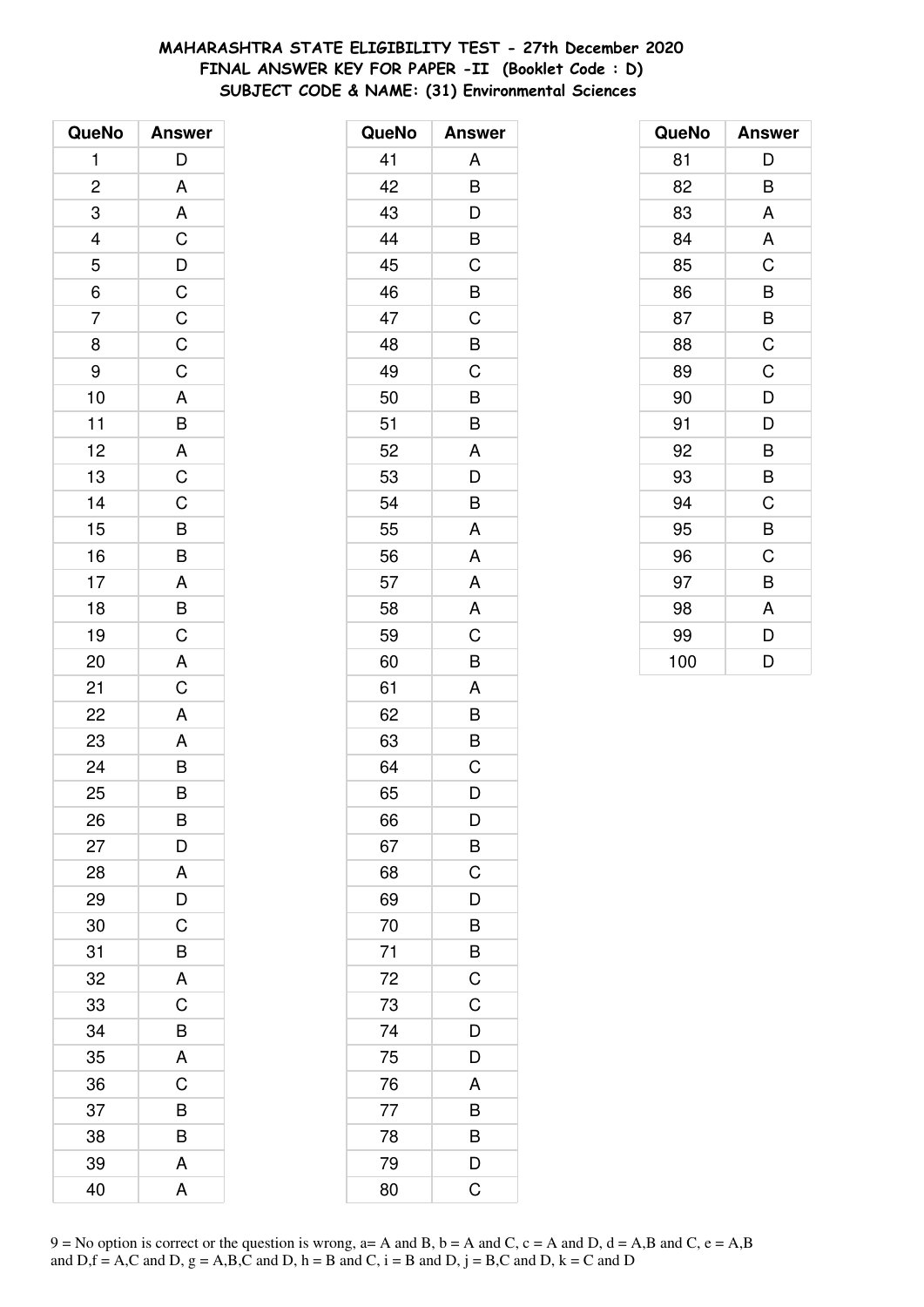# **MAHARASHTRA STATE ELIGIBILITY TEST - 27th December 2020 FINAL ANSWER KEY FOR PAPER -II (Booklet Code : A) SUBJECT CODE & NAME: (32) Physical Science**

| QueNo                   | <b>Answer</b>       |
|-------------------------|---------------------|
| 1                       | A                   |
| $\overline{\mathbf{c}}$ | D                   |
| 3                       | B                   |
|                         | D                   |
| $\frac{4}{5}$           | A                   |
| 6                       | $\overline{D}$      |
| $\overline{7}$          | $\overline{D}$      |
| 8                       | B                   |
| 9                       | A                   |
| 10                      | $\mathsf{A}$        |
| 11                      | $\overline{C}$      |
| 12                      | $\overline{B}$      |
| 13                      | $\overline{D}$      |
| 14                      | D                   |
| 15                      | A                   |
| 16                      | A                   |
| 17                      |                     |
| 18                      | $\overline{B}$<br>B |
| 19                      | $\mathsf C$         |
| 20                      | A                   |
| 21                      | $\mathsf C$         |
| 22                      | $\mathsf C$         |
| 23                      | $\overline{D}$      |
| 24                      | $\overline{C}$      |
| 25                      | D                   |
| 26                      | В                   |
| 27                      | D                   |
| 28                      | A                   |
| 29                      | B                   |
| 30                      | C                   |
| 31                      | B                   |
| 32                      | D                   |
| 33                      | C                   |
| 34                      | B                   |
| 35                      | A                   |
| 36                      | A                   |
| 37                      | A                   |
| 38                      | B                   |
| 39                      | A                   |
| 40                      | B                   |

| QueNo | <b>Answer</b> |
|-------|---------------|
| 41    | A             |
| 42    | C             |
| 43    | D             |
| 44    | B             |
| 45    | A             |
| 46    | D             |
| 47    | C             |
| 48    | A             |
| 49    | D             |
| 50    | B             |
| 51    | A             |
| 52    | A             |
| 53    | B             |
| 54    | C             |
| 55    | A             |
| 56    | D             |
| 57    | D             |
| 58    | C             |
| 59    | A             |
| 60    | A             |
| 61    | D             |
| 62    | A             |
| 63    | B             |
| 64    | B             |
| 65    | B             |
| 66    | C             |
| 67    | B             |
| 68    | A             |
| 69    | C             |
| 70    | D             |
| 71    | A             |
| 72    | A             |
| 73    | B             |
| 74    | C             |
| 75    | B             |
| 76    | D             |
| 77    | D             |
| 78    | C             |
| 79    | D             |
| 80    | B             |

| QueNo | <b>Answer</b> |
|-------|---------------|
| 81    | D             |
| 82    | D             |
| 83    | B             |
| 84    | B             |
| 85    | B             |
| 86    | D             |
| 87    | A             |
| 88    | A             |
| 89    | B             |
| 90    | D             |
| 91    | C             |
| 92    | B             |
| 93    | D             |
| 94    | B             |
| 95    | D             |
| 96    | D             |
| 97    | C             |
| 98    | D             |
| 99    | A             |
| 100   | D             |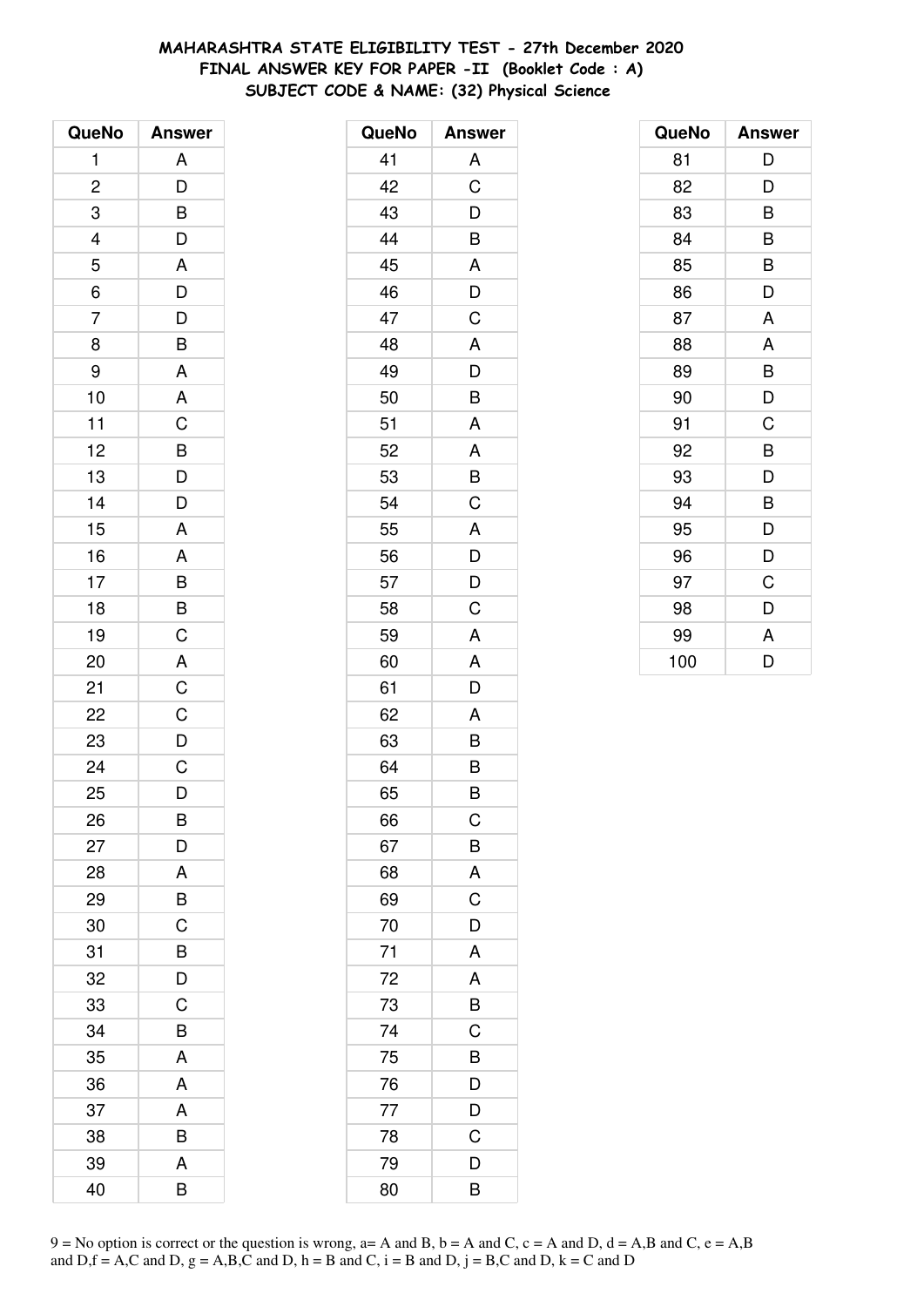# **MAHARASHTRA STATE ELIGIBILITY TEST - 27th December 2020 FINAL ANSWER KEY FOR PAPER -II (Booklet Code : B) SUBJECT CODE & NAME: (32) Physical Science**

| QueNo          | <b>Answer</b>                                      |
|----------------|----------------------------------------------------|
| 1              | $\mathsf C$                                        |
| $\overline{c}$ | $\mathsf C$                                        |
| 3              | $\overline{D}$                                     |
|                | $\mathsf{C}$                                       |
| $\frac{4}{5}$  |                                                    |
| $\overline{6}$ | $\frac{D}{B}$                                      |
| $\overline{7}$ | D                                                  |
| 8              | A                                                  |
| 9              | $\overline{B}$                                     |
| 10             | $\mathsf C$                                        |
| 11             |                                                    |
| 12             |                                                    |
| 13             | $\overline{B}$<br>$\overline{D}$<br>$\overline{C}$ |
| 14             | B                                                  |
| 15             | A                                                  |
| 16             | A                                                  |
| 17             | A                                                  |
| 18             | $\overline{B}$                                     |
| 19             | $\mathsf{A}$                                       |
| 20             | B                                                  |
| 21             | A                                                  |
| 22             | $\mathsf C$                                        |
| 23             | $\frac{D}{B}$                                      |
| 24             |                                                    |
| 25             | A                                                  |
| 26             | D                                                  |
| 27             | $\mathsf C$                                        |
| 28             | A                                                  |
| 29             | D                                                  |
| 30             | B                                                  |
| 31             | A                                                  |
| 32             | A                                                  |
| 33             | B                                                  |
| 34             | C                                                  |
| 35             | A                                                  |
| 36             | D                                                  |
| 37             | D                                                  |
| 38             | C                                                  |
| 39             | A                                                  |
| 40             | A                                                  |

| QueNo | <b>Answer</b> |
|-------|---------------|
| 41    | D             |
| 42    | A             |
| 43    | B             |
| 44    | B             |
| 45    | B             |
| 46    | C             |
| 47    | B             |
| 48    | A             |
| 49    | C             |
| 50    | D             |
| 51    | A             |
| 52    | A             |
| 53    | B             |
| 54    | C             |
| 55    | B             |
| 56    | D             |
| 57    | D             |
| 58    | C             |
| 59    | D             |
| 60    | B             |
| 61    | D             |
| 62    | D             |
| 63    | B             |
| 64    | B             |
| 65    | B             |
| 66    | D             |
| 67    | A             |
| 68    | A             |
| 69    | B             |
| 70    | D             |
| 71    | C             |
| 72    | B             |
| 73    | D             |
| 74    | B             |
| 75    | D             |
| 76    | D             |
| 77    | $\mathsf C$   |
| 78    | D             |
| 79    | A             |
| 80    | D             |

| QueNo | <b>Answer</b> |
|-------|---------------|
| 81    | A             |
| 82    | D             |
| 83    | В             |
| 84    | D             |
| 85    | A             |
| 86    | D             |
| 87    | D             |
| 88    | B             |
| 89    | A             |
| 90    | A             |
| 91    | C             |
| 92    | B             |
| 93    | D             |
| 94    | D             |
| 95    | A             |
| 96    | A             |
| 97    | B             |
| 98    | B             |
| 99    | C             |
| 100   | A             |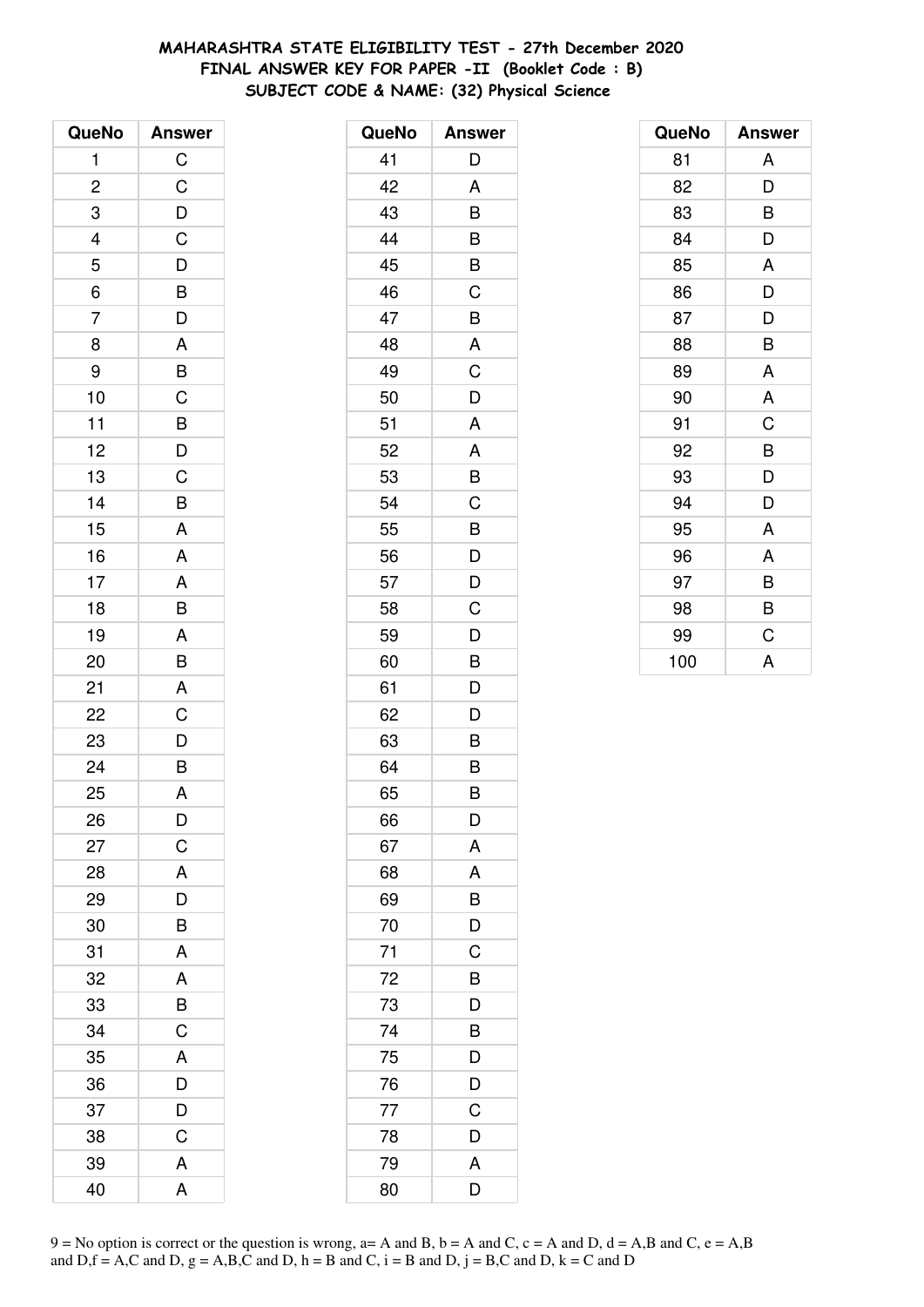# **MAHARASHTRA STATE ELIGIBILITY TEST - 27th December 2020 FINAL ANSWER KEY FOR PAPER -II (Booklet Code : C) SUBJECT CODE & NAME: (32) Physical Science**

| QueNo                    | <b>Answer</b>           |
|--------------------------|-------------------------|
| 1                        | A                       |
| $\overline{c}$           | C                       |
| 3                        | D                       |
| $\overline{\mathcal{L}}$ | B                       |
| 5                        | A                       |
| 6                        | $\overline{D}$          |
| $\overline{7}$           | C                       |
| 8                        | A                       |
| 9                        | $\overline{D}$          |
| 10                       | $\overline{\mathsf{B}}$ |
| 11                       | A                       |
| 12                       | A                       |
| 13                       | B                       |
| 14                       | C                       |
| 15                       | A                       |
| 16                       |                         |
| 17                       | $\frac{D}{D}$           |
| 18                       | $\overline{C}$          |
| 19                       | A                       |
| 20                       | A                       |
| 21                       | D                       |
| 22                       | A                       |
| 23                       | B                       |
| 24                       | $\overline{\mathsf{B}}$ |
| 25                       | B                       |
| 26                       | С                       |
| 27                       | B                       |
| 28                       | A                       |
| 29                       | $\mathsf C$             |
| 30                       | D                       |
| 31                       | A                       |
| 32                       | A                       |
| 33                       | B                       |
| 34                       | C                       |
| 35                       | B                       |
| 36                       | D                       |
| 37                       | D                       |
| 38                       | C                       |
| 39                       | D                       |
| 40                       | B                       |

| QueNo | <b>Answer</b>  |
|-------|----------------|
| 41    | D              |
| 42    | D              |
| 43    | B              |
| 44    | B              |
| 45    | B              |
| 46    | D              |
| 47    | A              |
| 48    | A              |
| 49    | B              |
| 50    | D              |
| 51    | C              |
| 52    | B              |
| 53    | D              |
| 54    | B              |
| 55    | D              |
| 56    | D              |
| 57    | C              |
| 58    | D              |
| 59    | A              |
| 60    | D              |
| 61    | A              |
| 62    | D              |
| 63    | B              |
| 64    | D              |
| 65    | A              |
| 66    | D              |
| 67    | D              |
| 68    | B              |
| 69    | A              |
| 70    | A              |
| 71    | $\mathsf C$    |
| 72    | $\overline{B}$ |
| 73    | D              |
| 74    | D              |
| 75    | A              |
| 76    | A              |
| 77    | B              |
| 78    | B              |
| 79    | $\mathsf C$    |
| 80    | A              |

| QueNo | <b>Answer</b> |
|-------|---------------|
| 81    | $\mathsf C$   |
| 82    | C             |
| 83    | D             |
| 84    | C             |
| 85    | D             |
| 86    | B             |
| 87    | D             |
| 88    | A             |
| 89    | B             |
| 90    | C             |
| 91    | B             |
| 92    | D             |
| 93    | C             |
| 94    | B             |
| 95    | A             |
| 96    | A             |
| 97    | A             |
| 98    | B             |
| 99    | A             |
| 100   | B             |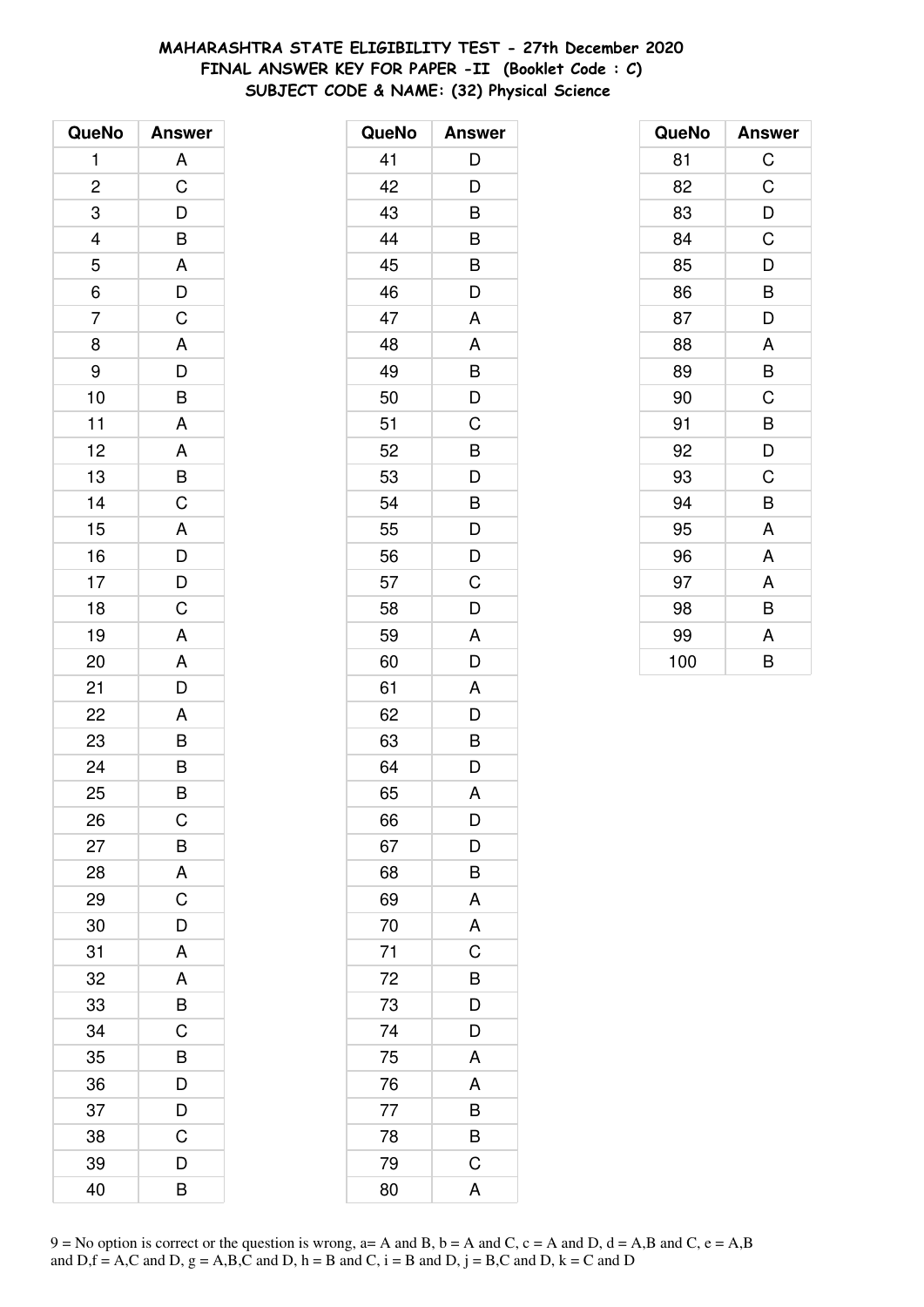# **MAHARASHTRA STATE ELIGIBILITY TEST - 27th December 2020 FINAL ANSWER KEY FOR PAPER -II (Booklet Code : D) SUBJECT CODE & NAME: (32) Physical Science**

| QueNo                    | <b>Answer</b>  |
|--------------------------|----------------|
| 1                        | D              |
| $\overline{\mathbf{c}}$  | A              |
| 3                        | B              |
| $\overline{\mathcal{L}}$ | B              |
| $\overline{5}$           | $\overline{B}$ |
| 6                        | $\overline{C}$ |
| $\overline{7}$           | B              |
| 8                        | A              |
| 9                        | $\mathsf C$    |
| 10                       | D              |
| 11                       | A              |
| 12                       | A              |
| 13                       | B              |
| 14                       | C              |
| 15                       | B              |
| 16                       | $\overline{D}$ |
| 17                       | $\overline{D}$ |
| 18                       | $\mathsf C$    |
| 19                       | D              |
| 20                       | B              |
| 21                       | D              |
| 22                       | D              |
| 23                       | B              |
| 24                       | B              |
| 25                       | B              |
| 26                       | D              |
| 27                       | A              |
| 28                       | A              |
| 29                       | B              |
| 30                       | D              |
| 31                       | C              |
| 32                       | B              |
| 33                       | D              |
| 34                       | B              |
| 35                       | D              |
| 36                       | D              |
| 37                       | Ć              |
| 38                       | D              |
| 39                       | A              |
| 40                       | D              |

| QueNo | <b>Answer</b> |
|-------|---------------|
| 41    | A             |
| 42    | D             |
| 43    | B             |
| 44    | D             |
| 45    | A             |
| 46    | D             |
| 47    | D             |
| 48    | B             |
| 49    | A             |
| 50    | A             |
| 51    | C             |
| 52    | B             |
| 53    | D             |
| 54    | D             |
| 55    | A             |
| 56    | A             |
| 57    | B             |
| 58    | B             |
| 59    | C             |
| 60    | A             |
| 61    | C             |
| 62    | C             |
| 63    | D             |
| 64    | C             |
| 65    | D             |
| 66    | B             |
| 67    | D             |
| 68    | A             |
| 69    | B             |
| 70    | C             |
| 71    | B             |
| 72    | D             |
| 73    | C             |
| 74    | B             |
| 75    | A             |
| 76    | A             |
| 77    | A             |
| 78    | B             |
| 79    | A             |
| 80    | B             |

| QueNo | <b>Answer</b> |
|-------|---------------|
| 81    | A             |
| 82    | C             |
| 83    | D             |
| 84    | B             |
| 85    | A             |
| 86    | D             |
| 87    | C             |
| 88    | A             |
| 89    | D             |
| 90    | B             |
| 91    | A             |
| 92    | A             |
| 93    | B             |
| 94    | $\mathsf C$   |
| 95    | A             |
| 96    | D             |
| 97    | D             |
| 98    | C             |
| 99    | A             |
| 100   | A             |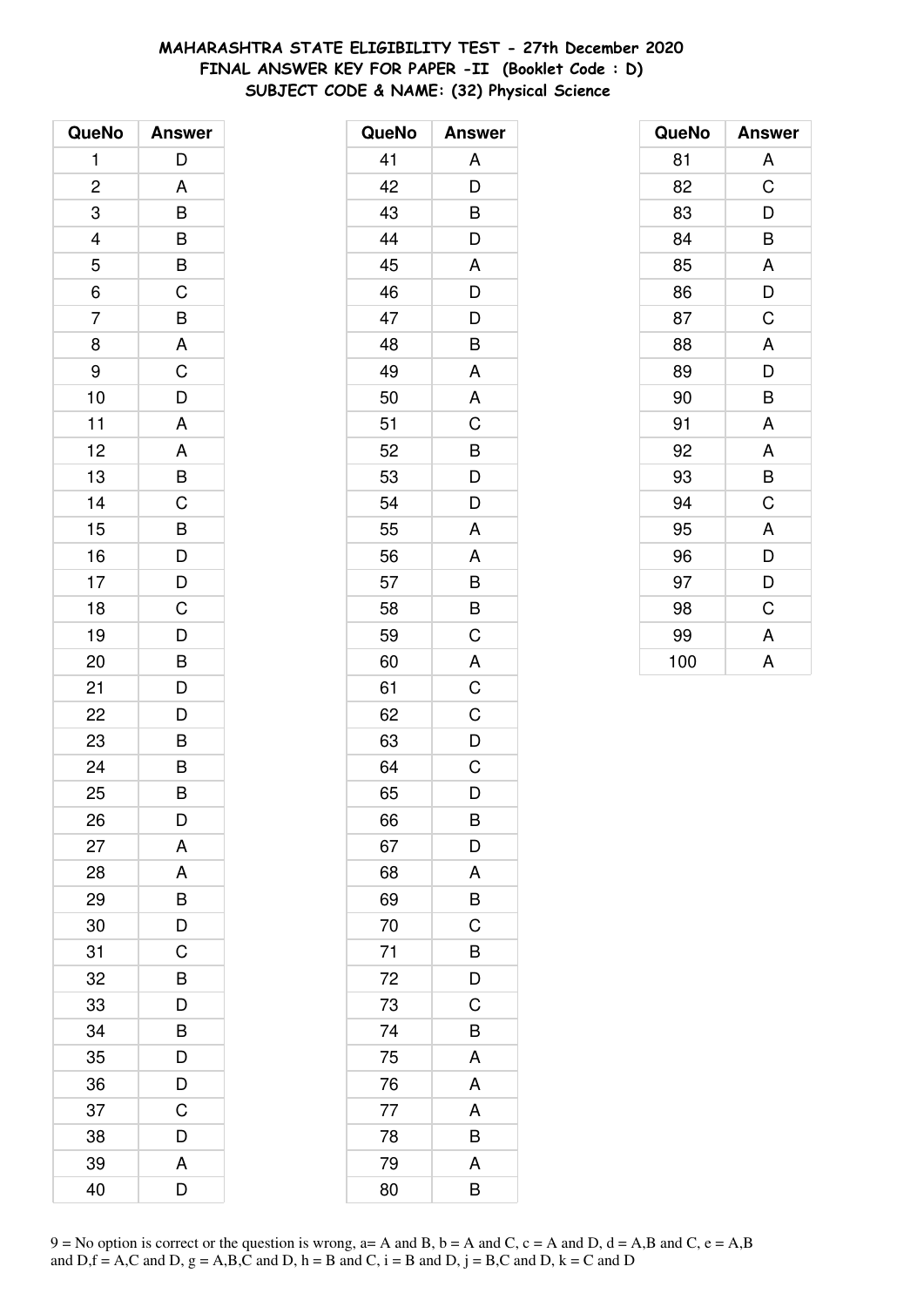# **MAHARASHTRA STATE ELIGIBILITY TEST - 27th December 2020 FINAL ANSWER KEY FOR PAPER -II (Booklet Code : A) SUBJECT CODE & NAME: (33) Chemical Sciences**

| QueNo                    | <b>Answer</b>         |
|--------------------------|-----------------------|
| 1                        | C                     |
| $\overline{c}$           | B                     |
| 3                        | A                     |
| $\overline{\mathcal{L}}$ | D                     |
| 5                        |                       |
| $\overline{6}$           |                       |
| $\overline{7}$           | B<br>B<br>D<br>A<br>C |
| 8                        |                       |
| 9                        |                       |
| 10                       | $\overline{A}$        |
| 11                       |                       |
| 12                       |                       |
| 13                       | $\frac{B}{B}$         |
| 14                       | $\overline{\text{c}}$ |
| 15                       | B                     |
| 16                       | B                     |
| 17                       | $\overline{B}$        |
| 18                       | A                     |
| 19                       | $\overline{A}$        |
| 20                       | $\overline{D}$        |
| 21                       |                       |
| 22                       | B<br>D                |
| 23                       | $\frac{D}{C}$         |
| 24                       |                       |
| 25                       | $\mathsf C$           |
| 26                       | B                     |
| 27                       | C                     |
| 28                       | D                     |
| 29                       | B                     |
| 30                       | $\overline{A}$        |
| 31                       | $\overline{C}$        |
| 32                       | $\overline{C}$        |
| 33                       | $\overline{B}$        |
| 34                       | $\mathsf C$           |
| 35                       | $\overline{C}$        |
| 36                       | $\mathsf{C}$          |
| 37                       | $\overline{D}$        |
| 38                       | $\overline{C}$        |
| 39                       | $\mathsf C$           |
| 40                       | A                     |

| QueNo | <b>Answer</b>             |
|-------|---------------------------|
| 41    | C                         |
| 42    | A                         |
| 43    | B                         |
| 44    | C                         |
| 45    | B                         |
| 46    | A                         |
| 47    | B                         |
| 48    | B                         |
| 49    | C                         |
| 50    | A                         |
| 51    | C                         |
| 52    | $\mathsf{A}$              |
| 53    | A                         |
| 54    | C                         |
| 55    | B                         |
| 56    | C                         |
| 57    | C                         |
| 58    | A                         |
| 59    | A                         |
| 60    | B                         |
| 61    | C                         |
| 62    | A                         |
| 63    | A                         |
| 64    | A                         |
| 65    | D                         |
| 66    | A                         |
| 67    | A                         |
| 68    | A                         |
| 69    | B                         |
| 70    | D                         |
| 71    | $\mathsf C$               |
| 72    | A                         |
| 73    | $\overline{C}$            |
| 74    | C                         |
| 75    | B                         |
| 76    | B                         |
| 77    | $\overline{\overline{D}}$ |
| 78    | $\overline{D}$            |
| 79    | $\mathsf C$               |
| 80    | C                         |

| QueNo | <b>Answer</b> |
|-------|---------------|
| 81    | C             |
| 82    | D             |
| 83    | D             |
| 84    | A             |
| 85    | A             |
| 86    | A             |
| 87    | B             |
| 88    | C             |
| 89    | B             |
| 90    | C             |
| 91    | B             |
| 92    | C             |
| 93    | B             |
| 94    | C             |
| 95    | B             |
| 96    | C             |
| 97    | C             |
| 98    | C             |
| 99    | B             |
| 100   | D             |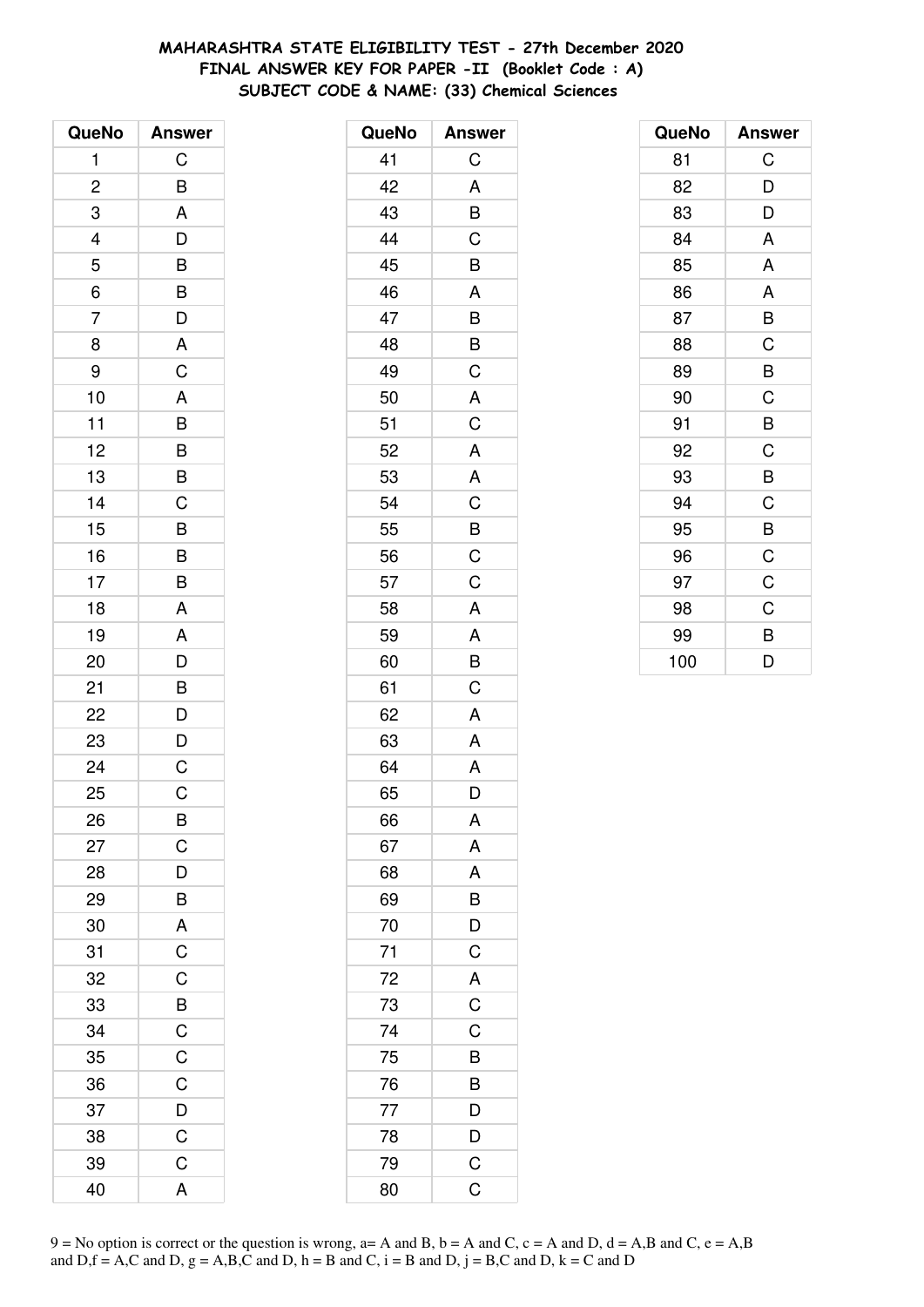# **MAHARASHTRA STATE ELIGIBILITY TEST - 27th December 2020 FINAL ANSWER KEY FOR PAPER -II (Booklet Code : B) SUBJECT CODE & NAME: (33) Chemical Sciences**

| QueNo          | <b>Answer</b>                                      |
|----------------|----------------------------------------------------|
| 1              | $\overline{B}$                                     |
| $\overline{c}$ | $\overline{D}$<br>$\overline{D}$<br>$\overline{C}$ |
| 3              |                                                    |
| $\overline{4}$ |                                                    |
| $\overline{5}$ |                                                    |
| $\frac{6}{ }$  | C B C D B A                                        |
| $\overline{7}$ |                                                    |
| 8              |                                                    |
| 9              |                                                    |
| 10             |                                                    |
| 11             |                                                    |
| 12             |                                                    |
| 13             |                                                    |
| 14             |                                                    |
| 15             | CCBCCCDCAC                                         |
| 16             |                                                    |
| 17             |                                                    |
| 18             |                                                    |
| 19             |                                                    |
| 20             |                                                    |
| 21             |                                                    |
| 22             | $\frac{A}{B}$                                      |
| 23             |                                                    |
| 24             |                                                    |
| 25             | B                                                  |
| 26             | A                                                  |
| 27             | B                                                  |
| 28             | B                                                  |
| 29             | $\mathsf C$                                        |
| 30             | $\overline{A}$                                     |
| 31             | $\overline{C}$                                     |
| 32             | A                                                  |
| 33             | A                                                  |
| 34             | C                                                  |
| 35             | B                                                  |
| 36             | $\mathsf C$                                        |
| 37             | C                                                  |
| 38             | A                                                  |
| 39             | A                                                  |
| 40             | B                                                  |

| QueNo | <b>Answer</b>           |
|-------|-------------------------|
| 41    | C                       |
| 42    | A                       |
| 43    | A                       |
| 44    | A                       |
| 45    | D                       |
| 46    | A                       |
| 47    | A                       |
| 48    | A                       |
| 49    |                         |
| 50    | $\frac{B}{D}$           |
| 51    | $\overline{\text{C}}$   |
| 52    | A                       |
| 53    | $\overline{C}$          |
| 54    | $\mathsf C$             |
| 55    | B                       |
| 56    | $\overline{B}$          |
| 57    | $\overline{D}$          |
| 58    | D                       |
| 59    | C                       |
| 60    | C                       |
| 61    | $\mathsf C$             |
| 62    | $\overline{D}$          |
| 63    | $\overline{\mathsf{D}}$ |
| 64    | A                       |
| 65    | A                       |
| 66    | A                       |
| 67    | B                       |
| 68    | $\mathsf{C}$            |
| 69    | $\overline{B}$          |
| 70    | $\mathsf C$             |
| 71    | B                       |
| 72    | $\mathsf C$             |
| 73    | B                       |
| 74    | $\overline{C}$          |
| 75    | $\frac{1}{B}$           |
| 76    | $\overline{C}$          |
| 77    | $\mathsf C$             |
| 78    | C                       |
| 79    | B                       |
| 80    | $\overline{\mathsf{D}}$ |

| QueNo | <b>Answer</b> |
|-------|---------------|
| 81    | C             |
| 82    | B             |
| 83    | A             |
| 84    | D             |
| 85    | B             |
| 86    | B             |
| 87    | D             |
| 88    | A             |
| 89    | C             |
| 90    | A             |
| 91    | B             |
| 92    | B             |
| 93    | B             |
| 94    | C             |
| 95    | B             |
| 96    | B             |
| 97    | В             |
| 98    | A             |
| 99    | A             |
| 100   | D             |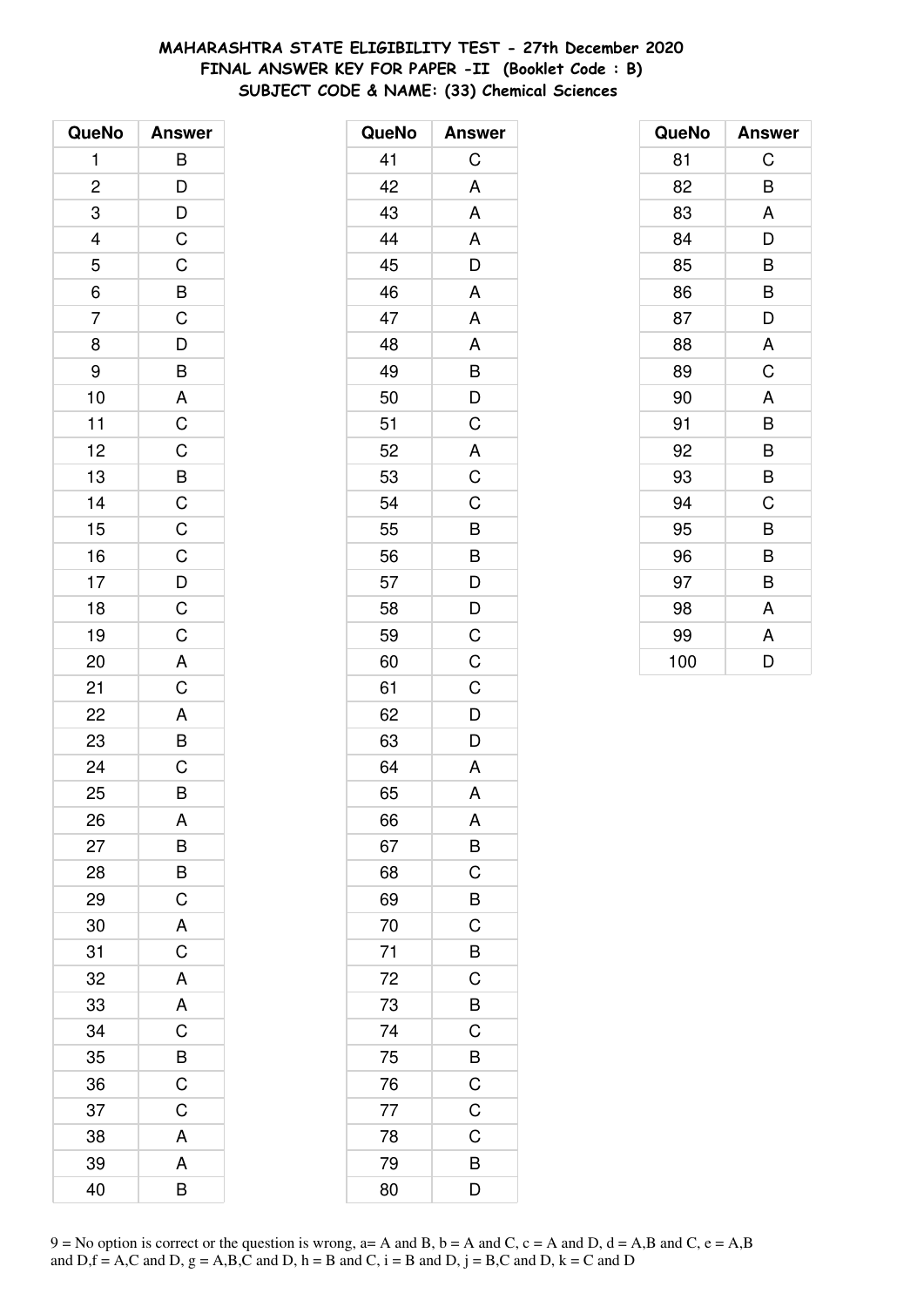# **MAHARASHTRA STATE ELIGIBILITY TEST - 27th December 2020 FINAL ANSWER KEY FOR PAPER -II (Booklet Code : C) SUBJECT CODE & NAME: (33) Chemical Sciences**

| QueNo                   | <b>Answer</b>                                      |
|-------------------------|----------------------------------------------------|
| 1                       | $\mathsf C$                                        |
| $\overline{\mathbf{c}}$ |                                                    |
| 3                       | $\frac{A}{B}$                                      |
| 4                       |                                                    |
| 5                       | $\frac{1}{A}$                                      |
| $\overline{6}$          |                                                    |
| $\overline{7}$          |                                                    |
| 8                       | $\overline{B}$<br>$\overline{B}$<br>$\overline{C}$ |
| 9                       |                                                    |
| 10                      | $\overline{A}$                                     |
| 11                      | $\mathsf{C}$                                       |
| 12                      | $\overline{A}$                                     |
| 13                      | $\overline{A}$                                     |
| 14                      | $rac{C}{B}$                                        |
| 15                      |                                                    |
| 16                      |                                                    |
| 17                      | $\overline{\mathsf{C}}$                            |
| 18                      | $\overline{\mathsf{A}}$                            |
| 19                      |                                                    |
| 20                      | $rac{A}{B}$                                        |
| 21                      | $\overline{C}$                                     |
| 22                      | $\overline{A}$                                     |
| 23                      | A                                                  |
| 24                      | A                                                  |
| 25                      | D                                                  |
| 26                      | A                                                  |
| 27                      | A                                                  |
| 28                      | A                                                  |
| 29                      |                                                    |
| 30                      | $\frac{B}{D}$                                      |
| 31                      | $\overline{C}$                                     |
| 32                      | $rac{A}{C}$                                        |
| 33                      |                                                    |
| 34                      | C                                                  |
| 35                      | B                                                  |
| 36                      |                                                    |
| 37                      | $\frac{B}{D}$                                      |
| 38                      | $\overline{D}$                                     |
| 39                      | $\mathsf C$                                        |
| 40                      | Ć                                                  |

| 41<br>С<br>D<br>42<br>D<br>43<br>A<br>44<br>A<br>45<br>A<br>46<br>B<br>47<br>C<br>48<br>B<br>49<br>$\overline{C}$<br>50<br>B<br>51<br>C<br>52<br>53<br>B<br>$\mathsf C$<br>54<br>$\overline{B}$<br>55<br>$\overline{C}$<br>56<br>C<br>57<br>C<br>58<br>B<br>59<br>D<br>60<br>C<br>61<br>$\bar{B}$<br>62<br>A<br>63<br>D<br>64<br>B<br>65<br>B<br>66<br>D<br>67<br>A<br>68<br>$\mathsf C$<br>69<br>A<br>70<br>71<br>B<br>72<br>B<br>73<br>B<br>C<br>74<br>B<br>75<br>76<br>B<br>77<br>B<br>A<br>78<br>A<br>79<br>D<br>80 | QueNo | <b>Answer</b> |
|-------------------------------------------------------------------------------------------------------------------------------------------------------------------------------------------------------------------------------------------------------------------------------------------------------------------------------------------------------------------------------------------------------------------------------------------------------------------------------------------------------------------------|-------|---------------|
|                                                                                                                                                                                                                                                                                                                                                                                                                                                                                                                         |       |               |
|                                                                                                                                                                                                                                                                                                                                                                                                                                                                                                                         |       |               |
|                                                                                                                                                                                                                                                                                                                                                                                                                                                                                                                         |       |               |
|                                                                                                                                                                                                                                                                                                                                                                                                                                                                                                                         |       |               |
|                                                                                                                                                                                                                                                                                                                                                                                                                                                                                                                         |       |               |
|                                                                                                                                                                                                                                                                                                                                                                                                                                                                                                                         |       |               |
|                                                                                                                                                                                                                                                                                                                                                                                                                                                                                                                         |       |               |
|                                                                                                                                                                                                                                                                                                                                                                                                                                                                                                                         |       |               |
|                                                                                                                                                                                                                                                                                                                                                                                                                                                                                                                         |       |               |
|                                                                                                                                                                                                                                                                                                                                                                                                                                                                                                                         |       |               |
|                                                                                                                                                                                                                                                                                                                                                                                                                                                                                                                         |       |               |
|                                                                                                                                                                                                                                                                                                                                                                                                                                                                                                                         |       |               |
|                                                                                                                                                                                                                                                                                                                                                                                                                                                                                                                         |       |               |
|                                                                                                                                                                                                                                                                                                                                                                                                                                                                                                                         |       |               |
|                                                                                                                                                                                                                                                                                                                                                                                                                                                                                                                         |       |               |
|                                                                                                                                                                                                                                                                                                                                                                                                                                                                                                                         |       |               |
|                                                                                                                                                                                                                                                                                                                                                                                                                                                                                                                         |       |               |
|                                                                                                                                                                                                                                                                                                                                                                                                                                                                                                                         |       |               |
|                                                                                                                                                                                                                                                                                                                                                                                                                                                                                                                         |       |               |
|                                                                                                                                                                                                                                                                                                                                                                                                                                                                                                                         |       |               |
|                                                                                                                                                                                                                                                                                                                                                                                                                                                                                                                         |       |               |
|                                                                                                                                                                                                                                                                                                                                                                                                                                                                                                                         |       |               |
|                                                                                                                                                                                                                                                                                                                                                                                                                                                                                                                         |       |               |
|                                                                                                                                                                                                                                                                                                                                                                                                                                                                                                                         |       |               |
|                                                                                                                                                                                                                                                                                                                                                                                                                                                                                                                         |       |               |
|                                                                                                                                                                                                                                                                                                                                                                                                                                                                                                                         |       |               |
|                                                                                                                                                                                                                                                                                                                                                                                                                                                                                                                         |       |               |
|                                                                                                                                                                                                                                                                                                                                                                                                                                                                                                                         |       |               |
|                                                                                                                                                                                                                                                                                                                                                                                                                                                                                                                         |       |               |
|                                                                                                                                                                                                                                                                                                                                                                                                                                                                                                                         |       |               |
|                                                                                                                                                                                                                                                                                                                                                                                                                                                                                                                         |       |               |
|                                                                                                                                                                                                                                                                                                                                                                                                                                                                                                                         |       |               |
|                                                                                                                                                                                                                                                                                                                                                                                                                                                                                                                         |       |               |
|                                                                                                                                                                                                                                                                                                                                                                                                                                                                                                                         |       |               |
|                                                                                                                                                                                                                                                                                                                                                                                                                                                                                                                         |       |               |
|                                                                                                                                                                                                                                                                                                                                                                                                                                                                                                                         |       |               |
|                                                                                                                                                                                                                                                                                                                                                                                                                                                                                                                         |       |               |
|                                                                                                                                                                                                                                                                                                                                                                                                                                                                                                                         |       |               |
|                                                                                                                                                                                                                                                                                                                                                                                                                                                                                                                         |       |               |
|                                                                                                                                                                                                                                                                                                                                                                                                                                                                                                                         |       |               |

| QueNo | <b>Answer</b> |
|-------|---------------|
| 81    | B             |
| 82    | D             |
| 83    | D             |
| 84    | $\mathsf C$   |
| 85    | C             |
| 86    | B             |
| 87    | C             |
| 88    | D             |
| 89    | B             |
| 90    | A             |
| 91    | C             |
| 92    | C             |
| 93    | B             |
| 94    | $\mathsf C$   |
| 95    | $\mathsf C$   |
| 96    | C             |
| 97    | D             |
| 98    | C             |
| 99    | C             |
| 100   | A             |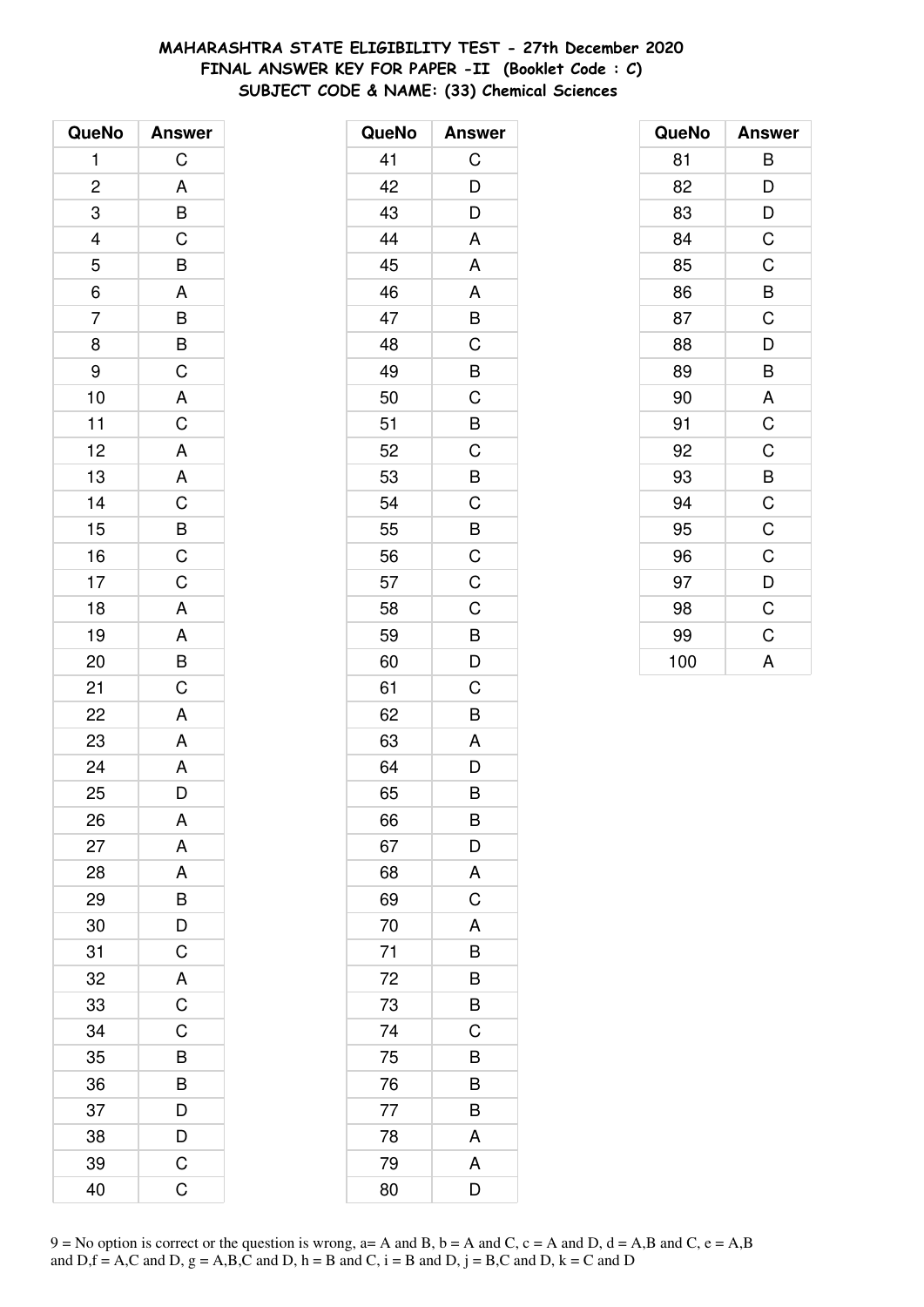# **MAHARASHTRA STATE ELIGIBILITY TEST - 27th December 2020 FINAL ANSWER KEY FOR PAPER -II (Booklet Code : D) SUBJECT CODE & NAME: (33) Chemical Sciences**

| QueNo                    | <b>Answer</b>    |
|--------------------------|------------------|
| 1                        | C                |
| $\overline{\mathbf{c}}$  | A                |
| 3                        | A                |
| $\overline{\mathcal{L}}$ |                  |
| 5                        | $\frac{A}{D}$    |
| $\frac{1}{6}$            | $\overline{A}$   |
| $\overline{7}$           | $\overline{A}$   |
| 8                        |                  |
| 9                        |                  |
| 10                       | A<br>B<br>D<br>C |
| 11                       |                  |
| 12                       |                  |
| 13                       | $rac{A}{C}$      |
| 14                       | CBBDDCCCD        |
| 15                       |                  |
| 16                       |                  |
| 17                       |                  |
| 18                       |                  |
| 19                       |                  |
| 20                       |                  |
| 21                       |                  |
| 22                       |                  |
| 23                       | $\overline{D}$   |
| 24                       | $\overline{A}$   |
| 25                       | A                |
| 26                       | A                |
| 27                       | B                |
| 28                       | C                |
| 29                       | B                |
| 30                       | $\overline{C}$   |
| 31                       | $\overline{B}$   |
| 32                       | C                |
| 33                       | B                |
| 34                       | C                |
| 35                       | B                |
| 36                       | $\mathsf{C}$     |
| 37                       | $\overline{C}$   |
| 38                       | C                |
| 39                       | B                |
| 40                       | D                |

| QueNo           | <b>Answer</b>    |
|-----------------|------------------|
| 41              | С                |
| 42              | B                |
| 43              | A                |
| 44              | D                |
| 45              | B                |
| 46              | B                |
| 47              | D                |
| 48              | A                |
| 49              | C                |
| 50              | A                |
| 51              | B                |
| 52              | B                |
| 53              | B                |
| 54              | C                |
| 55              | B                |
| 56              | B                |
| 57              | B                |
| 58              | A                |
| 59              | A                |
| 60              | D                |
| 61              | B                |
| 62              | D                |
| 63              | D                |
| 64              | $\mathsf C$      |
| 65              | С                |
| 66              | B                |
| 67              | $\mathsf C$      |
| 68              | $\overline{D}$   |
| 69              | B                |
| 70              | A                |
| $\overline{71}$ | $rac{1}{C}$      |
|                 | $\mathsf C$      |
| 72<br>73<br>74  |                  |
|                 | $\overline{B}$ C |
| 75              |                  |
| 76              | $\frac{C}{C}$    |
| 77              | $\overline{D}$   |
| 78              | $\overline{C}$   |
| 79              | $\overline{C}$   |
| 80              | A                |
|                 |                  |

| QueNo | <b>Answer</b> |
|-------|---------------|
| 81    | C             |
| 82    | A             |
| 83    | B             |
| 84    | C             |
| 85    | B             |
| 86    | A             |
| 87    | B             |
| 88    | B             |
| 89    | C             |
| 90    | A             |
| 91    | C             |
| 92    | A             |
| 93    | A             |
| 94    | C             |
| 95    | B             |
| 96    | C             |
| 97    | C             |
| 98    | A             |
| 99    | A             |
| 100   | B             |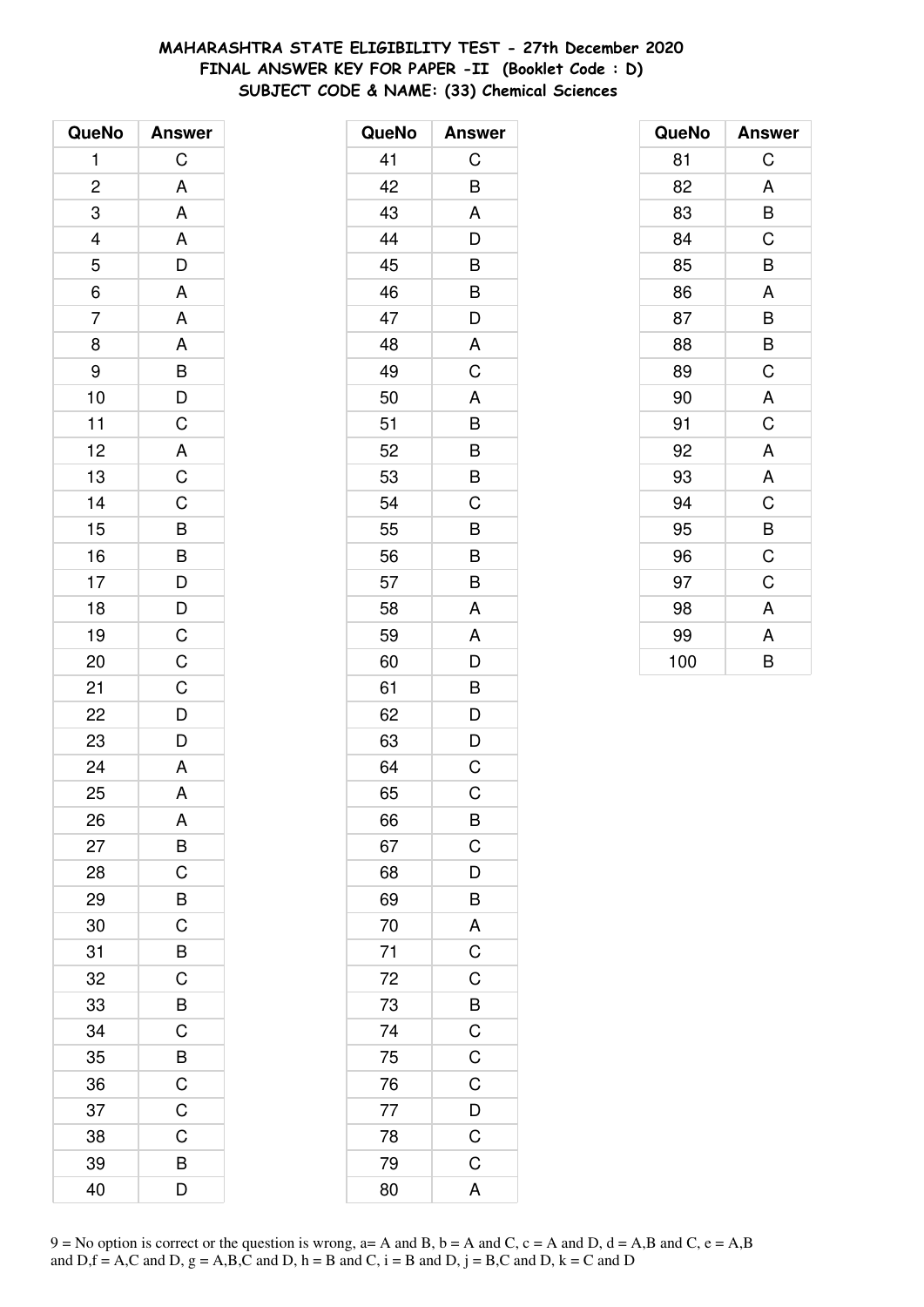# **MAHARASHTRA STATE ELIGIBILITY TEST - 27th December 2020 FINAL ANSWER KEY FOR PAPER -II (Booklet Code : A) SUBJECT CODE & NAME: (34) Life Sciences**

| QueNo          | <b>Answer</b>  |
|----------------|----------------|
| 1              | $\mathsf{D}$   |
| $\overline{c}$ | $\mathsf C$    |
| 3              | D              |
| 4              | A              |
| 5              | B              |
| $\overline{6}$ | A              |
| $\overline{7}$ | A              |
| 8              | $\overline{B}$ |
| 9              | $\frac{D}{C}$  |
| 10             |                |
| 11             | $\overline{D}$ |
| 12             | $\frac{1}{C}$  |
| 13             | $\frac{1}{B}$  |
| 14             | $\frac{B}{C}$  |
| 15             |                |
| 16             | $\mathsf{D}$   |
| 17             | $\overline{B}$ |
| 18             | A              |
| 19             | $\overline{C}$ |
| 20             | B              |
| 21             | A              |
| 22             | $\overline{D}$ |
| 23             | A              |
| 24             | $\overline{C}$ |
| 25             | B              |
| 26             | C              |
| 27             | B              |
| 28             | B              |
| 29             | $\mathsf C$    |
| 30             | $\overline{C}$ |
| 31             | $\overline{B}$ |
| 32             | D              |
| 33             | B              |
| 34             | A              |
| 35             | D              |
| 36             | B              |
| 37             | $\mathsf C$    |
| 38             | $rac{A}{C}$    |
| 39             |                |
| 40             | Ć              |

| QueNo           | <b>Answer</b>  |
|-----------------|----------------|
| 41              | С              |
| 42              | D              |
| 43              | C              |
| 44              | B              |
| 45              | D              |
| 46              | D              |
| 47              | C              |
| 48              | B              |
| 49              | A              |
| 50              | $\overline{C}$ |
| 51              | C              |
| 52              | C              |
| 53              | B              |
| 54              | D              |
| 55              | $\overline{D}$ |
| 56              | $\overline{D}$ |
| 57              | C              |
| 58              | B              |
| 59              | D              |
| 60              | B              |
| 61              | C              |
| 62              | C              |
| 63              | B              |
| 64              | A              |
| 65              | B              |
| 66              | D              |
| 67              | $\overline{B}$ |
| 68              | $\overline{B}$ |
| 69              | $\overline{C}$ |
| 70              | $\overline{D}$ |
| 71              | D              |
| $\overline{72}$ |                |
| 73              | $rac{A}{C}$    |
| 74              |                |
| 75              | A              |
| 76              | A              |
| 77              | A              |
| 78              | B              |
| 79              | $\frac{D}{C}$  |
| 80              |                |

| QueNo | <b>Answer</b> |
|-------|---------------|
| 81    | A             |
| 82    | D             |
| 83    | C             |
| 84    | $\mathsf C$   |
| 85    | $\mathsf C$   |
| 86    | C             |
| 87    | D             |
| 88    | B             |
| 89    | D             |
| 90    | B             |
| 91    | D             |
| 92    | D             |
| 93    | A             |
| 94    | C             |
| 95    | B             |
| 96    | B             |
| 97    | B             |
| 98    | B             |
| 99    | C             |
| 100   | A             |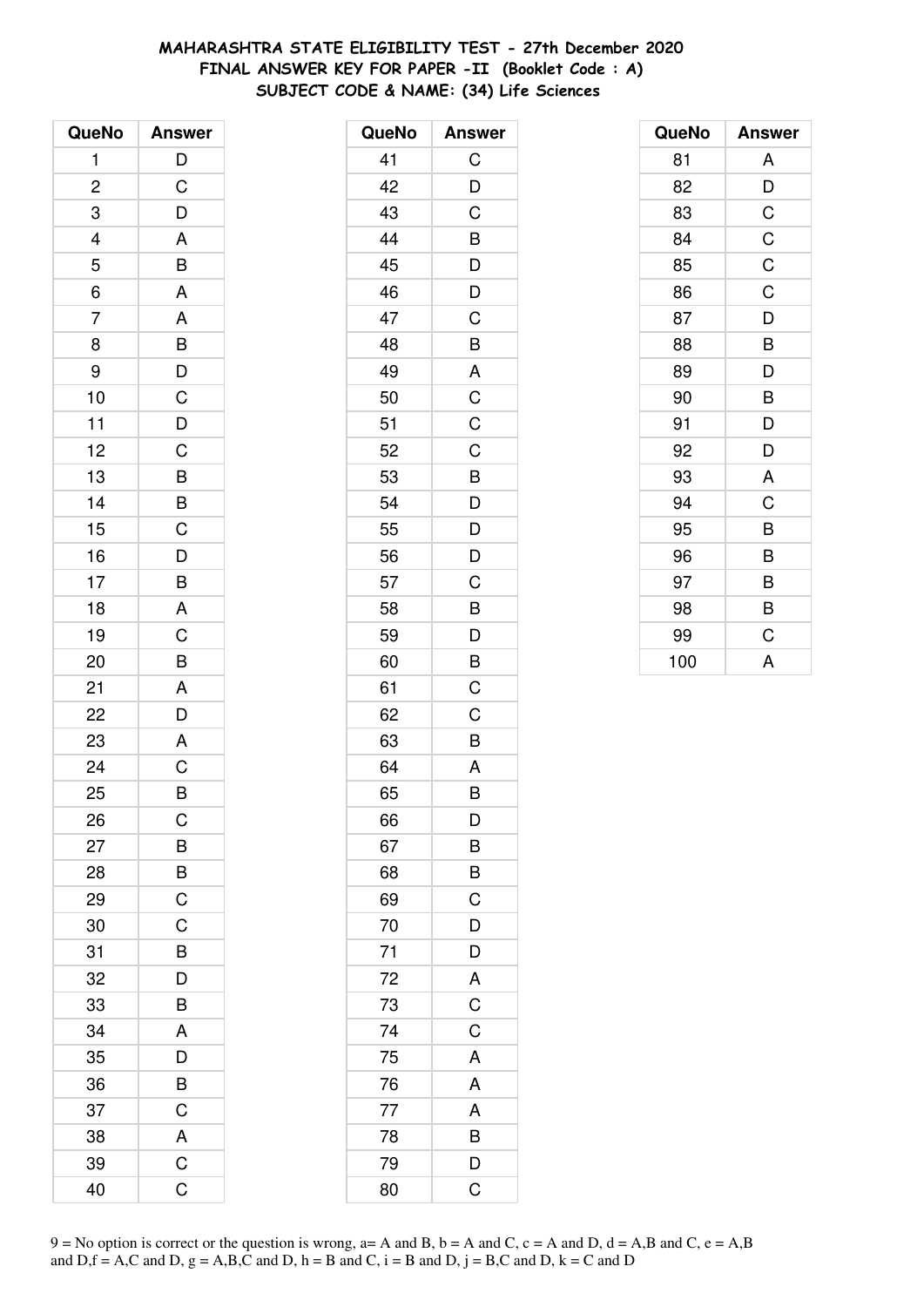# **MAHARASHTRA STATE ELIGIBILITY TEST - 27th December 2020 FINAL ANSWER KEY FOR PAPER -II (Booklet Code : B) SUBJECT CODE & NAME: (34) Life Sciences**

| QueNo                   | <b>Answer</b>                                      |
|-------------------------|----------------------------------------------------|
| 1                       | A                                                  |
| $\overline{\mathbf{c}}$ | D                                                  |
| 3                       | A                                                  |
|                         |                                                    |
| $\frac{4}{5}$           |                                                    |
| $\overline{6}$          | $rac{C}{C}$                                        |
| $\overline{7}$          |                                                    |
| 8                       |                                                    |
| 9                       | $\frac{B}{C}$                                      |
| 10                      | $\overline{C}$                                     |
| 11                      |                                                    |
| 12                      |                                                    |
| 13                      | $\overline{B}$<br>$\overline{D}$<br>$\overline{B}$ |
| 14                      | A                                                  |
| 15                      | $\bar{D}$<br>$\bar{D}$                             |
| 16                      |                                                    |
| 17                      |                                                    |
| 18                      |                                                    |
| 19                      | BCACC                                              |
| 20                      |                                                    |
| 21                      | $\mathsf C$                                        |
| 22                      | $\frac{1}{D}$                                      |
| 23                      | $\overline{C}$                                     |
| 24                      | $\overline{B}$                                     |
| 25                      | D                                                  |
| 26                      | D                                                  |
| 27                      | C                                                  |
| 28                      | B                                                  |
| 29                      | $\overline{A}$                                     |
| 30                      | $\frac{1}{C}$                                      |
| 31                      | $\overline{C}$                                     |
| 32                      | C                                                  |
| 33                      | B                                                  |
| 34                      | $\overline{D}$                                     |
| 35                      | $\frac{1}{D}$                                      |
| 36                      | $\overline{D}$                                     |
| 37                      | C                                                  |
| 38                      | B                                                  |
| 39                      | D                                                  |
| 40                      | B                                                  |

| QueNo | <b>Answer</b>  |
|-------|----------------|
| 41    | $\mathsf C$    |
| 42    | C              |
| 43    | B              |
| 44    | A              |
| 45    |                |
| 46    | $\frac{B}{D}$  |
| 47    | B              |
| 48    | B              |
| 49    | $\mathsf C$    |
| 50    | D              |
| 51    | $\overline{D}$ |
| 52    |                |
| 53    | $rac{A}{C}$    |
| 54    | $\mathsf C$    |
| 55    | $\mathsf{A}$   |
| 56    | A              |
| 57    | A              |
| 58    | $\overline{B}$ |
| 59    | D              |
| 60    | C              |
| 61    | A              |
| 62    | D              |
| 63    | $\overline{C}$ |
| 64    | $\mathsf C$    |
| 65    | C              |
| 66    | С              |
| 67    | D              |
| 68    | B              |
| 69    | D              |
| 70    | B              |
| 71    | D              |
| 72    | D              |
| 73    | A              |
| 74    | C              |
| 75    | B              |
| 76    | B              |
| 77    | B              |
| 78    | B              |
| 79    | C              |
| 80    | A              |

| QueNo | <b>Answer</b> |
|-------|---------------|
| 81    | D             |
| 82    | C             |
| 83    | D             |
| 84    | A             |
| 85    | B             |
| 86    | A             |
| 87    | A             |
| 88    | B             |
| 89    | D             |
| 90    | C             |
| 91    | D             |
| 92    | C             |
| 93    | B             |
| 94    | B             |
| 95    | C             |
| 96    | D             |
| 97    | B             |
| 98    | A             |
| 99    | C             |
| 100   | B             |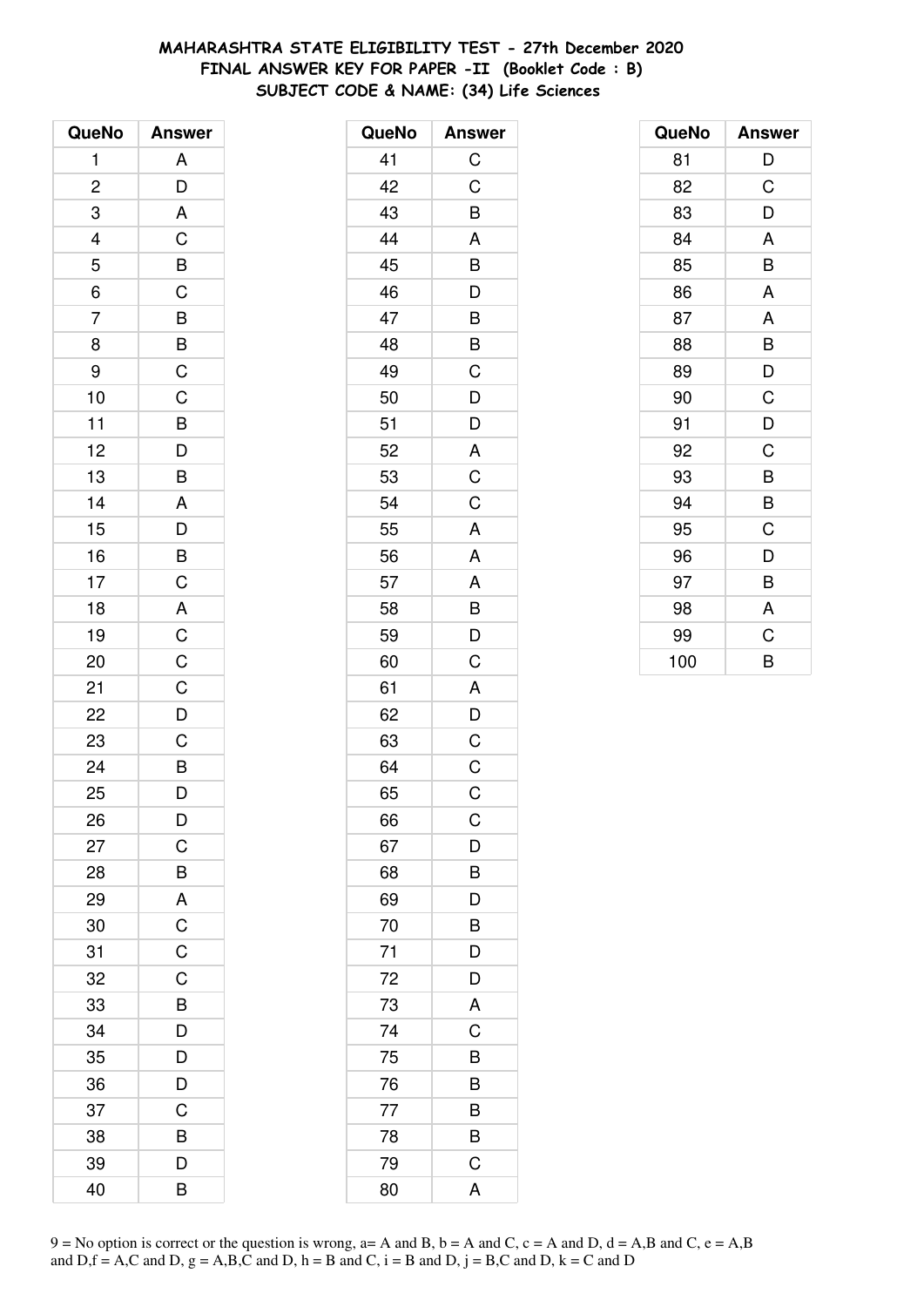# **MAHARASHTRA STATE ELIGIBILITY TEST - 27th December 2020 FINAL ANSWER KEY FOR PAPER -II (Booklet Code : C) SUBJECT CODE & NAME: (34) Life Sciences**

| QueNo          | <b>Answer</b>                                                           |
|----------------|-------------------------------------------------------------------------|
| 1              | C                                                                       |
| $\overline{c}$ |                                                                         |
| 3              | $\frac{D}{C}$                                                           |
|                |                                                                         |
| $\frac{4}{5}$  | $\begin{array}{c}\n\mathsf{B} \\ \mathsf{D} \\ \mathsf{C}\n\end{array}$ |
| $\overline{6}$ |                                                                         |
| $\overline{7}$ |                                                                         |
| 8              | $\overline{B}$                                                          |
| 9              |                                                                         |
| 10             | $rac{A}{C}$                                                             |
| 11             |                                                                         |
| 12             | $\overline{C}$                                                          |
| 13             | $\overline{B}$                                                          |
| 14             |                                                                         |
| 15             | $\frac{D}{D}$                                                           |
| 16             | $\frac{1}{D}$                                                           |
| 17             | $\frac{C}{B}$                                                           |
| 18             |                                                                         |
| 19             | $\overline{D}$                                                          |
| 20             | $\overline{B}$                                                          |
| 21             | $\mathsf C$                                                             |
| 22             | $\mathsf C$                                                             |
| 23             | $\overline{\mathsf{B}}$                                                 |
| 24             | A                                                                       |
| 25             | B                                                                       |
| 26             | D                                                                       |
| 27             | B                                                                       |
| 28             | B                                                                       |
| 29             | $\mathsf C$                                                             |
| 30             | D                                                                       |
| 31             | D                                                                       |
| 32             | A                                                                       |
| 33             | C                                                                       |
| 34             | C                                                                       |
| 35             | A                                                                       |
| 36             | A                                                                       |
| 37             | A                                                                       |
| 38             | B                                                                       |
| 39             | D                                                                       |
| 40             | Ć                                                                       |

| QueNo | <b>Answer</b> |
|-------|---------------|
| 41    | A             |
| 42    | D             |
| 43    | C             |
| 44    | C             |
| 45    | C             |
| 46    | C             |
| 47    | D             |
| 48    | B             |
| 49    | D             |
| 50    | B             |
| 51    | D             |
| 52    | D             |
| 53    | A             |
| 54    | C             |
| 55    | B             |
| 56    | B             |
| 57    | B             |
| 58    | B             |
| 59    | C             |
| 60    | A             |
| 61    | D             |
| 62    | C             |
| 63    | D             |
| 64    | A             |
| 65    | B             |
| 66    | A             |
| 67    | A             |
| 68    | B             |
| 69    | D             |
| 70    | C             |
| 71    | D             |
| 72    | C             |
| 73    | B             |
| 74    | B             |
| 75    | C             |
| 76    | D             |
| 77    | B             |
| 78    | A             |
| 79    | C             |
| 80    | B             |

| QueNo | <b>Answer</b> |
|-------|---------------|
| 81    | A             |
| 82    | D             |
| 83    | A             |
| 84    | C             |
| 85    | B             |
| 86    | C             |
| 87    | B             |
| 88    | B             |
| 89    | C             |
| 90    | C             |
| 91    | B             |
| 92    | D             |
| 93    | B             |
| 94    | A             |
| 95    | D             |
| 96    | B             |
| 97    | C             |
| 98    | A             |
| 99    | $\mathsf C$   |
| 100   | C             |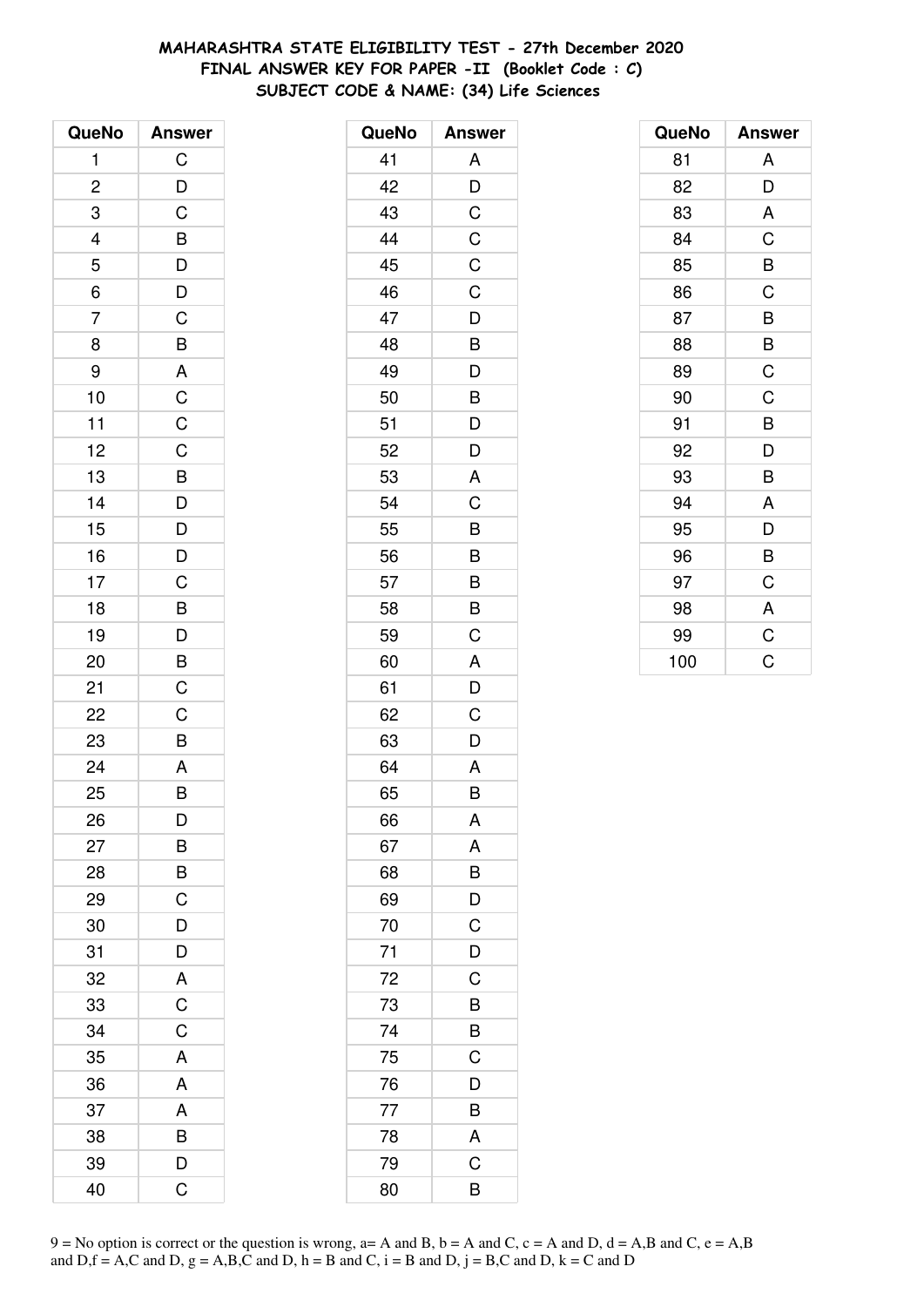# **MAHARASHTRA STATE ELIGIBILITY TEST - 27th December 2020 FINAL ANSWER KEY FOR PAPER -II (Booklet Code : D) SUBJECT CODE & NAME: (34) Life Sciences**

| QueNo                       | <b>Answer</b>                                     |
|-----------------------------|---------------------------------------------------|
| 1                           | $\mathsf{C}$                                      |
| $\overline{c}$              |                                                   |
| 3                           |                                                   |
|                             |                                                   |
|                             |                                                   |
| $\frac{4}{5}$ $\frac{6}{7}$ |                                                   |
|                             |                                                   |
| 8                           |                                                   |
| 9                           |                                                   |
| 10                          |                                                   |
| 11                          |                                                   |
| 12                          |                                                   |
| 13                          | CBABDBBCDDACC                                     |
| 14                          |                                                   |
| 15                          | $\overline{\mathsf{A}}$                           |
| 16                          |                                                   |
| 17                          |                                                   |
| 18                          |                                                   |
| 19                          | A<br>A<br>B<br>D<br>C                             |
| 20                          |                                                   |
| 21                          |                                                   |
| 22                          | $\begin{array}{c}\nA \\ D \\ C \\ C\n\end{array}$ |
| 23                          |                                                   |
| 24                          |                                                   |
| 25                          | C                                                 |
| 26                          | С                                                 |
| 27                          | D                                                 |
| 28                          | B                                                 |
| 29                          | $\overline{D}$                                    |
| 30                          | $\overline{B}$                                    |
| 31                          | D                                                 |
| 32                          | D                                                 |
| 33                          | A                                                 |
| 34                          | C                                                 |
| 35                          | B                                                 |
| 36                          | B                                                 |
| 37                          | B                                                 |
| 38                          | B                                                 |
| 39                          | C                                                 |
| 40                          | A                                                 |

| QueNo | <b>Answer</b>  |
|-------|----------------|
| 41    | D              |
| 42    | C              |
| 43    | D              |
| 44    | A              |
| 45    | B              |
| 46    | A              |
| 47    | A              |
| 48    | B              |
| 49    | D              |
| 50    | C              |
| 51    | D              |
| 52    | C              |
| 53    | B              |
| 54    | B              |
| 55    | C              |
| 56    | D              |
| 57    | B              |
| 58    | A              |
| 59    | C              |
| 60    | B              |
| 61    | A              |
| 62    | D              |
| 63    | A              |
| 64    | C              |
| 65    | B              |
| 66    | $\mathsf C$    |
| 67    | B              |
| 68    | B              |
| 69    | $\mathsf C$    |
| 70    | C              |
| 71    | B              |
| 72    | D              |
| 73    | B              |
| 74    | A              |
| 75    | D              |
| 76    | B              |
| 77    | $\mathsf C$    |
| 78    | A              |
| 79    | $\overline{C}$ |
| 80    | C              |

| QueNo | <b>Answer</b> |
|-------|---------------|
| 81    | C             |
| 82    | D             |
| 83    | C             |
| 84    | B             |
| 85    | D             |
| 86    | D             |
| 87    | C             |
| 88    | B             |
| 89    | A             |
| 90    | $\mathsf C$   |
| 91    | C             |
| 92    | C             |
| 93    | B             |
| 94    | D             |
| 95    | D             |
| 96    | D             |
| 97    | C             |
| 98    | B             |
| 99    | D             |
| 100   | B             |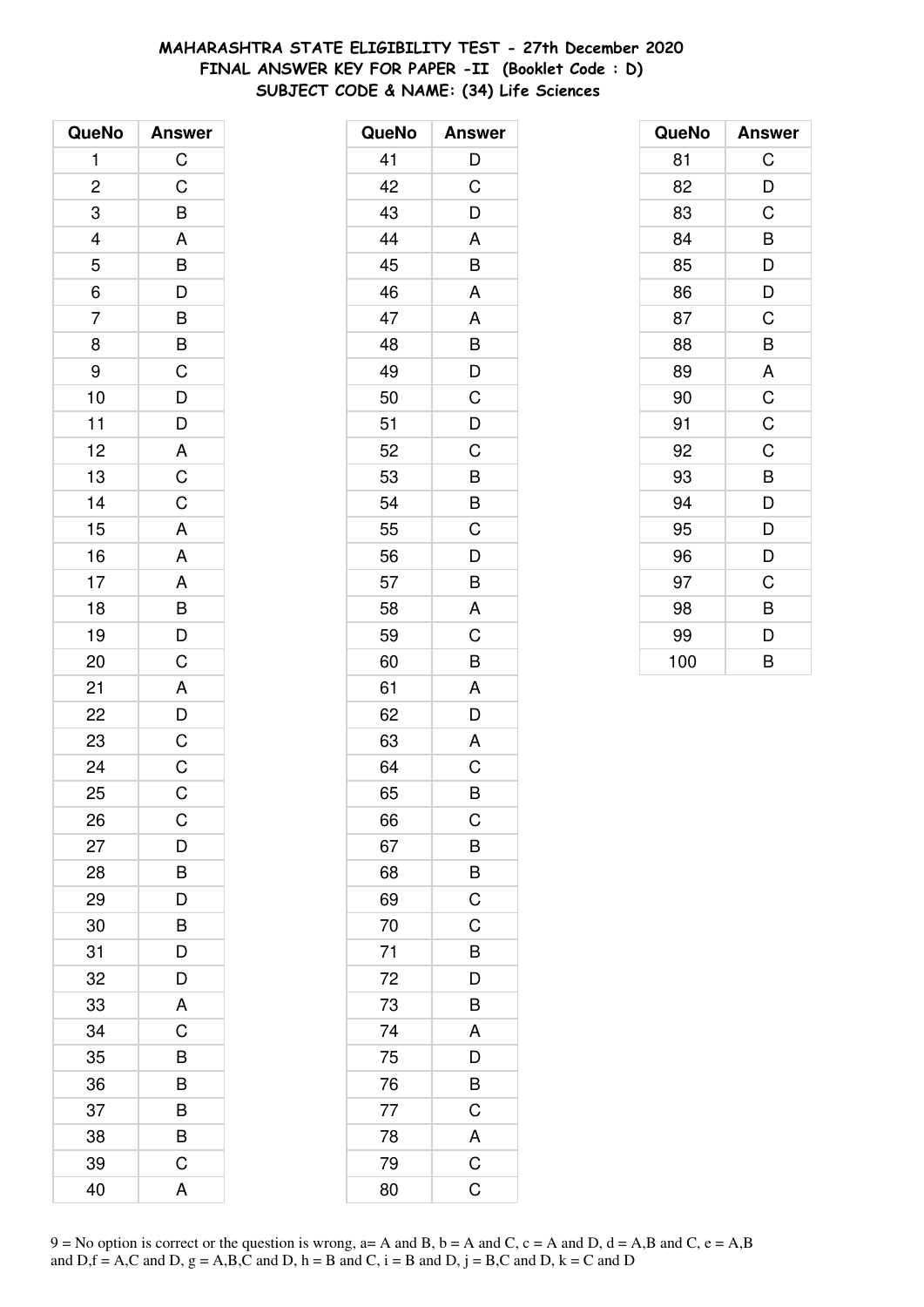# **MAHARASHTRA STATE ELIGIBILITY TEST - 27th December 2020 FINAL ANSWER KEY FOR PAPER -II (Booklet Code : A) SUBJECT CODE & NAME: (35) Earth , Atmospheric , Ocean & Planetary Science**

| QueNo                   | <b>Answer</b>           |
|-------------------------|-------------------------|
| 1                       | C                       |
| $\overline{\mathbf{c}}$ | B                       |
| $\overline{3}$          | $\overline{D}$          |
| $\overline{\mathbf{4}}$ | $\overline{\mathsf{D}}$ |
| 5                       | B                       |
| 6                       | D                       |
| $\overline{7}$          | B                       |
| 8                       | $\bar{B}$               |
| 9                       | $\overline{C}$          |
| 10                      | $\overline{D}$          |
| 11                      | $\overline{B}$          |
| 12                      |                         |
| 13                      | $\frac{D}{C}$           |
| 14                      |                         |
| 15                      | $\frac{C}{C}$           |
| 16                      | $\overline{C}$          |
| 17                      | A                       |
| 18                      | A                       |
| 19                      | C                       |
| 20                      | B                       |
| 21                      | A                       |
| 22                      | D                       |
| 23                      | A                       |
| 24                      | $\overline{D}$          |
| 25                      | A                       |
| 26                      | Β                       |
| 27                      | B                       |
| 28                      | C                       |
| 29                      | B                       |
| 30                      | A                       |
| 31                      | B                       |
| 32                      | B                       |
| 33                      | D                       |
| 34                      | A                       |
| 35                      | C                       |
| 36                      | A                       |
| 37                      | B                       |
| 38                      | D                       |
| 39                      | D                       |
| 40                      | A                       |

| QueNo | <b>Answer</b>  |
|-------|----------------|
| 41    | C              |
| 42    | D              |
| 43    | A              |
| 44    | D              |
| 45    | B              |
| 46    | B              |
| 47    | C              |
| 48    | B              |
| 49    | D              |
| 50    | D              |
| 51    | C              |
| 52    | D              |
| 53    | B              |
| 54    | D              |
| 55    | A              |
| 56    | B              |
| 57    | B              |
| 58    | A              |
| 59    | A              |
| 60    | A              |
| 61    | D              |
| 62    | D              |
| 63    | C              |
| 64    | D              |
| 65    | A              |
| 66    | B              |
| 67    | A              |
| 68    | C              |
| 69    | B              |
| 70    | $\overline{C}$ |
| 71    | $\overline{D}$ |
| 72    | $\overline{D}$ |
| 73    | $\mathsf C$    |
| 74    | A              |
| 75    | C              |
| 76    | D              |
| 77    | $\mathsf C$    |
| 78    | A              |
| 79    | B              |
| 80    | B              |

| QueNo | <b>Answer</b> |
|-------|---------------|
| 81    | D             |
| 82    | A             |
| 83    | B             |
| 84    | A             |
| 85    | C             |
| 86    | B             |
| 87    | B             |
| 88    | D             |
| 89    | C             |
| 90    | A             |
| 91    | B             |
| 92    | A             |
| 93    | B             |
| 94    | A             |
| 95    | $\mathsf C$   |
| 96    | $\mathsf C$   |
| 97    | C             |
| 98    | B             |
| 99    | B             |
| 100   | Ć             |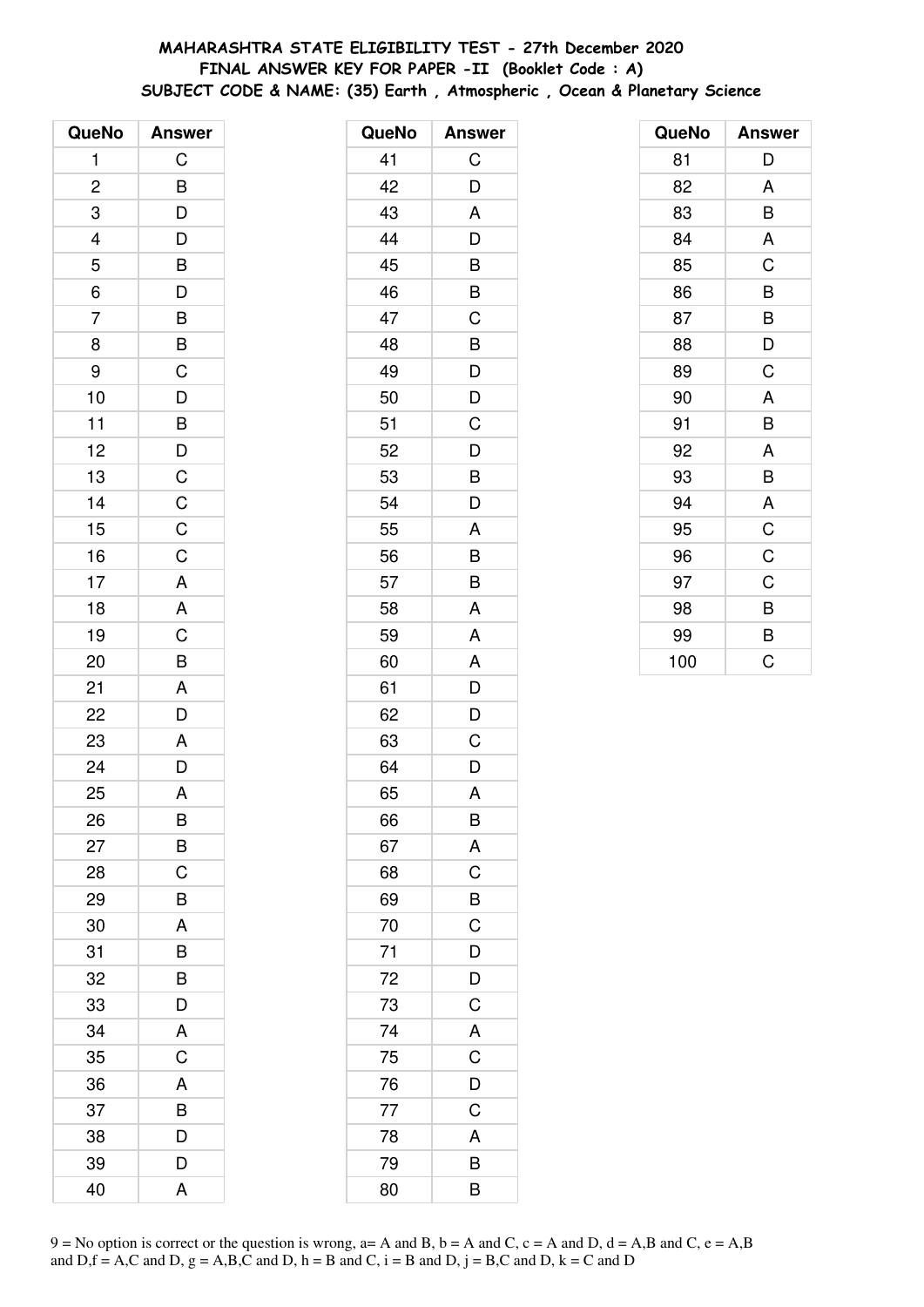# **MAHARASHTRA STATE ELIGIBILITY TEST - 27th December 2020 FINAL ANSWER KEY FOR PAPER -II (Booklet Code : B) SUBJECT CODE & NAME: (35) Earth , Atmospheric , Ocean & Planetary Science**

| QueNo                   | <b>Answer</b>         |
|-------------------------|-----------------------|
| 1                       | A                     |
| $\overline{\mathbf{c}}$ | D                     |
| 3                       | A                     |
|                         | D                     |
| $\frac{4}{5}$           | A                     |
| 6                       | B                     |
| $\overline{7}$          | B                     |
| 8                       | C                     |
| 9                       | B                     |
| 10                      | A                     |
| 11                      | $\overline{B}$        |
| 12                      | $\overline{B}$        |
| 13                      | D                     |
| 14                      | A                     |
| 15                      | $\overline{C}$        |
| 16                      | A                     |
| 17                      |                       |
| 18                      | $\overline{B}$<br>$D$ |
| 19                      | D                     |
| 20                      | A                     |
| 21                      | C                     |
| 22                      | D                     |
| 23                      | A                     |
| 24                      | D                     |
| 25                      | B                     |
| 26                      | B                     |
| 27                      | C                     |
| 28                      | B                     |
| 29                      | D                     |
| 30                      | D                     |
| 31                      | C                     |
| 32                      | D                     |
| 33                      | B                     |
| 34                      | D                     |
| 35                      | A                     |
| 36                      | B                     |
| 37                      | B                     |
| 38                      | A                     |
| 39                      | A                     |
| 40                      | A                     |

| QueNo | <b>Answer</b>  |
|-------|----------------|
| 41    | D              |
| 42    | D              |
| 43    | C              |
| 44    | D              |
| 45    | A              |
| 46    | B              |
| 47    | A              |
| 48    | C              |
| 49    | B              |
| 50    | C              |
| 51    | $\overline{D}$ |
| 52    | $\overline{D}$ |
| 53    | C              |
| 54    | A              |
| 55    | C              |
| 56    | D              |
| 57    | $\mathsf C$    |
| 58    | A              |
| 59    | B              |
| 60    | B              |
| 61    | D              |
| 62    | A              |
| 63    | B              |
| 64    | A              |
| 65    | C              |
| 66    | B              |
| 67    | B              |
| 68    | D              |
| 69    | $\overline{C}$ |
| 70    | A              |
| 71    | B              |
| 72    | A              |
| 73    | B              |
| 74    | $rac{A}{C}$    |
| 75    |                |
| 76    | $\overline{C}$ |
| 77    | $\mathsf C$    |
| 78    | B              |
| 79    | B              |
| 80    | C              |

| QueNo | <b>Answer</b>  |
|-------|----------------|
| 81    | C              |
| 82    | B              |
| 83    | D              |
| 84    | D              |
| 85    | B              |
| 86    | D              |
| 87    | B              |
| 88    | B              |
| 89    | C              |
| 90    | D              |
| 91    | B              |
| 92    | D              |
| 93    | $\mathsf C$    |
| 94    | $\overline{C}$ |
| 95    | $\mathsf C$    |
| 96    | C              |
| 97    | A              |
| 98    | A              |
| 99    | C              |
| 100   | B              |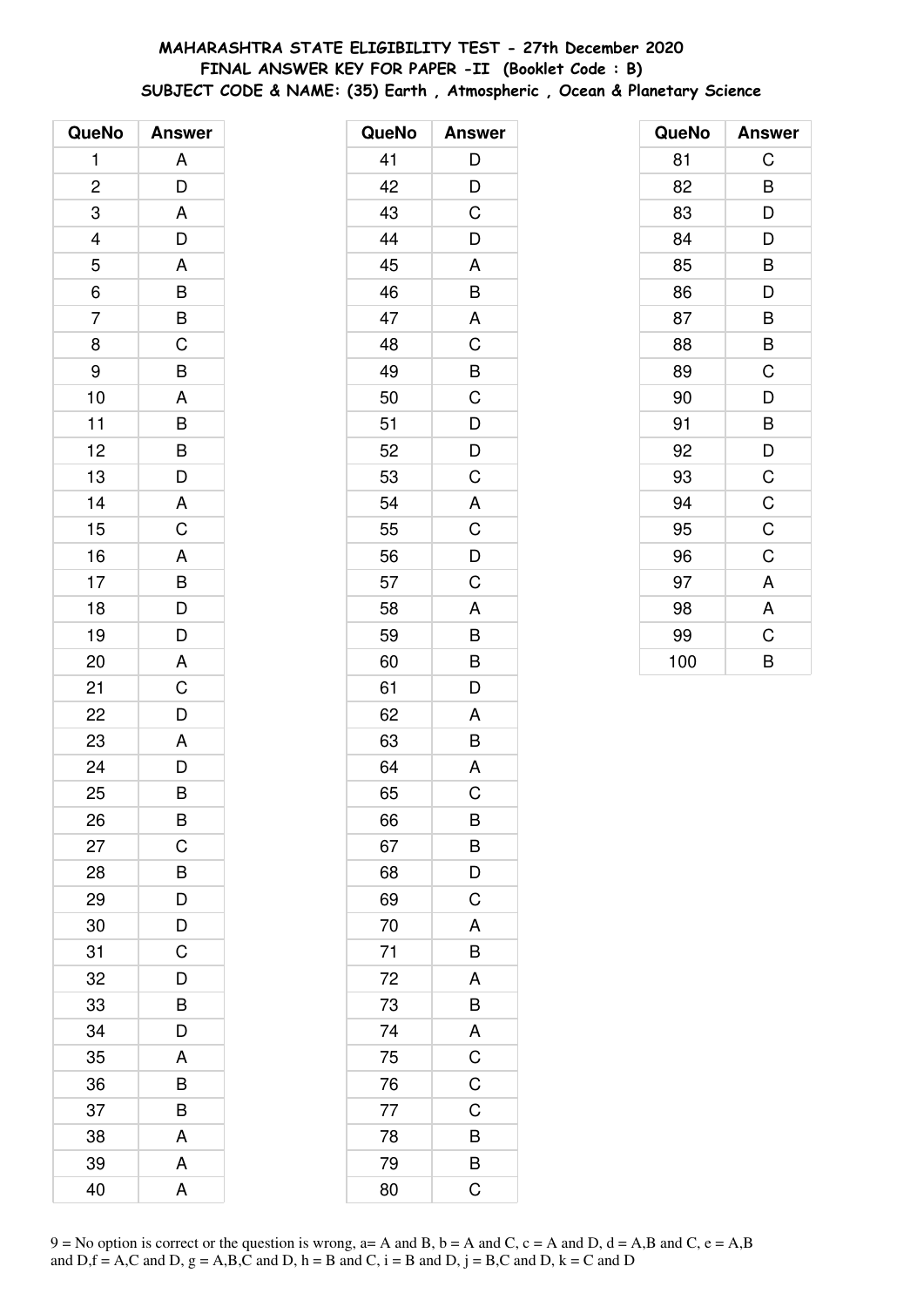# **MAHARASHTRA STATE ELIGIBILITY TEST - 27th December 2020 FINAL ANSWER KEY FOR PAPER -II (Booklet Code : C) SUBJECT CODE & NAME: (35) Earth , Atmospheric , Ocean & Planetary Science**

| QueNo          | <b>Answer</b>        |
|----------------|----------------------|
| 1              | $\mathsf C$          |
| $\overline{c}$ | D                    |
| 3              | A                    |
|                |                      |
| $\frac{4}{5}$  | $D$ B $B$ C          |
| $\overline{6}$ |                      |
| $\overline{7}$ |                      |
| 8              |                      |
| 9              | B<br>D<br>D<br>C     |
| 10             |                      |
| 11             |                      |
| 12             | $\frac{1}{\sqrt{2}}$ |
| 13             | $\overline{B}$       |
| 14             | D                    |
| 15             | A                    |
| 16             |                      |
| 17             | $\frac{B}{B}$        |
| 18             | A                    |
| 19             | A                    |
| 20             | A                    |
| 21             |                      |
| 22             | $\frac{D}{D}$        |
| 23             | $\overline{C}$       |
| 24             | $\overline{D}$       |
| 25             | A                    |
| 26             | B                    |
| 27             | A                    |
| 28             | C                    |
| 29             | $\overline{B}$       |
| 30             | $\overline{C}$       |
| 31             | D                    |
| 32             | D                    |
| 33             | $\mathsf C$          |
| 34             | A                    |
| 35             | $\overline{C}$       |
| 36             | D                    |
| 37             | $\mathsf C$          |
| 38             | A                    |
| 39             | В                    |
| 40             | B                    |

| QueNo | <b>Answer</b>  |
|-------|----------------|
| 41    | D              |
| 42    | A              |
| 43    | B              |
| 44    | A              |
| 45    | C              |
| 46    | B              |
| 47    | B              |
| 48    | D              |
| 49    | C              |
| 50    | A              |
| 51    | B              |
| 52    | A              |
| 53    | B              |
| 54    | A              |
| 55    | $\overline{C}$ |
| 56    | C              |
| 57    | C              |
| 58    | B              |
| 59    | B              |
| 60    | C              |
| 61    | C              |
| 62    | B              |
| 63    | D              |
| 64    | D              |
| 65    | B              |
| 66    | D              |
| 67    | B              |
| 68    | B              |
| 69    | $\mathsf C$    |
| 70    | $\overline{D}$ |
| 71    | B              |
| 72    | D              |
| 73    | $\mathsf C$    |
| 74    | $\mathsf C$    |
| 75    | $\mathsf C$    |
| 76    | $\mathsf C$    |
| 77    | A              |
| 78    | A              |
| 79    | C              |
| 80    | B              |

| QueNo | <b>Answer</b> |
|-------|---------------|
| 81    | A             |
| 82    | D             |
| 83    | A             |
| 84    | D             |
| 85    | A             |
| 86    | B             |
| 87    | B             |
| 88    | C             |
| 89    | B             |
| 90    | A             |
| 91    | B             |
| 92    | B             |
| 93    | D             |
| 94    | A             |
| 95    | C             |
| 96    | A             |
| 97    | B             |
| 98    | D             |
| 99    | D             |
| 100   | A             |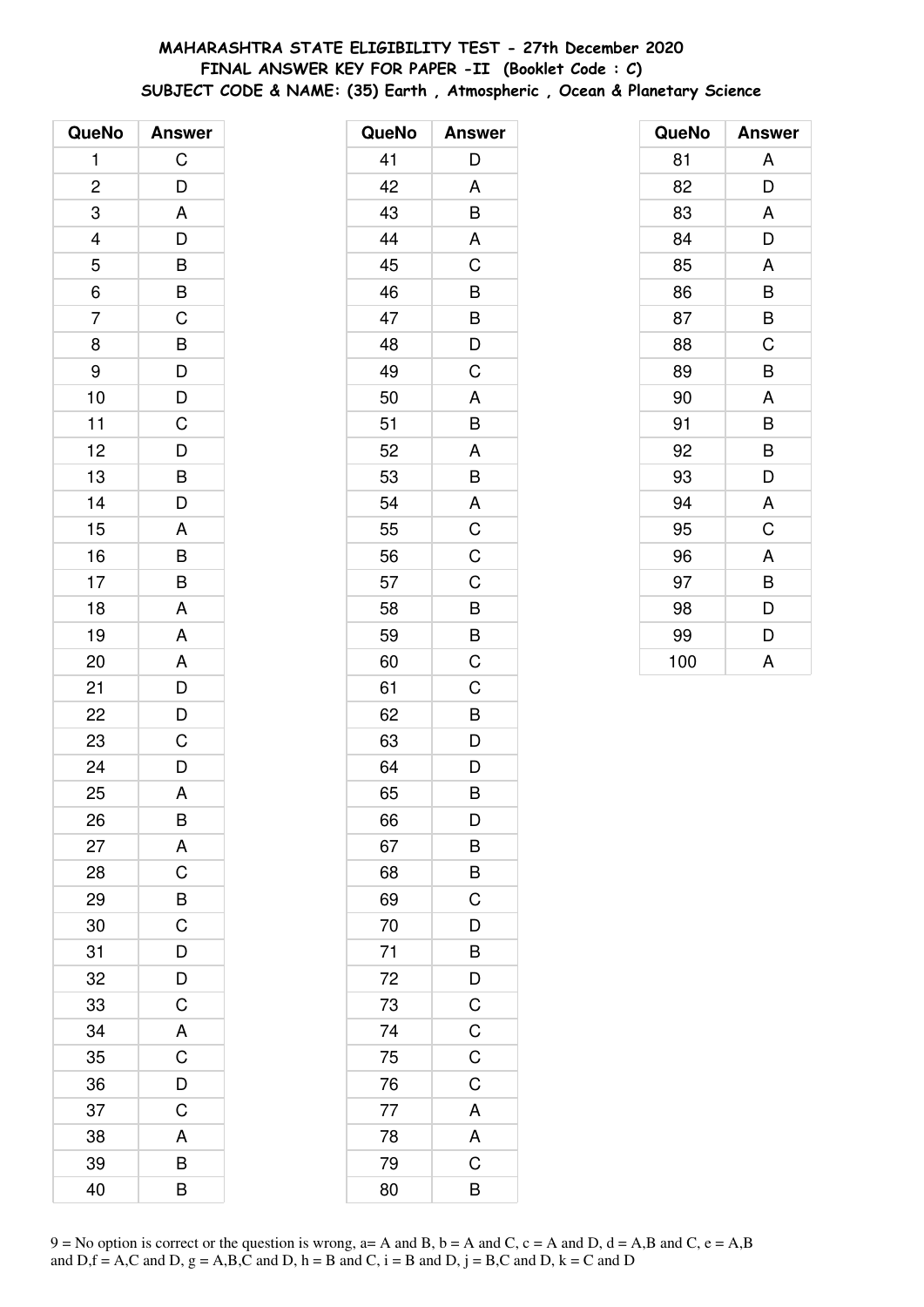# **MAHARASHTRA STATE ELIGIBILITY TEST - 27th December 2020 FINAL ANSWER KEY FOR PAPER -II (Booklet Code : D) SUBJECT CODE & NAME: (35) Earth , Atmospheric , Ocean & Planetary Science**

| QueNo          | <b>Answer</b>                                                                                                                             |
|----------------|-------------------------------------------------------------------------------------------------------------------------------------------|
| 1              | $\mathsf{D}$                                                                                                                              |
| $\overline{c}$ |                                                                                                                                           |
| 3              | $\frac{D}{C}$                                                                                                                             |
|                | $\overline{D}$                                                                                                                            |
| $\frac{4}{5}$  | $\overline{A}$                                                                                                                            |
| $\frac{1}{6}$  | $\overline{B}$                                                                                                                            |
| $\overline{7}$ | $rac{A}{C}$                                                                                                                               |
| 8              |                                                                                                                                           |
| 9              |                                                                                                                                           |
| 10             |                                                                                                                                           |
| 11             | $\begin{array}{c c} \multicolumn{2}{c }{B} & C & D & D \\ \multicolumn{2}{c }{C} & D & D & C \\ \multicolumn{2}{c }{A} & C & \end{array}$ |
| 12             |                                                                                                                                           |
| 13             |                                                                                                                                           |
| 14             |                                                                                                                                           |
| 15             |                                                                                                                                           |
| 16             | $\frac{D}{C}$                                                                                                                             |
| 17             |                                                                                                                                           |
| 18             | $\overline{A}$                                                                                                                            |
| 19             | $\frac{1}{B}$                                                                                                                             |
| 20             | $\overline{B}$                                                                                                                            |
| 21             | D                                                                                                                                         |
| 22             | A                                                                                                                                         |
| 23             | $\frac{1}{B}$                                                                                                                             |
| 24             | $\overline{A}$                                                                                                                            |
| 25             | $\overline{\text{c}}$                                                                                                                     |
| 26             | B                                                                                                                                         |
| 27             | B                                                                                                                                         |
| 28             | D                                                                                                                                         |
| 29             | $\overline{C}$                                                                                                                            |
| 30             | A                                                                                                                                         |
| 31             | B                                                                                                                                         |
| 32             | A                                                                                                                                         |
| 33             | B                                                                                                                                         |
| 34             | A                                                                                                                                         |
| 35             | $\overline{C}$                                                                                                                            |
| 36             | $\overline{C}$                                                                                                                            |
| 37             | $\mathsf C$                                                                                                                               |
| 38             | B                                                                                                                                         |
| 39             | B                                                                                                                                         |
| 40             | Ć                                                                                                                                         |

| QueNo | <b>Answer</b>  |
|-------|----------------|
| 41    | C              |
| 42    | B              |
| 43    | D              |
| 44    | D              |
| 45    | B              |
| 46    | D              |
| 47    | B              |
| 48    | B              |
| 49    | C              |
| 50    | D              |
| 51    | B              |
| 52    | D              |
| 53    | $\overline{C}$ |
| 54    | $\overline{C}$ |
| 55    | C              |
| 56    | C              |
| 57    | $\mathsf{A}$   |
| 58    | A              |
| 59    | C              |
| 60    | B              |
| 61    | A              |
| 62    | D              |
| 63    | Α              |
| 64    | D              |
| 65    | A              |
| 66    | B              |
| 67    | B              |
| 68    | C              |
| 69    | B              |
| 70    | A              |
| 71    | B              |
| 72    | B              |
| 73    | D              |
| 74    | A              |
| 75    | C              |
| 76    | A              |
| 77    | B              |
| 78    | D              |
| 79    | D              |
| 80    | A              |

| QueNo | <b>Answer</b> |
|-------|---------------|
| 81    | C             |
| 82    | D             |
| 83    | A             |
| 84    | D             |
| 85    | B             |
| 86    | B             |
| 87    | C             |
| 88    | B             |
| 89    | D             |
| 90    | D             |
| 91    | C             |
| 92    | D             |
| 93    | B             |
| 94    | D             |
| 95    | A             |
| 96    | B             |
| 97    | B             |
| 98    | A             |
| 99    | A             |
| 100   | A             |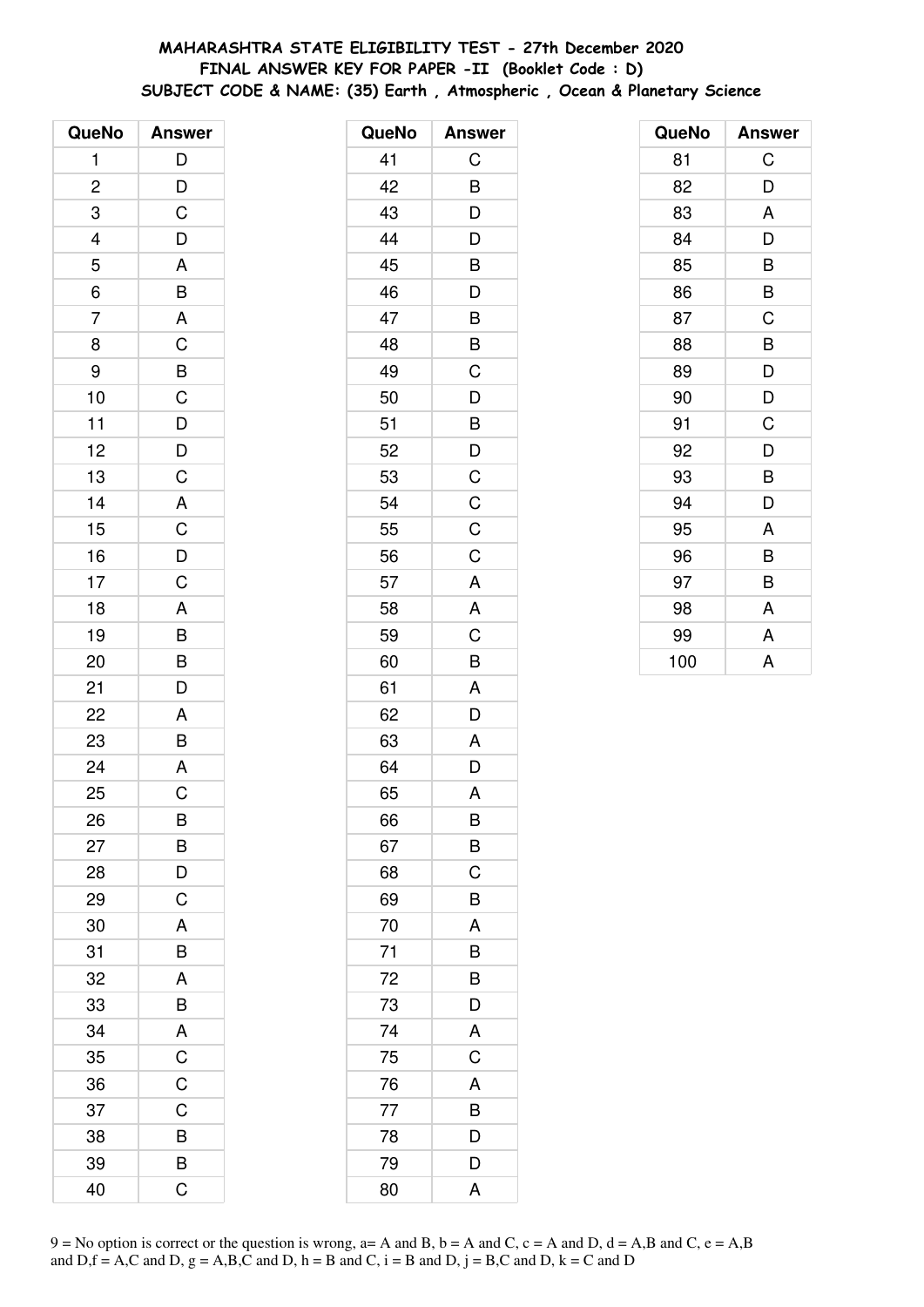# **MAHARASHTRA STATE ELIGIBILITY TEST - 27th December 2020 FINAL ANSWER KEY FOR PAPER -II (Booklet Code : A) SUBJECT CODE & NAME: (36) Geography**

| QueNo          | <b>Answer</b>                    |
|----------------|----------------------------------|
| 1              | D                                |
| $\overline{c}$ | A                                |
| 3              | A                                |
|                | A                                |
| $\frac{4}{5}$  | $\overline{C}$                   |
| $\overline{6}$ | $\overline{C}$                   |
| $\overline{7}$ | $rac{A}{C}$                      |
| 8              |                                  |
| 9              | A                                |
| 10             | $\overline{B}$                   |
| 11             |                                  |
| 12             |                                  |
| 13             | $\overline{B}$<br>$\overline{D}$ |
| 14             | B                                |
| 15             | A                                |
| 16             | A                                |
| 17             | $\overline{A}$                   |
| 18             |                                  |
| 19             | $\overline{B}$<br>$D$            |
| 20             | C                                |
| 21             | D                                |
| 22             | A                                |
| 23             | $\overline{B}$                   |
| 24             | $\overline{D}$                   |
| 25             | C                                |
| 26             | D                                |
| 27             | D                                |
| 28             | D                                |
| 29             | B                                |
| 30             | A                                |
| 31             | B                                |
| 32             | D                                |
| 33             | B                                |
| 34             | D                                |
| 35             | B                                |
| 36             | A                                |
| 37             | D                                |
| 38             | B                                |
| 39             | C                                |
| 40             | B                                |

| QueNo | <b>Answer</b>  |
|-------|----------------|
| 41    | B              |
| 42    | B              |
| 43    | B              |
| 44    | A              |
| 45    | B              |
| 46    | B              |
| 47    | D              |
| 48    | C              |
| 49    | A              |
| 50    | C              |
| 51    | B              |
| 52    | D              |
| 53    | A              |
| 54    | D              |
| 55    | C              |
| 56    | B              |
| 57    | C              |
| 58    | B              |
| 59    | C              |
| 60    | $\overline{D}$ |
| 61    | B              |
| 62    | C              |
| 63    | C              |
| 64    | A              |
| 65    | B              |
| 66    | A              |
| 67    | A              |
| 68    | D              |
| 69    | C              |
| 70    | D              |
| 71    | A              |
| 72    | B              |
| 73    | C              |
| 74    | B              |
| 75    | C              |
| 76    | A              |
| 77    | A              |
| 78    | $\overline{B}$ |
| 79    | D              |
| 80    | A              |

| QueNo | <b>Answer</b> |
|-------|---------------|
| 81    | C             |
| 82    | B             |
| 83    | D             |
| 84    | C             |
| 85    | B             |
| 86    | D             |
| 87    | B             |
| 88    | C             |
| 89    | D             |
| 90    | A             |
| 91    | B             |
| 92    | A             |
| 93    | A             |
| 94    | B             |
| 95    | A             |
| 96    | B             |
| 97    | A             |
| 98    | B             |
| 99    | B             |
| 100   | A             |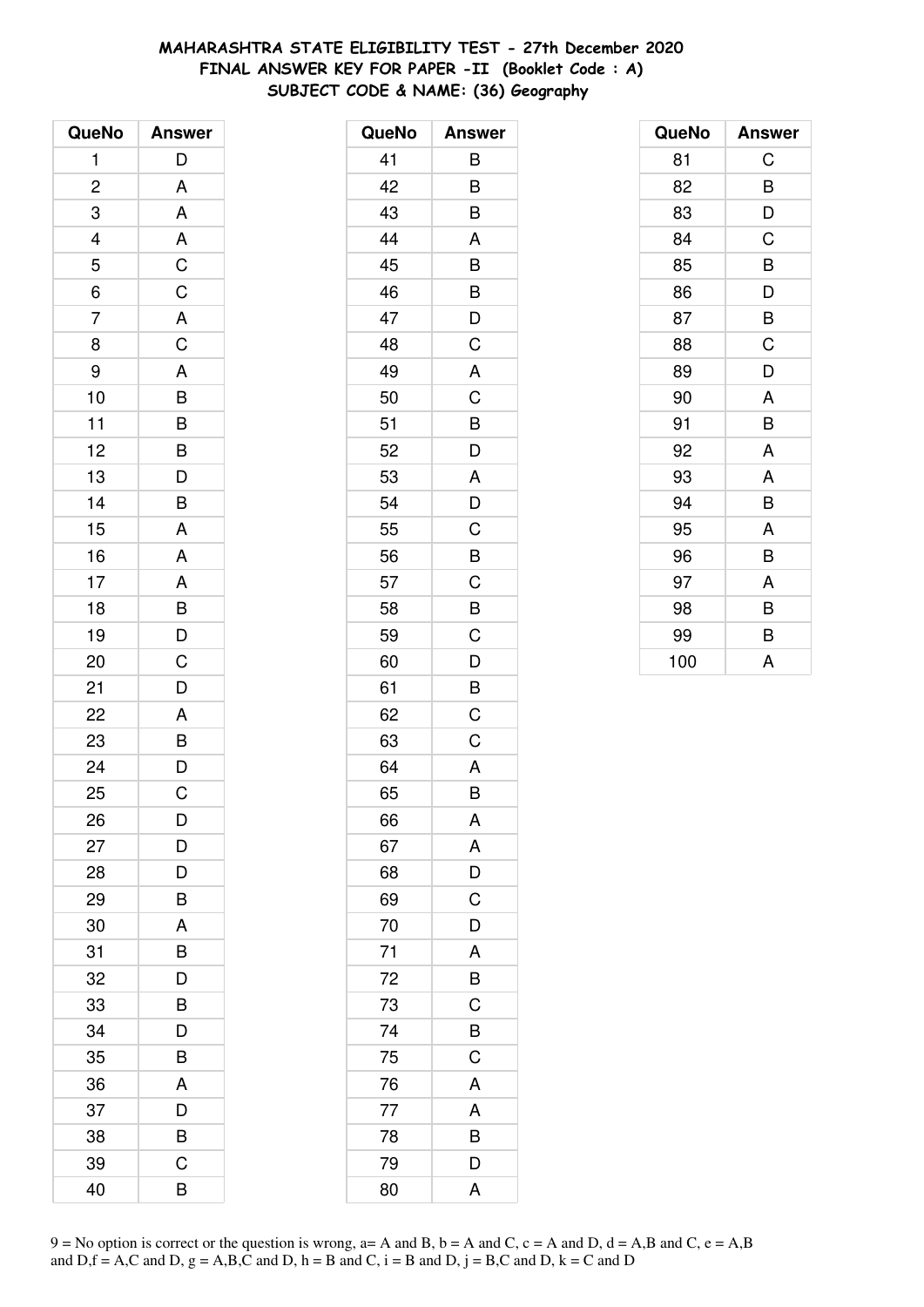# **MAHARASHTRA STATE ELIGIBILITY TEST - 27th December 2020 FINAL ANSWER KEY FOR PAPER -II (Booklet Code : B) SUBJECT CODE & NAME: (36) Geography**

| QueNo                    | <b>Answer</b>  |
|--------------------------|----------------|
| 1                        | D              |
| $\overline{c}$           | A              |
| 3                        | B              |
| $\overline{\mathcal{L}}$ | D              |
| 5                        | C              |
| $\overline{6}$           | $\overline{D}$ |
| $\overline{7}$           | $\overline{D}$ |
| 8                        | D              |
| 9                        | B              |
| 10                       | A              |
| 11                       | B              |
| 12                       | D              |
| 13                       | B              |
| 14                       | D              |
| 15                       | B              |
| 16                       | A              |
| 17                       | D              |
| 18                       | B              |
| 19                       | $\overline{C}$ |
| 20                       | B              |
| 21                       | B              |
| 22                       | B              |
| 23                       | B              |
| 24                       | A              |
| 25                       | B              |
| 26                       | B              |
| 27                       | D              |
| 28                       | C              |
| 29                       | A              |
| 30                       | $\mathsf C$    |
| 31                       | B              |
| 32                       | D              |
| 33                       | A              |
| 34                       | D              |
| 35                       | C              |
| 36                       | B              |
| 37                       | C              |
| 38                       | B              |
| 39                       | C              |
| 40                       | D              |

| QueNo | <b>Answer</b> |
|-------|---------------|
| 41    | B             |
| 42    | C             |
| 43    | C             |
| 44    | A             |
| 45    | B             |
| 46    | A             |
| 47    | A             |
| 48    | D             |
| 49    | C             |
| 50    | D             |
| 51    | A             |
| 52    | B             |
| 53    | C             |
| 54    | B             |
| 55    | C             |
| 56    | A             |
| 57    | A             |
| 58    | B             |
| 59    | D             |
| 60    | A             |
| 61    | C             |
| 62    | B             |
| 63    | D             |
| 64    | C             |
| 65    | B             |
| 66    | D             |
| 67    | B             |
| 68    | C             |
| 69    | D             |
| 70    | A             |
| 71    | B             |
| 72    | A             |
| 73    | A             |
| 74    | B             |
| 75    | A             |
| 76    | B             |
| 77    | A             |
| 78    | B             |
| 79    | B             |
| 80    | A             |

| QueNo | <b>Answer</b> |
|-------|---------------|
| 81    | D             |
| 82    | A             |
| 83    | A             |
| 84    | A             |
| 85    | C             |
| 86    | C             |
| 87    | A             |
| 88    | $\mathsf C$   |
| 89    | A             |
| 90    | B             |
| 91    | B             |
| 92    | B             |
| 93    | D             |
| 94    | B             |
| 95    | A             |
| 96    | A             |
| 97    | A             |
| 98    | B             |
| 99    | D             |
| 100   | C             |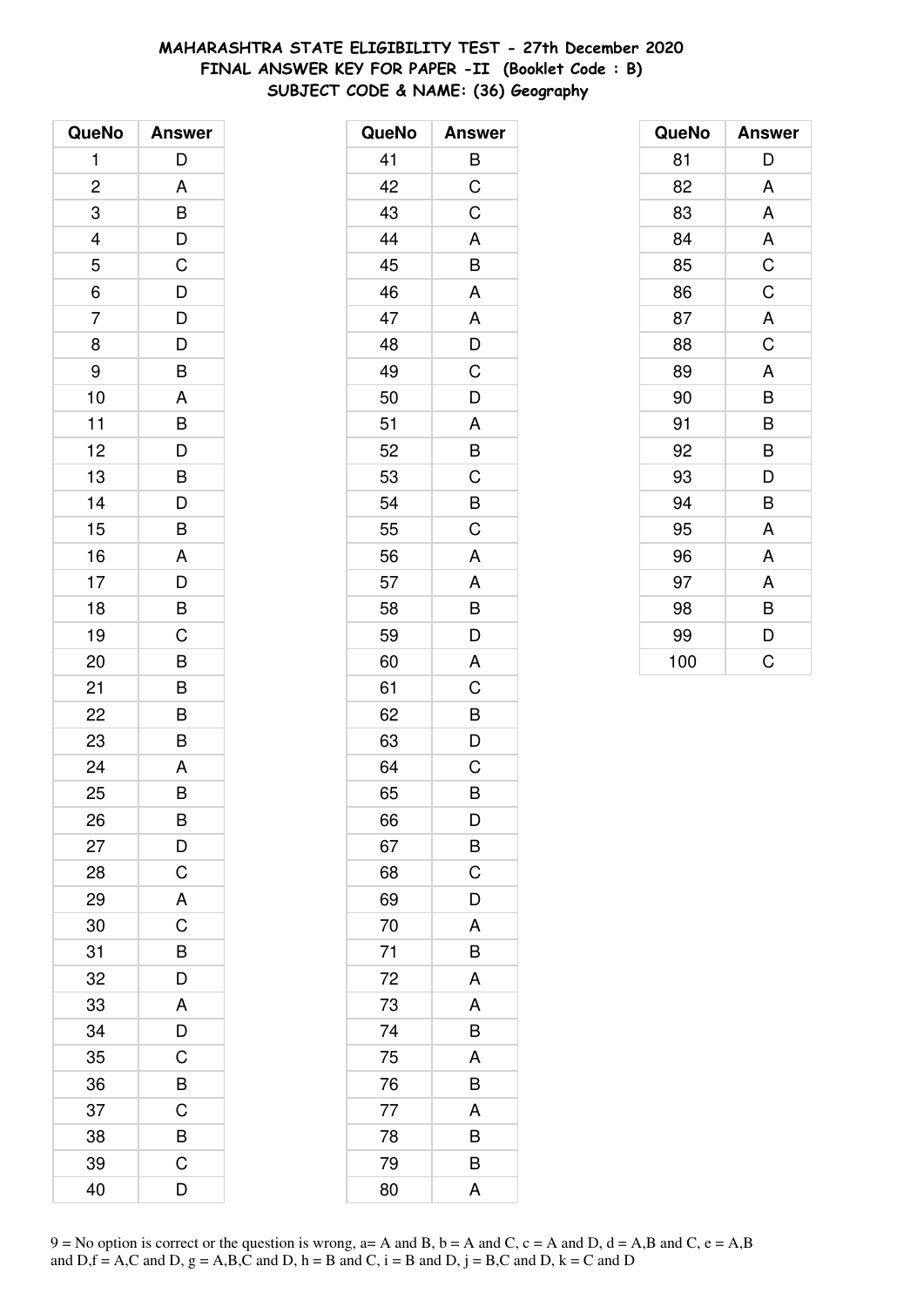# **MAHARASHTRA STATE ELIGIBILITY TEST - 27th December 2020 FINAL ANSWER KEY FOR PAPER -II (Booklet Code : C) SUBJECT CODE & NAME: (36) Geography**

| QueNo                    | <b>Answer</b>                                                        |
|--------------------------|----------------------------------------------------------------------|
| 1                        | B                                                                    |
| $\overline{\mathbf{c}}$  | B                                                                    |
| 3                        | $\overline{B}$                                                       |
| $\overline{\mathcal{L}}$ | $\mathsf{A}$                                                         |
| 5                        |                                                                      |
| $\overline{6}$           |                                                                      |
| $\overline{7}$           | $\overline{B}$<br>$\overline{B}$<br>$\overline{D}$<br>$\overline{C}$ |
| 8                        |                                                                      |
| 9                        | A                                                                    |
| 10                       | $\mathsf{C}$                                                         |
| 11                       | $\overline{B}$<br>$D$                                                |
| 12                       |                                                                      |
| 13                       | $\overline{A}$                                                       |
| 14                       | $\frac{D}{C}$                                                        |
| 15                       |                                                                      |
| 16                       | $\overline{B}$                                                       |
| 17                       | $\frac{C}{B}$                                                        |
| 18                       |                                                                      |
| 19                       | $\overline{C}$<br>$\overline{D}$<br>$\overline{B}$                   |
| 20                       |                                                                      |
| 21                       |                                                                      |
| 22                       | $\overline{C}$                                                       |
| 23                       | $\mathsf C$                                                          |
| 24                       | A                                                                    |
| 25                       | B                                                                    |
| 26                       | Α                                                                    |
| 27                       | A                                                                    |
| 28                       | D                                                                    |
| 29                       | $\overline{C}$                                                       |
| 30                       | D                                                                    |
| 31                       | A                                                                    |
| 32                       | B                                                                    |
| 33                       | C                                                                    |
| 34                       | B                                                                    |
| 35                       | $\overline{C}$                                                       |
| 36                       | A                                                                    |
| 37                       | A                                                                    |
| 38                       | B                                                                    |
| 39                       | D                                                                    |
| 40                       | A                                                                    |

| QueNo | <b>Answer</b> |
|-------|---------------|
| 41    | C             |
| 42    | B             |
| 43    | D             |
| 44    | $\mathsf C$   |
| 45    | B             |
| 46    | D             |
| 47    | B             |
| 48    | C             |
| 49    | D             |
| 50    | A             |
| 51    | B             |
| 52    | A             |
| 53    | A             |
| 54    | B             |
| 55    | A             |
| 56    | B             |
| 57    | A             |
| 58    | B             |
| 59    | B             |
| 60    | A             |
| 61    | D             |
| 62    | A             |
| 63    | A             |
| 64    | A             |
| 65    | C             |
| 66    | $\mathsf C$   |
| 67    | A             |
| 68    | $\mathsf C$   |
| 69    | A             |
| 70    | B             |
| 71    | B             |
| 72    | B             |
| 73    | D             |
| 74    | B             |
| 75    | A             |
| 76    | A             |
| 77    | A             |
| 78    | B             |
| 79    | D             |
| 80    | C             |

| QueNo | <b>Answer</b> |
|-------|---------------|
| 81    | D             |
| 82    | A             |
| 83    | B             |
| 84    | D             |
| 85    | C             |
| 86    | D             |
| 87    | D             |
| 88    | D             |
| 89    | B             |
| 90    | A             |
| 91    | B             |
| 92    | D             |
| 93    | B             |
| 94    | D             |
| 95    | B             |
| 96    | A             |
| 97    | D             |
| 98    | B             |
| 99    | C             |
| 100   | B             |

 $9 = No$  option is correct or the question is wrong,  $a = A$  and B,  $b = A$  and C,  $c = A$  and D,  $d = A$ ,B and C,  $e = A$ ,B and  $D,f = A,C$  and  $D, g = A,B,C$  and  $D, h = B$  and  $C, i = B$  and  $D, j = B,C$  and  $D, k = C$  and  $D$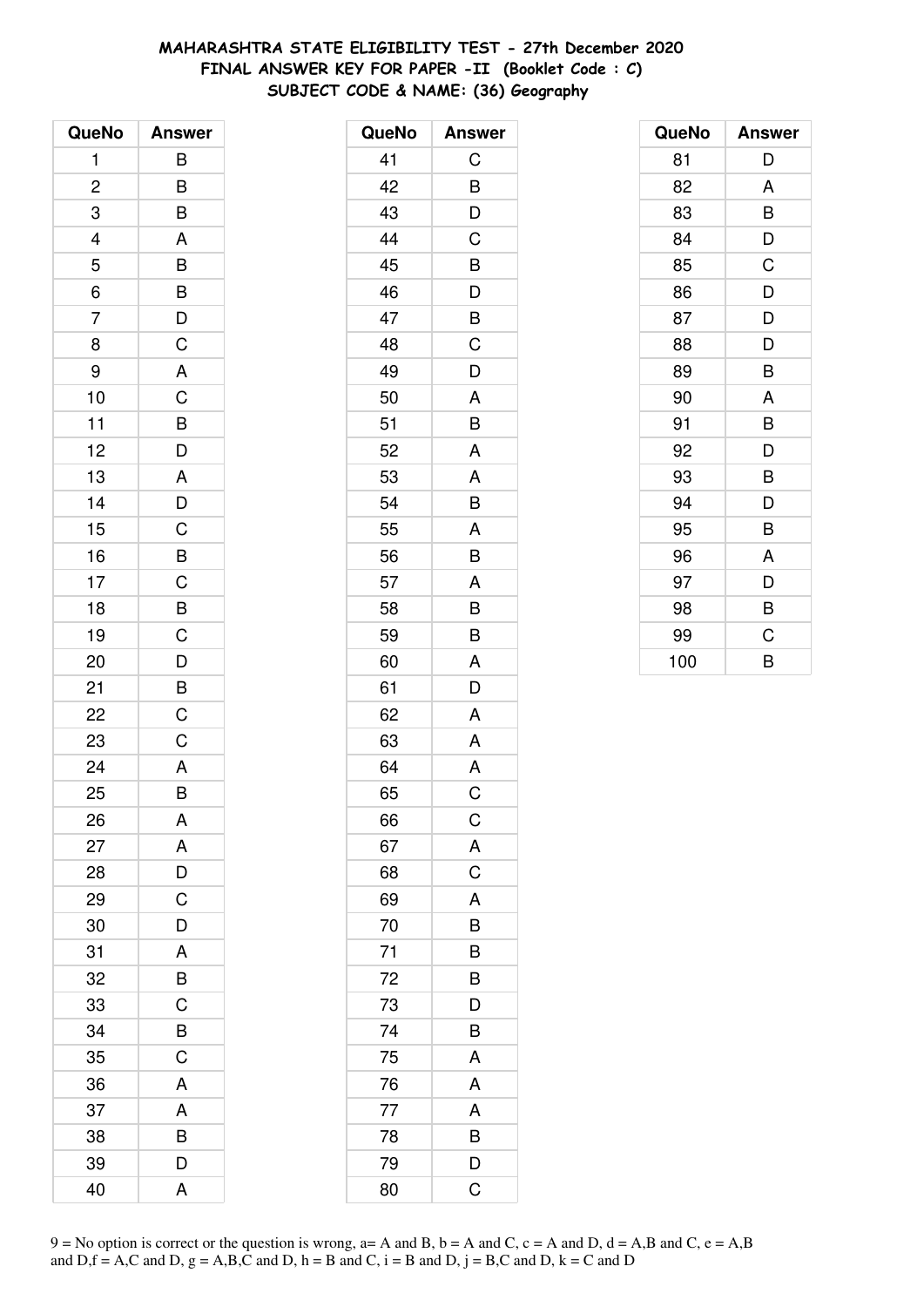# **MAHARASHTRA STATE ELIGIBILITY TEST - 27th December 2020 FINAL ANSWER KEY FOR PAPER -II (Booklet Code : D) SUBJECT CODE & NAME: (36) Geography**

| QueNo                   | <b>Answer</b>                                     |
|-------------------------|---------------------------------------------------|
| 1                       | B                                                 |
| $\overline{\mathbf{c}}$ | $\mathsf C$                                       |
| 3                       | $\overline{C}$                                    |
| $\overline{a}$          |                                                   |
| 5                       | $\frac{A}{B}$                                     |
| $\overline{6}$          |                                                   |
| $\overline{7}$          | $\begin{array}{c}\nA \\ D \\ C \\ D\n\end{array}$ |
| 8                       |                                                   |
| 9                       |                                                   |
| 10                      |                                                   |
| 11                      |                                                   |
| 12                      |                                                   |
| 13                      |                                                   |
| 14                      | A<br>B<br>C<br>B<br>C                             |
| 15                      |                                                   |
| 16                      | A                                                 |
| 17                      |                                                   |
| 18                      | $rac{A}{B}$                                       |
| 19                      | $\overline{D}$                                    |
| 20                      | A                                                 |
| 21                      | $\mathsf C$                                       |
| 22                      |                                                   |
| 23                      | $\frac{B}{D}$                                     |
| 24                      | $\overline{C}$                                    |
| 25                      | B                                                 |
| 26                      | D                                                 |
| 27                      | B                                                 |
| 28                      | C                                                 |
| 29                      | D                                                 |
| 30                      | A                                                 |
| 31                      | B                                                 |
| 32                      | A                                                 |
| 33                      | A                                                 |
| 34                      | B                                                 |
| 35                      | A                                                 |
| 36                      | B                                                 |
| 37                      | A                                                 |
| 38                      | B                                                 |
| 39                      | В                                                 |
| 40                      | A                                                 |

| QueNo | <b>Answer</b>           |
|-------|-------------------------|
| 41    | D                       |
| 42    | Α                       |
| 43    | A                       |
| 44    | A                       |
| 45    | $\overline{C}$          |
| 46    | C                       |
| 47    | A                       |
| 48    | $\overline{\mathsf{C}}$ |
| 49    | A                       |
| 50    | B                       |
| 51    | $\overline{B}$          |
| 52    | $\overline{B}$          |
| 53    | D                       |
| 54    | B                       |
| 55    | A                       |
| 56    | A                       |
| 57    | A                       |
| 58    | $\overline{B}$          |
| 59    | D                       |
| 60    | C                       |
| 61    | D                       |
| 62    | A                       |
| 63    | $\frac{B}{D}$           |
| 64    |                         |
| 65    | C                       |
| 66    | D                       |
| 67    | D                       |
| 68    | D                       |
| 69    | B                       |
| 70    | A                       |
| 71    | B                       |
| 72    | D                       |
| 73    | B                       |
| 74    | D                       |
| 75    | B                       |
| 76    | A                       |
| 77    | D                       |
| 78    | B                       |
| 79    | C                       |
| 80    | B                       |

| QueNo | <b>Answer</b> |
|-------|---------------|
| 81    | B             |
| 82    | B             |
| 83    | В             |
| 84    | A             |
| 85    | B             |
| 86    | B             |
| 87    | D             |
| 88    | $\mathsf C$   |
| 89    | A             |
| 90    | C             |
| 91    | B             |
| 92    | D             |
| 93    | A             |
| 94    | D             |
| 95    | C             |
| 96    | B             |
| 97    | C             |
| 98    | B             |
| 99    | C             |
| 100   | D             |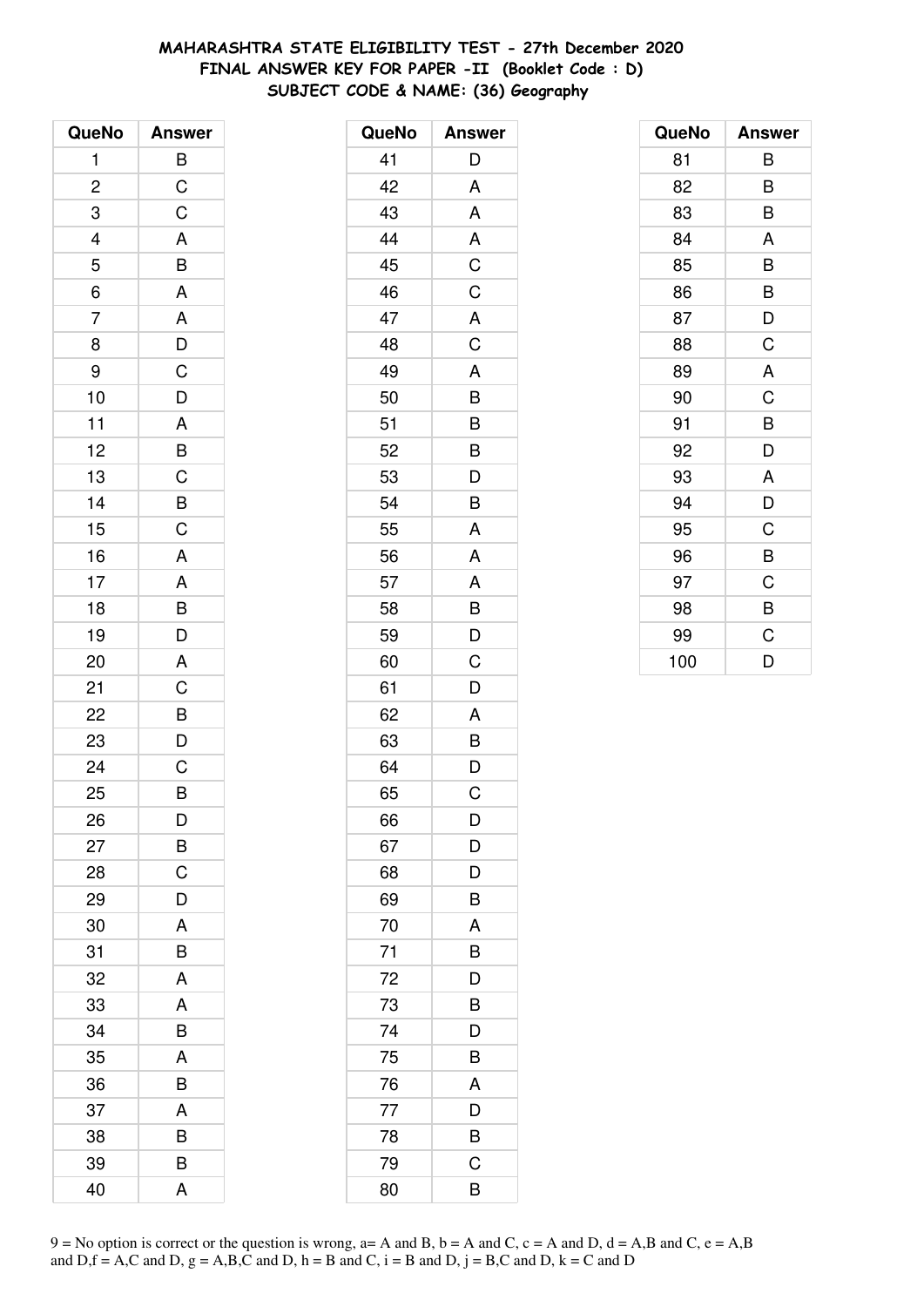# **MAHARASHTRA STATE ELIGIBILITY TEST - 27th December 2020 FINAL ANSWER KEY FOR PAPER -II (Booklet Code : A) SUBJECT CODE & NAME: (37) Computer Science & Application**

| QueNo                   | <b>Answer</b>                                      |
|-------------------------|----------------------------------------------------|
| 1                       | A                                                  |
| $\overline{\mathbf{c}}$ | $\overline{C}$                                     |
| 3                       | $\overline{D}$<br>$\overline{D}$<br>$\overline{C}$ |
| $\overline{\mathbf{r}}$ |                                                    |
| 5                       |                                                    |
| $\overline{6}$          | A                                                  |
| $\overline{7}$          |                                                    |
| 8                       |                                                    |
| 9                       |                                                    |
| 10                      |                                                    |
| 11                      |                                                    |
| 12                      |                                                    |
| 13                      | B C D C B D C                                      |
| 14                      |                                                    |
| 15                      | $\frac{A}{B}$                                      |
| 16                      |                                                    |
| 17                      | $\begin{array}{c}\nA \\ D \\ D\n\end{array}$       |
| 18                      |                                                    |
| 19                      | D                                                  |
| 20                      | A                                                  |
| 21                      | B                                                  |
| 22                      | A                                                  |
| 23                      | $\overline{C}$                                     |
| 24                      | $\overline{B}$                                     |
| 25                      | B                                                  |
| 26                      | B                                                  |
| 27                      | B                                                  |
| 28                      |                                                    |
| 29                      | $\frac{D}{A}$                                      |
| 30                      | $\overline{C}$                                     |
| 31                      | C                                                  |
| 32                      | A                                                  |
| 33                      | $\overline{\mathsf{B}}$                            |
| 34                      | $\mathsf C$                                        |
| 35                      | B                                                  |
| 36                      | $\overline{\mathsf{D}}$                            |
| 37                      | C                                                  |
| 38                      | A                                                  |
| 39                      | C                                                  |
| 40                      | B                                                  |

| QueNo | <b>Answer</b>           |
|-------|-------------------------|
| 41    | C                       |
| 42    | B                       |
| 43    | B                       |
| 44    | B                       |
| 45    | B                       |
| 46    | C                       |
| 47    | B                       |
| 48    | A                       |
| 49    | C                       |
| 50    | B                       |
| 51    | B                       |
| 52    | D                       |
| 53    | B                       |
| 54    | D                       |
| 55    | D                       |
| 56    | B                       |
| 57    | B                       |
| 58    | C                       |
| 59    | B                       |
| 60    | C                       |
| 61    | A                       |
| 62    | $\overline{\mathsf{C}}$ |
| 63    | A                       |
| 64    | A                       |
| 65    | C                       |
| 66    | $\mathsf C$             |
| 67    | $rac{A}{C}$             |
| 68    |                         |
| 69    | D                       |
| 70    | $\overline{C}$          |
| 71    | $\mathsf C$             |
| 72    | $\overline{B}$          |
| 73    | $\overline{C}$          |
| 74    | A                       |
| 75    | B                       |
| 76    | B                       |
| 77    | C                       |
| 78    | B                       |
| 79    | A                       |
| 80    | D                       |

| QueNo | <b>Answer</b> |
|-------|---------------|
| 81    | D             |
| 82    | A             |
| 83    | D             |
| 84    | D             |
| 85    | C             |
| 86    | B             |
| 87    | D             |
| 88    | D             |
| 89    | A             |
| 90    | D             |
| 91    | A             |
| 92    | D             |
| 93    | C             |
| 94    | B             |
| 95    | B             |
| 96    | C             |
| 97    | C             |
| 98    | B             |
| 99    | A             |
| 100   | A             |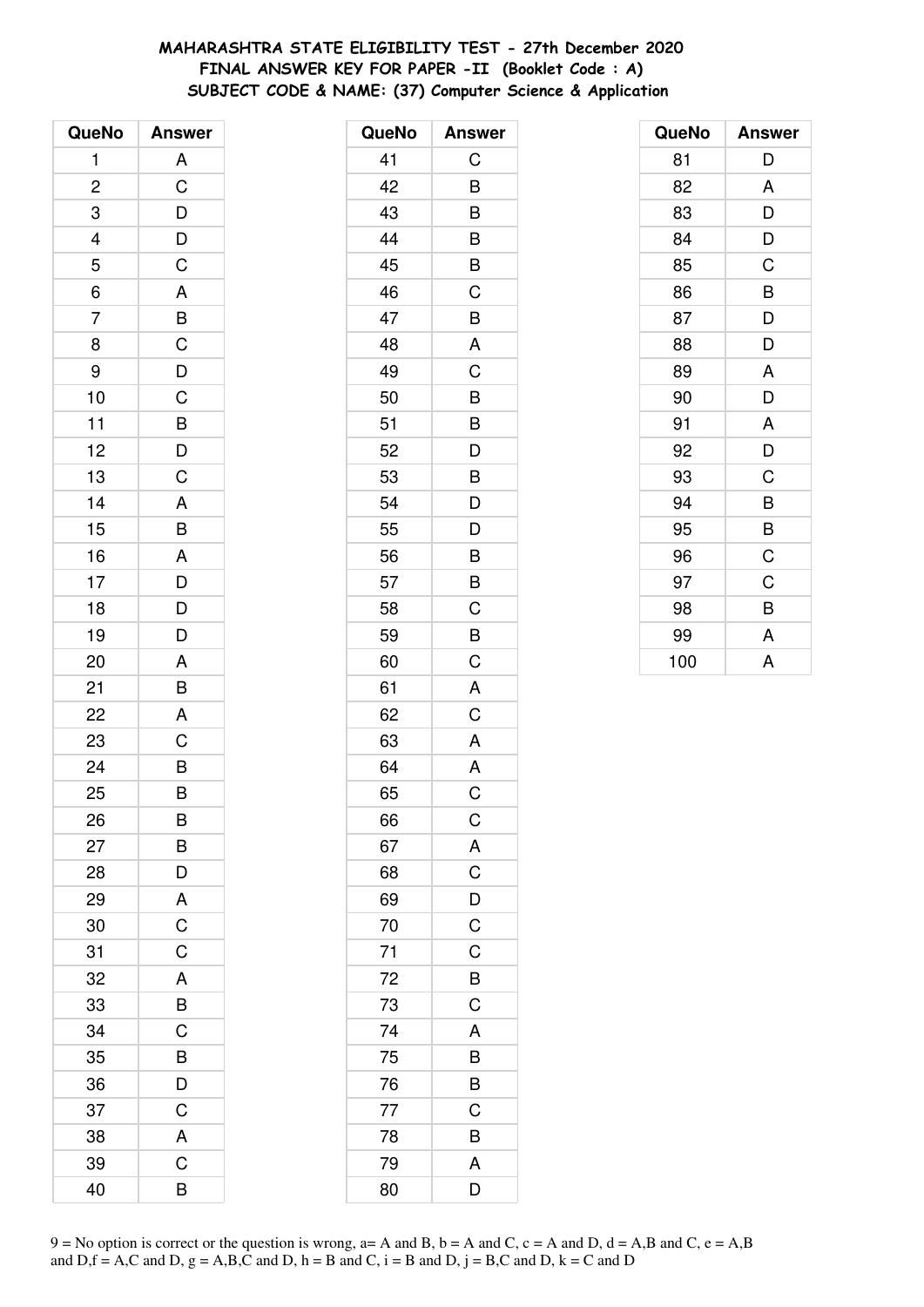# **MAHARASHTRA STATE ELIGIBILITY TEST - 27th December 2020 FINAL ANSWER KEY FOR PAPER -II (Booklet Code : B) SUBJECT CODE & NAME: (37) Computer Science & Application**

| QueNo                   | <b>Answer</b>                                      |
|-------------------------|----------------------------------------------------|
| 1                       | B                                                  |
| $\overline{\mathbf{c}}$ | A                                                  |
| 3                       | C                                                  |
| $\overline{a}$          |                                                    |
| $\overline{5}$          | $\frac{B}{B}$                                      |
| $\overline{6}$          |                                                    |
| $\overline{7}$          | B                                                  |
| 8                       | $\overline{D}$                                     |
| 9                       |                                                    |
| 10                      | $rac{A}{C}$                                        |
| 11                      | $\overline{C}$                                     |
| 12                      |                                                    |
| 13                      | $rac{A}{B}$                                        |
| 14                      | $\mathsf C$                                        |
| 15                      |                                                    |
| 16                      | $\overline{B}$<br>$\overline{D}$<br>$\overline{C}$ |
| 17                      |                                                    |
| 18                      | $\overline{A}$                                     |
| 19                      |                                                    |
| 20                      | $\frac{C}{B}$                                      |
| 21                      | $\mathsf C$                                        |
| 22                      | B                                                  |
| 23                      |                                                    |
| 24                      | $\frac{B}{B}$                                      |
| 25                      | B                                                  |
| 26                      | С                                                  |
| 27                      | B                                                  |
| 28                      | A                                                  |
| 29                      | $\overline{C}$                                     |
| 30                      | B                                                  |
| 31                      | B                                                  |
| 32                      | D                                                  |
| 33                      | B                                                  |
| 34                      | D                                                  |
| 35                      | $\overline{\mathsf{D}}$                            |
| 36                      | B                                                  |
| 37                      | B                                                  |
| 38                      | C                                                  |
| 39                      | B                                                  |
| 40                      | Ć                                                  |

| QueNo | <b>Answer</b>           |
|-------|-------------------------|
| 41    | A                       |
| 42    | $\overline{C}$          |
| 43    | $\overline{\mathsf{A}}$ |
| 44    | A                       |
| 45    | $\overline{C}$          |
| 46    | $\mathsf C$             |
| 47    | $\mathsf{A}$            |
| 48    | $\overline{\mathrm{C}}$ |
| 49    |                         |
| 50    | $\frac{D}{C}$           |
| 51    | $\mathsf C$             |
| 52    | B                       |
| 53    | C                       |
| 54    | A                       |
| 55    | B                       |
| 56    | B                       |
| 57    | $\overline{C}$          |
| 58    | B                       |
| 59    | A                       |
| 60    | D                       |
| 61    | D                       |
| 62    | A                       |
| 63    | D                       |
| 64    | D                       |
| 65    | C                       |
| 66    | B                       |
| 67    | D                       |
| 68    | D                       |
| 69    | A                       |
| 70    | D                       |
| 71    | $\mathsf{A}$            |
| 72    | $\overline{D}$          |
| 73    | $\overline{C}$          |
| 74    | B                       |
| 75    | B                       |
| 76    | $\mathsf C$             |
| 77    | $\mathsf C$             |
| 78    | B                       |
| 79    | A                       |
| 80    | A                       |

| QueNo | <b>Answer</b> |
|-------|---------------|
| 81    | A             |
| 82    | C             |
| 83    | D             |
| 84    | D             |
| 85    | C             |
| 86    | A             |
| 87    | B             |
| 88    | C             |
| 89    | D             |
| 90    | C             |
| 91    | B             |
| 92    | D             |
| 93    | C             |
| 94    | A             |
| 95    | B             |
| 96    | A             |
| 97    | D             |
| 98    | D             |
| 99    | D             |
| 100   | A             |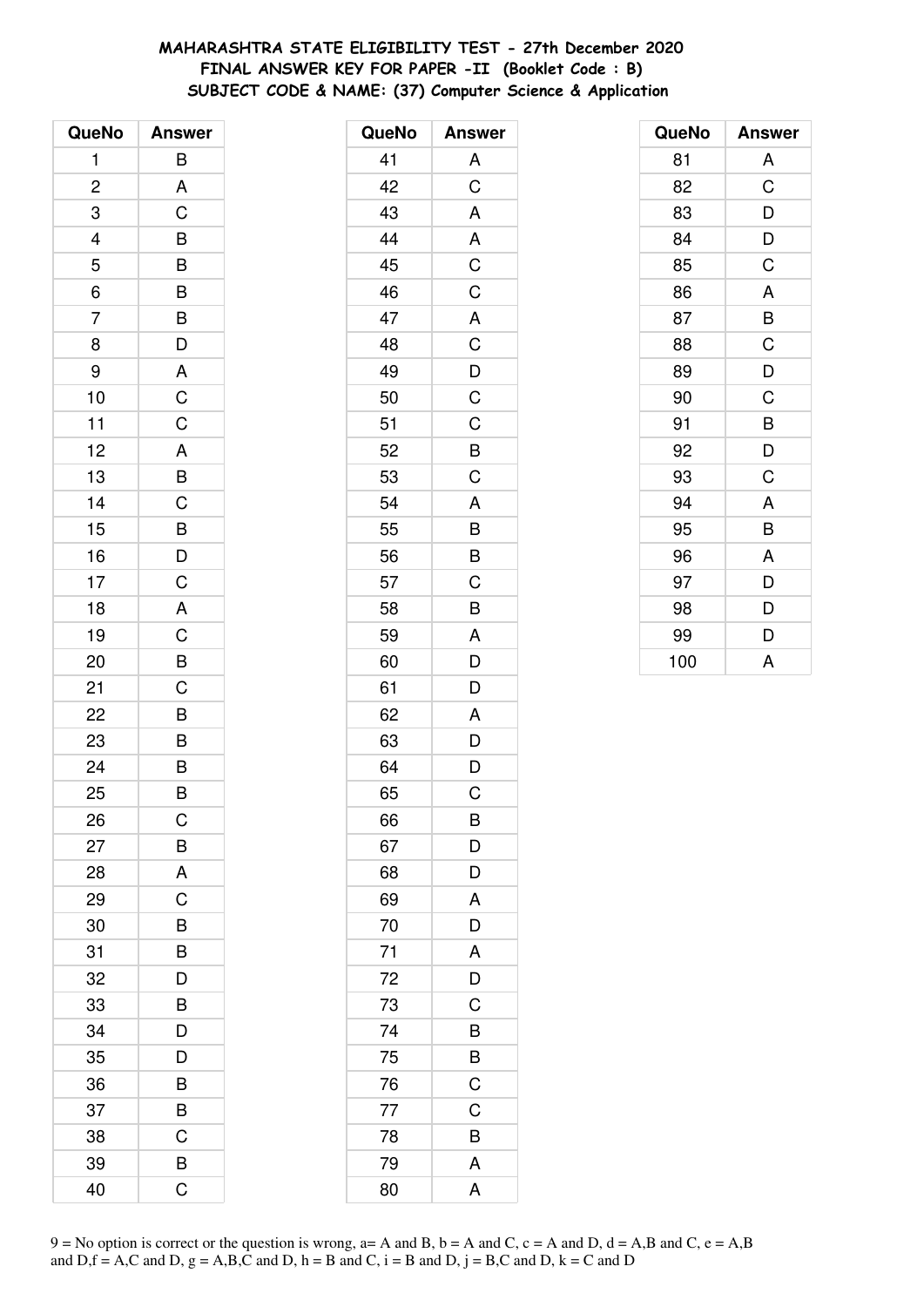# **MAHARASHTRA STATE ELIGIBILITY TEST - 27th December 2020 FINAL ANSWER KEY FOR PAPER -II (Booklet Code : C) SUBJECT CODE & NAME: (37) Computer Science & Application**

| QueNo                   | <b>Answer</b>                                                                                                                                             |
|-------------------------|-----------------------------------------------------------------------------------------------------------------------------------------------------------|
| 1                       | C                                                                                                                                                         |
| $\overline{\mathbf{c}}$ | B                                                                                                                                                         |
| 3                       | $\overline{B}$                                                                                                                                            |
| $\frac{4}{5}$           |                                                                                                                                                           |
|                         | $\frac{B}{C}$                                                                                                                                             |
| $\overline{6}$          |                                                                                                                                                           |
| $\overline{7}$          |                                                                                                                                                           |
| 8                       | $rac{B}{A}$                                                                                                                                               |
| 9                       | $\mathsf C$                                                                                                                                               |
| 10                      |                                                                                                                                                           |
| 11                      |                                                                                                                                                           |
| 12                      |                                                                                                                                                           |
| 13                      |                                                                                                                                                           |
| 14                      |                                                                                                                                                           |
| 15                      | $\begin{array}{c}\n\mathbf{B} \\ \hline\n\mathbf{B} \\ \hline\n\mathbf{D} \\ \hline\n\mathbf{B} \\ \hline\n\mathbf{D} \\ \hline\n\mathbf{D}\n\end{array}$ |
| 16                      |                                                                                                                                                           |
| 17                      |                                                                                                                                                           |
| 18                      | $\frac{B}{C}$                                                                                                                                             |
| 19                      | $\overline{B}$                                                                                                                                            |
| 20                      | C                                                                                                                                                         |
| 21                      | A                                                                                                                                                         |
| 22                      | $\overline{C}$                                                                                                                                            |
| 23                      |                                                                                                                                                           |
| 24                      | $\frac{A}{A}$                                                                                                                                             |
| 25                      | C                                                                                                                                                         |
| 26                      | $\mathsf C$                                                                                                                                               |
| 27                      | A                                                                                                                                                         |
| 28                      | C                                                                                                                                                         |
| 29                      |                                                                                                                                                           |
| 30                      | $\frac{D}{C}$                                                                                                                                             |
| 31                      | C                                                                                                                                                         |
| 32                      | B                                                                                                                                                         |
| 33                      | C                                                                                                                                                         |
| 34                      | A                                                                                                                                                         |
| 35                      | B                                                                                                                                                         |
| 36                      | $\overline{B}$                                                                                                                                            |
| 37                      | C                                                                                                                                                         |
| 38                      | B                                                                                                                                                         |
| 39                      | A                                                                                                                                                         |
| 40                      | D                                                                                                                                                         |

| QueNo | <b>Answer</b>           |
|-------|-------------------------|
| 41    | D                       |
| 42    | A                       |
| 43    | D                       |
| 44    | D                       |
| 45    | C                       |
| 46    | B                       |
| 47    | D                       |
| 48    | D                       |
| 49    | A                       |
| 50    | D                       |
| 51    | A                       |
| 52    | D                       |
| 53    | C                       |
| 54    | B                       |
| 55    | B                       |
| 56    | C                       |
| 57    | C                       |
| 58    | B                       |
| 59    | A                       |
| 60    | A                       |
| 61    | A                       |
| 62    | C                       |
| 63    | D                       |
| 64    | D                       |
| 65    | C                       |
| 66    | A                       |
| 67    | B                       |
| 68    | C                       |
| 69    | D                       |
| 70    | C                       |
| 71    | B                       |
| 72    | D                       |
| 73    | C                       |
| 74    | A                       |
| 75    | B                       |
| 76    | A                       |
| 77    | $\overline{\mathsf{D}}$ |
| 78    | D                       |
| 79    | D                       |
| 80    | A                       |

| QueNo | <b>Answer</b>  |
|-------|----------------|
| 81    | B              |
| 82    | A              |
| 83    | C              |
| 84    | B              |
| 85    | B              |
| 86    | B              |
| 87    | B              |
| 88    | D              |
| 89    | A              |
| 90    | $\overline{C}$ |
| 91    | C              |
| 92    | A              |
| 93    | B              |
| 94    | C              |
| 95    | B              |
| 96    | D              |
| 97    | C              |
| 98    | A              |
| 99    | C              |
| 100   | B              |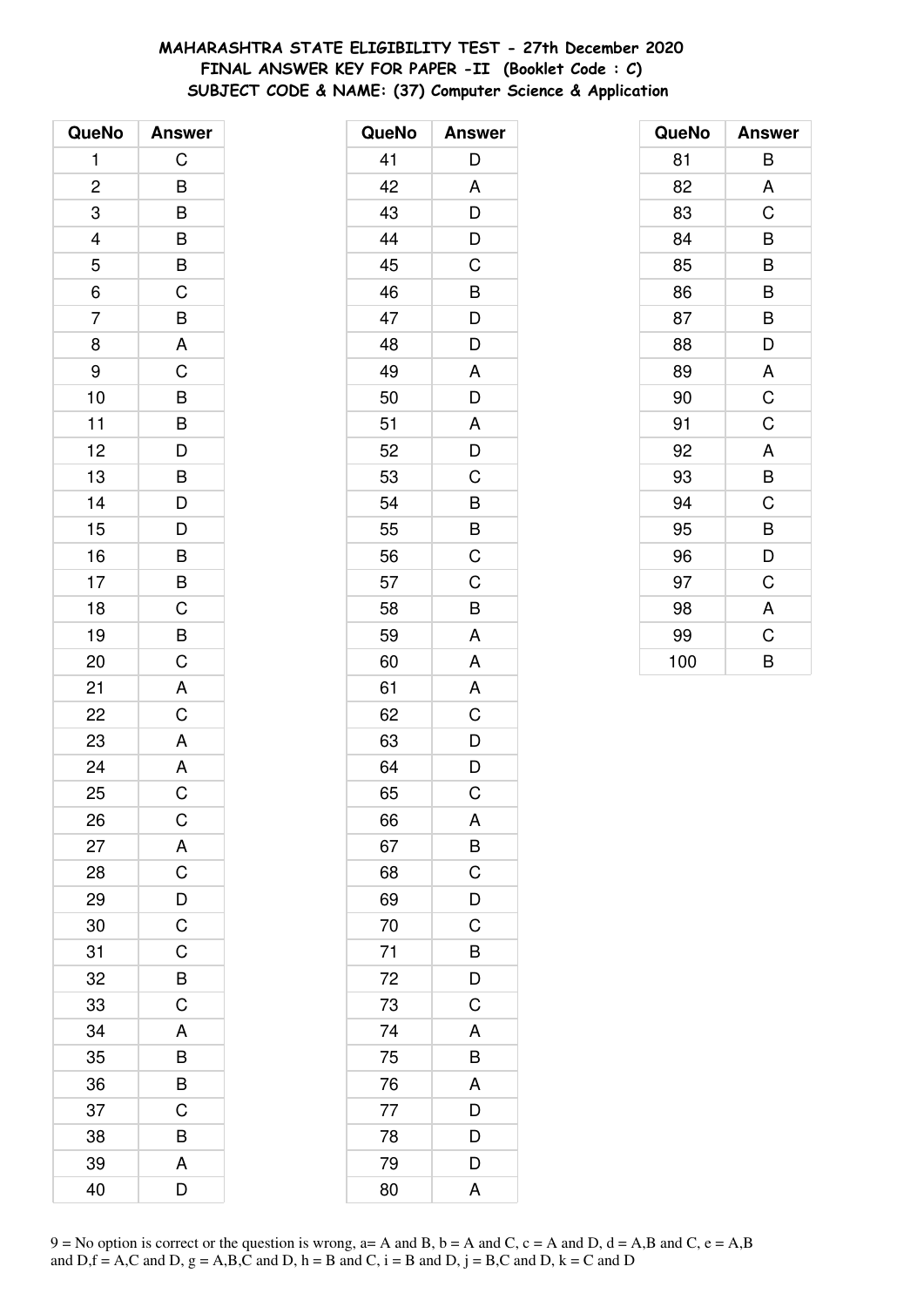# **MAHARASHTRA STATE ELIGIBILITY TEST - 27th December 2020 FINAL ANSWER KEY FOR PAPER -II (Booklet Code : D) SUBJECT CODE & NAME: (37) Computer Science & Application**

| QueNo                   | <b>Answer</b>                                                           |
|-------------------------|-------------------------------------------------------------------------|
| 1                       | A                                                                       |
| $\overline{\mathbf{c}}$ | $\overline{C}$                                                          |
| 3                       | $\overline{A}$                                                          |
|                         |                                                                         |
| $\frac{4}{5}$           |                                                                         |
| $\overline{6}$          | $rac{A}{C}$                                                             |
| $\overline{7}$          |                                                                         |
| 8                       |                                                                         |
| 9                       |                                                                         |
| 10                      |                                                                         |
| 11                      |                                                                         |
| 12                      |                                                                         |
| 13                      | $\begin{array}{c c} \nA & C & D & C & B \\ \nC & B & C & \n\end{array}$ |
| 14                      |                                                                         |
| 15                      | $\overline{AB}$ $\overline{B}$ $\overline{C}$ $\overline{B}$            |
| 16                      |                                                                         |
| 17                      |                                                                         |
| 18                      |                                                                         |
| 19                      |                                                                         |
| 20                      | $rac{A}{D}$                                                             |
| 21                      | D                                                                       |
| 22                      |                                                                         |
| 23                      | $\begin{array}{c}\nA \\ D \\ D\n\end{array}$                            |
| 24                      |                                                                         |
| 25                      | C                                                                       |
| 26                      | B                                                                       |
| 27                      | D                                                                       |
| 28                      | D                                                                       |
| 29                      | A                                                                       |
| 30                      | D                                                                       |
| 31                      | A                                                                       |
| 32                      | D                                                                       |
| 33                      | C                                                                       |
| 34                      | B                                                                       |
| 35                      | B                                                                       |
| 36                      | $\overline{C}$                                                          |
| 37                      | C                                                                       |
| 38                      | B                                                                       |
| 39                      | Α                                                                       |
| 40                      | A                                                                       |

| QueNo | <b>Answer</b>  |
|-------|----------------|
| 41    | A              |
| 42    | C              |
| 43    | D              |
| 44    | D              |
| 45    | C              |
| 46    | A              |
| 47    | $\overline{B}$ |
| 48    | C              |
| 49    | D              |
| 50    | C              |
| 51    | B              |
| 52    | D              |
| 53    | C              |
| 54    | A              |
| 55    | B              |
| 56    | A              |
| 57    | D              |
| 58    | D              |
| 59    | D              |
| 60    | A              |
| 61    | B              |
| 62    | A              |
| 63    | C              |
| 64    | B              |
| 65    | B              |
| 66    | B              |
| 67    | B              |
| 68    | D              |
| 69    | A              |
| 70    | $\overline{C}$ |
| 71    | $\overline{C}$ |
| 72    | A              |
| 73    | B              |
| 74    | C              |
| 75    | B              |
| 76    | D              |
| 77    | $\overline{C}$ |
| 78    | A              |
| 79    | C              |
| 80    | B              |

| QueNo | <b>Answer</b> |
|-------|---------------|
| 81    | C             |
| 82    | B             |
| 83    | B             |
| 84    | B             |
| 85    | B             |
| 86    | C             |
| 87    | B             |
| 88    | A             |
| 89    | C             |
| 90    | B             |
| 91    | B             |
| 92    | D             |
| 93    | B             |
| 94    | D             |
| 95    | D             |
| 96    | B             |
| 97    | B             |
| 98    | C             |
| 99    | B             |
| 100   | C             |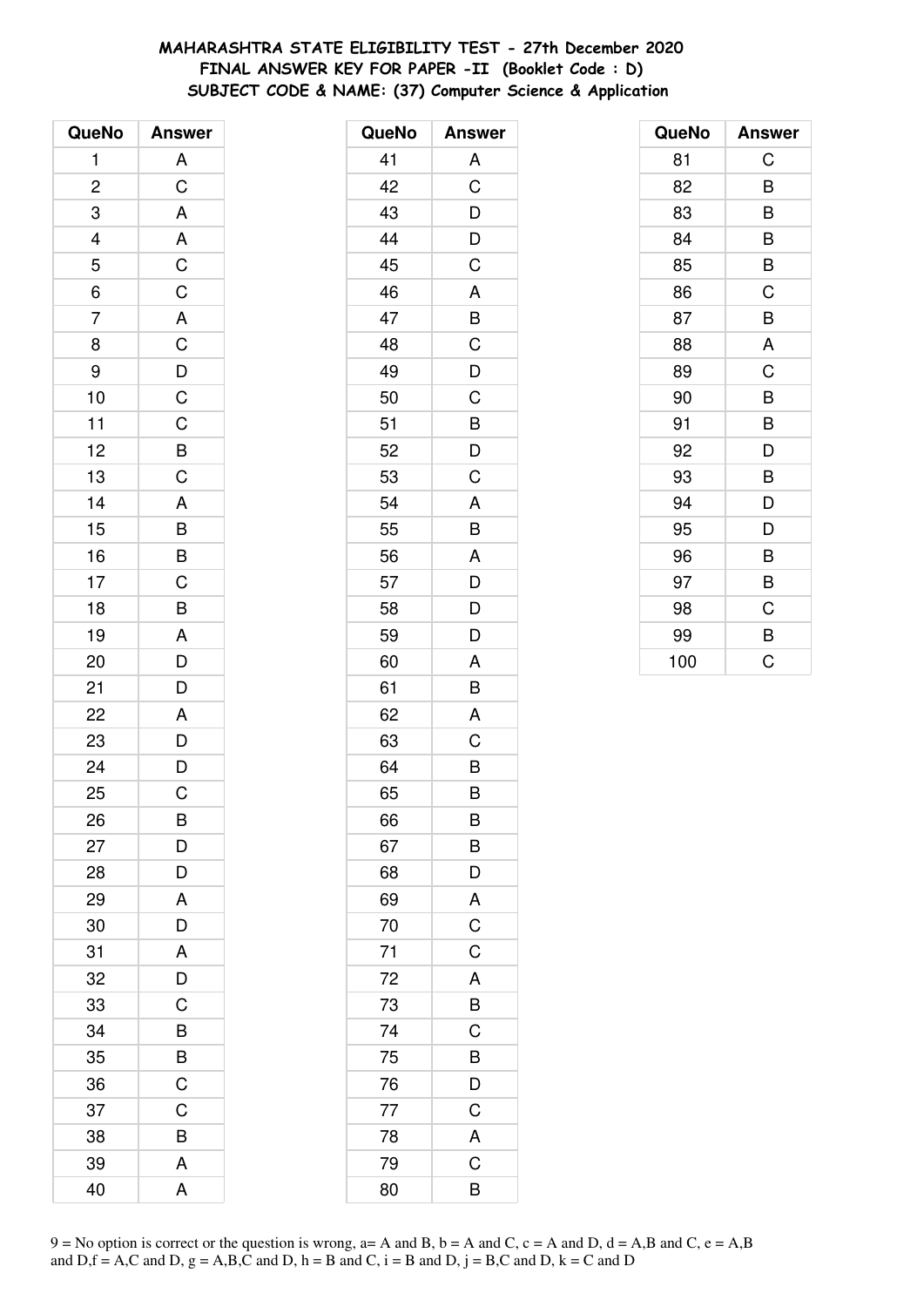# **MAHARASHTRA STATE ELIGIBILITY TEST - 27th December 2020 FINAL ANSWER KEY FOR PAPER -II (Booklet Code : A) SUBJECT CODE & NAME: (38) Electronics Science**

| QueNo                                           | <b>Answer</b>             |
|-------------------------------------------------|---------------------------|
| 1                                               | B                         |
| $\overline{2}$                                  |                           |
|                                                 | $rac{A}{C}$               |
|                                                 |                           |
| $\begin{array}{c} 3 \\ 4 \\ 5 \\ 6 \end{array}$ |                           |
|                                                 |                           |
| $\overline{7}$                                  |                           |
| 8                                               |                           |
| 9                                               |                           |
| 10                                              |                           |
| 11                                              |                           |
| 12                                              |                           |
| 13                                              |                           |
| 14                                              | A D B C D B C C C B C A C |
| 15                                              |                           |
| 16                                              |                           |
| 17                                              |                           |
| 18                                              |                           |
| 19                                              |                           |
| 20                                              | A A C D B D               |
| 21                                              |                           |
| 22                                              |                           |
| 23                                              | $\overline{A}$            |
| 24                                              | $\overline{C}$            |
| 25                                              | A                         |
| 26                                              | B                         |
| 27                                              | $\mathsf C$               |
| 28                                              | $\mathsf C$               |
| 29                                              | $\mathsf C$               |
| 30                                              | $\overline{C}$            |
| 31                                              | $\overline{B}$            |
| 32                                              | C                         |
| 33                                              | B                         |
| 34                                              | C                         |
| 35                                              | A                         |
| 36                                              | A                         |
| 37                                              | A                         |
| 38                                              | B                         |
| 39                                              | C                         |
| 40                                              | B                         |

| QueNo | <b>Answer</b>  |
|-------|----------------|
| 41    | A              |
| 42    | B              |
| 43    | A              |
| 44    | B              |
| 45    | C              |
| 46    | A              |
| 47    | D              |
| 48    | B              |
| 49    | B              |
| 50    | B              |
| 51    | D              |
| 52    | B              |
| 53    | C              |
| 54    | D              |
| 55    | D              |
| 56    | D              |
| 57    | B              |
| 58    | B              |
| 59    | A              |
| 60    | A              |
| 61    | B              |
| 62    | A              |
| 63    | C              |
| 64    | C              |
| 65    | B              |
| 66    | A              |
| 67    | B              |
| 68    | D              |
| 69    | $\overline{C}$ |
| 70    | A              |
| 71    | A              |
| 72    | C              |
| 73    | B              |
| 74    | B              |
| 75    | B              |
| 76    | D              |
| 77    | C              |
| 78    | C              |
| 79    | D              |
| 80    | B              |

| QueNo | <b>Answer</b> |
|-------|---------------|
| 81    | C             |
| 82    | A             |
| 83    | D             |
| 84    | B             |
| 85    | A             |
| 86    | C             |
| 87    | B             |
| 88    | B             |
| 89    | B             |
| 90    | C             |
| 91    | A             |
| 92    | D             |
| 93    | B             |
| 94    | C             |
| 95    | D             |
| 96    | A             |
| 97    | C             |
| 98    | B             |
| 99    | A             |
| 100   | A             |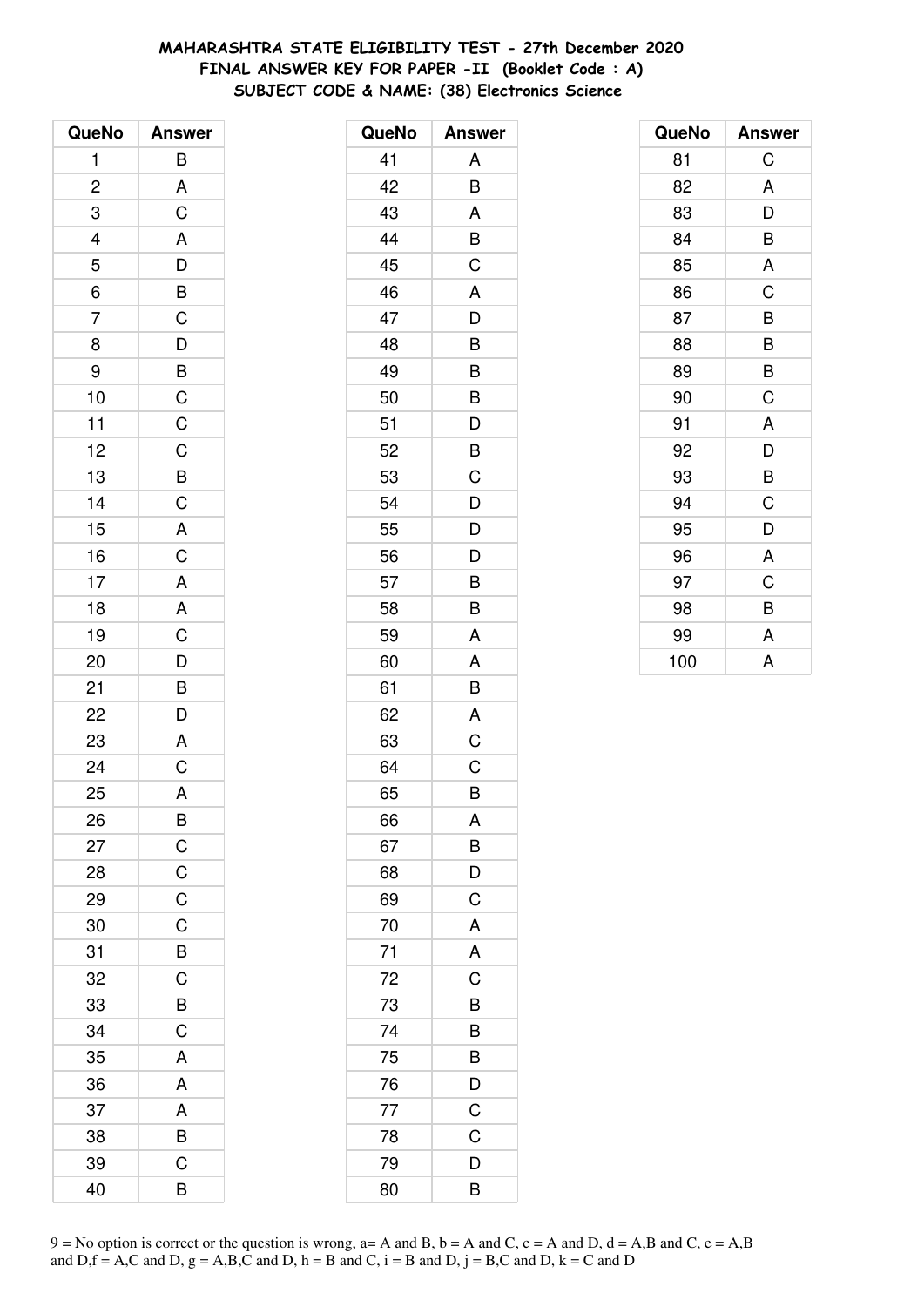# **MAHARASHTRA STATE ELIGIBILITY TEST - 27th December 2020 FINAL ANSWER KEY FOR PAPER -II (Booklet Code : B) SUBJECT CODE & NAME: (38) Electronics Science**

| QueNo          | <b>Answer</b>                                               |
|----------------|-------------------------------------------------------------|
| $\mathbf{1}$   | $\mathsf{B}$                                                |
| $\overline{c}$ | $\overline{D}$                                              |
| 3              | A                                                           |
| $\frac{4}{1}$  | C                                                           |
| 5              |                                                             |
| $\overline{6}$ |                                                             |
| $\overline{7}$ | $A$ $B$ $C$ $C$ $C$ $C$                                     |
| 8              |                                                             |
| 9              |                                                             |
| 10             |                                                             |
| 11             | $\overline{B}$ $\overline{C}$ $\overline{B}$ $\overline{C}$ |
| 12             |                                                             |
| 13             |                                                             |
| 14             |                                                             |
| 15             | A                                                           |
| 16             | A                                                           |
| 17             |                                                             |
| 18             | $\frac{A}{B}$                                               |
| 19             |                                                             |
| 20             | B                                                           |
| 21             | A                                                           |
| 22             | $\overline{B}$                                              |
| 23             |                                                             |
| 24             | $rac{A}{B}$                                                 |
| 25             | C                                                           |
| 26             | A                                                           |
| 27             | D                                                           |
| 28             | B                                                           |
| 29             | B                                                           |
| 30             | B                                                           |
| 31             | D                                                           |
| 32             | B                                                           |
| 33             | C                                                           |
| 34             | D                                                           |
| 35             | D                                                           |
| 36             | D                                                           |
| 37             | B                                                           |
| 38             | B                                                           |
| 39             | A                                                           |
| 40             | A                                                           |

| QueNo | <b>Answer</b>         |
|-------|-----------------------|
| 41    | В                     |
| 42    | A                     |
| 43    | C                     |
| 44    | C                     |
| 45    | B                     |
| 46    | A                     |
| 47    | B                     |
| 48    | D                     |
| 49    | C                     |
| 50    | A                     |
| 51    | A                     |
| 52    | C                     |
| 53    | B                     |
| 54    | $\overline{B}$        |
| 55    | B                     |
| 56    | D                     |
| 57    | C                     |
| 58    | C                     |
| 59    | D                     |
| 60    | $\overline{B}$        |
| 61    | C                     |
| 62    | A                     |
| 63    | D                     |
| 64    | B                     |
| 65    | A                     |
| 66    | C                     |
| 67    | B                     |
| 68    | B                     |
| 69    | B                     |
| 70    | C                     |
| 71    | A                     |
| 72    | D                     |
| 73    | $\overline{B}$        |
| 74    | $\overline{\text{C}}$ |
| 75    | D                     |
| 76    | A                     |
| 77    | C                     |
| 78    | B                     |
| 79    | A                     |
| 80    | A                     |

| QueNo | <b>Answer</b> |
|-------|---------------|
| 81    | В             |
| 82    | A             |
| 83    | C             |
| 84    | A             |
| 85    | D             |
| 86    | B             |
| 87    | C             |
| 88    | D             |
| 89    | B             |
| 90    | C             |
| 91    | C             |
| 92    | C             |
| 93    | B             |
| 94    | C             |
| 95    | A             |
| 96    | C             |
| 97    | A             |
| 98    | A             |
| 99    | C             |
| 100   | D             |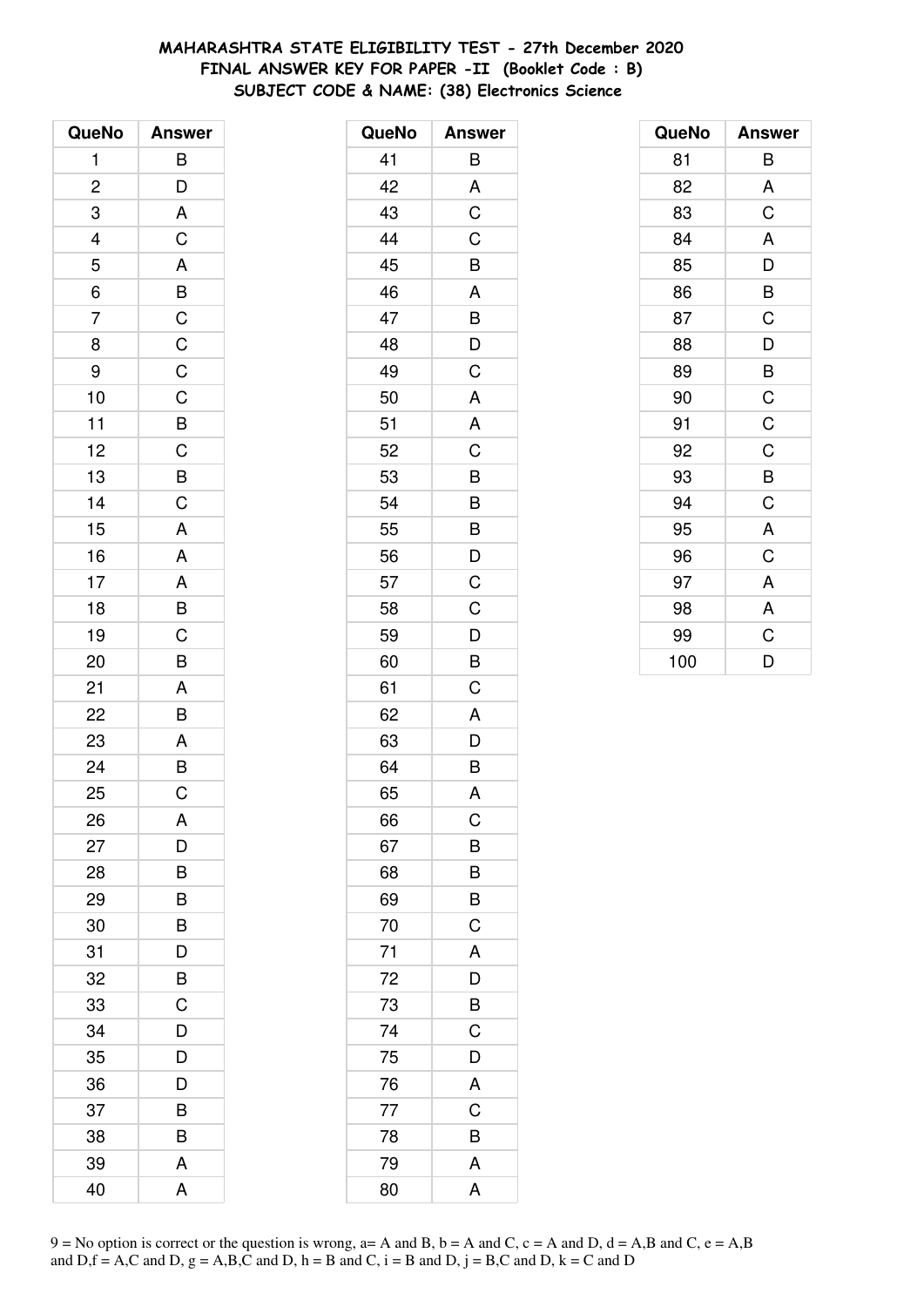# **MAHARASHTRA STATE ELIGIBILITY TEST - 27th December 2020 FINAL ANSWER KEY FOR PAPER -II (Booklet Code : C) SUBJECT CODE & NAME: (38) Electronics Science**

| QueNo          | <b>Answer</b>  |
|----------------|----------------|
| 1              | A              |
| $\overline{c}$ | B              |
| 3              | A              |
| 4              | $\overline{B}$ |
| 5              | $\overline{C}$ |
| $\overline{6}$ | A              |
| $\overline{7}$ | D              |
| 8              | B              |
| 9              | B              |
| 10             | B              |
| 11             |                |
| 12             | $\frac{D}{B}$  |
| 13             | $\overline{C}$ |
| 14             | $\overline{D}$ |
| 15             | D              |
| 16             | D              |
| 17             | B              |
| 18             | $\overline{B}$ |
| 19             | A              |
| 20             | A              |
| 21             | B              |
| 22             | A              |
| 23             | C              |
| 24             | $\mathsf C$    |
| 25             | B              |
| 26             | A              |
| 27             | B              |
| 28             | D              |
| 29             | $\mathsf C$    |
| 30             | A              |
| 31             | A              |
| 32             | $\overline{C}$ |
| 33             | B              |
| 34             | B              |
| 35             | B              |
| 36             | D              |
| 37             | $\overline{C}$ |
| 38             | C              |
| 39             | D              |
| 40             | B              |

| <b>Answer</b>           |
|-------------------------|
| С                       |
| A                       |
| D                       |
| B                       |
| A                       |
| C                       |
| B                       |
| B                       |
| $\overline{B}$          |
| C                       |
| A                       |
| D                       |
| B                       |
| $\mathsf C$             |
| D                       |
| A                       |
| C                       |
| B                       |
| A                       |
| A                       |
| B                       |
| A                       |
| $\mathsf{C}$            |
| A                       |
| D                       |
| B                       |
| $\overline{C}$          |
| $\overline{D}$          |
| $\overline{B}$          |
| $\mathsf C$             |
| $\overline{C}$          |
| $\mathsf{C}$            |
|                         |
| $\frac{B}{C}$           |
| $\mathsf{A}$            |
| $\overline{\mathsf{C}}$ |
| A                       |
| $\frac{1}{A}$           |
| $\overline{C}$          |
| D                       |
|                         |

| QueNo | <b>Answer</b> |
|-------|---------------|
| 81    | В             |
| 82    | D             |
| 83    | A             |
| 84    | C             |
| 85    | A             |
| 86    | B             |
| 87    | C             |
| 88    | $\mathsf C$   |
| 89    | $\mathsf C$   |
| 90    | C             |
| 91    | B             |
| 92    | C             |
| 93    | B             |
| 94    | C             |
| 95    | A             |
| 96    | A             |
| 97    | A             |
| 98    | B             |
| 99    | C             |
| 100   | B             |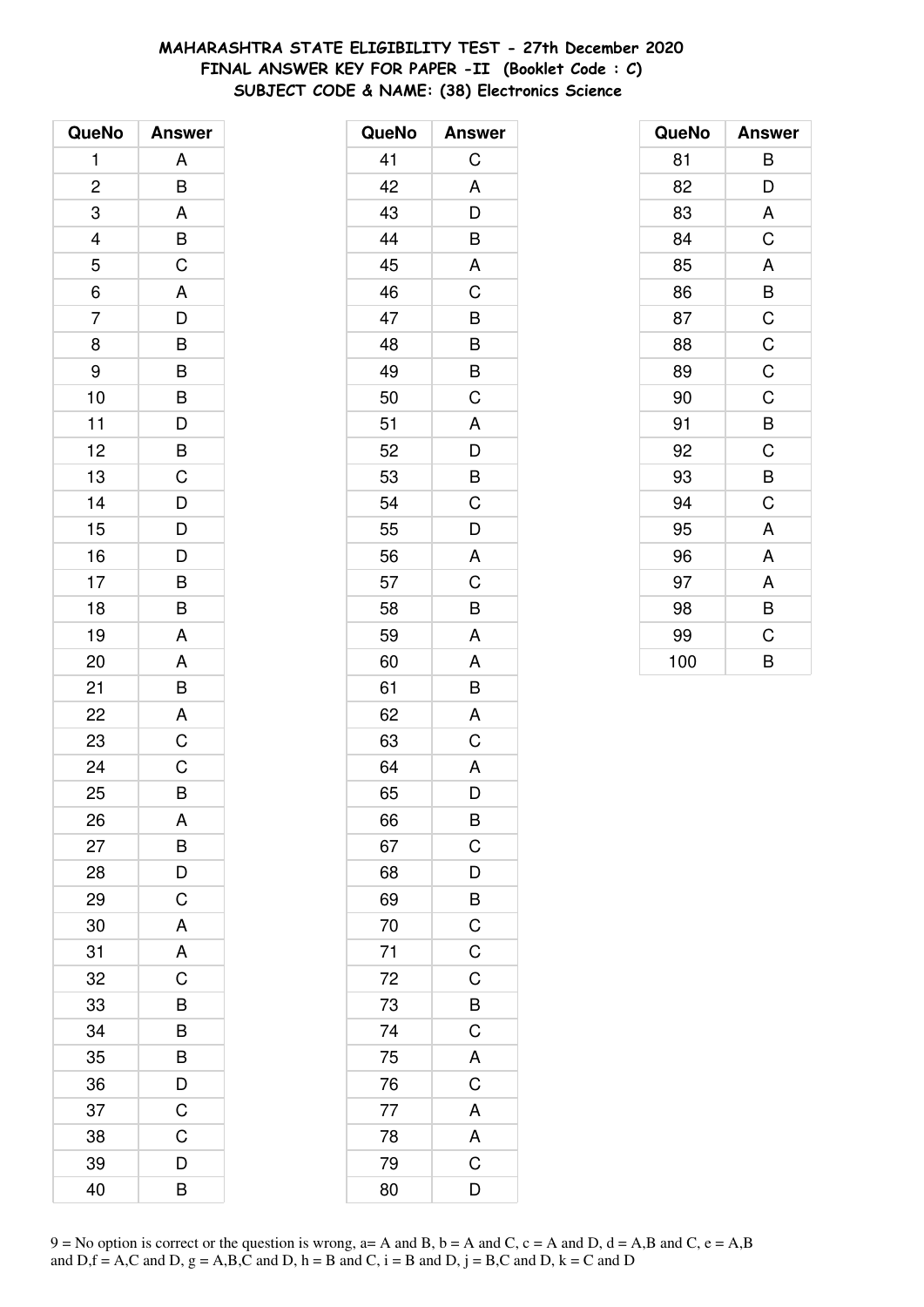# **MAHARASHTRA STATE ELIGIBILITY TEST - 27th December 2020 FINAL ANSWER KEY FOR PAPER -II (Booklet Code : D) SUBJECT CODE & NAME: (38) Electronics Science**

| QueNo          | <b>Answer</b>                                      |
|----------------|----------------------------------------------------|
| 1              | B                                                  |
| $\overline{c}$ |                                                    |
| 3              | $rac{A}{C}$                                        |
| $\frac{4}{5}$  | $\overline{C}$                                     |
|                | $\overline{B}$<br>A                                |
| $\overline{6}$ |                                                    |
| $\overline{7}$ | $\overline{B}$<br>$\overline{D}$<br>$\overline{C}$ |
| 8              |                                                    |
| 9              |                                                    |
| 10             | A                                                  |
| 11             | A                                                  |
| 12             |                                                    |
| 13             |                                                    |
| 14             | C B B B D C C                                      |
| 15             |                                                    |
| 16             |                                                    |
| 17             |                                                    |
| 18             |                                                    |
| 19             |                                                    |
| 20             | $\overline{D}$<br>B                                |
| 21             | C                                                  |
| 22             | $\overline{A}$                                     |
| 23             |                                                    |
| 24             | $\frac{D}{B}$                                      |
| 25             | A                                                  |
| 26             | C                                                  |
| 27             | B                                                  |
| 28             | B                                                  |
| 29             | B                                                  |
| 30             | $\overline{C}$                                     |
| 31             | A                                                  |
| 32             | D                                                  |
| 33             | B                                                  |
| 34             | C                                                  |
| 35             | D                                                  |
| 36             | A                                                  |
| 37             | C                                                  |
| 38             | B                                                  |
| 39             | A                                                  |
| 40             | A                                                  |

| 41<br>Β<br>A<br>42<br>$\overline{C}$<br>43<br>A<br>44<br>D<br>45<br>B<br>46<br>$\mathsf C$<br>47<br>$\frac{1}{D}$<br>48<br>$\frac{1}{2}$<br>49<br>$\overline{\mathrm{C}}$<br>50<br>$\overline{C}$<br>51<br>$\mathsf C$<br>52<br>B<br>53<br>$\mathsf C$<br>54<br>A<br>55<br>$\overline{C}$<br>56<br>A<br>57<br>A<br>58 | QueNo | <b>Answer</b> |
|-----------------------------------------------------------------------------------------------------------------------------------------------------------------------------------------------------------------------------------------------------------------------------------------------------------------------|-------|---------------|
|                                                                                                                                                                                                                                                                                                                       |       |               |
|                                                                                                                                                                                                                                                                                                                       |       |               |
|                                                                                                                                                                                                                                                                                                                       |       |               |
|                                                                                                                                                                                                                                                                                                                       |       |               |
|                                                                                                                                                                                                                                                                                                                       |       |               |
|                                                                                                                                                                                                                                                                                                                       |       |               |
|                                                                                                                                                                                                                                                                                                                       |       |               |
|                                                                                                                                                                                                                                                                                                                       |       |               |
|                                                                                                                                                                                                                                                                                                                       |       |               |
|                                                                                                                                                                                                                                                                                                                       |       |               |
|                                                                                                                                                                                                                                                                                                                       |       |               |
|                                                                                                                                                                                                                                                                                                                       |       |               |
|                                                                                                                                                                                                                                                                                                                       |       |               |
|                                                                                                                                                                                                                                                                                                                       |       |               |
|                                                                                                                                                                                                                                                                                                                       |       |               |
|                                                                                                                                                                                                                                                                                                                       |       |               |
|                                                                                                                                                                                                                                                                                                                       |       |               |
|                                                                                                                                                                                                                                                                                                                       |       |               |
| $\mathsf C$<br>59                                                                                                                                                                                                                                                                                                     |       |               |
| $\overline{D}$<br>60                                                                                                                                                                                                                                                                                                  |       |               |
| $\overline{B}$<br>61                                                                                                                                                                                                                                                                                                  |       |               |
| D<br>62                                                                                                                                                                                                                                                                                                               |       |               |
| A<br>63                                                                                                                                                                                                                                                                                                               |       |               |
| C<br>64                                                                                                                                                                                                                                                                                                               |       |               |
| A<br>65                                                                                                                                                                                                                                                                                                               |       |               |
| B<br>66                                                                                                                                                                                                                                                                                                               |       |               |
| 67                                                                                                                                                                                                                                                                                                                    |       |               |
| $\frac{C}{C}$<br>68                                                                                                                                                                                                                                                                                                   |       |               |
| 69                                                                                                                                                                                                                                                                                                                    |       |               |
| $\mathsf C$<br>70                                                                                                                                                                                                                                                                                                     |       |               |
| $\overline{B}$<br>71                                                                                                                                                                                                                                                                                                  |       |               |
| 72                                                                                                                                                                                                                                                                                                                    |       |               |
| $\overline{C}$<br>$\overline{B}$<br>$\overline{C}$<br>73                                                                                                                                                                                                                                                              |       |               |
| 74                                                                                                                                                                                                                                                                                                                    |       |               |
| A<br>75                                                                                                                                                                                                                                                                                                               |       |               |
| 76<br>A                                                                                                                                                                                                                                                                                                               |       |               |
| 77                                                                                                                                                                                                                                                                                                                    |       |               |
| $rac{A}{B}$<br>78                                                                                                                                                                                                                                                                                                     |       |               |
| $\overline{C}$<br>79                                                                                                                                                                                                                                                                                                  |       |               |
| B<br>80                                                                                                                                                                                                                                                                                                               |       |               |

| QueNo | <b>Answer</b> |
|-------|---------------|
| 81    | A             |
| 82    | B             |
| 83    | A             |
| 84    | B             |
| 85    | C             |
| 86    | A             |
| 87    | D             |
| 88    | B             |
| 89    | B             |
| 90    | B             |
| 91    | D             |
| 92    | B             |
| 93    | C             |
| 94    | D             |
| 95    | D             |
| 96    | D             |
| 97    | В             |
| 98    | B             |
| 99    | A             |
| 100   | A             |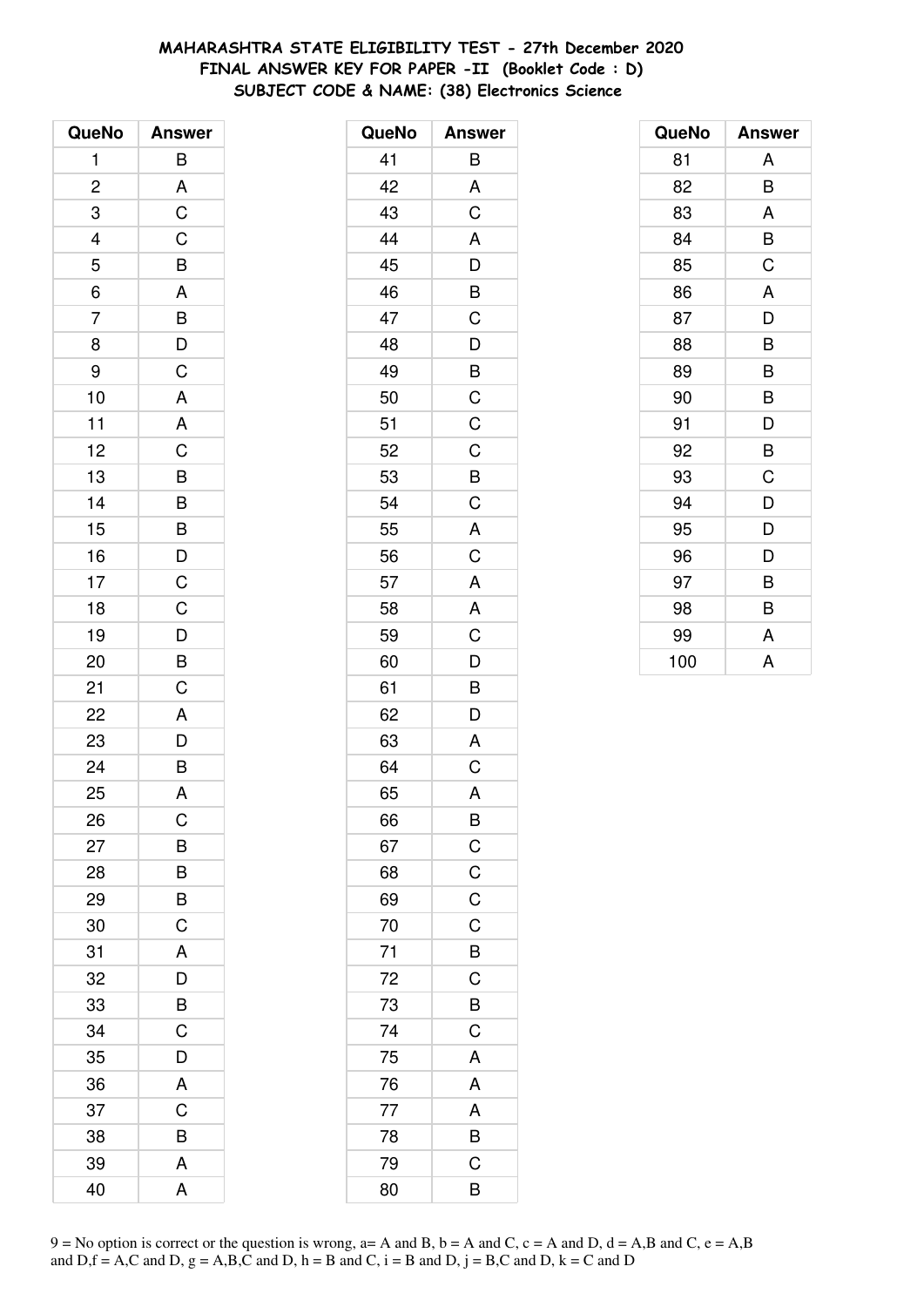# **MAHARASHTRA STATE ELIGIBILITY TEST - 27th December 2020 FINAL ANSWER KEY FOR PAPER -II (Booklet Code : A) SUBJECT CODE & NAME: (39) Forensic Science**

| QueNo                   | <b>Answer</b>                    |
|-------------------------|----------------------------------|
| 1                       | D                                |
| $\overline{\mathbf{c}}$ | B                                |
| 3                       | A                                |
| $\overline{a}$          | A                                |
| $\overline{5}$          | $\overline{B}$                   |
| 6                       | $\overline{C}$                   |
| $\overline{7}$          | D                                |
| 8                       | B                                |
| 9                       | A                                |
| 10                      | D                                |
| 11                      | B                                |
| 12                      | A                                |
| 13                      | B                                |
| 14                      | A                                |
| 15                      | B                                |
| 16                      | $\overline{B}$                   |
| 17                      |                                  |
| 18                      | $\overline{B}$<br>$\overline{B}$ |
| 19                      | C                                |
| 20                      | $\overline{C}$                   |
| 21                      | A                                |
| 22                      | B                                |
| 23                      |                                  |
| 24                      | $\frac{D}{D}$                    |
| 25                      | C                                |
| 26                      | D                                |
| 27                      | B                                |
| 28                      | A                                |
| 29                      | B                                |
| 30                      | A                                |
| 31                      | C                                |
| 32                      | B                                |
| 33                      | C                                |
| 34                      | B                                |
| 35                      | C                                |
| 36                      | B                                |
| 37                      | A                                |
| 38                      | A                                |
| 39                      | C                                |
| 40                      | C                                |

| QueNo | <b>Answer</b> |
|-------|---------------|
| 41    | C             |
| 42    | A             |
| 43    | B             |
| 44    | D             |
| 45    | C             |
| 46    | A             |
| 47    | C             |
| 48    | B             |
| 49    | A             |
| 50    | C             |
| 51    | B             |
| 52    | B             |
| 53    | C             |
| 54    | A             |
| 55    | A             |
| 56    | B             |
| 57    | A             |
| 58    | $\mathsf C$   |
| 59    | C             |
| 60    | C             |
| 61    | A             |
| 62    | D             |
| 63    | A             |
| 64    | $\bar{B}$     |
| 65    | A             |
| 66    | D             |
| 67    | B             |
| 68    | D             |
| 69    | C             |
| 70    | C             |
| 71    | D             |
| 72    | D             |
| 73    | C             |
| 74    | D             |
| 75    | C             |
| 76    | D             |
| 77    | D             |
| 78    | C             |
| 79    | B             |
| 80    | B             |

| QueNo | <b>Answer</b> |
|-------|---------------|
| 81    | A             |
| 82    | A             |
| 83    | B             |
| 84    | B             |
| 85    | C             |
| 86    | $\mathsf C$   |
| 87    | C             |
| 88    | $\mathsf C$   |
| 89    | B             |
| 90    | C             |
| 91    | B             |
| 92    | A             |
| 93    | B             |
| 94    | B             |
| 95    | B             |
| 96    | A             |
| 97    | D             |
| 98    | A             |
| 99    | D             |
| 100   | C             |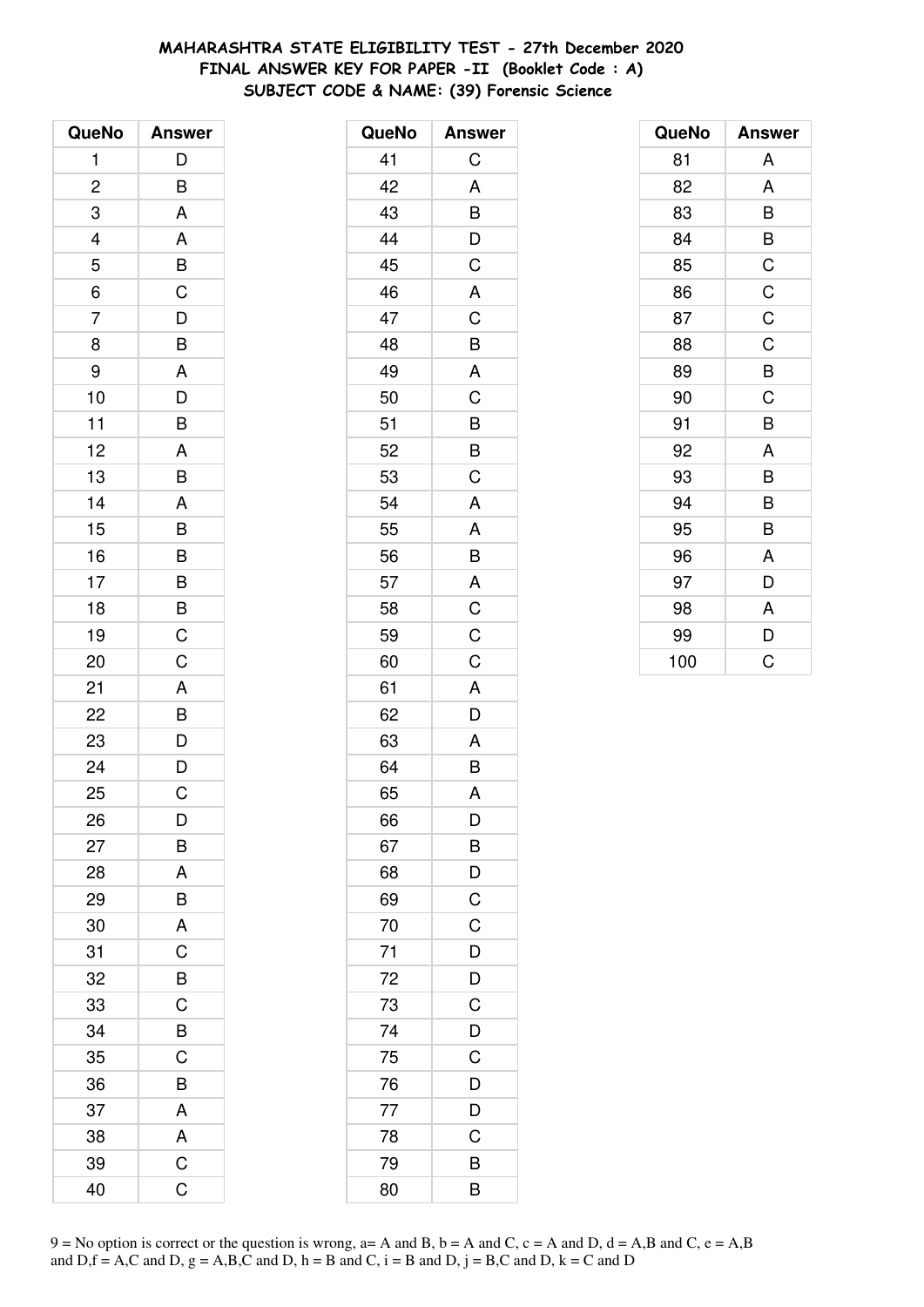# **MAHARASHTRA STATE ELIGIBILITY TEST - 27th December 2020 FINAL ANSWER KEY FOR PAPER -II (Booklet Code : B) SUBJECT CODE & NAME: (39) Forensic Science**

| QueNo          | <b>Answer</b>           |
|----------------|-------------------------|
| 1              | A                       |
| $\overline{c}$ | B                       |
| 3              | $\overline{D}$          |
|                |                         |
| $\frac{4}{5}$  | $\frac{D}{C}$           |
| 6              | $\overline{D}$          |
| $\overline{7}$ | $\overline{B}$          |
| 8              | A                       |
| 9              | B                       |
| 10             | $\overline{A}$          |
| 11             | $rac{C}{C}$             |
| 12             |                         |
| 13             |                         |
| 14             | $rac{B}{C}$             |
| 15             |                         |
| 16             | B                       |
| 17             | $\overline{A}$          |
| 18             | $\overline{A}$          |
| 19             | $\frac{C}{C}$           |
| 20             |                         |
| 21             | $\mathsf C$             |
| 22             | $\overline{A}$          |
| 23             | $\overline{B}$<br>$D$   |
| 24             |                         |
| 25             | C                       |
| 26             | Α                       |
| 27             | C                       |
| 28             | B                       |
| 29             | $\overline{\mathsf{A}}$ |
| 30             | C                       |
| 31             | B                       |
| 32             | B                       |
| 33             | C                       |
| 34             | A                       |
| 35             | A                       |
| 36             | B                       |
| 37             | A                       |
| 38             | $\overline{\mathrm{C}}$ |
| 39             | C                       |
| 40             | Ć                       |

| QueNo | <b>Answer</b> |
|-------|---------------|
| 41    | A             |
| 42    | D             |
| 43    | A             |
| 44    | B             |
| 45    | A             |
| 46    | D             |
| 47    | B             |
| 48    | D             |
| 49    | C             |
| 50    | C             |
| 51    | D             |
| 52    | D             |
| 53    | $\mathsf C$   |
| 54    | D             |
| 55    | C             |
| 56    | D             |
| 57    | D             |
| 58    | C             |
| 59    | B             |
| 60    | B             |
| 61    | A             |
| 62    | A             |
| 63    | B             |
| 64    | B             |
| 65    | C             |
| 66    | $\mathsf C$   |
| 67    | $\mathsf C$   |
| 68    | C             |
| 69    | B             |
| 70    | C             |
| 71    | B             |
| 72    | A             |
| 73    | B             |
| 74    | B             |
| 75    | B             |
| 76    | A             |
| 77    | D             |
| 78    | A             |
| 79    | D             |
| 80    | C             |

| QueNo | <b>Answer</b> |
|-------|---------------|
| 81    | D             |
| 82    | B             |
| 83    | A             |
| 84    | A             |
| 85    | B             |
| 86    | C             |
| 87    | D             |
| 88    | B             |
| 89    | A             |
| 90    | D             |
| 91    | B             |
| 92    | A             |
| 93    | B             |
| 94    | A             |
| 95    | B             |
| 96    | B             |
| 97    | B             |
| 98    | B             |
| 99    | C             |
| 100   | Ć             |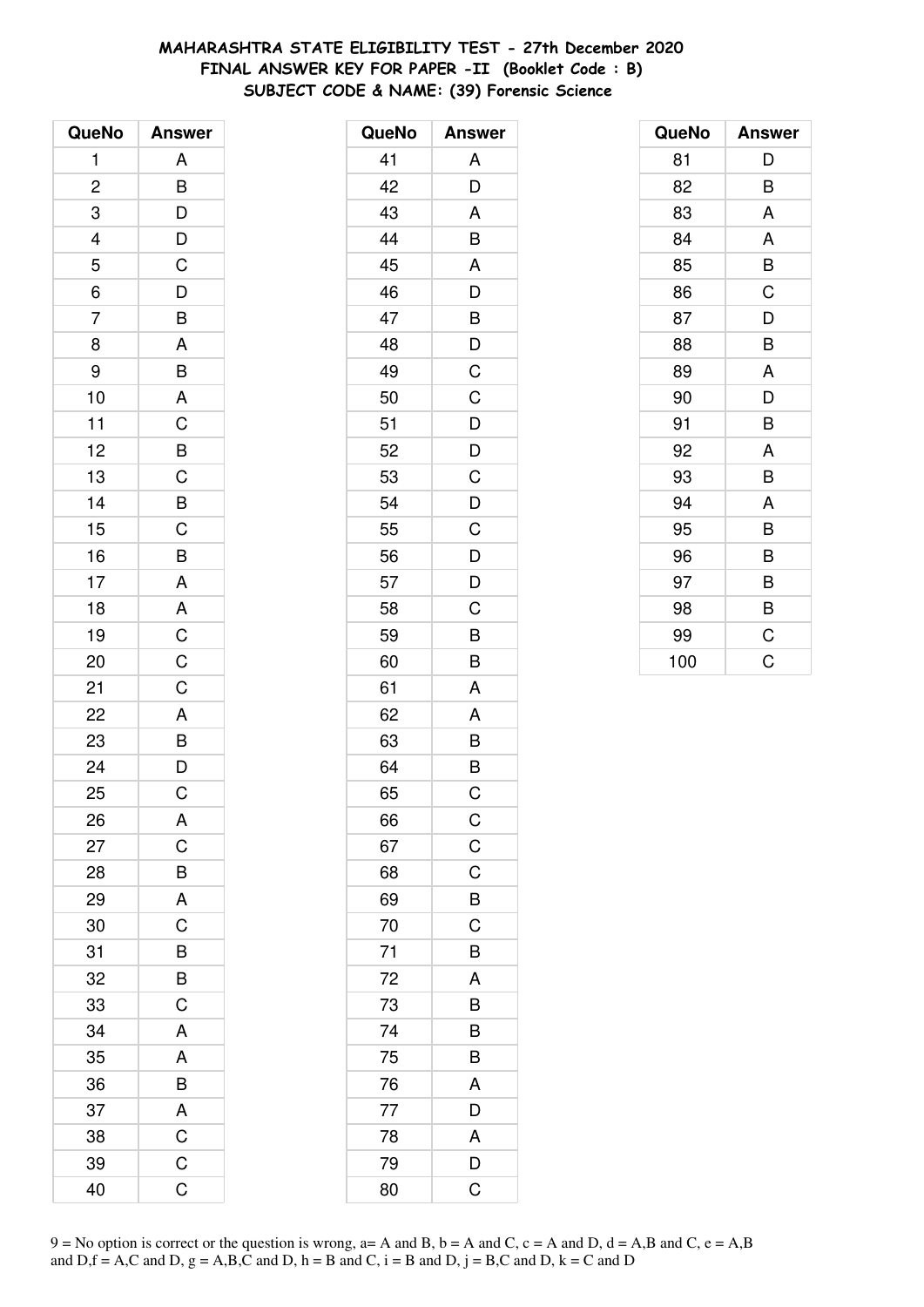# **MAHARASHTRA STATE ELIGIBILITY TEST - 27th December 2020 FINAL ANSWER KEY FOR PAPER -II (Booklet Code : C) SUBJECT CODE & NAME: (39) Forensic Science**

| QueNo          | <b>Answer</b>                                               |
|----------------|-------------------------------------------------------------|
| 1              | $\mathsf C$                                                 |
| $\overline{c}$ |                                                             |
| 3              | $\begin{array}{c}\nA \\ B \\ D \\ C \\ A \\ C\n\end{array}$ |
|                |                                                             |
| $\frac{4}{5}$  |                                                             |
| $\overline{6}$ |                                                             |
| $\overline{7}$ |                                                             |
| 8              |                                                             |
| 9              |                                                             |
| 10             |                                                             |
| 11             |                                                             |
| 12             |                                                             |
| 13             | $B$ A C $B$ $B$ C                                           |
| 14             | $\mathsf{A}$                                                |
| 15             | $\overline{\mathsf{A}}$                                     |
| 16             | $\overline{B}$                                              |
| 17             |                                                             |
| 18             | $rac{A}{C}$ $rac{C}{C}$                                     |
| 19             |                                                             |
| 20             |                                                             |
| 21             |                                                             |
| 22             | $rac{A}{D}$                                                 |
| 23             |                                                             |
| 24             | $rac{A}{B}$                                                 |
| 25             | A                                                           |
| 26             | D                                                           |
| 27             | B                                                           |
| 28             | D                                                           |
| 29             | $\overline{C}$                                              |
| 30             | C                                                           |
| 31             | D                                                           |
| 32             | D                                                           |
| 33             | C                                                           |
| 34             | D                                                           |
| 35             | C                                                           |
| 36             | D                                                           |
| 37             | D                                                           |
| 38             | C                                                           |
| 39             | B                                                           |
| 40             | B                                                           |

| QueNo | <b>Answer</b> |
|-------|---------------|
| 41    | A             |
| 42    | A             |
| 43    | B             |
| 44    | B             |
| 45    | C             |
| 46    | $\mathsf C$   |
| 47    | $\mathsf C$   |
| 48    | C             |
| 49    | B             |
| 50    | C             |
| 51    | B             |
| 52    | A             |
| 53    | B             |
| 54    | B             |
| 55    | B             |
| 56    | A             |
| 57    | D             |
| 58    | A             |
| 59    | D             |
| 60    | C             |
| 61    | D             |
| 62    | B             |
| 63    | A             |
| 64    | A             |
| 65    | B             |
| 66    | C             |
| 67    | D             |
| 68    | B             |
| 69    | A             |
| 70    | D             |
| 71    | B             |
| 72    | A             |
| 73    | B             |
| 74    | A             |
| 75    | B             |
| 76    | B             |
| 77    | B             |
| 78    | B             |
| 79    | $\mathsf C$   |
| 80    | $\mathsf C$   |

| QueNo | <b>Answer</b> |
|-------|---------------|
| 81    | A             |
| 82    | B             |
| 83    | D             |
| 84    | D             |
| 85    | C             |
| 86    | D             |
| 87    | B             |
| 88    | A             |
| 89    | B             |
| 90    | A             |
| 91    | C             |
| 92    | B             |
| 93    | C             |
| 94    | B             |
| 95    | C             |
| 96    | B             |
| 97    | A             |
| 98    | A             |
| 99    | $\mathsf C$   |
| 100   | Ċ             |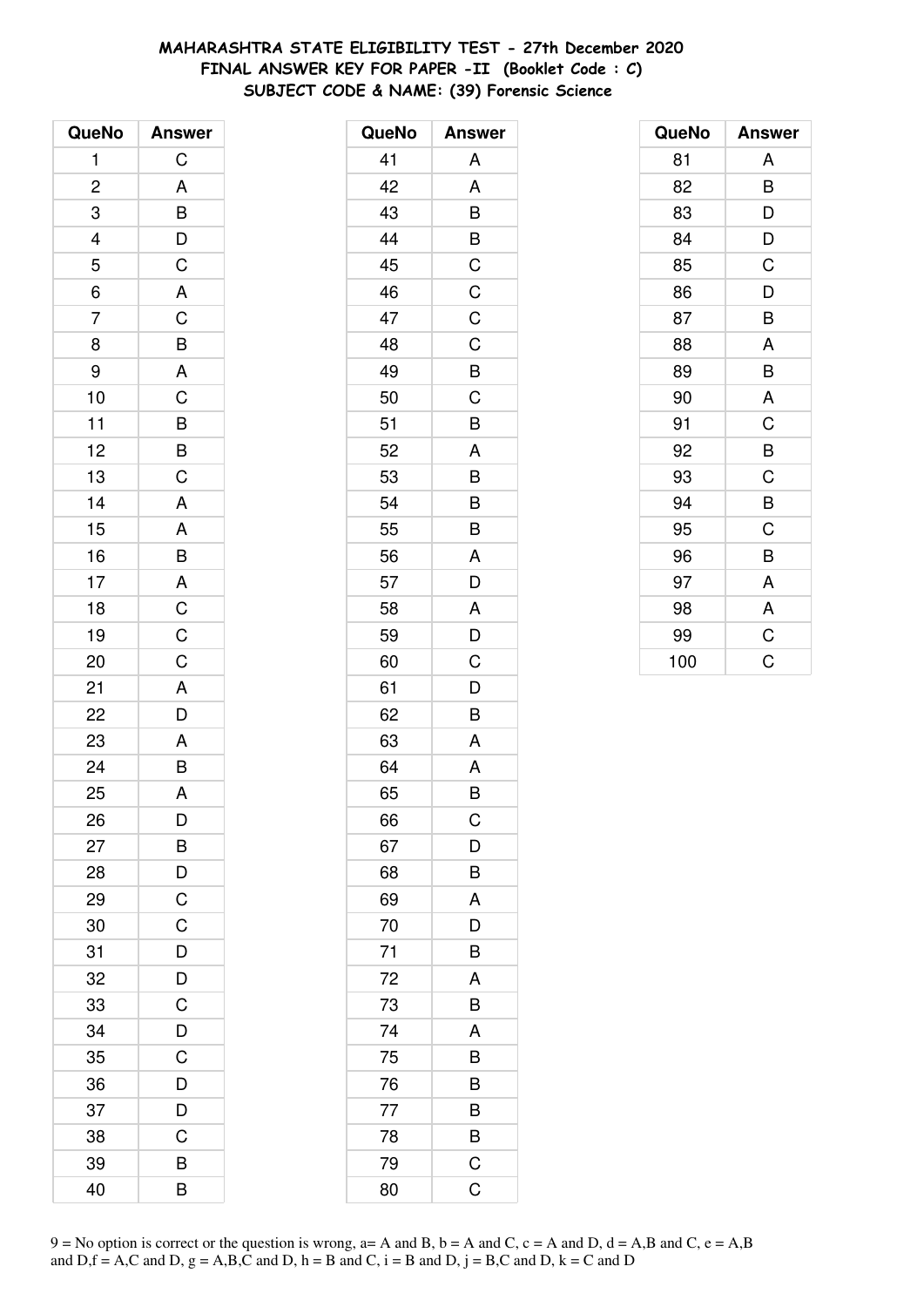# **MAHARASHTRA STATE ELIGIBILITY TEST - 27th December 2020 FINAL ANSWER KEY FOR PAPER -II (Booklet Code : D) SUBJECT CODE & NAME: (39) Forensic Science**

| QueNo                    | <b>Answer</b>  |
|--------------------------|----------------|
| 1                        | A              |
| $\overline{\mathbf{c}}$  | D              |
| 3                        | A              |
| $\overline{\mathcal{L}}$ | B              |
| $\overline{5}$           | A              |
| 6                        | $\overline{D}$ |
| $\overline{7}$           | B              |
| 8                        | $\mathsf{D}$   |
| 9                        | $\mathsf{C}$   |
| 10                       | $\mathsf C$    |
| 11                       |                |
| 12                       | $\frac{D}{D}$  |
| 13                       | C              |
| 14                       | $\overline{D}$ |
| 15                       | C              |
| 16                       | $\overline{D}$ |
| 17                       | $\overline{D}$ |
| 18                       | C              |
| 19                       | B              |
| 20                       | B              |
| 21                       | A              |
| 22                       | A              |
| 23                       | $\frac{B}{B}$  |
| 24                       |                |
| 25                       | C              |
| 26                       | $\mathsf C$    |
| 27                       | $\mathsf C$    |
| 28                       | C              |
| 29                       | B              |
| 30                       | C              |
| 31                       | B              |
| 32                       | A              |
| 33                       | B              |
| 34                       | B              |
| 35                       | B              |
| 36                       | A              |
| 37                       | D              |
| 38                       | A              |
| 39                       | D              |
| 40                       | Ć              |

| QueNo | <b>Answer</b>  |
|-------|----------------|
| 41    | D              |
| 42    | B              |
| 43    | A              |
| 44    | A              |
| 45    | B              |
| 46    | C              |
| 47    | D              |
| 48    | B              |
| 49    | A              |
| 50    | D              |
| 51    | B              |
| 52    | A              |
| 53    | B              |
| 54    | A              |
| 55    | B              |
| 56    | B              |
| 57    | B              |
| 58    | B              |
| 59    | C              |
| 60    | C              |
| 61    | A              |
| 62    | B              |
| 63    | D              |
| 64    | D              |
| 65    | C              |
| 66    | D              |
| 67    | В              |
| 68    | A              |
| 69    | B              |
| 70    | A              |
| 71    | $\mathsf C$    |
| 72    | $\overline{B}$ |
| 73    | C              |
| 74    | B              |
| 75    | C              |
| 76    | B              |
| 77    | A              |
| 78    | A              |
| 79    | $\mathsf C$    |
| 80    | C              |

| QueNo | <b>Answer</b> |
|-------|---------------|
| 81    | C             |
| 82    | A             |
| 83    | B             |
| 84    | D             |
| 85    | C             |
| 86    | A             |
| 87    | C             |
| 88    | B             |
| 89    | A             |
| 90    | C             |
| 91    | B             |
| 92    | B             |
| 93    | C             |
| 94    | A             |
| 95    | A             |
| 96    | B             |
| 97    | A             |
| 98    | $\mathsf C$   |
| 99    | $\mathsf C$   |
| 100   | Ċ             |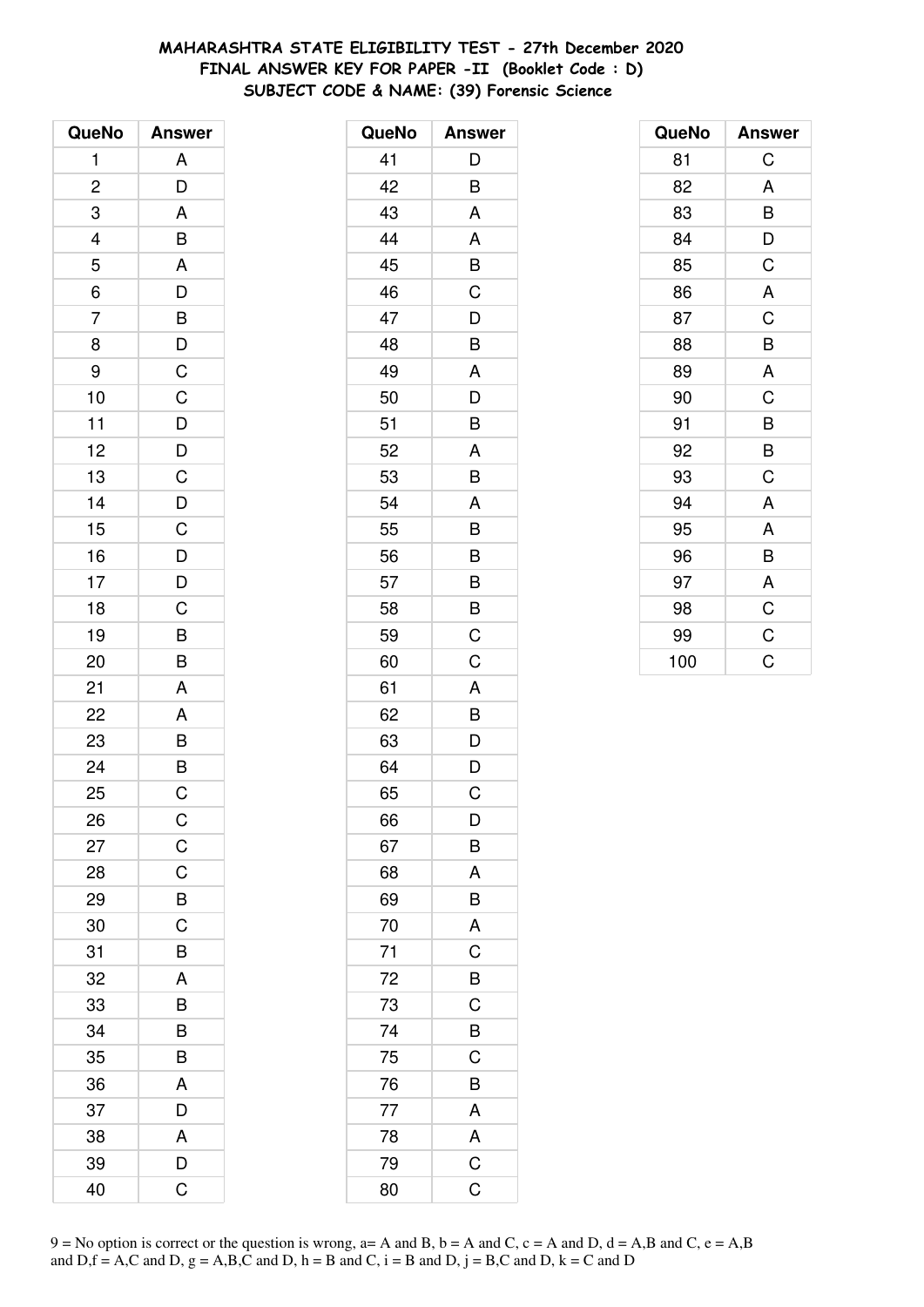# **MAHARASHTRA STATE ELIGIBILITY TEST - 27th December 2020 FINAL ANSWER KEY FOR PAPER -II (Booklet Code : A) SUBJECT CODE & NAME: (50) Commerce**

| QueNo                   | <b>Answer</b>              |
|-------------------------|----------------------------|
| 1                       | $\mathsf C$                |
| $\overline{\mathbf{c}}$ |                            |
| 3                       | $\frac{D}{A}$              |
|                         |                            |
| $\frac{4}{5}$           |                            |
| $\overline{6}$          |                            |
| $\overline{7}$          | C<br>C<br>D<br>C<br>A<br>C |
| 8                       |                            |
| 9                       |                            |
| 10                      |                            |
| 11                      |                            |
| 12                      |                            |
| 13                      | A C A A C B B C B C A C    |
| 14                      |                            |
| 15                      |                            |
| 16                      |                            |
| 17                      |                            |
| 18                      |                            |
| 19                      |                            |
| 20                      |                            |
| 21                      |                            |
| 22                      | $\frac{B}{C}$              |
| 23                      |                            |
| 24                      | $\overline{C}$             |
| 25                      | B                          |
| 26                      | B                          |
| 27                      | D                          |
| 28                      | B                          |
| 29                      | A                          |
| 30                      | A                          |
| 31                      | D                          |
| 32                      | D                          |
| 33                      | A                          |
| 34                      | B                          |
| 35                      | A                          |
| 36                      | B                          |
| 37                      | D                          |
| 38                      | A                          |
| 39                      | B                          |
| 40                      | A                          |

| QueNo | <b>Answer</b>            |
|-------|--------------------------|
| 41    | B                        |
| 42    | C                        |
| 43    | B                        |
| 44    | $\mathsf C$              |
| 45    | $\frac{1}{\overline{B}}$ |
| 46    | $\overline{\mathsf{D}}$  |
| 47    | D                        |
| 48    | B                        |
| 49    | Α                        |
| 50    | B                        |
| 51    | $\mathsf C$              |
| 52    | D                        |
| 53    | B                        |
| 54    | D                        |
| 55    | D                        |
| 56    | $\overline{D}$           |
| 57    | $\frac{1}{D}$            |
| 58    | $\overline{\mathsf{D}}$  |
| 59    | D                        |
| 60    | B                        |
| 61    | С                        |
| 62    | A                        |
| 63    | D                        |
| 64    | $\mathsf{A}$             |
| 65    | C                        |
| 66    | $\mathsf C$              |
| 67    | A                        |
| 68    | $\mathsf C$              |
| 69    | A                        |
| 70    | $\overline{B}$           |
| 71    | D                        |
| 72    | B                        |
| 73    | A                        |
| 74    | C                        |
| 75    | A                        |
| 76    | B                        |
| 77    | B                        |
| 78    | D                        |
| 79    | C                        |
| 80    | B                        |

| QueNo | <b>Answer</b> |
|-------|---------------|
| 81    | A             |
| 82    | C             |
| 83    | D             |
| 84    | A             |
| 85    | C             |
| 86    | A             |
| 87    | A             |
| 88    | B             |
| 89    | A             |
| 90    | $\mathsf C$   |
| 91    | C             |
| 92    | C             |
| 93    | B             |
| 94    | A             |
| 95    | D             |
| 96    | C             |
| 97    | D             |
| 98    | D             |
| 99    | C             |
| 100   | Ć             |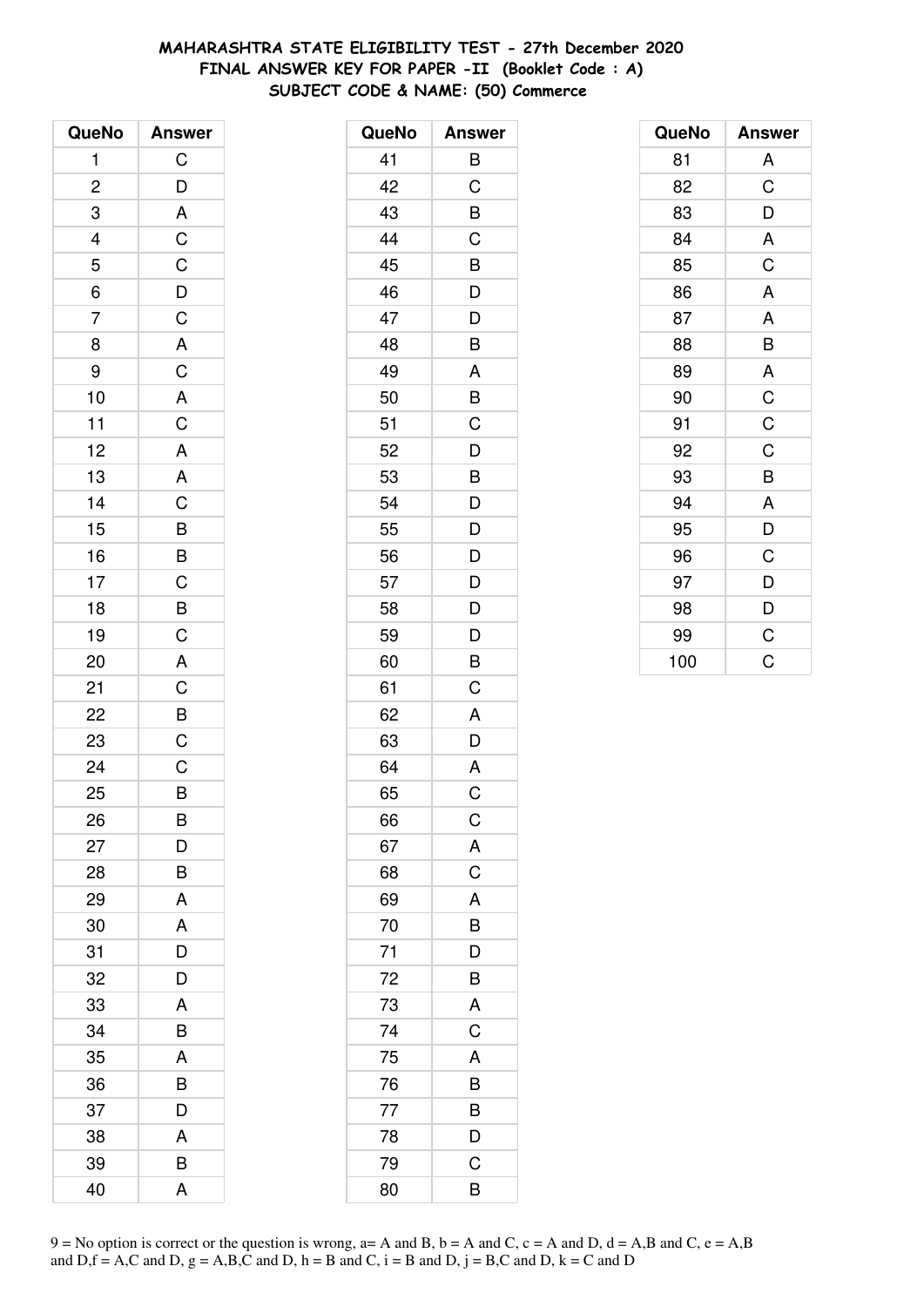# **MAHARASHTRA STATE ELIGIBILITY TEST - 27th December 2020 FINAL ANSWER KEY FOR PAPER -II (Booklet Code : B) SUBJECT CODE & NAME: (50) Commerce**

| QueNo                   | <b>Answer</b>                                |
|-------------------------|----------------------------------------------|
| 1                       | C                                            |
| $\overline{\mathbf{c}}$ |                                              |
| 3                       | $rac{B}{C}$                                  |
|                         | $\mathsf C$                                  |
| $\frac{4}{5}$           | $\overline{B}$<br>$\overline{B}$             |
| $\overline{6}$          |                                              |
| $\overline{7}$          | $\frac{1}{D}$                                |
| 8                       | $\overline{\mathsf{B}}$                      |
| 9                       | A                                            |
| 10                      |                                              |
| 11                      | $\begin{array}{c}\nA \\ D \\ D\n\end{array}$ |
| 12                      |                                              |
| 13                      | A                                            |
| 14                      | B                                            |
| 15                      | A                                            |
| 16                      |                                              |
| 17                      | $\frac{B}{D}$                                |
| 18                      | A                                            |
| 19                      | B                                            |
| 20                      | A                                            |
| 21                      | B                                            |
| 22                      | $\overline{C}$                               |
| 23                      | $\frac{1}{\sqrt{2}}$                         |
| 24                      | $\overline{C}$                               |
| 25                      | B                                            |
| 26                      | D                                            |
| 27                      | D                                            |
| 28                      | B                                            |
| 29                      | A                                            |
| 30                      | $\overline{B}$                               |
| 31                      | $\overline{\text{c}}$                        |
| 32                      | D                                            |
| 33                      | B                                            |
| 34                      | D                                            |
| 35                      | D                                            |
| 36                      | D                                            |
| 37                      | D                                            |
| 38                      | D                                            |
| 39                      | D                                            |
| 40                      | B                                            |

| QueNo | <b>Answer</b>                                      |
|-------|----------------------------------------------------|
| 41    | C                                                  |
| 42    | A                                                  |
| 43    | $\overline{D}$                                     |
| 44    | A                                                  |
| 45    | $rac{1}{C}$                                        |
| 46    | $\overline{C}$                                     |
| 47    |                                                    |
| 48    | $rac{A}{C}$                                        |
| 49    | A                                                  |
| 50    | B                                                  |
| 51    | $\overline{D}$<br>$\overline{B}$<br>$\overline{A}$ |
| 52    |                                                    |
| 53    |                                                    |
| 54    | $\overline{\mathrm{C}}$                            |
| 55    | A                                                  |
| 56    |                                                    |
| 57    |                                                    |
| 58    | B<br>B<br>D                                        |
| 59    | C                                                  |
| 60    | B                                                  |
| 61    | A                                                  |
| 62    | C                                                  |
| 63    | D                                                  |
| 64    | $\mathsf{A}$                                       |
| 65    | C                                                  |
| 66    | A                                                  |
| 67    | A                                                  |
| 68    |                                                    |
| 69    |                                                    |
| 70    | $\overline{A}$ $\overline{C}$ $\overline{C}$       |
| 71    |                                                    |
| 72    | $\mathsf C$                                        |
| 73    | B                                                  |
| 74    |                                                    |
| 75    | $\frac{A}{D}$                                      |
| 76    |                                                    |
| 77    |                                                    |
| 78    | $\frac{D}{D}$                                      |
| 79    | $\mathsf C$                                        |
| 80    | $\overline{\mathrm{C}}$                            |

| QueNo | <b>Answer</b> |
|-------|---------------|
| 81    | C             |
| 82    | D             |
| 83    | A             |
| 84    | $\mathsf C$   |
| 85    | C             |
| 86    | D             |
| 87    | C             |
| 88    | A             |
| 89    | C             |
| 90    | A             |
| 91    | C             |
| 92    | A             |
| 93    | A             |
| 94    | C             |
| 95    | B             |
| 96    | B             |
| 97    | C             |
| 98    | B             |
| 99    | C             |
| 100   | A             |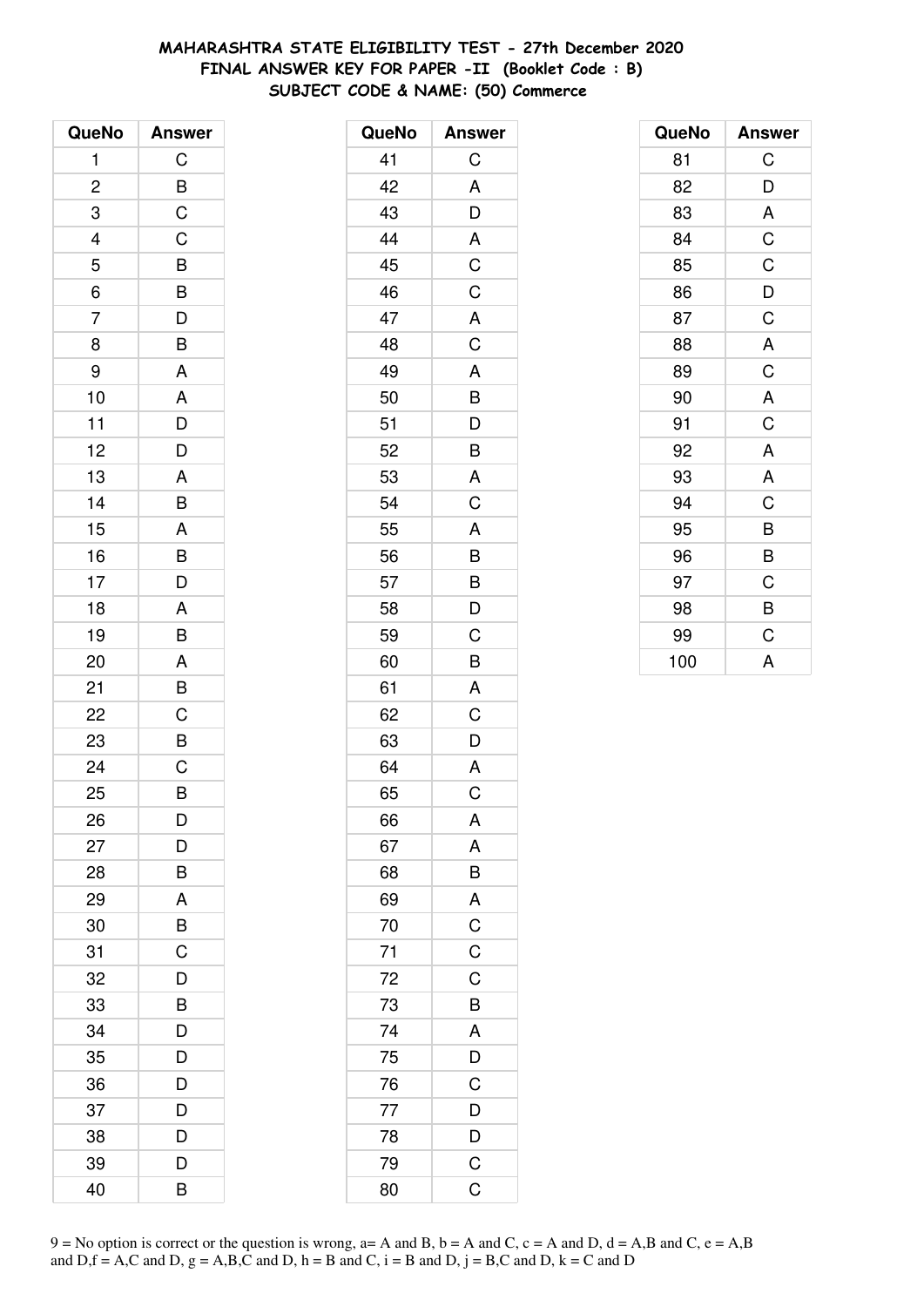# **MAHARASHTRA STATE ELIGIBILITY TEST - 27th December 2020 FINAL ANSWER KEY FOR PAPER -II (Booklet Code : C) SUBJECT CODE & NAME: (50) Commerce**

| QueNo                   | <b>Answer</b>         |
|-------------------------|-----------------------|
| 1                       | B                     |
| $\overline{\mathbf{c}}$ | C                     |
| 3                       | B                     |
|                         | $\mathsf C$           |
| $\frac{4}{5}$           |                       |
| $\overline{6}$          | $\overline{B}$<br>$D$ |
| $\overline{7}$          | D                     |
| 8                       | B                     |
| 9                       | A                     |
| 10                      | B                     |
| 11                      | $\mathsf{C}$          |
| 12                      | $\overline{D}$        |
| 13                      | $\overline{B}$        |
| 14                      | D                     |
| 15                      | D                     |
| 16                      | D                     |
| 17                      |                       |
| 18                      | $\frac{D}{D}$         |
| 19                      | D                     |
| 20                      | B                     |
| 21                      | C                     |
| 22                      | A                     |
| 23                      | D                     |
| 24                      | $\overline{A}$        |
| 25                      | $\overline{C}$        |
| 26                      | C                     |
| 27                      | A                     |
| 28                      | C                     |
| 29                      | A                     |
| 30                      | B                     |
| 31                      | D                     |
| 32                      | B                     |
| 33                      | A                     |
| 34                      | C                     |
| 35                      | A                     |
| 36                      | B                     |
| 37                      | B                     |
| 38                      | D                     |
| 39                      | С                     |
| 40                      | B                     |

| QueNo | <b>Answer</b>           |
|-------|-------------------------|
| 41    | A                       |
| 42    | $\overline{C}$          |
| 43    | D                       |
| 44    | A                       |
| 45    | $\overline{C}$          |
| 46    | A                       |
| 47    | A                       |
| 48    | B                       |
| 49    | $\mathsf{A}$            |
| 50    | $\overline{\mathsf{C}}$ |
| 51    | C                       |
| 52    | C                       |
| 53    | B                       |
| 54    | A                       |
| 55    | $\overline{D}$          |
| 56    | C                       |
| 57    | D                       |
| 58    | $\overline{D}$          |
| 59    | $\mathsf C$             |
| 60    | $\overline{C}$          |
| 61    | C                       |
| 62    | D                       |
| 63    | A                       |
| 64    | $\overline{C}$          |
| 65    | C                       |
| 66    | $\overline{D}$          |
| 67    | $\frac{1}{C}$           |
| 68    | $rac{A}{C}$             |
| 69    |                         |
| 70    | $\overline{\mathsf{A}}$ |
| 71    | $\mathsf C$             |
| 72    | A                       |
| 73    | A                       |
| 74    | $\mathsf C$             |
| 75    | B                       |
| 76    | B                       |
| 77    | C                       |
| 78    | $\overline{B}$          |
| 79    | $\overline{C}$          |
| 80    | A                       |

| QueNo | <b>Answer</b> |
|-------|---------------|
| 81    | C             |
| 82    | B             |
| 83    | C             |
| 84    | C             |
| 85    | B             |
| 86    | B             |
| 87    | D             |
| 88    | B             |
| 89    | A             |
| 90    | A             |
| 91    | D             |
| 92    | D             |
| 93    | A             |
| 94    | B             |
| 95    | A             |
| 96    | B             |
| 97    | D             |
| 98    | A             |
| 99    | B             |
| 100   | A             |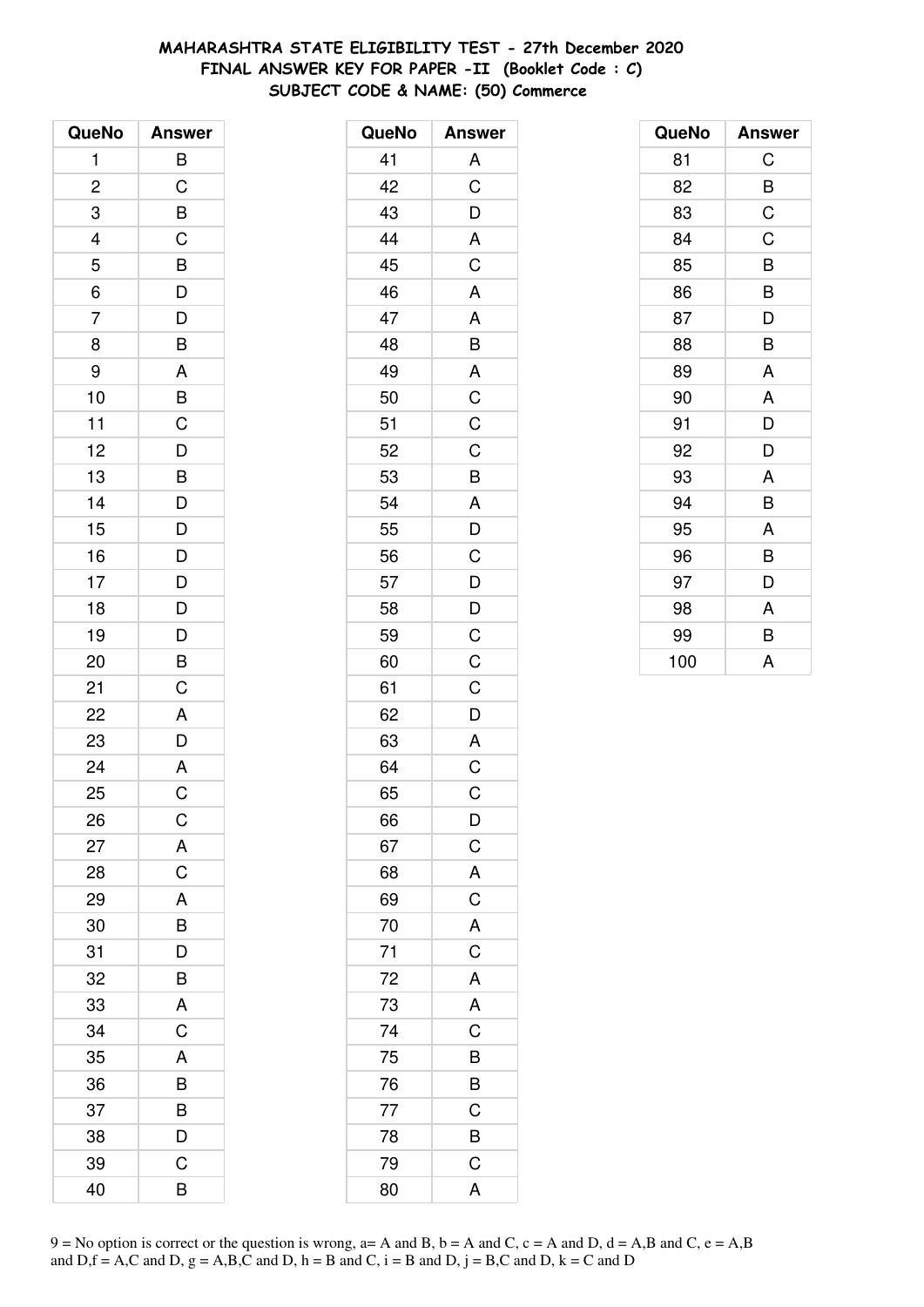# **MAHARASHTRA STATE ELIGIBILITY TEST - 27th December 2020 FINAL ANSWER KEY FOR PAPER -II (Booklet Code : D) SUBJECT CODE & NAME: (50) Commerce**

| QueNo                          | <b>Answer</b>                                |
|--------------------------------|----------------------------------------------|
| 1                              | C                                            |
| $\overline{\mathbf{c}}$        |                                              |
| 3                              |                                              |
|                                |                                              |
|                                |                                              |
| $\frac{4}{5}$<br>$\frac{1}{6}$ | A<br>D<br>A<br>C<br>C                        |
| $\overline{7}$                 |                                              |
| 8                              | $rac{A}{C}$                                  |
| 9                              |                                              |
| 10                             |                                              |
| 11                             |                                              |
| 12                             |                                              |
| 13                             | A B D B A C                                  |
| 14                             |                                              |
| 15                             | A<br>B<br>B<br>D<br>D                        |
| 16                             |                                              |
| 17                             |                                              |
| 18                             |                                              |
| 19                             |                                              |
| 20                             | $\frac{C}{B}$                                |
| 21                             | $\mathsf{A}$                                 |
| 22                             | $\overline{C}$                               |
| 23                             | $\frac{D}{A}$                                |
| 24                             |                                              |
| 25                             | $\overline{\text{c}}$                        |
| 26                             | A                                            |
| 27                             | A                                            |
| 28                             |                                              |
| 29                             | $\begin{array}{c}\nB \\ C \\ C\n\end{array}$ |
| 30                             |                                              |
| 31                             |                                              |
| 32                             | C                                            |
| 33                             | B                                            |
| 34                             | A                                            |
| 35                             | $\frac{D}{C}$                                |
| 36                             |                                              |
| 37                             | $\overline{D}$                               |
| 38                             | D                                            |
| 39                             | C                                            |
| 40                             | Ć                                            |

| QueNo | <b>Answer</b>  |
|-------|----------------|
| 41    | C              |
| 42    | D              |
| 43    | A              |
| 44    | $\mathsf C$    |
| 45    | $\overline{C}$ |
| 46    | $\overline{D}$ |
| 47    | $\mathsf C$    |
| 48    | A              |
| 49    | $\mathsf C$    |
| 50    | A              |
| 51    | $\overline{C}$ |
| 52    | A              |
| 53    | A              |
| 54    | $\mathsf C$    |
| 55    | B              |
| 56    | $\overline{B}$ |
| 57    | $\overline{C}$ |
| 58    | $\overline{B}$ |
| 59    | C              |
| 60    | A              |
| 61    | C              |
| 62    | B              |
| 63    | $\mathsf C$    |
| 64    | $\mathsf C$    |
| 65    | B              |
| 66    | B              |
| 67    | D              |
| 68    | B              |
| 69    | A              |
| 70    | A              |
| 71    | D              |
| 72    | D              |
| 73    | A              |
| 74    | B              |
| 75    | A              |
| 76    | B              |
| 77    | D              |
| 78    | A              |
| 79    | B              |
| 80    | A              |

| QueNo | <b>Answer</b> |
|-------|---------------|
| 81    | B             |
| 82    | C             |
| 83    | B             |
| 84    | C             |
| 85    | B             |
| 86    | D             |
| 87    | D             |
| 88    | B             |
| 89    | A             |
| 90    | B             |
| 91    | C             |
| 92    | D             |
| 93    | B             |
| 94    | D             |
| 95    | D             |
| 96    | D             |
| 97    | D             |
| 98    | D             |
| 99    | D             |
| 100   | B             |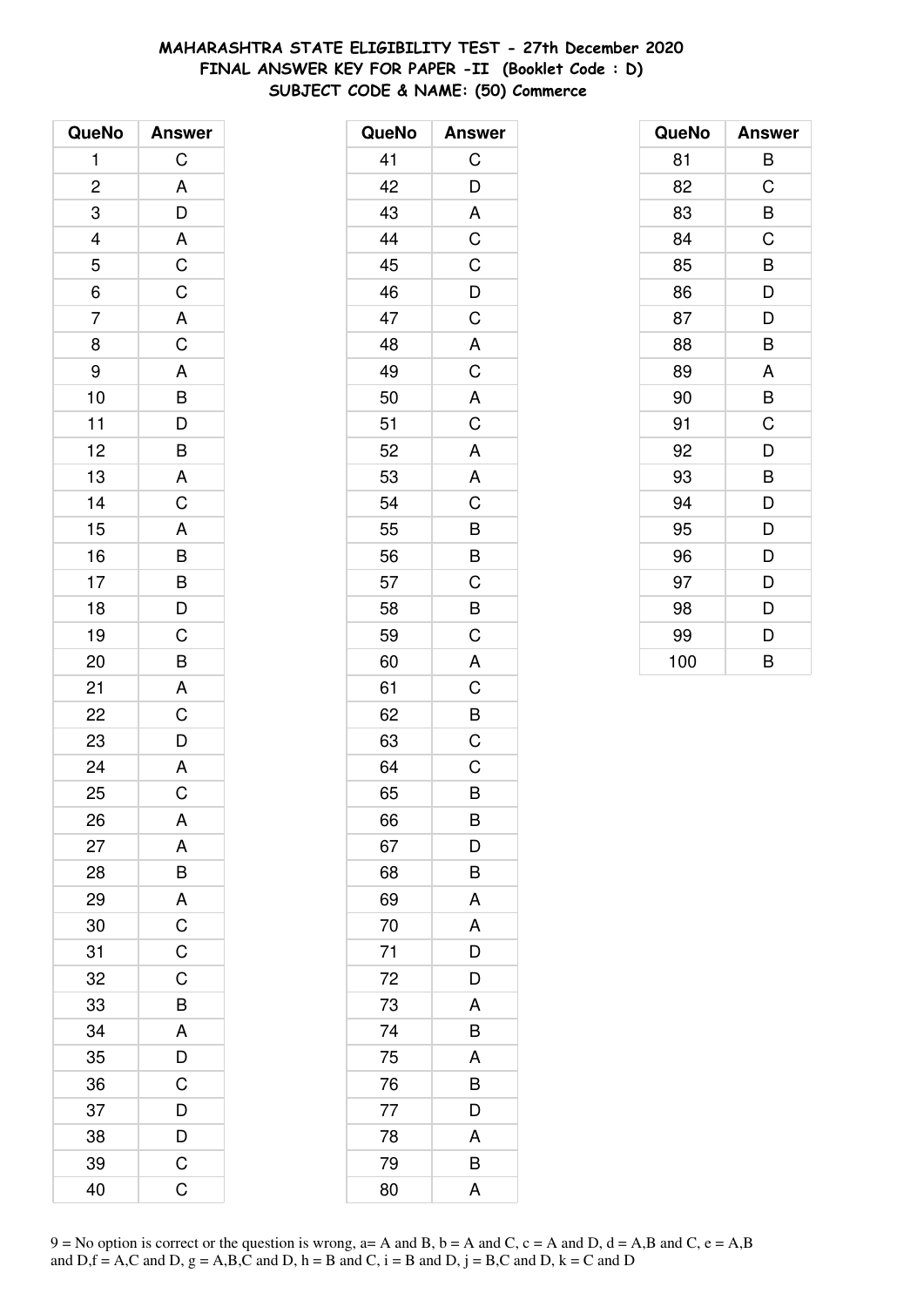# **MAHARASHTRA STATE ELIGIBILITY TEST - 27th December 2020 FINAL ANSWER KEY FOR PAPER -II (Booklet Code : A) SUBJECT CODE & NAME: (51) Management**

| QueNo          | <b>Answer</b>                                     |
|----------------|---------------------------------------------------|
| 1              | $\overline{D}$                                    |
| $\overline{c}$ |                                                   |
| 3              |                                                   |
|                |                                                   |
| $\frac{4}{5}$  |                                                   |
| $\frac{1}{6}$  | CBCDBBCC                                          |
| 7              |                                                   |
| 8              |                                                   |
| 9              |                                                   |
| 10             |                                                   |
| 11             |                                                   |
| 12             |                                                   |
| 13             | $\begin{array}{c}\nA \\ D \\ B \\ C\n\end{array}$ |
| 14             |                                                   |
| 15             | ADABCDC                                           |
| 16             |                                                   |
| 17             |                                                   |
| 18             |                                                   |
| 19             |                                                   |
| 20             |                                                   |
| 21             |                                                   |
| 22             |                                                   |
| 23             | $\begin{array}{c}\nD \\ D \\ E\n\end{array}$      |
| 24             |                                                   |
| 25             | A                                                 |
| 26             | D                                                 |
| 27             | D                                                 |
| 28             | C                                                 |
| 29             | A                                                 |
| 30             | D                                                 |
| 31             | B                                                 |
| 32             | C                                                 |
| 33             | B                                                 |
| 34             | $\overline{B}$                                    |
| 35             | $\overline{C}$                                    |
| 36             | $\mathsf C$                                       |
| 37             | $\overline{D}$                                    |
| 38             | C                                                 |
| 39             | D                                                 |
| 40             | D                                                 |

| QueNo | <b>Answer</b>           |
|-------|-------------------------|
| 41    | B                       |
| 42    | C                       |
| 43    | D                       |
| 44    | D                       |
| 45    | $\overline{\mathsf{B}}$ |
| 46    | D                       |
| 47    | A                       |
| 48    | C                       |
| 49    | B                       |
| 50    | B                       |
| 51    | A                       |
| 52    | C                       |
| 53    | B                       |
| 54    | A                       |
| 55    | A                       |
| 56    | B                       |
| 57    | $\overline{B}$          |
| 58    | C                       |
| 59    | A                       |
| 60    | D                       |
| 61    | B                       |
| 62    | B                       |
| 63    | D                       |
| 64    | D                       |
| 65    | B                       |
| 66    | C                       |
| 67    | B                       |
| 68    | A                       |
| 69    | $\overline{C}$          |
| 70    | $\frac{D}{C}$           |
| 71    |                         |
| 72    | D                       |
| 73    | D                       |
| 74    | B                       |
| 75    | $\overline{\mathsf{B}}$ |
| 76    | $\mathsf{C}$            |
| 77    | $\overline{D}$          |
| 78    | $\mathsf C$             |
| 79    | D                       |
| 80    | D                       |

| QueNo | <b>Answer</b> |
|-------|---------------|
| 81    | $\mathsf C$   |
| 82    | C             |
| 83    | D             |
| 84    | A             |
| 85    | B             |
| 86    | A             |
| 87    | $\mathsf C$   |
| 88    | $\mathsf C$   |
| 89    | A             |
| 90    | D             |
| 91    | B             |
| 92    | D             |
| 93    | C             |
| 94    | D             |
| 95    | C             |
| 96    | D             |
| 97    | B             |
| 98    | D             |
| 99    | C             |
| 100   | A             |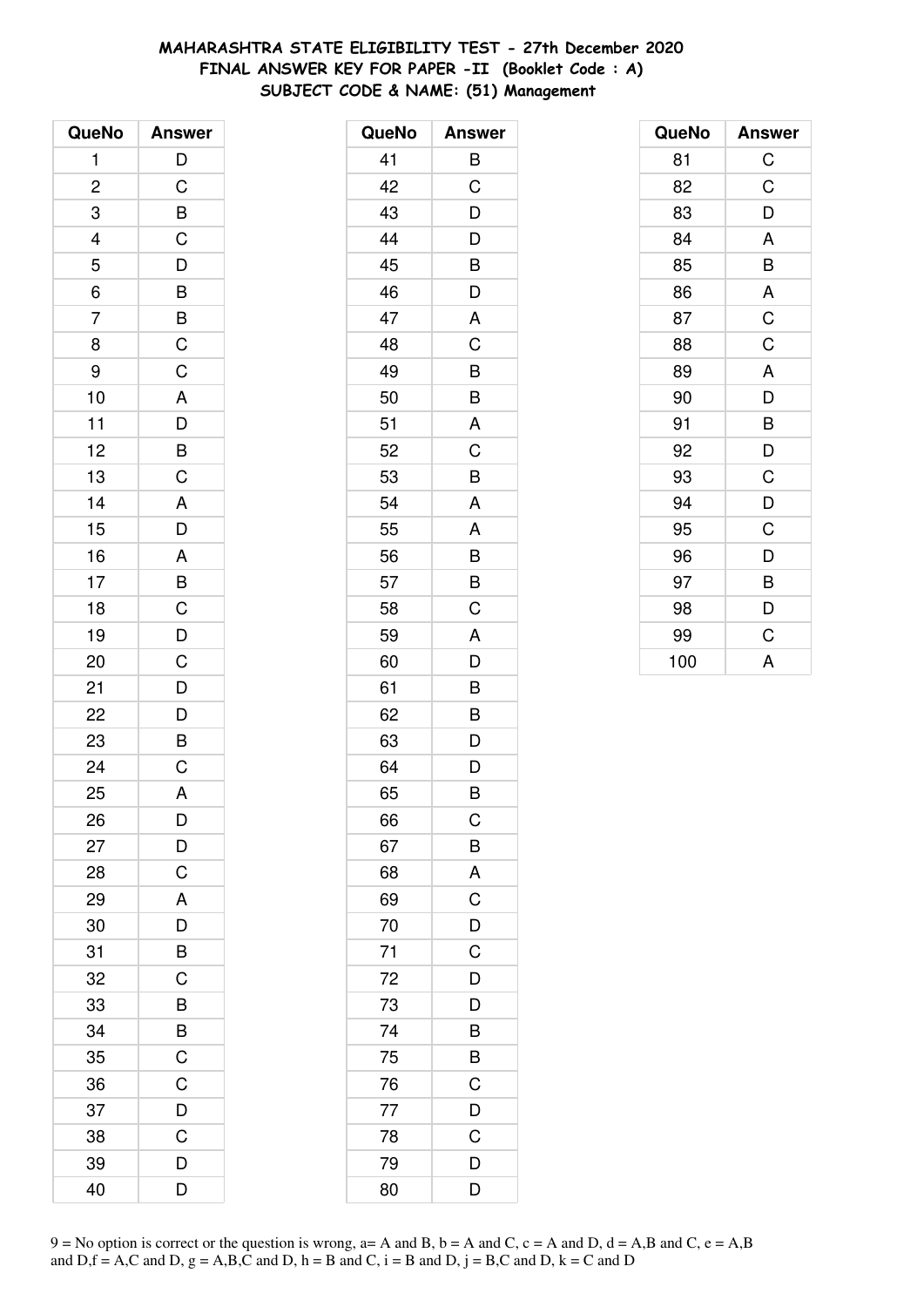# **MAHARASHTRA STATE ELIGIBILITY TEST - 27th December 2020 FINAL ANSWER KEY FOR PAPER -II (Booklet Code : B) SUBJECT CODE & NAME: (51) Management**

| QueNo          | <b>Answer</b>                                     |
|----------------|---------------------------------------------------|
| 1              | D                                                 |
| $\overline{c}$ |                                                   |
| 3              | $\frac{D}{B}$                                     |
|                | $\mathsf{C}$                                      |
| $\frac{4}{5}$  |                                                   |
| $\overline{6}$ | $\frac{A}{D}$                                     |
| $\overline{7}$ | $\frac{D}{C}$                                     |
| 8              |                                                   |
| 9              |                                                   |
| 10             | $\begin{array}{c}\nA \\ D \\ B \\ C\n\end{array}$ |
| 11             |                                                   |
| 12             |                                                   |
| 13             |                                                   |
| 14             | BBCCDC                                            |
| 15             |                                                   |
| 16             |                                                   |
| 17             |                                                   |
| 18             |                                                   |
| 19             |                                                   |
| 20             | $\frac{D}{D}$                                     |
| 21             | $\overline{B}$                                    |
| 22             | $\overline{C}$                                    |
| 23             | $\frac{D}{D}$                                     |
| 24             |                                                   |
| 25             | B                                                 |
| 26             | D                                                 |
| 27             | A                                                 |
| 28             | C                                                 |
| 29             | $\overline{B}$                                    |
| 30             | $\overline{B}$                                    |
| 31             | A                                                 |
| 32             | C                                                 |
| 33             | B                                                 |
| 34             | A                                                 |
| 35             | A                                                 |
| 36             | B                                                 |
| 37             | B                                                 |
| 38             | C                                                 |
| 39             | A                                                 |
| 40             | D                                                 |

| QueNo | <b>Answer</b>           |
|-------|-------------------------|
| 41    | B                       |
| 42    | B                       |
| 43    | D                       |
| 44    |                         |
| 45    | $\frac{D}{B}$           |
| 46    | $\overline{C}$          |
| 47    | B                       |
| 48    | A                       |
| 49    | $\mathsf C$             |
| 50    | $\overline{D}$          |
| 51    | $\overline{C}$          |
| 52    | D                       |
| 53    | D                       |
| 54    | B                       |
| 55    | B                       |
| 56    | $\mathsf C$             |
| 57    | $\overline{D}$          |
| 58    | $\overline{C}$          |
| 59    | D                       |
| 60    | D                       |
| 61    | C                       |
| 62    | C                       |
| 63    | D                       |
| 64    | A                       |
| 65    | B                       |
| 66    | A                       |
| 67    | $\mathsf C$             |
| 68    | $\mathsf{C}$            |
| 69    | $\overline{\mathsf{A}}$ |
| 70    | D                       |
| 71    | B                       |
| 72    | $\frac{D}{C}$           |
| 73    |                         |
| 74    | $\frac{D}{C}$           |
| 75    |                         |
| 76    | D                       |
| 77    | B                       |
| 78    | D                       |
| 79    | $\mathsf C$             |
| 80    | $\overline{\mathsf{A}}$ |

| QueNo | <b>Answer</b> |
|-------|---------------|
| 81    | D             |
| 82    | C             |
| 83    | B             |
| 84    | C             |
| 85    | D             |
| 86    | B             |
| 87    | B             |
| 88    | C             |
| 89    | C             |
| 90    | A             |
| 91    | D             |
| 92    | B             |
| 93    | C             |
| 94    | A             |
| 95    | D             |
| 96    | A             |
| 97    | B             |
| 98    | C             |
| 99    | D             |
| 100   | C             |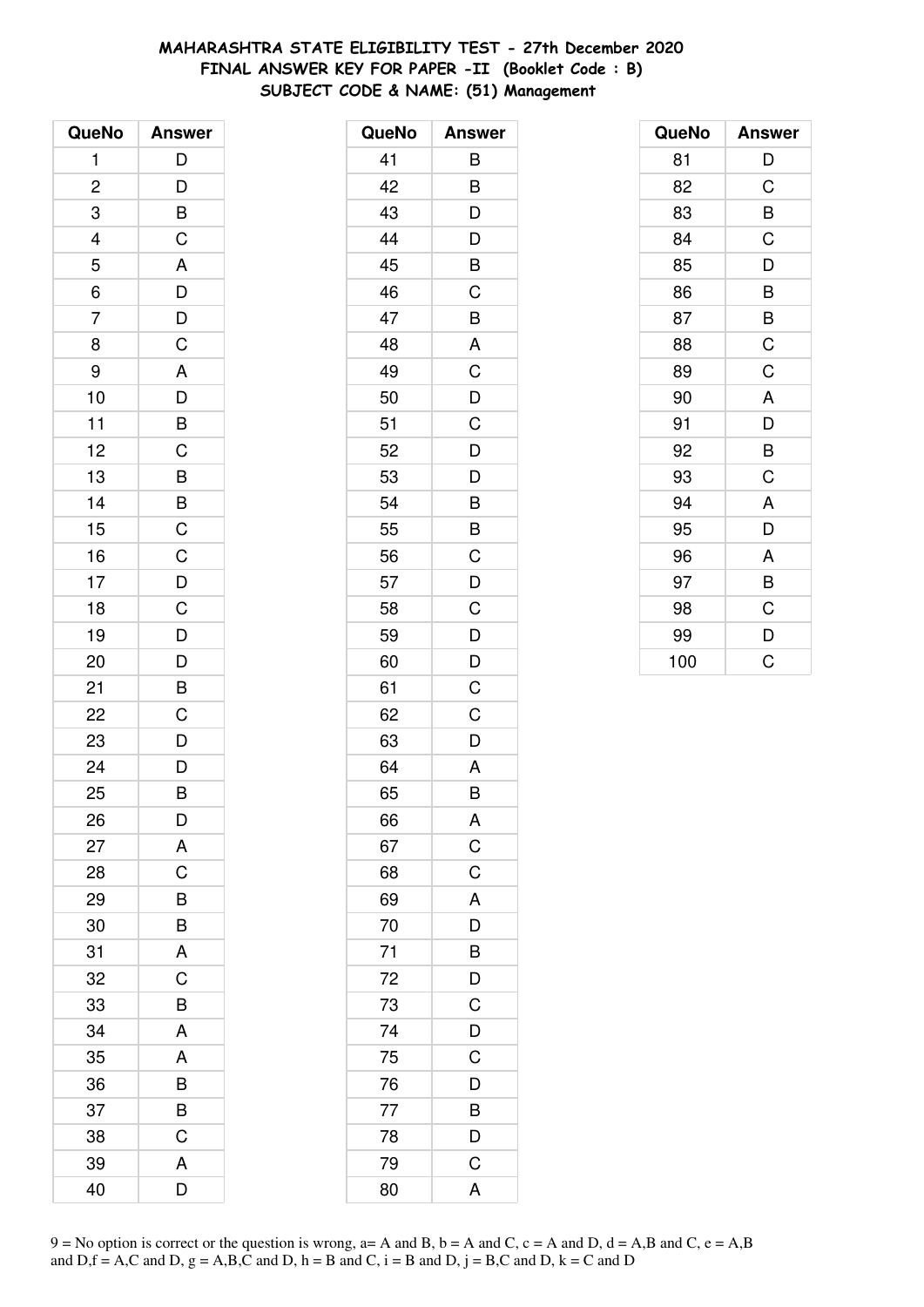# **MAHARASHTRA STATE ELIGIBILITY TEST - 27th December 2020 FINAL ANSWER KEY FOR PAPER -II (Booklet Code : C) SUBJECT CODE & NAME: (51) Management**

| QueNo          | <b>Answer</b>                                      |
|----------------|----------------------------------------------------|
| 1              | B                                                  |
| $\overline{c}$ | C                                                  |
| 3              | D                                                  |
|                |                                                    |
| $\frac{4}{5}$  | $\overline{D}$<br>$\overline{B}$<br>$\overline{D}$ |
| $\overline{6}$ |                                                    |
| $\overline{7}$ |                                                    |
| 8              | $rac{A}{C}$                                        |
| 9              |                                                    |
| 10             | $\frac{B}{B}$                                      |
| 11             | $\overline{A}$                                     |
| 12             | $\overline{C}$                                     |
| 13             | B                                                  |
| 14             | A                                                  |
| 15             | A                                                  |
| 16             |                                                    |
| 17             | $\frac{B}{C}$                                      |
| 18             |                                                    |
| 19             |                                                    |
| 20             | $\frac{A}{D}$                                      |
| 21             | B                                                  |
| 22             | $\overline{B}$                                     |
| 23             | $\frac{D}{D}$                                      |
| 24             |                                                    |
| 25             | B                                                  |
| 26             | С                                                  |
| 27             | B                                                  |
| 28             | A                                                  |
| 29             | $\overline{C}$                                     |
| 30             | $\overline{D}$                                     |
| 31             | $\overline{C}$                                     |
| 32             | D                                                  |
| 33             | D                                                  |
| 34             | B                                                  |
| 35             | $\overline{\mathsf{B}}$                            |
| 36             | $\mathsf C$                                        |
| 37             | $\overline{D}$                                     |
| 38             | C                                                  |
| 39             | D                                                  |
| 40             | D                                                  |

| QueNo | <b>Answer</b>                                |
|-------|----------------------------------------------|
| 41    | $\mathsf C$                                  |
| 42    | $\mathsf C$                                  |
| 43    | D                                            |
| 44    | $\mathsf{A}$                                 |
| 45    | $\overline{B}$                               |
| 46    | A                                            |
| 47    | $\overline{C}$                               |
| 48    | $\overline{C}$                               |
| 49    | A                                            |
| 50    | D                                            |
| 51    | $\frac{B}{D}$                                |
| 52    |                                              |
| 53    | $\overline{C}$                               |
| 54    | D                                            |
| 55    | C                                            |
| 56    |                                              |
| 57    | $\begin{array}{c}\nD \\ B \\ D\n\end{array}$ |
| 58    |                                              |
| 59    | $\overline{C}$                               |
| 60    | A                                            |
| 61    | D                                            |
| 62    | C                                            |
| 63    | B                                            |
| 64    | $\overline{C}$                               |
| 65    | D                                            |
| 66    | B                                            |
| 67    | B                                            |
| 68    | $\overline{C}$                               |
| 69    | $\mathsf C$                                  |
| 70    | A                                            |
| 71    | D                                            |
| 72    | B                                            |
| 73    | C                                            |
| 74    | A                                            |
| 75    | $\overline{D}$                               |
| 76    | A                                            |
| 77    | $\frac{1}{B}$                                |
| 78    | $\mathsf C$                                  |
| 79    | D                                            |
| 80    | $\overline{\mathrm{C}}$                      |

| QueNo | <b>Answer</b> |
|-------|---------------|
| 81    | D             |
| 82    | D             |
| 83    | B             |
| 84    | C             |
| 85    | A             |
| 86    | D             |
| 87    | D             |
| 88    | C             |
| 89    | A             |
| 90    | D             |
| 91    | B             |
| 92    | C             |
| 93    | B             |
| 94    | B             |
| 95    | C             |
| 96    | $\mathsf C$   |
| 97    | D             |
| 98    | C             |
| 99    | D             |
| 100   | D             |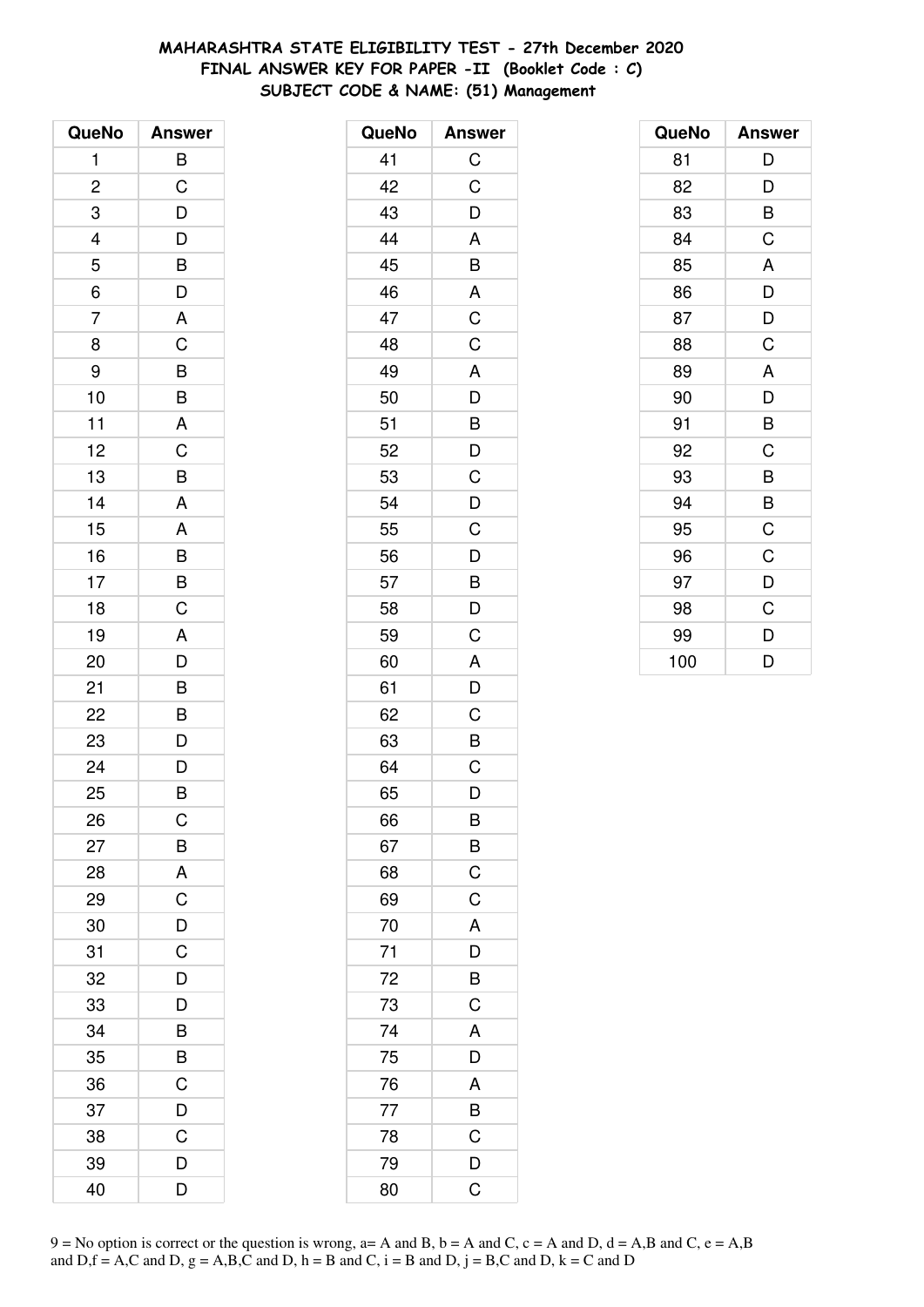# **MAHARASHTRA STATE ELIGIBILITY TEST - 27th December 2020 FINAL ANSWER KEY FOR PAPER -II (Booklet Code : D) SUBJECT CODE & NAME: (51) Management**

| QueNo          | <b>Answer</b>                                      |
|----------------|----------------------------------------------------|
| 1              | B                                                  |
| $\overline{c}$ |                                                    |
| 3              | $\frac{B}{D}$                                      |
|                |                                                    |
| $\frac{4}{5}$  | $\overline{D}$<br>$\overline{B}$<br>$\overline{C}$ |
| $\overline{6}$ |                                                    |
| $\overline{7}$ | $\frac{B}{A}$                                      |
| 8              |                                                    |
| 9              |                                                    |
| 10             |                                                    |
| 11             |                                                    |
| 12             |                                                    |
| 13             | C<br>D<br>C<br>D<br>D<br>D                         |
| 14             |                                                    |
| 15             | BBCDC                                              |
| 16             |                                                    |
| 17             |                                                    |
| 18             |                                                    |
| 19             | $\frac{D}{D}$                                      |
| 20             |                                                    |
| 21             | $\mathsf C$                                        |
| 22             | $\mathsf C$                                        |
| 23             | D                                                  |
| 24             | A                                                  |
| 25             | B                                                  |
| 26             | A                                                  |
| 27             | C                                                  |
| 28             | C                                                  |
| 29             | A                                                  |
| 30             | D                                                  |
| 31             | B                                                  |
| 32             | D                                                  |
| 33             | C                                                  |
| 34             | D                                                  |
| 35             | $\overline{\text{c}}$                              |
| 36             | D                                                  |
| 37             | B                                                  |
| 38             | D                                                  |
| 39             | C                                                  |
| 40             | A                                                  |

| QueNo | <b>Answer</b>           |
|-------|-------------------------|
| 41    | D                       |
| 42    | C                       |
| 43    | B                       |
| 44    | $\mathsf C$             |
| 45    | $\frac{1}{D}$           |
| 46    | $\overline{B}$          |
| 47    | $rac{B}{C}$             |
| 48    |                         |
| 49    | C                       |
| 50    | A                       |
| 51    |                         |
| 52    | $\frac{D}{B}$           |
| 53    | C                       |
| 54    | A                       |
| 55    | $\overline{\mathsf{D}}$ |
| 56    |                         |
| 57    | $rac{A}{B}$             |
| 58    | $\overline{C}$          |
| 59    | D                       |
| 60    | C                       |
| 61    | D                       |
| 62    | $\overline{D}$          |
| 63    | $\overline{\mathsf{B}}$ |
| 64    | $\overline{C}$          |
| 65    | A                       |
| 66    | D                       |
| 67    | D                       |
| 68    | $\mathsf{C}$            |
| 69    | A                       |
| 70    | $\overline{D}$          |
| 71    | B                       |
| 72    | C                       |
| 73    | B                       |
| 74    | $rac{B}{C}$             |
| 75    |                         |
| 76    | $\overline{C}$          |
| 77    | $\frac{D}{C}$           |
| 78    |                         |
| 79    | D                       |
| 80    | D                       |

| QueNo | <b>Answer</b> |
|-------|---------------|
| 81    | В             |
| 82    | C             |
| 83    | D             |
| 84    | D             |
| 85    | B             |
| 86    | D             |
| 87    | A             |
| 88    | C             |
| 89    | B             |
| 90    | B             |
| 91    | A             |
| 92    | C             |
| 93    | B             |
| 94    | A             |
| 95    | A             |
| 96    | B             |
| 97    | B             |
| 98    | C             |
| 99    | A             |
| 100   | D             |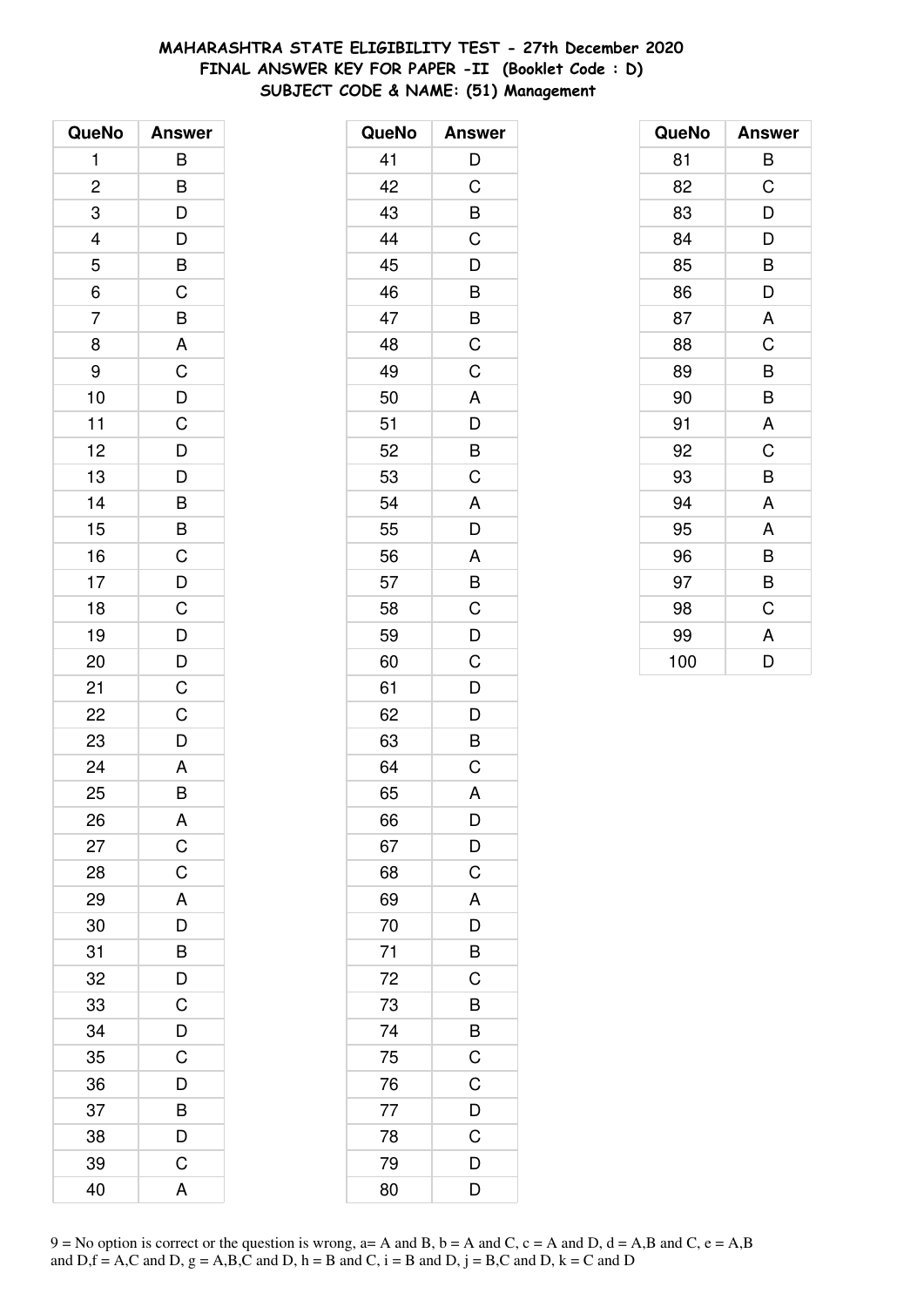# MAHARASHTRA STATE ELIGIBILITY TEST - 27th December 2020 FINAL ANSWER KEY FOR PAPER -II (Booklet Code: A) SUBJECT CODE & NAME: (60) Law

| QueNo          | <b>Answer</b>                                |
|----------------|----------------------------------------------|
| 1              | A                                            |
| $\overline{c}$ | $\overline{C}$                               |
| 3              | A                                            |
|                | D                                            |
| $\frac{4}{5}$  | A                                            |
| $\overline{6}$ | A                                            |
| $\overline{7}$ | B                                            |
| 8              |                                              |
| 9              |                                              |
| 10             | $\begin{array}{c}\nD \\ C \\ C\n\end{array}$ |
| 11             |                                              |
| 12             | $\overline{C}$                               |
| 13             | B                                            |
| 14             | A                                            |
| 15             | A                                            |
| 16             | $\overline{B}$                               |
| 17             | $\overline{B}$                               |
| 18             |                                              |
| 19             | $\overline{D}$                               |
| 20             | B                                            |
| 21             | $\mathsf C$                                  |
| 22             | D                                            |
| 23             | B                                            |
| 24             | $\overline{A}$                               |
| 25             | C                                            |
| 26             | B                                            |
| 27             | D                                            |
| 28             | A                                            |
| 29             | B                                            |
| 30             | D                                            |
| 31             | A                                            |
| 32             | A                                            |
| 33             | D                                            |
| 34             | D                                            |
| 35             | D                                            |
| 36             | A                                            |
| 37             | A                                            |
| 38             | D                                            |
| 39             | A                                            |
| 40             | A                                            |

| QueNo | <b>Answer</b>  |
|-------|----------------|
| 41    | $\mathsf C$    |
| 42    | C              |
| 43    | B              |
| 44    | B              |
| 45    | C              |
| 46    | B              |
| 47    | D              |
| 48    | C              |
| 49    | D              |
| 50    | B              |
| 51    | A              |
| 52    | C              |
| 53    | $\overline{C}$ |
| 54    | C              |
| 55    | B              |
| 56    | D              |
| 57    | C              |
| 58    | A              |
| 59    | B              |
| 60    | D              |
| 61    | D              |
| 62    | B              |
| 63    | D              |
| 64    | C              |
| 65    | A              |
| 66    | $\mathsf C$    |
| 67    | $\overline{C}$ |
| 68    | C              |
| 69    | D              |
| 70    | D              |
| 71    | B              |
| 72    | A              |
| 73    | A              |
| 74    | A              |
| 75    | C              |
| 76    | B              |
| 77    | B              |
| 78    | D              |
| 79    | A              |
| 80    | C              |

| QueNo | <b>Answer</b> |
|-------|---------------|
| 81    | C             |
| 82    | D             |
| 83    | A             |
| 84    | A             |
| 85    | B             |
| 86    | A             |
| 87    | B             |
| 88    | B             |
| 89    | C             |
| 90    | D             |
| 91    | B             |
| 92    | D             |
| 93    | C             |
| 94    | C             |
| 95    | B             |
| 96    | C             |
| 97    | D             |
| 98    | C             |
| 99    | B             |
| 100   | B             |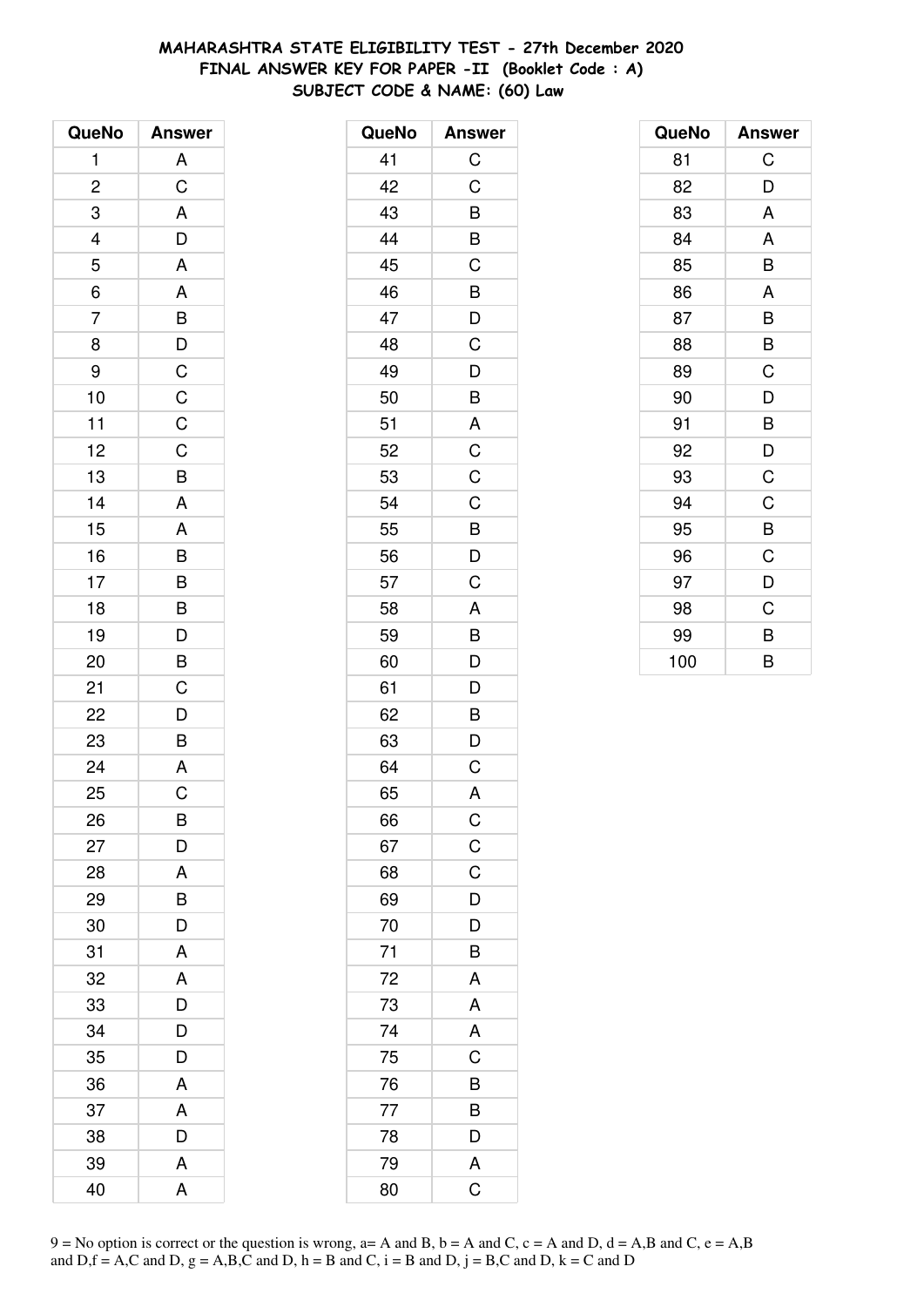# **MAHARASHTRA STATE ELIGIBILITY TEST - 27th December 2020 FINAL ANSWER KEY FOR PAPER -II (Booklet Code : B) SUBJECT CODE & NAME: (60) Law**

| QueNo                   | <b>Answer</b>           |
|-------------------------|-------------------------|
| 1                       | C                       |
| $\overline{\mathbf{c}}$ |                         |
| 3                       | $\frac{D}{B}$           |
|                         |                         |
| $\frac{4}{5}$           |                         |
| $\overline{6}$          |                         |
| $\overline{7}$          | A C B D A               |
| 8                       |                         |
| 9                       |                         |
| 10                      | $\overline{B}$<br>D     |
| 11                      | $\overline{A}$          |
| 12                      |                         |
| 13                      | $\frac{A}{D}$           |
| 14                      |                         |
| 15                      | $\frac{D}{D}$           |
| 16                      | A                       |
| 17                      | $\frac{A}{D}$           |
| 18                      |                         |
| 19                      | $\frac{A}{A}$           |
| 20                      |                         |
| 21                      | $\overline{C}$          |
| 22                      | $\overline{C}$          |
| 23                      | $\overline{B}$          |
| 24                      |                         |
| 25                      | C                       |
| 26                      | B                       |
| 27                      | D                       |
| 28                      | C                       |
| 29                      | D                       |
| 30                      | $\overline{B}$          |
| 31                      | $\overline{\mathsf{A}}$ |
| 32                      | $\overline{C}$          |
| 33                      | $\overline{C}$          |
| 34                      | C                       |
| 35                      | B                       |
| 36                      | $\overline{D}$          |
| 37                      | C                       |
| 38                      | A                       |
| 39                      | B                       |
| 40                      | D                       |

| QueNo | <b>Answer</b>           |
|-------|-------------------------|
| 41    | D                       |
| 42    | B                       |
| 43    | D                       |
| 44    | C                       |
| 45    | A                       |
| 46    | $\overline{C}$          |
| 47    | $\mathsf C$             |
| 48    | C                       |
| 49    | D                       |
| 50    | D                       |
| 51    | $\overline{\mathsf{B}}$ |
| 52    | A                       |
| 53    | A                       |
| 54    | A                       |
| 55    | C                       |
| 56    | $\overline{B}$          |
| 57    | $\frac{B}{D}$           |
| 58    |                         |
| 59    | A                       |
| 60    | $\overline{\mathrm{C}}$ |
| 61    | C                       |
| 62    | D                       |
| 63    | A                       |
| 64    | A                       |
| 65    | B                       |
| 66    | A                       |
| 67    | B                       |
| 68    | B                       |
| 69    | $\overline{C}$          |
| 70    | D                       |
| 71    | B                       |
| 72    | $\frac{D}{C}$           |
| 73    |                         |
| 74    | $\mathsf C$             |
| 75    | $\overline{B}$          |
| 76    | $\mathsf C$             |
| 77    | D                       |
| 78    | C                       |
| 79    | B                       |
| 80    | B                       |

| QueNo | <b>Answer</b> |
|-------|---------------|
| 81    | A             |
| 82    | C             |
| 83    | A             |
| 84    | D             |
| 85    | A             |
| 86    | A             |
| 87    | B             |
| 88    | D             |
| 89    | $\mathsf C$   |
| 90    | $\mathsf C$   |
| 91    | C             |
| 92    | C             |
| 93    | B             |
| 94    | A             |
| 95    | A             |
| 96    | B             |
| 97    | B             |
| 98    | B             |
| 99    | D             |
| 100   | B             |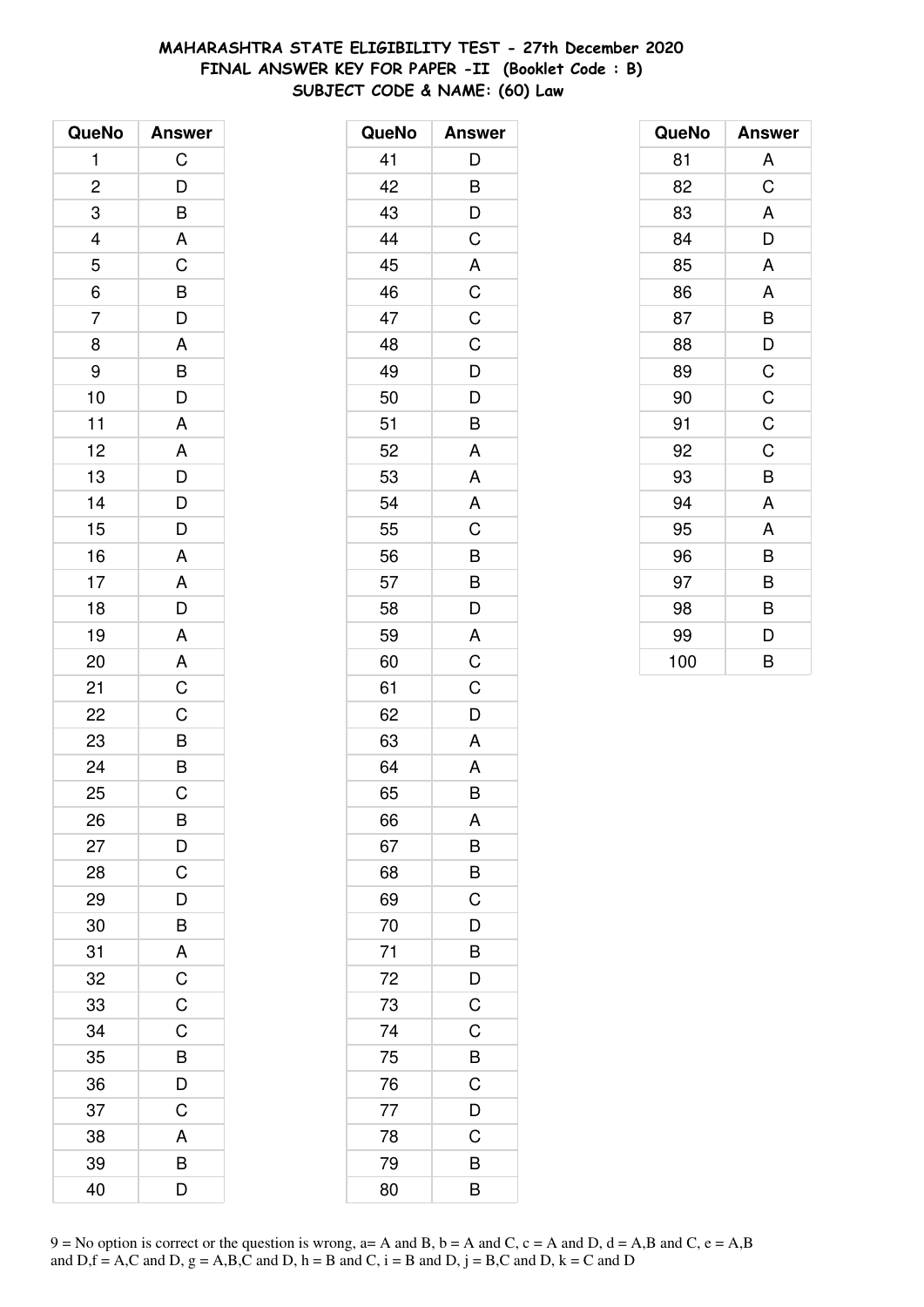#### **MAHARASHTRA STATE ELIGIBILITY TEST - 27th December 2020 FINAL ANSWER KEY FOR PAPER -II (Booklet Code : C) SUBJECT CODE & NAME: (60) Law**

| QueNo                                             | <b>Answer</b>                                                                                                                            |
|---------------------------------------------------|------------------------------------------------------------------------------------------------------------------------------------------|
| 1                                                 | $\mathsf{C}$                                                                                                                             |
| $\overline{2}$                                    | $\mathsf C$                                                                                                                              |
|                                                   |                                                                                                                                          |
|                                                   |                                                                                                                                          |
|                                                   |                                                                                                                                          |
| $\begin{array}{c}\n3 \\ 4 \\ 5 \\ 6\n\end{array}$ |                                                                                                                                          |
| $\overline{7}$                                    | $\begin{array}{c c} \hline \mathsf{B} & \mathsf{B} & \mathsf{C} \\ \hline \mathsf{C} & \mathsf{B} & \mathsf{D} & \mathsf{C} \end{array}$ |
| 8                                                 |                                                                                                                                          |
| 9                                                 |                                                                                                                                          |
| 10                                                |                                                                                                                                          |
| 11                                                |                                                                                                                                          |
| 12                                                |                                                                                                                                          |
| 13                                                |                                                                                                                                          |
| 14                                                | DBACCCBDCABD                                                                                                                             |
| 15                                                |                                                                                                                                          |
| 16                                                |                                                                                                                                          |
| 17                                                |                                                                                                                                          |
| 18                                                |                                                                                                                                          |
| 19                                                |                                                                                                                                          |
| 20                                                |                                                                                                                                          |
| 21                                                |                                                                                                                                          |
| 22                                                | $\begin{array}{c} \mathsf{D} \\ \hline \mathsf{B} \\ \mathsf{D} \end{array}$                                                             |
| 23                                                |                                                                                                                                          |
| 24                                                | $\overline{C}$                                                                                                                           |
| 25                                                | A                                                                                                                                        |
| 26                                                | $\mathsf{C}$                                                                                                                             |
| 27                                                | $\mathsf C$                                                                                                                              |
| 28                                                | C                                                                                                                                        |
| 29                                                | $\overline{D}$                                                                                                                           |
| 30                                                | $\overline{\mathsf{D}}$                                                                                                                  |
| 31                                                | B                                                                                                                                        |
| 32                                                | A                                                                                                                                        |
| 33                                                | A                                                                                                                                        |
| 34                                                | A                                                                                                                                        |
| 35                                                | C                                                                                                                                        |
| 36                                                | B                                                                                                                                        |
| 37                                                | $\overline{B}$                                                                                                                           |
| 38                                                | D                                                                                                                                        |
| 39                                                | A                                                                                                                                        |
| 40                                                | Ć                                                                                                                                        |

| QueNo | <b>Answer</b>  |
|-------|----------------|
| 41    | С              |
| 42    | D              |
| 43    | A              |
| 44    | A              |
| 45    | B              |
| 46    | A              |
| 47    | B              |
| 48    | B              |
| 49    | C              |
| 50    | D              |
| 51    | B              |
| 52    | D              |
| 53    | C              |
| 54    | $\mathsf C$    |
| 55    | $\overline{B}$ |
| 56    | $\mathsf C$    |
| 57    | D              |
| 58    | C              |
| 59    | B              |
| 60    | B              |
| 61    | A              |
| 62    | C              |
| 63    | A              |
| 64    | D              |
| 65    | A              |
| 66    | A              |
| 67    | $\overline{B}$ |
| 68    | $\overline{D}$ |
| 69    | $\overline{C}$ |
| 70    | $\mathsf C$    |
| 71    | C              |
| 72    | $\mathsf C$    |
| 73    | $\overline{B}$ |
| 74    | A              |
| 75    | A              |
| 76    | B              |
| 77    | B              |
| 78    | B              |
| 79    | D              |
| 80    | B              |

| QueNo | <b>Answer</b> |
|-------|---------------|
| 81    | C             |
| 82    | D             |
| 83    | B             |
| 84    | A             |
| 85    | C             |
| 86    | B             |
| 87    | D             |
| 88    | A             |
| 89    | B             |
| 90    | D             |
| 91    | A             |
| 92    | A             |
| 93    | D             |
| 94    | D             |
| 95    | D             |
| 96    | A             |
| 97    | A             |
| 98    | D             |
| 99    | A             |
| 100   | A             |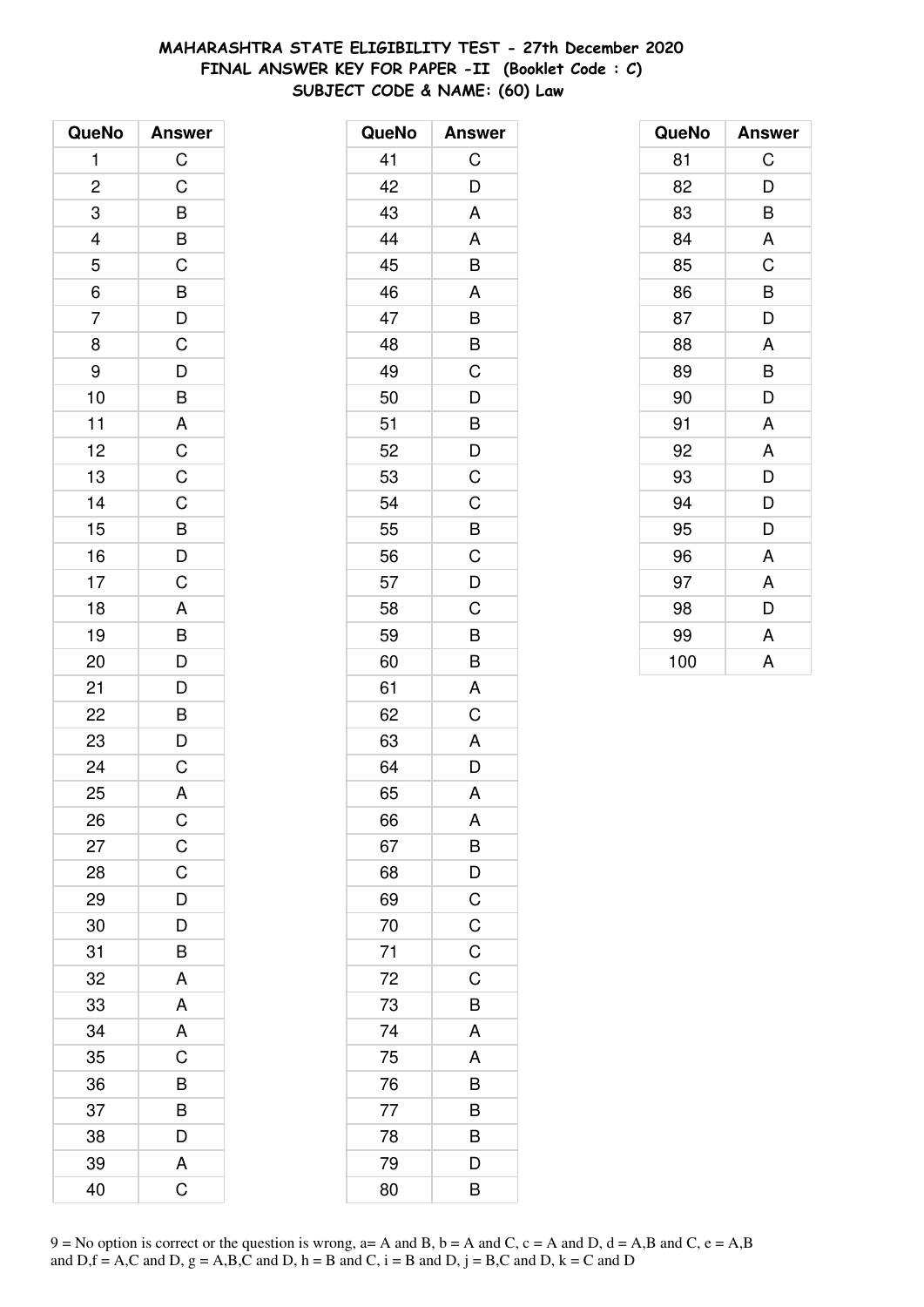# MAHARASHTRA STATE ELIGIBILITY TEST - 27th December 2020 FINAL ANSWER KEY FOR PAPER -II (Booklet Code: D) SUBJECT CODE & NAME: (60) Law

| QueNo          | <b>Answer</b>                    |
|----------------|----------------------------------|
| 1              | $\mathsf{D}$                     |
| $\overline{c}$ |                                  |
| 3              | $\frac{B}{D}$                    |
|                |                                  |
| $\frac{4}{5}$  |                                  |
| $\overline{6}$ |                                  |
| $\overline{7}$ | A C C C D D B                    |
| 8              |                                  |
| 9              |                                  |
| 10             |                                  |
| 11             |                                  |
| 12             | A                                |
| 13             | A                                |
| 14             | $rac{A}{C}$                      |
| 15             |                                  |
| 16             |                                  |
| 17             | $\overline{B}$<br>$\overline{D}$ |
| 18             |                                  |
| 19             |                                  |
| 20             | $rac{A}{C}$                      |
| 21             | $\frac{C}{D}$                    |
| 22             |                                  |
| 23             | A                                |
| 24             | A                                |
| 25             | B                                |
| 26             | A                                |
| 27             | B                                |
| 28             | B                                |
| 29             | $\mathsf C$                      |
| 30             | $\overline{D}$                   |
| 31             | $\overline{B}$                   |
| 32             | $\frac{D}{C}$                    |
| 33             |                                  |
| 34             | C                                |
| 35             | B                                |
| 36             | $\mathsf{C}$                     |
| 37             | D                                |
| 38             | C                                |
| 39             | B                                |
| 40             | B                                |

| QueNo | <b>Answer</b>           |
|-------|-------------------------|
| 41    | A                       |
| 42    | C                       |
| 43    | A                       |
| 44    | D                       |
| 45    | A                       |
| 46    | A                       |
| 47    | B                       |
| 48    | D                       |
| 49    | $\mathsf C$             |
| 50    | $\mathsf C$             |
| 51    | $\mathsf C$             |
| 52    | $\mathsf C$             |
| 53    | B                       |
| 54    | Α                       |
| 55    | A                       |
| 56    | B                       |
| 57    | B                       |
| 58    | B                       |
| 59    | D                       |
| 60    | B                       |
| 61    | C                       |
| 62    | D                       |
| 63    | B                       |
| 64    | A                       |
| 65    | C                       |
| 66    | B                       |
| 67    | D                       |
| 68    | A                       |
| 69    | $\overline{B}$          |
| 70    | $\overline{\mathsf{D}}$ |
| 71    | A                       |
| 72    | A                       |
| 73    | D                       |
| 74    | D                       |
| 75    | $\overline{\mathsf{D}}$ |
| 76    | A                       |
| 77    | A                       |
| 78    | D                       |
| 79    | A                       |
| 80    | A                       |

| QueNo | <b>Answer</b>  |
|-------|----------------|
| 81    | C              |
| 82    | C              |
| 83    | B              |
| 84    | B              |
| 85    | C              |
| 86    | B              |
| 87    | D              |
| 88    | C              |
| 89    | D              |
| 90    | B              |
| 91    | A              |
| 92    | $\mathsf C$    |
| 93    | $\overline{C}$ |
| 94    | C              |
| 95    | B              |
| 96    | D              |
| 97    | C              |
| 98    | A              |
| 99    | B              |
| 100   | D              |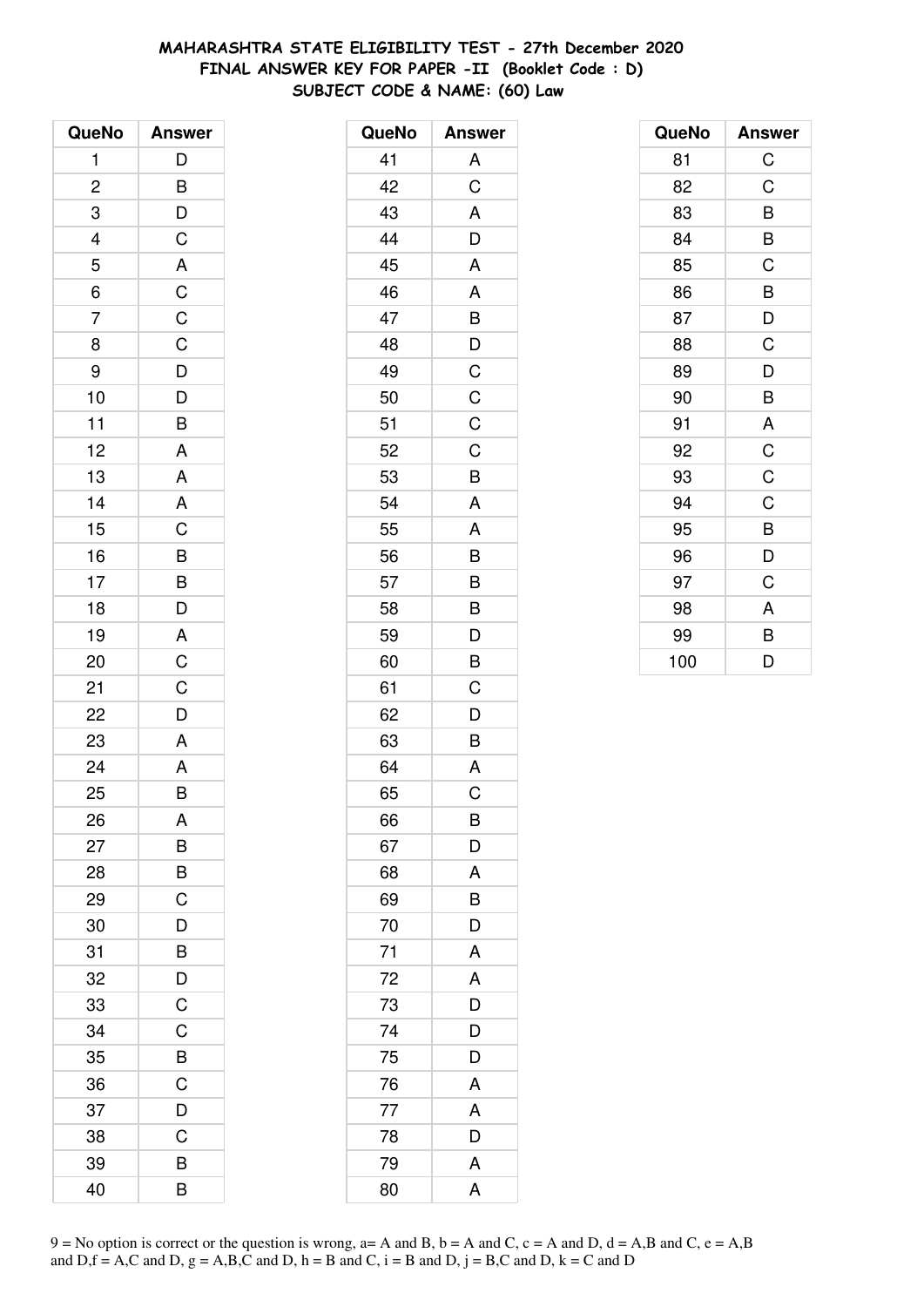# MAHARASHTRA STATE ELIGIBILITY TEST - 27th December 2020 FINAL ANSWER KEY FOR PAPER -II (Booklet Code: A) SUBJECT CODE & NAME: (70) Education

| QueNo          | <b>Answer</b>           |
|----------------|-------------------------|
| 1              | B                       |
| $\overline{c}$ | $\overline{C}$          |
| 3              | $\overline{C}$          |
|                | $\overline{B}$          |
| $\frac{4}{5}$  | $\overline{C}$          |
| $\overline{6}$ |                         |
| $\overline{7}$ | B C D D C               |
| 8              |                         |
| 9              |                         |
| 10             |                         |
| 11             |                         |
| 12             | $\frac{A}{B}$           |
| 13             | $\overline{\mathsf{A}}$ |
| 14             | A                       |
| 15             | $\overline{\text{c}}$   |
| 16             |                         |
| 17             |                         |
| 18             |                         |
| 19             | $D$ $B$ $B$ $C$ $C$     |
| 20             |                         |
| 21             | $\mathsf{D}$            |
| 22             | $\overline{D}$          |
| 23             |                         |
| 24             | $rac{A}{B}$             |
| 25             | A                       |
| 26             | Α                       |
| 27             | $\mathsf C$             |
| 28             | A                       |
| 29             | A                       |
| 30             | A                       |
| 31             | D                       |
| 32             | A                       |
| 33             | B                       |
| 34             | D                       |
| 35             | C                       |
| 36             | B                       |
| 37             | A                       |
| 38             | B                       |
| 39             | B                       |
| 40             | B                       |

| QueNo | <b>Answer</b>           |
|-------|-------------------------|
| 41    | C                       |
| 42    | B                       |
| 43    | D                       |
| 44    | A                       |
| 45    | B                       |
| 46    | D                       |
| 47    | B                       |
| 48    | D                       |
| 49    | C                       |
| 50    | A                       |
| 51    | C                       |
| 52    | C                       |
| 53    | D                       |
| 54    | D                       |
| 55    | D                       |
| 56    | B                       |
| 57    | D                       |
| 58    | B                       |
| 59    | C                       |
| 60    | A                       |
| 61    | A                       |
| 62    | B                       |
| 63    | B                       |
| 64    | D                       |
| 65    | C                       |
| 66    | A                       |
| 67    | $\frac{C}{C}$           |
| 68    |                         |
| 69    | $\mathsf C$             |
| 70    | D                       |
| 71    | A                       |
| 72    | $\overline{D}$          |
| 73    | A                       |
| 74    | $\overline{C}$          |
| 75    | D                       |
| 76    | B                       |
| 77    | $\overline{C}$          |
| 78    | B                       |
| 79    | A                       |
| 80    | $\overline{\mathsf{C}}$ |

| QueNo | <b>Answer</b> |
|-------|---------------|
| 81    | D             |
| 82    | C             |
| 83    | D             |
| 84    | B             |
| 85    | C             |
| 86    | B             |
| 87    | C             |
| 88    | A             |
| 89    | A             |
| 90    | D             |
| 91    | A             |
| 92    | D             |
| 93    | C             |
| 94    | D             |
| 95    | C             |
| 96    | B             |
| 97    | C             |
| 98    | D             |
| 99    | C             |
| 100   | A             |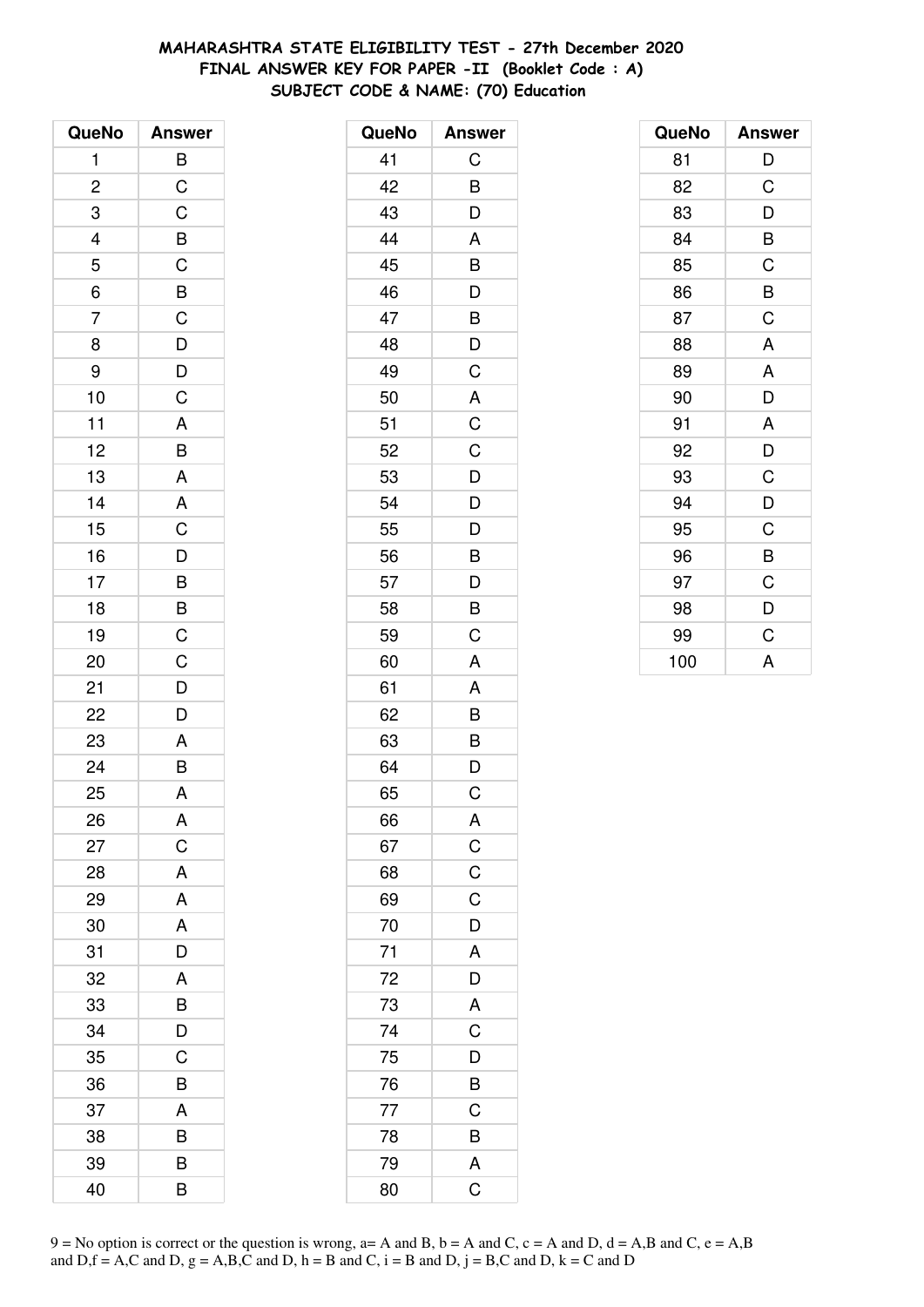# **MAHARASHTRA STATE ELIGIBILITY TEST - 27th December 2020 FINAL ANSWER KEY FOR PAPER -II (Booklet Code : B) SUBJECT CODE & NAME: (70) Education**

| QueNo          | <b>Answer</b>           |
|----------------|-------------------------|
| 1              | D                       |
| $\overline{c}$ | D                       |
| 3              | A                       |
|                | B                       |
| $\frac{4}{5}$  | A                       |
| $\overline{6}$ | A                       |
| $\overline{7}$ | $\overline{C}$          |
| 8              | $\overline{\mathsf{A}}$ |
| 9              | A                       |
| 10             | $\overline{\mathsf{A}}$ |
| 11             | $\overline{D}$          |
| 12             | A                       |
| 13             | B                       |
| 14             |                         |
| 15             | $\frac{D}{C}$           |
| 16             | B                       |
| 17             | $\mathsf{A}$            |
| 18             | $\overline{B}$          |
| 19             | B                       |
| 20             | B                       |
| 21             | $\mathsf C$             |
| 22             | B                       |
| 23             | D                       |
| 24             | A                       |
| 25             | B                       |
| 26             | D                       |
| 27             | B                       |
| 28             | D                       |
| 29             | $\overline{C}$          |
| 30             | A                       |
| 31             | $\overline{C}$          |
| 32             | C                       |
| 33             | D                       |
| 34             | D                       |
| 35             | $\overline{\mathsf{D}}$ |
| 36             | B                       |
| 37             | D                       |
| 38             | B                       |
| 39             | C                       |
| 40             | A                       |

| QueNo | <b>Answer</b>           |
|-------|-------------------------|
| 41    | Α                       |
| 42    | B                       |
| 43    | B                       |
| 44    |                         |
| 45    | $\frac{D}{C}$           |
| 46    | A                       |
| 47    |                         |
| 48    | $\frac{C}{C}$           |
| 49    | $\mathsf C$             |
| 50    | $\overline{D}$          |
| 51    | A                       |
| 52    | $\overline{D}$          |
| 53    | A                       |
| 54    | $\overline{\mathsf{C}}$ |
| 55    | D                       |
| 56    | $\overline{B}$          |
| 57    | $\overline{C}$          |
| 58    | $\overline{B}$          |
| 59    | A                       |
| 60    | $\overline{\mathrm{c}}$ |
| 61    | D                       |
| 62    | $\mathsf C$             |
| 63    |                         |
| 64    | $\frac{D}{B}$           |
| 65    | C                       |
| 66    | B                       |
| 67    | $\mathsf C$             |
| 68    | A                       |
| 69    | A                       |
| 70    | $\overline{D}$          |
| 71    | A                       |
| 72    | $\frac{D}{C}$           |
| 73    |                         |
| 74    | $\overline{D}$          |
| 75    | $\overline{\text{c}}$   |
| 76    | $\overline{B}$          |
| 77    | $\mathsf C$             |
| 78    | $\overline{\mathsf{D}}$ |
| 79    | $\mathsf C$             |
| 80    | A                       |

| QueNo | <b>Answer</b> |
|-------|---------------|
| 81    | B             |
| 82    | C             |
| 83    | C             |
| 84    | B             |
| 85    | C             |
| 86    | B             |
| 87    | C             |
| 88    | D             |
| 89    | D             |
| 90    | C             |
| 91    | A             |
| 92    | B             |
| 93    | A             |
| 94    | A             |
| 95    | C             |
| 96    | D             |
| 97    | B             |
| 98    | B             |
| 99    | C             |
| 100   | Ć             |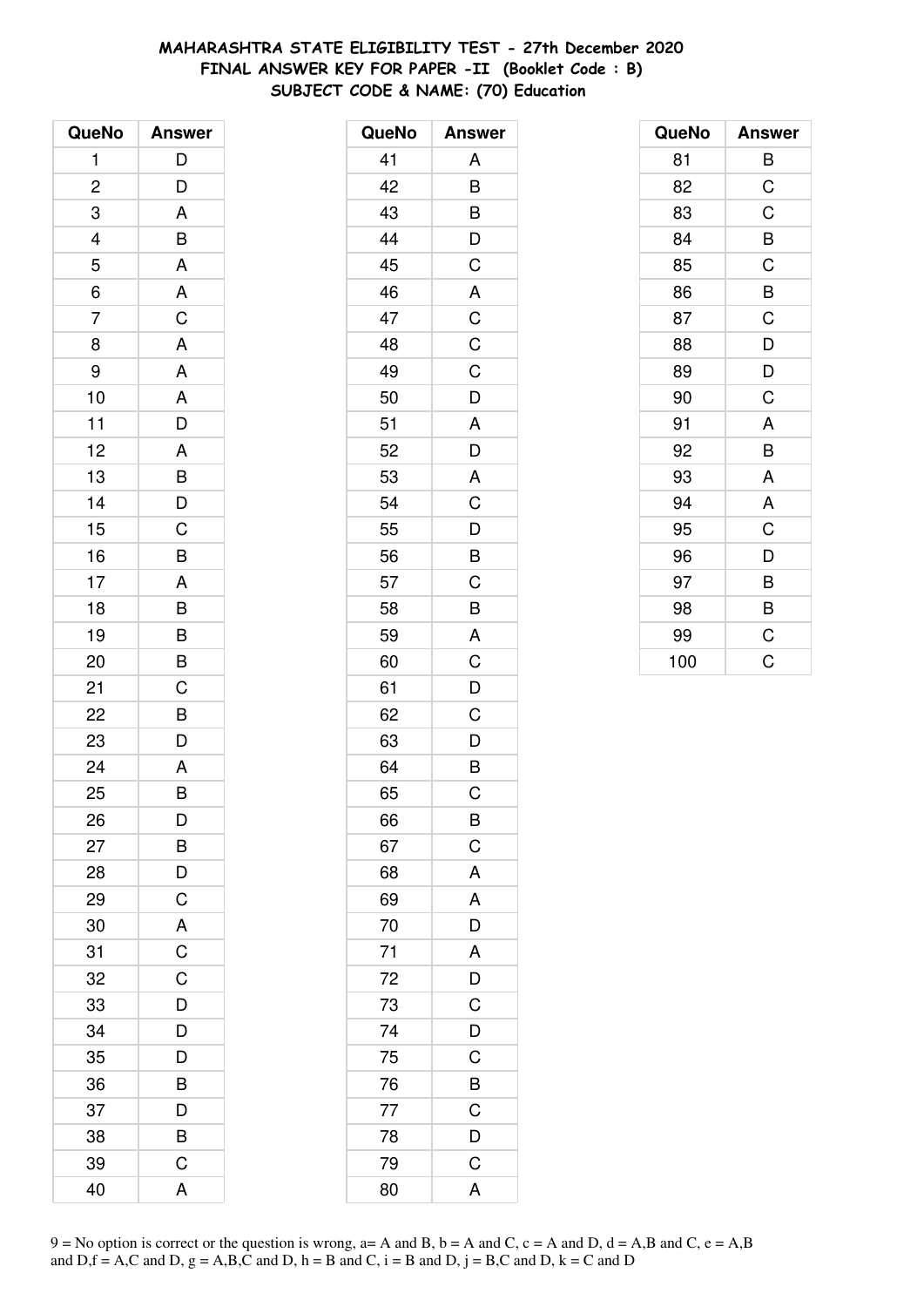# **MAHARASHTRA STATE ELIGIBILITY TEST - 27th December 2020 FINAL ANSWER KEY FOR PAPER -II (Booklet Code : C) SUBJECT CODE & NAME: (70) Education**

| QueNo          | <b>Answer</b>  |
|----------------|----------------|
| 1              | C              |
| $\overline{c}$ | B              |
| 3              | $\overline{D}$ |
|                | A              |
| $\frac{4}{5}$  |                |
| $\overline{6}$ | BDBDC          |
| $\overline{7}$ |                |
| 8              |                |
| 9              |                |
| 10             | A              |
| 11             | $\overline{C}$ |
| 12             |                |
| 13             |                |
| 14             |                |
| 15             | CDDDBDBC       |
| 16             |                |
| 17             |                |
| 18             |                |
| 19             |                |
| 20             | A              |
| 21             | A              |
| 22             | $\overline{B}$ |
| 23             |                |
| 24             | $\frac{B}{D}$  |
| 25             | C              |
| 26             | A              |
| 27             | $\overline{C}$ |
| 28             | $\overline{C}$ |
| 29             | $\mathsf C$    |
| 30             | $\overline{D}$ |
| 31             | A              |
| 32             | D              |
| 33             | A              |
| 34             | C              |
| 35             | D              |
| 36             | B              |
| 37             | C              |
| 38             | B              |
| 39             | A              |
| 40             | Ć              |

| QueNo | <b>Answer</b>           |
|-------|-------------------------|
| 41    | D                       |
| 42    | C                       |
| 43    | D                       |
| 44    | B                       |
| 45    | $\mathsf C$             |
| 46    | B                       |
| 47    | C                       |
| 48    | A                       |
| 49    | A                       |
| 50    | D                       |
| 51    | A                       |
| 52    | D                       |
| 53    | C                       |
| 54    | D                       |
| 55    | C                       |
| 56    | B                       |
| 57    | $\mathsf C$             |
| 58    | $\overline{\mathsf{D}}$ |
| 59    | C                       |
| 60    | A                       |
| 61    | B                       |
| 62    | C                       |
| 63    | C                       |
| 64    | B                       |
| 65    | C                       |
| 66    | B                       |
| 67    | $\mathsf C$             |
| 68    | D                       |
| 69    | D                       |
| 70    | $\mathsf C$             |
| 71    | A                       |
| 72    | B                       |
| 73    | A                       |
| 74    | A                       |
| 75    | $\mathsf C$             |
| 76    | D                       |
| 77    | B                       |
| 78    | B                       |
| 79    | C                       |
| 80    | C                       |

| QueNo | <b>Answer</b> |
|-------|---------------|
| 81    | D             |
| 82    | D             |
| 83    | A             |
| 84    | B             |
| 85    | A             |
| 86    | A             |
| 87    | C             |
| 88    | A             |
| 89    | A             |
| 90    | A             |
| 91    | D             |
| 92    | A             |
| 93    | B             |
| 94    | D             |
| 95    | C             |
| 96    | B             |
| 97    | A             |
| 98    | B             |
| 99    | B             |
| 100   | B             |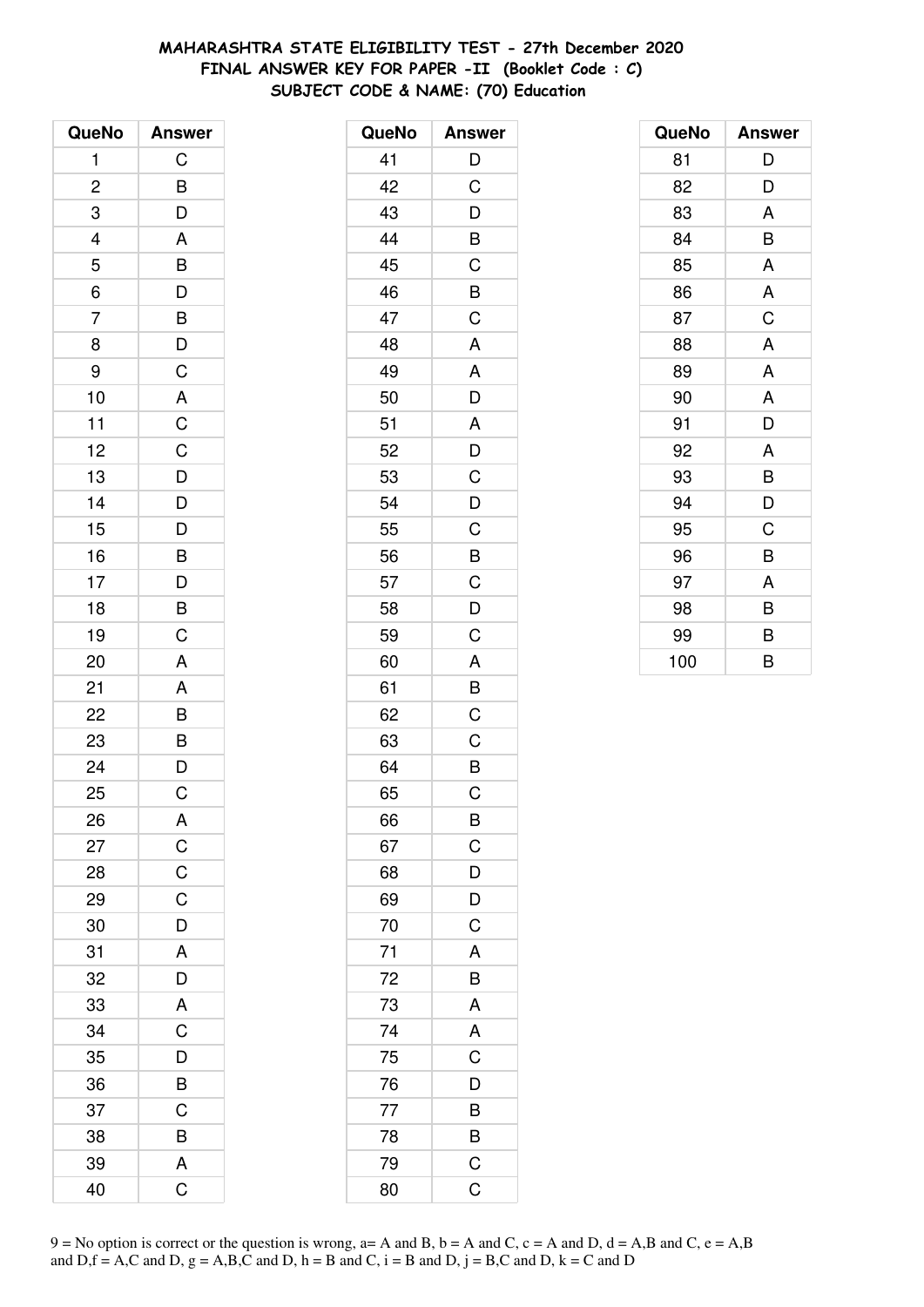# **MAHARASHTRA STATE ELIGIBILITY TEST - 27th December 2020 FINAL ANSWER KEY FOR PAPER -II (Booklet Code : D) SUBJECT CODE & NAME: (70) Education**

| QueNo                    | <b>Answer</b>                      |
|--------------------------|------------------------------------|
| 1                        | A                                  |
| $\overline{\mathbf{c}}$  | B                                  |
| 3                        |                                    |
| $\overline{\mathcal{L}}$ | $\frac{B}{D}$                      |
| 5                        |                                    |
| $\overline{6}$           |                                    |
| $\overline{7}$           |                                    |
| 8                        |                                    |
| 9                        |                                    |
| 10                       |                                    |
| 11                       |                                    |
| 12                       |                                    |
| 13                       |                                    |
| 14                       | A C C C D A D A C D B C B          |
| 15                       |                                    |
| 16                       |                                    |
| 17                       |                                    |
| 18                       |                                    |
| 19                       |                                    |
| 20                       | $\overline{AC}$<br>$\overline{OC}$ |
| 21                       |                                    |
| 22                       |                                    |
| 23                       |                                    |
| 24                       | $\frac{D}{B}$                      |
| 25                       | C                                  |
| 26                       | B                                  |
| 27                       | $\mathsf C$                        |
| 28                       | A                                  |
| 29                       | A                                  |
| 30                       | $\frac{D}{A}$                      |
| 31                       |                                    |
| 32                       | $\frac{D}{C}$                      |
| 33                       |                                    |
| 34                       | D                                  |
| 35                       | C                                  |
| 36                       | $\overline{B}$                     |
| 37                       | $\overline{C}$                     |
| 38                       | D                                  |
| 39                       | $\mathsf C$                        |
| 40                       | A                                  |

| QueNo | <b>Answer</b>           |
|-------|-------------------------|
| 41    | B                       |
| 42    | C                       |
| 43    | C                       |
| 44    | B                       |
| 45    | C                       |
| 46    | B                       |
| 47    | $\overline{C}$          |
| 48    | D                       |
| 49    | D                       |
| 50    | C                       |
| 51    | A                       |
| 52    | B                       |
| 53    | A                       |
| 54    | A                       |
| 55    | C                       |
| 56    | D                       |
| 57    | B                       |
| 58    | B                       |
| 59    | $\overline{\mathrm{C}}$ |
| 60    | C                       |
| 61    | D                       |
| 62    | D                       |
| 63    | A                       |
| 64    | $\overline{B}$          |
| 65    | A                       |
| 66    | A                       |
| 67    | C                       |
| 68    | A                       |
| 69    | A                       |
| 70    | A                       |
| 71    | D                       |
| 72    | A                       |
| 73    | B                       |
| 74    | D                       |
| 75    | C                       |
| 76    | B                       |
| 77    | A                       |
| 78    | B                       |
| 79    | B                       |
| 80    | B                       |

| QueNo | <b>Answer</b> |
|-------|---------------|
| 81    | C             |
| 82    | B             |
| 83    | D             |
| 84    | A             |
| 85    | B             |
| 86    | D             |
| 87    | B             |
| 88    | D             |
| 89    | C             |
| 90    | A             |
| 91    | $\mathsf C$   |
| 92    | C             |
| 93    | D             |
| 94    | D             |
| 95    | D             |
| 96    | B             |
| 97    | D             |
| 98    | B             |
| 99    | C             |
| 100   | A             |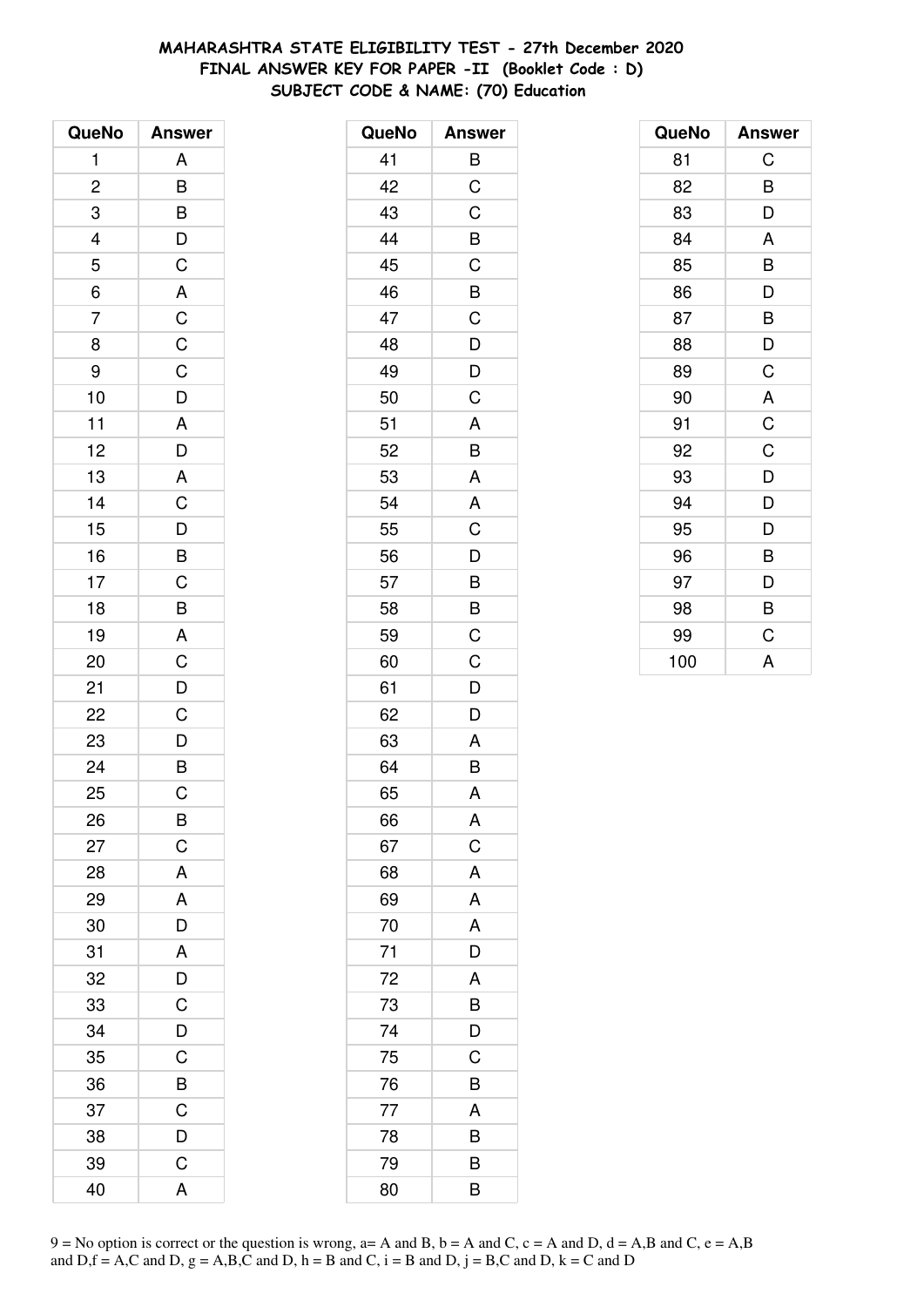# MAHARASHTRA STATE ELIGIBILITY TEST - 27th December 2020 FINAL ANSWER KEY FOR PAPER -II (Booklet Code: A) SUBJECT CODE & NAME: (71) Physical Education

| QueNo          | <b>Answer</b>                                      |
|----------------|----------------------------------------------------|
| 1              | A                                                  |
| $\overline{c}$ | B                                                  |
| 3              | A                                                  |
|                | A                                                  |
| $\frac{4}{5}$  |                                                    |
| $\overline{6}$ |                                                    |
| $\overline{7}$ |                                                    |
| 8              |                                                    |
| 9              |                                                    |
| 10             |                                                    |
| 11             |                                                    |
| 12             |                                                    |
| 13             |                                                    |
| 14             | A B C A C C C B B D B C                            |
| 15             |                                                    |
| 16             |                                                    |
| 17             |                                                    |
| 18             |                                                    |
| 19             | $\frac{A}{C}$                                      |
| 20             | $\overline{C}$                                     |
| 21             | $\mathsf{A}$                                       |
| 22             | $\overline{B}$<br>$\overline{B}$<br>$\overline{D}$ |
| 23             |                                                    |
| 24             |                                                    |
| 25             | A                                                  |
| 26             | $\mathsf C$                                        |
| 27             |                                                    |
| 28             | $rac{B}{C}$                                        |
| 29             | A                                                  |
| 30             | B                                                  |
| 31             | $\overline{B}$                                     |
| 32             | A                                                  |
| 33             | D                                                  |
| 34             | A                                                  |
| 35             | C                                                  |
| 36             | D                                                  |
| 37             | C                                                  |
| 38             | A                                                  |
| 39             | D                                                  |
| 40             | D                                                  |

| <b>Answer</b>  |
|----------------|
| С              |
| D              |
| A              |
| $\overline{C}$ |
| B              |
| D              |
| D              |
| A              |
| $\overline{C}$ |
| $\overline{C}$ |
| $\mathsf C$    |
| C              |
| $\overline{C}$ |
| A              |
| $\overline{B}$ |
| B              |
| A              |
| C              |
| A              |
| C              |
| C              |
| A              |
| A              |
| B              |
| D              |
| D              |
| D              |
| A              |
| B              |
| $\mathsf C$    |
| B              |
| B              |
| $\mathsf C$    |
| A              |
| D              |
| D              |
| D              |
| C              |
| B              |
| D              |
|                |

| QueNo | <b>Answer</b> |
|-------|---------------|
| 81    | D             |
| 82    | B             |
| 83    | C             |
| 84    | A             |
| 85    | C             |
| 86    | B             |
| 87    | A             |
| 88    | D             |
| 89    | C             |
| 90    | B             |
| 91    | C             |
| 92    | C             |
| 93    | B             |
| 94    | D             |
| 95    | B             |
| 96    | D             |
| 97    | C             |
| 98    | C             |
| 99    | B             |
| 100   | B             |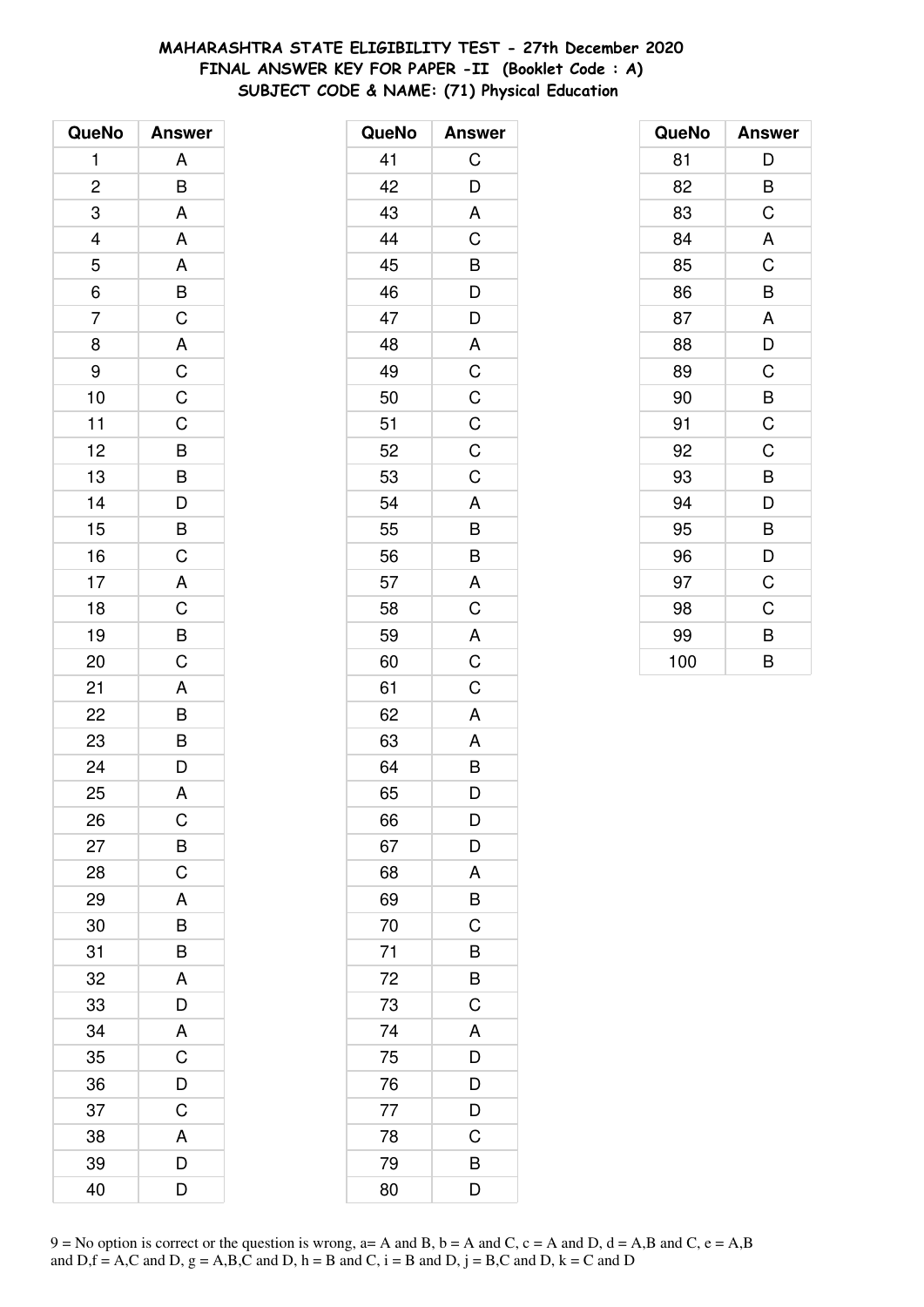# **MAHARASHTRA STATE ELIGIBILITY TEST - 27th December 2020 FINAL ANSWER KEY FOR PAPER -II (Booklet Code : B) SUBJECT CODE & NAME: (71) Physical Education**

| QueNo                   | <b>Answer</b>                                      |
|-------------------------|----------------------------------------------------|
| 1                       | A                                                  |
| $\overline{\mathbf{c}}$ | B                                                  |
| 3                       | $\overline{B}$                                     |
| 4                       |                                                    |
| 5                       | $\frac{D}{A}$                                      |
| $\overline{6}$          | $\overline{C}$<br>$\overline{B}$<br>$\overline{C}$ |
| $\overline{7}$          |                                                    |
| 8                       |                                                    |
| 9                       | A                                                  |
| 10                      | $\overline{B}$                                     |
| 11                      | B                                                  |
| 12                      | A                                                  |
| 13                      | $\overline{D}$                                     |
| 14                      |                                                    |
| 15                      | $rac{A}{C}$                                        |
| 16                      |                                                    |
| 17                      | $\frac{D}{C}$                                      |
| 18                      | A                                                  |
| 19                      |                                                    |
| 20                      | $\frac{D}{D}$                                      |
| 21                      | $\mathsf C$                                        |
| 22                      | $\overline{\mathsf{D}}$                            |
| 23                      | A                                                  |
| 24                      | $\overline{C}$                                     |
| 25                      | B                                                  |
| 26                      | D                                                  |
| 27                      | D                                                  |
| 28                      | A                                                  |
| 29                      |                                                    |
| 30                      |                                                    |
| 31                      | $\frac{C}{C}$                                      |
| 32                      | $\overline{C}$                                     |
| 33                      | $\overline{C}$                                     |
| 34                      | A                                                  |
| 35                      | B                                                  |
| 36                      | B                                                  |
| 37                      | A                                                  |
| 38                      | $\overline{C}$                                     |
| 39                      | A                                                  |
| 40                      | Ć                                                  |

| QueNo | <b>Answer</b>         |
|-------|-----------------------|
| 41    | С                     |
| 42    | A                     |
| 43    | A                     |
| 44    | B                     |
| 45    | D                     |
| 46    | D                     |
| 47    | D                     |
| 48    | A                     |
| 49    | B                     |
| 50    | C                     |
| 51    | B                     |
| 52    | B                     |
| 53    | $\overline{C}$        |
| 54    | A                     |
| 55    | D                     |
| 56    | D                     |
| 57    | D                     |
| 58    | C                     |
| 59    | B                     |
| 60    | D                     |
| 61    | D                     |
| 62    | B                     |
| 63    | C                     |
| 64    | A                     |
| 65    | C                     |
| 66    | B                     |
| 67    | A                     |
| 68    | $\overline{D}$        |
| 69    | C                     |
| 70    | B                     |
| 71    | $\overline{\text{c}}$ |
| 72    | $\mathsf C$           |
| 73    | B                     |
| 74    | D                     |
| 75    | B                     |
| 76    | D                     |
| 77    | $\mathsf C$           |
| 78    | $\mathsf C$           |
| 79    | B                     |
| 80    | $\overline{B}$        |

| QueNo | <b>Answer</b>  |
|-------|----------------|
| 81    | Α              |
| 82    | B              |
| 83    | A              |
| 84    | A              |
| 85    | A              |
| 86    | B              |
| 87    | C              |
| 88    | A              |
| 89    | $\overline{C}$ |
| 90    | $\overline{C}$ |
| 91    | C              |
| 92    | B              |
| 93    | B              |
| 94    | D              |
| 95    | B              |
| 96    | C              |
| 97    | A              |
| 98    | C              |
| 99    | B              |
| 100   | Ć              |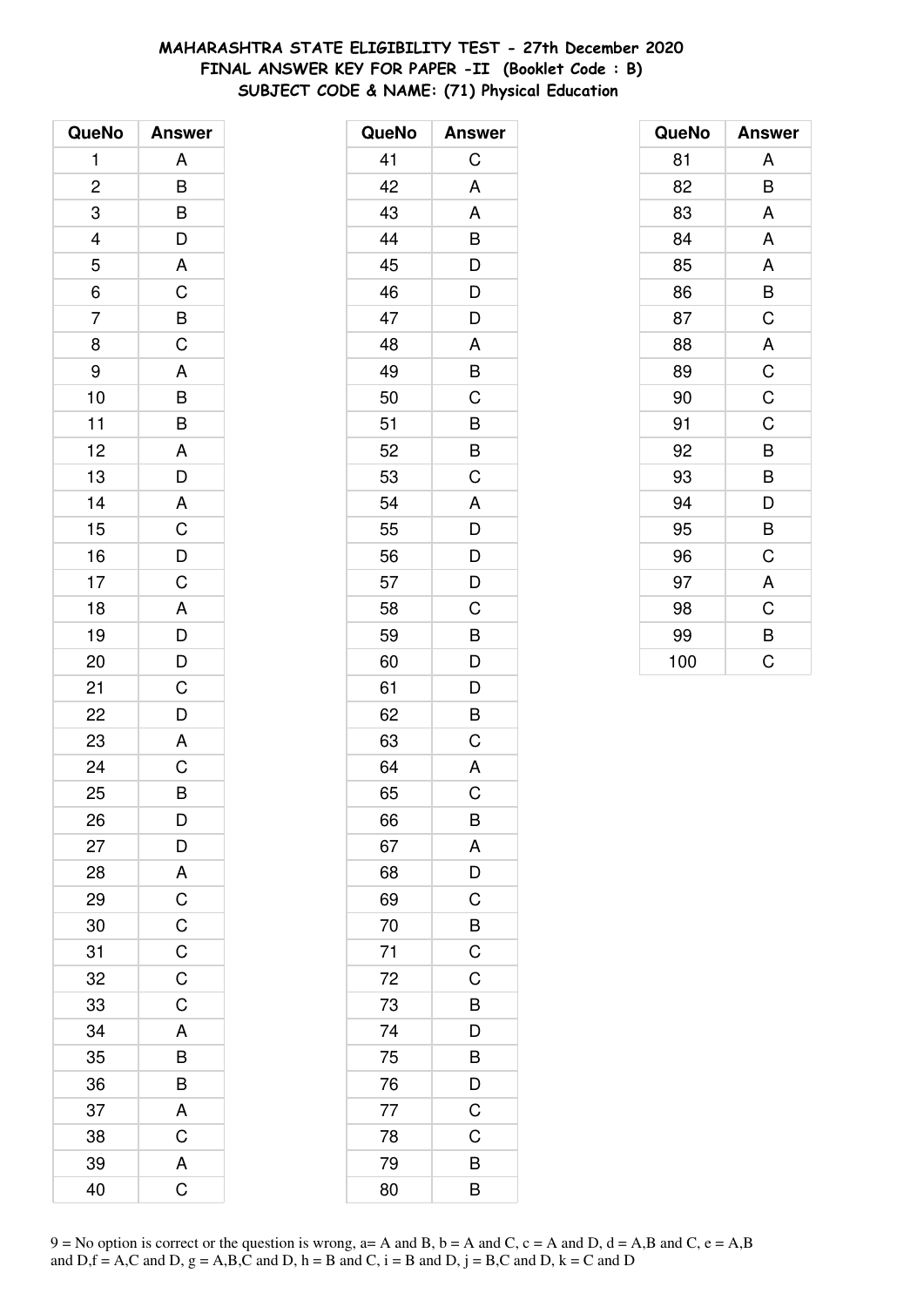# MAHARASHTRA STATE ELIGIBILITY TEST - 27th December 2020 FINAL ANSWER KEY FOR PAPER -II (Booklet Code : C) SUBJECT CODE & NAME: (71) Physical Education

| QueNo                   | <b>Answer</b>           |
|-------------------------|-------------------------|
| 1                       | $\mathsf C$             |
| $\overline{\mathbf{c}}$ | $\overline{D}$          |
| 3                       | $\overline{\mathsf{A}}$ |
| $\frac{4}{5}$           | $\mathsf C$             |
|                         |                         |
| $\frac{1}{6}$           |                         |
| $\overline{7}$          |                         |
| 8                       |                         |
| 9                       |                         |
| 10                      |                         |
| 11                      |                         |
| 12                      |                         |
| 13                      | BDDACCCCC               |
| 14                      |                         |
| 15                      | A B B A C               |
| 16                      |                         |
| 17                      |                         |
| 18                      |                         |
| 19                      |                         |
| 20                      | $rac{A}{C}$             |
| 21                      | $\overline{C}$          |
| 22                      | $\mathsf{A}$            |
| 23                      |                         |
| 24                      | $\frac{A}{B}$           |
| 25                      | D                       |
| 26                      | D                       |
| 27                      | D                       |
| 28                      | A                       |
| 29                      | B                       |
| 30                      | $\overline{C}$          |
| 31                      | B                       |
| 32                      | B                       |
| 33                      | C                       |
| 34                      | A                       |
| 35                      | D                       |
| 36                      | D                       |
| 37                      | $\overline{D}$          |
| 38                      | C                       |
| 39                      | B                       |
| 40                      | D                       |

| QueNo | <b>Answer</b>           |
|-------|-------------------------|
| 41    | D                       |
| 42    | B                       |
| 43    | C                       |
| 44    | A                       |
| 45    | C                       |
| 46    | B                       |
| 47    | A                       |
| 48    | D                       |
| 49    | $\mathsf C$             |
| 50    | $\overline{B}$          |
| 51    | C                       |
| 52    | C                       |
| 53    | B                       |
| 54    | $\mathsf{D}$            |
| 55    | $\overline{B}$          |
| 56    | $\overline{D}$          |
| 57    | $\overline{C}$          |
| 58    | C                       |
| 59    | B                       |
| 60    | B                       |
| 61    | A                       |
| 62    | B                       |
| 63    | A                       |
| 64    | A                       |
| 65    | A                       |
| 66    | B                       |
| 67    | $\overline{C}$          |
| 68    |                         |
| 69    | $\frac{A}{C}$           |
| 70    |                         |
| 71    | C                       |
| 72    | B                       |
| 73    |                         |
| 74    | B<br>D                  |
| 75    | $\overline{B}$          |
| 76    | $\mathsf C$             |
| 77    | A                       |
| 78    | $\mathsf C$             |
| 79    | $\overline{B}$          |
| 80    | $\overline{\mathsf{C}}$ |
|       |                         |

| QueNo | <b>Answer</b> |
|-------|---------------|
| 81    | A             |
| 82    | B             |
| 83    | B             |
| 84    | D             |
| 85    | A             |
| 86    | C             |
| 87    | B             |
| 88    | C             |
| 89    | A             |
| 90    | B             |
| 91    | B             |
| 92    | A             |
| 93    | D             |
| 94    | A             |
| 95    | C             |
| 96    | D             |
| 97    | C             |
| 98    | A             |
| 99    | D             |
| 100   | D             |